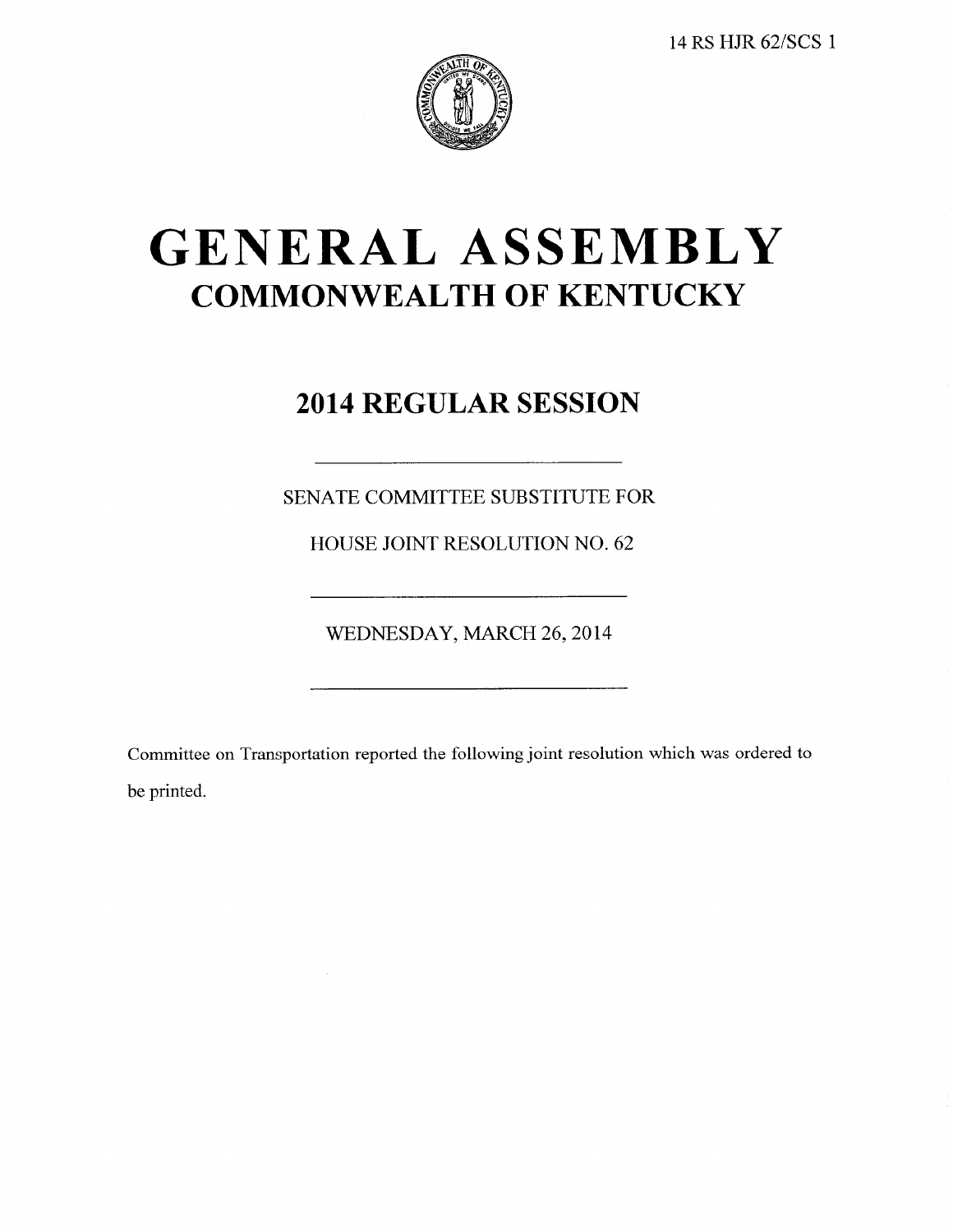#### $\mathbf{1}$ A JOINT RESOLUTION relating to road projects.

#### $\overline{2}$ Be it resolved by the General Assembly of the Commonwealth of Kentucky:

- $\overline{3}$ Section 1. This Joint Resolution in conjunction with the 2014 Regular Session
- HB 237 shall constitute the Six-Year Road Plan. The last four years of the Six-Year Road  $\overline{4}$
- 5 Plan are as follows: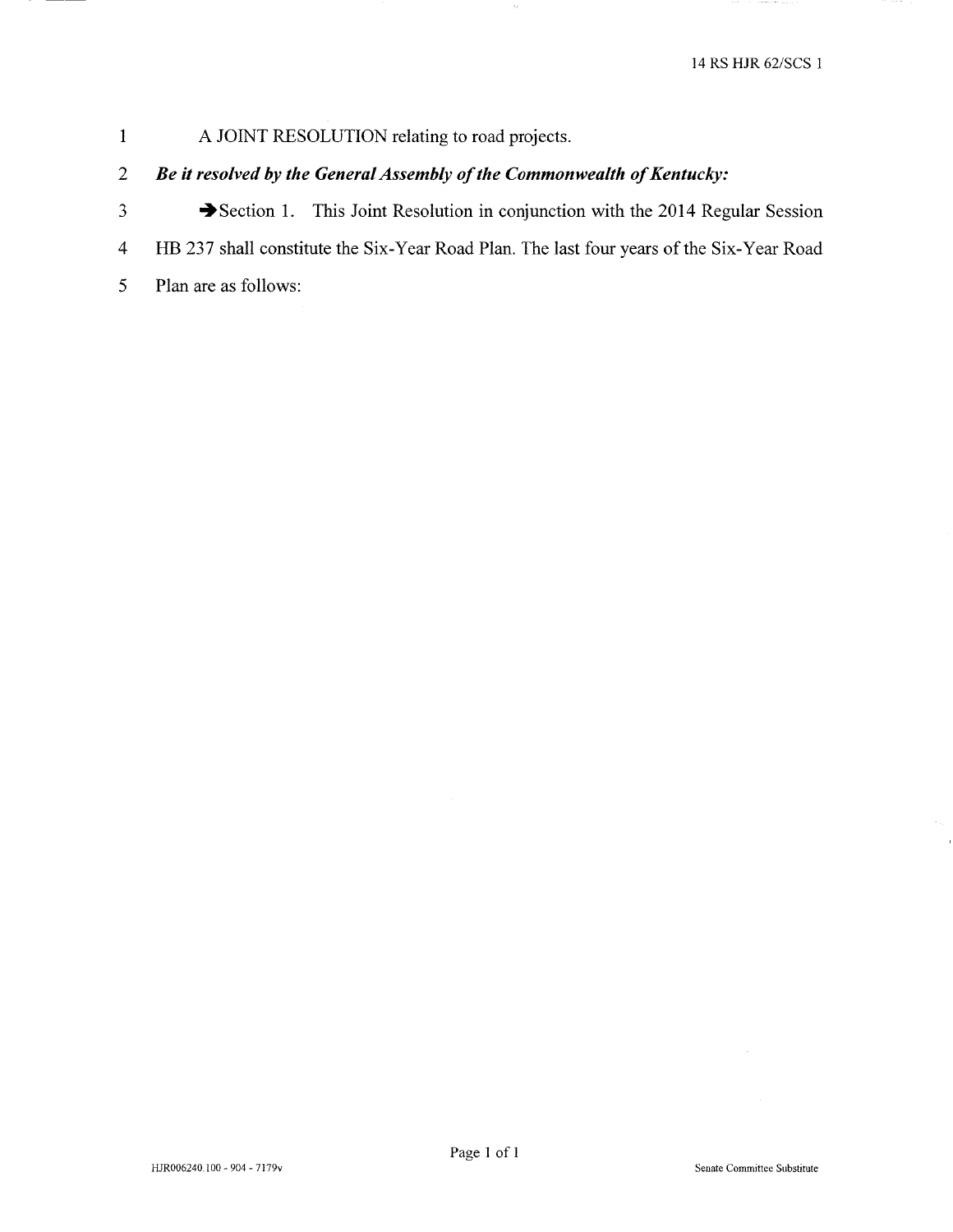| County                 | Item No. | Route   | Description                               | Phase                 | <b>Fund</b> | FY 2017     | FY 2018     | FY 2019     | FY 2020     |
|------------------------|----------|---------|-------------------------------------------|-----------------------|-------------|-------------|-------------|-------------|-------------|
| <b>ADAIR</b>           | 8851     |         | ADD PASSING LANES/TRUCK LANES FROM THE    | PL                    |             |             |             |             |             |
|                        |          |         | COLUMBIA BYPASS TO THE CAMPBELLSVILLE     | DN                    |             |             |             |             |             |
|                        |          |         | BYPASS (HEARTLAND PARKWAY).               | <b>RW</b>             |             |             |             |             |             |
|                        |          |         |                                           | UT                    | SPP         | 1,425,000   |             |             |             |
|                        |          |         |                                           | CN                    | SPP         |             |             | 14,210,000  |             |
|                        |          |         |                                           | Project Cost:         |             | 1,425,000   | $\mathsf 0$ | 14,210,000  | $\mathbf 0$ |
| Total for ADAIR county |          |         |                                           | PL                    |             |             |             |             |             |
|                        |          |         |                                           | DN                    |             |             |             |             |             |
|                        |          |         |                                           | <b>RW</b>             |             |             |             |             |             |
|                        |          |         |                                           | UT                    |             | 1,425,000   |             |             |             |
|                        |          |         |                                           | CN                    |             |             |             | 14,210,000  |             |
|                        |          |         |                                           | <b>Total Amounts:</b> |             | 1,425,000   | $\mathbf 0$ | 14,210,000  | $\mathbf 0$ |
| <b>ALLEN</b>           | 201      | KY-98   | IMPROVE THE SAFETY OF KY 98 NEAR DURHAM   | PL                    |             |             |             |             |             |
|                        |          |         | SPRINGS CHURCH (12CCR)                    | DN                    |             |             |             |             |             |
|                        |          |         |                                           | <b>RW</b>             |             |             |             |             |             |
|                        |          |         |                                           | UT                    |             |             |             |             |             |
|                        |          |         |                                           | CN                    | SPP         | 2,500,000   |             |             |             |
|                        |          |         |                                           | Project Cost:         |             | 2,500,000   | $\mathsf 0$ | $\mathbf 0$ | $\Omega$    |
| <b>ALLEN</b>           | 320      | KY-100  | IMPROVEMENTS TO KY 100: CURVE, BRIDGE,    | PL                    |             |             |             |             |             |
|                        |          |         | AND INTERSECTION IMPROVEMENTS FROM        | DN                    |             |             |             |             |             |
|                        |          |         | NEAR THE STONY POINT ROAD INTERSECTION    | <b>RW</b>             | SPP         |             | 500,000     |             |             |
|                        |          |         | TO EAST OF THE ALONZO LONG HOLLOW         | <b>UT</b>             | SPP         |             | 900,000     |             |             |
|                        |          |         | ROAD INTERSECTION (12CCR)                 | CN                    |             |             |             |             |             |
|                        |          |         |                                           | Project Cost:         |             | $\mathbf 0$ | 1,400,000   | $\mathbf 0$ | $\Omega$    |
| <b>ALLEN</b>           | 1074     | CR-1372 | REPLACE BRIDGE ON CR-1372 (MP 1.388) OVER | <b>PL</b>             |             |             |             |             |             |
|                        |          |         | LANCASTER BRANCH; 1.4 MI SW OF JCT US     | DN                    |             |             |             |             |             |
|                        |          |         | 231; (STRUCTURALLY DEFICIENT, SR=32.9)    | <b>RW</b>             |             |             |             |             |             |
|                        |          |         | 002C00025N                                | UT                    |             |             |             |             |             |
|                        |          |         |                                           | CN                    | <b>BRZ</b>  | 280,000     |             |             |             |
|                        |          |         |                                           | Project Cost:         |             | 280,000     | $\mathbf 0$ | $\mathbf 0$ | $\mathbf 0$ |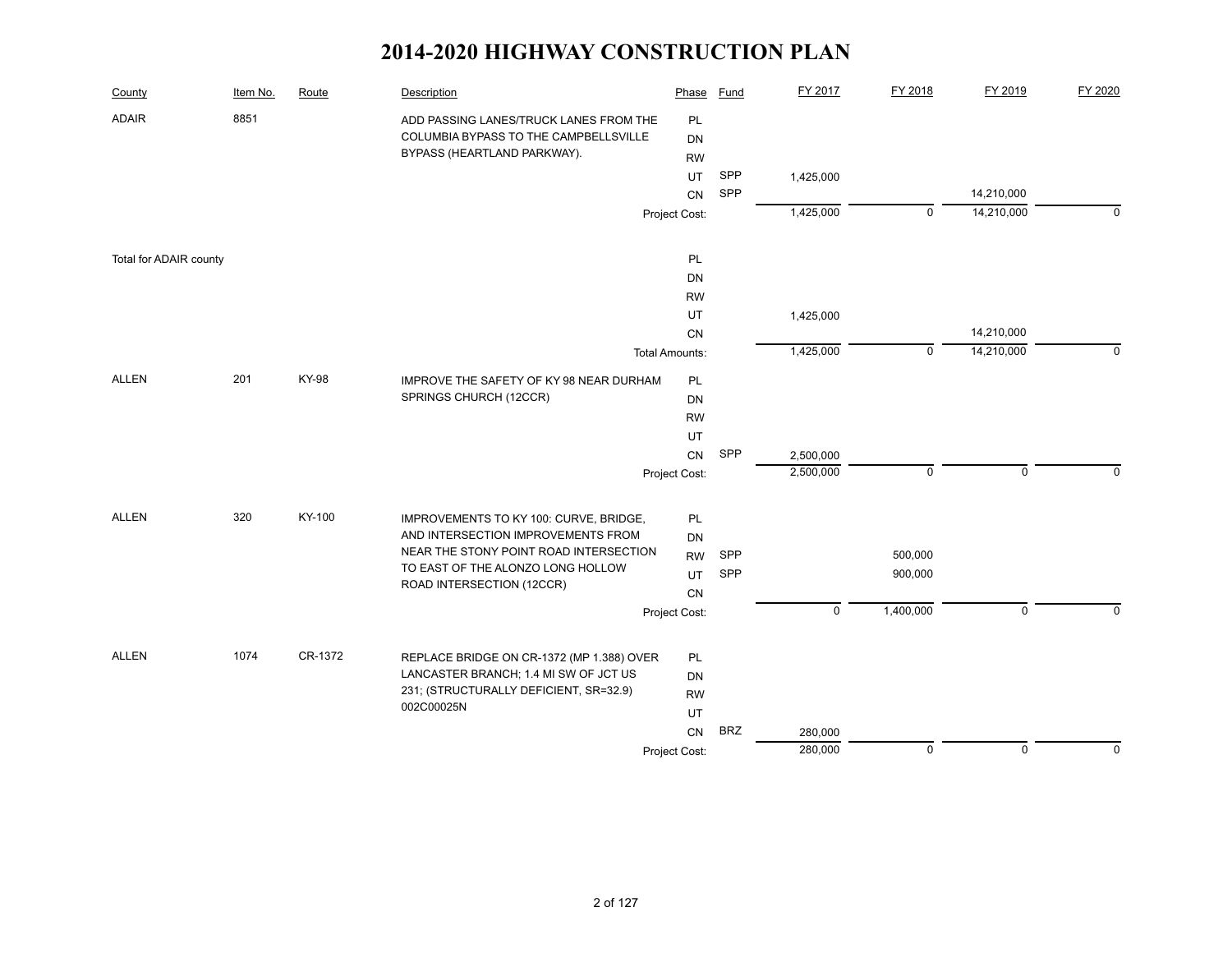| County                   | Item No. | Route        | Description                                                                 | Phase                  | <b>Fund</b> | FY 2017             | FY 2018     | FY 2019        | FY 2020     |
|--------------------------|----------|--------------|-----------------------------------------------------------------------------|------------------------|-------------|---------------------|-------------|----------------|-------------|
| <b>ALLEN</b>             | 1088     | CR-1328      | REPLACE BRIDGE OVER BAYS FORK ON<br>MITCHELL WEAVER ROAD (CR 1328) 2.1 MI W | <b>PL</b><br><b>DN</b> | <b>BRZ</b>  |                     |             |                | 400,000     |
|                          |          |              | OF KY 1332 (002C00063N)(SR=31.5)                                            | <b>RW</b>              |             |                     |             |                |             |
|                          |          |              |                                                                             | UT                     |             |                     |             |                |             |
|                          |          |              |                                                                             | ${\sf CN}$             |             |                     |             |                |             |
|                          |          |              |                                                                             | Project Cost:          |             | $\mathsf{O}\xspace$ | $\mathsf 0$ | $\mathsf 0$    | 400,000     |
| Total for ALLEN county   |          |              |                                                                             | PL                     |             |                     |             |                |             |
|                          |          |              |                                                                             | DN                     |             |                     |             |                | 400,000     |
|                          |          |              |                                                                             | <b>RW</b>              |             |                     | 500,000     |                |             |
|                          |          |              |                                                                             | UT                     |             |                     | 900,000     |                |             |
|                          |          |              |                                                                             | CN                     |             | 2,780,000           |             |                |             |
|                          |          |              |                                                                             | <b>Total Amounts:</b>  |             | 2,780,000           | 1,400,000   | $\overline{0}$ | 400,000     |
| <b>BALLARD</b>           | 115      | <b>US-60</b> | PADUCAH-WICKLIFFE RD; 4-LANE US-60 FROM                                     | PL                     |             |                     |             |                |             |
|                          |          |              | STAFFORD ROAD TO BETHEL CHURCH ROAD                                         | DN                     |             |                     |             |                |             |
|                          |          |              | (INCLUDES KEVIL BYPASS) (TO BE LET WITH                                     | <b>RW</b>              | SPP         | 9,980,000           |             |                |             |
|                          |          |              | 1-115.10) (06CCR)(12CCR).                                                   | UT                     | SPP         |                     | 5,720,000   |                |             |
|                          |          |              |                                                                             | CN                     |             |                     |             |                |             |
|                          |          |              |                                                                             | Project Cost:          |             | 9,980,000           | 5,720,000   | $\mathsf 0$    | $\mathbf 0$ |
| <b>BALLARD</b>           | 1140.01  | <b>US-51</b> | PE AND ENVIRONMENTAL FOR REPLACEMENT                                        | <b>PL</b>              | <b>BRO</b>  | 2,000,000           |             |                |             |
|                          |          |              | OF CAIRO BRIDGE AT OR BESIDE EXISTING                                       | <b>DN</b>              | <b>BRO</b>  |                     |             | 2,500,000      |             |
|                          |          |              | LOCATION.                                                                   | <b>RW</b>              |             |                     |             |                |             |
|                          |          |              |                                                                             | UT                     |             |                     |             |                |             |
|                          |          |              |                                                                             | CN                     |             |                     |             |                |             |
|                          |          |              |                                                                             | Project Cost:          |             | 2,000,000           | $\mathsf 0$ | 2,500,000      | $\mathbf 0$ |
| Total for BALLARD county |          |              |                                                                             | PL                     |             | 2,000,000           |             |                |             |
|                          |          |              |                                                                             | DN                     |             |                     |             | 2,500,000      |             |
|                          |          |              |                                                                             | <b>RW</b>              |             | 9,980,000           |             |                |             |
|                          |          |              |                                                                             | UT                     |             |                     | 5,720,000   |                |             |
|                          |          |              |                                                                             | CN                     |             |                     |             |                |             |
|                          |          |              |                                                                             | <b>Total Amounts:</b>  |             | 11,980,000          | 5,720,000   | 2,500,000      | $\mathbf 0$ |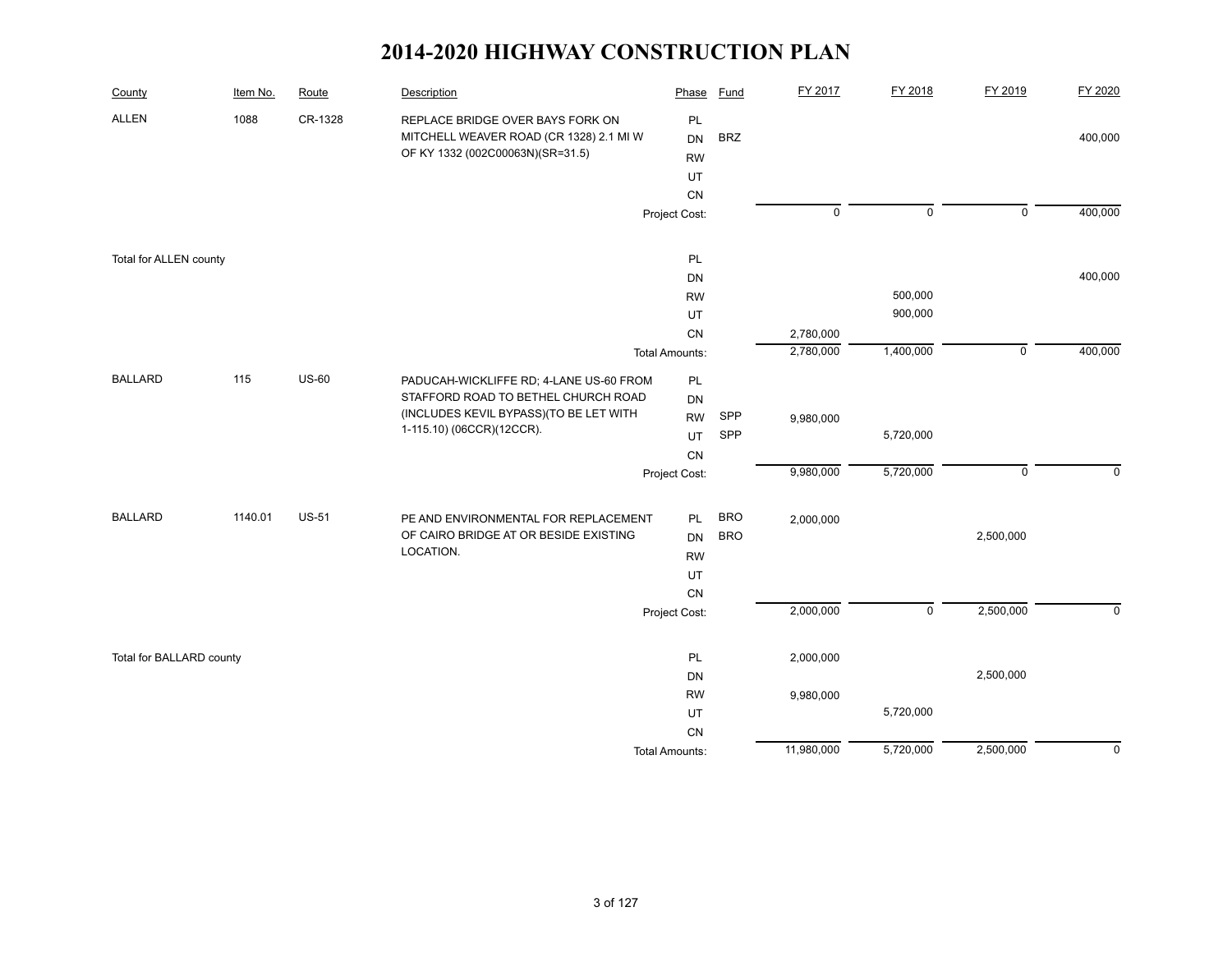| County                | Item No. | Route         | Description                                                                         | Phase                 | <b>Fund</b>                | FY 2017   | FY 2018   | FY 2019     | FY 2020     |
|-----------------------|----------|---------------|-------------------------------------------------------------------------------------|-----------------------|----------------------------|-----------|-----------|-------------|-------------|
| <b>BATH</b>           | 193      | KY-111        | RECONSTRUCT KY-111 IN THE VICINITY OF THE                                           | PL                    |                            |           |           |             |             |
|                       |          |               | "S-CURVE" EAST OF OWINGSVILLE.                                                      | DN                    |                            |           |           |             |             |
|                       |          |               |                                                                                     | <b>RW</b>             | $\ensuremath{\mathsf{SP}}$ | 1,580,000 |           |             |             |
|                       |          |               |                                                                                     | UT                    | SP                         | 1,040,000 |           |             |             |
|                       |          |               |                                                                                     | CN                    | SP                         |           | 5,520,000 |             |             |
|                       |          |               |                                                                                     | Project Cost:         |                            | 2,620,000 | 5,520,000 | $\mathbf 0$ | $\mathbf 0$ |
| Total for BATH county |          |               |                                                                                     | PL                    |                            |           |           |             |             |
|                       |          |               |                                                                                     | <b>DN</b>             |                            |           |           |             |             |
|                       |          |               |                                                                                     | <b>RW</b>             |                            | 1,580,000 |           |             |             |
|                       |          |               |                                                                                     | UT                    |                            | 1,040,000 |           |             |             |
|                       |          |               |                                                                                     | CN                    |                            |           | 5,520,000 |             |             |
|                       |          |               |                                                                                     | <b>Total Amounts:</b> |                            | 2,620,000 | 5,520,000 | $\mathsf 0$ | $\mathbf 0$ |
| <b>BELL</b>           | 8702     | <b>US-119</b> | PROVIDE A PASSING BAY ON US 119 IN THE<br>VICINITY OF MP 15 IN BELL COUNTY. (12CCN) | $\mathsf{PL}$         |                            |           |           |             |             |
|                       |          |               |                                                                                     | DN                    |                            |           |           |             |             |
|                       |          |               |                                                                                     | <b>RW</b>             | SPP                        | 500,000   |           |             |             |
|                       |          |               |                                                                                     | UT                    | SPP                        | 500,000   |           |             |             |
|                       |          |               |                                                                                     | CN                    | SPP                        |           | 2,500,000 |             |             |
|                       |          |               |                                                                                     | Project Cost:         |                            | 1,000,000 | 2,500,000 | $\mathbf 0$ | $\mathbf 0$ |
| <b>BELL</b>           | 8805     | <b>US-119</b> | CONSTRUCT LEFT AND RIGHT TURN LANES                                                 | PL                    |                            |           |           |             |             |
|                       |          |               | ONTO THE BELL COUNTY GARAGE/VETERANS'                                               | <b>DN</b>             | SPP                        | 100,000   |           |             |             |
|                       |          |               | PARK ENTRANCE FROM US 119.                                                          | <b>RW</b>             | SPP                        |           | 25,000    |             |             |
|                       |          |               |                                                                                     | UT                    | ${\sf SPP}$                |           | 50,000    |             |             |
|                       |          |               |                                                                                     | <b>CN</b>             | SPP                        |           |           | 1,100,000   |             |
|                       |          |               |                                                                                     | Project Cost:         |                            | 100,000   | 75,000    | 1,100,000   | $\mathbf 0$ |
| Total for BELL county |          |               |                                                                                     | PL                    |                            |           |           |             |             |
|                       |          |               |                                                                                     | DN                    |                            | 100,000   |           |             |             |
|                       |          |               |                                                                                     | <b>RW</b>             |                            | 500,000   | 25,000    |             |             |
|                       |          |               |                                                                                     | UT                    |                            | 500,000   | 50,000    |             |             |
|                       |          |               |                                                                                     | CN                    |                            |           | 2,500,000 | 1,100,000   |             |
|                       |          |               |                                                                                     | <b>Total Amounts:</b> |                            | 1,100,000 | 2,575,000 | 1,100,000   | 0           |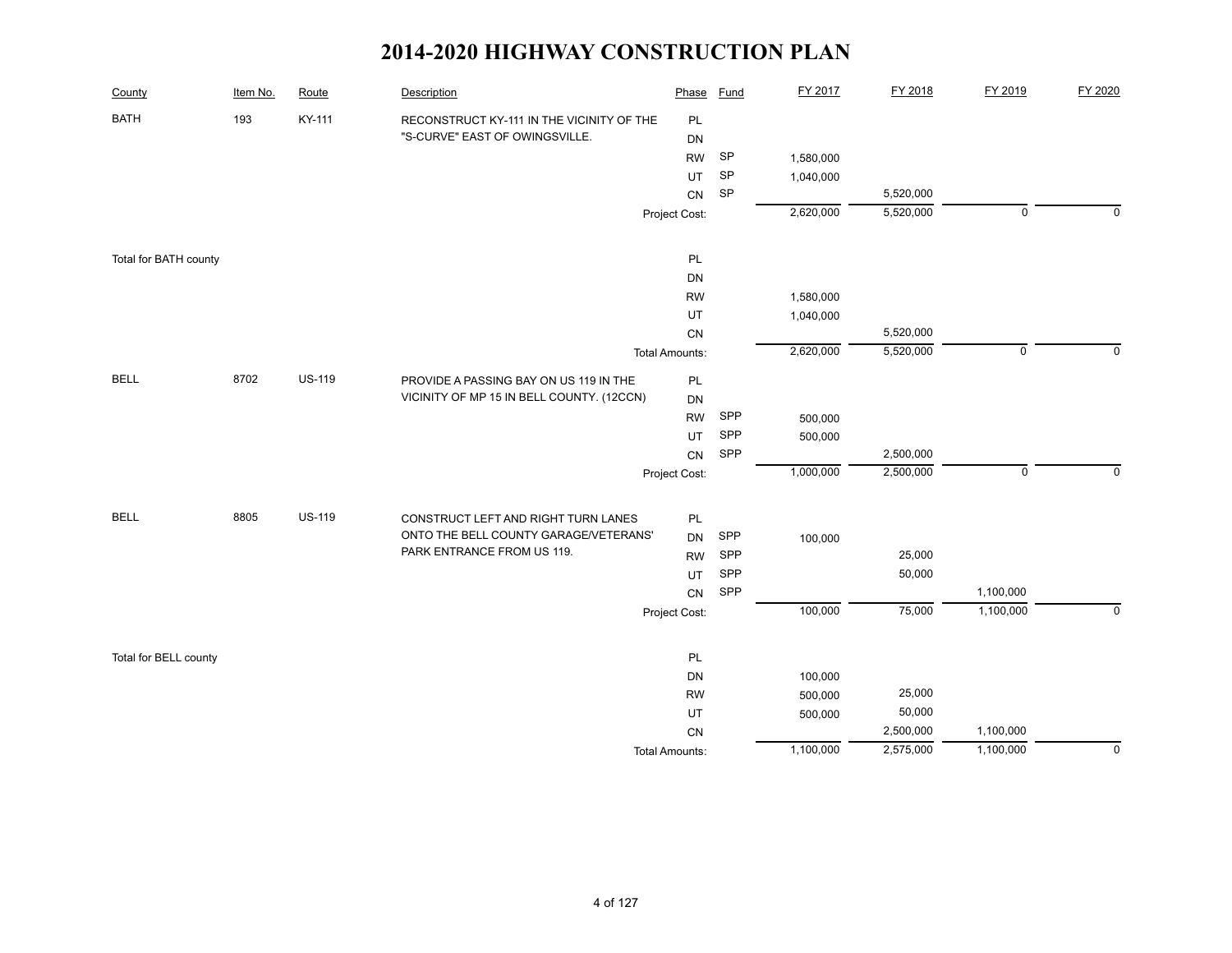| County       | Item No. | Route        | Description                                                                   | Phase         | Fund       | FY 2017                 | FY 2018     | FY 2019     | FY 2020     |
|--------------|----------|--------------|-------------------------------------------------------------------------------|---------------|------------|-------------------------|-------------|-------------|-------------|
| <b>BOONE</b> | 14       | $I-75$       | RECONSTRUCT THE KY-536 (MT. ZION ROAD)                                        | PL            |            |                         |             |             |             |
|              |          |              | INTERCHANGE.                                                                  | DN            |            |                         |             |             |             |
|              |          |              |                                                                               | <b>RW</b>     |            |                         |             |             |             |
|              |          |              |                                                                               | UT            | IM         | 5,200,000               |             |             |             |
|              |          |              |                                                                               | <b>CN</b>     | IM         |                         | 19,740,000  |             |             |
|              |          |              |                                                                               | Project Cost: |            | 5,200,000               | 19,740,000  | $\mathbf 0$ | $\Omega$    |
| <b>BOONE</b> | 14.5     | $I - 75$     | ADD AUXILIARY LANES ON I-71/75 FROM KY                                        | PL            |            |                         |             |             |             |
|              |          |              | 536 TO US 42 (NB & SB) AS PER THE                                             | DN            |            |                         |             |             |             |
|              |          |              | INTERCHANGE JUSTIFICATION STUDY (IJS).                                        | <b>RW</b>     |            |                         |             |             |             |
|              |          |              | (10CCR)(12CCR)                                                                | UT            | IM         | 800,000                 |             |             |             |
|              |          |              |                                                                               | CN            | IM         |                         | 17,600,000  |             |             |
|              |          |              |                                                                               | Project Cost: |            | 800,000                 | 17,600,000  | $\mathsf 0$ | $\Omega$    |
| <b>BOONE</b> | 18       | $I-75$       | RECONSTRUCT THE KY-338 (RICHWOOD ROAD)                                        | <b>PL</b>     |            |                         |             |             |             |
|              |          |              | INTERCHANGE. (FUNDING FOR IMR SHOWN                                           | <b>DN</b>     |            |                         |             |             |             |
|              |          |              | UNDER 6-14.01) (10CCR)(12CCR)                                                 | <b>RW</b>     |            |                         |             |             |             |
|              |          |              |                                                                               | UT            | IM         | 6,240,000               |             |             |             |
|              |          |              |                                                                               | CN            | IM         |                         | 31,710,000  |             |             |
|              |          |              |                                                                               | Project Cost: |            | 6,240,000               | 31,710,000  | $\mathbf 0$ | $\Omega$    |
|              |          |              |                                                                               |               |            |                         |             |             |             |
| <b>BOONE</b> | 351.1    | <b>US-25</b> | DRY RIDGE-FLORENCE ROAD; 5-LANE US-25<br>FROM RICHWOOD ROAD TO WINNING COLORS | PL            |            |                         |             |             |             |
|              |          |              | DRIVE WITH GRADE SEPARATION OF KY-338 AT                                      | <b>DN</b>     |            |                         |             |             |             |
|              |          |              | US-25 & RR OVERPASS FOR KY-338.                                               | <b>RW</b>     | SP<br>SP   | 3,640,000               |             |             |             |
|              |          |              | (2004BOPC)(2006BOPC)                                                          | UT            |            | 2,510,000               |             |             |             |
|              |          |              |                                                                               | <b>CN</b>     | SP         | 4,370,000<br>10,520,000 | $\mathbf 0$ | $\mathbf 0$ | $\Omega$    |
|              |          |              |                                                                               | Project Cost: |            |                         |             |             |             |
| <b>BOONE</b> | 400.12   | $-0$         | NORTHERN KENTUCKY RIDESHARE PROGRAM.                                          | PL            |            |                         |             |             |             |
|              |          |              | (FUNDING SUBJECT TO FISCAL CONSTRAINT                                         | DN            |            |                         |             |             |             |
|              |          |              | PENDING MPO TIP)                                                              | <b>RW</b>     |            |                         |             |             |             |
|              |          |              |                                                                               | UT            |            |                         |             |             |             |
|              |          |              |                                                                               | CN            | <b>SNK</b> | 44,000                  |             |             |             |
|              |          |              |                                                                               | Project Cost: |            | 44,000                  | $\mathbf 0$ | $\mathbf 0$ | $\mathbf 0$ |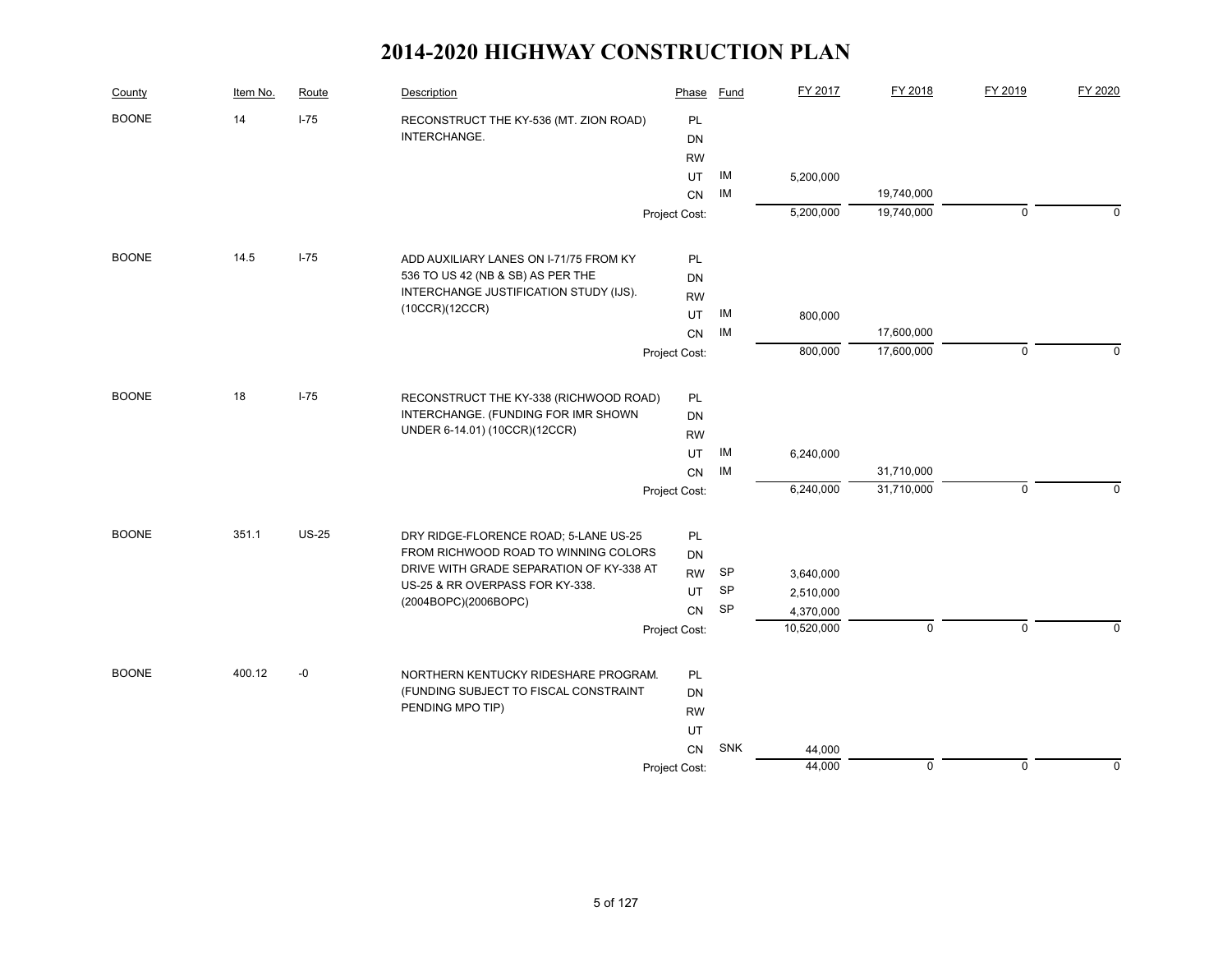| County       | Item No. | Route | Description                           | Phase         | Fund | FY 2017     | FY 2018          | FY 2019      | FY 2020     |
|--------------|----------|-------|---------------------------------------|---------------|------|-------------|------------------|--------------|-------------|
| <b>BOONE</b> | 400.13   | $-0$  | NORTHERN KENTUCKY RIDESHARE PROGRAM.  | PL            |      |             |                  |              |             |
|              |          |       | (FUNDING SUBJECT TO FISCAL CONSTRAINT | <b>DN</b>     |      |             |                  |              |             |
|              |          |       | PENDING MPO TIP)                      | <b>RW</b>     |      |             |                  |              |             |
|              |          |       |                                       | UT            |      |             |                  |              |             |
|              |          |       |                                       | <b>CN</b>     | SNK  | $\mathbf 0$ | 44,000<br>44,000 | $\mathbf 0$  | $\Omega$    |
|              |          |       |                                       | Project Cost: |      |             |                  |              |             |
| <b>BOONE</b> | 400.14   | $-0$  | NORTHERN KENTUCKY RIDESHARE PROGRAM.  | PL            |      |             |                  |              |             |
|              |          |       | (FUNDING SUBJECT TO FISCAL CONSTRAINT | DN            |      |             |                  |              |             |
|              |          |       | PENDING MPO TIP)                      | <b>RW</b>     |      |             |                  |              |             |
|              |          |       |                                       | UT            |      |             |                  |              |             |
|              |          |       |                                       | CN            | SNK  |             |                  | 44,000       |             |
|              |          |       |                                       | Project Cost: |      | $\mathbf 0$ | $\mathbf 0$      | 44,000       | $\Omega$    |
| <b>BOONE</b> | 400.15   | $-0$  | NORTHERN KENTUCKY RIDESHARE PROGRAM.  | PL            |      |             |                  |              |             |
|              |          |       | (FUNDING SUBJECT TO FISCAL CONSTRAINT | <b>DN</b>     |      |             |                  |              |             |
|              |          |       | PENDING MPO TIP)                      | <b>RW</b>     |      |             |                  |              |             |
|              |          |       |                                       | UT            |      |             |                  |              |             |
|              |          |       |                                       | <b>CN</b>     | SNK  |             |                  |              | 44,000      |
|              |          |       |                                       | Project Cost: |      | $\pmb{0}$   | $\mathbf 0$      | $\mathbf 0$  | 44,000      |
| <b>BOONE</b> | 401.12   | $-0$  | OKI REGIONAL TRANSPORTATION PLANNING. | PL            |      |             |                  |              |             |
|              |          |       | (FUNDING SUBJECT TO FISCAL CONSTRAINT | DN            |      |             |                  |              |             |
|              |          |       | PENDING MPO TIP)                      | <b>RW</b>     |      |             |                  |              |             |
|              |          |       |                                       | UT            |      |             |                  |              |             |
|              |          |       |                                       | CN            | SNK  | 56,000      |                  |              |             |
|              |          |       |                                       | Project Cost: |      | 56,000      | $\mathbf 0$      | $\mathbf{0}$ | $\Omega$    |
| <b>BOONE</b> | 401.13   | $-0$  | OKI REGIONAL TRANSPORTATION PLANNING. | PL            |      |             |                  |              |             |
|              |          |       | (FUNDING SUBJECT TO FISCAL CONSTRAINT | DN            |      |             |                  |              |             |
|              |          |       | PENDING MPO TIP)                      | <b>RW</b>     |      |             |                  |              |             |
|              |          |       |                                       | UT            |      |             |                  |              |             |
|              |          |       |                                       | CN            | SNK  |             | 56,000           |              |             |
|              |          |       |                                       | Project Cost: |      | $\pmb{0}$   | 56,000           | $\mathbf 0$  | $\mathbf 0$ |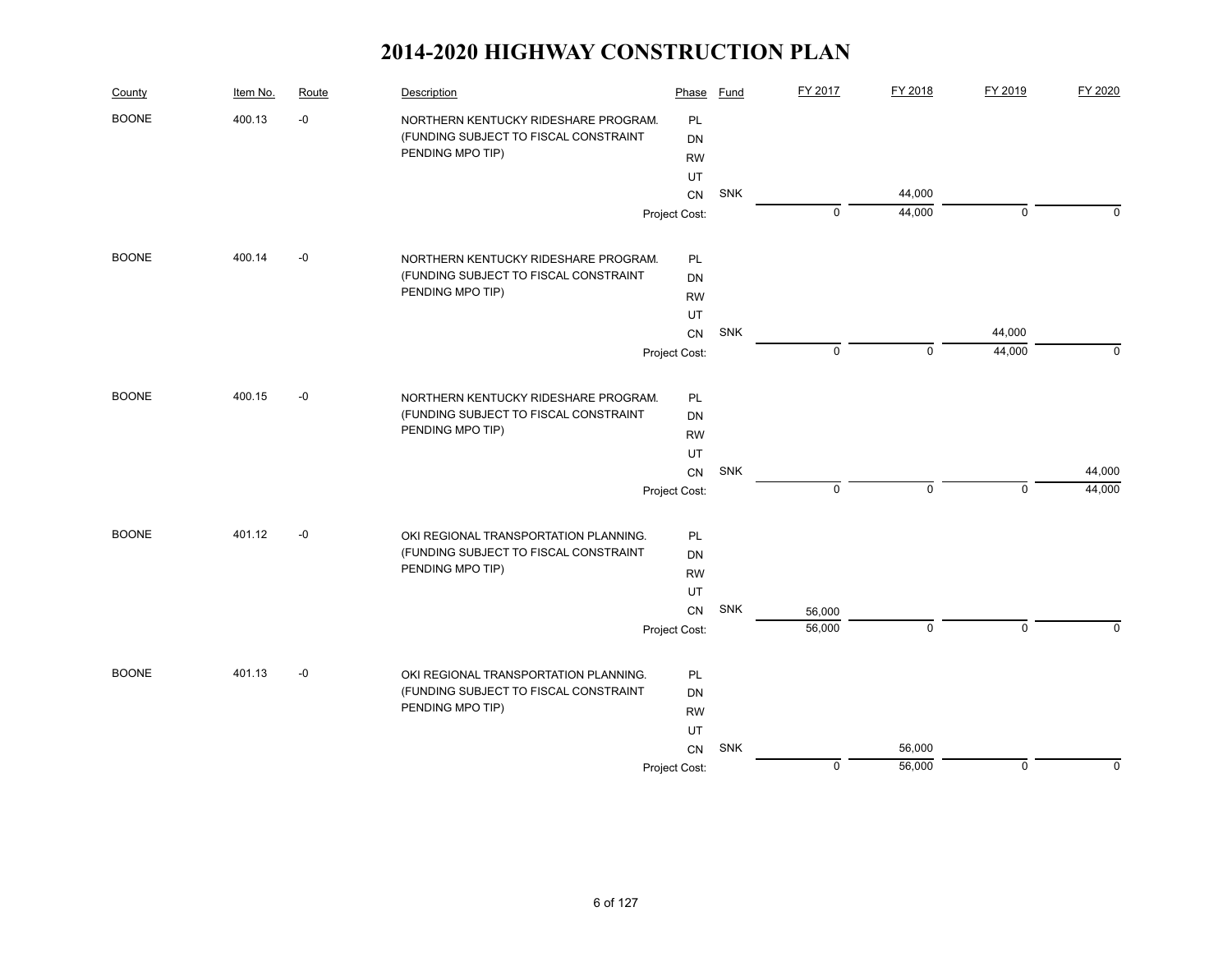| County       | Item No. | Route   | Description                            | Phase         | Fund       | FY 2017     | FY 2018     | FY 2019     | FY 2020     |
|--------------|----------|---------|----------------------------------------|---------------|------------|-------------|-------------|-------------|-------------|
| <b>BOONE</b> | 401.14   | -0      | OKI REGIONAL TRANSPORTATION PLANNING.  | PL            |            |             |             |             |             |
|              |          |         | (FUNDING SUBJECT TO FISCAL CONSTRAINT  | <b>DN</b>     |            |             |             |             |             |
|              |          |         | PENDING MPO TIP)                       | <b>RW</b>     |            |             |             |             |             |
|              |          |         |                                        | UT            |            |             |             |             |             |
|              |          |         |                                        | CN            | <b>SNK</b> |             |             | 56,000      |             |
|              |          |         |                                        | Project Cost: |            | $\mathbf 0$ | $\mathbf 0$ | 56,000      | $\mathbf 0$ |
| <b>BOONE</b> | 401.15   | $-0$    | OKI REGIONAL TRANSPORTATION PLANNING.  | PL            |            |             |             |             |             |
|              |          |         | (FUNDING SUBJECT TO FISCAL CONSTRAINT  | <b>DN</b>     |            |             |             |             |             |
|              |          |         | PENDING MPO TIP)                       | <b>RW</b>     |            |             |             |             |             |
|              |          |         |                                        | UT            |            |             |             |             |             |
|              |          |         |                                        | CN            | SNK        |             |             |             | 56,000      |
|              |          |         |                                        | Project Cost: |            | $\mathbf 0$ | $\mathbf 0$ | $\Omega$    | 56,000      |
| <b>BOONE</b> | 415      | KY-237  | PROVIDE ADDITIONAL LEFT TURN LANE ONTO | PL            |            |             |             |             |             |
|              |          |         | WORLDWIDE BLVD FROM KY 237. ADD        | DN            |            |             |             |             |             |
|              |          |         | ADDITIONAL THROUGH LANES ON KY 237     | <b>RW</b>     |            |             |             |             |             |
|              |          |         | NORTH OF KY 2846 (TANNERS LN). PROVIDE | UT            |            |             |             |             |             |
|              |          |         | LANE EXTENSION ON WORLDWIDE BLVD FROM  | CN            | <b>SNK</b> | 3,000,000   |             |             |             |
|              |          |         |                                        | Project Cost: |            | 3,000,000   | $\mathbf 0$ | $\mathbf 0$ | 0           |
| <b>BOONE</b> | 423      | KY-3060 | CORRECT GEOMETRIC DEFICIENCIES AND ADD | PL            |            |             |             |             |             |
|              |          |         | LEFT TURN LANES ON FROGTOWN ROAD AT    | <b>DN</b>     |            |             |             |             |             |
|              |          |         | TRIPLE CROWN BLVD AND CEDARWOOD.       | <b>RW</b>     | <b>SNK</b> | 200,000     |             |             |             |
|              |          |         | (2012BOP)(ADM. BY KYTC)                | UT            | <b>SNK</b> | 120,000     |             |             |             |
|              |          |         |                                        | CN            | <b>SNK</b> |             | 1,200,000   |             |             |
|              |          |         |                                        | Project Cost: |            | 320,000     | 1,200,000   | $\mathbf 0$ | $\Omega$    |
| <b>BOONE</b> | 966.06   | $-0$    | DEDICATED FEDERAL-AID STP FUNDS        | <b>PL</b>     |            |             |             |             |             |
|              |          |         | EARMARKED FOR NKY URBANIZED AREA AND   | <b>DN</b>     |            |             |             |             |             |
|              |          |         | SUBJECT TO MPO CONTROL FOR FY 2018     | <b>RW</b>     |            |             |             |             |             |
|              |          |         | (FUNDING SUBJECT TO FISCAL CONSTRAINT  | UT            |            |             |             |             |             |
|              |          |         | PENDING MPO TIP)                       | <b>CN</b>     | SNK        |             | 5,400,000   |             |             |
|              |          |         |                                        | Project Cost: |            | $\mathbf 0$ | 5,400,000   | $\mathbf 0$ | 0           |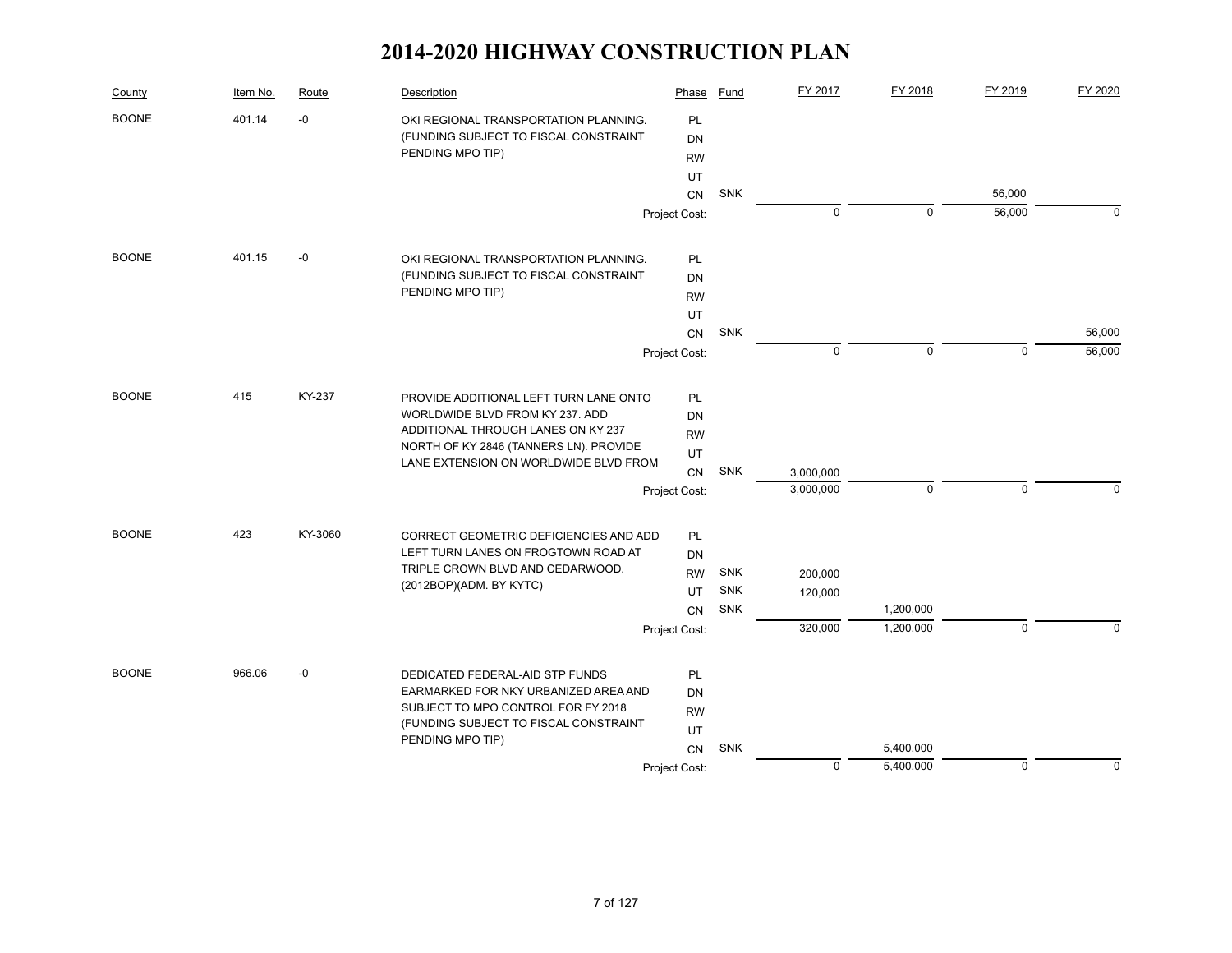| County       | Item No. | Route     | Description                                                             | Phase         | Fund       | FY 2017     | FY 2018     | FY 2019     | FY 2020     |
|--------------|----------|-----------|-------------------------------------------------------------------------|---------------|------------|-------------|-------------|-------------|-------------|
| <b>BOONE</b> | 966.07   | $-0$      | DEDICATED FEDERAL-AID STP FUNDS<br>EARMARKED FOR NKY URBANIZED AREA AND | PL<br>DN      |            |             |             |             |             |
|              |          |           | SUBJECT TO MPO CONTROL FOR FY 2019                                      | <b>RW</b>     |            |             |             |             |             |
|              |          |           | (FUNDING SUBJECT TO FISCAL CONSTRAINT                                   | UT            |            |             |             |             |             |
|              |          |           | PENDING MPO TIP)                                                        | CN            | <b>SNK</b> |             |             | 7,000,000   |             |
|              |          |           |                                                                         | Project Cost: |            | 0           | $\Omega$    | 7,000,000   | $\Omega$    |
| <b>BOONE</b> | 966.08   | $-0$      | DEDICATED FEDERAL-AID STP FUNDS                                         | PL            |            |             |             |             |             |
|              |          |           | EARMARKED FOR NKY URBANIZED AREA AND                                    | DN            |            |             |             |             |             |
|              |          |           | SUBJECT TO MPO CONTROL FOR FY 2020.                                     | <b>RW</b>     |            |             |             |             |             |
|              |          |           | (FUNDING SUBJECT TO FISCAL CONSTRAINT<br>PENDING MPO TIP)               | <b>UT</b>     |            |             |             |             |             |
|              |          |           |                                                                         | CN            | SNK        |             |             |             | 7,000,000   |
|              |          |           |                                                                         | Project Cost: |            | $\mathbf 0$ | $\mathbf 0$ | $\Omega$    | 7,000,000   |
| <b>BOONE</b> | 8000.2   | $I - 275$ | I-275/KY-212 INTERCHANGE AND KY-20                                      | PL            |            |             |             |             |             |
|              |          |           | RECONSTRUCTION NEAR GREATER CINCINNATI                                  | DN            |            |             |             |             |             |
|              |          |           | AIRPORT. (2004BOPC)(KYTC SHARE @ 46.6%)                                 | <b>RW</b>     |            |             |             |             |             |
|              |          |           |                                                                         | UT            |            |             |             |             |             |
|              |          |           |                                                                         | <b>CN</b>     | <b>STP</b> |             |             |             | 25,310,000  |
|              |          |           |                                                                         | Project Cost: |            | 0           | $\mathbf 0$ | $\mathbf 0$ | 25,310,000  |
| <b>BOONE</b> | 8001.21  | KY-237    | RECONSTRUCT AND WIDEN KY 237 FROM                                       | PL            |            |             |             |             |             |
|              |          |           | VALLEY VIEW DRIVE TO ROGERS LANE.                                       | <b>DN</b>     |            |             |             |             |             |
|              |          |           |                                                                         | <b>RW</b>     |            |             |             |             |             |
|              |          |           |                                                                         | UT.           |            |             |             |             |             |
|              |          |           |                                                                         | <b>CN</b>     | <b>STP</b> | 20,560,000  |             |             |             |
|              |          |           |                                                                         | Project Cost: |            | 20,560,000  | $\mathbf 0$ | $\Omega$    | $\Omega$    |
| <b>BOONE</b> | 8851     |           | REPLACEMENT OF CLOSED TIMBER BRIDGE ON                                  | PL.           |            |             |             |             |             |
|              |          |           | RICHARDSON ROAD TO RE-OPEN CORRIDOR.                                    | DN            |            |             |             |             |             |
|              |          |           | (008C00036N)                                                            | <b>RW</b>     |            |             |             |             |             |
|              |          |           |                                                                         | UT            |            |             |             |             |             |
|              |          |           |                                                                         | CN            | <b>SP</b>  | 1,500,000   |             |             |             |
|              |          |           |                                                                         | Project Cost: |            | 1,500,000   | $\mathbf 0$ | $\pmb{0}$   | $\mathbf 0$ |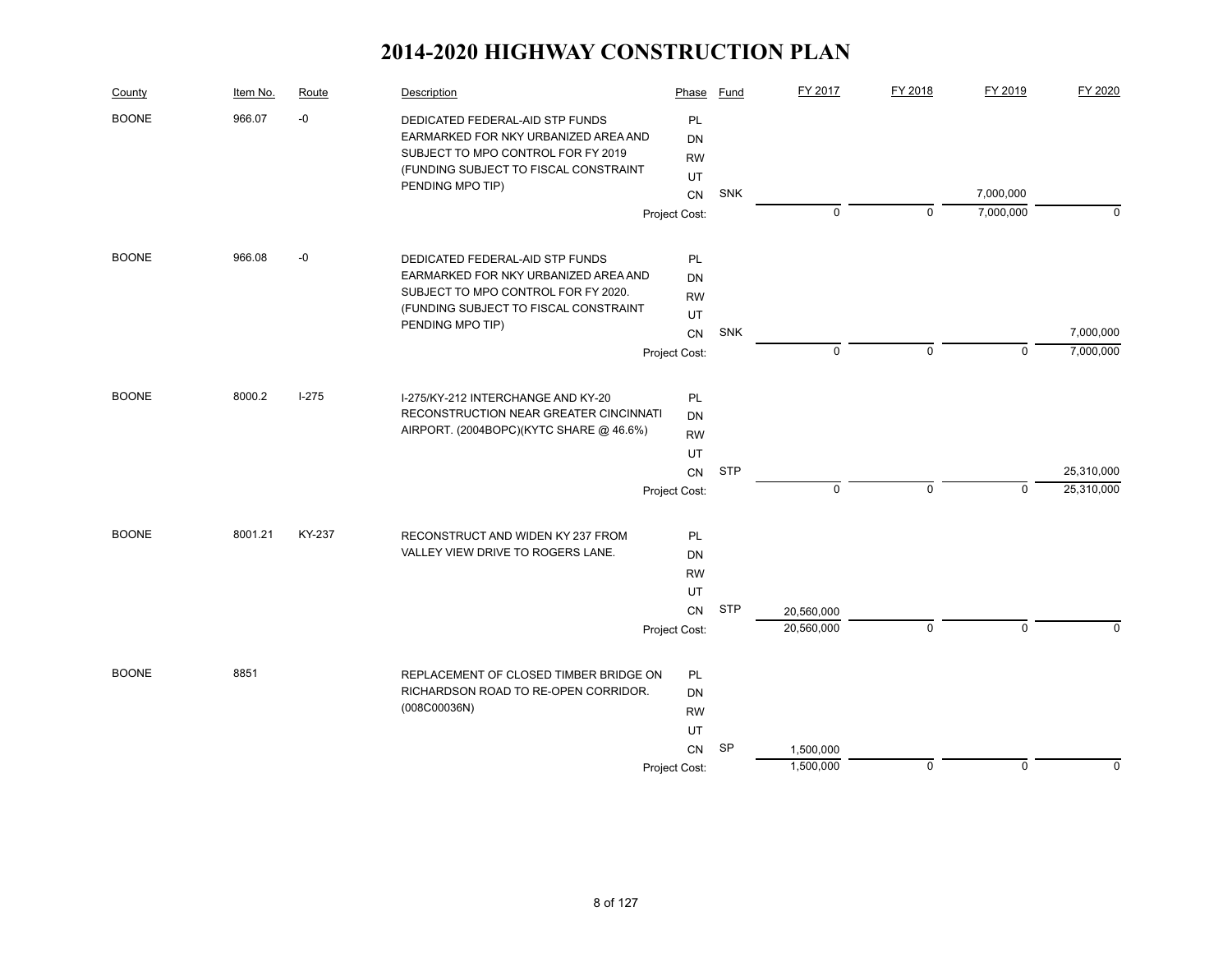| County                   | Item No. | Route        | <b>Description</b>                    | Phase                 | <b>Fund</b>     | FY 2017     | FY 2018     | FY 2019     | FY 2020     |
|--------------------------|----------|--------------|---------------------------------------|-----------------------|-----------------|-------------|-------------|-------------|-------------|
| Total for BOONE county   |          |              |                                       | PL                    |                 |             |             |             |             |
|                          |          |              |                                       | DN                    |                 |             |             |             |             |
|                          |          |              |                                       | <b>RW</b>             |                 | 3,840,000   |             |             |             |
|                          |          |              |                                       | UT                    |                 | 14,870,000  |             |             |             |
|                          |          |              |                                       | CN                    |                 | 29,530,000  | 75,750,000  | 7,100,000   | 32,410,000  |
|                          |          |              |                                       | <b>Total Amounts:</b> |                 | 48,240,000  | 75,750,000  | 7,100,000   | 32,410,000  |
| <b>BOURBON</b>           | 310.2    | <b>US-68</b> | PARIS-MAYSVILLE ROAD; CONSTRUCT       | PL                    |                 |             |             |             |             |
|                          |          |              | MILLERSBURG BYPASS (SECTION 2)(08CCR) | DN                    |                 |             |             |             |             |
|                          |          |              |                                       | <b>RW</b>             |                 |             |             |             |             |
|                          |          |              |                                       | UT                    |                 |             |             |             |             |
|                          |          |              |                                       | CN                    | $\mathsf{NH}\,$ | 13,160,000  |             |             |             |
|                          |          |              |                                       | Project Cost:         |                 | 13,160,000  | $\pmb{0}$   | $\mathbf 0$ | $\Omega$    |
|                          |          |              |                                       |                       |                 |             |             |             |             |
| Total for BOURBON county |          |              |                                       | PL                    |                 |             |             |             |             |
|                          |          |              |                                       | DN                    |                 |             |             |             |             |
|                          |          |              |                                       | <b>RW</b>             |                 |             |             |             |             |
|                          |          |              |                                       | UT                    |                 |             |             |             |             |
|                          |          |              |                                       | CN                    |                 | 13,160,000  |             |             |             |
|                          |          |              |                                       | <b>Total Amounts:</b> |                 | 13,160,000  | $\mathbf 0$ | $\mathbf 0$ | $\mathbf 0$ |
| <b>BOYD</b>              | 208.03   | $-0$         | FEDERAL 'STP' FUNDS DEDICATED TO      | PL                    |                 |             |             |             |             |
|                          |          |              | HUNTINGTON-ASHLAND MPO FOR FY 2017.   | DN                    |                 |             |             |             |             |
|                          |          |              | (FUNDING SUBJECT TO FISCAL CONSTRAINT | <b>RW</b>             |                 |             |             |             |             |
|                          |          |              | PENDING MPO TIP)                      | UT                    |                 |             |             |             |             |
|                          |          |              |                                       | CN                    | SAH             | 1,200,000   |             |             |             |
|                          |          |              |                                       | Project Cost:         |                 | 1,200,000   | $\mathsf 0$ | $\mathbf 0$ | $\Omega$    |
|                          |          |              |                                       |                       |                 |             |             |             |             |
| <b>BOYD</b>              | 208.04   | $-0$         | FEDERAL 'STP' FUNDS DEDICATED TO      | PL                    |                 |             |             |             |             |
|                          |          |              | HUNTINGTON-ASHLAND MPO FOR FY 2018.   | DN                    |                 |             |             |             |             |
|                          |          |              | (FUNDING SUBJECT TO FISCAL CONSTRAINT | <b>RW</b>             |                 |             |             |             |             |
|                          |          |              | PENDING MPO TIP)                      | UT                    |                 |             |             |             |             |
|                          |          |              |                                       | CN                    | SAH             |             | 1,200,000   |             |             |
|                          |          |              |                                       | Project Cost:         |                 | $\mathbf 0$ | 1,200,000   | $\mathbf 0$ | $\mathbf 0$ |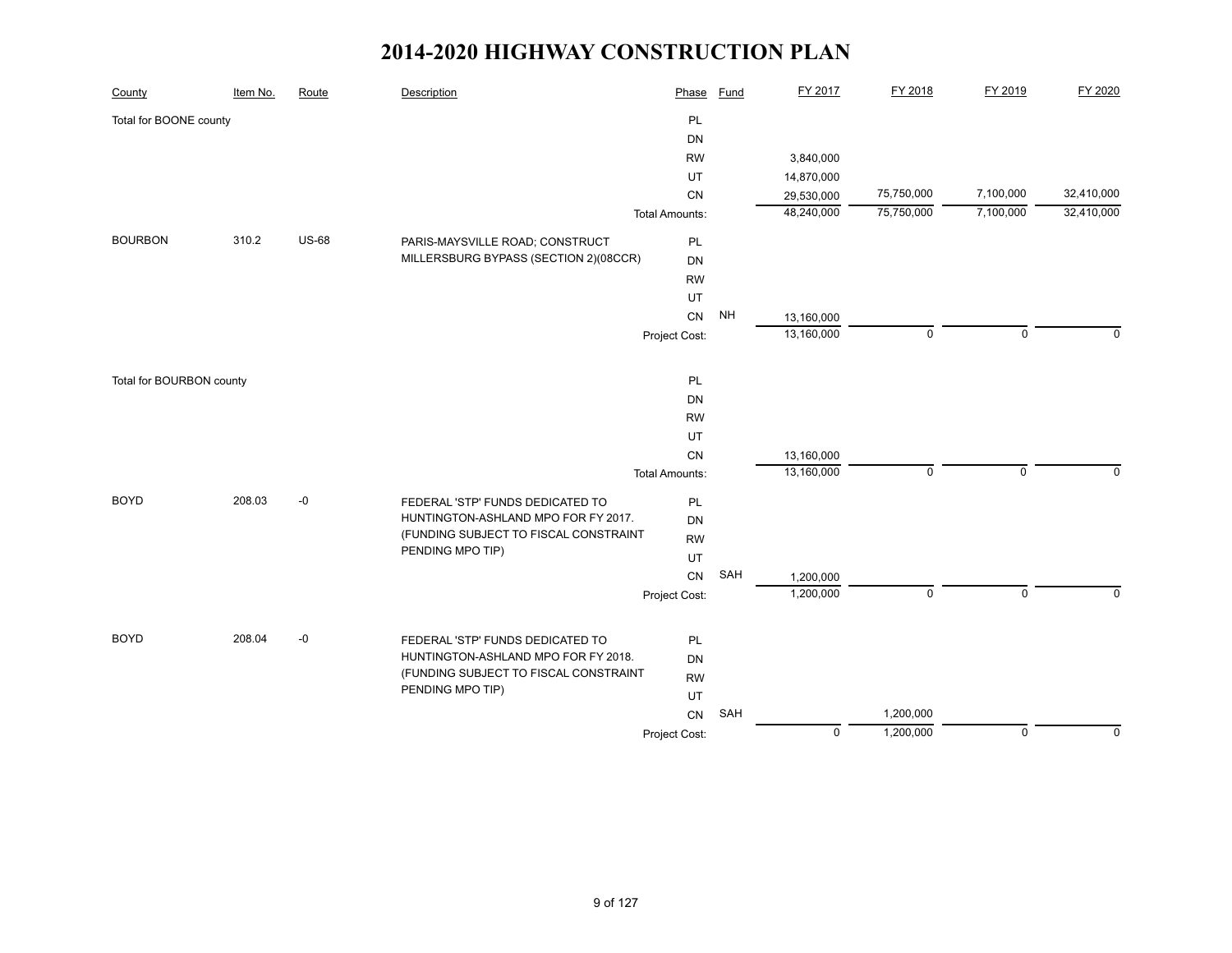| County                | Item No. | Route | Description                                                             | Phase                 | Fund | FY 2017     | FY 2018     | FY 2019     | FY 2020   |
|-----------------------|----------|-------|-------------------------------------------------------------------------|-----------------------|------|-------------|-------------|-------------|-----------|
| <b>BOYD</b>           | 208.05   | -0    | FEDERAL 'STP' FUNDS DEDICATED TO<br>HUNTINGTON-ASHLAND MPO FOR FY 2019. | PL<br>DN              |      |             |             |             |           |
|                       |          |       | (FUNDING SUBJECT TO FISCAL CONSTRAINT                                   | <b>RW</b>             |      |             |             |             |           |
|                       |          |       | PENDING MPO TIP)                                                        | UT                    |      |             |             |             |           |
|                       |          |       |                                                                         | <b>CN</b>             | SAH  |             |             | 1,200,000   |           |
|                       |          |       |                                                                         | Project Cost:         |      | $\mathbf 0$ | $\mathbf 0$ | 1,200,000   | $\Omega$  |
|                       |          |       |                                                                         |                       |      |             |             |             |           |
| <b>BOYD</b>           | 208.06   | $-0$  | FEDERAL 'STP' FUNDS DEDICATED TO                                        | PL                    |      |             |             |             |           |
|                       |          |       | HUNTINGTON-ASHLAND MPO FOR FY 2020.                                     | DN                    |      |             |             |             |           |
|                       |          |       | (FUNDING SUBJECT TO FISCAL CONSTRAINT                                   | <b>RW</b>             |      |             |             |             |           |
|                       |          |       | PENDING MPO TIP)                                                        | UT                    |      |             |             |             |           |
|                       |          |       |                                                                         | <b>CN</b>             | SAH  |             |             |             | 1,200,000 |
|                       |          |       |                                                                         | Project Cost:         |      | $\pmb{0}$   | $\mathbf 0$ | $\mathbf 0$ | 1,200,000 |
|                       |          |       |                                                                         |                       |      |             |             |             |           |
| Total for BOYD county |          |       |                                                                         | PL                    |      |             |             |             |           |
|                       |          |       |                                                                         | DN                    |      |             |             |             |           |
|                       |          |       |                                                                         | <b>RW</b>             |      |             |             |             |           |
|                       |          |       |                                                                         | UT                    |      |             |             |             |           |
|                       |          |       |                                                                         | CN                    |      | 1,200,000   | 1,200,000   | 1,200,000   | 1,200,000 |
|                       |          |       |                                                                         | <b>Total Amounts:</b> |      | 1,200,000   | 1,200,000   | 1,200,000   | 1,200,000 |
| <b>BRACKEN</b>        | 355.19   | KY-8  | OPERATION OF AUGUSTA FERRY FOR FY 2017.                                 | PL                    |      |             |             |             |           |
|                       |          |       | (12CCR)                                                                 | DN                    |      |             |             |             |           |
|                       |          |       |                                                                         | <b>RW</b>             |      |             |             |             |           |
|                       |          |       |                                                                         | <b>UT</b>             |      |             |             |             |           |
|                       |          |       |                                                                         | <b>CN</b>             | SPP  | 180,000     |             |             |           |
|                       |          |       |                                                                         | Project Cost:         |      | 180,000     | $\mathbf 0$ | $\mathbf 0$ | $\Omega$  |
| <b>BRACKEN</b>        | 355.2    | KY-8  | OPERATION OF AUGUSTA FERRY FOR FY 2018.                                 | PL                    |      |             |             |             |           |
|                       |          |       | (12CCR)                                                                 | DN                    |      |             |             |             |           |
|                       |          |       |                                                                         | <b>RW</b>             |      |             |             |             |           |
|                       |          |       |                                                                         | UT                    |      |             |             |             |           |
|                       |          |       |                                                                         | CN                    | SPP  |             | 180,000     |             |           |
|                       |          |       |                                                                         | Project Cost:         |      | $\pmb{0}$   | 180,000     | $\mathbf 0$ | $\Omega$  |
|                       |          |       |                                                                         |                       |      |             |             |             |           |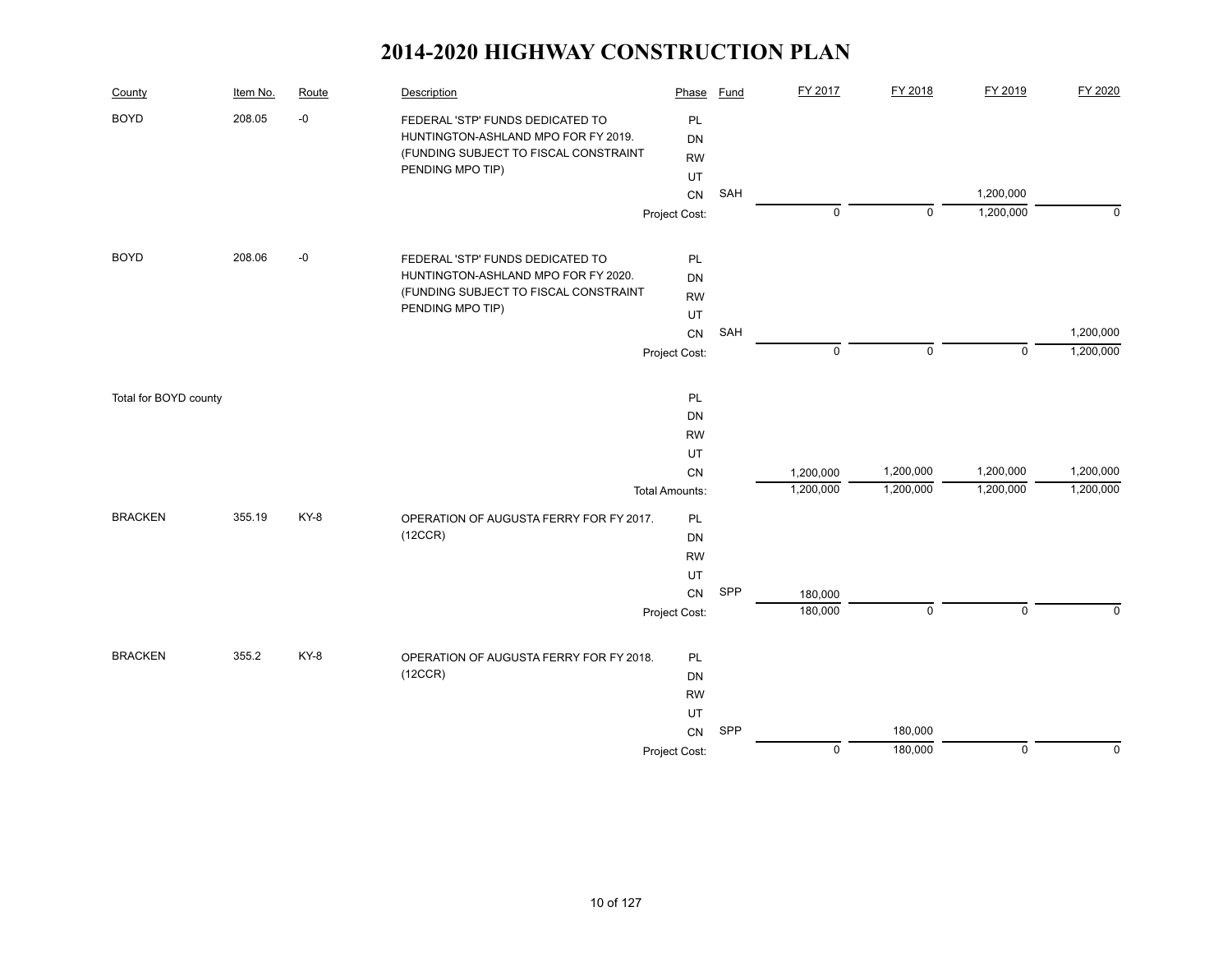| County                   | Item No. | Route   | Description                               | Phase                 | <b>Fund</b> | FY 2017     | FY 2018     | FY 2019     | FY 2020      |
|--------------------------|----------|---------|-------------------------------------------|-----------------------|-------------|-------------|-------------|-------------|--------------|
| <b>BRACKEN</b>           | 355.21   | KY-8    | OPERATION OF AUGUSTA FERRY FOR FY 2019.   | PL                    |             |             |             |             |              |
|                          |          |         | (12CCR)                                   | DN                    |             |             |             |             |              |
|                          |          |         |                                           | <b>RW</b>             |             |             |             |             |              |
|                          |          |         |                                           | UT                    |             |             |             |             |              |
|                          |          |         |                                           | CN                    | SPP         |             |             | 180,000     |              |
|                          |          |         |                                           | Project Cost:         |             | 0           | $\mathbf 0$ | 180,000     | $\mathbf{0}$ |
| <b>BRACKEN</b>           | 355.22   | KY-8    | OPERATION OF AUGUSTA FERRY FOR FY 2020.   | PL                    |             |             |             |             |              |
|                          |          |         | (12CCR)                                   | DN                    |             |             |             |             |              |
|                          |          |         |                                           | <b>RW</b>             |             |             |             |             |              |
|                          |          |         |                                           | UT                    |             |             |             |             |              |
|                          |          |         |                                           | CN                    | SPP         |             |             |             | 180,000      |
|                          |          |         |                                           | Project Cost:         |             | $\mathbf 0$ | $\pmb{0}$   | $\mathsf 0$ | 180,000      |
|                          |          |         |                                           |                       |             |             |             |             |              |
| <b>BRACKEN</b>           | 1074     | KY-8    | REPLACE BRIDGE ON KY-8 (MP 4.221) OVER    | PL                    |             |             |             |             |              |
|                          |          |         | SNAG CREEK; 1 MI W OF JCT KY 1109;        | DN                    |             |             |             |             |              |
|                          |          |         | (STRUCTURALLY DEFICIENT, SR=48.3)         | <b>RW</b>             |             |             |             |             |              |
|                          |          |         | 012B00005N                                | UT                    |             |             |             |             |              |
|                          |          |         |                                           | CN                    | <b>BRO</b>  | 4,310,000   |             |             |              |
|                          |          |         |                                           | Project Cost:         |             | 4,310,000   | $\mathbf 0$ | $\Omega$    | $\Omega$     |
| Total for BRACKEN county |          |         |                                           | <b>PL</b>             |             |             |             |             |              |
|                          |          |         |                                           | DN                    |             |             |             |             |              |
|                          |          |         |                                           | <b>RW</b>             |             |             |             |             |              |
|                          |          |         |                                           | UT                    |             |             |             |             |              |
|                          |          |         |                                           | CN                    |             | 4,490,000   | 180,000     | 180,000     | 180,000      |
|                          |          |         |                                           | <b>Total Amounts:</b> |             | 4,490,000   | 180,000     | 180,000     | 180,000      |
| <b>BREATHITT</b>         | 1105     | CR-1165 | REPLACE BRIDGE ON MARIE ROBERTS ROAD      | <b>PL</b>             |             |             |             |             |              |
|                          |          |         | (CR 1165) OVER TROUBLESOME CREEK 0.1 MILE | DN                    |             |             |             |             |              |
|                          |          |         | SW OF KY 15(SR 27.1) 013C00011N           | <b>RW</b>             |             |             |             |             |              |
|                          |          |         |                                           | UT                    |             |             |             |             |              |
|                          |          |         |                                           | CN                    | <b>BRZ</b>  |             | 1,510,000   |             |              |
|                          |          |         |                                           | Project Cost:         |             | $\mathbf 0$ | 1,510,000   | $\mathbf 0$ | $\mathbf 0$  |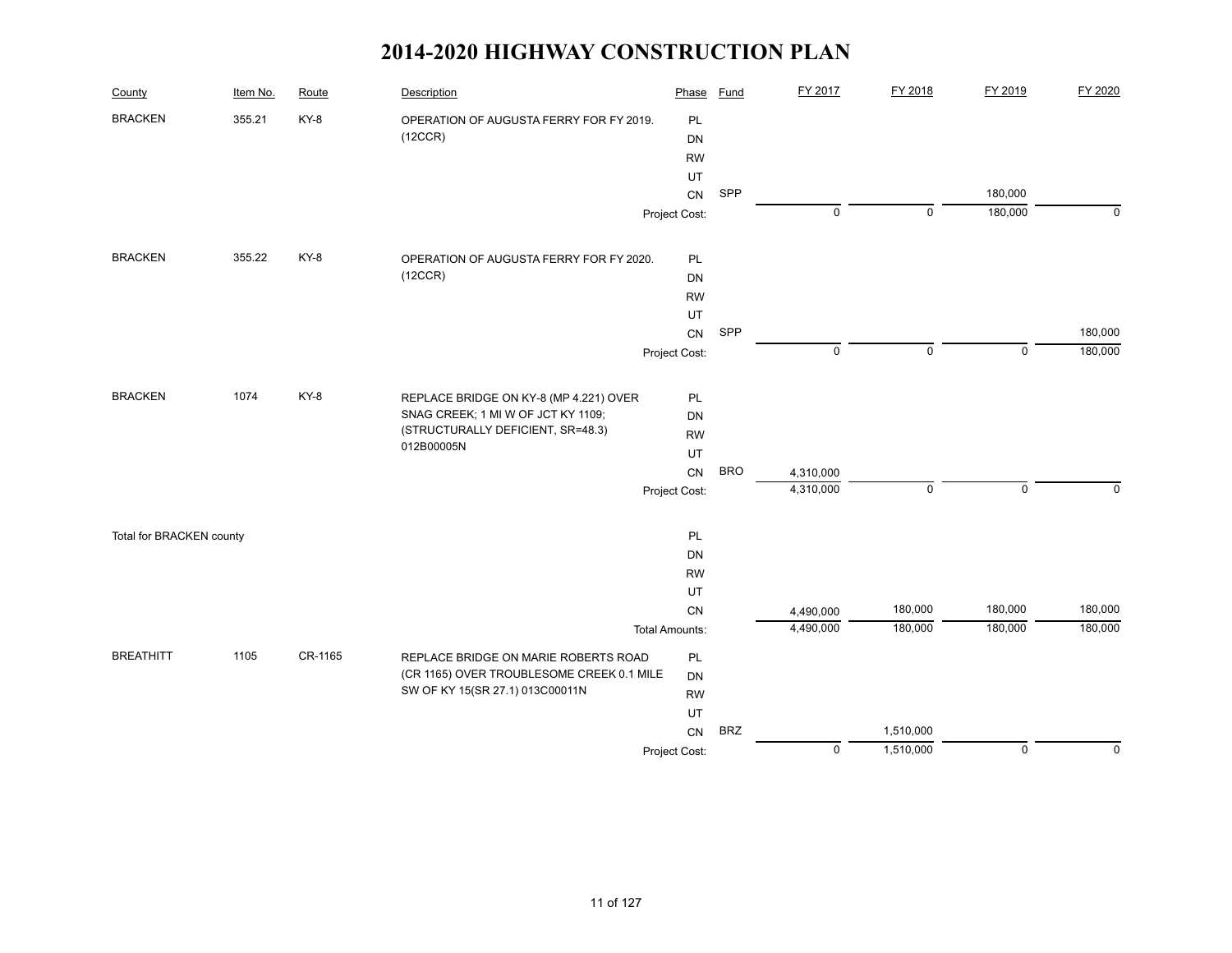| County                        | Item No. | Route   | Description                                  | Phase                 | <b>Fund</b> | FY 2017   | FY 2018     | FY 2019     | FY 2020        |
|-------------------------------|----------|---------|----------------------------------------------|-----------------------|-------------|-----------|-------------|-------------|----------------|
| <b>BREATHITT</b>              | 1110     | KY-378  | REPLACE BRIDGE OVER FROZEN CREEK ON KY       | PL                    |             |           |             |             |                |
|                               |          |         | 378 0.7 MI N OF KY 1812. (013B00050N)(SR=41) | <b>DN</b>             | <b>BRX</b>  |           |             | 250,000     |                |
|                               |          |         |                                              | <b>RW</b>             |             |           |             |             |                |
|                               |          |         |                                              | UT                    |             |           |             |             |                |
|                               |          |         |                                              | CN                    |             |           |             |             |                |
|                               |          |         |                                              | Project Cost:         |             | $\pmb{0}$ | $\mathsf 0$ | 250,000     | $\overline{0}$ |
| Total for BREATHITT county    |          |         |                                              | PL                    |             |           |             |             |                |
|                               |          |         |                                              | DN                    |             |           |             | 250,000     |                |
|                               |          |         |                                              | <b>RW</b>             |             |           |             |             |                |
|                               |          |         |                                              | UT                    |             |           |             |             |                |
|                               |          |         |                                              | CN                    |             |           | 1,510,000   |             |                |
|                               |          |         |                                              | <b>Total Amounts:</b> |             | $\pmb{0}$ | 1,510,000   | 250,000     | $\mathbf 0$    |
| <b>BRECKINRIDGE</b>           | 1090     | CR-1021 | REPLACE BRIDGE OVER SINKING CREEK ON         | PL                    |             |           |             |             |                |
|                               |          |         | DENTS BRIDGE ROAD (CR 1021) 1.4 MI W OF KY   | DN                    | <b>BRZ</b>  | 100,000   |             |             |                |
|                               |          |         | 333 (014C00003N)(SR=26)                      | <b>RW</b>             | <b>BRZ</b>  |           |             | 30,000      |                |
|                               |          |         |                                              | UT                    | <b>BRZ</b>  |           |             | 50,000      |                |
|                               |          |         |                                              | CN                    | <b>BRZ</b>  |           |             |             | 500,000        |
|                               |          |         |                                              | Project Cost:         |             | 100,000   | $\mathsf 0$ | 80,000      | 500,000        |
| Total for BRECKINRIDGE county |          |         |                                              | PL                    |             |           |             |             |                |
|                               |          |         |                                              | DN                    |             | 100,000   |             |             |                |
|                               |          |         |                                              | <b>RW</b>             |             |           |             | 30,000      |                |
|                               |          |         |                                              | UT                    |             |           |             | 50,000      |                |
|                               |          |         |                                              | CN                    |             |           |             |             | 500,000        |
|                               |          |         |                                              | <b>Total Amounts:</b> |             | 100,000   | $\mathsf 0$ | 80,000      | 500,000        |
| <b>BUTLER</b>                 | 125.12   | KY-269  | OPERATION OF REED'S FERRY AT LOGANSPORT      | PL                    |             |           |             |             |                |
|                               |          |         | FOR FY 2017.(12CCR)                          | DN                    |             |           |             |             |                |
|                               |          |         |                                              | <b>RW</b>             |             |           |             |             |                |
|                               |          |         |                                              | UT                    |             |           |             |             |                |
|                               |          |         |                                              | <b>CN</b>             | SPP         | 157,200   |             |             |                |
|                               |          |         |                                              | Project Cost:         |             | 157,200   | $\mathbf 0$ | $\mathbf 0$ | $\mathbf 0$    |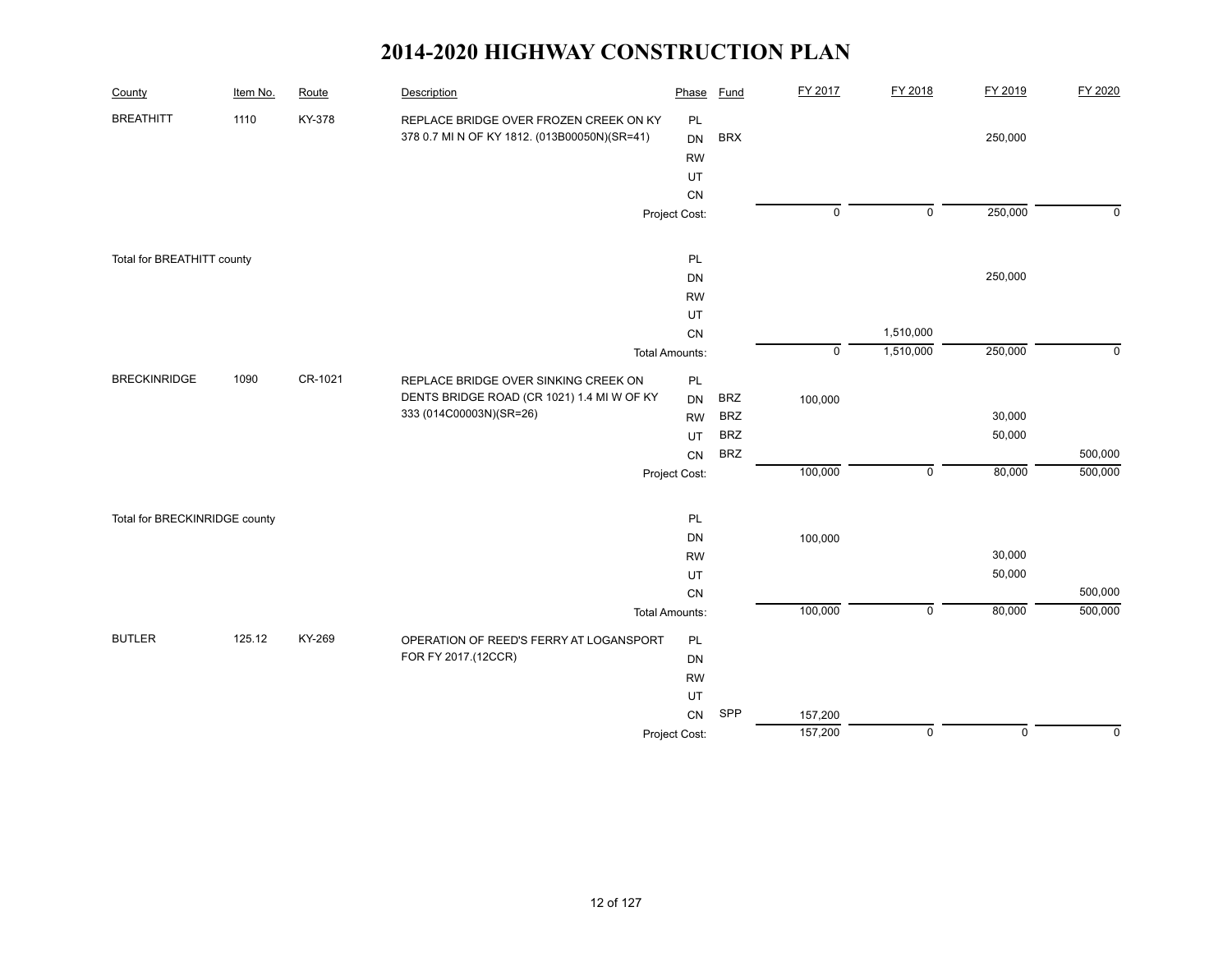| County        | Item No. | Route  | Description                              | Phase         | Fund       | FY 2017     | FY 2018     | FY 2019      | FY 2020     |
|---------------|----------|--------|------------------------------------------|---------------|------------|-------------|-------------|--------------|-------------|
| <b>BUTLER</b> | 125.13   | KY-269 | OPERATION OF REED'S FERRY AT LOGANSPORT  | PL            |            |             |             |              |             |
|               |          |        | FOR FY 2018.(12CCR)                      | DN            |            |             |             |              |             |
|               |          |        |                                          | <b>RW</b>     |            |             |             |              |             |
|               |          |        |                                          | UT            |            |             |             |              |             |
|               |          |        |                                          | CN            | SPP        |             | 157,200     |              |             |
|               |          |        |                                          | Project Cost: |            | $\pmb{0}$   | 157,200     | $\mathbf 0$  | $\Omega$    |
| <b>BUTLER</b> | 125.14   | KY-269 | OPERATION OF REED'S FERRY AT LOGANSPORT  | PL            |            |             |             |              |             |
|               |          |        | FOR FY 2019.(12CCR)                      | DN            |            |             |             |              |             |
|               |          |        |                                          | <b>RW</b>     |            |             |             |              |             |
|               |          |        |                                          | UT            |            |             |             |              |             |
|               |          |        |                                          | ${\sf CN}$    | SPP        |             |             | 157,200      |             |
|               |          |        |                                          | Project Cost: |            | $\mathbf 0$ | $\mathbf 0$ | 157,200      | $\Omega$    |
| <b>BUTLER</b> | 125.15   | KY-269 | OPERATION OF REED'S FERRY AT LOGANSPORT  | PL            |            |             |             |              |             |
|               |          |        | FOR FY 2020.(12CCR)                      | DN            |            |             |             |              |             |
|               |          |        |                                          | <b>RW</b>     |            |             |             |              |             |
|               |          |        |                                          | UT            |            |             |             |              |             |
|               |          |        |                                          | CN            | SPP        |             |             |              | 157,200     |
|               |          |        |                                          | Project Cost: |            | $\pmb{0}$   | $\mathbf 0$ | $\mathbf 0$  | 157,200     |
| <b>BUTLER</b> | 1072     | KY-340 | REPLACE BRIDGE ON KY-340 (MP 7.120) OVER | PL            |            |             |             |              |             |
|               |          |        | BR OF E PRONG INDIAN CAMP CREEK; 1.0 MI  | DN            |            |             |             |              |             |
|               |          |        | NORTH OF JCT KY 79; (STRUCTURALLY        | <b>RW</b>     |            |             |             |              |             |
|               |          |        | DEFICIENT, SR=44.3) 016B00041N           | UT            |            |             |             |              |             |
|               |          |        |                                          | CN            | <b>BRX</b> | 260,000     |             |              |             |
|               |          |        |                                          | Project Cost: |            | 260,000     | $\mathbf 0$ | $\mathbf{0}$ | $\Omega$    |
| <b>BUTLER</b> | 8504.07  | KY-369 | OPERATION OF THE ROCHESTER FERRY BY THE  | PL            |            |             |             |              |             |
|               |          |        | BUTLER AND OHIO COUNTY FERRY AUTHORITY   | DN            |            |             |             |              |             |
|               |          |        | FOR FY 2017.(12CCR)                      | <b>RW</b>     |            |             |             |              |             |
|               |          |        |                                          | UT            |            |             |             |              |             |
|               |          |        |                                          | CN            | SPP        | 157,200     |             |              |             |
|               |          |        |                                          | Project Cost: |            | 157,200     | $\mathbf 0$ | $\mathbf 0$  | $\mathbf 0$ |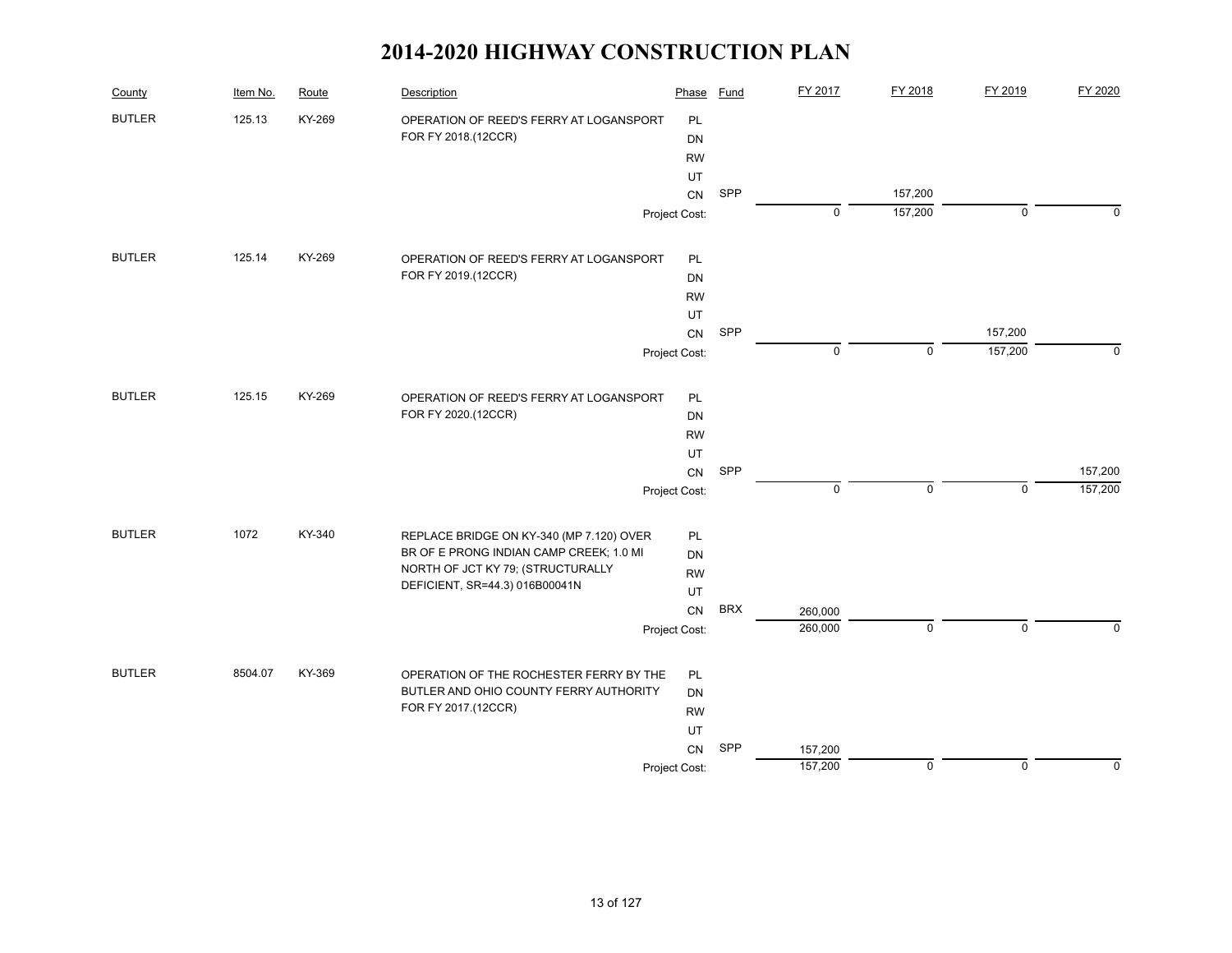| County                  | Item No. | Route  | Description                             | Phase                 | <b>Fund</b> | FY 2017     | FY 2018     | FY 2019     | FY 2020     |
|-------------------------|----------|--------|-----------------------------------------|-----------------------|-------------|-------------|-------------|-------------|-------------|
| <b>BUTLER</b>           | 8504.08  | KY-369 | OPERATION OF THE ROCHESTER FERRY BY THE | PL                    |             |             |             |             |             |
|                         |          |        | BUTLER AND OHIO COUNTY FERRY AUTHORITY  | DN                    |             |             |             |             |             |
|                         |          |        | FOR FY 2018.(12CCR)                     | <b>RW</b>             |             |             |             |             |             |
|                         |          |        |                                         | UT                    |             |             |             |             |             |
|                         |          |        |                                         | CN                    | SPP         |             | 157,200     |             |             |
|                         |          |        |                                         | Project Cost:         |             | $\mathbf 0$ | 157,200     | $\mathbf 0$ | $\Omega$    |
| <b>BUTLER</b>           | 8504.09  | KY-369 | OPERATION OF THE ROCHESTER FERRY BY THE | PL                    |             |             |             |             |             |
|                         |          |        | BUTLER AND OHIO COUNTY FERRY AUTHORITY  | <b>DN</b>             |             |             |             |             |             |
|                         |          |        | FOR FY 2019.(12CCR)                     | <b>RW</b>             |             |             |             |             |             |
|                         |          |        |                                         | UT                    |             |             |             |             |             |
|                         |          |        |                                         | CN                    | SPP         |             |             | 157,200     |             |
|                         |          |        |                                         | Project Cost:         |             | $\mathbf 0$ | $\mathbf 0$ | 157,200     | $\Omega$    |
|                         |          |        |                                         |                       |             |             |             |             |             |
| <b>BUTLER</b>           | 8504.1   | KY-369 | OPERATION OF THE ROCHESTER FERRY BY THE | PL                    |             |             |             |             |             |
|                         |          |        | BUTLER AND OHIO COUNTY FERRY AUTHORITY  | DN                    |             |             |             |             |             |
|                         |          |        | FOR FY 2020.(12CCR)                     | <b>RW</b>             |             |             |             |             |             |
|                         |          |        |                                         | UT                    |             |             |             |             |             |
|                         |          |        |                                         | CN                    | SPP         |             |             |             | 157,200     |
|                         |          |        |                                         | Project Cost:         |             | $\mathbf 0$ | $\mathbf 0$ | $\mathbf 0$ | 157,200     |
| Total for BUTLER county |          |        |                                         | PL                    |             |             |             |             |             |
|                         |          |        |                                         | DN                    |             |             |             |             |             |
|                         |          |        |                                         | <b>RW</b>             |             |             |             |             |             |
|                         |          |        |                                         | UT                    |             |             |             |             |             |
|                         |          |        |                                         | CN                    |             | 574,400     | 314,400     | 314,400     | 314,400     |
|                         |          |        |                                         | <b>Total Amounts:</b> |             | 574,400     | 314,400     | 314,400     | 314,400     |
| CALDWELL                | 141      | KY-139 | RECONSTRUCT SUBSTANDARD CURVES AT       | PL                    |             |             |             |             |             |
|                         |          |        | ROCK SPRINGS HILL(10CCR)                | DN                    |             |             |             |             |             |
|                         |          |        |                                         | <b>RW</b>             |             |             |             |             |             |
|                         |          |        |                                         | UT                    |             |             |             |             |             |
|                         |          |        |                                         | ${\sf CN}$            | SP          | 2,440,000   |             |             |             |
|                         |          |        |                                         | Project Cost:         |             | 2,440,000   | $\mathsf 0$ | $\mathsf 0$ | $\mathbf 0$ |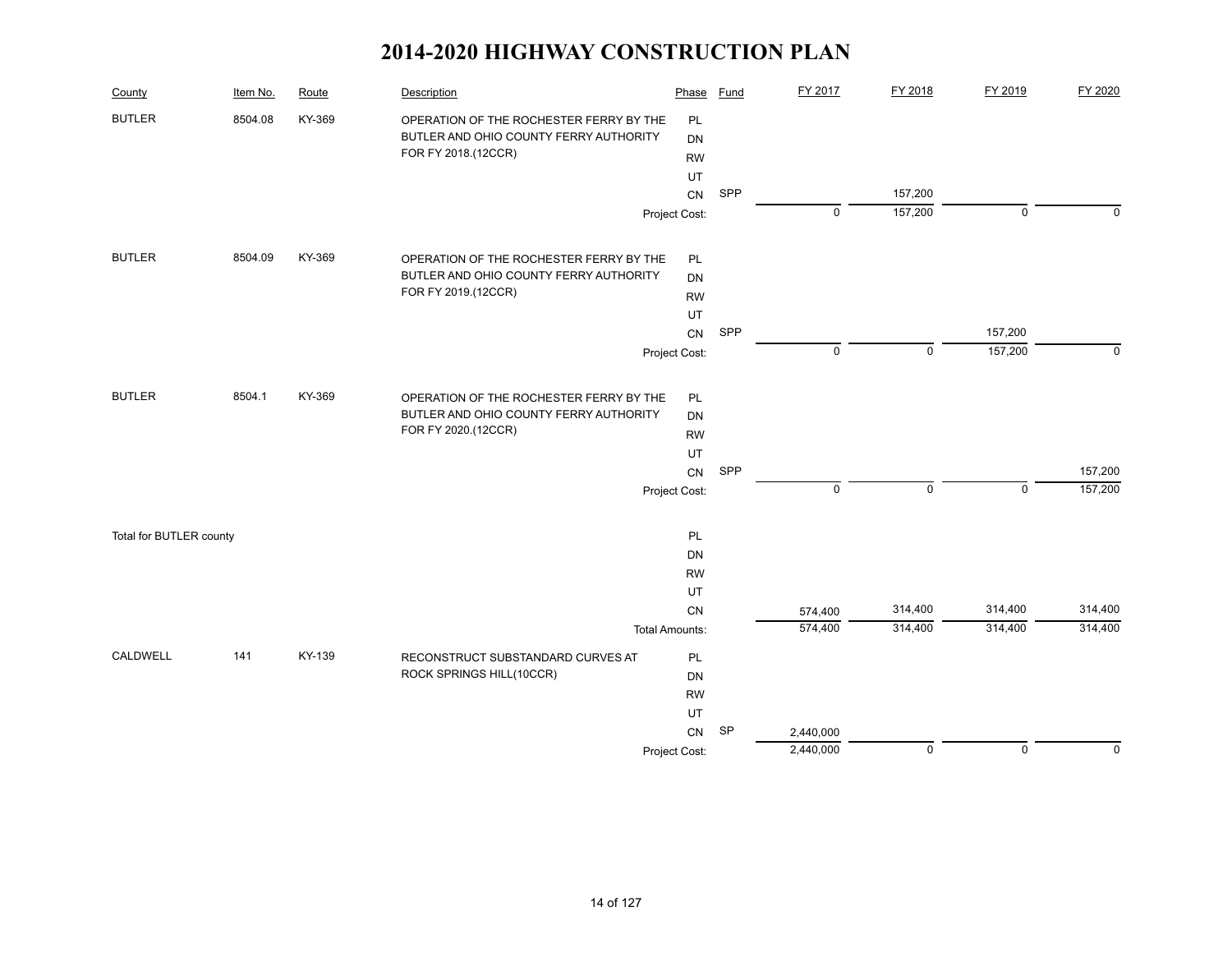| County                    | Item No. | Route         | Description                                                                        | Phase                 | Fund       | FY 2017   | FY 2018     | FY 2019     | FY 2020     |
|---------------------------|----------|---------------|------------------------------------------------------------------------------------|-----------------------|------------|-----------|-------------|-------------|-------------|
| CALDWELL                  | 153      | $-0$          | NEW CONNECTOR FROM HOPKINSVILLE ROAD                                               | PL                    |            |           |             |             |             |
|                           |          |               | (KY-91) TO WILSON WAREHOUSE ROAD                                                   | DN                    |            |           |             |             |             |
|                           |          |               | (KY-293) NORTHEAST OF PRINCETON. (06CCR)                                           | <b>RW</b>             |            |           |             |             |             |
|                           |          |               | (10CCR)(12CCR)                                                                     | <b>UT</b>             | SPP        | 2,060,000 |             |             |             |
|                           |          |               |                                                                                    | CN                    | <b>SPP</b> |           | 13,470,000  |             |             |
|                           |          |               |                                                                                    | Project Cost:         |            | 2,060,000 | 13,470,000  | $\mathbf 0$ | $\Omega$    |
| Total for CALDWELL county |          |               |                                                                                    | PL                    |            |           |             |             |             |
|                           |          |               |                                                                                    | <b>DN</b>             |            |           |             |             |             |
|                           |          |               |                                                                                    | <b>RW</b>             |            |           |             |             |             |
|                           |          |               |                                                                                    | UT                    |            | 2,060,000 |             |             |             |
|                           |          |               |                                                                                    | CN                    |            | 2,440,000 | 13,470,000  |             |             |
|                           |          |               |                                                                                    | <b>Total Amounts:</b> |            | 4,500,000 | 13,470,000  | $\mathbf 0$ | 0           |
| CALLOWAY                  | 314.1    | <b>US-641</b> | MAJOR WIDENING FROM TENN. STATE LINE TO                                            | <b>PL</b>             |            |           |             |             |             |
|                           |          |               | MURRAY PRIORITY SECTION 1; FROM CLARKS                                             | DN                    |            |           |             |             |             |
|                           |          |               | RIVER BRIDGE, NORTH 1.0 MILE TO EXISTING                                           | <b>RW</b>             |            |           |             |             |             |
|                           |          |               | 4-LANE.(12CCR)                                                                     | UT                    |            |           |             |             |             |
|                           |          |               |                                                                                    | CN                    | SPP        | 7,580,000 |             |             |             |
|                           |          |               |                                                                                    | Project Cost:         |            | 7,580,000 | 0           | $\mathbf 0$ | $\Omega$    |
| CALLOWAY                  | 1149     | CR-1411       | REPLACE BRIDGE ON CARLTON RD (CR 1411)                                             | <b>PL</b>             |            |           |             |             |             |
|                           |          |               | OVER W FORK ROCKHOUSE CREEK 0.1 MILE W                                             | DN                    |            |           |             |             |             |
|                           |          |               | OF COLLINS RD (CR 1505)(SR 37.3)018C00110N                                         | <b>RW</b>             |            |           |             |             |             |
|                           |          |               |                                                                                    | UT                    |            |           |             |             |             |
|                           |          |               |                                                                                    | CN                    | <b>BRZ</b> | 300,000   |             |             |             |
|                           |          |               |                                                                                    | Project Cost:         |            | 300,000   | $\mathbf 0$ | $\mathbf 0$ | $\Omega$    |
|                           |          |               |                                                                                    |                       |            |           |             |             |             |
| CALLOWAY                  | 8851     | CS-1047       | CONSTRUCT A NEW IMPROVEMENT ALLOWING                                               | PL                    |            |           |             |             |             |
|                           |          |               | FOR AN OVERPASS FOR PEDESTRIANS                                                    | DN                    |            |           |             |             |             |
|                           |          |               | CROSSING 16TH STREET GOING TO THE OTHER                                            | <b>RW</b>             |            |           |             |             |             |
|                           |          |               | SIDE OF CAMPUS. MURRAY STATE AND THE<br>CITY ARE IN AGREEMENT WITH THE NEED OF THE | UT                    | SPP        | 1,500,000 |             |             |             |
|                           |          |               |                                                                                    | CN                    | SPP        |           | 7,000,000   |             |             |
|                           |          |               |                                                                                    | Project Cost:         |            | 1,500,000 | 7,000,000   | $\mathbf 0$ | $\mathbf 0$ |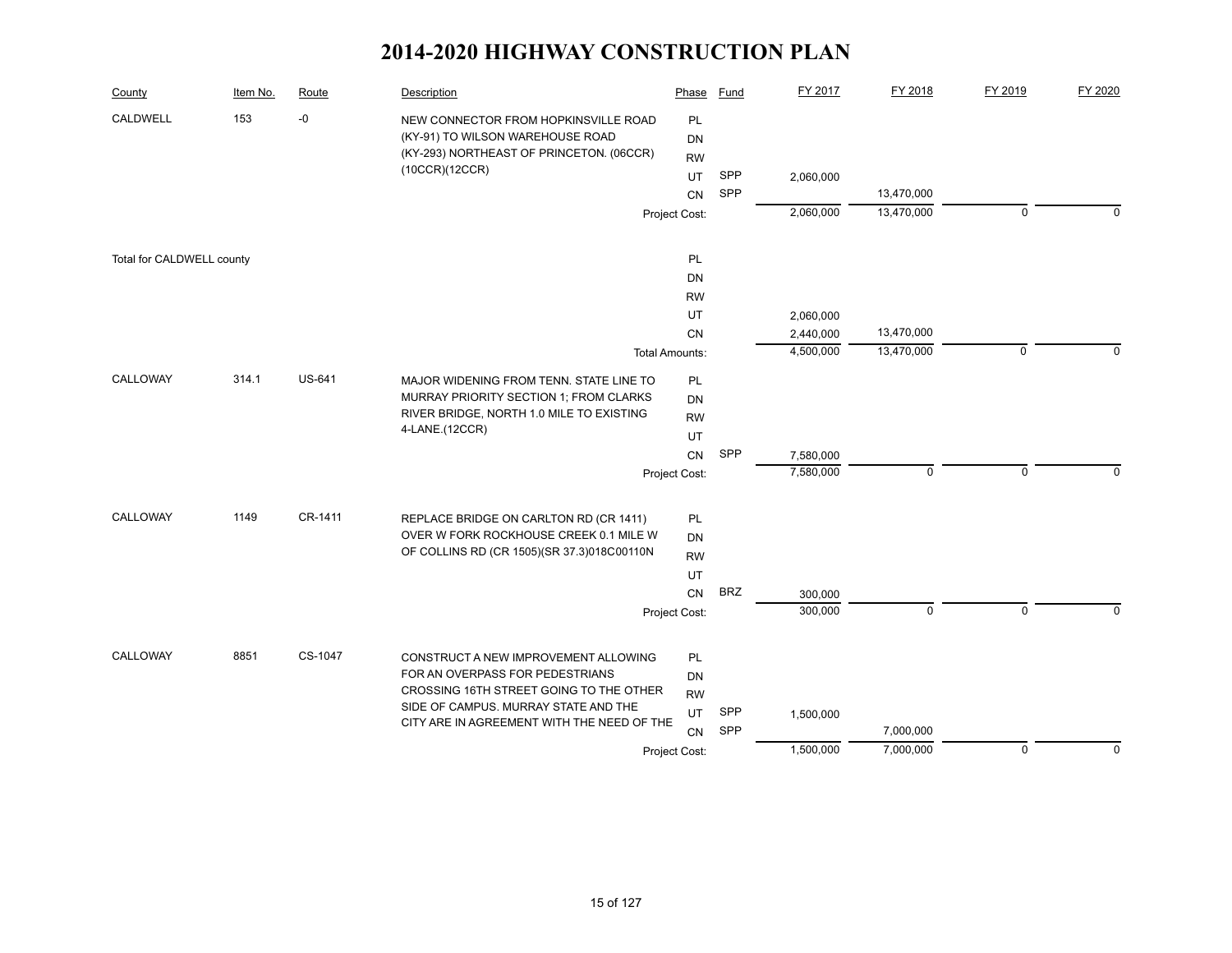| County                    | Item No. | Route         | Description                               | Phase                 | Fund       | FY 2017                | FY 2018     | FY 2019     | FY 2020     |
|---------------------------|----------|---------------|-------------------------------------------|-----------------------|------------|------------------------|-------------|-------------|-------------|
| CALLOWAY                  | 8852     | <b>US-641</b> | NEW CONSTRUCTION OF 4-LANE ON US-641      | PL                    |            |                        |             |             |             |
|                           |          |               | SOUTH OF MURRAY FROM END OF CURRENT       | <b>DN</b>             |            |                        |             |             |             |
|                           |          |               | 5-LANE SECTION TO TENNESSEE STATE LINE.   | <b>RW</b>             | <b>SP</b>  |                        | 7,500,000   |             |             |
|                           |          |               |                                           | UT                    | <b>SP</b>  |                        |             |             | 7,500,000   |
|                           |          |               |                                           | CN                    |            |                        |             |             |             |
|                           |          |               |                                           | Project Cost:         |            | $\mathbf 0$            | 7,500,000   | $\mathsf 0$ | 7,500,000   |
| Total for CALLOWAY county |          |               |                                           | PL                    |            |                        |             |             |             |
|                           |          |               |                                           | DN                    |            |                        |             |             |             |
|                           |          |               |                                           | <b>RW</b>             |            |                        | 7,500,000   |             |             |
|                           |          |               |                                           | UT                    |            | 1,500,000              |             |             | 7,500,000   |
|                           |          |               |                                           | CN                    |            | 7,880,000              | 7,000,000   |             |             |
|                           |          |               |                                           | <b>Total Amounts:</b> |            | 9,380,000              | 14,500,000  | $\mathbf 0$ | 7,500,000   |
|                           |          |               |                                           |                       |            |                        |             |             |             |
| <b>CAMPBELL</b>           | 352      | KY-536        | EXTEND PROPOSED POND CREEK ROAD FROM      | PL                    |            |                        |             |             |             |
|                           |          |               | US-27 TO AA HIGHWAY VIA PORTION OF KY     | DN                    |            |                        |             |             |             |
|                           |          |               | 10/KY 1997 CORRIDOR (NEW KY-536)(04CCN)   | <b>RW</b>             |            |                        |             |             |             |
|                           |          |               | (12CCR)                                   | UT                    | SP         | 5,430,000              |             |             |             |
|                           |          |               |                                           | <b>CN</b>             | SP         |                        | 25,760,000  |             |             |
|                           |          |               |                                           | Project Cost:         |            | 5,430,000              | 25,760,000  | $\mathbf 0$ | $\Omega$    |
| <b>CAMPBELL</b>           | 427      | KY-1892       | ROADWAY REHABILITATION ON CAROTHERS       | PL                    |            |                        |             |             |             |
|                           |          |               | ROAD FROM MONMOUTH STREET (US 27) TO      | <b>DN</b>             |            |                        |             |             |             |
|                           |          |               | RIGHT TURN LANE INTO NEWPORT SHOPPING     | <b>RW</b>             |            |                        |             |             |             |
|                           |          |               | CENTER.                                   | UT                    |            |                        |             |             |             |
|                           |          |               |                                           | <b>CN</b>             | SNK        |                        |             |             |             |
|                           |          |               |                                           |                       |            | 1,005,052<br>1,005,052 | $\mathbf 0$ | $\mathbf 0$ | $\Omega$    |
|                           |          |               |                                           | Project Cost:         |            |                        |             |             |             |
| <b>CAMPBELL</b>           | 1076     | CS-1193       | REPLACE BRIDGE ON CS-1193 (MP 0.783) OVER | PL                    |            |                        |             |             |             |
|                           |          |               | TAYLOR CREEK; 1.0 MI N. JCT KY 1120;      | DN                    |            |                        |             |             |             |
|                           |          |               | (STRUCTURALLY DEFICIENT, SR=31.7)         | <b>RW</b>             |            |                        |             |             |             |
|                           |          |               | 019C00063N                                | UT                    |            |                        |             |             |             |
|                           |          |               |                                           | CN                    | <b>BRZ</b> | 1,130,000              |             |             |             |
|                           |          |               |                                           | Project Cost:         |            | 1,130,000              | $\mathbf 0$ | $\Omega$    | $\mathbf 0$ |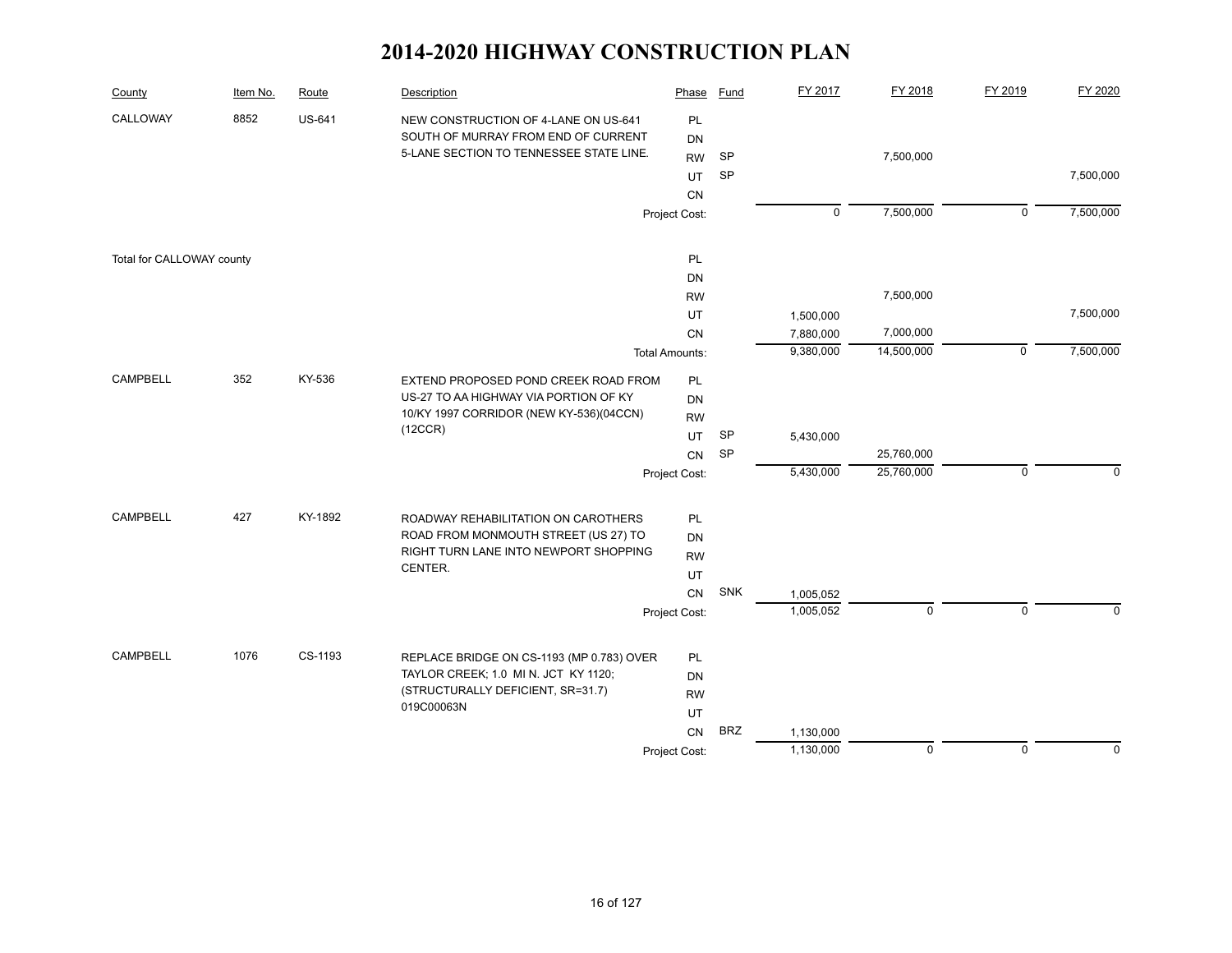| County                    | Item No. | Route  | Description                              | Phase                 | <b>Fund</b> | FY 2017   | FY 2018             | FY 2019        | FY 2020     |
|---------------------------|----------|--------|------------------------------------------|-----------------------|-------------|-----------|---------------------|----------------|-------------|
| CAMPBELL                  | 1077     | KY-10  | REPLACE BRIDGE ON KY 10 OVER TWELVE MILE | PL                    |             |           |                     |                |             |
|                           |          |        | CREEK SE OF KY 1997 (SR 15.1) 019B00006N | DN                    |             |           |                     |                |             |
|                           |          |        |                                          | <b>RW</b>             |             |           |                     |                |             |
|                           |          |        |                                          | UT                    |             |           |                     |                |             |
|                           |          |        |                                          | ${\sf CN}$            | <b>BRO</b>  | 1,630,000 |                     |                |             |
|                           |          |        |                                          | Project Cost:         |             | 1,630,000 | $\mathsf{O}\xspace$ | $\pmb{0}$      | $\mathbf 0$ |
| CAMPBELL                  | 1085     | KY-8   | REPLACE BRIDGE OVER TWELVEMILE CREEK ON  | PL                    |             |           |                     |                |             |
|                           |          |        | KY 8 0.1 MI N OF NEISES ROAD (CR 1009).  | <b>DN</b>             | <b>BRX</b>  | 150,000   |                     |                |             |
|                           |          |        | (019B00003N)(SR=46.1)                    | <b>RW</b>             | <b>BRX</b>  |           |                     | 200,000        |             |
|                           |          |        |                                          | UT                    | <b>BRX</b>  |           |                     | 100,000        |             |
|                           |          |        |                                          | <b>CN</b>             | <b>BRX</b>  |           |                     |                | 900,000     |
|                           |          |        |                                          | Project Cost:         |             | 150,000   | $\mathsf 0$         | 300,000        | 900,000     |
|                           |          |        |                                          |                       |             |           |                     |                |             |
| Total for CAMPBELL county |          |        |                                          | PL                    |             |           |                     |                |             |
|                           |          |        |                                          | DN                    |             | 150,000   |                     |                |             |
|                           |          |        |                                          | <b>RW</b>             |             |           |                     | 200,000        |             |
|                           |          |        |                                          | UT                    |             | 5,430,000 |                     | 100,000        |             |
|                           |          |        |                                          | ${\sf CN}$            |             | 3,765,052 | 25,760,000          |                | 900,000     |
|                           |          |        |                                          | <b>Total Amounts:</b> |             | 9,345,052 | 25,760,000          | 300,000        | 900,000     |
| CARTER                    | 8506     | KY-773 | DESIGN BRIDGES IN CONJUNCTION WITH       | PL                    |             |           |                     |                |             |
|                           |          |        | PROJECT 8-8312. (08CCN)                  | DN                    |             |           |                     |                |             |
|                           |          |        |                                          | <b>RW</b>             | SPP         | 560,000   |                     |                |             |
|                           |          |        |                                          | UT                    | SPP         | 370,000   |                     |                |             |
|                           |          |        |                                          | ${\sf CN}$            | SPP         |           | 6,240,000           |                |             |
|                           |          |        |                                          | Project Cost:         |             | 930,000   | 6,240,000           | $\mathsf 0$    | $\mathbf 0$ |
| Total for CARTER county   |          |        |                                          | PL                    |             |           |                     |                |             |
|                           |          |        |                                          | DN                    |             |           |                     |                |             |
|                           |          |        |                                          | <b>RW</b>             |             | 560,000   |                     |                |             |
|                           |          |        |                                          | UT                    |             | 370,000   |                     |                |             |
|                           |          |        |                                          | CN                    |             |           | 6,240,000           |                |             |
|                           |          |        |                                          | <b>Total Amounts:</b> |             | 930,000   | 6,240,000           | $\overline{0}$ | $\mathbf 0$ |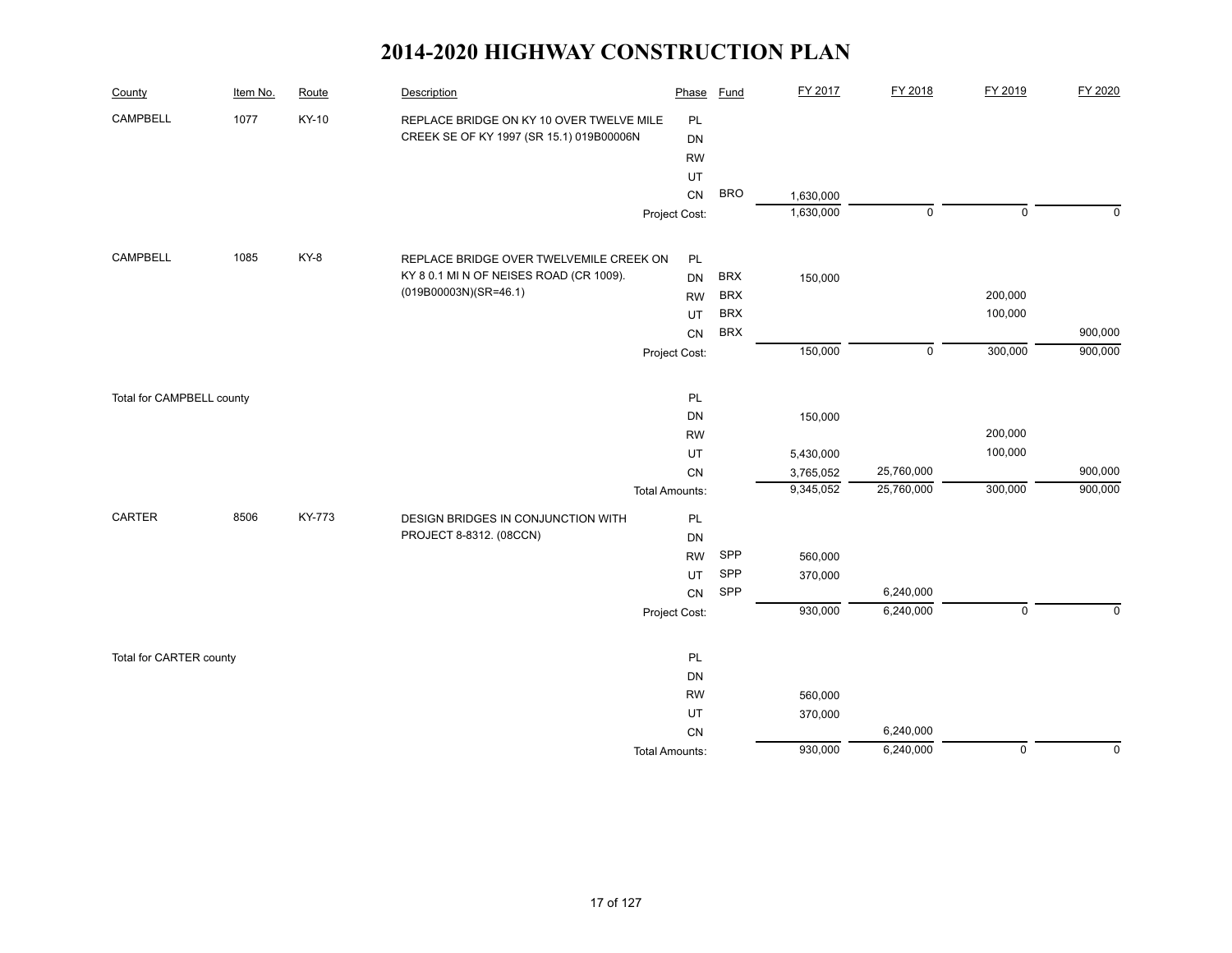| County           | Item No. | Route        | Description                                                                          | Phase           | <b>Fund</b> | FY 2017     | FY 2018     | FY 2019      | FY 2020     |
|------------------|----------|--------------|--------------------------------------------------------------------------------------|-----------------|-------------|-------------|-------------|--------------|-------------|
| CHRISTIAN        | 136      | KY-1682      | EXTEND KY-1682 FROM THE E.T. BREATHITT<br>PARKWAY TO US-68/KY-80 EAST OF             | PL<br><b>DN</b> | <b>STP</b>  | 2,710,000   |             |              |             |
|                  |          |              | HOPKINSVILLE (HOPKINSVILLE NORTHEAST                                                 | <b>RW</b>       |             |             |             |              |             |
|                  |          |              | BYPASS).                                                                             | UT              |             |             |             |              |             |
|                  |          |              |                                                                                      | CN              |             |             |             |              |             |
|                  |          |              |                                                                                      | Project Cost:   |             | 2,710,000   | $\mathbf 0$ | $\mathbf 0$  | $\Omega$    |
| CHRISTIAN        | 227      | KY-1007      | RECONSTRUCT KY 1007 FROM US 68 TO                                                    | PL              |             |             |             |              |             |
|                  |          |              | SANDERSON ROAD IN HOPKINSVILLE.(12CCR)                                               | <b>DN</b>       |             |             |             |              |             |
|                  |          |              |                                                                                      | <b>RW</b>       |             |             |             |              |             |
|                  |          |              |                                                                                      | UT.             | SPP         | 3,200,000   |             |              |             |
|                  |          |              |                                                                                      | <b>CN</b>       | SPP         |             | 11,250,000  |              |             |
|                  |          |              |                                                                                      | Project Cost:   |             | 3,200,000   | 11,250,000  | $\mathbf{0}$ | $\Omega$    |
| <b>CHRISTIAN</b> | 1085     | CR-1116      | REPLACE BRIDGE ON SUB STATION RD (CR 1116)                                           |                 |             |             |             |              |             |
|                  |          |              | OVER CSX RR 0.04 MILE E OF US 41 (SR 34.4)                                           | PL<br><b>DN</b> |             |             |             |              |             |
|                  |          |              | 024C00034N                                                                           | <b>RW</b>       |             |             |             |              |             |
|                  |          |              |                                                                                      | UT              |             |             |             |              |             |
|                  |          |              |                                                                                      | <b>CN</b>       | <b>BRZ</b>  | 500,000     |             |              |             |
|                  |          |              |                                                                                      | Project Cost:   |             | 500,000     | $\mathbf 0$ | $\mathbf 0$  | $\mathbf 0$ |
| <b>CHRISTIAN</b> | 1089     | <b>US-41</b> |                                                                                      |                 |             |             |             |              |             |
|                  |          |              | REPLACE BRIDGE OVER CSX RR ON WALNUT<br>STREET (US 41A) IN HOPKINSVILLE 475 FT NE    | PL<br><b>DN</b> | <b>BRX</b>  |             | 500,000     |              |             |
|                  |          |              | OF EAST 21ST STREET (CS 1016) (024B00112N)                                           | <b>RW</b>       | <b>BRX</b>  |             |             |              | 100,000     |
|                  |          |              | $(SR = 47.4)$                                                                        | UT              | <b>BRX</b>  |             |             |              | 350,000     |
|                  |          |              |                                                                                      | CN              |             |             |             |              |             |
|                  |          |              |                                                                                      | Project Cost:   |             | $\mathsf 0$ | 500,000     | $\mathbf 0$  | 450,000     |
|                  |          |              |                                                                                      |                 |             |             |             |              |             |
| <b>CHRISTIAN</b> | 1094     | CS-1262      | REPLACE BRIDGE OVER N FORK LITTLE RIVER                                              | <b>PL</b>       |             |             |             |              |             |
|                  |          |              | ON MILBROOKE DRIVE (CS 1262) 500 FT SW OF<br>KAREN DRIVE (CS 1268) 024C00081NSR 21.4 | <b>DN</b>       | <b>BRZ</b>  |             |             | 225,000      |             |
|                  |          |              |                                                                                      | <b>RW</b>       |             |             |             |              |             |
|                  |          |              |                                                                                      | UT              |             |             |             |              |             |
|                  |          |              |                                                                                      | CN              |             |             | $\mathsf 0$ |              |             |
|                  |          |              |                                                                                      | Project Cost:   |             | $\mathbf 0$ |             | 225,000      | $\mathbf 0$ |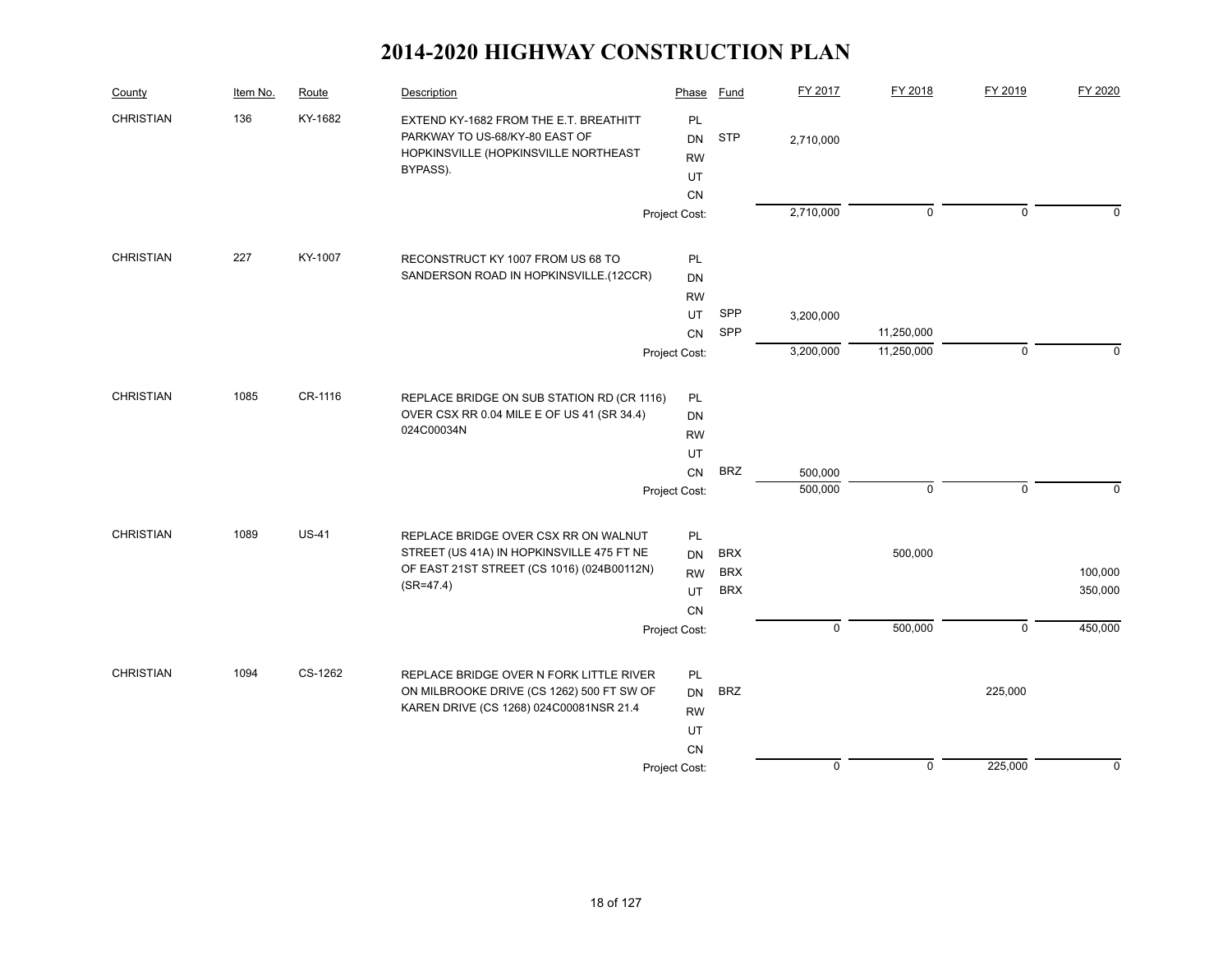| County                     | Item No. | Route   | Description                              | Phase                 | <b>Fund</b> | FY 2017    | FY 2018     | FY 2019        | FY 2020     |
|----------------------------|----------|---------|------------------------------------------|-----------------------|-------------|------------|-------------|----------------|-------------|
| <b>CHRISTIAN</b>           | 8703     | KY-107  | WIDEN KY 107 TO THREE LANES FROM         | PL                    |             |            |             |                |             |
|                            |          |         | GREENWAY LANE TO KY 380.(12CCN)          | DN                    |             |            |             |                |             |
|                            |          |         |                                          | <b>RW</b>             | SPP         | 1,110,000  |             |                |             |
|                            |          |         |                                          | UT                    | SPP         | 1,360,000  |             |                |             |
|                            |          |         |                                          | CN                    | SPP         |            | 2,250,000   |                |             |
|                            |          |         |                                          | Project Cost:         |             | 2,470,000  | 2,250,000   | $\mathbf 0$    | $\mathbf 0$ |
| Total for CHRISTIAN county |          |         |                                          | PL                    |             |            |             |                |             |
|                            |          |         |                                          | DN                    |             | 2,710,000  | 500,000     | 225,000        |             |
|                            |          |         |                                          | <b>RW</b>             |             | 1,110,000  |             |                | 100,000     |
|                            |          |         |                                          | UT                    |             | 4,560,000  |             |                | 350,000     |
|                            |          |         |                                          | CN                    |             | 500,000    | 13,500,000  |                |             |
|                            |          |         |                                          | <b>Total Amounts:</b> |             | 8,880,000  | 14,000,000  | 225,000        | 450,000     |
| <b>CLARK</b>               | 8401     | KY-1958 | EXTEND THE WINCHESTER EAST BYPASS (KY    | PL                    |             |            |             |                |             |
|                            |          |         | 1958) FROM IRVINE ROAD (KY 89) TO KY 627 | DN                    |             |            |             |                |             |
|                            |          |         | SOUTH OF WINCHESTER. (08CCN)(10CCR)      | <b>RW</b>             |             |            |             |                |             |
|                            |          |         |                                          | UT                    | SPP         | 10,920,000 |             |                |             |
|                            |          |         |                                          | CN                    | SPP         | 24,640,000 |             |                |             |
|                            |          |         |                                          | Project Cost:         |             | 35,560,000 | $\mathsf 0$ | $\mathbf 0$    | $\Omega$    |
| <b>CLARK</b>               | 8506.01  | $I-64$  | RECONSTRUCT I-64/MOUNTAIN PARKWAY        | PL                    |             |            |             |                |             |
|                            |          |         | INTERCHANGE TO ADD NEW RAMPS TO AND      | DN                    |             |            |             |                |             |
|                            |          |         | FROM THE EAST.(12CCR)                    | <b>RW</b>             | SPP         | 1,700,000  |             |                |             |
|                            |          |         |                                          | UT                    | SPP         | 900,000    |             |                |             |
|                            |          |         |                                          | CN                    | SPP         |            | 11,620,000  |                |             |
|                            |          |         |                                          | Project Cost:         |             | 2,600,000  | 11,620,000  | $\mathbf 0$    | $\mathbf 0$ |
|                            |          |         |                                          |                       |             |            |             |                |             |
| Total for CLARK county     |          |         |                                          | PL                    |             |            |             |                |             |
|                            |          |         |                                          | DN                    |             |            |             |                |             |
|                            |          |         |                                          | <b>RW</b>             |             | 1,700,000  |             |                |             |
|                            |          |         |                                          | UT                    |             | 11,820,000 |             |                |             |
|                            |          |         |                                          | CN                    |             | 24,640,000 | 11,620,000  |                |             |
|                            |          |         |                                          | <b>Total Amounts:</b> |             | 38,160,000 | 11,620,000  | $\overline{0}$ | $\mathbf 0$ |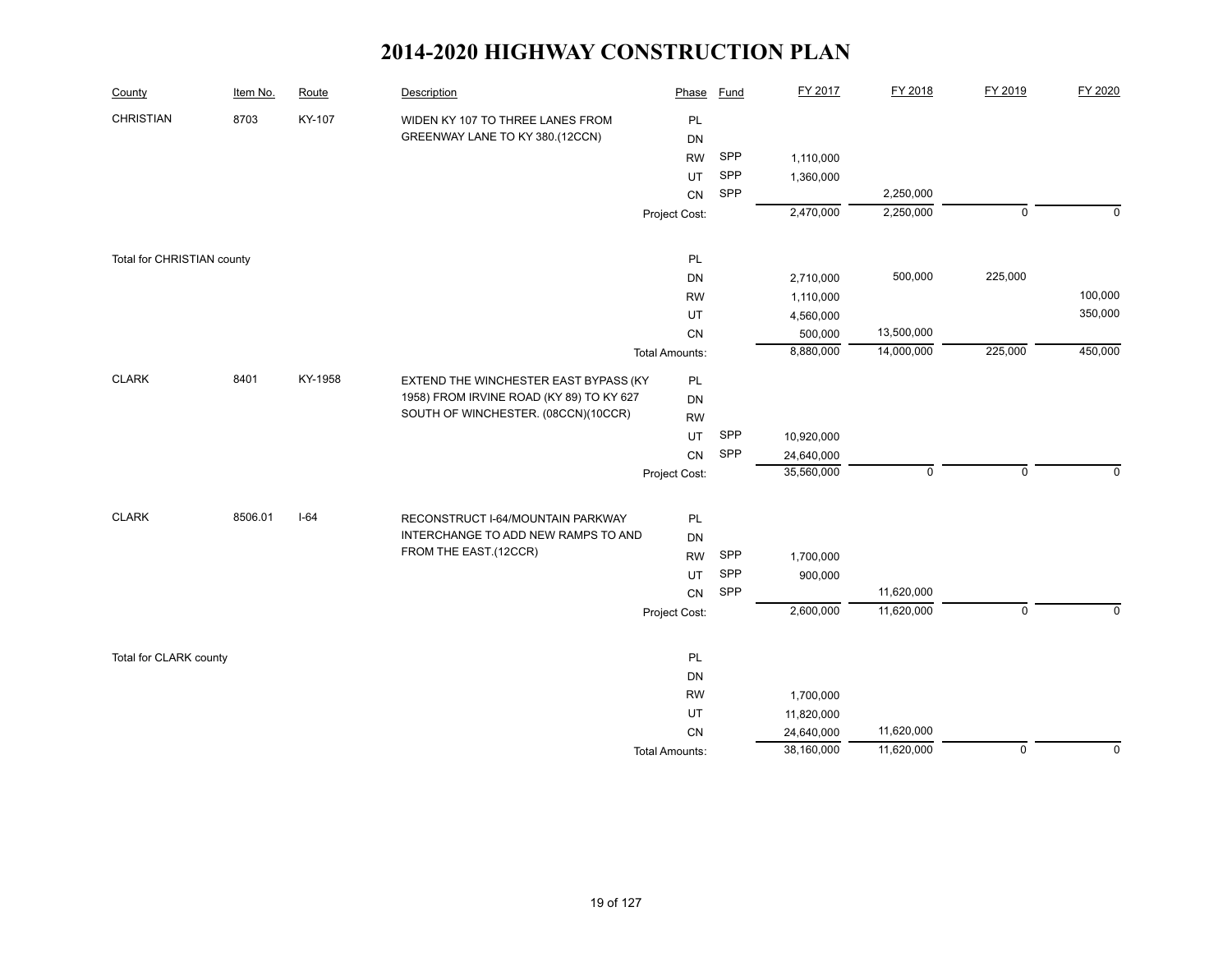| County      | Item No. | Route   | Description                                                                  | Phase           | Fund       | FY 2017     | FY 2018             | FY 2019        | FY 2020     |
|-------------|----------|---------|------------------------------------------------------------------------------|-----------------|------------|-------------|---------------------|----------------|-------------|
| <b>CLAY</b> | 1091     | CR-1004 | REPLACE BRIDGE ON BEECH CREEK RD (CR                                         | PL              |            |             |                     |                |             |
|             |          |         | 1004) OVER GOOSE CREEK AT INTERSECTION                                       | <b>DN</b>       |            |             |                     |                |             |
|             |          |         | WITH CHANDLER BRANCH RD (CR 1003)(SR<br>30.8) C00001N                        | <b>RW</b>       |            |             |                     |                |             |
|             |          |         |                                                                              | UT              |            |             |                     |                |             |
|             |          |         |                                                                              | <b>CN</b>       | <b>BRZ</b> |             | 2,000,000           |                |             |
|             |          |         |                                                                              | Project Cost:   |            | $\mathbf 0$ | 2,000,000           | $\mathbf 0$    | $\Omega$    |
| <b>CLAY</b> | 1092     | CR-1154 | REPLACE BRIDGE ON MILL CREEK ROAD (CR                                        | <b>PL</b>       |            |             |                     |                |             |
|             |          |         | 1154) OVER GOOSE CREEK AT JCT WITH KY                                        | <b>DN</b>       |            |             |                     |                |             |
|             |          |         | 1524 (SR 47) 026C00025N                                                      | <b>RW</b>       | <b>BRZ</b> | 80,000      |                     |                |             |
|             |          |         |                                                                              | UT              | <b>BRZ</b> | 50,000      |                     |                |             |
|             |          |         |                                                                              | CN              | <b>BRZ</b> |             | 750,000             |                |             |
|             |          |         |                                                                              | Project Cost:   |            | 130,000     | 750,000             | $\mathbf 0$    | $\mathbf 0$ |
| <b>CLAY</b> | 1099     | CR-1160 |                                                                              |                 |            |             |                     |                |             |
|             |          |         | REPLACE BRIDGE OVER OTTER CREEK ON<br>OTTER CREEK ROAD (CR 1160) AT JUNCTION | PL<br><b>DN</b> | <b>BRZ</b> |             |                     | 150,000        |             |
|             |          |         | WITH MAY FORK ROAD (CR 1158)(026C00031N)                                     | <b>RW</b>       | <b>BRZ</b> |             |                     |                | 30,000      |
|             |          |         | $(SR=2)$                                                                     | UT              | <b>BRZ</b> |             |                     |                | 50,000      |
|             |          |         |                                                                              | CN              |            |             |                     |                |             |
|             |          |         |                                                                              | Project Cost:   |            | $\pmb{0}$   | $\mathsf{O}\xspace$ | 150,000        | 80,000      |
|             |          |         |                                                                              |                 |            |             |                     |                |             |
| <b>CLAY</b> | 8859     | KY-1999 | IMPROVE GEOMETRICS TO A 35 MPH DESIGN                                        | <b>PL</b>       |            |             |                     |                |             |
|             |          |         | SPEED ALONG KY 1999 FROM THE PROPOSED                                        | <b>DN</b>       |            |             |                     |                |             |
|             |          |         | US 421 WIDENING PROJECT TO THE NEW HAL<br>ROGERS PARKWAY ACCESS.             | <b>RW</b>       |            |             |                     |                |             |
|             |          |         |                                                                              | UT              |            |             |                     |                |             |
|             |          |         |                                                                              | CN              | SPP        | 2,240,000   |                     |                |             |
|             |          |         |                                                                              | Project Cost:   |            | 2,240,000   | $\mathbf 0$         | $\overline{0}$ | $\Omega$    |
| <b>CLAY</b> | 8862     | KY-11   | RECONSTRUCT KY 11 FROM ENGINE BRANCH                                         | PL              |            |             |                     |                |             |
|             |          |         | TO US 421 TO IMPROVE SUBSTANDARD                                             | <b>DN</b>       |            |             |                     |                |             |
|             |          |         | ROADWAY GEOMETRY AND SAFETY.                                                 | <b>RW</b>       |            |             |                     |                |             |
|             |          |         |                                                                              | UT              |            |             |                     |                |             |
|             |          |         |                                                                              | CN              | SPP        | 6,500,000   |                     |                |             |
|             |          |         |                                                                              | Project Cost:   |            | 6,500,000   | $\mathbf 0$         | $\mathbf 0$    | 0           |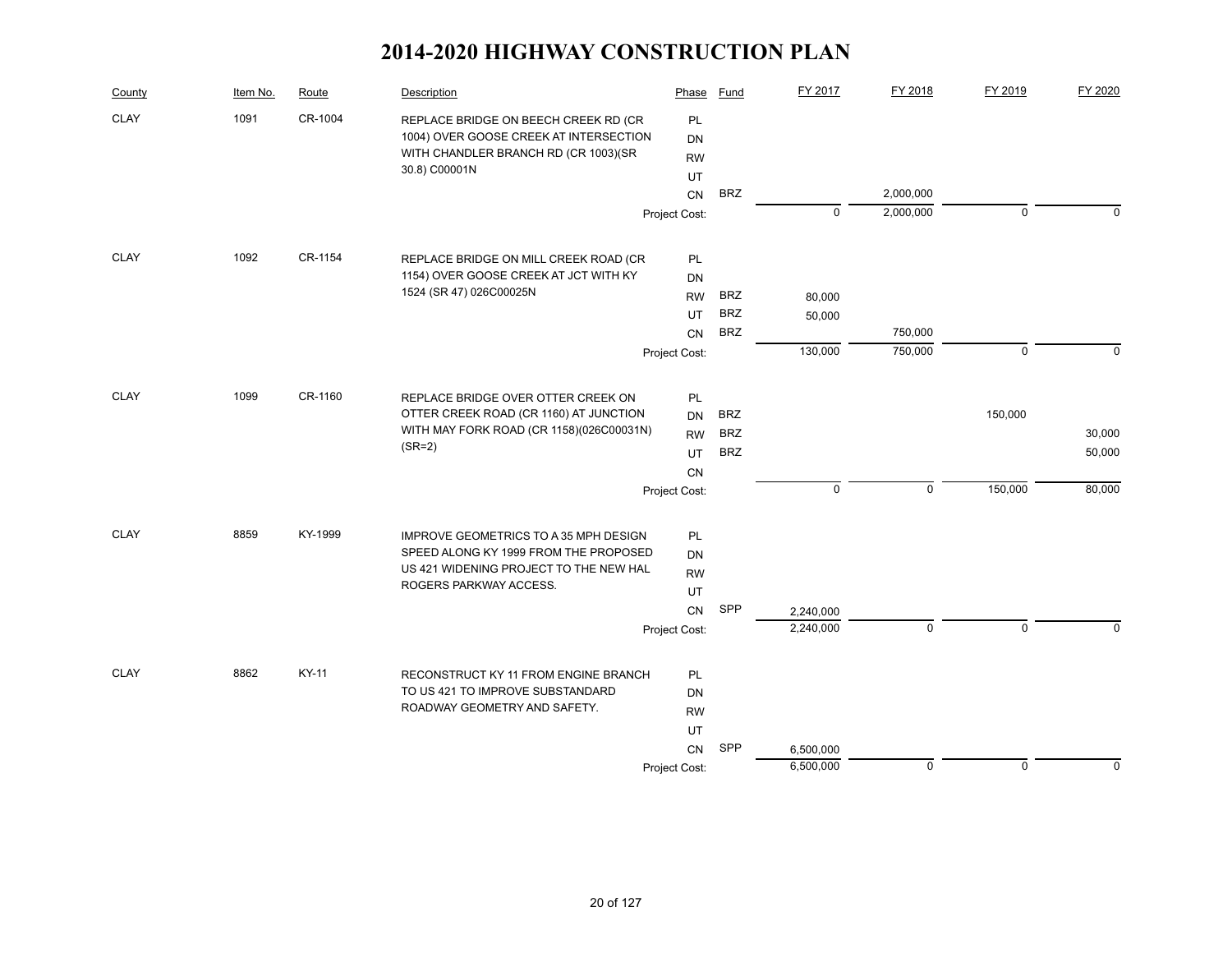| County                | Item No. | Route         | Description                                                                                                                                                                                                               | Phase                             | Fund       | FY 2017     | FY 2018     | FY 2019     | FY 2020     |
|-----------------------|----------|---------------|---------------------------------------------------------------------------------------------------------------------------------------------------------------------------------------------------------------------------|-----------------------------------|------------|-------------|-------------|-------------|-------------|
| <b>CLAY</b>           | 8864     | CR-1286       | <b>IMPROVE GEOMETRICS ALONG URBAN CREEK</b><br>ROAD (CR 1286) AND, INCLUDING<br>INTERSECTIONS AT HAL ROGERS PARKWAY<br>AND KY 687.                                                                                        | PL<br>DN<br><b>RW</b><br>UT       |            |             |             |             |             |
|                       |          |               |                                                                                                                                                                                                                           | CN                                | SPP        | 6,100,000   |             |             |             |
|                       |          |               |                                                                                                                                                                                                                           | Project Cost:                     |            | 6,100,000   | $\mathbf 0$ | $\mathsf 0$ | $\mathbf 0$ |
| Total for CLAY county |          |               |                                                                                                                                                                                                                           | PL                                |            |             |             |             |             |
|                       |          |               |                                                                                                                                                                                                                           | DN                                |            |             |             | 150,000     |             |
|                       |          |               |                                                                                                                                                                                                                           | <b>RW</b>                         |            | 80,000      |             |             | 30,000      |
|                       |          |               |                                                                                                                                                                                                                           | UT                                |            | 50,000      |             |             | 50,000      |
|                       |          |               |                                                                                                                                                                                                                           | <b>CN</b>                         |            | 14,840,000  | 2,750,000   |             |             |
|                       |          |               |                                                                                                                                                                                                                           | <b>Total Amounts:</b>             |            | 14,970,000  | 2,750,000   | 150,000     | 80,000      |
| <b>CLINTON</b>        | 1062     | KY-738        | REPLACE BRIDGE OVER CLEAR FORK CREEK ON<br>KY 738 0.2 MI S OF US 127X. (027B00011N)<br>$(SR = 31.5)$                                                                                                                      | PL<br><b>DN</b><br><b>RW</b>      | <b>BRX</b> |             |             | 250,000     |             |
|                       |          |               |                                                                                                                                                                                                                           | UT                                |            |             |             |             |             |
|                       |          |               |                                                                                                                                                                                                                           | <b>CN</b>                         |            |             |             |             |             |
|                       |          |               |                                                                                                                                                                                                                           | Project Cost:                     |            | $\mathsf 0$ | $\mathbf 0$ | 250,000     | $\Omega$    |
| <b>CLINTON</b>        | 8601.26  | <b>US-127</b> | RECONSTRUCTION OF US 127 FROM APPROX<br>1.14 MI N OF INTERSECTION OF KY 3063 & OLD<br>US 127, EXTENDING N TO KY 1730, LOCATED<br>APPROX 0.36 MI E OF THE INTERSECTION OF KY                                               | PL<br>DN<br><b>RW</b><br>UT       |            |             |             |             |             |
|                       |          |               | 1730 & MANNTOWN RD. (SEE 8-108 & 8-115 FOR                                                                                                                                                                                | CN                                | <b>NH</b>  | 10,000,000  |             |             |             |
|                       |          |               |                                                                                                                                                                                                                           | Project Cost:                     |            | 10,000,000  | $\pmb{0}$   | $\mathbf 0$ | $\mathbf 0$ |
| <b>CLINTON</b>        | 8601.27  | <b>US-127</b> | RECONSTRUCTION OF US 127 FROM APPROX<br>1.14 MI N OF INTERSECTION OF KY 3063 & OLD<br>US 127, EXTENDING N TO KY 1730, LOCATED<br>APPROX 0.36 MI E OF THE INTERSECTION OF KY<br>1730 & MANNTOWN RD. (SEE 8-108 & 8-115 FOR | PL<br>DN<br><b>RW</b><br>UT<br>CN | <b>NH</b>  |             | 16,000,000  |             |             |
|                       |          |               |                                                                                                                                                                                                                           | Project Cost:                     |            | $\mathbf 0$ | 16,000,000  | $\mathbf 0$ | $\mathbf 0$ |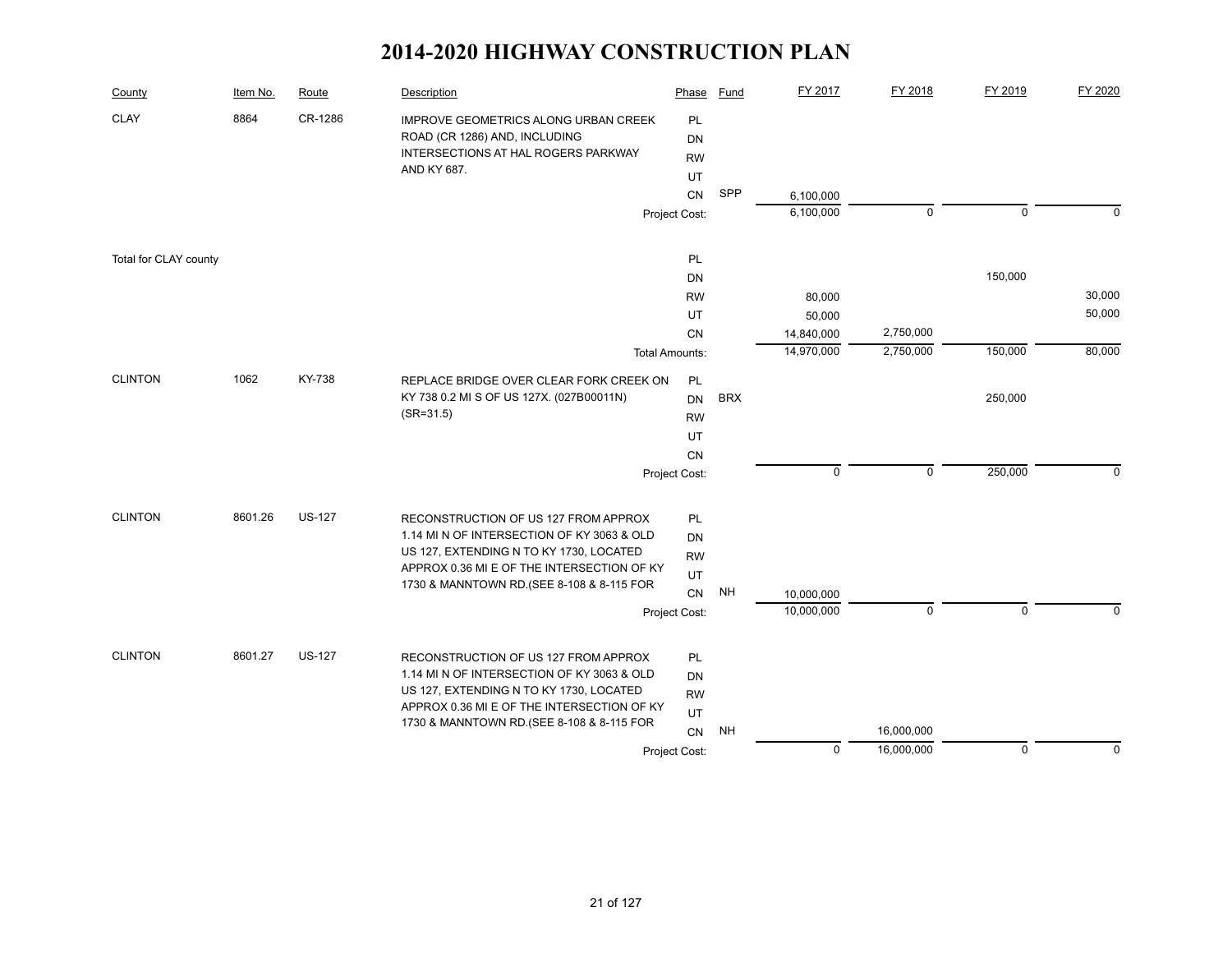| County                   | Item No. | Route         | Description                                                                                                                                                                                                               | Phase                                              | Fund      | FY 2017                  | FY 2018                  | FY 2019                  | FY 2020                |
|--------------------------|----------|---------------|---------------------------------------------------------------------------------------------------------------------------------------------------------------------------------------------------------------------------|----------------------------------------------------|-----------|--------------------------|--------------------------|--------------------------|------------------------|
| <b>CLINTON</b>           | 8601.28  | <b>US-127</b> | RECONSTRUCTION OF US 127 FROM APPROX<br>1.14 MI N OF INTERSECTION OF KY 3063 & OLD<br>US 127, EXTENDING N TO KY 1730, LOCATED<br>APPROX 0.36 MI E OF THE INTERSECTION OF KY<br>1730 & MANNTOWN RD. (SEE 8-108 & 8-115 FOR | <b>PL</b><br>DN<br><b>RW</b><br>UT<br>CN           | <b>NH</b> |                          |                          | 20,500,000               |                        |
|                          |          |               |                                                                                                                                                                                                                           | Project Cost:                                      |           | $\mathbf 0$              | $\mathbf 0$              | 20,500,000               | $\Omega$               |
| <b>CLINTON</b>           | 8601.3   | <b>US-127</b> | RECONSTRUCTION OF US 127 FROM APPROX<br>0.18 MI E OF THE INTERSECTION OF AARON<br>RIDGE RD AND OLD US 127, EXTENDING N TO<br>APPROX 1.14 MI N OF THE INTERSECTION OF KY<br>3063 AND OLD US 127. (SEE 8-108 AND 8-115      | <b>PL</b><br><b>DN</b><br><b>RW</b><br>UT<br>CN    | SP        |                          |                          | 20,000,000               |                        |
|                          |          |               |                                                                                                                                                                                                                           | Project Cost:                                      |           | $\mathbf 0$              | $\mathbf 0$              | 20,000,000               | $\Omega$               |
| <b>CLINTON</b>           | 8601.31  | <b>US-127</b> | RECONSTRUCTION OF US 127 FROM APPROX<br>0.18 MI E OF THE INTERSECTION OF AARON<br>RIDGE RD AND OLD US 127, EXTENDING N TO<br>APPROX 1.14 MI N OF THE INTERSECTION OF KY<br>3063 AND OLD US 127. (SEE 8-108 AND 8-115      | PL<br>DN<br><b>RW</b><br>UT<br>CN<br>Project Cost: | SP        | $\mathbf 0$              | $\mathbf 0$              | $\mathbf 0$              | 4,000,000<br>4,000,000 |
| Total for CLINTON county |          |               |                                                                                                                                                                                                                           | <b>PL</b><br>DN<br><b>RW</b>                       |           |                          |                          | 250,000                  |                        |
|                          |          |               |                                                                                                                                                                                                                           | UT<br><b>CN</b><br><b>Total Amounts:</b>           |           | 10,000,000<br>10,000,000 | 16,000,000<br>16,000,000 | 40,500,000<br>40,750,000 | 4,000,000<br>4,000,000 |
| <b>CRITTENDEN</b>        | 187.23   | <b>US-641</b> | MARION TO FREDONIA; SURFACING AND<br>INCIDENTAL GRADE AND DRAIN.(12CCR)                                                                                                                                                   | PL<br>DN<br><b>RW</b><br>UT                        |           |                          |                          |                          |                        |
|                          |          |               |                                                                                                                                                                                                                           | CN<br>Project Cost:                                | SPP       | 12,000,000<br>12,000,000 | $\mathbf 0$              | $\mathbf 0$              | $\Omega$               |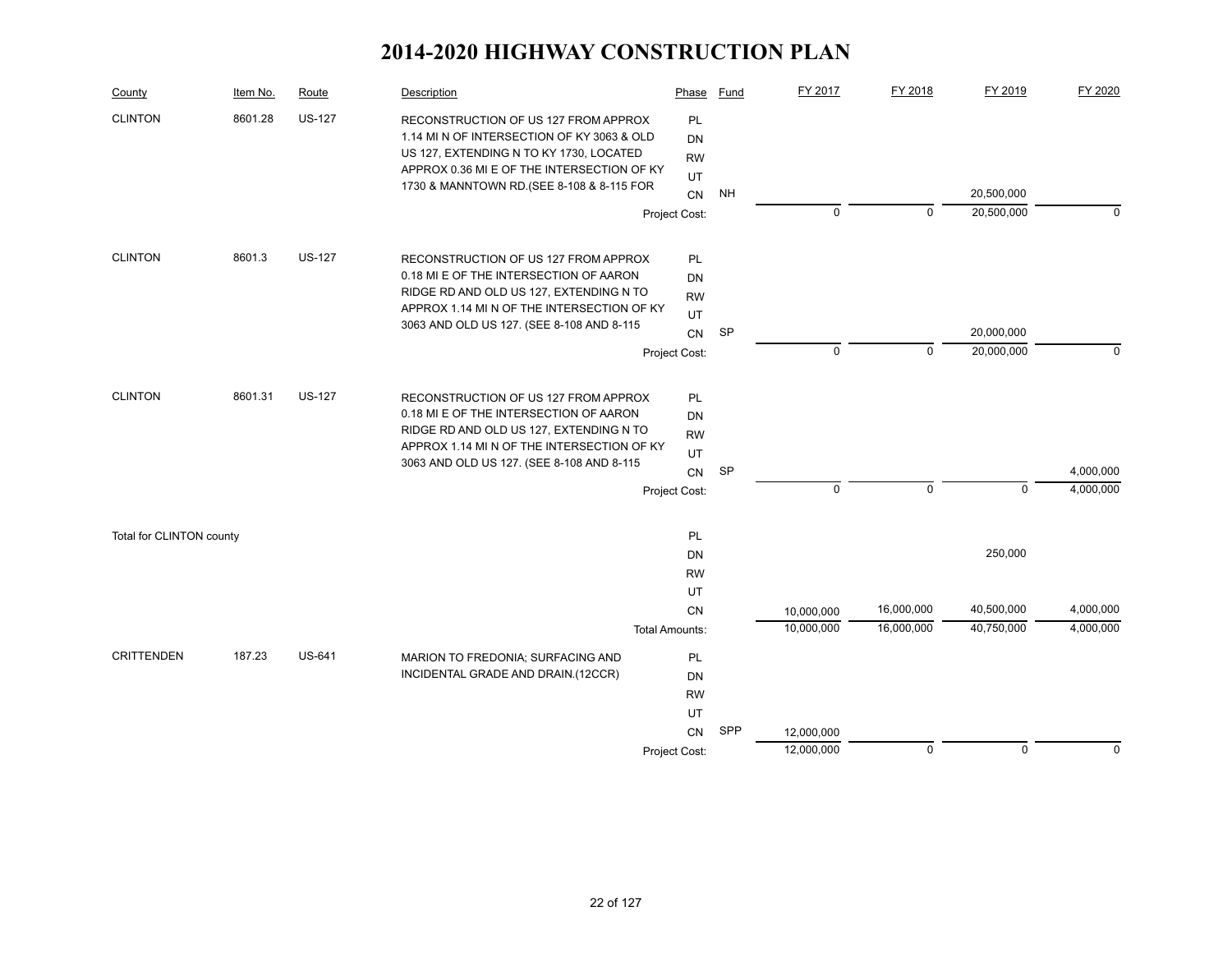| County                      | Item No. | Route | Description                             | Phase                 | Fund | FY 2017            | FY 2018     | FY 2019     | FY 2020      |
|-----------------------------|----------|-------|-----------------------------------------|-----------------------|------|--------------------|-------------|-------------|--------------|
| <b>CRITTENDEN</b>           | 326.14   | KY-91 | OPERATION OF CAVE-IN-ROCK FERRY AT OHIO | PL                    |      |                    |             |             |              |
|                             |          |       | RIVER FOR FY 2017.(12CCR)               | DN                    |      |                    |             |             |              |
|                             |          |       |                                         | <b>RW</b>             |      |                    |             |             |              |
|                             |          |       |                                         | UT                    | SPP  |                    |             |             |              |
|                             |          |       |                                         | CN                    |      | 402,000<br>402,000 | $\mathbf 0$ | $\mathbf 0$ | $\Omega$     |
|                             |          |       |                                         | Project Cost:         |      |                    |             |             |              |
| <b>CRITTENDEN</b>           | 326.15   | KY-91 | OPERATION OF CAVE-IN-ROCK FERRY AT OHIO | PL                    |      |                    |             |             |              |
|                             |          |       | RIVER FOR FY 2018.(12CCR)               | DN                    |      |                    |             |             |              |
|                             |          |       |                                         | <b>RW</b>             |      |                    |             |             |              |
|                             |          |       |                                         | UT                    |      |                    |             |             |              |
|                             |          |       |                                         | ${\sf CN}$            | SPP  |                    | 402,000     |             |              |
|                             |          |       |                                         | Project Cost:         |      | $\mathbf 0$        | 402,000     | $\mathbf 0$ | $\mathbf{0}$ |
| <b>CRITTENDEN</b>           | 326.16   | KY-91 | OPERATION OF CAVE-IN-ROCK FERRY AT OHIO | PL                    |      |                    |             |             |              |
|                             |          |       | RIVER FOR FY 2019.(12CCR)               | DN                    |      |                    |             |             |              |
|                             |          |       |                                         | <b>RW</b>             |      |                    |             |             |              |
|                             |          |       |                                         | UT                    |      |                    |             |             |              |
|                             |          |       |                                         | CN                    | SPP  |                    |             | 402,000     |              |
|                             |          |       |                                         | Project Cost:         |      | $\pmb{0}$          | $\mathsf 0$ | 402,000     | $\mathbf 0$  |
| <b>CRITTENDEN</b>           | 326.17   | KY-91 | OPERATION OF CAVE-IN-ROCK FERRY AT OHIO | PL                    |      |                    |             |             |              |
|                             |          |       | RIVER FOR FY 2020.(12CCR)               | DN                    |      |                    |             |             |              |
|                             |          |       |                                         | <b>RW</b>             |      |                    |             |             |              |
|                             |          |       |                                         | UT                    |      |                    |             |             |              |
|                             |          |       |                                         | CN                    | SPP  |                    |             |             | 402,000      |
|                             |          |       |                                         | Project Cost:         |      | $\pmb{0}$          | $\mathbf 0$ | $\mathbf 0$ | 402,000      |
| Total for CRITTENDEN county |          |       |                                         | PL                    |      |                    |             |             |              |
|                             |          |       |                                         | DN                    |      |                    |             |             |              |
|                             |          |       |                                         | <b>RW</b>             |      |                    |             |             |              |
|                             |          |       |                                         | UT                    |      |                    |             |             |              |
|                             |          |       |                                         | ${\sf CN}$            |      | 12,402,000         | 402,000     | 402,000     | 402,000      |
|                             |          |       |                                         | <b>Total Amounts:</b> |      | 12,402,000         | 402,000     | 402,000     | 402,000      |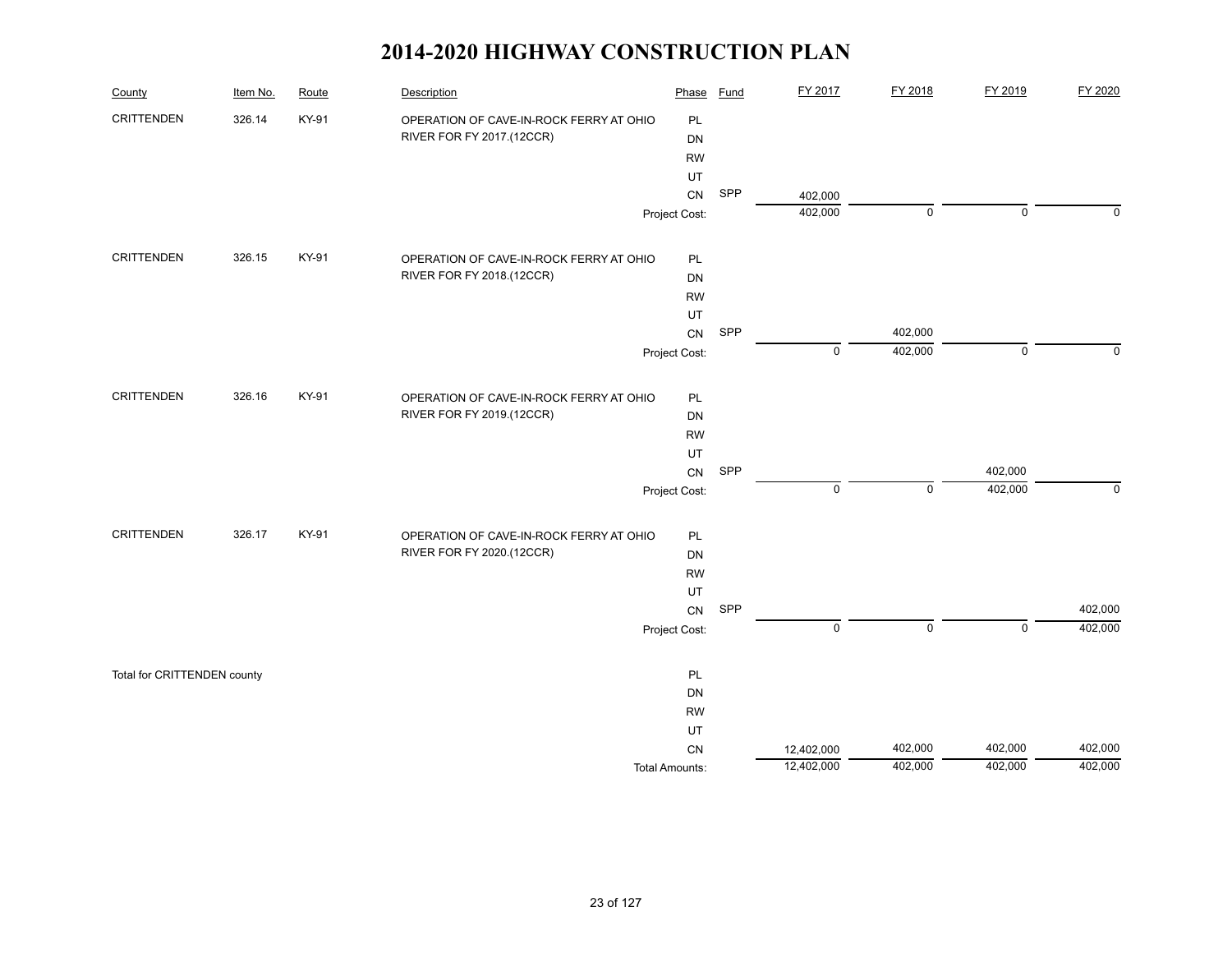| County                      | Item No. | Route   | Description                                | Phase                 | <b>Fund</b> | FY 2017     | FY 2018     | FY 2019     | FY 2020     |
|-----------------------------|----------|---------|--------------------------------------------|-----------------------|-------------|-------------|-------------|-------------|-------------|
| <b>CUMBERLAND</b>           | 1060     | KY-61   | REPLACE BRIDGE OVER CUMBERLAND RIVER       | PL                    |             |             |             |             |             |
|                             |          |         | ON KY 61 0.1 MI N OF COLD SPRINGS ROAD (CR | <b>DN</b>             | <b>BRX</b>  |             | 500,000     |             |             |
|                             |          |         | 1204).(029B00012N)(SR=32)                  | <b>RW</b>             | <b>BRX</b>  |             |             |             | 50,000      |
|                             |          |         |                                            | <b>UT</b>             | <b>BRX</b>  |             |             |             | 50,000      |
|                             |          |         |                                            | CN                    |             |             |             |             |             |
|                             |          |         |                                            | Project Cost:         |             | $\mathsf 0$ | 500,000     | $\mathbf 0$ | 100,000     |
| CUMBERLAND                  | 8852     | KY-90   | RECONSTRUCT KY-90 FROM NORRIS BRANCH       | PL                    |             |             |             |             |             |
|                             |          |         | WESTERLY TO KY-49 NEAR MARROWBONE.         | <b>DN</b>             | <b>SP</b>   | 3,500,000   |             |             |             |
|                             |          |         |                                            | <b>RW</b>             | SP          |             | 3,200,000   |             |             |
|                             |          |         |                                            | UT                    | SP          |             | 1,800,000   |             |             |
|                             |          |         |                                            | CN                    | SP          |             |             | 22,000,000  |             |
|                             |          |         |                                            | Project Cost:         |             | 3,500,000   | 5,000,000   | 22,000,000  | $\mathbf 0$ |
| Total for CUMBERLAND county |          |         |                                            | PL                    |             |             |             |             |             |
|                             |          |         |                                            | <b>DN</b>             |             | 3,500,000   | 500,000     |             |             |
|                             |          |         |                                            | <b>RW</b>             |             |             | 3,200,000   |             | 50,000      |
|                             |          |         |                                            | UT                    |             |             | 1,800,000   |             | 50,000      |
|                             |          |         |                                            | CN                    |             |             |             | 22,000,000  |             |
|                             |          |         |                                            | <b>Total Amounts:</b> |             | 3,500,000   | 5,500,000   | 22,000,000  | 100,000     |
| <b>DAVIESS</b>              | 229      | KY-298  | RECONSTRUCT INTERSECTION AT FAIRVIEW       | PL                    |             |             |             |             |             |
|                             |          |         | DRIVE (KY 3143) AND KY 298. (12CCR)        | DN                    |             |             |             |             |             |
|                             |          |         |                                            | <b>RW</b>             |             |             |             |             |             |
|                             |          |         |                                            | UT                    |             |             |             |             |             |
|                             |          |         |                                            | CN                    | SPP         | 3,500,000   |             |             |             |
|                             |          |         |                                            | Project Cost:         |             | 3,500,000   | $\mathbf 0$ | $\mathbf 0$ | $\Omega$    |
| <b>DAVIESS</b>              | 1093     | CR-1014 | REPLACE BRIDGE OVER BURNETT FORK ON        | PL                    |             |             |             |             |             |
|                             |          |         | FIELDS RD (CR 1014) 0.75 MI W OF KY 142    | DN                    |             |             |             |             |             |
|                             |          |         | 030C00001N SR 39 (EBRP)                    | <b>RW</b>             |             |             |             |             |             |
|                             |          |         |                                            | UT                    | <b>BRZ</b>  | 75,000      |             |             |             |
|                             |          |         |                                            | CN                    | <b>BRZ</b>  |             | 350,000     |             |             |
|                             |          |         |                                            | Project Cost:         |             | 75,000      | 350,000     | $\mathbf 0$ | $\mathbf 0$ |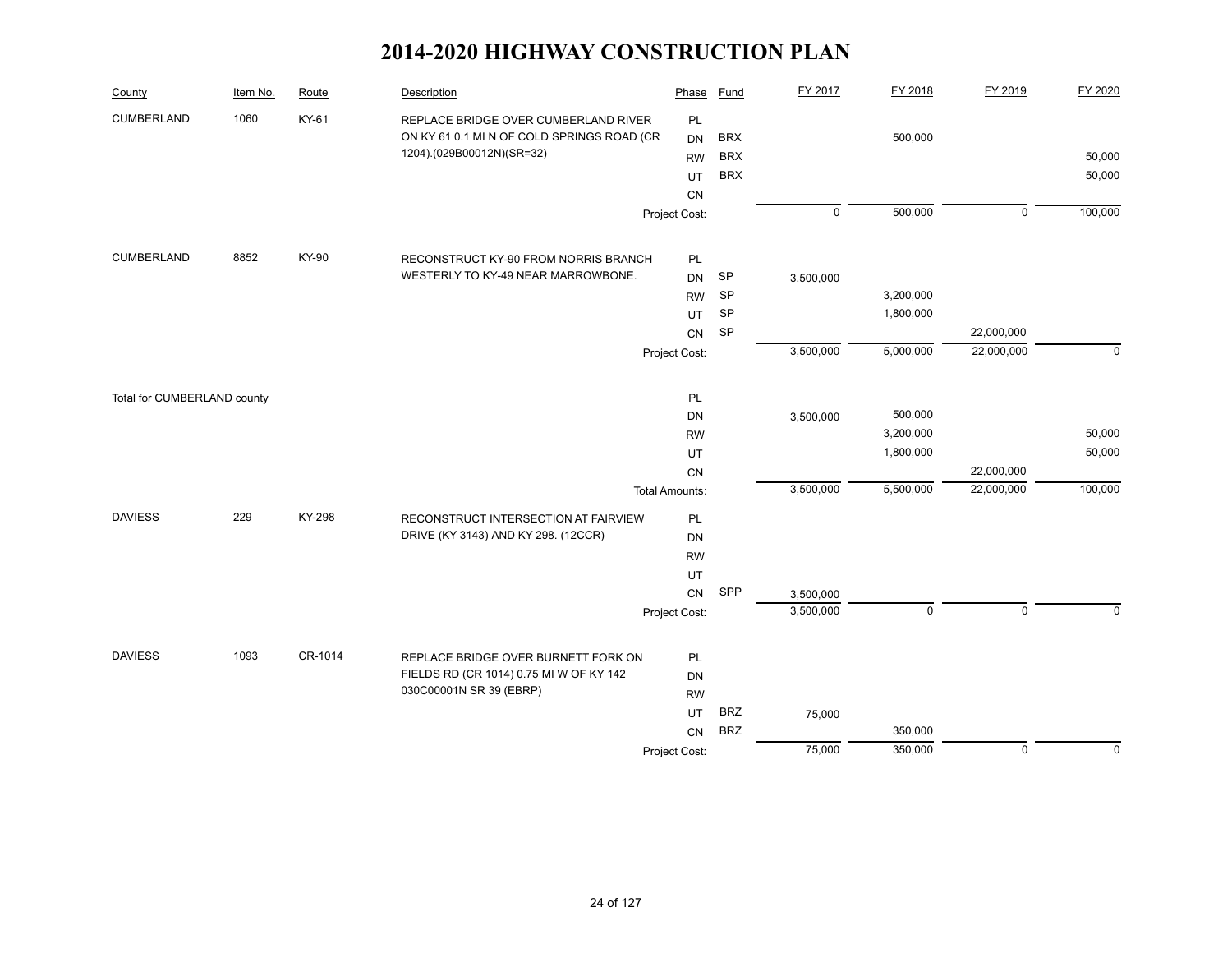| County                   | Item No. | Route   | Description                             | Phase                 | Fund      | FY 2017                  | FY 2018     | FY 2019        | FY 2020     |
|--------------------------|----------|---------|-----------------------------------------|-----------------------|-----------|--------------------------|-------------|----------------|-------------|
| <b>DAVIESS</b>           | 8300     | KY-54   | WIDENING KY-54 FROM THE US-60 BYPASS TO | PL                    |           |                          |             |                |             |
|                          |          |         | WHITESVILLE FROM MILEPOST 4.51 TO       | DN                    |           |                          |             |                |             |
|                          |          |         | MILEPOST 8.0. (06CCN)(10CCR)(12CCR)     | <b>RW</b>             |           |                          |             |                |             |
|                          |          |         |                                         | UT                    | SPP       | 17,040,000               |             |                |             |
|                          |          |         |                                         | CN                    | SP        |                          | 35,540,000  |                |             |
|                          |          |         |                                         | Project Cost:         |           | 17,040,000               | 35,540,000  | $\mathbf 0$    | $\Omega$    |
| <b>DAVIESS</b>           | 8851     | KY-81   | EXTEND THE CURRENT 4 LANES TO THE       | PL                    |           |                          |             |                |             |
|                          |          |         | ROUNDABOUT AT KY-56/KY-81               | DN                    |           |                          |             |                |             |
|                          |          |         |                                         | <b>RW</b>             |           |                          |             |                |             |
|                          |          |         |                                         | UT.                   | SPP       | 800,000                  |             |                |             |
|                          |          |         |                                         | <b>CN</b>             | SPP       | 3,000,000                |             |                |             |
|                          |          |         |                                         | Project Cost:         |           | 3,800,000                | 0           | 0              | $\Omega$    |
|                          |          |         |                                         |                       |           |                          |             |                |             |
| <b>DAVIESS</b>           | 8854     | KY-3143 | WIDEN KY 3143 TO 3 LANES WITH CURB AND  | PL                    |           |                          |             |                |             |
|                          |          |         | GUTTER FROM KY 3335 TO KY 54            | DN                    |           |                          |             |                |             |
|                          |          |         |                                         | <b>RW</b>             |           |                          |             |                |             |
|                          |          |         |                                         | UT                    |           |                          |             |                |             |
|                          |          |         |                                         | CN                    | SPP       | 4,000,000                |             |                |             |
|                          |          |         |                                         | Project Cost:         |           | 4,000,000                | $\mathbf 0$ | $\mathbf 0$    | $\Omega$    |
|                          |          |         |                                         | PL                    |           |                          |             |                |             |
| Total for DAVIESS county |          |         |                                         | DN                    |           |                          |             |                |             |
|                          |          |         |                                         | <b>RW</b>             |           |                          |             |                |             |
|                          |          |         |                                         | UT                    |           |                          |             |                |             |
|                          |          |         |                                         | CN                    |           | 17,915,000<br>10,500,000 | 35,890,000  |                |             |
|                          |          |         |                                         | <b>Total Amounts:</b> |           | 28,415,000               | 35,890,000  | $\overline{0}$ | $\Omega$    |
|                          |          |         |                                         |                       |           |                          |             |                |             |
| <b>EDMONSON</b>          | 7030.1   | KY-259  | RECONSTRUCT KY-70/KY-259 FROM 0.36 MILE | PL                    |           |                          |             |                |             |
|                          |          |         | NORTH GREEN RIVER BRIDGE AT BROWNSVILLE | DN                    |           |                          |             |                |             |
|                          |          |         | TO 0.42 MILE NORTH OF THE KY-70/KY-259  | <b>RW</b>             |           |                          |             |                |             |
|                          |          |         | INTERSECTION.(06CCR)(2004BOPC)(12CCR)   | UT                    |           |                          |             |                |             |
|                          |          |         |                                         | CN                    | <b>SP</b> |                          | 5,480,000   |                |             |
|                          |          |         |                                         | Project Cost:         |           | $\mathbf 0$              | 5,480,000   | $\mathbf 0$    | $\mathbf 0$ |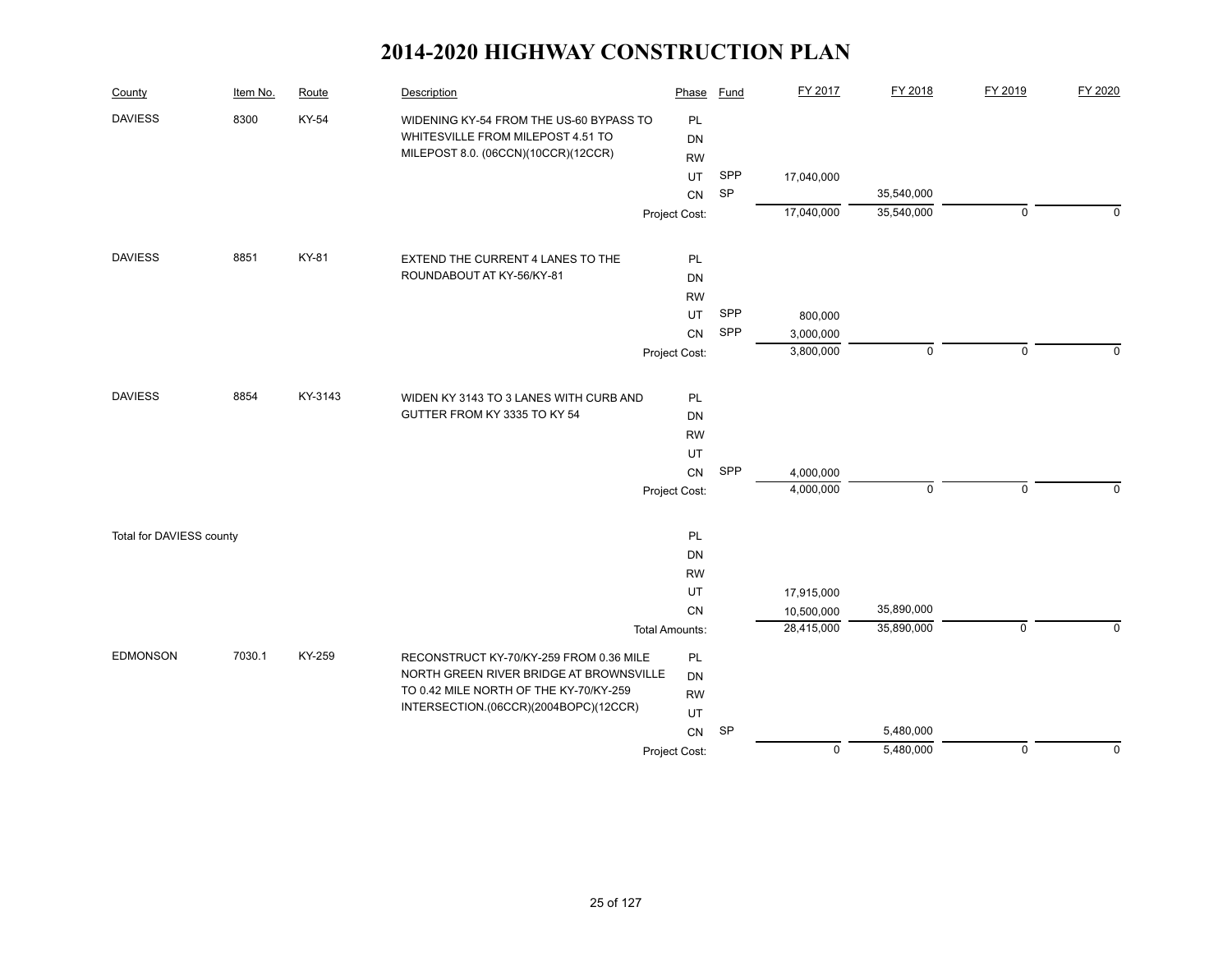| County                    | Item No. | Route  | Description                                                                                                                | Phase                      | <b>Fund</b>              | FY 2017                  | FY 2018     | FY 2019     | FY 2020     |
|---------------------------|----------|--------|----------------------------------------------------------------------------------------------------------------------------|----------------------------|--------------------------|--------------------------|-------------|-------------|-------------|
| <b>EDMONSON</b>           | 7030.5   | KY-259 | RECONSTRUCT KY-259 FROM 0.42 MILE NORTH<br>OF THE KY-70 INTERSECTION TO NORTH OF THE<br>KYROCK ELEMENTARY SCHOOL (PRIORITY | PL<br><b>DN</b>            |                          |                          |             |             |             |
|                           |          |        | SECTION). (2004BOPC)                                                                                                       | <b>RW</b><br>UT            |                          |                          |             |             |             |
|                           |          |        |                                                                                                                            | CN                         | SP                       | 20,440,000               |             |             |             |
|                           |          |        |                                                                                                                            | Project Cost:              |                          | 20,440,000               | $\mathbf 0$ | $\mathbf 0$ | $\Omega$    |
|                           |          |        |                                                                                                                            |                            |                          |                          |             |             |             |
| Total for EDMONSON county |          |        |                                                                                                                            | <b>PL</b>                  |                          |                          |             |             |             |
|                           |          |        |                                                                                                                            | <b>DN</b>                  |                          |                          |             |             |             |
|                           |          |        |                                                                                                                            | <b>RW</b>                  |                          |                          |             |             |             |
|                           |          |        |                                                                                                                            | UT<br>CN                   |                          |                          | 5,480,000   |             |             |
|                           |          |        |                                                                                                                            | <b>Total Amounts:</b>      |                          | 20,440,000<br>20,440,000 | 5,480,000   | $\mathsf 0$ | $\mathbf 0$ |
|                           |          |        |                                                                                                                            |                            |                          |                          |             |             |             |
| <b>ELLIOTT</b>            | 192.01   | KY-32  | RECONSTRUCT KY-32 FROM 0.408 MILES WEST                                                                                    | PL                         |                          |                          |             |             |             |
|                           |          |        | OF STEGALL COLD SPRING ROAD TO KY-7<br>NEAR NEWFOUNDLAND. (PRIORITY SECTION I)                                             | <b>DN</b>                  | <b>STP</b>               | 3,800,000                |             |             |             |
|                           |          |        | (06CCR) (08CCR) (10CCR)(12CCR)                                                                                             | <b>RW</b>                  | <b>STP</b>               |                          |             | 7,720,000   |             |
|                           |          |        |                                                                                                                            | UT                         | <b>STP</b><br><b>STP</b> |                          |             | 5,000,000   | 23,000,000  |
|                           |          |        |                                                                                                                            | <b>CN</b><br>Project Cost: |                          | 3,800,000                | $\mathsf 0$ | 12,720,000  | 23,000,000  |
|                           |          |        |                                                                                                                            |                            |                          |                          |             |             |             |
| <b>ELLIOTT</b>            | 192.07   | KY-32  | RECONSTRUCT KY-32 FROM 0.408 MILES WEST                                                                                    | PL                         |                          |                          |             |             |             |
|                           |          |        | OF STEGALL COLD SPRING ROAD TO KY-7                                                                                        | <b>DN</b>                  |                          |                          |             |             |             |
|                           |          |        | NEAR NEWFOUNDLAND. (PRIORITY SECTION I)                                                                                    | <b>RW</b>                  |                          |                          |             |             |             |
|                           |          |        | (06CCR) (08CCR) (10CCR) (12CCR) (ADDITIONAL<br>FUNDING FOR C PHASE)                                                        | UT                         |                          |                          |             |             |             |
|                           |          |        |                                                                                                                            | <b>CN</b>                  | <b>STP</b>               | 20,000,000               |             |             |             |
|                           |          |        |                                                                                                                            | Project Cost:              |                          | 20,000,000               | $\mathbf 0$ | $\mathbf 0$ | $\Omega$    |
| <b>ELLIOTT</b>            | 228      | KY-7   | RECONSTRUCT KY 7 FROM SOUTH CITY LIMITS                                                                                    | <b>PL</b>                  |                          |                          |             |             |             |
|                           |          |        | OF SANDY HOOK TOWARD WRIGLEY. (12CCR)                                                                                      | <b>DN</b>                  | <b>STP</b>               | 3,380,000                |             |             |             |
|                           |          |        |                                                                                                                            | <b>RW</b>                  |                          |                          |             |             |             |
|                           |          |        |                                                                                                                            | UT                         |                          |                          |             |             |             |
|                           |          |        |                                                                                                                            | <b>CN</b>                  |                          |                          |             |             |             |
|                           |          |        |                                                                                                                            | Project Cost:              |                          | 3,380,000                | $\pmb{0}$   | $\mathsf 0$ | $\pmb{0}$   |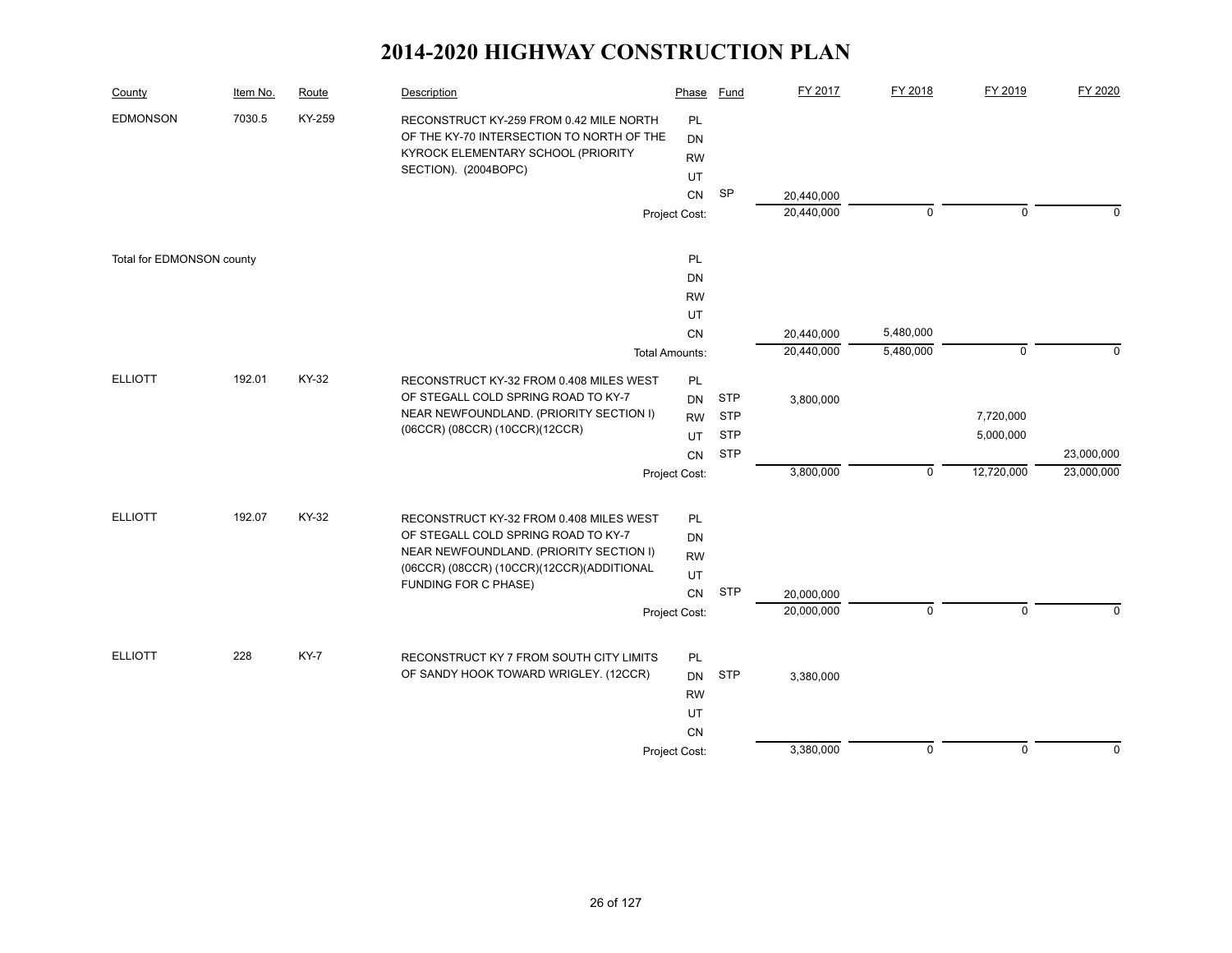| County                   | Item No. | Route        | <b>Description</b>                                                              | Phase                 | <b>Fund</b> | FY 2017     | FY 2018     | FY 2019     | FY 2020     |
|--------------------------|----------|--------------|---------------------------------------------------------------------------------|-----------------------|-------------|-------------|-------------|-------------|-------------|
| Total for ELLIOTT county |          |              |                                                                                 | PL                    |             |             |             |             |             |
|                          |          |              |                                                                                 | DN                    |             | 7,180,000   |             |             |             |
|                          |          |              |                                                                                 | <b>RW</b>             |             |             |             | 7,720,000   |             |
|                          |          |              |                                                                                 | UT                    |             |             |             | 5,000,000   |             |
|                          |          |              |                                                                                 | CN                    |             | 20,000,000  |             |             | 23,000,000  |
|                          |          |              |                                                                                 | <b>Total Amounts:</b> |             | 27,180,000  | $\mathbf 0$ | 12,720,000  | 23,000,000  |
| FAYETTE                  | 113.01   | KY-4         | NEW CIRCLE ROAD REHAB AND WIDENING FROM                                         | PL                    |             |             |             |             |             |
|                          |          |              | VERSAILLES ROAD TO LEESTOWN ROAD.                                               | DN                    |             |             |             |             |             |
|                          |          |              | (12CCR) (LET W/ 7-279) (ADDITIONAL FUNDING                                      | <b>RW</b>             |             |             |             |             |             |
|                          |          |              | FOR C PHASE)                                                                    | UT                    |             |             |             |             |             |
|                          |          |              |                                                                                 | <b>CN</b>             | SPP         | 15,180,000  |             |             |             |
|                          |          |              |                                                                                 | Project Cost:         |             | 15,180,000  | $\mathbf 0$ | $\mathbf 0$ | $\Omega$    |
|                          |          |              |                                                                                 |                       |             |             |             |             |             |
| <b>FAYETTE</b>           | 113.02   | $KY-4$       | NEW CIRCLE ROAD REHAB AND WIDENING FROM                                         | PL                    |             |             |             |             |             |
|                          |          |              | LEESTOWN ROAD TO NEAR GEORGETOWN<br>ROAD. (12CCR)                               | <b>DN</b>             |             |             |             |             |             |
|                          |          |              |                                                                                 | <b>RW</b>             |             |             |             |             |             |
|                          |          |              |                                                                                 | UT                    |             |             |             |             |             |
|                          |          |              |                                                                                 | CN                    | SPP         |             | 18,000,000  |             |             |
|                          |          |              |                                                                                 | Project Cost:         |             | $\mathbf 0$ | 18,000,000  | $\mathbf 0$ | $\mathbf 0$ |
| <b>FAYETTE</b>           | 220      | <b>US-25</b> | RICHMOND ROAD MULTIUSE PATH IN LEXINGTON                                        | PL.                   |             |             |             |             |             |
|                          |          |              | BETWEEN EAGLE CREEK DRIVE AND JACOBSON                                          | DN                    |             |             |             |             |             |
|                          |          |              | PARK. (LOCAL MATCH) (ALL WORK BY LFUCG)                                         | <b>RW</b>             |             |             |             |             |             |
|                          |          |              | (FUNDING SUBJECT TO FISCAL CONSTRAINT                                           | UT                    |             |             |             |             |             |
|                          |          |              | PENDING MPO TIP).                                                               | CN                    | <b>SLX</b>  | 690,000     |             |             |             |
|                          |          |              |                                                                                 | Project Cost:         |             | 690,000     | $\mathbf 0$ | $\mathbf 0$ | $\Omega$    |
|                          |          |              |                                                                                 |                       |             |             |             |             |             |
| <b>FAYETTE</b>           | 224.1    | CS-4174      | CLAYS MILL ROAD; WIDEN FROM                                                     | PL                    |             |             |             |             |             |
|                          |          |              | HARRODSBURG ROAD TO NEW CIRCLE ROAD<br>(SECTION 1) (LFUCG T.I.P.) (LOCAL MATCH) | <b>DN</b>             |             |             |             |             |             |
|                          |          |              | (ALL WORK BY LFUCG) (CONSTRUCTION SEQU.                                         | <b>RW</b>             |             |             |             |             |             |
|                          |          |              | UT<br>2) (SUBJECT TO FISCAL CONSTRAINT PENDING                                  |                       |             |             |             |             |             |
|                          |          |              |                                                                                 | CN                    | <b>SLX</b>  | 11,735,000  |             |             |             |
|                          |          |              |                                                                                 | Project Cost:         |             | 11,735,000  | $\mathbf 0$ | $\mathbf 0$ | $\mathbf 0$ |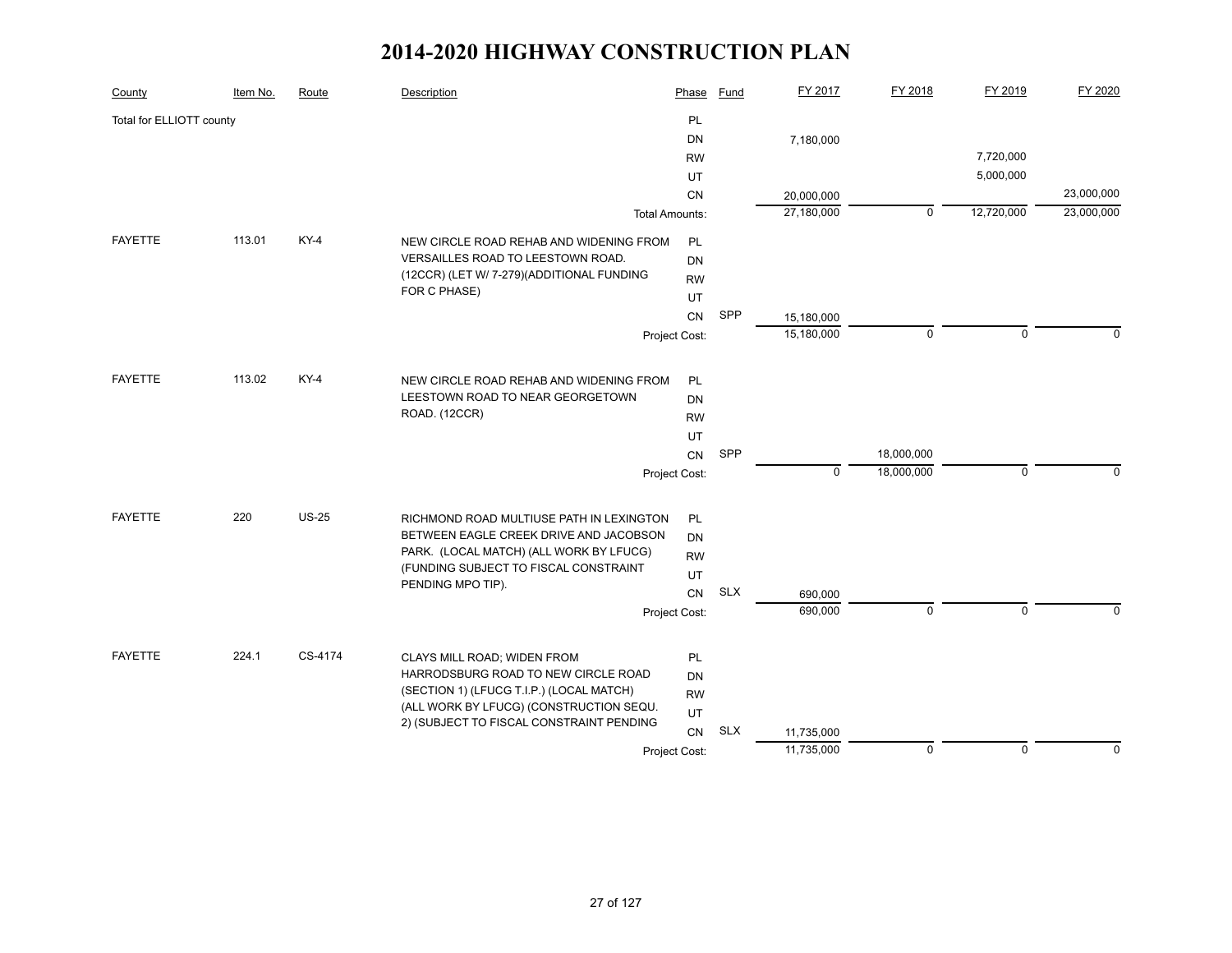| County         | Item No. | Route | Description                                                               | Phase           | Fund       | FY 2017     | FY 2018     | FY 2019     | FY 2020     |
|----------------|----------|-------|---------------------------------------------------------------------------|-----------------|------------|-------------|-------------|-------------|-------------|
| <b>FAYETTE</b> | 227.12   | $-0$  | DEDICATED FEDERAL-AID STP FUNDS<br>EARMARKED FOR LEXINGTON URBANIZED AREA | <b>PL</b><br>DN |            |             |             |             |             |
|                |          |       | AND SUBJECT TO MPO CONTROL FOR FY 2018.                                   | <b>RW</b>       |            |             |             |             |             |
|                |          |       | (FUNDING SUBJECT TO FISCAL CONSTRAINT                                     | UT              |            |             |             |             |             |
|                |          |       | PENDING MPO TIP)                                                          | <b>CN</b>       | <b>SLX</b> |             | 3,700,000   |             |             |
|                |          |       |                                                                           | Project Cost:   |            | $\mathbf 0$ | 3,700,000   | 0           | O           |
| <b>FAYETTE</b> | 227.13   | $-0$  | DEDICATED FEDERAL-AID STP FUNDS                                           | <b>PL</b>       |            |             |             |             |             |
|                |          |       | EARMARKED FOR LEXINGTON URBANIZED AREA                                    | DN              |            |             |             |             |             |
|                |          |       | AND SUBJECT TO MPO CONTROL FOR FY 2019.                                   | <b>RW</b>       |            |             |             |             |             |
|                |          |       | (FUNDING SUBJECT TO FISCAL CONSTRAINT                                     | UT              |            |             |             |             |             |
|                |          |       | PENDING MPO TIP)                                                          | CN              | <b>SLX</b> |             |             | 6,300,000   |             |
|                |          |       |                                                                           | Project Cost:   |            | 0           | $\Omega$    | 6,300,000   | $\Omega$    |
| <b>FAYETTE</b> | 227.14   | $-0$  | DEDICATED FEDERAL-AID STP FUNDS                                           | PL              |            |             |             |             |             |
|                |          |       | EARMARKED FOR LEXINGTON URBANIZED AREA                                    | DN              |            |             |             |             |             |
|                |          |       | AND SUBJECT TO MPO CONTROL FOR FY 2020.                                   | <b>RW</b>       |            |             |             |             |             |
|                |          |       | (FUNDING SUBJECT TO FISCAL CONTRAINT                                      | UT              |            |             |             |             |             |
|                |          |       | PENDING MPO TIP)                                                          | <b>CN</b>       | <b>SLX</b> |             |             |             | 6,300,000   |
|                |          |       |                                                                           | Project Cost:   |            | $\mathbf 0$ | 0           | 0           | 6,300,000   |
| <b>FAYETTE</b> | 229.2    | $-0$  | SOUTH ELKHORN TRAIL IN LEXINGTON                                          | <b>PL</b>       |            |             |             |             |             |
|                |          |       | (PRIORITY SECTION 2); FROM JOSEPH BRYAN                                   | DN              |            |             |             |             |             |
|                |          |       | WAY THROUGH NS RAILROAD TUNNEL TO                                         | <b>RW</b>       |            |             |             |             |             |
|                |          |       | WAVELAND HISTORIC SITE (ALL WORK BY                                       | UT              |            |             |             |             |             |
|                |          |       | LFUCG). (FUNDING SUBJECT TO FISCAL                                        | <b>CN</b>       | <b>SLX</b> | 400,000     |             |             |             |
|                |          |       |                                                                           | Project Cost:   |            | 400,000     | $\Omega$    | $\Omega$    | O           |
| <b>FAYETTE</b> | 229.3    | $-0$  | SOUTH ELKHORN TRAIL(PRIORITY SECTION 3);                                  | <b>PL</b>       |            |             |             |             |             |
|                |          |       | FROM LOCHDALE TERRACE, EXTENDING                                          | DN              |            |             |             |             |             |
|                |          |       | NORTHERLY UNDER MAN O' WAR BOULEVARD                                      | <b>RW</b>       |            |             |             |             |             |
|                |          |       | TO SHILLITO PARK.(LOCAL MATCH)(DESIGN BY                                  | UT              |            |             |             |             |             |
|                |          |       | LFUCG)(ALL WORK BY LFUCG)(2004BOPC)                                       | CN              | <b>SLX</b> | 625,000     |             |             |             |
|                |          |       |                                                                           | Project Cost:   |            | 625,000     | $\mathbf 0$ | $\mathbf 0$ | $\mathbf 0$ |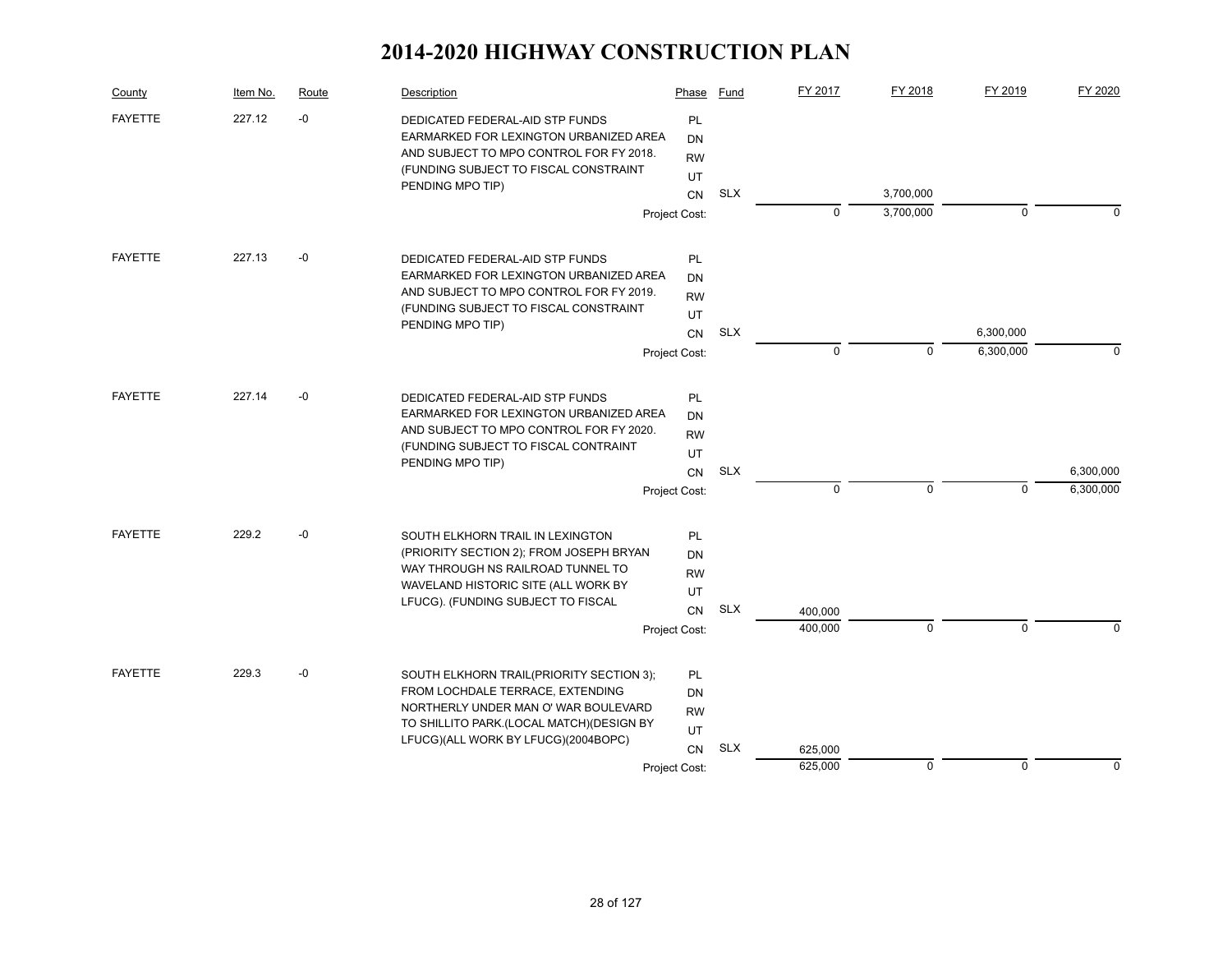| County         | Item No. | Route  | Description                             | Phase         | <b>Fund</b> | FY 2017     | FY 2018     | FY 2019     | FY 2020     |
|----------------|----------|--------|-----------------------------------------|---------------|-------------|-------------|-------------|-------------|-------------|
| <b>FAYETTE</b> | 357.14   | KY-169 | OPERATION OF VALLEY VIEW FERRY AT KY    | PL            |             |             |             |             |             |
|                |          |        | RIVER FOR FY 2017.(12CCR)               | DN            |             |             |             |             |             |
|                |          |        |                                         | <b>RW</b>     |             |             |             |             |             |
|                |          |        |                                         | UT            |             |             |             |             |             |
|                |          |        |                                         | ${\sf CN}$    | SPP         | 180,000     |             |             |             |
|                |          |        |                                         | Project Cost: |             | 180,000     | 0           | $\mathbf 0$ | $\mathbf 0$ |
| <b>FAYETTE</b> | 357.15   | KY-169 | OPERATION OF VALLEY VIEW FERRY AT KY    | PL            |             |             |             |             |             |
|                |          |        | RIVER FOR FY 2018.(12CCR)               | DN            |             |             |             |             |             |
|                |          |        |                                         | <b>RW</b>     |             |             |             |             |             |
|                |          |        |                                         | UT            |             |             |             |             |             |
|                |          |        |                                         | ${\sf CN}$    | SPP         |             | 180,000     |             |             |
|                |          |        |                                         | Project Cost: |             | $\mathbf 0$ | 180,000     | $\mathbf 0$ | $\Omega$    |
| <b>FAYETTE</b> | 357.16   | KY-169 | OPERATION OF VALLEY VIEW FERRY AT KY    | PL            |             |             |             |             |             |
|                |          |        | RIVER FOR FY 2019.(12CCR)               | DN            |             |             |             |             |             |
|                |          |        |                                         | <b>RW</b>     |             |             |             |             |             |
|                |          |        |                                         | UT            |             |             |             |             |             |
|                |          |        |                                         | ${\sf CN}$    | SPP         |             |             | 180,000     |             |
|                |          |        |                                         | Project Cost: |             | $\mathsf 0$ | 0           | 180,000     | $\mathbf 0$ |
| <b>FAYETTE</b> | 357.17   | KY-169 | OPERATION OF VALLEY VIEW FERRY AT KY    | PL            |             |             |             |             |             |
|                |          |        | RIVER FOR FY 2020.(12CCR)               | DN            |             |             |             |             |             |
|                |          |        |                                         | <b>RW</b>     |             |             |             |             |             |
|                |          |        |                                         | UT            |             |             |             |             |             |
|                |          |        |                                         | CN            | SPP         |             |             |             | 180,000     |
|                |          |        |                                         | Project Cost: |             | $\mathbf 0$ | $\mathbf 0$ | $\Omega$    | 180,000     |
| <b>FAYETTE</b> | 366      | KY-4   | WIDEN NEW CIRCLE ROAD IN LEXINGTON FROM | PL            |             |             |             |             |             |
|                |          |        | GEORGETOWN ROAD TO BOARDWALK AVENUE     | DN            |             |             |             |             |             |
|                |          |        | INCLUDING INTERCHANGE RECONSTRUCTION AT | <b>RW</b>     |             |             |             |             |             |
|                |          |        | NEWTOWN PIKE.(2002BOPC)(2004BOPP)       | UT            |             |             |             |             |             |
|                |          |        | (10CCR)(12CCR)                          | CN            | SPP         | 13,700,000  |             |             |             |
|                |          |        |                                         | Project Cost: |             | 13,700,000  | $\mathbf 0$ | $\mathbf 0$ | $\mathbf 0$ |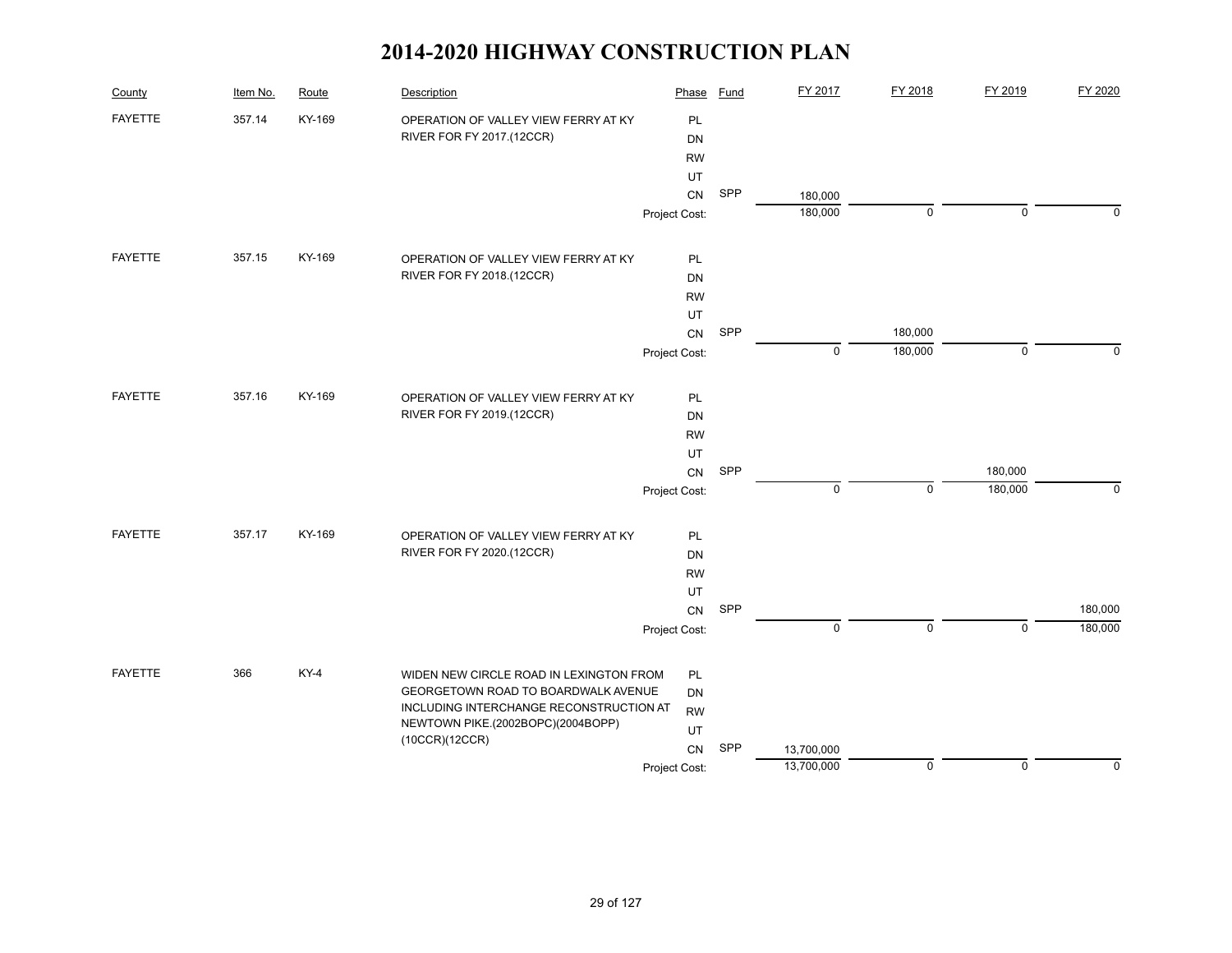| County         | Item No. | Route        | Description                                                                      | Phase           | <b>Fund</b> | FY 2017     | FY 2018     | FY 2019     | FY 2020    |
|----------------|----------|--------------|----------------------------------------------------------------------------------|-----------------|-------------|-------------|-------------|-------------|------------|
| <b>FAYETTE</b> | 412      | <b>US-27</b> | REPLACE L&N RAILROAD BRIDGE OVERPASS<br>(MP 8.378), IMPROVE DRAINAGE AND TYPICAL | PL              |             |             |             |             |            |
|                |          |              | SECTION ON US 27 (NORTH BROADWAY)                                                | DN              | <b>STP</b>  |             | 2,440,000   |             |            |
|                |          |              | (12CCR)                                                                          | <b>RW</b><br>UT | <b>STP</b>  |             | 1,550,000   |             |            |
|                |          |              |                                                                                  | <b>CN</b>       | <b>STP</b>  |             |             |             | 12,040,000 |
|                |          |              |                                                                                  | Project Cost:   |             | $\mathbf 0$ | 3,990,000   | $\mathbf 0$ | 12,040,000 |
|                |          |              |                                                                                  |                 |             |             |             |             |            |
| <b>FAYETTE</b> | 415      | KY-2335      | IMPROVE ROADWAY TYPICAL SECTION AND                                              | PL              |             |             |             |             |            |
|                |          |              | PAVEMENT ON KY 2335 (WARE RD) FROM KY 57                                         | DN              |             |             |             |             |            |
|                |          |              | (BRIAR HILL RD) TO NORTHERN ENTRANCE TO                                          | <b>RW</b>       |             |             |             |             |            |
|                |          |              | LEXINGTON BLUEGRASS ARMY DEPOT. (NOTE:                                           | UT              | SPP         | 1,000,000   |             |             |            |
|                |          |              | DISTRICT IS ANTICIPATING EXPANSION OF                                            | CN              | SPP         |             |             | 5,000,000   |            |
|                |          |              |                                                                                  | Project Cost:   |             | 1,000,000   | $\Omega$    | 5,000,000   | $\Omega$   |
|                |          |              |                                                                                  |                 |             |             |             |             |            |
| <b>FAYETTE</b> | 429      | CS-3016      | UPGRADE ALUMNI DRIVE BETWEEN                                                     | PL              |             |             |             |             |            |
|                |          |              | NICHOLASVILLE ROAD AND TATES CREEK                                               | DN              |             |             |             |             |            |
|                |          |              | ROAD.                                                                            | <b>RW</b>       |             |             |             |             |            |
|                |          |              |                                                                                  | UT              |             |             |             |             |            |
|                |          |              |                                                                                  | <b>CN</b>       | SPP         | 5,000,000   |             |             |            |
|                |          |              |                                                                                  | Project Cost:   |             | 5,000,000   | $\mathbf 0$ | $\mathbf 0$ | $\Omega$   |
| <b>FAYETTE</b> | 1132     | CS-3605      | REPLACE BRIDGE ON MALABU DRIVE (CS 3605)                                         | PL              |             |             |             |             |            |
|                |          |              | OVER BRANCH HICKMAN CREEK AT JCT WITH                                            | DN              |             |             |             |             |            |
|                |          |              | TATES CREEK ROAD (KY 1974)(SR 40)                                                | <b>RW</b>       |             |             |             |             |            |
|                |          |              | 034C00038N                                                                       | UT              |             |             |             |             |            |
|                |          |              |                                                                                  | CN              | <b>BRZ</b>  |             | 500,000     |             |            |
|                |          |              |                                                                                  | Project Cost:   |             | $\mathbf 0$ | 500,000     | $\mathbf 0$ | $\Omega$   |
| <b>FAYETTE</b> | 1141     | CR-1001      |                                                                                  |                 |             |             |             |             |            |
|                |          |              | REPLACE BRIDGE OVER BRANCH OF NORTH<br>ELKHORN CREEK ON HUME ROAD (CR 1001) 0.7  | PL<br><b>DN</b> | <b>BRZ</b>  |             |             |             | 300,000    |
|                |          |              | MI NW OF US 60 (034C00001N)(SR=44.5)                                             | <b>RW</b>       |             |             |             |             |            |
|                |          |              |                                                                                  | <b>UT</b>       |             |             |             |             |            |
|                |          |              |                                                                                  | CN              |             |             |             |             |            |
|                |          |              |                                                                                  | Project Cost:   |             | $\mathbf 0$ | $\mathbf 0$ | $\mathsf 0$ | 300,000    |
|                |          |              |                                                                                  |                 |             |             |             |             |            |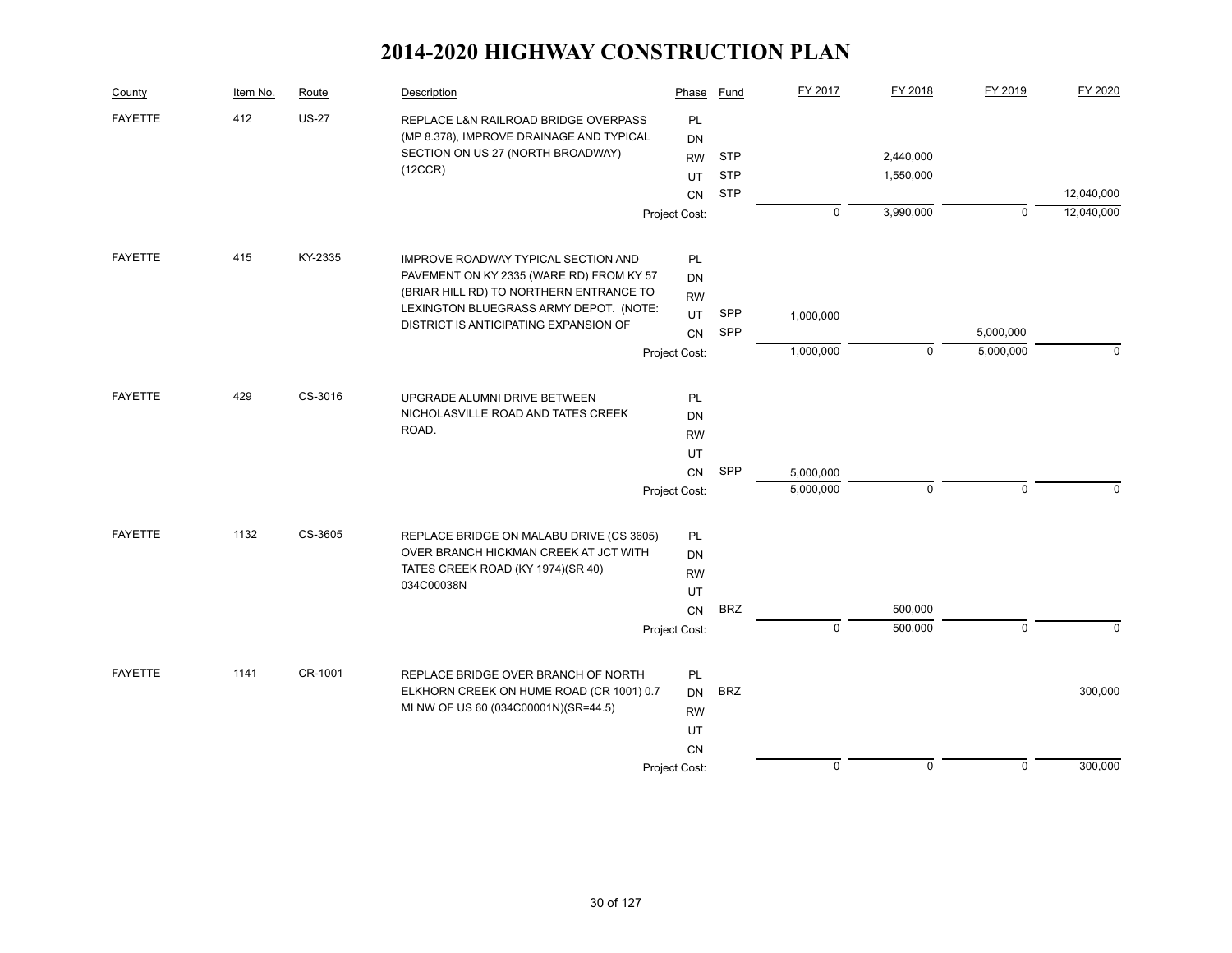| County                   | Item No. | Route   | Description                                   | Phase                 | <b>Fund</b> | FY 2017     | FY 2018     | FY 2019     | FY 2020     |
|--------------------------|----------|---------|-----------------------------------------------|-----------------------|-------------|-------------|-------------|-------------|-------------|
| Total for FAYETTE county |          |         |                                               | PL                    |             |             |             |             |             |
|                          |          |         |                                               | <b>DN</b>             |             |             |             |             | 300,000     |
|                          |          |         |                                               | <b>RW</b>             |             |             | 2,440,000   |             |             |
|                          |          |         |                                               | UT                    |             | 1,000,000   | 1,550,000   |             |             |
|                          |          |         |                                               | CN                    |             | 47,510,000  | 22,380,000  | 11,480,000  | 18,520,000  |
|                          |          |         |                                               | <b>Total Amounts:</b> |             | 48,510,000  | 26,370,000  | 11,480,000  | 18,820,000  |
| <b>FLEMING</b>           | 1091     | KY-111  | REPLACE BRIDGE OVER ALLISON CREEK ON KY       | <b>PL</b>             |             |             |             |             |             |
|                          |          |         | 111 1.2 MI N OF KY 156. (035B00016N)(SR=32.1) | <b>DN</b>             | <b>BRX</b>  |             |             |             | 500,000     |
|                          |          |         | (EBRP)                                        | <b>RW</b>             |             |             |             |             |             |
|                          |          |         |                                               | UT                    |             |             |             |             |             |
|                          |          |         |                                               | CN                    |             |             |             |             |             |
|                          |          |         |                                               | Project Cost:         |             | $\mathbf 0$ | $\mathbf 0$ | $\mathbf 0$ | 500,000     |
|                          |          |         |                                               |                       |             |             |             |             |             |
| <b>FLEMING</b>           | 1092     | CR-1240 | REPLACE BRIDGE OVER FLEMING CREEK ON          | PL                    |             |             |             |             |             |
|                          |          |         | MCINTIRE ROAD (CR 1240) AT THE JCT WITH       | <b>DN</b>             | <b>BRZ</b>  | 350,000     |             |             |             |
|                          |          |         | PIKE BLUFF (CR 1305)(035C00065N)(SR=24)       | <b>RW</b>             | <b>BRZ</b>  |             |             | 75,000      |             |
|                          |          |         |                                               | UT                    | <b>BRZ</b>  |             |             | 50,000      |             |
|                          |          |         |                                               | CN                    | <b>BRZ</b>  |             |             |             | 600,000     |
|                          |          |         |                                               | Project Cost:         |             | 350,000     | $\mathsf 0$ | 125,000     | 600,000     |
|                          |          |         |                                               |                       |             |             |             |             |             |
| Total for FLEMING county |          |         |                                               | PL                    |             |             |             |             |             |
|                          |          |         |                                               | <b>DN</b>             |             | 350,000     |             |             | 500,000     |
|                          |          |         |                                               | <b>RW</b>             |             |             |             | 75,000      |             |
|                          |          |         |                                               | UT                    |             |             |             | 50,000      |             |
|                          |          |         |                                               | CN                    |             |             |             |             | 600,000     |
|                          |          |         |                                               | <b>Total Amounts:</b> |             | 350,000     | $\mathbf 0$ | 125,000     | 1,100,000   |
| <b>FLOYD</b>             | $1.2$    | KY-114  | <b>MOUNTAIN PARKWAY CORRIDOR:</b>             | PL                    |             |             |             |             |             |
|                          |          |         | SALYERSVILLE-PRESTONSBURG; WIDEN KY 114       | <b>DN</b>             | <b>NH</b>   | 1,900,000   |             |             |             |
|                          |          |         | TO 4 LANES FROM THE MAGOFFIN/FLOYD            | <b>RW</b>             | <b>SP</b>   |             | 9,200,000   |             |             |
|                          |          |         | COUNTY LINE TO ADAMS CEMETERY ROAD (W         | UT                    | SP          |             |             | 1,200,000   |             |
|                          |          |         | JCT CR 1380). (SEE 12-1.01 FOR PE & ENV)      | CN                    |             |             |             |             |             |
|                          |          |         |                                               | Project Cost:         |             | 1,900,000   | 9,200,000   | 1,200,000   | $\mathbf 0$ |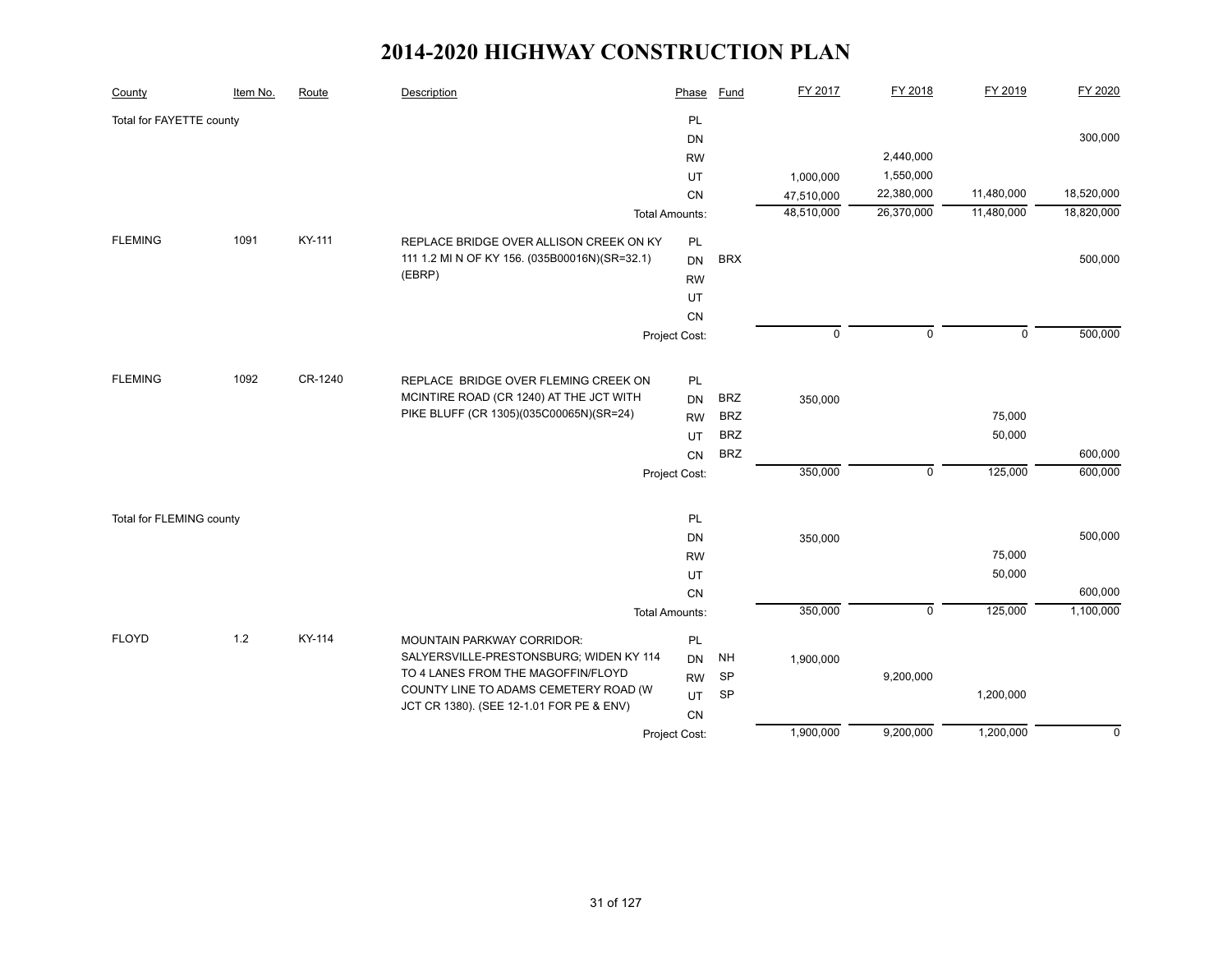| County       | Item No. | Route   | Description                                                                  | Phase         | Fund       | FY 2017     | FY 2018     | FY 2019     | FY 2020     |
|--------------|----------|---------|------------------------------------------------------------------------------|---------------|------------|-------------|-------------|-------------|-------------|
| <b>FLOYD</b> | 1.3      | KY-114  | <b>MOUNTAIN PARKWAY CORRIDOR:</b><br>SALYERSVILLE-PRESTONSBURG; WIDEN KY 114 | PL<br>DN      |            |             |             |             |             |
|              |          |         | TO 4 LANES FROM ADAMS CEMETERY ROAD (W                                       | <b>RW</b>     | SP         | 10,200,000  |             |             |             |
|              |          |         | JCT CR 1380) TO STEVE FITZPATRICK ROAD (W                                    | UT            | SP         |             | 1,300,000   |             |             |
|              |          |         | JCT CR 1388). (SEE 12-1.01 FOR PE & ENV)                                     | CN            |            |             |             |             |             |
|              |          |         |                                                                              | Project Cost: |            | 10,200,000  | 1,300,000   | $\mathbf 0$ | $\mathbf 0$ |
| <b>FLOYD</b> | 1.4      | KY-114  | MOUNTAIN PARKWAY CORRIDOR:                                                   | <b>PL</b>     |            |             |             |             |             |
|              |          |         | SALYERSVILLE-PRESTONSBURG; WIDEN KY 114                                      | DN            |            |             |             |             |             |
|              |          |         | TO 4 LANES FROM STEVE FITZPATRICK ROAD                                       | <b>RW</b>     | <b>SP</b>  |             | 5,800,000   |             |             |
|              |          |         | (W JCT CR 1388) TO KY 404 AT                                                 | UT.           | <b>SP</b>  |             |             | 600,000     |             |
|              |          |         | PRESTONSBURG. (SEE 12-1.01 FOR PE & ENV)                                     | <b>CN</b>     | SP         |             |             |             | 10,000,000  |
|              |          |         |                                                                              | Project Cost: |            | $\mathbf 0$ | 5,800,000   | 600,000     | 10,000,000  |
| <b>FLOYD</b> | 195      | KY-979  | SPOT IMPROVEMENTS FROM BRANHAM'S                                             | PL            |            |             |             |             |             |
|              |          |         | CREEK TO JOHN M. STUMBO SCHOOL.(12CCR)                                       | DN            |            |             |             |             |             |
|              |          |         |                                                                              | <b>RW</b>     |            |             |             |             |             |
|              |          |         |                                                                              | UT            |            |             |             |             |             |
|              |          |         |                                                                              | CN            | <b>SP</b>  |             | 11.500.000  |             |             |
|              |          |         |                                                                              | Project Cost: |            | $\mathbf 0$ | 11,500,000  | $\mathbf 0$ | $\Omega$    |
| <b>FLOYD</b> | 1111     | KY-1100 | REPLACE BRIDGE ON KY 1100 OVER LITTLE                                        | PL            |            |             |             |             |             |
|              |          |         | PAINT CREEK NEAR FLOYD/JOHNSON COUNTY                                        | <b>DN</b>     |            |             |             |             |             |
|              |          |         | LINE (SR 47.1) 036B00002N                                                    | <b>RW</b>     |            |             |             |             |             |
|              |          |         |                                                                              | UT            |            |             |             |             |             |
|              |          |         |                                                                              | CN            | <b>BRO</b> | 900,000     |             |             |             |
|              |          |         |                                                                              | Project Cost: |            | 900,000     | $\mathbf 0$ | $\Omega$    | $\Omega$    |
| <b>FLOYD</b> | 1119     | KY-2557 | REPLACE BRIDGE OVER LEVISA FORK ON KY                                        | <b>PL</b>     |            |             |             |             |             |
|              |          |         | 2557 AT JCT US 23 IN JUSTELL. (036B00040N)                                   | <b>DN</b>     | <b>BRX</b> |             | 750,000     |             |             |
|              |          |         | $(SR = 19.9)$                                                                | <b>RW</b>     | <b>BRX</b> |             |             |             | 300,000     |
|              |          |         |                                                                              | <b>UT</b>     | <b>BRX</b> |             |             |             | 500,000     |
|              |          |         |                                                                              | <b>CN</b>     |            |             |             |             |             |
|              |          |         |                                                                              | Project Cost: |            | $\pmb{0}$   | 750,000     | $\mathbf 0$ | 800,000     |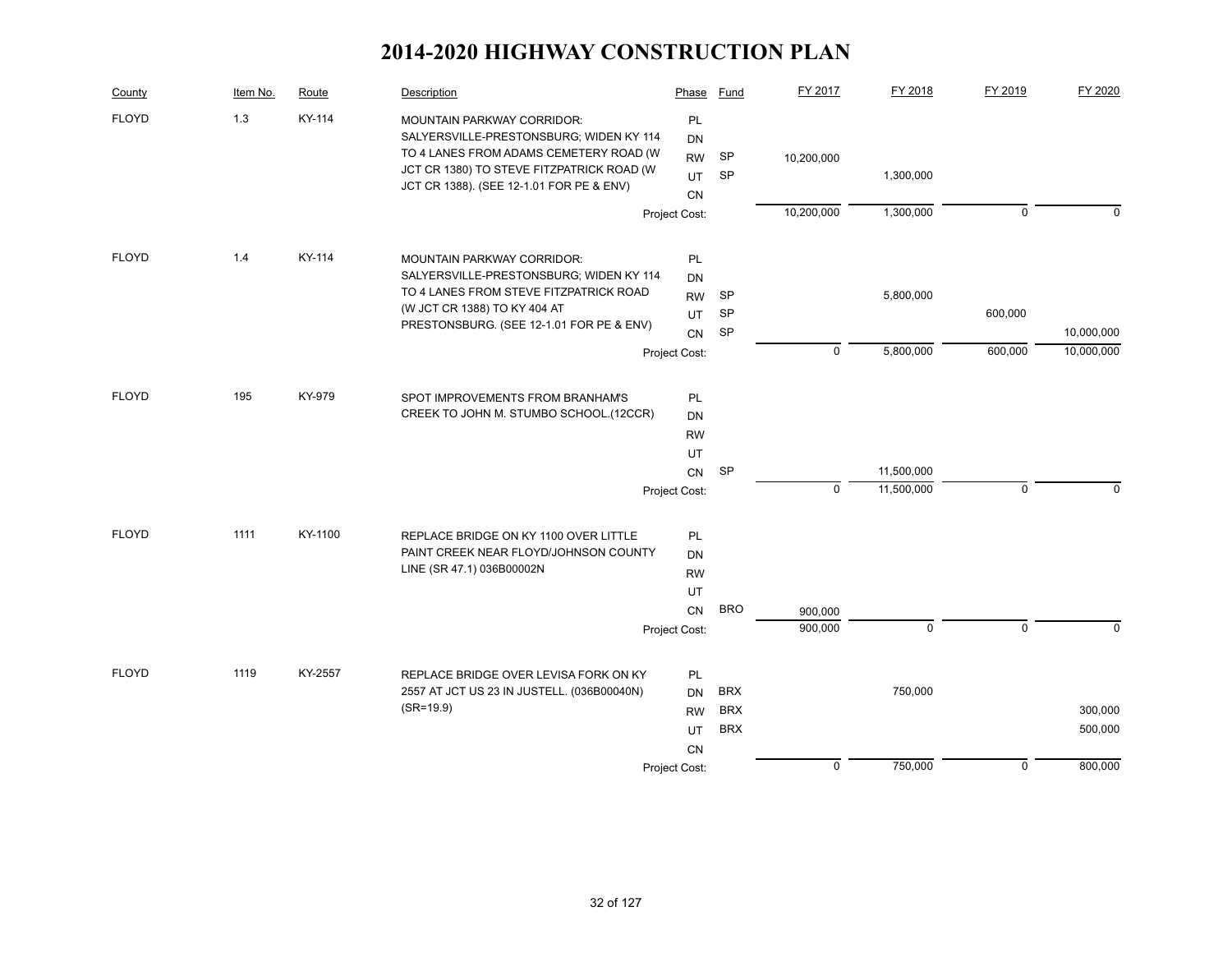| County                 | Item No. | Route         | Description                                                         | Phase                 | Fund                     | FY 2017     | FY 2018     | FY 2019     | FY 2020      |
|------------------------|----------|---------------|---------------------------------------------------------------------|-----------------------|--------------------------|-------------|-------------|-------------|--------------|
| <b>FLOYD</b>           | 1121     | KY-550        | REPLACE BRIDGE OVER BRUSH CREEK ON KY                               | PL                    |                          |             |             |             |              |
|                        |          |               | 550 AT JCT WITH KY 850. (036B00015N)<br>(SR=41.3)(EBRP)             | DN                    | <b>BRX</b><br><b>BRX</b> |             |             | 300,000     | 200,000      |
|                        |          |               |                                                                     | <b>RW</b><br>UT       | <b>BRX</b>               |             |             |             | 300,000      |
|                        |          |               |                                                                     | CN                    | <b>BRX</b>               |             |             |             | 1,000,000    |
|                        |          |               |                                                                     | Project Cost:         |                          | $\mathsf 0$ | $\mathsf 0$ | 300,000     | 1,500,000    |
|                        |          |               |                                                                     |                       |                          |             |             |             |              |
| Total for FLOYD county |          |               |                                                                     | PL                    |                          |             |             |             |              |
|                        |          |               |                                                                     | <b>DN</b>             |                          | 1,900,000   | 750,000     | 300,000     |              |
|                        |          |               |                                                                     | <b>RW</b>             |                          | 10,200,000  | 15,000,000  |             | 500,000      |
|                        |          |               |                                                                     | UT                    |                          |             | 1,300,000   | 1,800,000   | 800,000      |
|                        |          |               |                                                                     | <b>CN</b>             |                          | 900,000     | 11,500,000  |             | 11,000,000   |
|                        |          |               |                                                                     | <b>Total Amounts:</b> |                          | 13,000,000  | 28,550,000  | 2,100,000   | 12,300,000   |
| <b>FRANKLIN</b>        | 97.5     | <b>US-60</b>  | WIDEN US 60 FROM END OF TRUCK CLIMBING                              | PL                    |                          |             |             |             |              |
|                        |          |               | LANE JUST WEST OF SOUTH BENSON CREEK                                | <b>DN</b>             |                          |             |             |             |              |
|                        |          |               | BRIDGE (B97) TO VICKY WAY.(04CCN)(10CCR)                            | <b>RW</b>             | SPP                      | 4,880,000   |             |             |              |
|                        |          |               |                                                                     | UT                    | SPP                      | 2,440,000   |             |             |              |
|                        |          |               |                                                                     | CN                    | SPP                      |             | 7,600,000   |             |              |
|                        |          |               |                                                                     | Project Cost:         |                          | 7,320,000   | 7,600,000   | $\mathbf 0$ | $\mathbf{0}$ |
| <b>FRANKLIN</b>        | 600      | <b>US-60</b>  | ENHANCEMENT OF US 60 (EAST MAIN STREET)                             | PL                    |                          |             |             |             |              |
|                        |          |               | FROM MARTIN LUTHER KING BLVD TO                                     | DN                    |                          |             |             |             |              |
|                        |          |               | SCHENKEL LANE IN FRANKFORT.(INCLUDES                                | <b>RW</b>             |                          |             |             |             |              |
|                        |          |               | PEDESTRIAN BRIDGE BETWEEN HATHAWAY                                  | UT                    |                          |             |             |             |              |
|                        |          |               | HALL AND WHITNEY YOUNG HALL) (08CCR)                                | CN                    | SPP                      | 5,680,000   |             |             |              |
|                        |          |               |                                                                     | Project Cost:         |                          | 5,680,000   | $\mathsf 0$ | $\mathbf 0$ | $\Omega$     |
|                        |          |               |                                                                     |                       |                          |             |             |             |              |
| <b>FRANKLIN</b>        | 1065     | <b>US-460</b> | REPLACE BRIDGE ON US 460 OVER SOUTH                                 | PL                    |                          |             |             |             |              |
|                        |          |               | ELKHORN CREEK AT INTERSECTION OF US 460                             | <b>DN</b>             |                          |             |             |             |              |
|                        |          |               | AND N SCRUGGS LN(CR 1010)(SR 41.3)                                  | <b>RW</b>             | <b>BRO</b>               | 100,000     |             |             |              |
|                        |          |               | 037B00006N (PART-WIDTH CONSTRUCTION ON<br><b>EXISTING LOCATION)</b> | UT                    | <b>BRO</b>               | 200,000     |             |             |              |
|                        |          |               |                                                                     | CN                    | <b>BRO</b>               |             |             | 700,000     |              |
|                        |          |               |                                                                     | Project Cost:         |                          | 300,000     | $\mathsf 0$ | 700,000     | $\mathbf 0$  |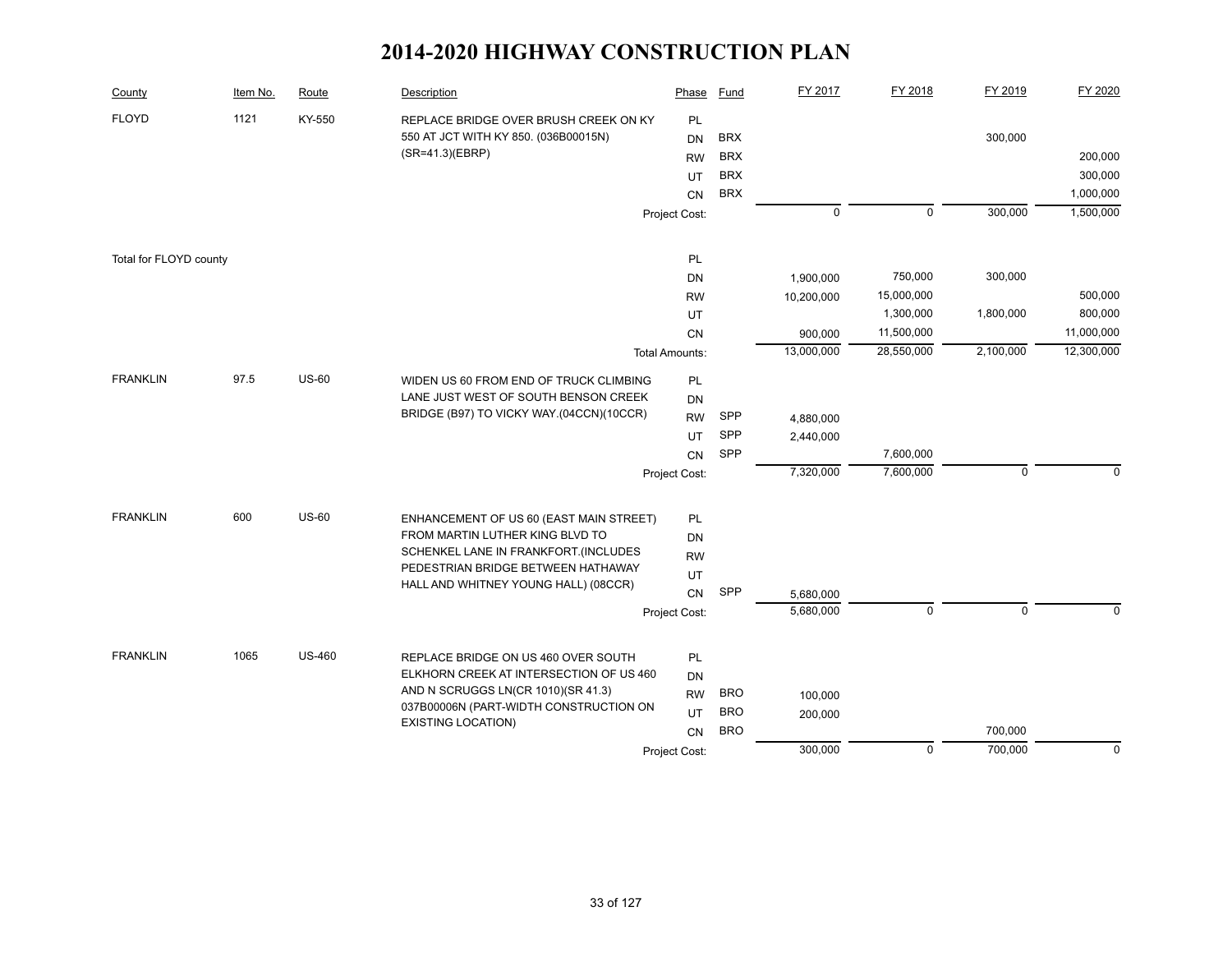| County                    | Item No. | Route   | Description                                                                                                                                                                                        | Phase                                    | Fund                                                 | FY 2017                | FY 2018     | FY 2019     | FY 2020                     |
|---------------------------|----------|---------|----------------------------------------------------------------------------------------------------------------------------------------------------------------------------------------------------|------------------------------------------|------------------------------------------------------|------------------------|-------------|-------------|-----------------------------|
| <b>FRANKLIN</b>           | 1078     | CR-1230 | REPLACE BRIDGE OVER BENSON CREEK ON<br>CRAB ORCHARD ROAD (CR 1230) 200 FT NW<br>OF KY 151 NEAR I-64 EXIT 48 (037C00010N)<br>(SR=33.1) (EBRP)                                                       | PL<br><b>DN</b><br><b>RW</b><br>UT<br>CN | <b>BRZ</b><br><b>BRZ</b><br><b>BRZ</b><br><b>BRZ</b> |                        |             | 350,000     | 10,000<br>20,000<br>875,000 |
|                           |          |         |                                                                                                                                                                                                    | Project Cost:                            |                                                      | $\mathsf 0$            | $\mathsf 0$ | 350,000     | 905,000                     |
| Total for FRANKLIN county |          |         |                                                                                                                                                                                                    | PL<br><b>DN</b>                          |                                                      |                        |             | 350,000     |                             |
|                           |          |         |                                                                                                                                                                                                    | <b>RW</b>                                |                                                      | 4,980,000              |             |             | 10,000                      |
|                           |          |         |                                                                                                                                                                                                    | UT<br><b>CN</b>                          |                                                      | 2,640,000<br>5,680,000 | 7,600,000   | 700,000     | 20,000<br>875,000           |
|                           |          |         |                                                                                                                                                                                                    | <b>Total Amounts:</b>                    |                                                      | 13,300,000             | 7,600,000   | 1,050,000   | 905,000                     |
| <b>FULTON</b>             | 25       | JC-9003 | RECONSTRUCT AND IMPROVE I-69 AT THE<br>KENTUCKY/TENNESSEE STATE LINE TO US-51<br>INTERCHANGE AT FULTON. (I-69 CORRIDOR<br>IMPROVEMENT)(2012BOP)                                                    | PL<br><b>DN</b><br><b>RW</b><br>UT<br>CN | $\mathsf{NH}\,$<br><b>NH</b>                         |                        |             | 3,000,000   | 2,500,000                   |
|                           |          |         |                                                                                                                                                                                                    | Project Cost:                            |                                                      | $\mathbf 0$            | $\mathbf 0$ | 3,000,000   | 2,500,000                   |
| <b>FULTON</b>             | 26       | JC-9003 | RECONSTRUCT ELEMENTS OF THE EXISTING<br>PURCHASE PARKWAY BETWEEN MP 1 AND MP<br>20 INCLUDING THE RECONSTRUCTION OF THE<br>KY339 INTERCHANGE IN WINGO, KY. (I-69<br>CORRIDOR IMPROVEMENT) (2012BOP) | PL<br>DN<br><b>RW</b><br>UT<br>CN        | <b>NH</b><br><b>NH</b>                               |                        |             | 750,000     | 15,000,000                  |
|                           |          |         |                                                                                                                                                                                                    | Project Cost:                            |                                                      | $\mathsf 0$            | $\mathsf 0$ | 750,000     | 15,000,000                  |
| <b>FULTON</b>             | 320.14   | KY-1354 | OPERATION OF HICKMAN FERRY AT MISSISSIPPI<br>RIVER FOR FY 2017.(12CCR)                                                                                                                             | PL<br>DN<br><b>RW</b><br>UT<br><b>CN</b> | SPP                                                  | 126,000<br>126,000     | $\mathbf 0$ | $\mathbf 0$ | $\mathbf 0$                 |
|                           |          |         |                                                                                                                                                                                                    | Project Cost:                            |                                                      |                        |             |             |                             |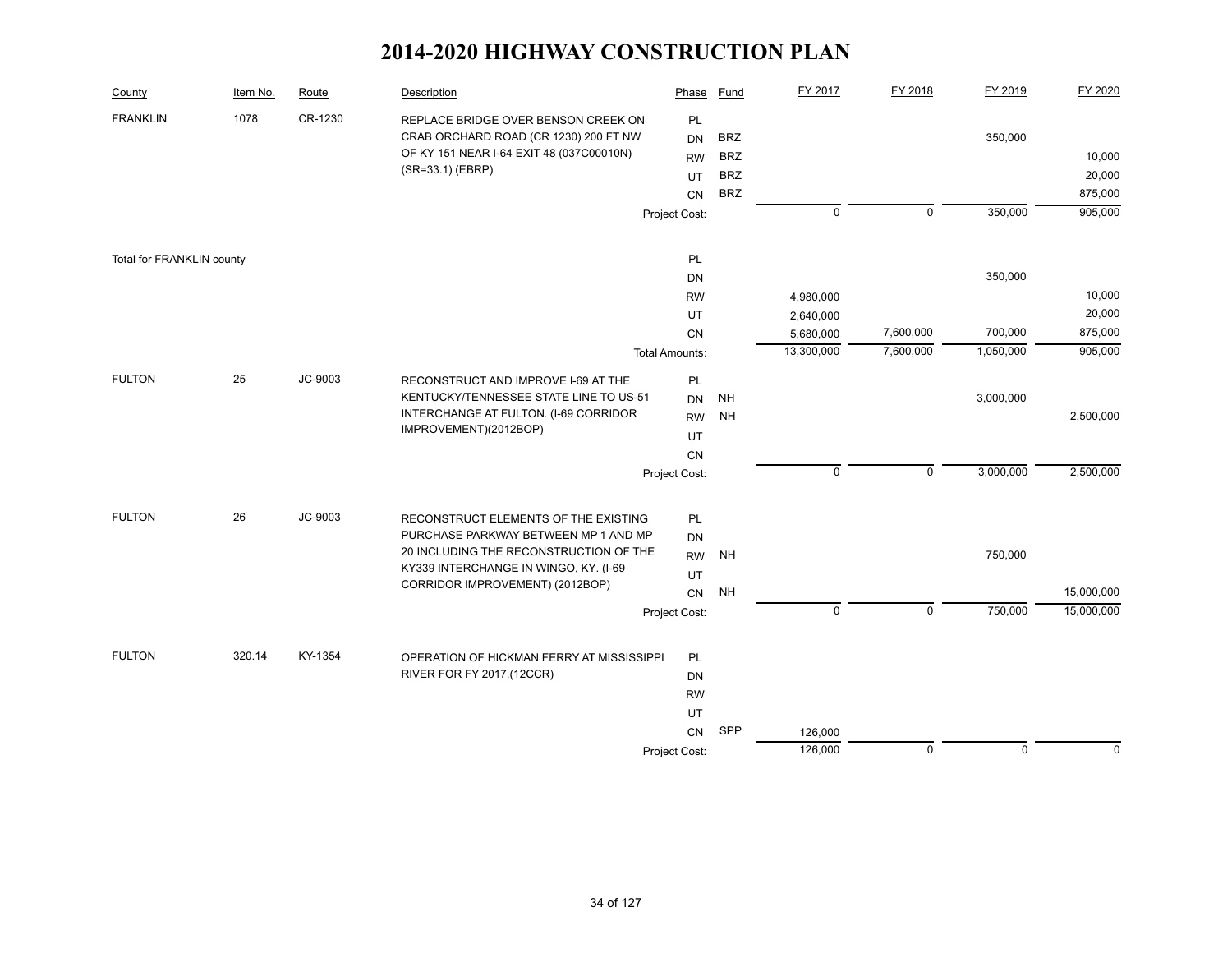| County                  | Item No. | Route   | Description                               | Phase         | <b>Fund</b> | FY 2017            | FY 2018                | FY 2019              | FY 2020                  |
|-------------------------|----------|---------|-------------------------------------------|---------------|-------------|--------------------|------------------------|----------------------|--------------------------|
| <b>FULTON</b>           | 320.15   | KY-1354 | OPERATION OF HICKMAN FERRY AT MISSISSIPPI | PL            |             |                    |                        |                      |                          |
|                         |          |         | RIVER FOR FY 2018.(12CCR)                 | DN            |             |                    |                        |                      |                          |
|                         |          |         |                                           | <b>RW</b>     |             |                    |                        |                      |                          |
|                         |          |         |                                           | UT            |             |                    |                        |                      |                          |
|                         |          |         |                                           | CN            | SPP         |                    | 126,000                |                      |                          |
|                         |          |         |                                           | Project Cost: |             | $\mathsf 0$        | 126,000                | $\pmb{0}$            | $\mathbf 0$              |
| <b>FULTON</b>           | 320.16   | KY-1354 | OPERATION OF HICKMAN FERRY AT MISSISSIPPI | PL            |             |                    |                        |                      |                          |
|                         |          |         | RIVER FOR FY 2019.(12CCR)                 | DN            |             |                    |                        |                      |                          |
|                         |          |         |                                           | <b>RW</b>     |             |                    |                        |                      |                          |
|                         |          |         |                                           | UT            |             |                    |                        |                      |                          |
|                         |          |         |                                           | CN            | SPP         |                    |                        | 126,000              |                          |
|                         |          |         |                                           | Project Cost: |             | $\mathsf 0$        | $\mathsf 0$            | 126,000              | $\pmb{0}$                |
| <b>FULTON</b>           | 320.17   | KY-1354 | OPERATION OF HICKMAN FERRY AT MISSISSIPPI | PL            |             |                    |                        |                      |                          |
|                         |          |         | RIVER FOR FY 2020.(12CCR)                 | DN            |             |                    |                        |                      |                          |
|                         |          |         |                                           | <b>RW</b>     |             |                    |                        |                      |                          |
|                         |          |         |                                           | UT            |             |                    |                        |                      |                          |
|                         |          |         |                                           | CN            | SPP         |                    |                        |                      | 126,000                  |
|                         |          |         |                                           | Project Cost: |             | $\pmb{0}$          | $\mathbf 0$            | $\pmb{0}$            | 126,000                  |
| <b>FULTON</b>           | 8853     | KY-1099 | SAFETY IMPROVEMENT AT INTERSECTION OF     | PL            |             |                    |                        |                      |                          |
|                         |          |         | KY-1099 AND KY-125.                       | DN            |             |                    |                        |                      |                          |
|                         |          |         |                                           | <b>RW</b>     |             |                    |                        |                      |                          |
|                         |          |         |                                           | UT            | SPP         | 750,000            |                        |                      |                          |
|                         |          |         |                                           | CN            | SPP         | 750,000            | 1,400,000<br>1,400,000 | $\overline{0}$       | $\mathbf 0$              |
|                         |          |         |                                           | Project Cost: |             |                    |                        |                      |                          |
| Total for FULTON county |          |         |                                           | PL            |             |                    |                        |                      |                          |
|                         |          |         |                                           | DN            |             |                    |                        | 3,000,000            |                          |
|                         |          |         |                                           | <b>RW</b>     |             |                    |                        | 750,000              | 2,500,000                |
|                         |          |         |                                           | UT            |             | 750,000            |                        |                      |                          |
|                         |          |         |                                           | CN            |             | 126,000<br>876,000 | 1,526,000<br>1,526,000 | 126,000<br>3,876,000 | 15,126,000<br>17,626,000 |
|                         |          |         | <b>Total Amounts:</b>                     |               |             |                    |                        |                      |                          |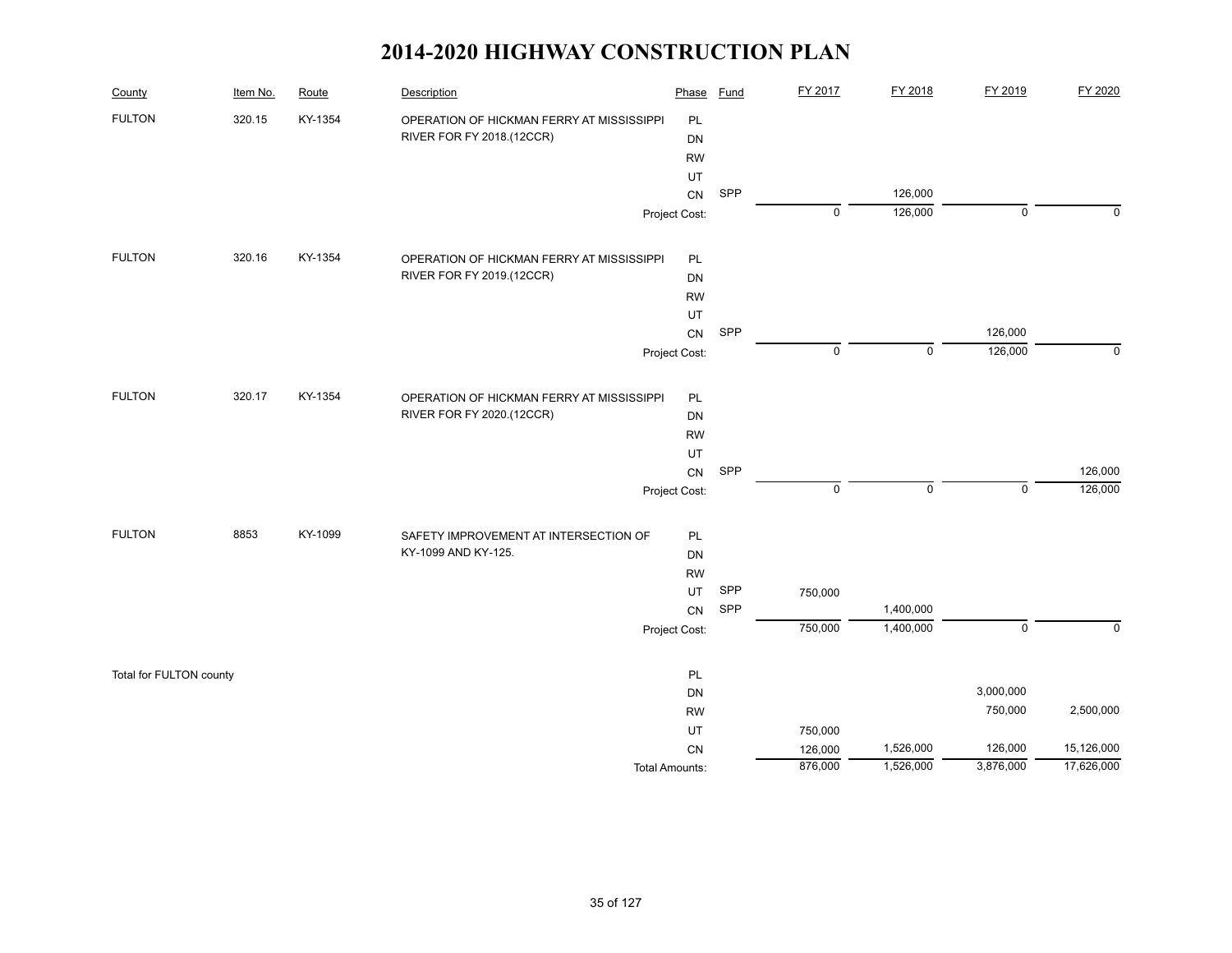| County                    | Item No. | Route        | Description                                                             | Phase                 | <b>Fund</b> | FY 2017                  | FY 2018        | FY 2019             | FY 2020     |
|---------------------------|----------|--------------|-------------------------------------------------------------------------|-----------------------|-------------|--------------------------|----------------|---------------------|-------------|
| <b>GALLATIN</b>           | 202      | $US-42$      | RECONSTRUCT US-42 ALONG THE OHIO RIVER                                  | PL                    |             |                          |                |                     |             |
|                           |          |              | TO CORRECT LANDSLIDE PROBLEMS BETWEEN<br>MARKLAND DAM AND CRAIGS CREEK. | DN                    |             |                          |                |                     |             |
|                           |          |              | (U-04DEOB)(10CCR)                                                       | <b>RW</b>             |             |                          |                |                     |             |
|                           |          |              |                                                                         | UT<br>${\sf CN}$      | SP          |                          |                |                     |             |
|                           |          |              |                                                                         | Project Cost:         |             | 13,740,000<br>13,740,000 | $\mathbf 0$    | $\mathsf 0$         | $\mathbf 0$ |
|                           |          |              |                                                                         |                       |             |                          |                |                     |             |
| Total for GALLATIN county |          |              |                                                                         | PL                    |             |                          |                |                     |             |
|                           |          |              |                                                                         | DN                    |             |                          |                |                     |             |
|                           |          |              |                                                                         | <b>RW</b>             |             |                          |                |                     |             |
|                           |          |              |                                                                         | UT                    |             |                          |                |                     |             |
|                           |          |              |                                                                         | ${\sf CN}$            |             | 13,740,000               |                |                     |             |
|                           |          |              |                                                                         | <b>Total Amounts:</b> |             | 13,740,000               | $\mathbf 0$    | $\mathsf{O}\xspace$ | $\mathbf 0$ |
| <b>GARRARD</b>            | 1138     | KY-1972      | REPLACE BRIDGE OVER GILBERTS CREEK ON                                   | PL                    |             |                          |                |                     |             |
|                           |          |              | KY 1972 1.4 MI E OF CRAB ORCHARD ROAD (CR                               | <b>DN</b>             | <b>BRX</b>  |                          |                |                     | 300,000     |
|                           |          |              | 1226) AT SECL OF LANCASTER. (040B00024N)                                | <b>RW</b>             |             |                          |                |                     |             |
|                           |          |              | (SR=19.1)(EBRP)                                                         | UT                    |             |                          |                |                     |             |
|                           |          |              |                                                                         | CN                    |             |                          |                |                     |             |
|                           |          |              |                                                                         | Project Cost:         |             | $\pmb{0}$                | $\mathsf 0$    | $\mathbf 0$         | 300,000     |
| <b>GARRARD</b>            | 8711     | <b>US-27</b> | WIDEN US 27 FROM US 34 TO THE CITY OF                                   | PL                    |             |                          |                |                     |             |
|                           |          |              | LANCASTER                                                               | DN                    | SP          | 1,500,000                |                |                     |             |
|                           |          |              |                                                                         | <b>RW</b>             |             |                          |                |                     |             |
|                           |          |              |                                                                         | UT                    |             |                          |                |                     |             |
|                           |          |              |                                                                         | CN                    |             |                          |                |                     |             |
|                           |          |              |                                                                         | Project Cost:         |             | 1,500,000                | $\mathsf 0$    | $\mathsf 0$         | $\mathbf 0$ |
|                           |          |              |                                                                         |                       |             |                          |                |                     |             |
| Total for GARRARD county  |          |              |                                                                         | PL                    |             |                          |                |                     |             |
|                           |          |              |                                                                         | DN                    |             | 1,500,000                |                |                     | 300,000     |
|                           |          |              |                                                                         | <b>RW</b>             |             |                          |                |                     |             |
|                           |          |              |                                                                         | UT                    |             |                          |                |                     |             |
|                           |          |              |                                                                         | ${\sf CN}$            |             | 1,500,000                | $\overline{0}$ | $\overline{0}$      | 300,000     |
|                           |          |              |                                                                         | <b>Total Amounts:</b> |             |                          |                |                     |             |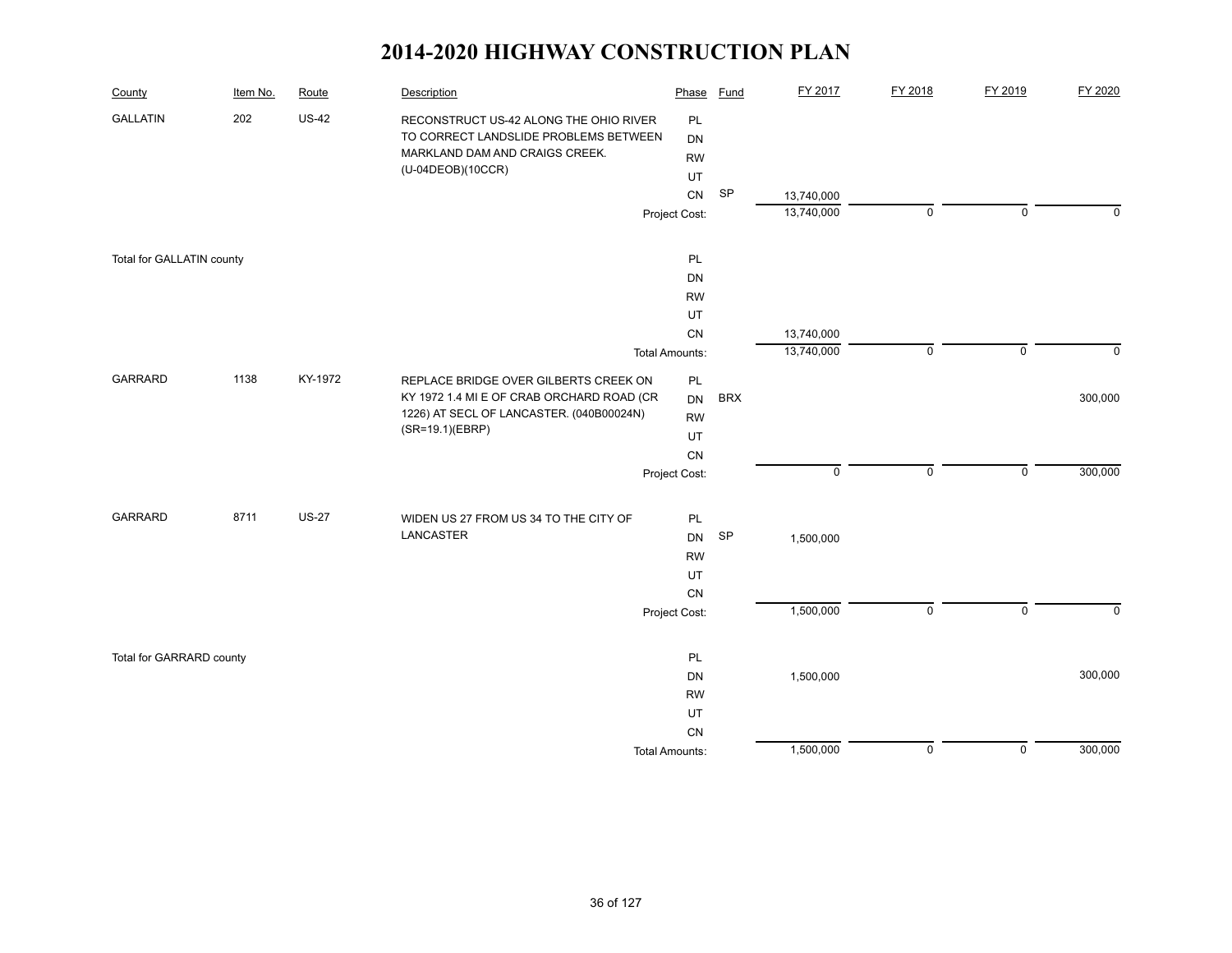| County                 | Item No. | Route   | Description                               | Phase                 | Fund       | FY 2017     | FY 2018     | FY 2019     | FY 2020     |
|------------------------|----------|---------|-------------------------------------------|-----------------------|------------|-------------|-------------|-------------|-------------|
| <b>GRANT</b>           | 8714     | CR-1138 | REPLACE BRIDGE ON SOUTH END OF BLANCHET   | PL                    |            |             |             |             |             |
|                        |          |         | ROAD 0.3 MILES NORTHEAST OF US 25.(12CCN) | DN                    |            |             |             |             |             |
|                        |          |         |                                           | <b>RW</b>             |            |             |             |             |             |
|                        |          |         |                                           | UT                    |            |             |             |             |             |
|                        |          |         |                                           | CN                    | <b>BRZ</b> | 1,000,000   |             |             |             |
|                        |          |         |                                           | Project Cost:         |            | 1,000,000   | $\mathbf 0$ | $\mathbf 0$ | $\Omega$    |
| <b>GRANT</b>           | 8715     | CR-1138 | REPLACE BRIDGE ON NORTH END OF BLANCHET   | PL                    |            |             |             |             |             |
|                        |          |         | ROAD 0.2 MILES SOUTHEAST OF THE JUNCTION  | <b>DN</b>             |            |             |             |             |             |
|                        |          |         | WITH US 25.(12CCN)                        | <b>RW</b>             |            |             |             |             |             |
|                        |          |         |                                           | UT                    |            |             |             |             |             |
|                        |          |         |                                           | <b>CN</b>             | <b>BRZ</b> | 1,000,000   |             |             |             |
|                        |          |         |                                           | Project Cost:         |            | 1,000,000   | $\mathbf 0$ | $\mathbf 0$ | 0           |
|                        |          |         |                                           |                       |            |             |             |             |             |
| Total for GRANT county |          |         |                                           | PL                    |            |             |             |             |             |
|                        |          |         |                                           | DN                    |            |             |             |             |             |
|                        |          |         |                                           | <b>RW</b>             |            |             |             |             |             |
|                        |          |         |                                           | UT                    |            |             |             |             |             |
|                        |          |         |                                           | CN                    |            | 2,000,000   |             |             |             |
|                        |          |         |                                           | <b>Total Amounts:</b> |            | 2,000,000   | $\mathbf 0$ | $\mathbf 0$ | $\mathbf 0$ |
| <b>GRAVES</b>          | 181.5    | KY-303  | MURRAY-MAYFIELD RD; FROM KY 303 SOUTH     | PL                    |            |             |             |             |             |
|                        |          |         | OF MAYFIELD, NORTHWEST TO JULIAN M.       | DN                    |            |             |             |             |             |
|                        |          |         | CARROLL PARKWAY (PURCHASE PARKWAY).       | <b>RW</b>             |            |             |             |             |             |
|                        |          |         | (EXTENSION OF 1-181.30)(00CCR)(12CCR)     | UT                    |            |             |             |             |             |
|                        |          |         |                                           | CN                    | SP         | 15,000,000  |             |             |             |
|                        |          |         |                                           | Project Cost:         |            | 15,000,000  | $\mathsf 0$ | $\mathbf 0$ | $\Omega$    |
| <b>GRAVES</b>          | 1147     | CR-1384 | REPLACE BRIDGE ON RULE SHACK ROAD OVER    | PL                    |            |             |             |             |             |
|                        |          |         | IC RAILROAD 0.4 MILE E OF KY              | <b>DN</b>             |            |             |             |             |             |
|                        |          |         | 339(SR29.3)042C00146N                     | <b>RW</b>             |            |             |             |             |             |
|                        |          |         |                                           | UT                    |            |             |             |             |             |
|                        |          |         |                                           | CN                    | <b>BRZ</b> |             | 1,500,000   |             |             |
|                        |          |         |                                           | Project Cost:         |            | $\mathsf 0$ | 1,500,000   | $\mathsf 0$ | 0           |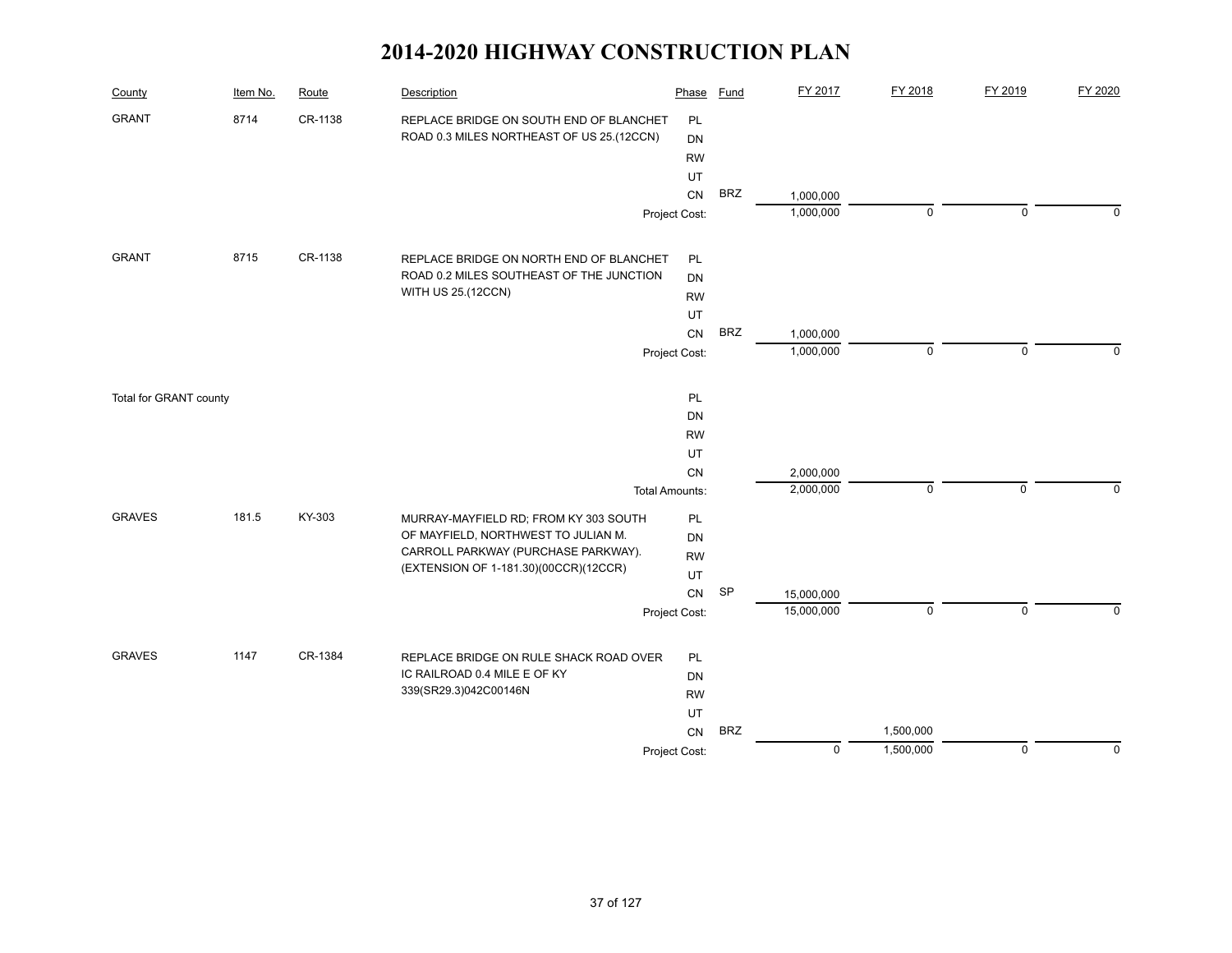| County                   | Item No. | Route        | Description                               | Phase                 | <b>Fund</b> | FY 2017     | FY 2018        | FY 2019        | FY 2020     |
|--------------------------|----------|--------------|-------------------------------------------|-----------------------|-------------|-------------|----------------|----------------|-------------|
| <b>GRAVES</b>            | 1157     | CR-1088      | REPLACE BRIDGE OVER PANTHER CREEK ON      | PL                    |             |             |                |                |             |
|                          |          |              | MCKENDREE CHURCH RD (CR 1088) 0.3 MI E OF | DN                    | <b>BRZ</b>  |             |                |                | 250,000     |
|                          |          |              | KY 301 042C00010N SR 19.7                 | <b>RW</b>             |             |             |                |                |             |
|                          |          |              |                                           | UT                    |             |             |                |                |             |
|                          |          |              |                                           | CN                    |             |             |                |                |             |
|                          |          |              |                                           | Project Cost:         |             | $\mathsf 0$ | $\mathsf 0$    | $\mathsf 0$    | 250,000     |
| Total for GRAVES county  |          |              |                                           | PL                    |             |             |                |                |             |
|                          |          |              |                                           | DN                    |             |             |                |                | 250,000     |
|                          |          |              |                                           | <b>RW</b>             |             |             |                |                |             |
|                          |          |              |                                           | UT                    |             |             |                |                |             |
|                          |          |              |                                           | CN                    |             | 15,000,000  | 1,500,000      |                |             |
|                          |          |              |                                           | <b>Total Amounts:</b> |             | 15,000,000  | 1,500,000      | $\mathsf 0$    | 250,000     |
| <b>GRAYSON</b>           | 122      | KY-737       | LEITCHFIELD-HARNED ROAD; BRIDGE DECK      | PL                    |             |             |                |                |             |
|                          |          |              | REPLACEMENT AT KY 737 AT ROUGH RIVER.     | DN                    |             |             |                |                |             |
|                          |          |              |                                           | <b>RW</b>             |             |             |                |                |             |
|                          |          |              |                                           | UT                    |             |             |                |                |             |
|                          |          |              |                                           | CN                    | <b>BRX</b>  | 1,090,000   |                |                |             |
|                          |          |              |                                           | Project Cost:         |             | 1,090,000   | $\mathsf 0$    | $\mathsf 0$    | $\mathbf 0$ |
| <b>GRAYSON</b>           | 8502     | <b>US-62</b> | WIDEN PORTIONS OF US-62 FROM LEITCHFIELD  | PL                    |             |             |                |                |             |
|                          |          |              | TO CLARKSON. (08CCN)                      | DN                    |             |             |                |                |             |
|                          |          |              |                                           | <b>RW</b>             |             |             |                |                |             |
|                          |          |              |                                           | UT                    |             |             |                |                |             |
|                          |          |              |                                           | CN                    | <b>STP</b>  | 8,720,000   |                |                |             |
|                          |          |              |                                           | Project Cost:         |             | 8,720,000   | $\mathsf 0$    | $\mathbf 0$    | $\mathbf 0$ |
| Total for GRAYSON county |          |              |                                           | PL                    |             |             |                |                |             |
|                          |          |              |                                           | DN                    |             |             |                |                |             |
|                          |          |              |                                           | <b>RW</b>             |             |             |                |                |             |
|                          |          |              |                                           | UT                    |             |             |                |                |             |
|                          |          |              |                                           | CN                    |             | 9,810,000   |                |                |             |
|                          |          |              |                                           | <b>Total Amounts:</b> |             | 9,810,000   | $\overline{0}$ | $\overline{0}$ | $\mathbf 0$ |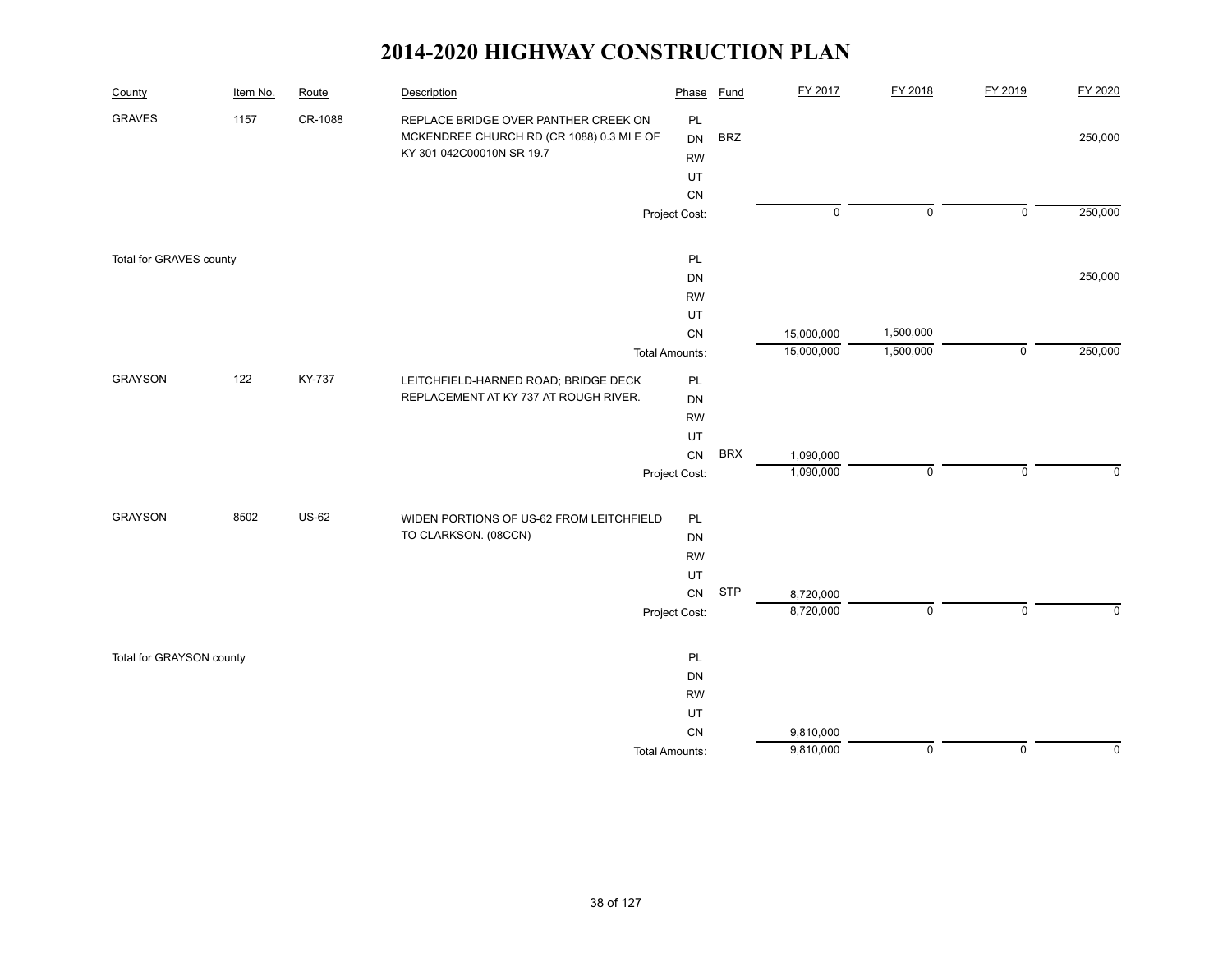| County                 | Item No. | Route        | Description                                                                                                  | Phase                 | <b>Fund</b> | FY 2017   | FY 2018    | FY 2019        | FY 2020     |
|------------------------|----------|--------------|--------------------------------------------------------------------------------------------------------------|-----------------------|-------------|-----------|------------|----------------|-------------|
| <b>GREEN</b>           | 8711     | $-0$         | CONSTRUCT NEW CONNECTOR FROM VAUGHN<br>CURVE ON US-68 BYPASS EAST OF<br>GREENSBURG CROSSING KY-61 AND KY-417 | PL<br>DN<br><b>RW</b> |             |           |            |                |             |
|                        |          |              | AND CONNECTING WITH KY-3535 NORTH OF                                                                         | UT.                   | SPP         | 900,000   |            |                |             |
|                        |          |              | GREENSBURG.(12CCN)                                                                                           | <b>CN</b>             | SPP         |           | 25,000,000 |                |             |
|                        |          |              |                                                                                                              | Project Cost:         |             | 900,000   | 25,000,000 | $\mathbf 0$    | $\Omega$    |
| <b>GREEN</b>           | 8712     | KY-61        | CONSTRUCT A TRUCK CLIMBING LANE,                                                                             | PL                    |             |           |            |                |             |
|                        |          |              | SHOULDERS, AND TURN LANE AT KY-323.                                                                          | DN                    |             |           |            |                |             |
|                        |          |              | (12CCN) (PROJECT MOVED FROM DISTRICT 8                                                                       | <b>RW</b>             |             |           |            |                |             |
|                        |          |              | UNDER ITEM NO.8-8712)                                                                                        | UT.                   | SPP         | 3,120,000 |            |                |             |
|                        |          |              |                                                                                                              | <b>CN</b>             | SPP         |           | 11,150,000 |                |             |
|                        |          |              |                                                                                                              | Project Cost:         |             | 3,120,000 | 11,150,000 | $\pmb{0}$      | $\mathbf 0$ |
| <b>GREEN</b>           | 8853     | <b>KY-88</b> | SPOT IMPROVEMENTS & IMPROVE EXISTING                                                                         | PL                    |             |           |            |                |             |
|                        |          |              | ALIGNMENT ON KY 88 FROM R. MILBY ROAD TO                                                                     | DN                    |             |           |            |                |             |
|                        |          |              | HUDSON ROAD. (MP 7.981-MP10.217)                                                                             | <b>RW</b>             | SP          | 1,600,000 |            |                |             |
|                        |          |              |                                                                                                              | UT                    | SP          | 900,000   |            |                |             |
|                        |          |              |                                                                                                              | CN                    | <b>SP</b>   |           | 5,100,000  |                |             |
|                        |          |              |                                                                                                              | Project Cost:         |             | 2,500,000 | 5,100,000  | $\mathbf 0$    | $\mathbf 0$ |
| Total for GREEN county |          |              |                                                                                                              | PL.                   |             |           |            |                |             |
|                        |          |              |                                                                                                              | DN                    |             |           |            |                |             |
|                        |          |              |                                                                                                              | <b>RW</b>             |             | 1,600,000 |            |                |             |
|                        |          |              |                                                                                                              | UT                    |             | 4,920,000 |            |                |             |
|                        |          |              |                                                                                                              | <b>CN</b>             |             |           | 41,250,000 |                |             |
|                        |          |              |                                                                                                              | <b>Total Amounts:</b> |             | 6,520,000 | 41,250,000 | $\overline{0}$ | $\mathbf 0$ |
| <b>GREENUP</b>         | 132      | <b>KY-2</b>  | RECONSTRUCT KY-2 FROM MP 13.2 TO US-23                                                                       | PL                    |             |           |            |                |             |
|                        |          |              | (MP 17.2)(08CCN)                                                                                             | <b>DN</b>             |             |           |            |                |             |
|                        |          |              |                                                                                                              | <b>RW</b>             | SPP         | 6,070,000 |            |                |             |
|                        |          |              |                                                                                                              | UT                    | SPP         |           |            | 3,380,000      |             |
|                        |          |              |                                                                                                              | CN                    |             |           |            |                |             |
|                        |          |              |                                                                                                              | Project Cost:         |             | 6,070,000 | 0          | 3,380,000      | $\mathbf 0$ |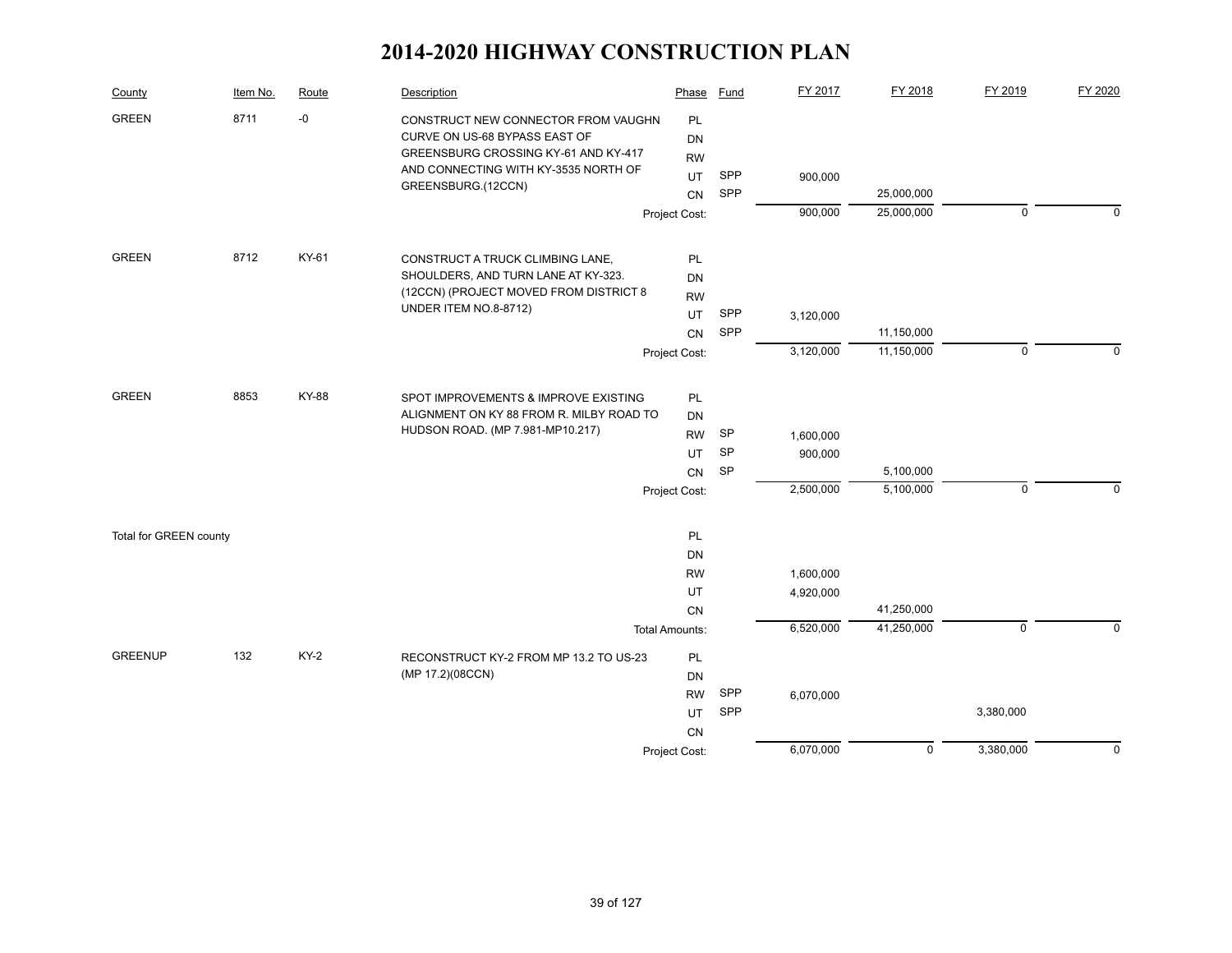| County                   | Item No. | Route   | Description                                    | Phase                 | Fund       | FY 2017     | FY 2018     | FY 2019     | FY 2020  |
|--------------------------|----------|---------|------------------------------------------------|-----------------------|------------|-------------|-------------|-------------|----------|
| <b>GREENUP</b>           | 1073.01  | KY-244  | REPLACE BRIDGE ON KY-244 (MP 0.103) OVER       | <b>PL</b>             |            |             |             |             |          |
|                          |          |         | CSX RAILROAD; .05 MI N.E. OF JCT US 23;        | DN                    |            |             |             |             |          |
|                          |          |         | (STRUCTURALLY DEFICIENT, SR=47.9)              | <b>RW</b>             |            |             |             |             |          |
|                          |          |         | 045B00039N (ADDITIONAL FUNDING FOR C<br>PHASE) | UT                    |            |             |             |             |          |
|                          |          |         |                                                | <b>CN</b>             | <b>BRX</b> | 4,000,000   |             |             |          |
|                          |          |         |                                                | Project Cost:         |            | 4,000,000   | $\mathbf 0$ | $\mathbf 0$ | $\Omega$ |
| <b>GREENUP</b>           | 1073.02  | KY-244  | REPLACE BRIDGE ON KY-244 (MP 0.103) OVER       | <b>PL</b>             |            |             |             |             |          |
|                          |          |         | CSX RAILROAD; .05 MI N.E. OF JCT US            | DN                    |            |             |             |             |          |
|                          |          |         | 23; (STRUCTURALLY DEFICIENT SR=47.9)           | <b>RW</b>             |            |             |             |             |          |
|                          |          |         | 045B00039N (ADDITIONAL FUNDING FOR C           | UT                    |            |             |             |             |          |
|                          |          |         | PHASE)                                         | <b>CN</b>             | <b>BRX</b> |             | 4,370,000   |             |          |
|                          |          |         |                                                | Project Cost:         |            | $\Omega$    | 4,370,000   | $\mathbf 0$ | $\Omega$ |
|                          |          |         |                                                |                       |            |             |             |             |          |
| <b>GREENUP</b>           | 1094     | CS-4041 | REPLACE BRIDGE OVER POND RUN ON                | PL                    |            |             |             |             |          |
|                          |          |         | WILLIAMS AVE (CS 4041) IN RACELAND 250 FT      | <b>DN</b>             | <b>BRZ</b> |             |             |             | 350,000  |
|                          |          |         | NW OF POND RUN ROAD (CS 4001)                  | <b>RW</b>             |            |             |             |             |          |
|                          |          |         | (045C00119N) (SR=27.3)                         | UT                    |            |             |             |             |          |
|                          |          |         |                                                | <b>CN</b>             |            |             |             |             |          |
|                          |          |         |                                                | Project Cost:         |            | $\pmb{0}$   | $\mathsf 0$ | $\mathbf 0$ | 350,000  |
| <b>GREENUP</b>           | 8509     | KY-207  | CONSTRUCT A NEW CONNECTOR ROAD                 | <b>PL</b>             |            |             |             |             |          |
|                          |          |         | CONNECTING FLATWOODS AT KY-207 AND             | DN                    |            |             |             |             |          |
|                          |          |         | KY-693 AND THE INDUSTRIAL PARKWAY              | <b>RW</b>             | SPP        |             |             | 5,790,000   |          |
|                          |          |         | CONNECTOR BETWEEN I-64 AND US-60. (08CCN)      | UT                    |            |             |             |             |          |
|                          |          |         |                                                | CN                    |            |             |             |             |          |
|                          |          |         |                                                | Project Cost:         |            | $\mathbf 0$ | $\mathbf 0$ | 5,790,000   | $\Omega$ |
|                          |          |         |                                                |                       |            |             |             |             |          |
| Total for GREENUP county |          |         |                                                | PL                    |            |             |             |             |          |
|                          |          |         |                                                | DN                    |            |             |             |             | 350,000  |
|                          |          |         |                                                | <b>RW</b>             |            | 6,070,000   |             | 5,790,000   |          |
|                          |          |         |                                                | UT                    |            |             |             | 3,380,000   |          |
|                          |          |         |                                                | <b>CN</b>             |            | 4,000,000   | 4,370,000   |             |          |
|                          |          |         |                                                | <b>Total Amounts:</b> |            | 10,070,000  | 4,370,000   | 9,170,000   | 350,000  |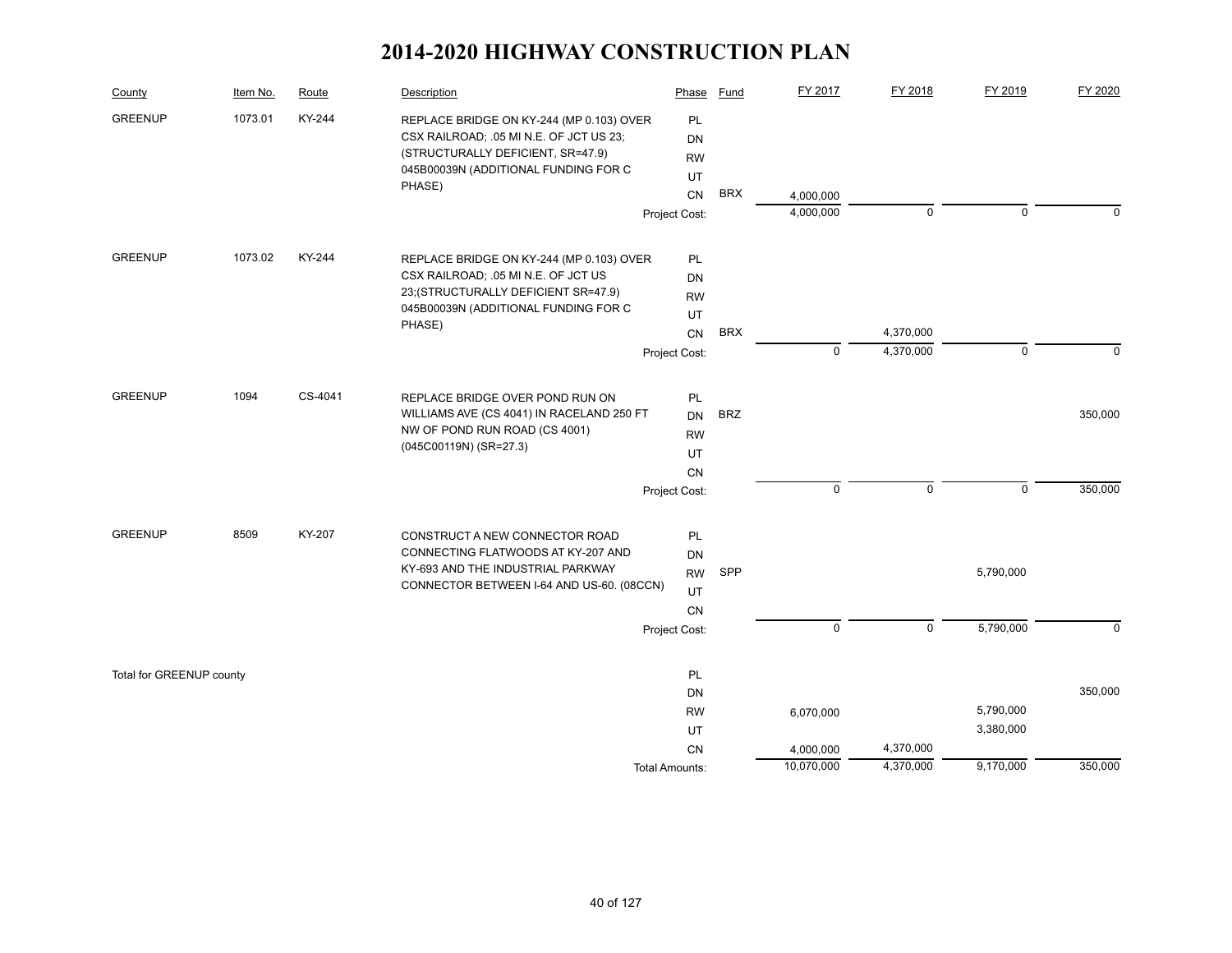| County        | Item No. | Route  | Description                               | Phase         | Fund       | FY 2017     | FY 2018    | FY 2019     | FY 2020  |
|---------------|----------|--------|-------------------------------------------|---------------|------------|-------------|------------|-------------|----------|
| <b>HARDIN</b> | 18       | $I-65$ | HARDIN I-65; WIDEN I-65 TO 6 LANES FROM   | PL            |            |             |            |             |          |
|               |          |        | 0.6MI N OF OLD SONORA RD TO 0.7MI N OF KY | DN            |            |             |            |             |          |
|               |          |        | 222; INCLUDES NOLIN RIVER BRIDGE. (12CCR) | <b>RW</b>     |            |             |            |             |          |
|               |          |        |                                           | UT            | <b>NH</b>  | 110,000     |            |             |          |
|               |          |        |                                           | CN            | IM         |             | 10,000,000 |             |          |
|               |          |        |                                           | Project Cost: |            | 110,000     | 10,000,000 | $\mathbf 0$ | $\Omega$ |
| <b>HARDIN</b> | 18.01    | $I-65$ | HARDIN I-65; WIDEN I-65 TO 6 LANES FROM   | PL            |            |             |            |             |          |
|               |          |        | 0.6MI N OF OLD SONORA RD TO 0.7MI N OF KY | <b>DN</b>     |            |             |            |             |          |
|               |          |        | 222; INCLUDES NOLIN RIVER BRIDGE. (12CCR) | <b>RW</b>     |            |             |            |             |          |
|               |          |        | (ADDITIONAL FUNDING FOR C PHASE)          | UT            |            |             |            |             |          |
|               |          |        |                                           | CN            | IM         |             | 18,100,000 |             |          |
|               |          |        |                                           | Project Cost: |            | $\mathbf 0$ | 18,100,000 | $\mathbf 0$ | $\Omega$ |
| <b>HARDIN</b> | 18.02    | $I-65$ | HARDIN I-65; WIDEN I-65 TO 6 LANES FROM   | PL            |            |             |            |             |          |
|               |          |        | 0.6MI N OF OLD SONORA RD TO 0.7MI N OF KY | DN            |            |             |            |             |          |
|               |          |        | 222; INCLUDES NOLIN RIVER BRIDGE. (12CCR) | <b>RW</b>     |            |             |            |             |          |
|               |          |        | (ADDITIONAL FUNDING FOR C PHASE)          | UT            |            |             |            |             |          |
|               |          |        |                                           | <b>CN</b>     | <b>NH</b>  |             | 22,100,000 |             |          |
|               |          |        |                                           | Project Cost: |            | $\mathbf 0$ | 22,100,000 | $\mathsf 0$ | $\Omega$ |
| <b>HARDIN</b> | 19       | $I-65$ | HARDIN I-65; WIDEN I-65 TO 6 LANES FROM   | PL            |            |             |            |             |          |
|               |          |        | 0.7MI N OF KY 222 TO WESTERN KENTUCKY     | DN            |            |             |            |             |          |
|               |          |        | PKWY.(12CCR)                              | <b>RW</b>     | <b>NH</b>  | 110,000     |            |             |          |
|               |          |        |                                           | <b>UT</b>     | <b>NH</b>  |             | 110,000    |             |          |
|               |          |        |                                           | <b>CN</b>     | <b>STP</b> |             | 20,000,000 |             |          |
|               |          |        |                                           | Project Cost: |            | 110,000     | 20,110,000 | $\mathbf 0$ | $\Omega$ |
| <b>HARDIN</b> | 19.01    | $I-65$ | HARDIN I-65; WIDEN I-65 TO 6 LANES FROM   | PL            |            |             |            |             |          |
|               |          |        | 0.7MI N OF KY 222 TO WESTERN KENTUCKY     | DN            |            |             |            |             |          |
|               |          |        | PKWY.(ADDITIONAL FUNDING FOR C PHASE)     | <b>RW</b>     |            |             |            |             |          |
|               |          |        |                                           | UT            |            |             |            |             |          |
|               |          |        |                                           | <b>CN</b>     | <b>STP</b> |             |            | 16,600,000  |          |
|               |          |        |                                           | Project Cost: |            | 0           | 0          | 16,600,000  | 0        |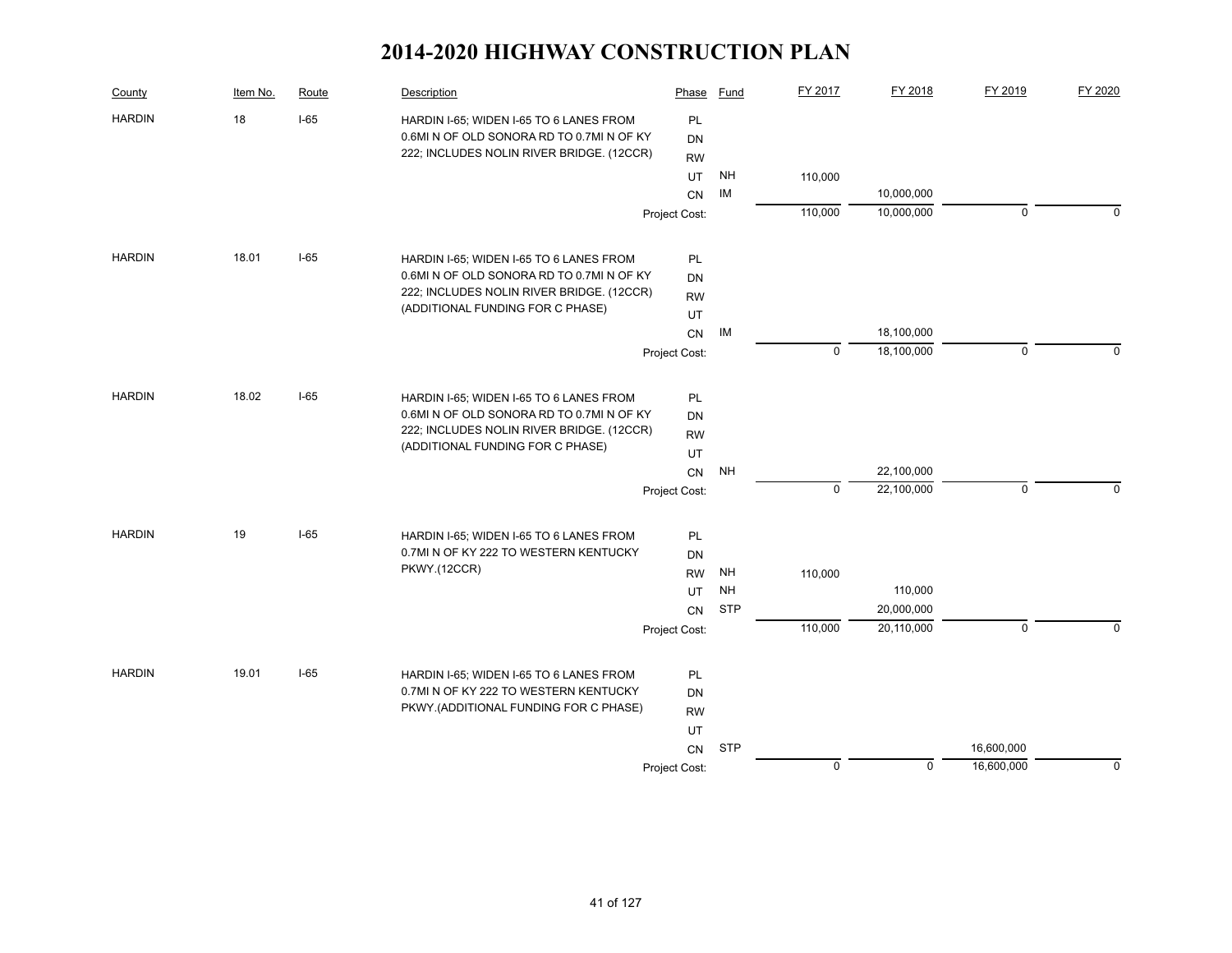| County                  | Item No. | Route        | Description                                                                 | Phase                 | Fund       | FY 2017    | FY 2018     | FY 2019        | FY 2020     |
|-------------------------|----------|--------------|-----------------------------------------------------------------------------|-----------------------|------------|------------|-------------|----------------|-------------|
| <b>HARDIN</b>           | 20.01    | $I-65$       | IMPROVE THE SAFETY AND INCREASE THE                                         | PL                    |            |            |             |                |             |
|                         |          |              | CAPACITY OF THE I-65/KY-222 INTERCHANGE                                     | <b>DN</b>             |            |            |             |                |             |
|                         |          |              | BASED ON EXISTING AND FUTURE NEEDS OF<br>THE AREA. (2006BOPC)(08CCR)(10CCR) | <b>RW</b>             |            |            |             |                |             |
|                         |          |              |                                                                             | UT                    |            |            |             |                |             |
|                         |          |              |                                                                             | ${\sf CN}$            | SPP        |            | 32,450,000  |                |             |
|                         |          |              |                                                                             | Project Cost:         |            | 0          | 32,450,000  | $\mathbf 0$    | $\mathbf 0$ |
| <b>HARDIN</b>           | 198      | KY-3005      | EXTEND RING ROAD FROM THE WESTERN                                           | PL                    |            |            |             |                |             |
|                         |          |              | KENTUCKY PARKWAY TO I-65.(12CCR)                                            | DN                    |            |            |             |                |             |
|                         |          |              |                                                                             | <b>RW</b>             |            |            |             |                |             |
|                         |          |              |                                                                             | UT                    | <b>SP</b>  | 1,690,000  |             |                |             |
|                         |          |              |                                                                             | CN                    |            |            |             |                |             |
|                         |          |              |                                                                             | Project Cost:         |            | 1,690,000  | $\mathbf 0$ | $\mathbf 0$    | $\Omega$    |
| <b>HARDIN</b>           | 199      | <b>US-31</b> | REPLACE BRIDGE OVER P&L AND CSX                                             | PL                    |            |            |             |                |             |
|                         |          |              | RAILROADS (MP 36.4 TO 36.8 IN WEST POINT)                                   | <b>DN</b>             |            |            |             |                |             |
|                         |          |              | (047B00007N).                                                               | <b>RW</b>             |            |            |             |                |             |
|                         |          |              |                                                                             | UT                    |            |            |             |                |             |
|                         |          |              |                                                                             | CN                    | <b>STP</b> | 9,230,000  |             |                |             |
|                         |          |              |                                                                             | Project Cost:         |            | 9,230,000  | $\mathbf 0$ | $\mathbf 0$    | $\mathbf 0$ |
| <b>HARDIN</b>           | 1077     | <b>US-62</b> | REPLACE BRIDGE ON US 62 OVER UNNAMED                                        | PL                    |            |            |             |                |             |
|                         |          |              | STREAM 0.65 MILE SW OF KY 1375 (S LONG                                      | DN                    |            |            |             |                |             |
|                         |          |              | GROVE RD)(SR 48.5) 047B00052N                                               | <b>RW</b>             |            |            |             |                |             |
|                         |          |              |                                                                             | UT                    |            |            |             |                |             |
|                         |          |              |                                                                             | CN                    | <b>BRO</b> | 490,000    |             |                |             |
|                         |          |              |                                                                             | Project Cost:         |            | 490,000    | $\mathbf 0$ | $\overline{0}$ | $\Omega$    |
| Total for HARDIN county |          |              |                                                                             | PL                    |            |            |             |                |             |
|                         |          |              |                                                                             | DN                    |            |            |             |                |             |
|                         |          |              |                                                                             | <b>RW</b>             |            | 110,000    |             |                |             |
|                         |          |              |                                                                             | UT                    |            | 1,800,000  | 110,000     |                |             |
|                         |          |              |                                                                             | CN                    |            | 9,720,000  | 102,650,000 | 16,600,000     |             |
|                         |          |              |                                                                             | <b>Total Amounts:</b> |            | 11,630,000 | 102,760,000 | 16,600,000     | 0           |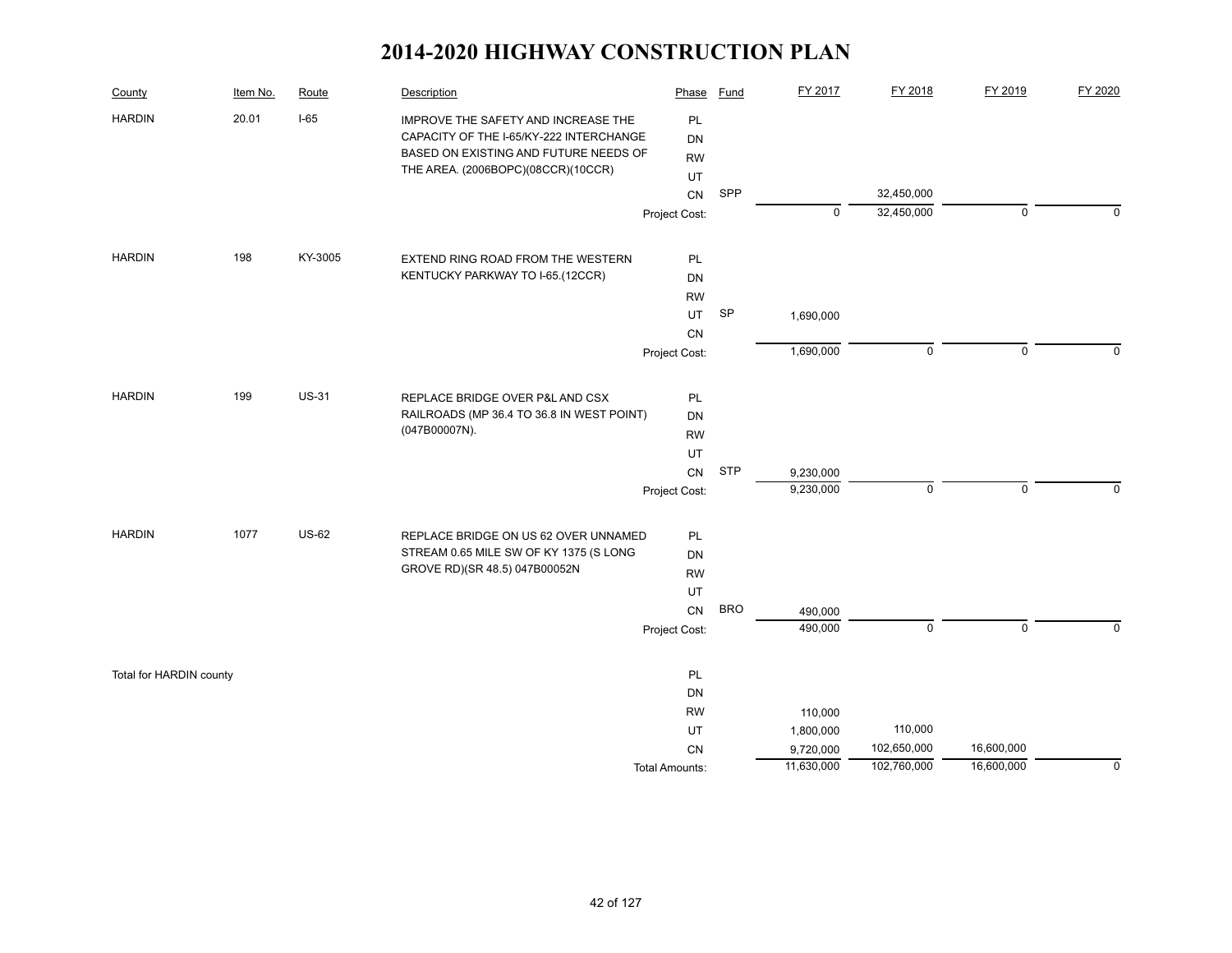| County                  | Item No. | Route         | Description                                                                                                     | Phase                 | <b>Fund</b> | FY 2017     | FY 2018     | FY 2019     | FY 2020     |
|-------------------------|----------|---------------|-----------------------------------------------------------------------------------------------------------------|-----------------------|-------------|-------------|-------------|-------------|-------------|
| <b>HARLAN</b>           | 1097     | KY-219        | REPLACE BRIDGE OVER WALLINS CREEK ON KY<br>219 3.0 MILE SOUTH OF SCL OF WALLINS<br>CREEK. (048B00047N)(SR=43.8) | PL<br>DN<br><b>RW</b> | <b>BRX</b>  |             |             |             | 250,000     |
|                         |          |               |                                                                                                                 | <b>UT</b>             |             |             |             |             |             |
|                         |          |               |                                                                                                                 | CN                    |             |             |             |             |             |
|                         |          |               |                                                                                                                 | Project Cost:         |             | $\mathsf 0$ | $\mathbf 0$ | $\pmb{0}$   | 250,000     |
| <b>HARLAN</b>           | 8703     | <b>US-119</b> | PROVIDE A PASSING BAY ON US 119 IN THE                                                                          | PL                    |             |             |             |             |             |
|                         |          |               | VICINITY OF MP 12 IN HARLAN COUNTY.(12CCN)                                                                      | DN                    |             |             |             |             |             |
|                         |          |               |                                                                                                                 | <b>RW</b>             |             |             |             |             |             |
|                         |          |               |                                                                                                                 | UT                    |             |             |             |             |             |
|                         |          |               |                                                                                                                 | ${\sf CN}$            | SP          | 3,000,000   |             |             |             |
|                         |          |               |                                                                                                                 | Project Cost:         |             | 3,000,000   | $\mathbf 0$ | 0           | $\mathbf 0$ |
| Total for HARLAN county |          |               |                                                                                                                 | PL                    |             |             |             |             |             |
|                         |          |               |                                                                                                                 | <b>DN</b>             |             |             |             |             | 250,000     |
|                         |          |               |                                                                                                                 | <b>RW</b>             |             |             |             |             |             |
|                         |          |               |                                                                                                                 | UT                    |             |             |             |             |             |
|                         |          |               |                                                                                                                 | CN                    |             | 3,000,000   |             |             |             |
|                         |          |               |                                                                                                                 | <b>Total Amounts:</b> |             | 3,000,000   | $\mathbf 0$ | $\mathsf 0$ | 250,000     |
| <b>HARRISON</b>         | 908      | KY-32         | IMPROVE SAFETY ON KY-32 AT THE ENTRANCE                                                                         | PL                    |             |             |             |             |             |
|                         |          |               | TO HARRISON MEMORIAL HOSPITAL IN                                                                                | DN                    |             |             |             |             |             |
|                         |          |               | CYNTHIANA.(12CCR)                                                                                               | <b>RW</b>             |             |             |             |             |             |
|                         |          |               |                                                                                                                 | UT                    |             |             |             |             |             |
|                         |          |               |                                                                                                                 | ${\sf CN}$            | <b>SP</b>   | 4,000,000   |             |             |             |
|                         |          |               |                                                                                                                 | Project Cost:         |             | 4,000,000   | $\mathsf 0$ | $\mathbf 0$ | $\Omega$    |
| <b>HARRISON</b>         | 8710     | CR-1062       | REPLACE UNION ROBINSON ROAD BRIDGE.                                                                             | PL                    |             |             |             |             |             |
|                         |          |               | (12CCN)                                                                                                         | DN                    |             |             |             |             |             |
|                         |          |               |                                                                                                                 | <b>RW</b>             |             |             |             |             |             |
|                         |          |               |                                                                                                                 | UT                    |             |             |             |             |             |
|                         |          |               |                                                                                                                 | ${\sf CN}$            | SPP         | 3,380,000   |             |             |             |
|                         |          |               |                                                                                                                 | Project Cost:         |             | 3,380,000   | $\mathsf 0$ | $\mathbf 0$ | $\pmb{0}$   |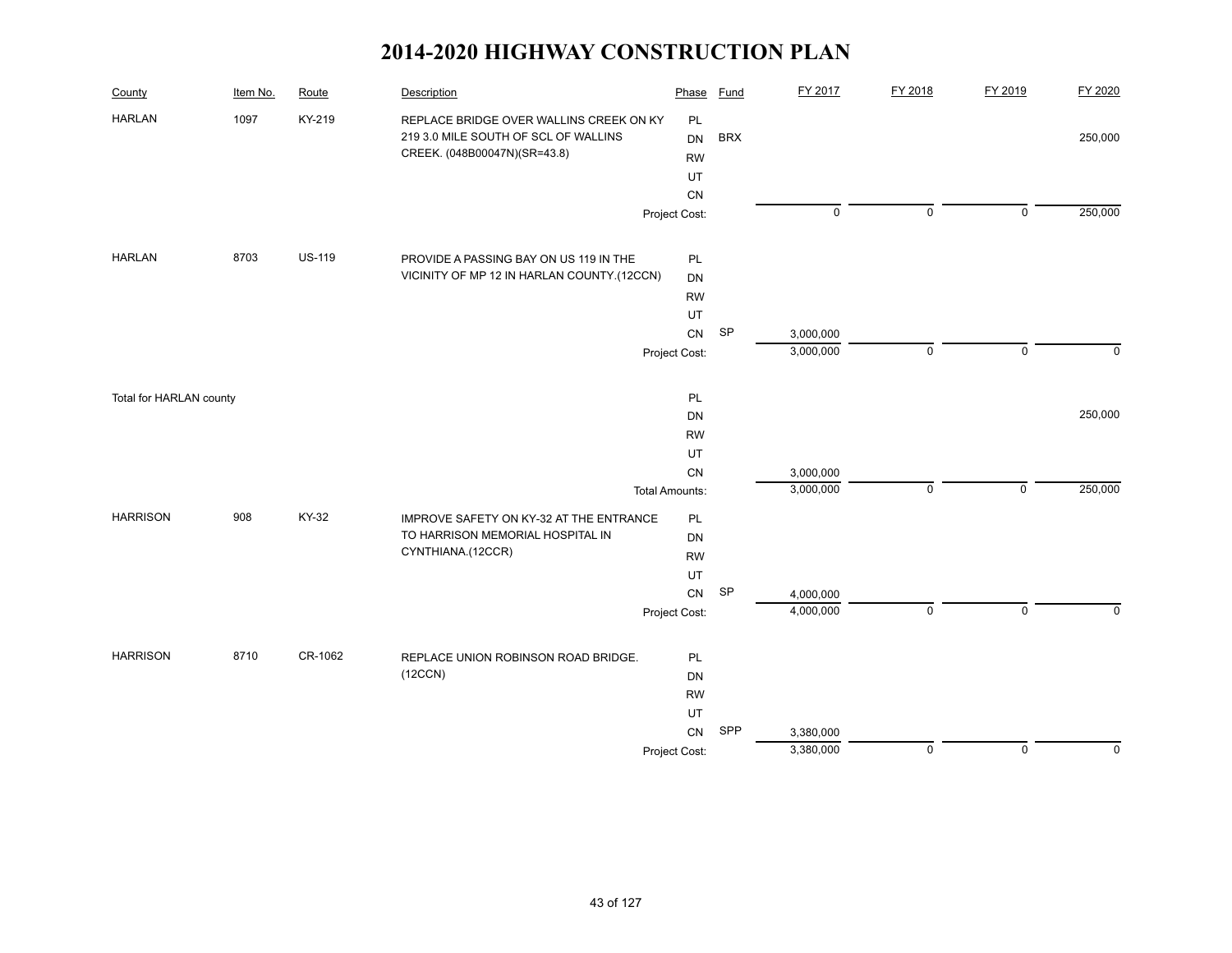| County                    | Item No. | Route   | Description                             | Phase                 | <b>Fund</b> | FY 2017    | FY 2018     | FY 2019     | FY 2020   |
|---------------------------|----------|---------|-----------------------------------------|-----------------------|-------------|------------|-------------|-------------|-----------|
| Total for HARRISON county |          |         |                                         | <b>PL</b>             |             |            |             |             |           |
|                           |          |         |                                         | DN                    |             |            |             |             |           |
|                           |          |         |                                         | <b>RW</b>             |             |            |             |             |           |
|                           |          |         |                                         | UT                    |             |            |             |             |           |
|                           |          |         |                                         | CN                    |             | 7,380,000  |             |             |           |
|                           |          |         |                                         | <b>Total Amounts:</b> |             | 7,380,000  | 0           | 0           | $\Omega$  |
| <b>HENDERSON</b>          | 79.02    | $US-60$ | PADUCAH-HENDERSON; RECONSTRUCT US-60    | PL                    |             |            |             |             |           |
|                           |          |         | FROM THE CORYDON BYPASS                 | DN                    |             |            |             |             |           |
|                           |          |         | (CORYDON-GENEVA ROAD) TO THE            | <b>RW</b>             |             |            |             |             |           |
|                           |          |         | HENDERSON BYPASS (KY-425).(04CCR)       | UT                    |             |            |             |             |           |
|                           |          |         |                                         | <b>CN</b>             | SP          | 24,200,000 |             |             |           |
|                           |          |         |                                         | Project Cost:         |             | 24,200,000 | $\mathbf 0$ | $\mathbf 0$ | $\Omega$  |
| <b>HENDERSON</b>          | 79.1     | $US-60$ | PADUCAH-HENDERSON; CONSTRUCT US-60      | PL                    |             |            |             |             |           |
|                           |          |         | BYPASS OF CORYDON.(04CCR)(12CCR)        | DN                    |             |            |             |             |           |
|                           |          |         |                                         | <b>RW</b>             |             |            |             |             |           |
|                           |          |         |                                         | UT                    |             |            |             |             |           |
|                           |          |         |                                         | CN                    | <b>SP</b>   | 30,660,000 |             |             |           |
|                           |          |         |                                         | Project Cost:         |             | 30,660,000 | $\mathbf 0$ | $\mathbf 0$ | $\Omega$  |
| <b>HENDERSON</b>          | 79.3     | $US-60$ | WIDEN AND IMPROVE US 60 FROM WEST OF    | PL                    |             |            |             |             |           |
|                           |          |         | HENDERSON COMMUNITY COLLEGE (MP 7.7)    | DN                    |             |            |             |             |           |
|                           |          |         | EXTENDING EAST TO KY 425 (MP 8.7).      | <b>RW</b>             |             |            |             |             |           |
|                           |          |         | (BOP2012)                               | UT                    |             |            |             |             |           |
|                           |          |         |                                         | CN                    | <b>STP</b>  | 5,500,000  |             |             |           |
|                           |          |         |                                         | Project Cost:         |             | 5,500,000  | $\mathsf 0$ | $\mathbf 0$ | 0         |
|                           |          |         |                                         |                       |             |            |             |             |           |
| <b>HENDERSON</b>          | 700.12   | $-0$    | FEDERAL 'STP' FUNDS DEDICATED TO        | PL                    |             |            |             |             |           |
|                           |          |         | HENDERSON FOR FY 2017. (FUNDING SUBJECT | DN                    |             |            |             |             |           |
|                           |          |         | TO FISCAL CONSTRAINT PENDING MPO TIP)   | <b>RW</b>             |             |            |             |             |           |
|                           |          |         |                                         | UT                    |             |            |             |             |           |
|                           |          |         |                                         | CN                    | <b>SHN</b>  | 600,000    |             |             |           |
|                           |          |         |                                         | Project Cost:         |             | 600,000    | $\mathsf 0$ | $\mathsf 0$ | $\pmb{0}$ |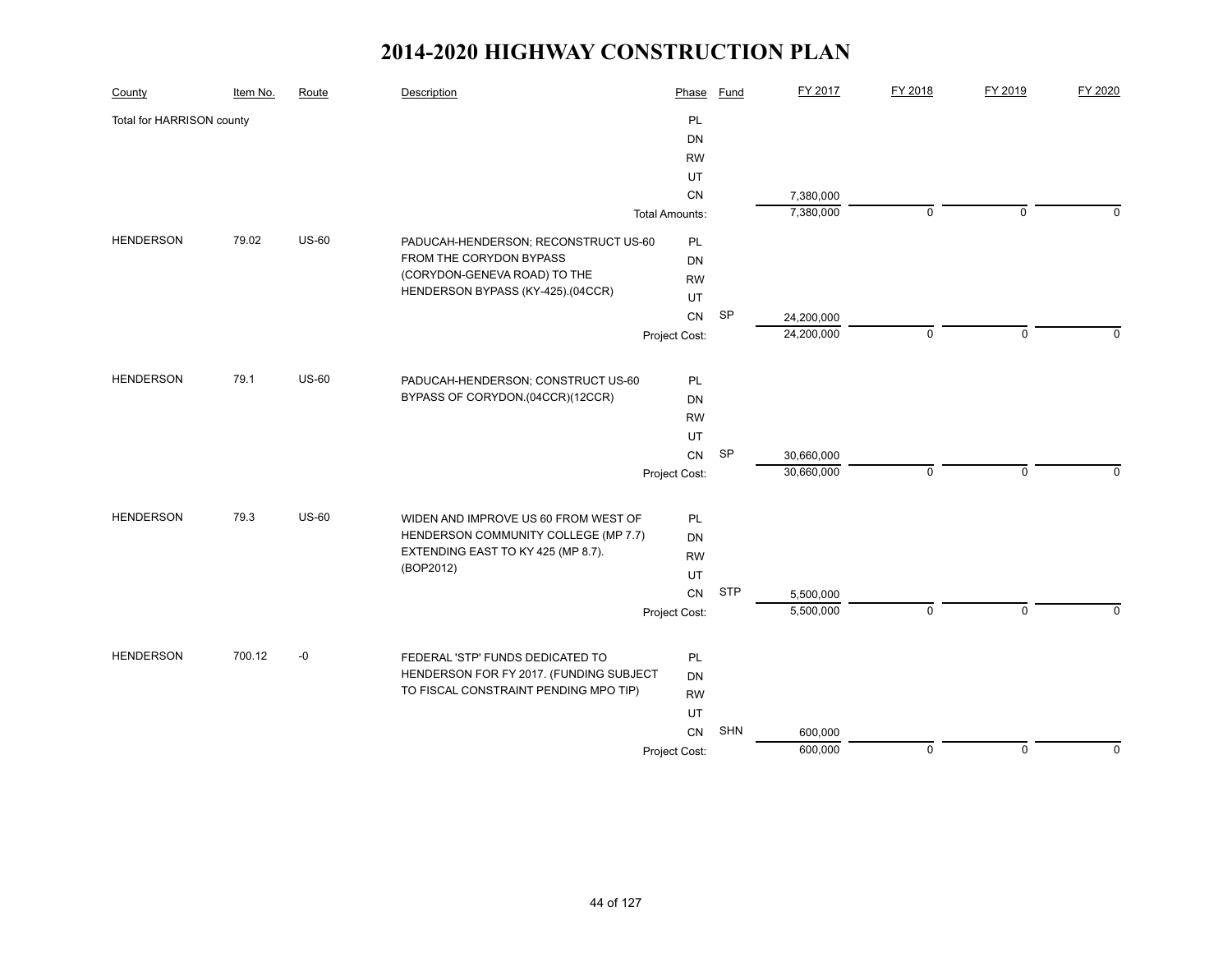| County           | Item No. | Route        | Description                              | Phase         | Fund       | FY 2017     | FY 2018     | FY 2019        | FY 2020     |
|------------------|----------|--------------|------------------------------------------|---------------|------------|-------------|-------------|----------------|-------------|
| <b>HENDERSON</b> | 700.13   | $-0$         | FEDERAL 'STP' FUNDS DEDICATED TO         | PL            |            |             |             |                |             |
|                  |          |              | HENDERSON FOR FY 2018. (FUNDING SUBJECT  | <b>DN</b>     |            |             |             |                |             |
|                  |          |              | TO FISCAL CONSTRAINT PENDING MPO TIP)    | <b>RW</b>     |            |             |             |                |             |
|                  |          |              |                                          | UT            |            |             |             |                |             |
|                  |          |              |                                          | CN            | SHN        |             | 600,000     |                |             |
|                  |          |              |                                          | Project Cost: |            | $\mathbf 0$ | 600,000     | $\mathbf 0$    | $\Omega$    |
| <b>HENDERSON</b> | 700.14   | $-0$         | FEDERAL 'STP' FUNDS DEDICATED TO         | PL            |            |             |             |                |             |
|                  |          |              | HENDERSON FOR FY 2019. (FUNDING SUBJECT  | <b>DN</b>     |            |             |             |                |             |
|                  |          |              | TO FISCAL CONSTRAINT PENDING MPO TIP).   | <b>RW</b>     |            |             |             |                |             |
|                  |          |              |                                          | UT            |            |             |             |                |             |
|                  |          |              |                                          | CN            | SHN        |             |             | 600,000        |             |
|                  |          |              |                                          | Project Cost: |            | $\mathbf 0$ | $\mathbf 0$ | 600,000        | $\mathbf 0$ |
|                  |          |              |                                          |               |            |             |             |                |             |
| <b>HENDERSON</b> | 700.15   | $-0$         | FEDERAL 'STP' FUNDS DEDICATED TO         | PL            |            |             |             |                |             |
|                  |          |              | HENDERSON FOR FY 2020. (FUNDING SUBJECT  | <b>DN</b>     |            |             |             |                |             |
|                  |          |              | TO FISCAL CONSTRAINT PENDING MPO TIP).   | <b>RW</b>     |            |             |             |                |             |
|                  |          |              |                                          | UT            |            |             |             |                |             |
|                  |          |              |                                          | CN            | SHN        |             |             |                | 600,000     |
|                  |          |              |                                          | Project Cost: |            | $\mathbf 0$ | $\mathbf 0$ | $\mathbf 0$    | 600,000     |
| <b>HENDERSON</b> | 1080.01  | <b>US-60</b> | REPLACE BRIDGE ON US 60 OVER GREEN RIVER | <b>PL</b>     |            |             |             |                |             |
|                  |          |              | AT INTERSECTION WITH KY 1078 (SR 39)     | DN            |            |             |             |                |             |
|                  |          |              | 051B00015N (ADDITIONAL FUNDING FOR C     | <b>RW</b>     |            |             |             |                |             |
|                  |          |              | PHASE)                                   | UT            |            |             |             |                |             |
|                  |          |              |                                          | <b>CN</b>     | <b>BRO</b> | 15,000,000  |             |                |             |
|                  |          |              |                                          | Project Cost: |            | 15,000,000  | $\mathbf 0$ | $\overline{0}$ | $\Omega$    |
| <b>HENDERSON</b> | 1088     | $US-41$      | PE AND ENVIRONMENTAL FOR US-41 BRIDGE    | PL            |            |             |             |                |             |
|                  |          |              | OVER THE OHIO RIVER BETWEEN HENDERSON    | <b>DN</b>     | <b>BRO</b> |             | 2,500,000   |                |             |
|                  |          |              | AND EVANSVILLE (POSSIBLE INTERMEDIATE    | <b>RW</b>     |            |             |             |                |             |
|                  |          |              | SOLUTION FOR FUTURE I-69).               | UT            |            |             |             |                |             |
|                  |          |              |                                          | CN            |            |             |             |                |             |
|                  |          |              |                                          | Project Cost: |            | $\mathbf 0$ | 2,500,000   | $\mathbf 0$    | $\pmb{0}$   |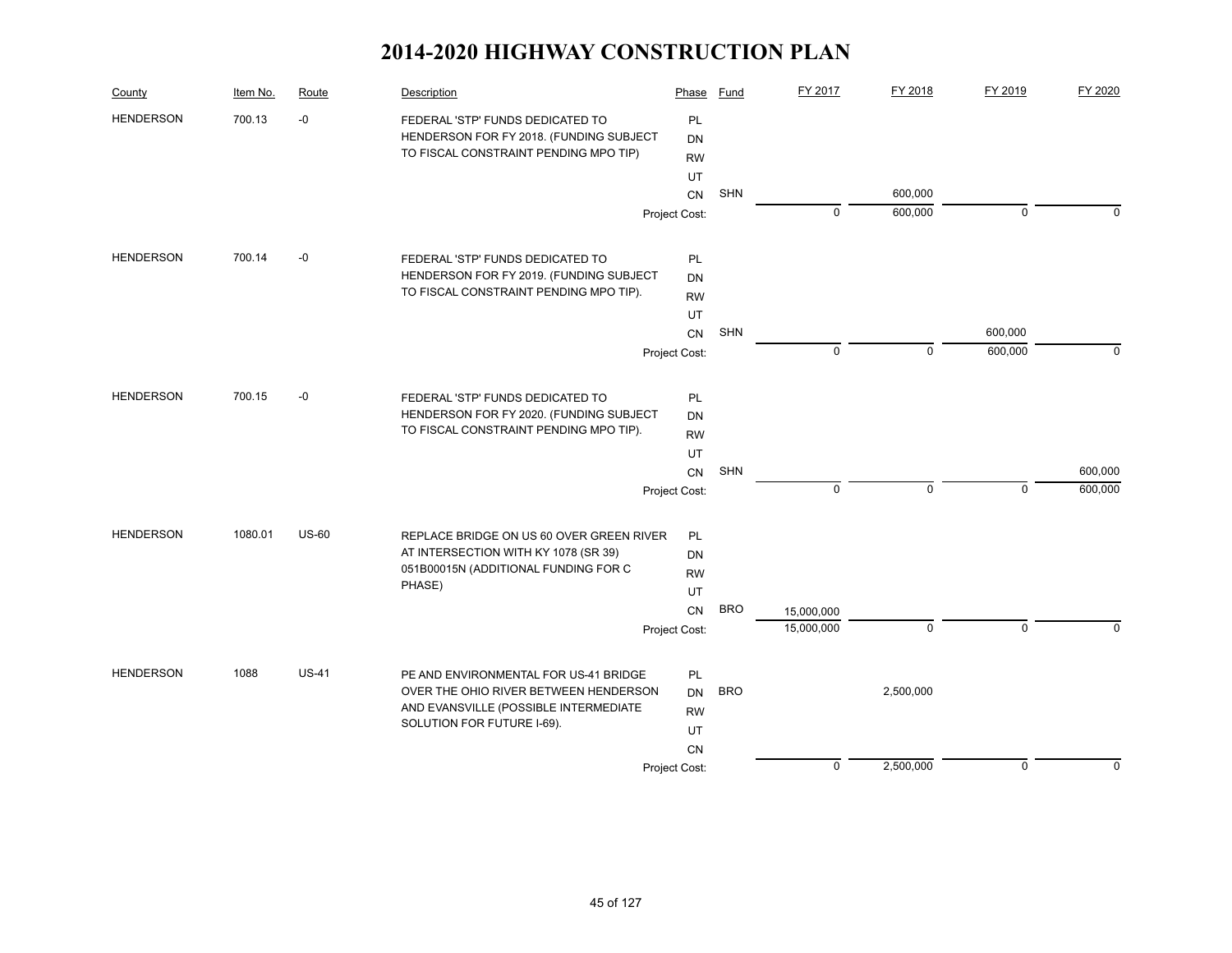| County                     | Item No. | Route   | Description                                   | Phase                 | Fund       | FY 2017     | FY 2018     | FY 2019     | FY 2020     |
|----------------------------|----------|---------|-----------------------------------------------|-----------------------|------------|-------------|-------------|-------------|-------------|
| Total for HENDERSON county |          |         |                                               | PL                    |            |             |             |             |             |
|                            |          |         |                                               | <b>DN</b>             |            |             | 2,500,000   |             |             |
|                            |          |         |                                               | <b>RW</b>             |            |             |             |             |             |
|                            |          |         |                                               | UT                    |            |             |             |             |             |
|                            |          |         |                                               | CN                    |            | 75,960,000  | 600,000     | 600,000     | 600,000     |
|                            |          |         |                                               | <b>Total Amounts:</b> |            | 75,960,000  | 3,100,000   | 600,000     | 600,000     |
| <b>HENRY</b>               | 8300.1   | KY-146  | MAJOR RECONSTRUCTION OF KY-146 BETWEEN        | PL                    |            |             |             |             |             |
|                            |          |         | NEW CASTLE AT US-421 AND PENDLETON AT         | DN                    |            |             |             |             |             |
|                            |          |         | KY-153. SEGMENT 2:LOST CREEK (1/2 MILE        | <b>RW</b>             |            |             |             |             |             |
|                            |          |         | EAST OF SAFETY KLEEN ENTRANCE) TO MAIN        | UT                    |            |             |             |             |             |
|                            |          |         | STREET (US 421/KY 55). MILE POINT 6.8 TO MILE | CN                    | SPP        | 7,400,000   |             |             |             |
|                            |          |         |                                               | Project Cost:         |            | 7,400,000   | $\mathbf 0$ | $\mathbf 0$ | $\Omega$    |
|                            |          |         |                                               |                       |            |             |             |             |             |
| Total for HENRY county     |          |         |                                               | PL                    |            |             |             |             |             |
|                            |          |         |                                               | <b>DN</b>             |            |             |             |             |             |
|                            |          |         |                                               | <b>RW</b>             |            |             |             |             |             |
|                            |          |         |                                               | UT                    |            |             |             |             |             |
|                            |          |         |                                               | CN                    |            | 7,400,000   |             |             |             |
|                            |          |         |                                               | <b>Total Amounts:</b> |            | 7,400,000   | $\mathbf 0$ | $\mathbf 0$ | $\mathbf 0$ |
| <b>HICKMAN</b>             | 1062     | KY-1826 | REPLACE BRIDGE AND APPROACHES ON              | PL                    |            |             |             |             |             |
|                            |          |         | KY-1826 OVER TOWN CREEK (B79) IN CLINTON.     | <b>DN</b>             |            |             |             |             |             |
|                            |          |         | (SR=24.4): (053B00079N)                       | <b>RW</b>             |            |             |             |             |             |
|                            |          |         |                                               | UT                    |            |             |             |             |             |
|                            |          |         |                                               | CN                    | <b>BRX</b> |             | 2,710,000   |             |             |
|                            |          |         |                                               | Project Cost:         |            | $\mathbf 0$ | 2,710,000   | $\pmb{0}$   | $\mathbf 0$ |
|                            |          |         |                                               |                       |            |             |             |             |             |
| <b>HICKMAN</b>             | 1156     | CR-1011 | REPLACE BRIDGE OVER IC RR ON BALTIMORE        | PL                    |            |             |             |             |             |
|                            |          |         | RD (CR 1011) 0.3 MI NW OF HICKMAN/GRAVES      | DN                    | <b>BRZ</b> |             |             | 350,000     |             |
|                            |          |         | CO LINE 053C00003N SR 24.5                    | <b>RW</b>             |            |             |             |             |             |
|                            |          |         |                                               | UT                    |            |             |             |             |             |
|                            |          |         |                                               | CN                    |            |             |             |             |             |
|                            |          |         |                                               | Project Cost:         |            | $\mathbf 0$ | $\mathbf 0$ | 350,000     | $\mathbf 0$ |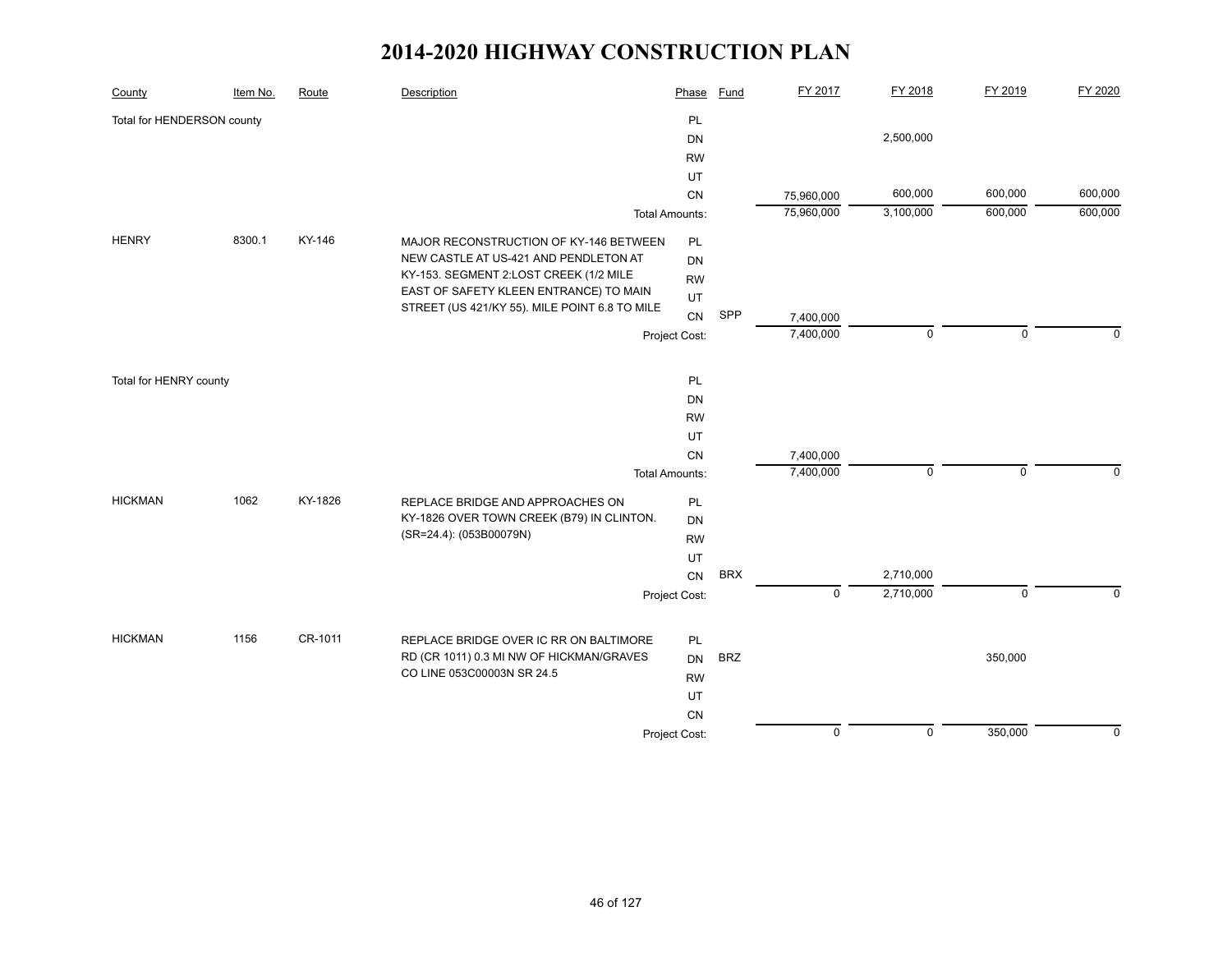| County                   | Item No. | Route        | Description                             | Phase                 | <b>Fund</b> | FY 2017     | FY 2018   | FY 2019     | FY 2020     |
|--------------------------|----------|--------------|-----------------------------------------|-----------------------|-------------|-------------|-----------|-------------|-------------|
| Total for HICKMAN county |          |              |                                         | PL                    |             |             |           |             |             |
|                          |          |              |                                         | DN                    |             |             |           | 350,000     |             |
|                          |          |              |                                         | <b>RW</b>             |             |             |           |             |             |
|                          |          |              |                                         | UT                    |             |             |           |             |             |
|                          |          |              |                                         | CN                    |             |             | 2,710,000 |             |             |
|                          |          |              |                                         | <b>Total Amounts:</b> |             | $\mathbf 0$ | 2,710,000 | 350,000     | $\mathbf 0$ |
| <b>HOPKINS</b>           | 137.2    | <b>US-41</b> | WIDEN US-41A FROM YORKWOOD PLACE TO US  | PL                    |             |             |           |             |             |
|                          |          |              | 41 / KY 281. (SECTION 2) (2012BOP)      | DN                    |             |             |           |             |             |
|                          |          |              |                                         | <b>RW</b>             |             |             |           |             |             |
|                          |          |              |                                         | UT                    |             |             |           |             |             |
|                          |          |              |                                         | <b>CN</b>             | SP          | 9,000,000   |           |             |             |
|                          |          |              |                                         | Project Cost:         |             | 9,000,000   | $\pmb{0}$ | $\mathbf 0$ | $\mathbf 0$ |
| <b>HOPKINS</b>           | 1072     | KY-260       | REPLACE BRIDGE ON KY-260 (MP 2.14) OVER | PL                    |             |             |           |             |             |
|                          |          |              | OTTER CREEK; .20 MI EAST OF PENNYRILE   | DN                    |             |             |           |             |             |
|                          |          |              | PARKWAY; (FUNCTIONALLY OBSOLETE,        | <b>RW</b>             |             |             |           |             |             |
|                          |          |              | SR=49.9) 054B00022N                     | UT                    |             |             |           |             |             |
|                          |          |              |                                         | CN                    | <b>BRX</b>  | 680,000     |           |             |             |
|                          |          |              |                                         | Project Cost:         |             | 680,000     | $\pmb{0}$ | $\mathbf 0$ | $\Omega$    |
| <b>HOPKINS</b>           | 8305     | <b>US-41</b> | WIDEN NORTH MAIN STREET FROM HOSPITAL   | <b>PL</b>             |             |             |           |             |             |
|                          |          |              | DRIVE TO KY-281. (06CCN)(12CCR)         | DN                    |             |             |           |             |             |
|                          |          |              |                                         | <b>RW</b>             |             |             |           |             |             |
|                          |          |              |                                         | UT                    |             |             |           |             |             |
|                          |          |              |                                         | CN                    | SP          | 10,130,000  |           |             |             |
|                          |          |              |                                         | Project Cost:         |             | 10,130,000  | $\pmb{0}$ | $\mathsf 0$ | $\mathbf 0$ |
| <b>HOPKINS</b>           | 8633     | EB-9004      | UPGRADE MORTON'S GAP INTERCHANGE AT MP  | <b>PL</b>             |             |             |           |             |             |
|                          |          |              | 37.07 TO INTERSTATE STANDARDS (I-69     | DN                    |             |             |           |             |             |
|                          |          |              | CORRIDOR IMPROVEMENT). (10CCN)(12CCR)   | <b>RW</b>             |             |             |           |             |             |
|                          |          |              | (AR/W)                                  | UT                    |             |             |           |             |             |
|                          |          |              |                                         | CN                    | IM          | 12,170,000  |           |             |             |
|                          |          |              |                                         | Project Cost:         |             | 12,170,000  | $\pmb{0}$ | $\mathsf 0$ | 0           |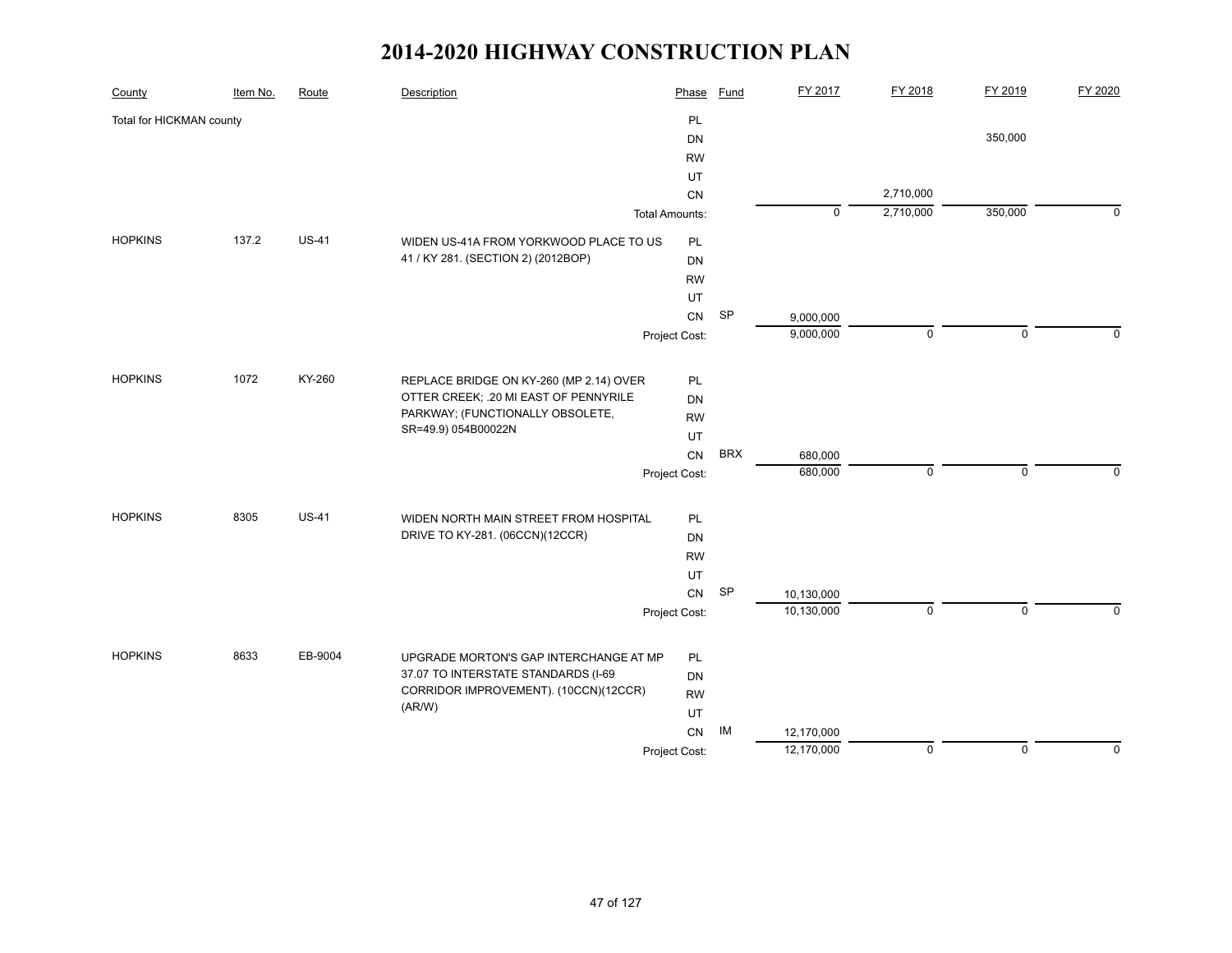| County                   | Item No. | Route         | Description                                | Phase                 | <b>Fund</b> | FY 2017     | FY 2018        | FY 2019        | FY 2020        |
|--------------------------|----------|---------------|--------------------------------------------|-----------------------|-------------|-------------|----------------|----------------|----------------|
| Total for HOPKINS county |          |               |                                            | PL                    |             |             |                |                |                |
|                          |          |               |                                            | <b>DN</b>             |             |             |                |                |                |
|                          |          |               |                                            | <b>RW</b>             |             |             |                |                |                |
|                          |          |               |                                            | UT                    |             |             |                |                |                |
|                          |          |               |                                            | CN                    |             | 31,980,000  |                |                |                |
|                          |          |               |                                            | <b>Total Amounts:</b> |             | 31,980,000  | $\overline{0}$ | $\overline{0}$ | $\Omega$       |
| <b>JACKSON</b>           | 278.3    | KY-30         | RECONSTRUCT KY 30 FROM US 421 TO THE       | PL                    |             |             |                |                |                |
|                          |          |               | OWSLEY COUNTY LINE.                        | DN                    |             |             |                |                |                |
|                          |          |               |                                            | <b>RW</b>             | SPP         |             | 8,300,000      |                |                |
|                          |          |               |                                            | UT                    | SPP         |             |                | 5,000,000      |                |
|                          |          |               |                                            | CN                    |             |             |                |                |                |
|                          |          |               |                                            | Project Cost:         |             | $\mathsf 0$ | 8,300,000      | 5,000,000      | $\overline{0}$ |
|                          |          |               |                                            |                       |             |             |                |                |                |
| <b>JACKSON</b>           | 1090     | <b>US-421</b> | REPLACE BRIDGE ON US 421 OVER PIGEON       | PL                    |             |             |                |                |                |
|                          |          |               | ROOST CREEK AT INTERSECTION WITH WATER     | <b>DN</b>             |             |             |                |                |                |
|                          |          |               | STREET E(CS 1006)(SR 43.9) 055B00157N      | <b>RW</b>             |             |             |                |                |                |
|                          |          |               |                                            | UT                    |             |             |                |                |                |
|                          |          |               |                                            | CN                    | <b>BRO</b>  | 555,000     |                |                |                |
|                          |          |               |                                            | Project Cost:         |             | 555,000     | $\mathsf 0$    | $\mathbf 0$    | $\mathbf 0$    |
|                          |          |               |                                            |                       |             |             |                |                |                |
| Total for JACKSON county |          |               |                                            | PL<br><b>DN</b>       |             |             |                |                |                |
|                          |          |               |                                            | <b>RW</b>             |             |             | 8,300,000      |                |                |
|                          |          |               |                                            | UT                    |             |             |                | 5,000,000      |                |
|                          |          |               |                                            | CN                    |             | 555,000     |                |                |                |
|                          |          |               |                                            | <b>Total Amounts:</b> |             | 555,000     | 8,300,000      | 5,000,000      | $\mathbf 0$    |
|                          |          |               |                                            |                       |             |             |                |                |                |
| <b>JEFFERSON</b>         | 21       | $I-265$       | SNYDER FREEWAY; RECONSTRUCT 2 RAMPS AT     | PL                    |             |             |                |                |                |
|                          |          |               | I-265/I-64 INTERCHANGE EAST OF LOUISVILLE. | <b>DN</b>             |             |             |                |                |                |
|                          |          |               | (DESIGNED WITH 5-41.00)(2006BOPP)(12CCR)   | <b>RW</b>             | IM          | 6,510,000   |                |                |                |
|                          |          |               |                                            | UT                    | IM          | 2,080,000   |                |                |                |
|                          |          |               |                                            | CN                    | IM          |             |                | 51,750,000     |                |
|                          |          |               |                                            | <b>Project Cost:</b>  |             | 8,590,000   | $\mathbf 0$    | 51,750,000     | $\mathbf 0$    |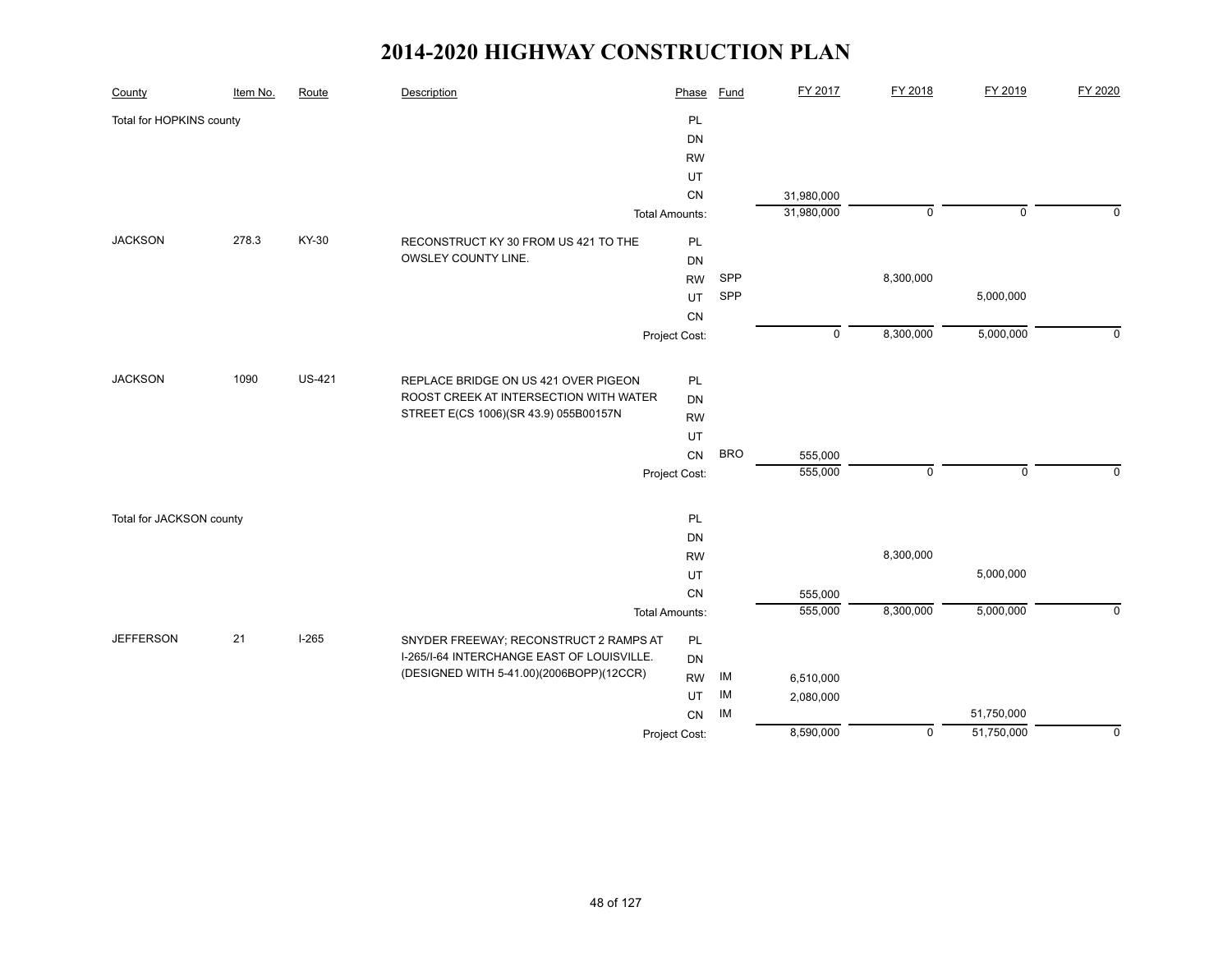| County           | Item No. | Route   | Description                                                                        | Phase                  | Fund       | FY 2017    | FY 2018     | FY 2019     | FY 2020     |
|------------------|----------|---------|------------------------------------------------------------------------------------|------------------------|------------|------------|-------------|-------------|-------------|
| <b>JEFFERSON</b> | 159      | $I-64$  | WIDEN I-64 WESTBOUND RAMP TO I-264<br>WESTBOUND FROM ONE TO TWO LANES FOR          | PL<br>DN               |            |            |             |             |             |
|                  |          |         | ENTIRE LENGTH AND OTHER NEEDED                                                     | <b>RW</b>              |            |            |             |             |             |
|                  |          |         | <b>IMPROVEMENTS TO ADDRESS WEAVE ISSUES</b>                                        | UT                     |            |            |             |             |             |
|                  |          |         | AT MERGE ON I-264. (2006BOPP)(12CCR)                                               | CN                     | <b>NH</b>  | 14,250,000 |             |             |             |
|                  |          |         |                                                                                    | Project Cost:          |            | 14,250,000 | $\mathbf 0$ | $\mathbf 0$ | $\Omega$    |
| <b>JEFFERSON</b> | 159.01   | $I-64$  | WIDEN I-64 WESTBOUND RAMP TO I-264                                                 | PL                     |            |            |             |             |             |
|                  |          |         | WESTBOUND FROM ONE TO TWO LANES FOR                                                | <b>DN</b>              |            |            |             |             |             |
|                  |          |         | ENTIRE LENGTH AND OTHER NEEDED                                                     | <b>RW</b>              |            |            |             |             |             |
|                  |          |         | <b>IMPROVEMENTS TO ADDRESS WEAVE ISSUES</b>                                        | UT                     |            |            |             |             |             |
|                  |          |         | AT MERGE ON I-264. (ADDITIONAL FUNDING FOR                                         | <b>CN</b>              | <b>NH</b>  |            | 15,000,000  |             |             |
|                  |          |         |                                                                                    | Project Cost:          |            | $\Omega$   | 15,000,000  | $\mathbf 0$ | $\Omega$    |
| <b>JEFFERSON</b> | 323.01   | KY-1931 | WIDEN GREENWOOD ROAD FROM GREENBELT                                                | PL                     |            |            |             |             |             |
|                  |          |         | HWY TO DIXIE HWY (US-31W) (3-LANE                                                  | <b>DN</b>              |            |            |             |             |             |
|                  |          |         | IMPROVEMENT) FROM MP 0.54 TO MP 3.148.                                             | <b>RW</b>              |            |            |             |             |             |
|                  |          |         | (98CCR)(R-04DEOB)(04CCR)(BOP2006P)                                                 | <b>UT</b>              | SPP        | 8,770,000  |             |             |             |
|                  |          |         | (10CCR)(12CCR)                                                                     | <b>CN</b>              | SPP        |            | 8,630,000   |             |             |
|                  |          |         |                                                                                    | Project Cost:          |            | 8,770,000  | 8,630,000   | $\mathbf 0$ | $\Omega$    |
| <b>JEFFERSON</b> | 344.01   | KY-1747 |                                                                                    |                        |            |            |             |             |             |
|                  |          |         | WIDEN SOUTHBOUND HURSTBOURNE LANE TO<br>3 LANES FROM US-60 TO I-64. (06CCR)(03KYD) | <b>PL</b><br><b>DN</b> |            |            |             |             |             |
|                  |          |         | (2006BOPP)(SEE 5-344.02 FOR KYD C PHASE)                                           | <b>RW</b>              |            |            |             |             |             |
|                  |          |         |                                                                                    | UT                     | SPP        | 2,580,000  |             |             |             |
|                  |          |         |                                                                                    | CN                     | SPP        |            | 5,410,000   |             |             |
|                  |          |         |                                                                                    | Project Cost:          |            | 2,580,000  | 5,410,000   | $\mathbf 0$ | $\Omega$    |
| <b>JEFFERSON</b> | 439.05   | $-0$    | REHABILITATION AND CONSTRUCTION OF                                                 | <b>PL</b>              |            |            |             |             |             |
|                  |          |         | VARIOUS SIDEWALK PROJECTS IN LOUISVILLE                                            | <b>DN</b>              |            |            |             |             |             |
|                  |          |         | METRO. (2006BOPC) (FUNDING SUBJECT TO                                              | <b>RW</b>              |            |            |             |             |             |
|                  |          |         | FISCAL CONSTRAINT PENDING MPO TIP).                                                | UT                     |            |            |             |             |             |
|                  |          |         |                                                                                    | CN                     | <b>SLO</b> | 100,000    |             |             |             |
|                  |          |         |                                                                                    | Project Cost:          |            | 100,000    | $\mathbf 0$ | $\mathbf 0$ | $\mathbf 0$ |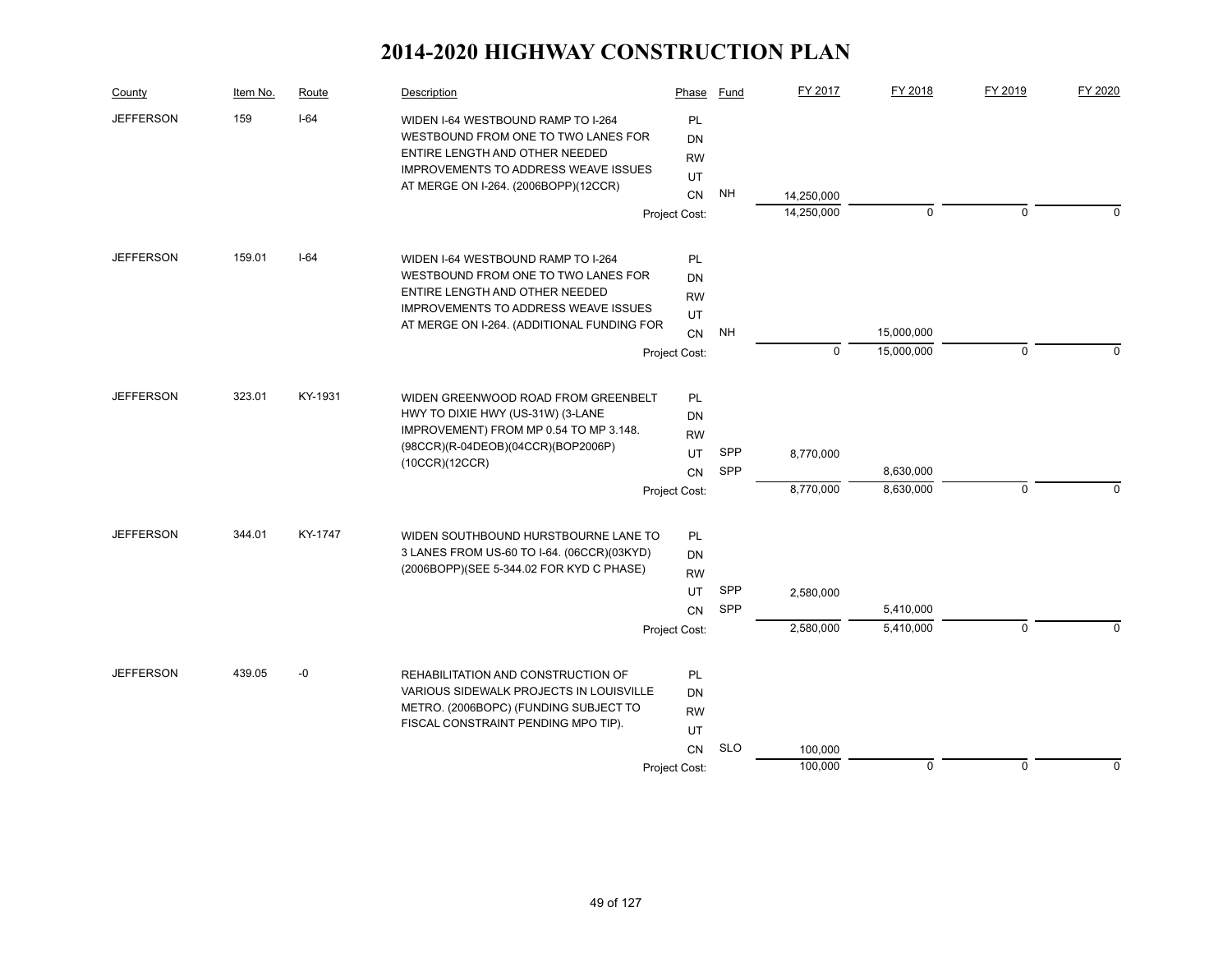| County           | Item No. | Route        | Description                                                                                     | Phase                 | Fund       | FY 2017     | FY 2018     | FY 2019     | FY 2020     |
|------------------|----------|--------------|-------------------------------------------------------------------------------------------------|-----------------------|------------|-------------|-------------|-------------|-------------|
| <b>JEFFERSON</b> | 474      | $I-265$      | REDUCE CONGESTION AND IMPROVE SAFETY AT<br>THE KY 3084 (OLD HENRY ROAD)<br>INTERCHANGE. (12CCR) | PL<br>DN<br><b>RW</b> |            |             |             |             |             |
|                  |          |              |                                                                                                 | UT                    |            |             |             |             |             |
|                  |          |              |                                                                                                 | CN                    | IM         | 5,090,000   |             |             |             |
|                  |          |              |                                                                                                 | Project Cost:         |            | 5,090,000   | $\pmb{0}$   | $\mathbf 0$ | 0           |
| <b>JEFFERSON</b> | 483      | $I - 71$     | WIDEN PRIORITY SECTION OF I-71 BETWEEN                                                          | PL                    |            |             |             |             |             |
|                  |          |              | I-265 AND CRESTWOOD.                                                                            | <b>DN</b>             |            |             |             |             |             |
|                  |          |              |                                                                                                 | <b>RW</b>             |            |             |             |             |             |
|                  |          |              |                                                                                                 | UT                    |            |             |             |             |             |
|                  |          |              |                                                                                                 | CN                    | SPP        |             | 45,000,000  | $\mathbf 0$ |             |
|                  |          |              |                                                                                                 | Project Cost:         |            | $\mathbf 0$ | 45,000,000  |             | $\Omega$    |
| <b>JEFFERSON</b> | 485      | <b>US-60</b> | RE-CURB US 60A (EASTERN PARKWAY) FROM                                                           | <b>PL</b>             | <b>SLO</b> |             |             |             |             |
|                  |          |              | KY 1631 (CRITTENDEN DRIVE) TO US 31E                                                            | DN                    |            |             |             |             |             |
|                  |          |              | (BARDSTOWN ROAD).                                                                               | <b>RW</b>             |            |             |             |             |             |
|                  |          |              |                                                                                                 | UT                    |            |             |             |             |             |
|                  |          |              |                                                                                                 | CN                    | <b>SLO</b> | 3,800,000   |             |             |             |
|                  |          |              |                                                                                                 | Project Cost:         |            | 3,800,000   | $\mathbf 0$ | $\mathbf 0$ | $\mathbf 0$ |
| <b>JEFFERSON</b> | 487      | $-0$         | PRELIMINARY DESIGN & SCOPING STUDY TO                                                           | <b>PL</b>             | <b>SLO</b> | 189,000     |             |             |             |
|                  |          |              | DETERMINE LOCATION OF A MULTI-USE BICYCLE                                                       | <b>DN</b>             |            |             |             |             |             |
|                  |          |              | & PEDESTRIAN TRAIL PROJECT ALONG<br>TAYLORSVILLE ROAD FROM DOWNTOWN                             | <b>RW</b>             |            |             |             |             |             |
|                  |          |              | JEFFERSONTOWN TO 21ST CENTURY PARK.                                                             | UT                    |            |             |             |             |             |
|                  |          |              |                                                                                                 | CN                    |            |             | $\mathbf 0$ | $\mathbf 0$ | $\Omega$    |
|                  |          |              |                                                                                                 | Project Cost:         |            | 189,000     |             |             |             |
| <b>JEFFERSON</b> | 493      | $-0$         | MISCELLANEOUS SIDEWALKS AND HANDICAP                                                            | <b>PL</b>             |            |             |             |             |             |
|                  |          |              | RAMPS: CONSTRUCT AND REPLACE VARIOUS                                                            | DN                    |            |             |             |             |             |
|                  |          |              | SIDEWALKS AND HANDICAP RAMPS                                                                    | <b>RW</b>             |            |             |             |             |             |
|                  |          |              | THROUGHOUT THE CITY ON A REOCCURRING<br>ANNUAL BASIS.                                           | UT                    |            |             |             |             |             |
|                  |          |              |                                                                                                 | CN                    | <b>SLO</b> | 37,800      |             |             |             |
|                  |          |              |                                                                                                 | Project Cost:         |            | 37,800      | $\mathbf 0$ | $\mathbf 0$ | $\pmb{0}$   |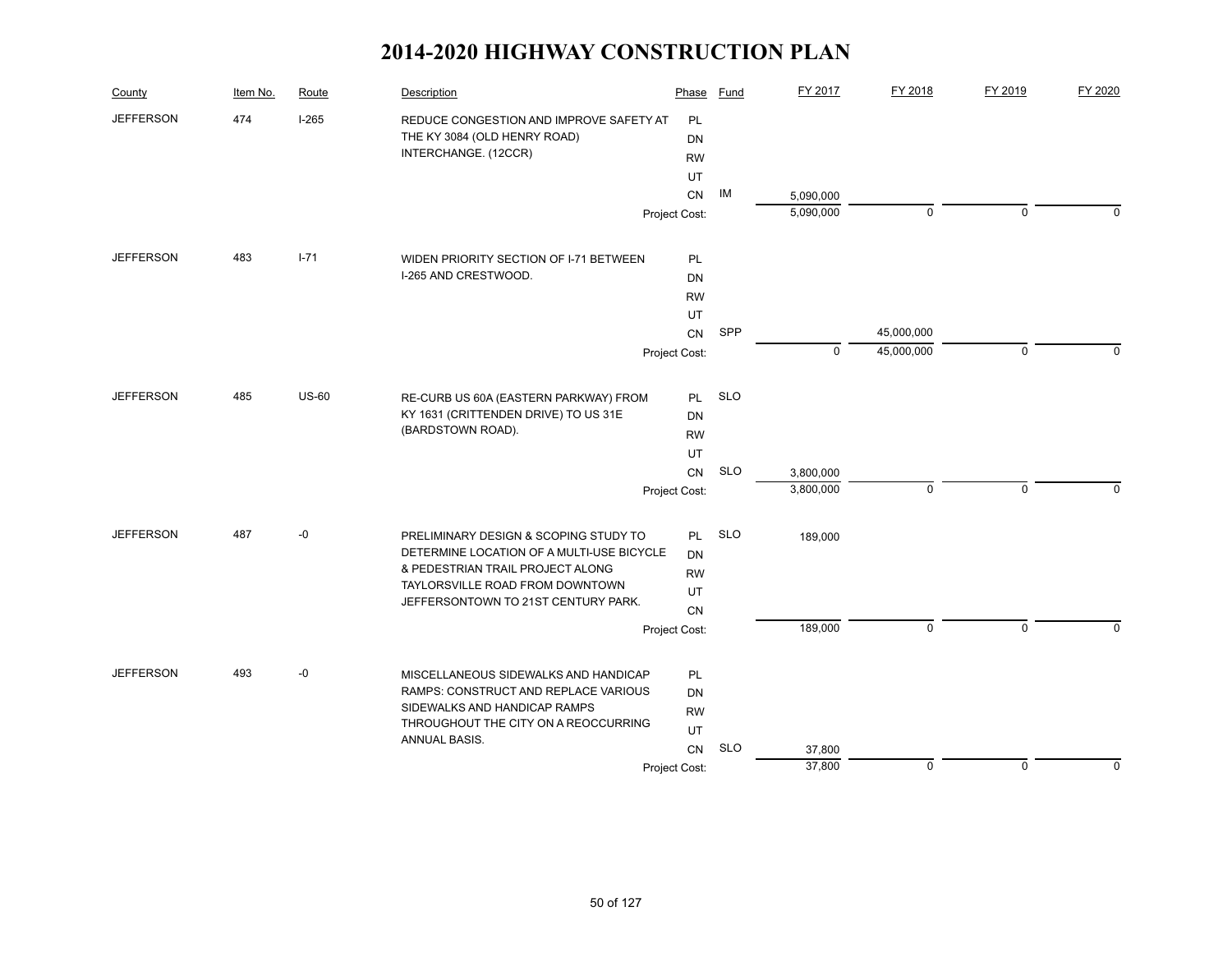| County           | Item No. | Route     | Description                               | Phase         | Fund       | FY 2017    | FY 2018     | FY 2019     | FY 2020     |
|------------------|----------|-----------|-------------------------------------------|---------------|------------|------------|-------------|-------------|-------------|
| <b>JEFFERSON</b> | 516.03   | $-0$      | VARIOUS SAFETY PROJECTS IN THE LOUISVILLE | PL            |            |            |             |             |             |
|                  |          |           | URBANIZED AREA.                           | DN            |            |            |             |             |             |
|                  |          |           |                                           | <b>RW</b>     |            |            |             |             |             |
|                  |          |           |                                           | UT            |            |            |             |             |             |
|                  |          |           |                                           | CN            | <b>SLO</b> | 1,000,000  |             |             |             |
|                  |          |           |                                           | Project Cost: |            | 1,000,000  | $\mathbf 0$ | $\mathbf 0$ | $\Omega$    |
| <b>JEFFERSON</b> | 519      | CR-1004   | CONSTRUCT A MULTI-USE BICYCLE AND         | <b>PL</b>     |            |            |             |             |             |
|                  |          |           | PEDESTRIAN TRAIL ALONG WATTERSON TRAIL    | <b>DN</b>     |            |            |             |             |             |
|                  |          |           | FROM MULBERRY ROW WAY TO MANSFIELD        | <b>RW</b>     |            |            |             |             |             |
|                  |          |           | <b>ESTATES DRIVE.</b>                     | UT            |            |            |             |             |             |
|                  |          |           |                                           | <b>CN</b>     | <b>SLO</b> | 656,640    |             |             |             |
|                  |          |           |                                           | Project Cost: |            | 656,640    | $\mathbf 0$ | $\mathbf 0$ | $\mathbf 0$ |
| <b>JEFFERSON</b> | 594      | $I - 264$ | RECONSTRUCT/WIDEN WATTERSON               | PL            |            |            |             |             |             |
|                  |          |           | EXPRESSWAY FROM WESTPORT ROAD (KY         | <b>DN</b>     |            |            |             |             |             |
|                  |          |           | 1447) TO I-71.(12CCR)                     | <b>RW</b>     |            |            |             |             |             |
|                  |          |           |                                           | UT            |            |            |             |             |             |
|                  |          |           |                                           | CN            | SPP        |            |             | 30,000,000  |             |
|                  |          |           |                                           | Project Cost: |            | 0          | $\mathbf 0$ | 30,000,000  | 0           |
| <b>JEFFERSON</b> | 715.4    | $-0$      | LOUISVILLE BRIDGES; KENTUCKY TRADITIONAL  | <b>PL</b>     |            |            |             |             |             |
|                  |          |           | IM FUNDING FOR FY 2017 PLEDGED TO         | DN            |            |            |             |             |             |
|                  |          |           | SUPPORT THE FINANCING OF THE LSIORB       | <b>RW</b>     |            |            |             |             |             |
|                  |          |           | (CANNOT BE MOVED)                         | UT            |            |            |             |             |             |
|                  |          |           |                                           | CN            | IM         | 17,930,925 |             |             |             |
|                  |          |           |                                           | Project Cost: |            | 17,930,925 | $\mathbf 0$ | $\Omega$    | $\Omega$    |
| <b>JEFFERSON</b> | 715.41   | $-0$      | LOUISVILLE BRIDGES; KENTUCKY TRADITIONAL  | <b>PL</b>     |            |            |             |             |             |
|                  |          |           | NH FUNDING FOR FY 2017 PLEDGED TO         | DN            |            |            |             |             |             |
|                  |          |           | SUPPORT THE FINANCING OF THE LSIORB       | <b>RW</b>     |            |            |             |             |             |
|                  |          |           | (CANNOT BE MOVED)                         | UT            |            |            |             |             |             |
|                  |          |           |                                           | <b>CN</b>     | <b>NH</b>  | 26,896,387 |             |             |             |
|                  |          |           |                                           | Project Cost: |            | 26,896,387 | $\mathbf 0$ | $\mathbf 0$ | 0           |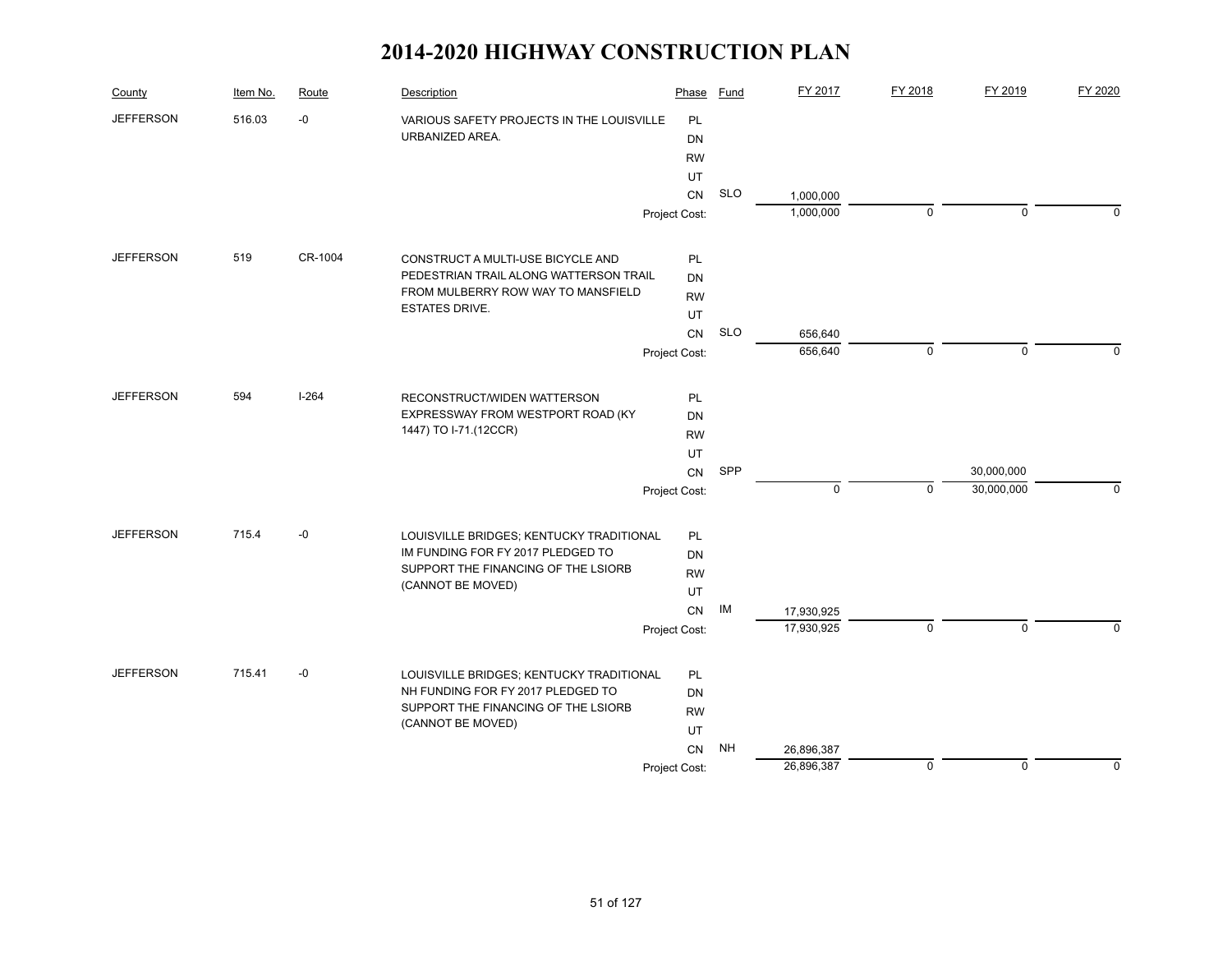| County           | Item No. | Route   | Description                                                                   | Phase           | Fund       | FY 2017     | FY 2018     | FY 2019     | FY 2020     |
|------------------|----------|---------|-------------------------------------------------------------------------------|-----------------|------------|-------------|-------------|-------------|-------------|
| <b>JEFFERSON</b> | 715.5    | -0      | LOUISVILLE BRIDGES; KENTUCKY TRADITIONAL<br>IM FUNDING FOR FY 2018 PLEDGED TO | PL<br><b>DN</b> |            |             |             |             |             |
|                  |          |         | SUPPORT THE FINANCING OF THE LSIORB                                           | <b>RW</b>       |            |             |             |             |             |
|                  |          |         | (CANNOT BE MOVED)                                                             | UT              |            |             |             |             |             |
|                  |          |         |                                                                               | <b>CN</b>       | IM         |             | 50,000,000  |             |             |
|                  |          |         |                                                                               | Project Cost:   |            | $\mathbf 0$ | 50,000,000  | $\mathbf 0$ | 0           |
| <b>JEFFERSON</b> | 804      | $I-264$ | RECONSTRUCT I-264 (WATTERSON                                                  | <b>PL</b>       |            |             |             |             |             |
|                  |          |         | EXPRESSWAY)/ US-42 INTERCHANGE AS A SPUI.                                     | <b>DN</b>       |            |             |             |             |             |
|                  |          |         | (12CCR)                                                                       | <b>RW</b>       |            |             |             |             |             |
|                  |          |         |                                                                               | UT              | <b>STP</b> |             |             | 2,710,000   |             |
|                  |          |         |                                                                               | <b>CN</b>       | <b>STP</b> |             |             |             | 17,600,000  |
|                  |          |         |                                                                               | Project Cost:   |            | $\mathbf 0$ | $\mathbf 0$ | 2,710,000   | 17,600,000  |
| <b>JEFFERSON</b> | 965.15   | $-0$    | DEDICATED FEDERAL AID STP FUNDS                                               | PL.             |            |             |             |             |             |
|                  |          |         | EARMARKED FOR LOUISVILLE URBANIZED AREA                                       | DN              |            |             |             |             |             |
|                  |          |         | AND SUBJECT TO MPO CONTROL FOR FY 2017                                        | <b>RW</b>       |            |             |             |             |             |
|                  |          |         | (FUNDING SUBJECT TO FISCAL CONSTRAINT                                         | UT              |            |             |             |             |             |
|                  |          |         | PENDING MPO TIP)                                                              | <b>CN</b>       | <b>SLO</b> | 12,100,000  |             |             |             |
|                  |          |         |                                                                               | Project Cost:   |            | 12,100,000  | $\mathbf 0$ | $\Omega$    | $\Omega$    |
| <b>JEFFERSON</b> | 965.16   | $-0$    | DEDICATED FEDERAL AID STP FUNDS                                               | PL.             |            |             |             |             |             |
|                  |          |         | EARMARKED FOR LOUISVILLE URBANIZED AREA                                       | <b>DN</b>       |            |             |             |             |             |
|                  |          |         | AND SUBJECT TO MPO CONTROL FOR FY 2018                                        | <b>RW</b>       |            |             |             |             |             |
|                  |          |         | (FUNDING SUBJECT TO FISCAL CONSTRAINT                                         | UT              |            |             |             |             |             |
|                  |          |         | PENDING MPO TIP)                                                              | <b>CN</b>       | <b>SLO</b> |             | 18,000,000  |             |             |
|                  |          |         |                                                                               | Project Cost:   |            | $\Omega$    | 18,000,000  | $\Omega$    | $\Omega$    |
| <b>JEFFERSON</b> | 965.17   | $-0$    | DEDICATED FEDERAL AID STP FUNDS                                               | PL              |            |             |             |             |             |
|                  |          |         | EARMARKED FOR LOUISVILLE URBANIZED AREA                                       | <b>DN</b>       |            |             |             |             |             |
|                  |          |         | AND SUBJECT TO MPO CONTROL FOR FY 2019.                                       | <b>RW</b>       |            |             |             |             |             |
|                  |          |         | (FUNDING SUBJECT TO FISCAL CONSTRAINT                                         | UT              |            |             |             |             |             |
|                  |          |         | PENDING MPO TIP).                                                             | CN              | <b>SLO</b> |             |             | 18,000,000  |             |
|                  |          |         |                                                                               | Project Cost:   |            | $\mathbf 0$ | $\Omega$    | 18,000,000  | $\mathbf 0$ |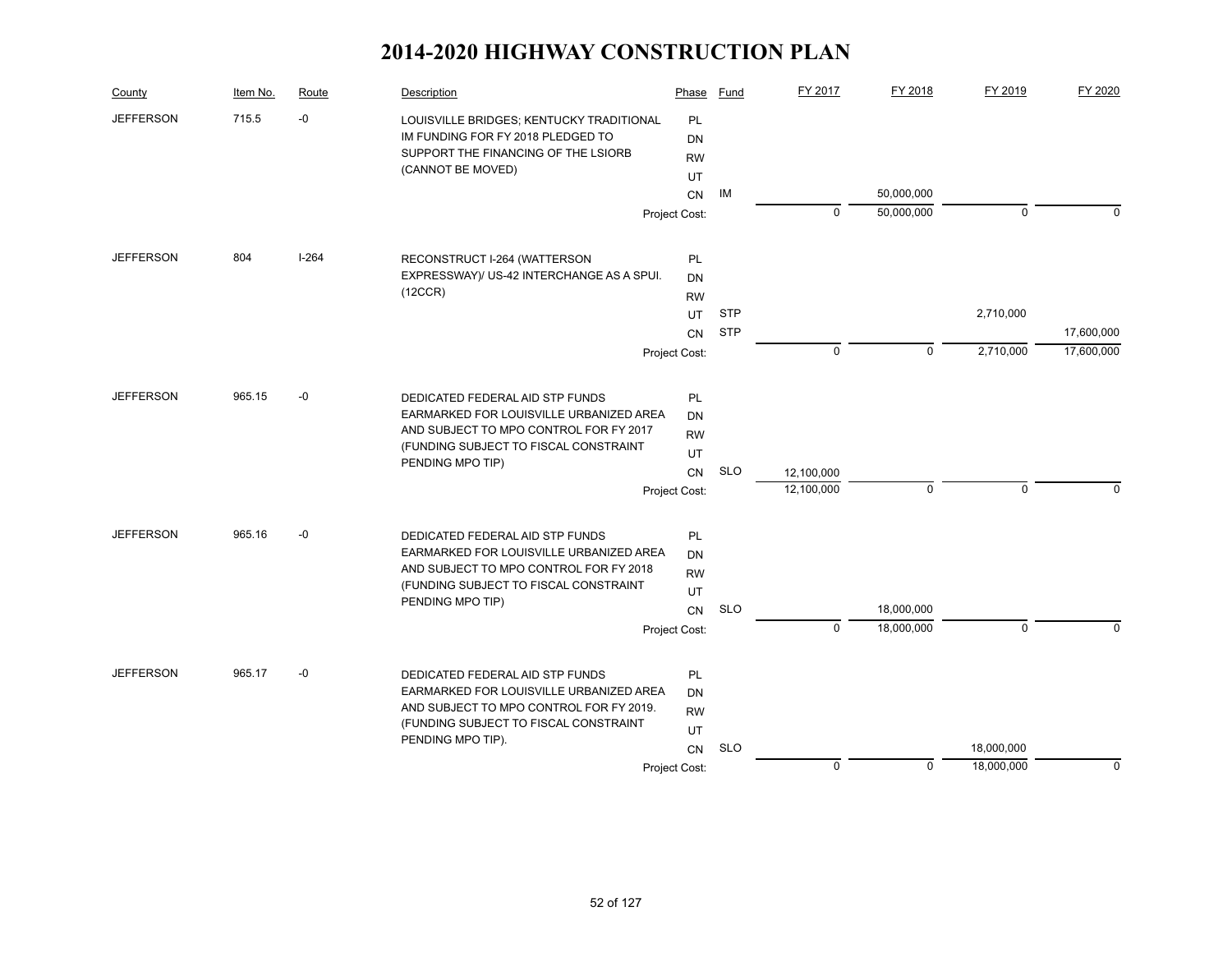| County           | Item No. | Route         | Description                                                                 | Phase                  | Fund       | FY 2017     | FY 2018     | FY 2019     | FY 2020     |
|------------------|----------|---------------|-----------------------------------------------------------------------------|------------------------|------------|-------------|-------------|-------------|-------------|
| <b>JEFFERSON</b> | 965.18   | $-0$          | DEDICATED FEDERAL AID STP FUNDS<br>EARMARKED FOR LOUISVILLE URBANIZED AREA  | <b>PL</b><br><b>DN</b> |            |             |             |             |             |
|                  |          |               | AND SUBJECT TO MPO CONTROL FOR FY 2020.                                     | <b>RW</b>              |            |             |             |             |             |
|                  |          |               | (FUNDING SUBJECT TO FISCAL CONSTRAINT                                       | UT                     |            |             |             |             |             |
|                  |          |               | PENDING MPO TIP).                                                           | CN                     | <b>SLO</b> |             |             |             | 18,000,000  |
|                  |          |               |                                                                             | Project Cost:          |            | $\mathbf 0$ | 0           | $\mathbf 0$ | 18,000,000  |
| <b>JEFFERSON</b> | 1064     | $US-60$       | REPLACE BRIDGE ON EASTERN PARKWAY (US                                       | PL                     |            |             |             |             |             |
|                  |          |               | 60A) OVER SOUTH FORK BEARGRASS CREEK                                        | <b>DN</b>              |            |             |             |             |             |
|                  |          |               | 0.2 MILE NE OF POPLAR LEVEL RD (KY 864)(SR                                  | <b>RW</b>              |            |             |             |             |             |
|                  |          |               | 43.6) 056B00139N                                                            | UT                     |            |             |             |             |             |
|                  |          |               |                                                                             | CN                     | <b>BRO</b> | 800,000     |             |             |             |
|                  |          |               |                                                                             | Project Cost:          |            | 800,000     | $\mathbf 0$ | $\mathbf 0$ | $\mathbf 0$ |
| <b>JEFFERSON</b> | 1067     | <b>US-150</b> |                                                                             |                        |            |             |             |             |             |
|                  |          |               | REPLACE BRIDGE ON E BROADWAY (US 150)<br>OVER SOUTH FORK BEARGRASS CREEK AT | PL<br><b>DN</b>        |            |             |             |             |             |
|                  |          |               | INTERSECTION WITH BRENT STREET (CS 1312G)                                   | <b>RW</b>              |            |             |             |             |             |
|                  |          |               | (SR 38) 056B00348N                                                          | UT                     |            |             |             |             |             |
|                  |          |               |                                                                             | <b>CN</b>              | <b>BRO</b> | 850,000     |             |             |             |
|                  |          |               |                                                                             | Project Cost:          |            | 850,000     | 0           | $\mathbf 0$ | $\mathbf 0$ |
|                  |          |               |                                                                             |                        |            |             |             |             |             |
| <b>JEFFERSON</b> | 1070     | CS-1017       | REPLACE BRIDGE ON E KENTUCKY ST (CS                                         | PL                     |            |             |             |             |             |
|                  |          |               | 1017G) OVER SOUTH FORK BEARGRASS                                            | <b>DN</b>              |            |             |             |             |             |
|                  |          |               | CREEK 0.01 MILE E OF SCHILLER AVE (CS<br>1138G)(SR 48.8) 056C00083N         | <b>RW</b>              | <b>BRZ</b> | 10,000      |             |             |             |
|                  |          |               |                                                                             | UT                     | <b>BRZ</b> | 100,000     |             |             |             |
|                  |          |               |                                                                             | <b>CN</b>              | <b>BRZ</b> |             |             | 600,000     |             |
|                  |          |               |                                                                             | Project Cost:          |            | 110,000     | $\mathsf 0$ | 600,000     | $\mathbf 0$ |
| <b>JEFFERSON</b> | 1074     | $I-264$       | REPLACE BRIDGE OVER NORTHWESTERN PKWY                                       | PL                     |            |             |             |             |             |
|                  |          |               | (KY 3064) ON I-264 IN LOUISVILLE.                                           | <b>DN</b>              | <b>BRX</b> | 450,000     |             |             |             |
|                  |          |               | (056B00226R) (SR=48.0)                                                      | <b>RW</b>              |            |             |             |             |             |
|                  |          |               |                                                                             | UT                     |            |             |             |             |             |
|                  |          |               |                                                                             | <b>CN</b>              | <b>BRX</b> |             |             | 1,600,000   |             |
|                  |          |               |                                                                             | Project Cost:          |            | 450,000     | $\mathbf 0$ | 1,600,000   | $\mathbf 0$ |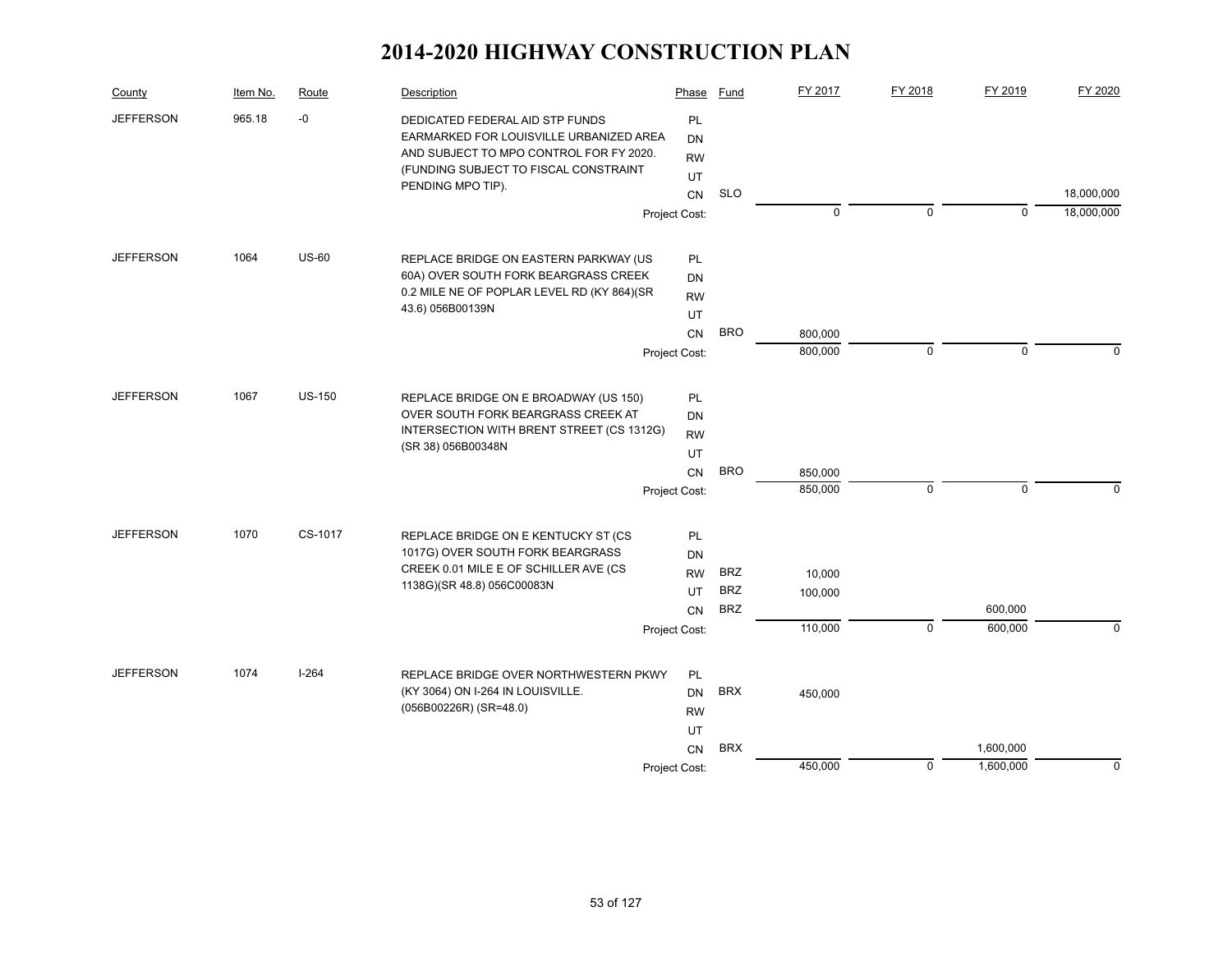| County                     | Item No. | Route   | Description                                                                                                                     | Phase                        | <b>Fund</b>              | FY 2017                | FY 2018     | FY 2019     | FY 2020     |
|----------------------------|----------|---------|---------------------------------------------------------------------------------------------------------------------------------|------------------------------|--------------------------|------------------------|-------------|-------------|-------------|
| <b>JEFFERSON</b>           | 1077     | CR-1001 | REPLACE BRIDGE OVER NORTHERN DITCH ON<br>GRADE LANE (CR 1001G) 0.34 MI S OF KY 1747<br>(FERN VALLEY ROAD) (056C00064N)(SR=25.4) | PL<br><b>DN</b><br><b>RW</b> | <b>BRZ</b><br><b>BRZ</b> | 350,000                |             | 20,000      |             |
|                            |          |         |                                                                                                                                 | UT                           | <b>BRZ</b><br><b>BRZ</b> |                        |             | 50,000      | 300,000     |
|                            |          |         |                                                                                                                                 | CN<br>Project Cost:          |                          | 350,000                | $\mathbf 0$ | 70,000      | 300,000     |
|                            |          |         |                                                                                                                                 |                              |                          |                        |             |             |             |
| <b>JEFFERSON</b>           | 1079     | CR-1001 | REPLACE BRIDGE OVER GOOSE CREEK ON                                                                                              | PL                           |                          |                        |             |             |             |
|                            |          |         | RIVER ROAD (CR 1001B) 0.2 MI N OF LIME KILN                                                                                     | <b>DN</b>                    | <b>BRZ</b>               |                        |             |             | 450,000     |
|                            |          |         | ROAD (CR 1002B) (056C00130N)(SR=26.5)                                                                                           | <b>RW</b>                    |                          |                        |             |             |             |
|                            |          |         |                                                                                                                                 | UT                           |                          |                        |             |             |             |
|                            |          |         |                                                                                                                                 | CN                           |                          | $\mathbf 0$            | 0           | $\mathbf 0$ | 450,000     |
|                            |          |         |                                                                                                                                 | Project Cost:                |                          |                        |             |             |             |
| <b>JEFFERSON</b>           | 8001     | CR-1007 | WIDEN BUECHEL BANK ROAD TO 3 LANES                                                                                              | PL                           |                          |                        |             |             |             |
|                            |          |         | FROM GE APPLIANCE PARK TO BUECHEL                                                                                               | <b>DN</b>                    |                          |                        |             |             |             |
|                            |          |         | BY-PASS (00CCN) (FUNDING MOVED FROM<br>5-8105 IN 2010 ENACTED HIGHWAY PLAN FOR                                                  | <b>RW</b>                    |                          |                        |             |             |             |
|                            |          |         | R, U, AND C PHASES.)(12CCR)                                                                                                     | UT                           |                          |                        |             |             |             |
|                            |          |         |                                                                                                                                 | <b>CN</b>                    | SPP                      | 4,330,000<br>4,330,000 | $\mathbf 0$ | $\mathbf 0$ |             |
|                            |          |         |                                                                                                                                 | Project Cost:                |                          |                        |             |             | $\mathbf 0$ |
| Total for JEFFERSON county |          |         |                                                                                                                                 | <b>PL</b>                    |                          | 189,000                |             |             |             |
|                            |          |         |                                                                                                                                 | DN                           |                          | 800,000                |             |             | 450,000     |
|                            |          |         |                                                                                                                                 | <b>RW</b>                    |                          | 6,520,000              |             | 20,000      |             |
|                            |          |         |                                                                                                                                 | UT                           |                          | 13,530,000             |             | 2,760,000   |             |
|                            |          |         |                                                                                                                                 | <b>CN</b>                    |                          | 87,841,752             | 142,040,000 | 101,950,000 | 35,900,000  |
|                            |          |         |                                                                                                                                 | <b>Total Amounts:</b>        |                          | 108,880,752            | 142,040,000 | 104,730,000 | 36,350,000  |
| <b>JESSAMINE</b>           | 376      | CS-1486 | EXTEND EAST BRANNON ROAD FROM END OF                                                                                            | PL                           |                          |                        |             |             |             |
|                            |          |         | EXISTING ROAD FROM EAST OF LAUDERDALE<br>DRIVE (CS 1501) TO TATES CREEK ROAD (KY                                                | <b>DN</b>                    |                          |                        |             |             |             |
|                            |          |         | 1974) (2-LANE IMPROVEMENT)(12CCR)                                                                                               | <b>RW</b>                    |                          |                        |             |             |             |
|                            |          |         |                                                                                                                                 | UT.                          | SPP<br>SPP               | 4,980,000              | 14,400,000  |             |             |
|                            |          |         |                                                                                                                                 | CN<br>Project Cost:          |                          | 4,980,000              | 14,400,000  | $\mathbf 0$ | 0           |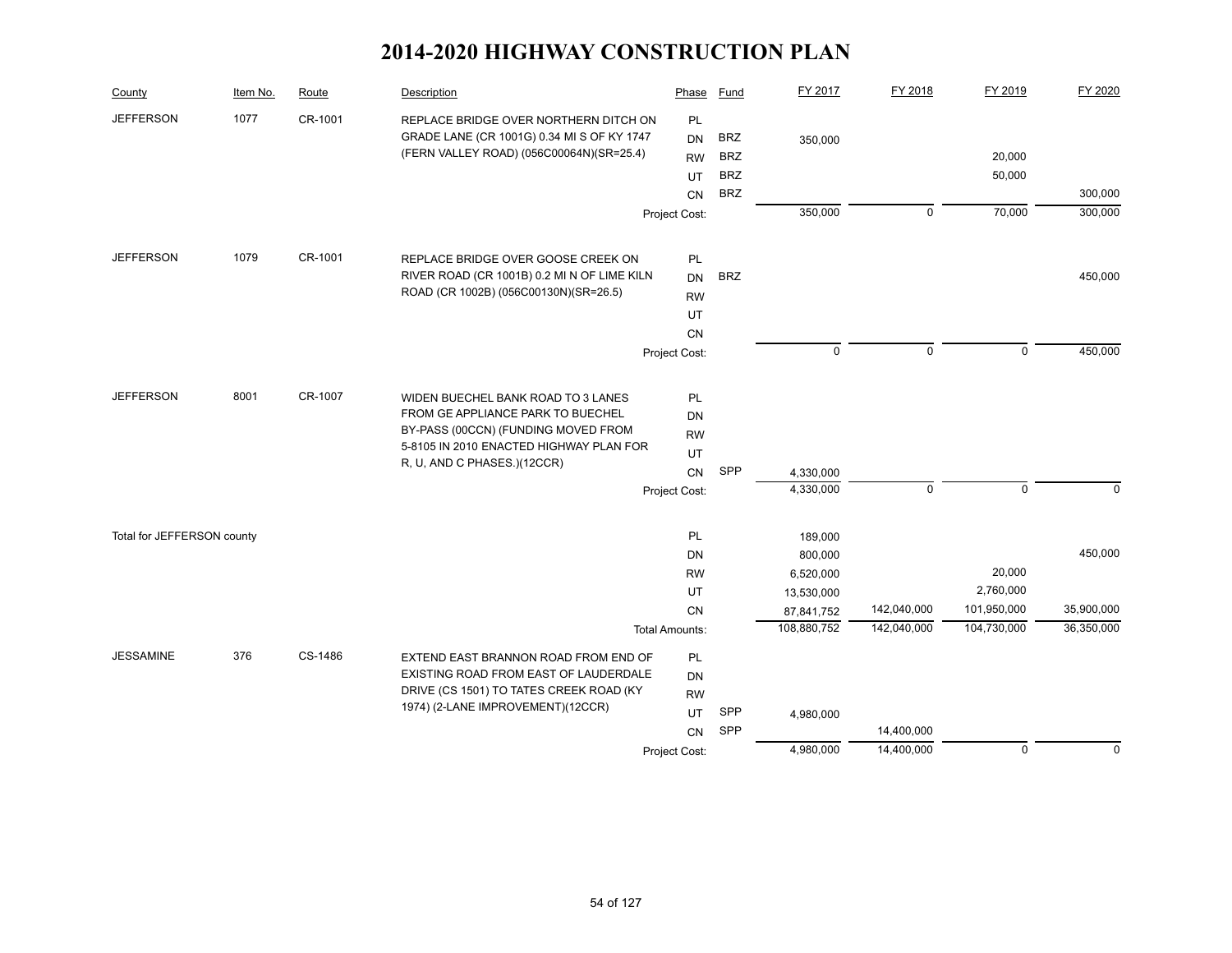| County           | Item No. | Route        | Description                                | Phase         | <b>Fund</b> | FY 2017     | FY 2018     | FY 2019     | FY 2020     |
|------------------|----------|--------------|--------------------------------------------|---------------|-------------|-------------|-------------|-------------|-------------|
| <b>JESSAMINE</b> | 410      | $\mbox{-}0$  | NEW CONNECTOR BETWEEN US 27 NORTH OF       | PL            |             |             |             |             |             |
|                  |          |              | NICHOLASVILLE AND I-75 AT THE KY 627       | <b>DN</b>     | SPP         | 2,500,000   |             |             |             |
|                  |          |              | INTERCHANGE.(12CCR)                        | <b>RW</b>     |             |             |             |             |             |
|                  |          |              |                                            | UT            |             |             |             |             |             |
|                  |          |              |                                            | <b>CN</b>     |             |             |             |             |             |
|                  |          |              |                                            | Project Cost: |             | 2,500,000   | 0           | $\mathbf 0$ | $\mathbf 0$ |
| <b>JESSAMINE</b> | 414      | KY-1980      | IMPROVE ROADWAY GEOMETRICS, TYPICAL        | <b>PL</b>     |             |             |             |             |             |
|                  |          |              | SECTION, AND ROADWAY HAZARDS ON KY         | DN            |             |             |             |             |             |
|                  |          |              | 1980 (BRANNON RD) FROM US 68               | <b>RW</b>     |             |             |             |             |             |
|                  |          |              | (HARRODSBURG RD) TO US 27                  | UT            |             |             |             |             |             |
|                  |          |              | (NICHOLASVILLE RD)(12CCR)                  | CN            | <b>STP</b>  |             |             | 12,000,000  |             |
|                  |          |              |                                            | Project Cost: |             | $\mathbf 0$ | $\mathbf 0$ | 12,000,000  | $\Omega$    |
| <b>JESSAMINE</b> | 419      | KY-169       | RECONSTRUCT KY 169 JUST EAST OF KEENE      | PL            |             |             |             |             |             |
|                  |          |              | TO ELIMINATE DROP OFFS                     | DN            |             |             |             |             |             |
|                  |          |              |                                            | <b>RW</b>     | SPP         | 1,000,000   |             |             |             |
|                  |          |              |                                            | UT            | SPP         |             | 1,000,000   |             |             |
|                  |          |              |                                            | <b>CN</b>     | SPP         |             |             | 2,000,000   |             |
|                  |          |              |                                            | Project Cost: |             | 1,000,000   | 1,000,000   | 2,000,000   | $\mathbf 0$ |
| <b>JESSAMINE</b> | 430      | <b>US-27</b> | ACCESS MANAGEMENT ON NICHOLASVILLE         | PL            |             |             |             |             |             |
|                  |          |              | ROAD BETWEEN NICHOLASVILLE AND             | DN            |             |             |             |             |             |
|                  |          |              | MAN-O-WAR BLVD.                            | <b>RW</b>     |             |             |             |             |             |
|                  |          |              |                                            | UT            |             |             |             |             |             |
|                  |          |              |                                            | <b>CN</b>     | SP          | 7,900,000   |             |             |             |
|                  |          |              |                                            | Project Cost: |             | 7,900,000   | $\mathbf 0$ | $\mathbf 0$ | $\Omega$    |
|                  |          |              |                                            |               |             |             |             |             |             |
| <b>JESSAMINE</b> | 1136     | KY-39        | REPLACE BRIDGE OVER HICKMAN CREEK AT       | PL            |             |             |             |             |             |
|                  |          |              | BLACK BRIDGE ON KY 39 1.3 MI N OF KY 1268. | <b>DN</b>     | <b>BRX</b>  |             |             | 350,000     |             |
|                  |          |              | (057B00002N)(SR=49.5)(EBRP)                | <b>RW</b>     | <b>BRX</b>  |             |             |             | 100,000     |
|                  |          |              |                                            | UT            | <b>BRX</b>  |             |             |             | 200,000     |
|                  |          |              |                                            | CN            | <b>BRX</b>  |             |             |             | 1,650,000   |
|                  |          |              |                                            | Project Cost: |             | $\mathbf 0$ | $\mathbf 0$ | 350,000     | 1,950,000   |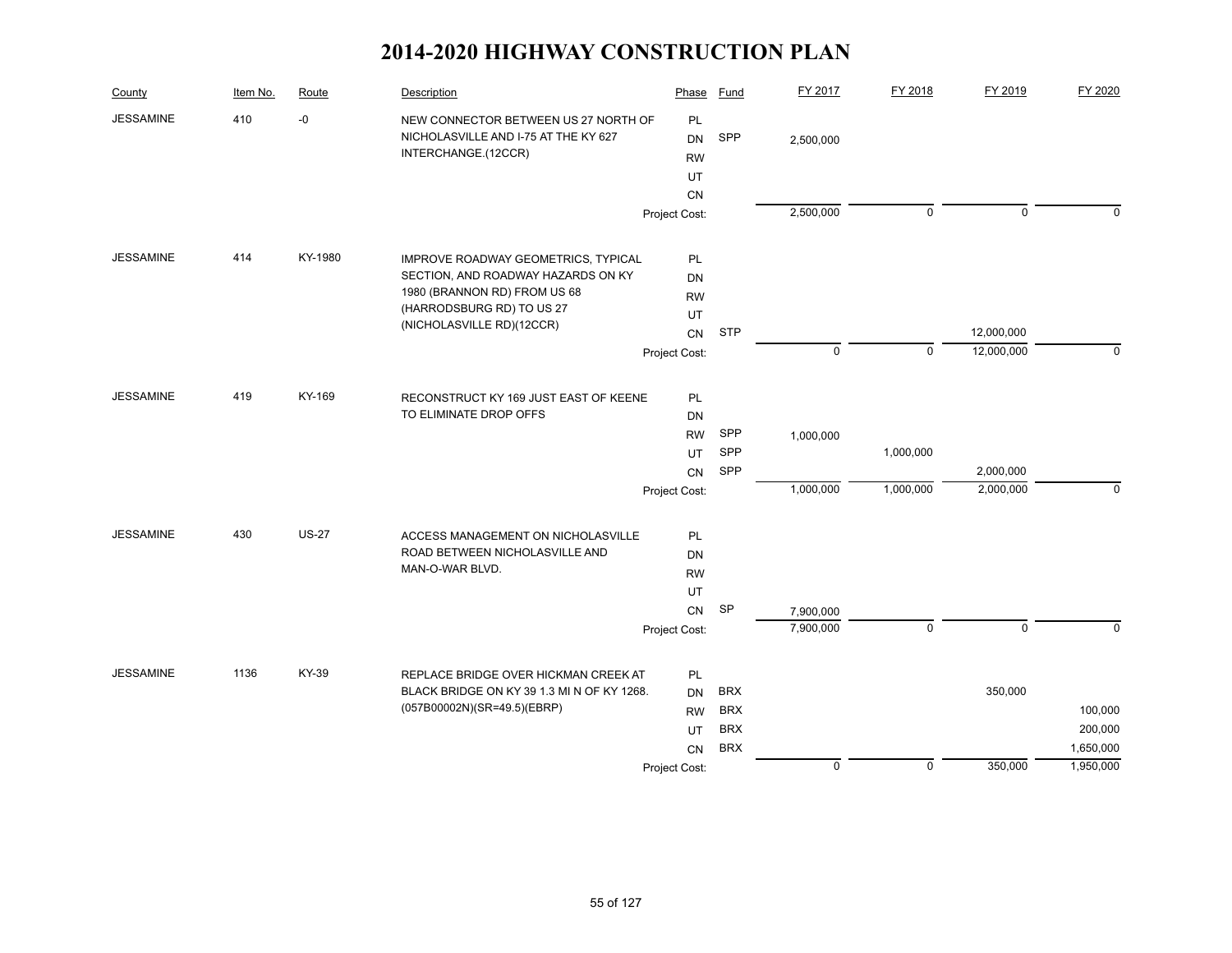| County                     | Item No. | Route         | Description                                                                        | Phase                 | <b>Fund</b> | FY 2017     | FY 2018        | FY 2019        | FY 2020     |
|----------------------------|----------|---------------|------------------------------------------------------------------------------------|-----------------------|-------------|-------------|----------------|----------------|-------------|
| <b>JESSAMINE</b>           | 8404     | <b>US-27</b>  | CONSTRUCT A NEW 4 LANE CONNECTOR                                                   | PL                    |             |             |                |                |             |
|                            |          |               | BETWEEN US-27 AND I-75. (08CCN)(12CCR)                                             | DN                    |             |             |                |                |             |
|                            |          |               |                                                                                    | <b>RW</b>             | <b>STP</b>  | 10,000,000  |                |                |             |
|                            |          |               |                                                                                    | UT                    | <b>STP</b>  |             | 3,000,000      |                |             |
|                            |          |               |                                                                                    | CN                    |             |             |                |                |             |
|                            |          |               |                                                                                    | Project Cost:         |             | 10,000,000  | 3,000,000      | $\mathbf 0$    | $\mathbf 0$ |
| <b>JESSAMINE</b>           | 8851     | <b>US-169</b> | REPLACE RAILROAD BRIDGE ON US 169 (NORTH                                           | PL                    |             |             |                |                |             |
|                            |          |               | 3RD STREET) BETWEEN MEADOWLARK LANE &                                              | DN                    |             |             |                |                |             |
|                            |          |               | ILHARDT AVENUE.                                                                    | <b>RW</b>             |             |             |                |                |             |
|                            |          |               |                                                                                    | UT                    |             |             |                |                |             |
|                            |          |               |                                                                                    | ${\sf CN}$            | SP          |             | 1,500,000      |                |             |
|                            |          |               |                                                                                    | Project Cost:         |             | $\mathsf 0$ | 1,500,000      | $\mathbf 0$    | $\mathbf 0$ |
|                            |          |               |                                                                                    |                       |             |             |                |                |             |
| Total for JESSAMINE county |          |               |                                                                                    | PL                    |             |             |                |                |             |
|                            |          |               |                                                                                    | DN                    |             | 2,500,000   |                | 350,000        |             |
|                            |          |               |                                                                                    | <b>RW</b>             |             | 11,000,000  |                |                | 100,000     |
|                            |          |               |                                                                                    | UT                    |             | 4,980,000   | 4,000,000      |                | 200,000     |
|                            |          |               |                                                                                    | CN                    |             | 7,900,000   | 15,900,000     | 14,000,000     | 1,650,000   |
|                            |          |               |                                                                                    | <b>Total Amounts:</b> |             | 26,380,000  | 19,900,000     | 14,350,000     | 1,950,000   |
| <b>JOHNSON</b>             | 194      | KY-40         | ADDRESS GEOMETRIC AND SAFETY ISSUES                                                | PL                    |             |             |                |                |             |
|                            |          |               | AND FUTURE CONGESTION MITIGATION ON KY<br>40 FROM 0.10 MILE WEST OF TEAYS BR. ROAD | DN                    |             |             |                |                |             |
|                            |          |               | TO 0.10 MILE EAST OF TEAYS BR. ROAD.                                               | <b>RW</b>             | SPP         | 496,000     |                |                |             |
|                            |          |               | (12CCR)                                                                            | <b>UT</b>             | SPP         | 510,000     |                |                |             |
|                            |          |               |                                                                                    | CN                    |             |             |                |                |             |
|                            |          |               |                                                                                    | Project Cost:         |             | 1,006,000   | $\mathsf 0$    | $\mathsf 0$    | $\Omega$    |
| Total for JOHNSON county   |          |               |                                                                                    | PL                    |             |             |                |                |             |
|                            |          |               |                                                                                    | DN                    |             |             |                |                |             |
|                            |          |               |                                                                                    | <b>RW</b>             |             | 496,000     |                |                |             |
|                            |          |               |                                                                                    | UT                    |             | 510,000     |                |                |             |
|                            |          |               |                                                                                    | CN                    |             |             |                |                |             |
|                            |          |               |                                                                                    | <b>Total Amounts:</b> |             | 1,006,000   | $\overline{0}$ | $\overline{0}$ | $\mathbf 0$ |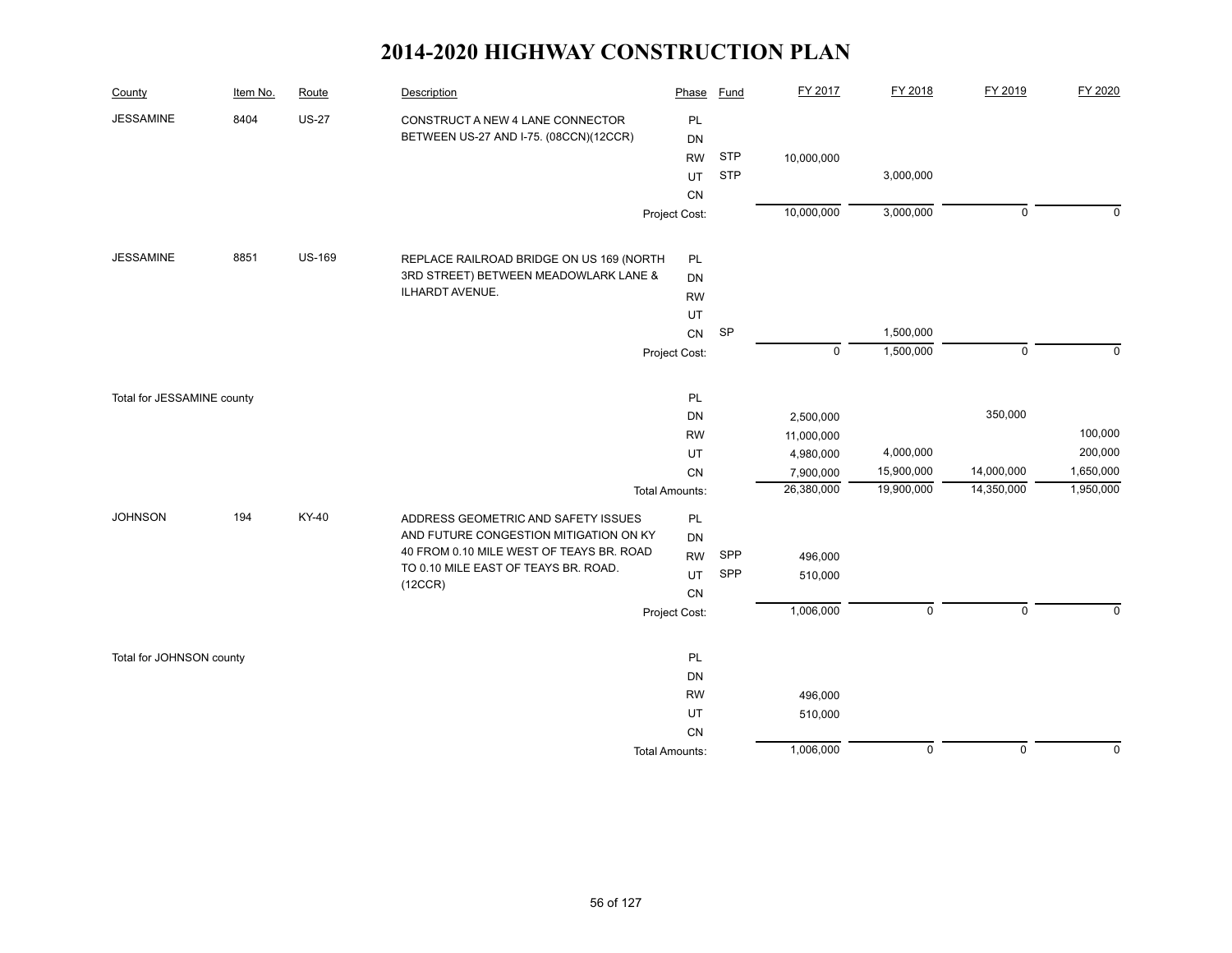| County        | Item No. | Route  | Description                             | Phase         | <b>Fund</b>                | FY 2017     | FY 2018     | FY 2019     | FY 2020        |
|---------------|----------|--------|-----------------------------------------|---------------|----------------------------|-------------|-------------|-------------|----------------|
| <b>KENTON</b> | 17.23    | $I-75$ | BRENT SPENCE BRIDGE RELOCATION PROJECT. | PL            |                            |             |             |             |                |
|               |          |        |                                         | DN            |                            |             |             |             |                |
|               |          |        |                                         | <b>RW</b>     |                            |             |             |             |                |
|               |          |        |                                         | UT            |                            |             |             |             |                |
|               |          |        |                                         | CN            | SP                         | 99,999,999  |             |             |                |
|               |          |        |                                         | Project Cost: |                            | 99,999,999  | 0           | $\mathsf 0$ | 0              |
| <b>KENTON</b> | 17.24    | $I-75$ | BRENT SPENCE BRIDGE RELOCATION PROJECT. | PL            |                            |             |             |             |                |
|               |          |        |                                         | DN            |                            |             |             |             |                |
|               |          |        |                                         | <b>RW</b>     |                            |             |             |             |                |
|               |          |        |                                         | UT            |                            |             |             |             |                |
|               |          |        |                                         | CN            | $\ensuremath{\mathsf{SP}}$ | 99,999,999  |             |             |                |
|               |          |        |                                         | Project Cost: |                            | 99,999,999  | $\mathbf 0$ | $\mathbf 0$ | $\mathbf 0$    |
| <b>KENTON</b> | 17.25    | $I-75$ | BRENT SPENCE BRIDGE RELOCATION PROJECT. | PL            |                            |             |             |             |                |
|               |          |        |                                         | DN            |                            |             |             |             |                |
|               |          |        |                                         | <b>RW</b>     |                            |             |             |             |                |
|               |          |        |                                         | UT            |                            |             |             |             |                |
|               |          |        |                                         | CN            | $\ensuremath{\mathsf{SP}}$ | 99,999,999  |             |             |                |
|               |          |        |                                         | Project Cost: |                            | 99,999,999  | $\pmb{0}$   | $\mathsf 0$ | 0              |
| <b>KENTON</b> | 17.26    | $I-75$ | BRENT SPENCE BRIDGE RELOCATION PROJECT. | PL            |                            |             |             |             |                |
|               |          |        |                                         | DN            |                            |             |             |             |                |
|               |          |        |                                         | <b>RW</b>     |                            |             |             |             |                |
|               |          |        |                                         | UT            |                            |             |             |             |                |
|               |          |        |                                         | ${\sf CN}$    | $\ensuremath{\mathsf{SP}}$ | 7,700,000   |             |             |                |
|               |          |        |                                         | Project Cost: |                            | 7,700,000   | $\mathsf 0$ | $\mathbf 0$ | $\overline{0}$ |
| <b>KENTON</b> | 17.27    | $I-75$ | BRENT SPENCE BRIDGE RELOCATION PROJECT. | PL            |                            |             |             |             |                |
|               |          |        |                                         | DN            |                            |             |             |             |                |
|               |          |        |                                         | <b>RW</b>     |                            |             |             |             |                |
|               |          |        |                                         | UT            |                            |             |             |             |                |
|               |          |        |                                         | CN            | SP                         |             | 99,999,999  |             |                |
|               |          |        |                                         | Project Cost: |                            | $\mathbf 0$ | 99,999,999  | $\mathsf 0$ | 0              |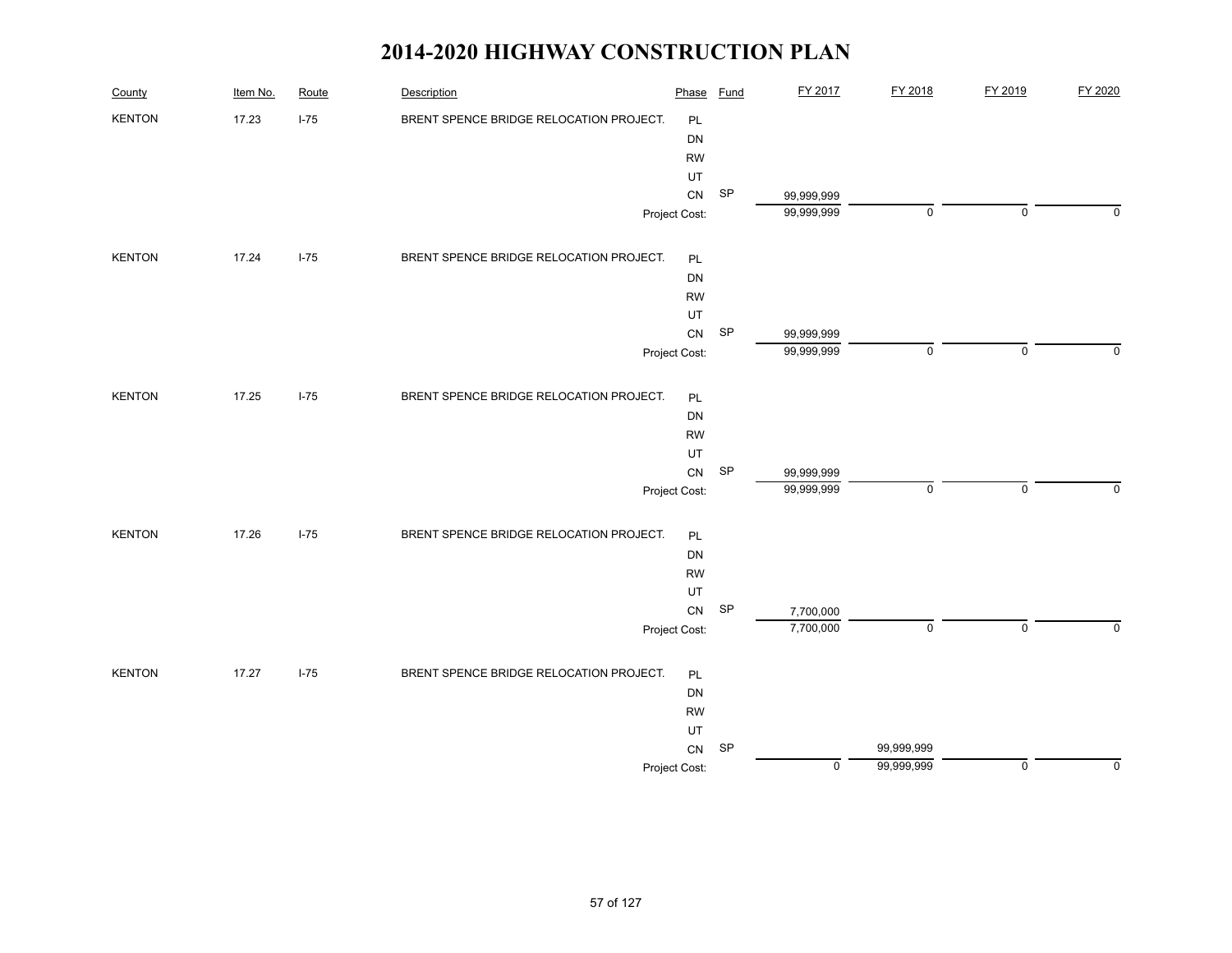| County        | Item No. | Route  | Description                             | Phase         | <b>Fund</b> | FY 2017   | FY 2018                  | FY 2019     | FY 2020     |
|---------------|----------|--------|-----------------------------------------|---------------|-------------|-----------|--------------------------|-------------|-------------|
| <b>KENTON</b> | 17.28    | $I-75$ | BRENT SPENCE BRIDGE RELOCATION PROJECT. | $\mathsf{PL}$ |             |           |                          |             |             |
|               |          |        |                                         | DN            |             |           |                          |             |             |
|               |          |        |                                         | <b>RW</b>     |             |           |                          |             |             |
|               |          |        |                                         | UT            |             |           |                          |             |             |
|               |          |        |                                         | CN            | SP          |           | 99,999,999               |             |             |
|               |          |        |                                         | Project Cost: |             | $\pmb{0}$ | 99,999,999               | $\mathsf 0$ | $\mathbf 0$ |
| <b>KENTON</b> | 17.29    | $I-75$ | BRENT SPENCE BRIDGE RELOCATION PROJECT. | PL            |             |           |                          |             |             |
|               |          |        |                                         | DN            |             |           |                          |             |             |
|               |          |        |                                         | <b>RW</b>     |             |           |                          |             |             |
|               |          |        |                                         | UT            |             |           |                          |             |             |
|               |          |        |                                         | ${\sf CN}$    | SP          | $\pmb{0}$ | 99,999,999<br>99,999,999 | $\pmb{0}$   | $\mathbf 0$ |
|               |          |        |                                         | Project Cost: |             |           |                          |             |             |
| <b>KENTON</b> | 17.3     | $I-75$ | BRENT SPENCE BRIDGE RELOCATION PROJECT. | $\mathsf{PL}$ |             |           |                          |             |             |
|               |          |        |                                         | DN            |             |           |                          |             |             |
|               |          |        |                                         | <b>RW</b>     |             |           |                          |             |             |
|               |          |        |                                         | UT            |             |           |                          |             |             |
|               |          |        |                                         | ${\sf CN}$    | SP          |           | 47,600,000               |             |             |
|               |          |        |                                         | Project Cost: |             | $\pmb{0}$ | 47,600,000               | $\pmb{0}$   | $\mathbf 0$ |
| <b>KENTON</b> | 17.31    | $I-75$ | BRENT SPENCE BRIDGE RELOCATION PROJECT. | PL            |             |           |                          |             |             |
|               |          |        |                                         | DN            |             |           |                          |             |             |
|               |          |        |                                         | <b>RW</b>     |             |           |                          |             |             |
|               |          |        |                                         | UT            |             |           |                          |             |             |
|               |          |        |                                         | ${\sf CN}$    | SP          |           |                          | 99,999,999  |             |
|               |          |        |                                         | Project Cost: |             | $\pmb{0}$ | $\mathsf 0$              | 99,999,999  | $\mathbf 0$ |
| <b>KENTON</b> | 17.32    | $I-75$ | BRENT SPENCE BRIDGE RELOCATION PROJECT. | $\mathsf{PL}$ |             |           |                          |             |             |
|               |          |        |                                         | DN            |             |           |                          |             |             |
|               |          |        |                                         | <b>RW</b>     |             |           |                          |             |             |
|               |          |        |                                         | UT            |             |           |                          |             |             |
|               |          |        |                                         | ${\sf CN}$    | SP          |           |                          | 99,999,999  |             |
|               |          |        |                                         | Project Cost: |             | $\pmb{0}$ | $\mathbf 0$              | 99,999,999  | $\mathbf 0$ |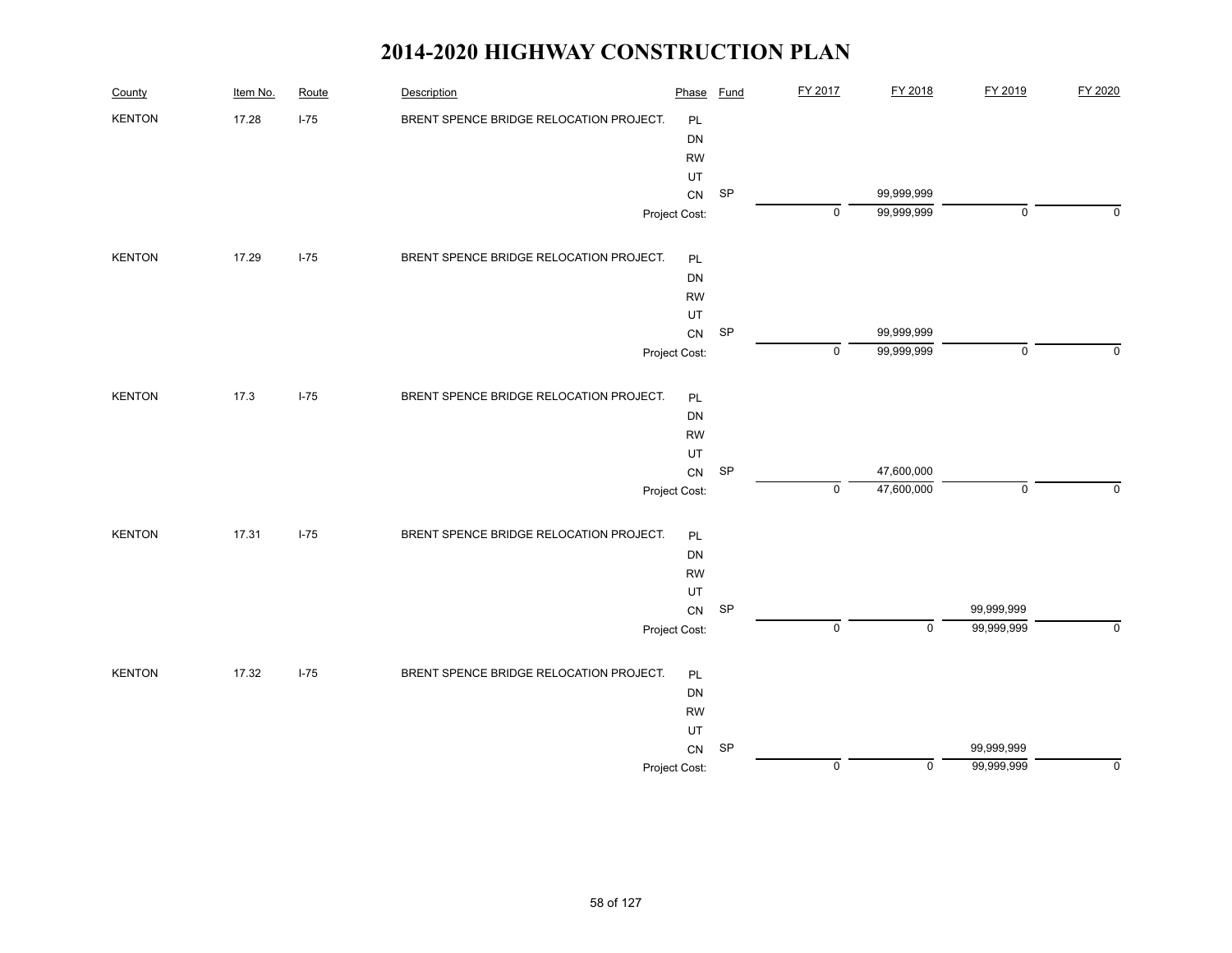| County        | Item No. | Route  | Description                             | Phase         | <b>Fund</b> | FY 2017        | FY 2018     | FY 2019                  | FY 2020                  |
|---------------|----------|--------|-----------------------------------------|---------------|-------------|----------------|-------------|--------------------------|--------------------------|
| <b>KENTON</b> | 17.33    | $I-75$ | BRENT SPENCE BRIDGE RELOCATION PROJECT. | PL            |             |                |             |                          |                          |
|               |          |        |                                         | <b>DN</b>     |             |                |             |                          |                          |
|               |          |        |                                         | <b>RW</b>     |             |                |             |                          |                          |
|               |          |        |                                         | UT            |             |                |             |                          |                          |
|               |          |        |                                         | CN            | SP          | $\pmb{0}$      | 0           | 99,999,999<br>99,999,999 | $\mathbf 0$              |
|               |          |        |                                         | Project Cost: |             |                |             |                          |                          |
| <b>KENTON</b> | 17.34    | $I-75$ | BRENT SPENCE BRIDGE RELOCATION PROJECT. | PL            |             |                |             |                          |                          |
|               |          |        |                                         | DN            |             |                |             |                          |                          |
|               |          |        |                                         | ${\sf RW}$    |             |                |             |                          |                          |
|               |          |        |                                         | UT            | SP          |                |             |                          |                          |
|               |          |        |                                         | ${\sf CN}$    |             | $\pmb{0}$      | $\mathsf 0$ | 25,700,000<br>25,700,000 | 0                        |
|               |          |        |                                         | Project Cost: |             |                |             |                          |                          |
| <b>KENTON</b> | 17.35    | $I-75$ | BRENT SPENCE BRIDGE RELOCATION PROJECT. | PL            |             |                |             |                          |                          |
|               |          |        |                                         | DN            |             |                |             |                          |                          |
|               |          |        |                                         | <b>RW</b>     |             |                |             |                          |                          |
|               |          |        |                                         | UT            |             |                |             |                          |                          |
|               |          |        |                                         | ${\sf CN}$    | SP          | $\pmb{0}$      | 0           | $\mathbf 0$              | 99,999,999<br>99,999,999 |
|               |          |        |                                         | Project Cost: |             |                |             |                          |                          |
| <b>KENTON</b> | 17.36    | $I-75$ | BRENT SPENCE BRIDGE RELOCATION PROJECT. | $\mathsf{PL}$ |             |                |             |                          |                          |
|               |          |        |                                         | DN            |             |                |             |                          |                          |
|               |          |        |                                         | ${\sf RW}$    |             |                |             |                          |                          |
|               |          |        |                                         | UT            |             |                |             |                          |                          |
|               |          |        |                                         | ${\sf CN}$    | SP          | $\overline{0}$ | $\mathsf 0$ | $\mathbf 0$              | 99,999,999<br>99,999,999 |
|               |          |        |                                         | Project Cost: |             |                |             |                          |                          |
| <b>KENTON</b> | 17.37    | $I-75$ | BRENT SPENCE BRIDGE RELOCATION PROJECT. | PL            |             |                |             |                          |                          |
|               |          |        |                                         | DN            |             |                |             |                          |                          |
|               |          |        |                                         | ${\sf RW}$    |             |                |             |                          |                          |
|               |          |        |                                         | UT            |             |                |             |                          |                          |
|               |          |        |                                         | ${\sf CN}$    | SP          |                |             |                          | 99,999,999               |
|               |          |        |                                         | Project Cost: |             | $\pmb{0}$      | $\mathbf 0$ | $\mathbf 0$              | 99,999,999               |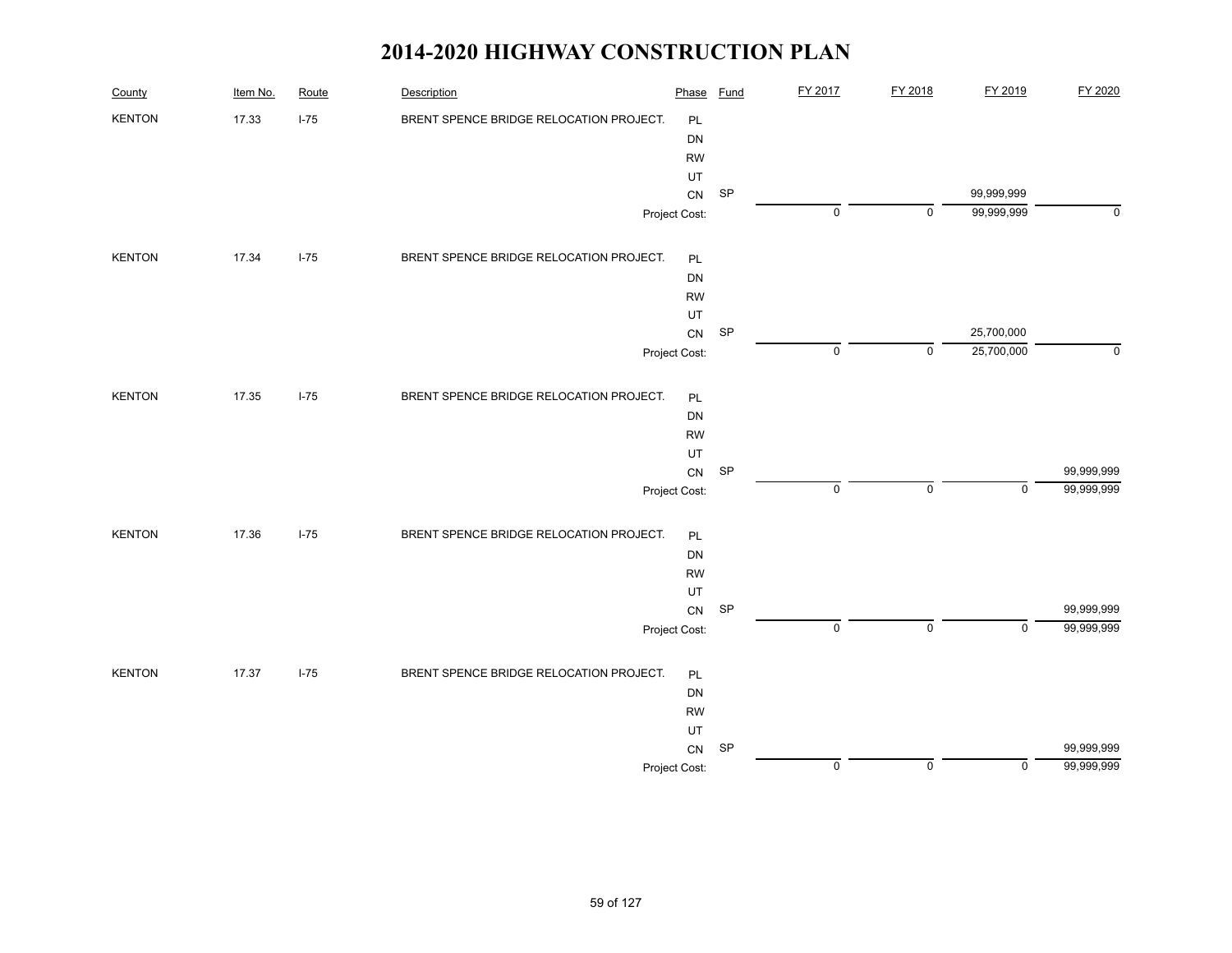| County                  | Item No. | Route   | Description                                                      | Phase                 | Fund       | FY 2017     | FY 2018     | FY 2019     | FY 2020     |
|-------------------------|----------|---------|------------------------------------------------------------------|-----------------------|------------|-------------|-------------|-------------|-------------|
| <b>KENTON</b>           | 17.38    | $I-75$  | BRENT SPENCE BRIDGE RELOCATION PROJECT.                          | PL                    |            |             |             |             |             |
|                         |          |         |                                                                  | DN                    |            |             |             |             |             |
|                         |          |         |                                                                  | <b>RW</b>             |            |             |             |             |             |
|                         |          |         |                                                                  | UT                    |            |             |             |             |             |
|                         |          |         |                                                                  | ${\sf CN}$            | <b>SP</b>  |             |             |             | 20,800,000  |
|                         |          |         |                                                                  | Project Cost:         |            | 0           | 0           | $\Omega$    | 20,800,000  |
| <b>KENTON</b>           | 162.01   | KY-536  | RECONSTRUCT KY-536 TO A 4 LANE URBAN                             | PL                    |            |             |             |             |             |
|                         |          |         | SECTION FROM THE BOONE COUNTY LINE TO                            | <b>DN</b>             |            |             |             |             |             |
|                         |          |         | KY-17 (MP 0.0 TO MP 4.5). (00CCR)(04CCN)                         | <b>RW</b>             |            |             |             |             |             |
|                         |          |         | (06CCR)(2006BOPC)(PHASE I DESIGN SHOWN<br>UNDER 6-162.00)(12CCR) | UT.                   | <b>STP</b> | 4,160,000   |             |             |             |
|                         |          |         |                                                                  | CN                    |            |             |             |             |             |
|                         |          |         |                                                                  | Project Cost:         |            | 4,160,000   | $\mathsf 0$ | $\pmb{0}$   | $\mathbf 0$ |
| <b>KENTON</b>           | 419      | CR-1316 | PHASE I MULTI-USE PATH ALONG BROMLEY                             | PL                    |            |             |             |             |             |
|                         |          |         | CRESCENT SPRINGS RD FROM ANDERSON                                | DN                    |            |             |             |             |             |
|                         |          |         | ROAD TO AMSTERDAM ROAD. (2012BOP)                                | <b>RW</b>             |            |             |             |             |             |
|                         |          |         |                                                                  | UT                    |            |             |             |             |             |
|                         |          |         |                                                                  | <b>CN</b>             | SNK        | 3,080,000   |             |             |             |
|                         |          |         |                                                                  | Project Cost:         |            | 3,080,000   | $\mathsf 0$ | $\pmb{0}$   | $\mathbf 0$ |
| <b>KENTON</b>           | 8307.1   | KY-1501 | RECONSTRUCT HANDS PIKE (KY 1501) FROM                            | PL                    |            |             |             |             |             |
|                         |          |         | KY 17 TO CRYSTAL LAKE DRIVE.(12CCR)                              | DN                    |            |             |             |             |             |
|                         |          |         |                                                                  | <b>RW</b>             |            |             |             |             |             |
|                         |          |         |                                                                  | UT                    |            |             |             |             |             |
|                         |          |         |                                                                  | CN                    | SPP        | 6,060,000   |             |             |             |
|                         |          |         |                                                                  | Project Cost:         |            | 6,060,000   | $\mathbf 0$ | $\mathbf 0$ | $\Omega$    |
| Total for KENTON county |          |         |                                                                  | PL                    |            |             |             |             |             |
|                         |          |         |                                                                  | DN                    |            |             |             |             |             |
|                         |          |         |                                                                  | <b>RW</b>             |            |             |             |             |             |
|                         |          |         |                                                                  | UT                    |            | 4,160,000   |             |             |             |
|                         |          |         |                                                                  | CN                    |            | 316,839,997 | 347,599,997 | 325,699,997 | 320,799,997 |
|                         |          |         |                                                                  | <b>Total Amounts:</b> |            | 320,999,997 | 347,599,997 | 325,699,997 | 320,799,997 |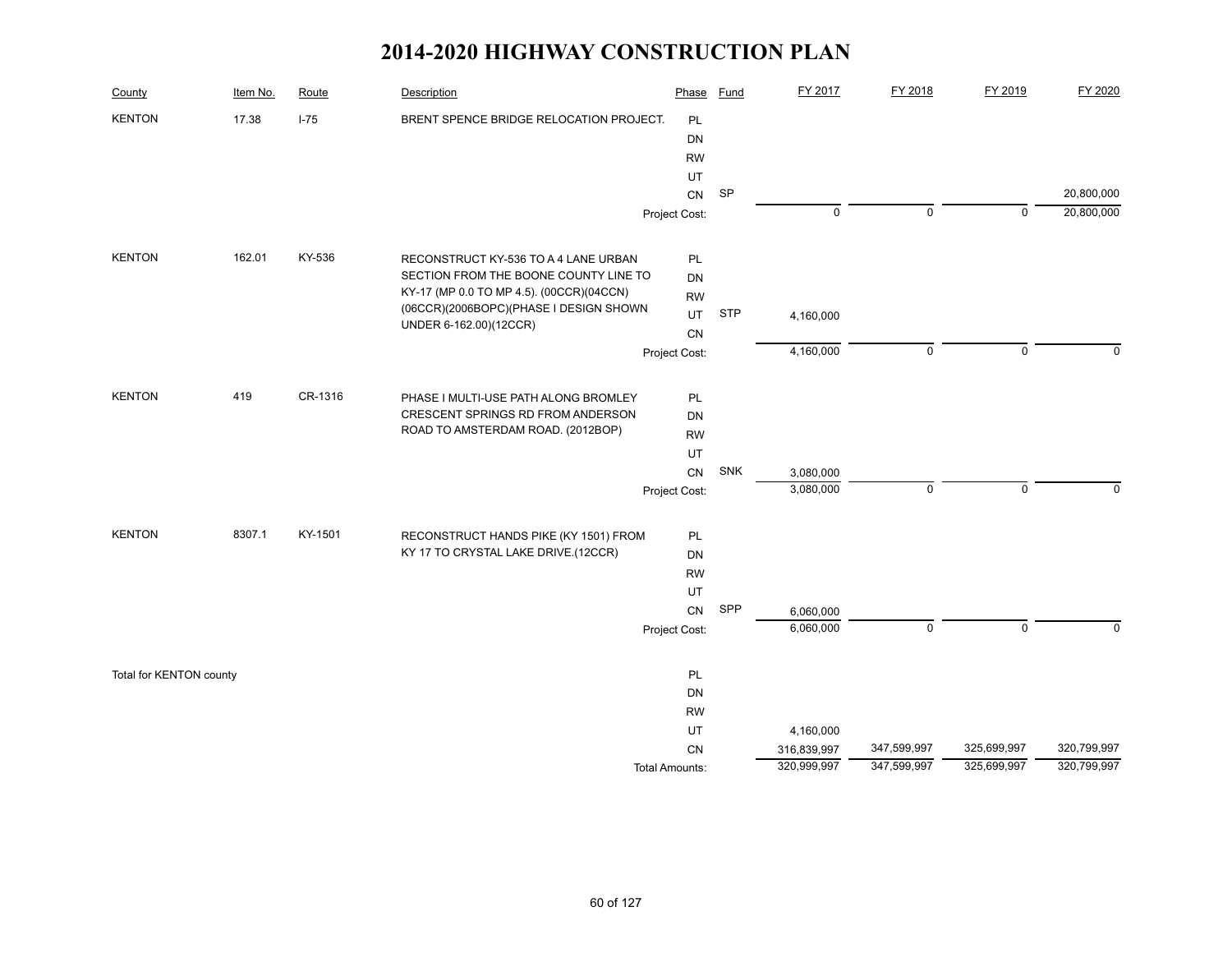| County                 | Item No. | Route        | <b>Description</b>                                                                                                                                                                                      | Phase                                    | <b>Fund</b> | FY 2017     | FY 2018     | FY 2019     | FY 2020     |
|------------------------|----------|--------------|---------------------------------------------------------------------------------------------------------------------------------------------------------------------------------------------------------|------------------------------------------|-------------|-------------|-------------|-------------|-------------|
| <b>KNOTT</b>           | 1116     | CR-1008      | REPLACE BRIDGE ON ROCKLICK BRANCH (CR<br>1008) OVER RIGHT FORK BEAVER CREEK AT JCT<br>WITH SOUTH HIGHWAY 7 (KY 7)(SR 43.9)<br>060C00006N                                                                | PL<br><b>DN</b><br><b>RW</b><br>UT<br>CN | <b>BRZ</b>  | 600.000     |             |             |             |
|                        |          |              |                                                                                                                                                                                                         | Project Cost:                            |             | 600,000     | $\mathbf 0$ | $\mathbf 0$ | $\mathbf 0$ |
| <b>KNOTT</b>           | 1124     | CS-1016      | REPLACE BRIDGE OVER RIGHT FORK<br>TROUBLESOME CREEK ON FIELDWOOD DRIVE<br>(CS1016) IN HINDMAN (060C00060N)(SR=21.9)                                                                                     | PL<br><b>DN</b><br><b>RW</b>             | <b>BRZ</b>  |             |             |             | 300,000     |
|                        |          |              |                                                                                                                                                                                                         | UT                                       |             |             |             |             |             |
|                        |          |              |                                                                                                                                                                                                         | CN<br>Project Cost:                      |             | $\mathbf 0$ | $\mathbf 0$ | $\mathbf 0$ | 300,000     |
| Total for KNOTT county |          |              |                                                                                                                                                                                                         | PL                                       |             |             |             |             |             |
|                        |          |              |                                                                                                                                                                                                         | DN                                       |             |             |             |             | 300,000     |
|                        |          |              |                                                                                                                                                                                                         | <b>RW</b><br>UT                          |             |             |             |             |             |
|                        |          |              |                                                                                                                                                                                                         | <b>CN</b>                                |             | 600,000     |             |             |             |
|                        |          |              |                                                                                                                                                                                                         | <b>Total Amounts:</b>                    |             | 600,000     | $\mathbf 0$ | $\mathbf 0$ | 300,000     |
| <b>KNOX</b>            | 188      | <b>US-25</b> | MAJOR WIDENING - ADDRESS SAFETY AND<br>CAPACITY ON US 25E FROM CORBIN BYPASS<br>TO KNOX/LAUREL COUNTY LINE. IMPROVE<br>SAFETY ALONG CORRIDOR BY PROVIDING<br>IMPROVED ACCESS MANAGEMENT.(12CCR)         | PL<br>DN<br><b>RW</b><br>UT<br>CN        | <b>NH</b>   | 7,000,000   |             |             |             |
|                        |          |              |                                                                                                                                                                                                         | Project Cost:                            |             | 7,000,000   | $\pmb{0}$   | $\mathbf 0$ | $\Omega$    |
|                        |          |              |                                                                                                                                                                                                         |                                          |             |             |             |             |             |
| <b>KNOX</b>            | 8857     | KY-3439      | <b>IMPROVE CONGESTION FROM MULTIPLE</b><br>ENTRANCES TO KY 3439 IN CLOSE PROXIMITY<br>TO ITS INTERSECTION WITH US 25E AND<br>PROVIDE SIDEWALKS TO AN AREA FREQUENTED<br>BY PEDESTRIANS. (MP 0.0-MP 0.9) | PL<br>DN<br><b>RW</b><br>UT<br>CN        | SPP         | 2,000,000   |             |             |             |
|                        |          |              |                                                                                                                                                                                                         | Project Cost:                            |             | 2,000,000   | $\pmb{0}$   | $\mathbf 0$ | $\mathbf 0$ |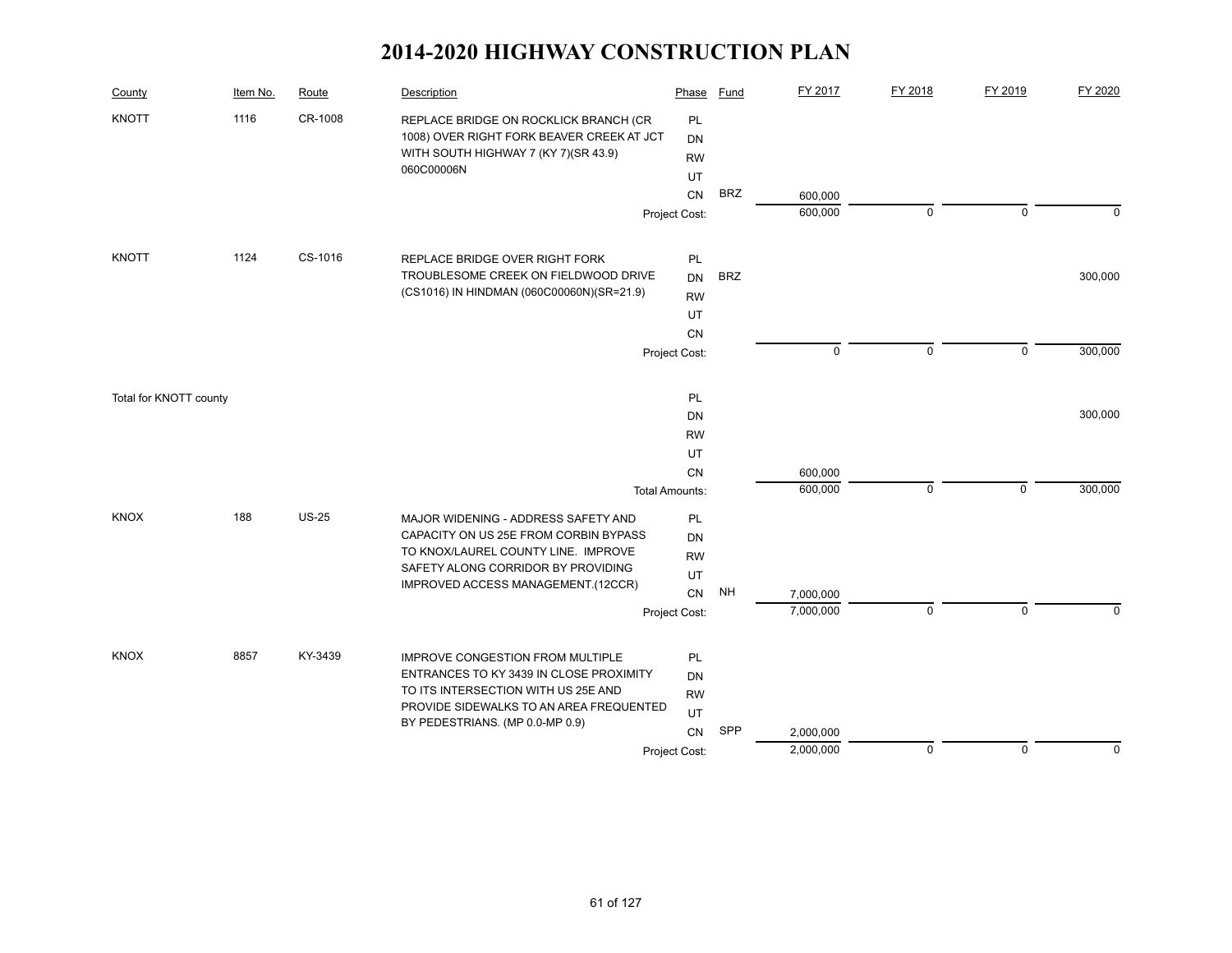| County                | Item No. | Route  | Description                               | Phase                 | Fund       | FY 2017    | FY 2018     | FY 2019     | FY 2020  |
|-----------------------|----------|--------|-------------------------------------------|-----------------------|------------|------------|-------------|-------------|----------|
| Total for KNOX county |          |        |                                           | PL                    |            |            |             |             |          |
|                       |          |        |                                           | DN                    |            |            |             |             |          |
|                       |          |        |                                           | <b>RW</b>             |            |            |             |             |          |
|                       |          |        |                                           | UT                    |            |            |             |             |          |
|                       |          |        |                                           | <b>CN</b>             |            | 9,000,000  |             |             |          |
|                       |          |        |                                           | <b>Total Amounts:</b> |            | 9,000,000  | $\mathbf 0$ | $\mathbf 0$ | $\Omega$ |
| LARUE                 | 17       | $I-65$ | TENN. STATE LINE-ELIZABETHTOWN; WIDEN TO  | PL                    |            |            |             |             |          |
|                       |          |        | 6 LANES FROM 0.7MI N OF KY 224 TO 0.6MI N | <b>DN</b>             |            |            |             |             |          |
|                       |          |        | OF OLD SONORA ROAD. (NH SHARE)(AR/W)(U    | <b>RW</b>             |            |            |             |             |          |
|                       |          |        | PHASE ADVANCE FROM 99-337.08)             | UT                    |            |            |             |             |          |
|                       |          |        |                                           | CN                    | IM         | 23,200,000 |             |             |          |
|                       |          |        |                                           | Project Cost:         |            | 23,200,000 | $\mathbf 0$ | $\mathbf 0$ | $\Omega$ |
|                       |          |        |                                           |                       |            |            |             |             |          |
| <b>LARUE</b>          | 17.01    | $I-65$ | TENN. STATE LINE-ELIZABETHTOWN; WIDEN TO  | PL                    |            |            |             |             |          |
|                       |          |        | 6 LANES FROM 0.7MI N OF KY 224 TO 0.6MI N | <b>DN</b>             |            |            |             |             |          |
|                       |          |        | OF OLD SONORA ROAD. (NH SHARE)(AR/W)(U    | <b>RW</b>             |            |            |             |             |          |
|                       |          |        | PHASE ADVANCE FROM 99-337.08)             | UT                    |            |            |             |             |          |
|                       |          |        | (ADDITIONAL FUNDING FOR C PHASE).(12CCR)  | <b>CN</b>             | <b>NH</b>  | 34,800,000 |             |             |          |
|                       |          |        |                                           | Project Cost:         |            | 34,800,000 | $\mathbf 0$ | $\mathbf 0$ | $\Omega$ |
|                       |          |        |                                           |                       |            |            |             |             |          |
| <b>LARUE</b>          | 17.02    | $I-65$ | TENN. STATE LINE-ELIZABETHTOWN; WIDEN TO  | <b>PL</b>             |            |            |             |             |          |
|                       |          |        | 6 LANES FROM 0.7MI N OF KY 224 TO 0.6MI N | <b>DN</b>             |            |            |             |             |          |
|                       |          |        | OF OLD SONORA ROAD. (NH SHARE)(AR/W)(U    | <b>RW</b>             |            |            |             |             |          |
|                       |          |        | PHASE ADVANCE FROM 99-337.08)             | UT                    |            |            |             |             |          |
|                       |          |        | (ADDITIONAL FUNDING FOR C PHASE). (12CCR) | <b>CN</b>             | <b>NH</b>  | 20,000,000 |             |             |          |
|                       |          |        |                                           | Project Cost:         |            | 20,000,000 | $\mathbf 0$ | $\mathbf 0$ | $\Omega$ |
|                       |          |        |                                           |                       |            |            |             |             |          |
| LARUE                 | 1087     | KY-61  | REPLACE BRIDGE OVER SOUTH FORK BRANCH     | PL                    |            |            |             |             |          |
|                       |          |        | ON KY 61 0.5 MILE NORTH OF KY 1906        | <b>DN</b>             | <b>BRX</b> | 100,000    |             |             |          |
|                       |          |        | (062B00010N) (SR=49.8)                    | <b>RW</b>             | <b>BRX</b> |            |             | 50,000      |          |
|                       |          |        |                                           | UT                    | <b>BRX</b> |            |             | 100,000     |          |
|                       |          |        |                                           | <b>CN</b>             | <b>BRX</b> |            |             |             | 235,000  |
|                       |          |        |                                           | Project Cost:         |            | 100,000    | $\pmb{0}$   | 150,000     | 235,000  |
|                       |          |        |                                           |                       |            |            |             |             |          |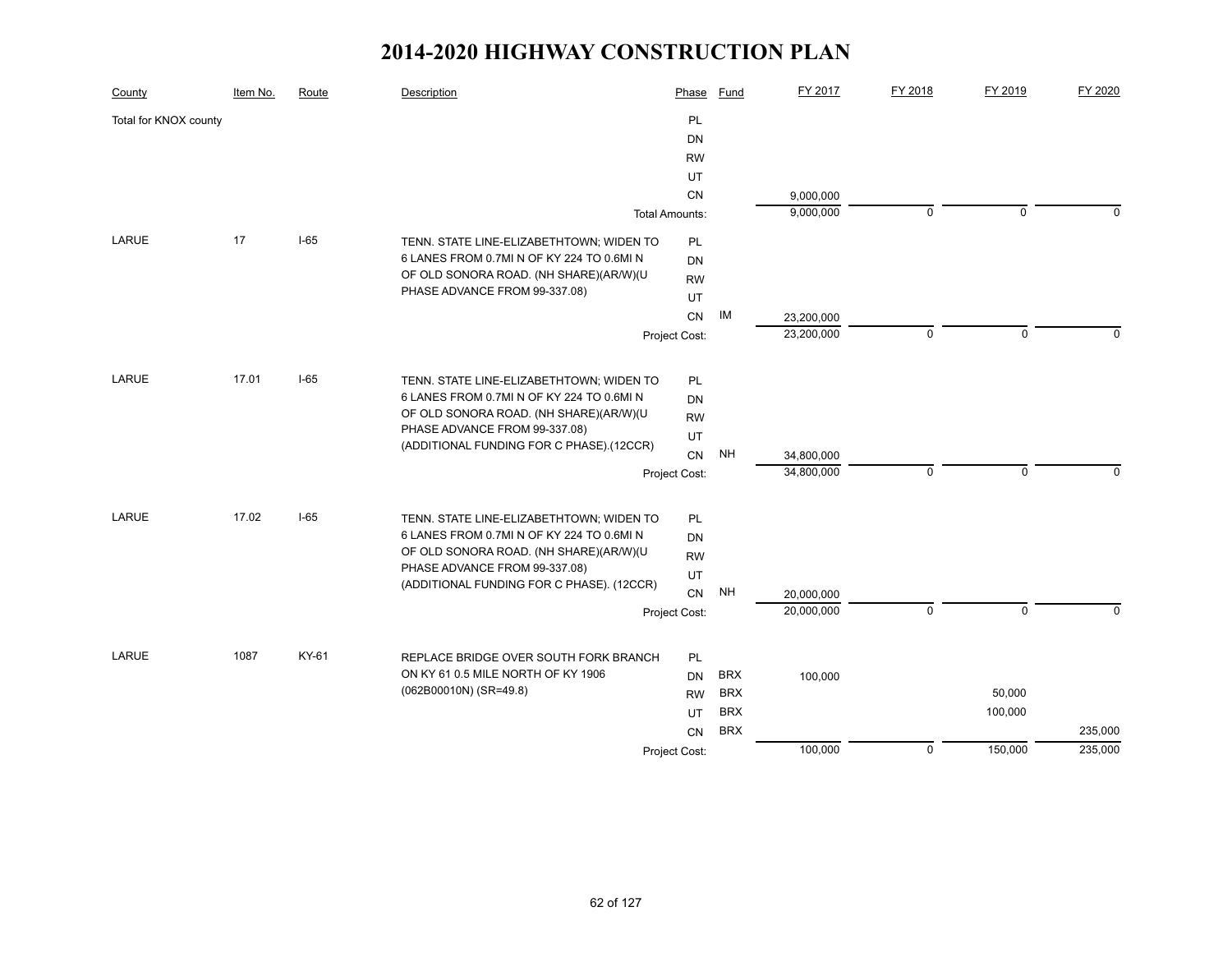| County                 | Item No. | Route    | Description                                                     | Phase                 | <b>Fund</b> | FY 2017     | FY 2018     | FY 2019     | FY 2020     |
|------------------------|----------|----------|-----------------------------------------------------------------|-----------------------|-------------|-------------|-------------|-------------|-------------|
| Total for LARUE county |          |          |                                                                 | PL                    |             |             |             |             |             |
|                        |          |          |                                                                 | DN                    |             | 100,000     |             |             |             |
|                        |          |          |                                                                 | <b>RW</b>             |             |             |             | 50,000      |             |
|                        |          |          |                                                                 | UT                    |             |             |             | 100,000     |             |
|                        |          |          |                                                                 | CN                    |             | 78,000,000  |             |             | 235,000     |
|                        |          |          |                                                                 | <b>Total Amounts:</b> |             | 78,100,000  | 0           | 150,000     | 235,000     |
| LAUREL                 | 147      | $US-25$  | US-25 CONGESTION RELIEF; WIDEN US-25 TO 5                       | PL                    |             |             |             |             |             |
|                        |          |          | LANES FROM KY-1006 TO KY-2069,                                  | DN                    |             |             |             |             |             |
|                        |          |          | CONSTRUCT A CONNECTOR FROM US-25 TO                             | <b>RW</b>             |             |             |             |             |             |
|                        |          |          | KY-229, IMPROVE KY-229 UP TO KY-192 AND                         | UT.                   | SPP         | 1,880,000   |             |             |             |
|                        |          |          | CONSTRUCT A BACK ENTRANCE TO THE                                | CN                    | SPP         | 21,080,000  |             |             |             |
|                        |          |          |                                                                 | Project Cost:         |             | 22,960,000  | $\mathbf 0$ | $\pmb{0}$   | $\mathbf 0$ |
|                        |          |          |                                                                 |                       |             |             |             |             |             |
| LAUREL                 | 185      | $US-25$  | MAJOR WIDENING - ADDRESS SAFETY,                                | PL                    |             |             |             |             |             |
|                        |          |          | CAPACITY, AND ACCESS MANAGEMENT ON US                           | DN                    |             |             |             |             |             |
|                        |          |          | 25E FROM KNOX/LAUREL COUNTY LINE TO KY                          | <b>RW</b>             |             |             |             |             |             |
|                        |          |          | 770 (12CCR)                                                     | UT                    |             |             |             |             |             |
|                        |          |          |                                                                 | CN                    | <b>NH</b>   | 9,250,000   |             |             |             |
|                        |          |          |                                                                 | Project Cost:         |             | 9,250,000   | $\mathbf 0$ | $\mathbf 0$ | $\mathbf 0$ |
|                        |          |          |                                                                 |                       |             |             |             |             |             |
| <b>LAUREL</b>          | 1086     | $I - 75$ | REPLACE NORTHBOUND BRIDGE ON I-75 OVER                          | PL                    |             |             |             |             |             |
|                        |          |          | LAUREL RIVER 1.8 MILES N OF US 25E EXIT (SR<br>43.2) 063B00043R | <b>DN</b>             |             |             |             |             |             |
|                        |          |          |                                                                 | <b>RW</b>             |             |             |             |             |             |
|                        |          |          |                                                                 | UT<br><b>CN</b>       | <b>BRO</b>  |             | 4,250,000   |             |             |
|                        |          |          |                                                                 | Project Cost:         |             | $\mathbf 0$ | 4,250,000   | $\pmb{0}$   | $\Omega$    |
|                        |          |          |                                                                 |                       |             |             |             |             |             |
| <b>LAUREL</b>          | 1094     | CR-1862  | REPLACE BRIDGE ON DOG BRANCH MAIL RD                            | PL                    |             |             |             |             |             |
|                        |          |          | (CR 1862) OVER SINKING CREEK 0.56 MILE NW                       | <b>DN</b>             | <b>BRZ</b>  | 250,000     |             |             |             |
|                        |          |          | OF SINKING CREEK RD (FD 781)(SR 13.8)                           | <b>RW</b>             | <b>BRZ</b>  |             | 50,000      |             |             |
|                        |          |          | 063C00025N                                                      | UT.                   | <b>BRZ</b>  |             | 50,000      |             |             |
|                        |          |          |                                                                 | <b>CN</b>             | <b>BRZ</b>  |             |             |             | 1,000,000   |
|                        |          |          |                                                                 | Project Cost:         |             | 250,000     | 100,000     | $\pmb{0}$   | 1,000,000   |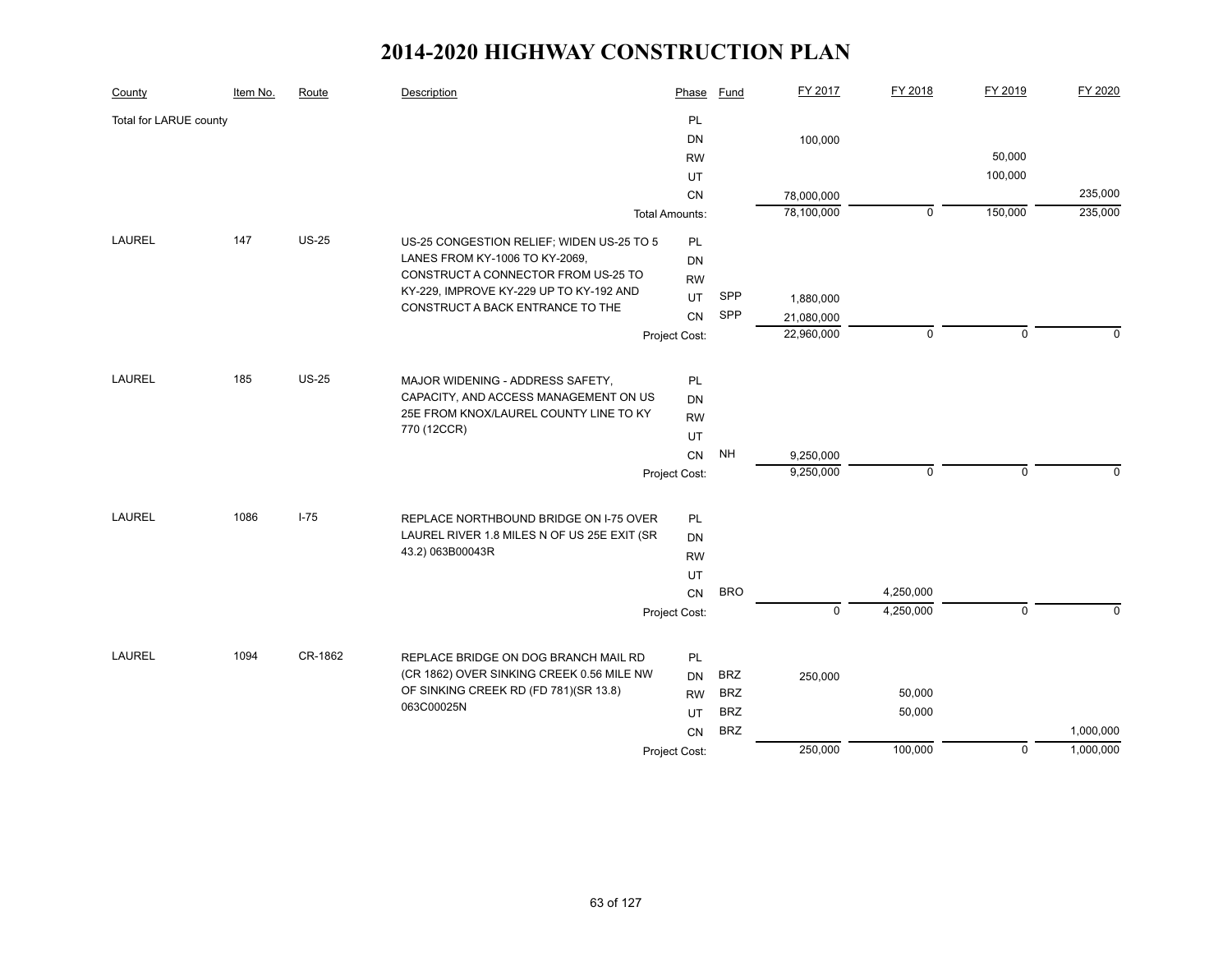| County                    | Item No. | Route   | Description                                 | Phase                 | <b>Fund</b> | FY 2017        | FY 2018     | FY 2019        | FY 2020     |
|---------------------------|----------|---------|---------------------------------------------|-----------------------|-------------|----------------|-------------|----------------|-------------|
| Total for LAUREL county   |          |         |                                             | PL                    |             |                |             |                |             |
|                           |          |         |                                             | DN                    |             | 250,000        |             |                |             |
|                           |          |         |                                             | <b>RW</b>             |             |                | 50,000      |                |             |
|                           |          |         |                                             | UT                    |             | 1,880,000      | 50,000      |                |             |
|                           |          |         |                                             | CN                    |             | 30,330,000     | 4,250,000   |                | 1,000,000   |
|                           |          |         |                                             | <b>Total Amounts:</b> |             | 32,460,000     | 4,350,000   | $\overline{0}$ | 1,000,000   |
| LAWRENCE                  | 1118     | CR-1202 | REPLACE BRIDGE ON MATTIE RD (CR 1202)       | PL                    |             |                |             |                |             |
|                           |          |         | OVER RIGHT FORK OF LITTLE BLAIN 0.38 MILE W | DN                    |             |                |             |                |             |
|                           |          |         | OF ASH BRANCH RD (CR 1161)(SR 47)           | <b>RW</b>             |             |                |             |                |             |
|                           |          |         | 064C00011N                                  | UT                    |             |                |             |                |             |
|                           |          |         |                                             | ${\sf CN}$            | <b>BRZ</b>  |                | 350,000     |                |             |
|                           |          |         |                                             | Project Cost:         |             | $\mathsf 0$    | 350,000     | $\mathbf 0$    | $\mathbf 0$ |
|                           |          |         |                                             |                       |             |                |             |                |             |
| Total for LAWRENCE county |          |         |                                             | PL                    |             |                |             |                |             |
|                           |          |         |                                             | DN                    |             |                |             |                |             |
|                           |          |         |                                             | <b>RW</b>             |             |                |             |                |             |
|                           |          |         |                                             | UT                    |             |                |             |                |             |
|                           |          |         |                                             | CN                    |             |                | 350,000     |                |             |
|                           |          |         |                                             | <b>Total Amounts:</b> |             | $\overline{0}$ | 350,000     | $\overline{0}$ | $\mathbf 0$ |
| <b>LEE</b>                | 292.1    | KY-11   | I-75 TO MOUNTAIN PARKWAY; RECONSTRUCT       | PL                    |             |                |             |                |             |
|                           |          |         | KY-11 FROM KY-30 AT LEVI IN OWSLEY          | DN                    |             |                |             |                |             |
|                           |          |         | COUNTY TO 0.5 MILE SOUTH OF KY-587 IN LEE   | <b>RW</b>             |             |                |             |                |             |
|                           |          |         | COUNTY. (06CCR)(10CCR)                      | UT                    |             |                |             |                |             |
|                           |          |         |                                             | CN                    | SPP         | 22,620,000     |             |                |             |
|                           |          |         |                                             | Project Cost:         |             | 22,620,000     | $\mathbf 0$ | $\mathsf 0$    | $\Omega$    |
|                           |          |         |                                             |                       |             |                |             |                |             |
| Total for LEE county      |          |         |                                             | PL                    |             |                |             |                |             |
|                           |          |         |                                             | DN                    |             |                |             |                |             |
|                           |          |         |                                             | <b>RW</b>             |             |                |             |                |             |
|                           |          |         |                                             | UT                    |             |                |             |                |             |
|                           |          |         |                                             | ${\sf CN}$            |             | 22,620,000     |             |                |             |
|                           |          |         |                                             | <b>Total Amounts:</b> |             | 22,620,000     | $\mathbf 0$ | $\mathbf 0$    | $\mathbf 0$ |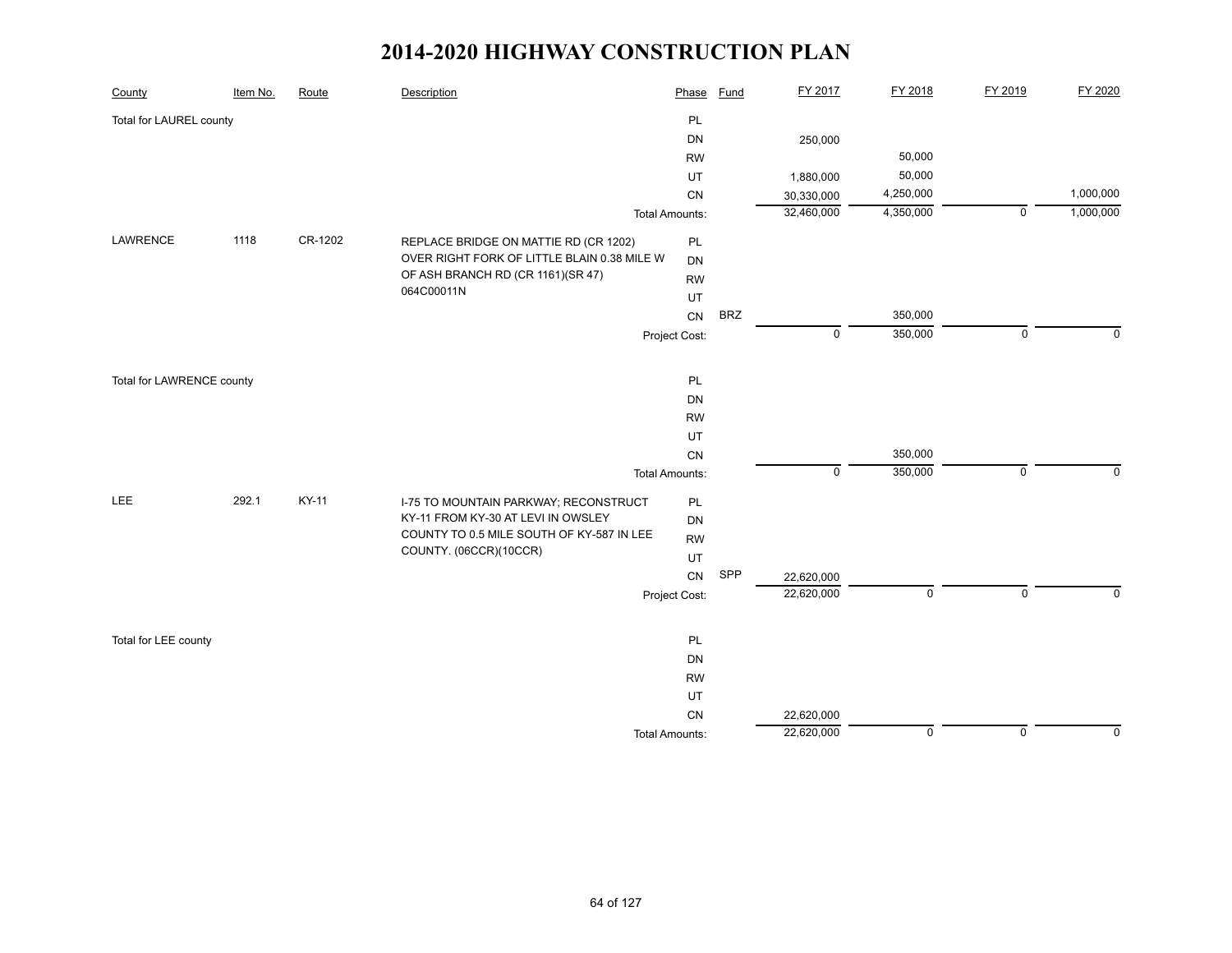| County                  | Item No. | Route         | Description                               | Phase                 | Fund       | FY 2017     | FY 2018     | FY 2019        | FY 2020     |
|-------------------------|----------|---------------|-------------------------------------------|-----------------------|------------|-------------|-------------|----------------|-------------|
| <b>LESLIE</b>           | 1078     | <b>US-421</b> | REPLACE BRIDGE AND APPROACHES ON US-421   | PL                    |            |             |             |                |             |
|                         |          |               | OVER STINNET CREEK (B08) 0.028 MILE SOUTH | DN                    |            |             |             |                |             |
|                         |          |               | OF KY-406 NEAR STINNETT.(SR=26.0) (10CCR) | <b>RW</b>             |            |             |             |                |             |
|                         |          |               |                                           | UT                    | <b>BRO</b> |             | 180,000     |                |             |
|                         |          |               |                                           | CN                    | <b>BRO</b> |             |             | 2,930,000      |             |
|                         |          |               |                                           | Project Cost:         |            | $\pmb{0}$   | 180,000     | 2,930,000      | $\mathbf 0$ |
| <b>LESLIE</b>           | 1095     | <b>US-421</b> | REPLACE BRIDGE OVER MUNCY CREEK ON US     | PL                    |            |             |             |                |             |
|                         |          |               | 421 0.5 MILE SOUTH OF TAYLOR MORGAN       | DN                    | <b>BRX</b> | 350,000     |             |                |             |
|                         |          |               | ROAD (CR 1090).(066B00006N)(SR=31.5)      | <b>RW</b>             | <b>BRX</b> |             |             | 100,000        |             |
|                         |          |               |                                           | <b>UT</b>             | <b>BRX</b> |             |             | 75,000         |             |
|                         |          |               |                                           | <b>CN</b>             | <b>BRX</b> |             |             |                | 700,000     |
|                         |          |               |                                           | Project Cost:         |            | 350,000     | $\mathsf 0$ | 175,000        | 700,000     |
| <b>LESLIE</b>           | 1100     | CR-1528       | REPLACE BRIDGE OVER WOLF CREEK ON COON    | PL                    |            |             |             |                |             |
|                         |          |               | CREEK ROAD (CR 1528) AT JCT WITH KY 3427  | <b>DN</b>             | <b>BRZ</b> |             |             |                | 175,000     |
|                         |          |               | (066C00039N) (SR=30.1) (EBRP)             | <b>RW</b>             |            |             |             |                |             |
|                         |          |               |                                           | UT                    |            |             |             |                |             |
|                         |          |               |                                           | CN                    |            |             |             |                |             |
|                         |          |               |                                           | Project Cost:         |            | $\pmb{0}$   | $\mathsf 0$ | $\overline{0}$ | 175,000     |
|                         |          |               |                                           |                       |            |             |             |                |             |
| Total for LESLIE county |          |               |                                           | PL                    |            |             |             |                |             |
|                         |          |               |                                           | DN                    |            | 350,000     |             |                | 175,000     |
|                         |          |               |                                           | <b>RW</b>             |            |             |             | 100,000        |             |
|                         |          |               |                                           | UT                    |            |             | 180,000     | 75,000         |             |
|                         |          |               |                                           | CN                    |            |             |             | 2,930,000      | 700,000     |
|                         |          |               |                                           | <b>Total Amounts:</b> |            | 350,000     | 180,000     | 3,105,000      | 875,000     |
| <b>LETCHER</b>          | 311.39   | <b>US-119</b> | HARLAN-WHITESBURG; PINE MOUNTAIN;         | PL                    |            |             |             |                |             |
|                         |          |               | PARTRIDGE TO OVEN FORK (SURFACING FOR     | DN                    |            |             |             |                |             |
|                         |          |               | SECTIONS 2 AND 3); US-119 RELOCATION FROM | <b>RW</b>             |            |             |             |                |             |
|                         |          |               | 1000 FEET WEST JCT. KY-3404 TO 0.1 MILE   | UT                    |            |             |             |                |             |
|                         |          |               | WEST OF BROWN BRANCH. (F16) (2004BOPC)    | CN                    | <b>APD</b> |             |             |                | 11,250,000  |
|                         |          |               |                                           | Project Cost:         |            | $\mathbf 0$ | $\mathbf 0$ | $\mathbf 0$    | 11,250,000  |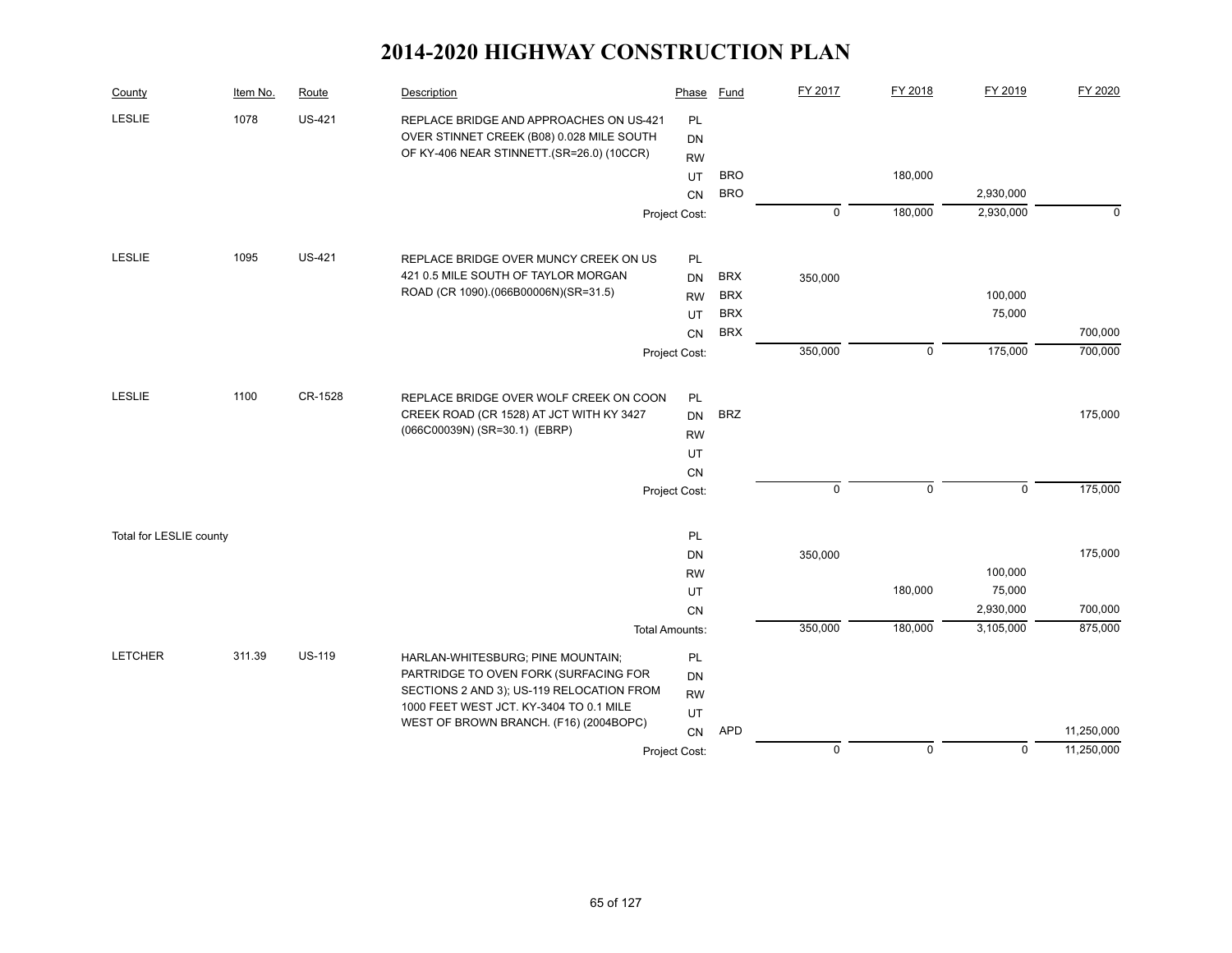| County         | Item No. | Route         | Description                                                                     | Phase         | Fund       | FY 2017     | FY 2018     | FY 2019     | FY 2020     |
|----------------|----------|---------------|---------------------------------------------------------------------------------|---------------|------------|-------------|-------------|-------------|-------------|
| <b>LETCHER</b> | 311.77   | <b>US-119</b> | HARLAN-WHITESBURG; PINE MOUNTAIN;                                               | PL            |            |             |             |             |             |
|                |          |               | PARTRIDGE TO OVEN FORK SECTION 4; US-119                                        | DN            |            |             |             |             |             |
|                |          |               | RELOCATION FROM 0.1 MI WEST OF BROWN                                            | <b>RW</b>     |            |             |             |             |             |
|                |          |               | BRANCH TO 0.15 MI WEST OF KY-806 AT OVEN<br>FORK INCLUDING APPROACH TO EXISTING | UT            |            |             |             |             |             |
|                |          |               |                                                                                 | CN            | <b>APD</b> |             | 35,700,000  |             |             |
|                |          |               |                                                                                 | Project Cost: |            | $\mathbf 0$ | 35,700,000  | $\mathbf 0$ | $\mathbf 0$ |
| <b>LETCHER</b> | 311.8    | <b>US-119</b> | RECONSTRUCTION OF US-119 FROM 0.15 MILE                                         | PL            |            |             |             |             |             |
|                |          |               | WEST OF KY-806 TO KY-932, 2012BOP                                               | <b>DN</b>     |            |             |             |             |             |
|                |          |               |                                                                                 | <b>RW</b>     | <b>APD</b> |             | 2,500,000   |             |             |
|                |          |               |                                                                                 | UT.           | <b>APD</b> |             |             | 300,000     |             |
|                |          |               |                                                                                 | <b>CN</b>     | <b>APD</b> |             |             |             | 34,000,000  |
|                |          |               |                                                                                 | Project Cost: |            | $\mathbf 0$ | 2,500,000   | 300,000     | 34,000,000  |
| <b>LETCHER</b> | 1113     | KY-2034       | REPLACE BRIDGE ON KY 2034C OVER N FORK                                          | PL            |            |             |             |             |             |
|                |          |               | KY RIVER 0.02 E OF US 119(SR 42.7)                                              | <b>DN</b>     |            |             |             |             |             |
|                |          |               | 067B00121N                                                                      | <b>RW</b>     |            |             |             |             |             |
|                |          |               |                                                                                 | UT            |            |             |             |             |             |
|                |          |               |                                                                                 | CN            | <b>BRO</b> | 1,350,000   |             |             |             |
|                |          |               |                                                                                 | Project Cost: |            | 1,350,000   | $\mathbf 0$ | $\pmb{0}$   | $\mathbf 0$ |
| <b>LETCHER</b> | 1120     | KY-3404       | REPLACE BRIDGE OVER POOR FORK OF                                                | PL            |            |             |             |             |             |
|                |          |               | CUMBERLAND RIVER ON KY 3404 100 FT SOUTH                                        | <b>DN</b>     | <b>BRX</b> | 275,000     |             |             |             |
|                |          |               | OF US 119. (067B00114N)(SR=11.7)                                                | <b>RW</b>     | <b>BRX</b> |             |             | 75,000      |             |
|                |          |               |                                                                                 | <b>UT</b>     | <b>BRX</b> |             |             | 75,000      |             |
|                |          |               |                                                                                 | <b>CN</b>     | <b>BRX</b> |             |             |             | 450,000     |
|                |          |               |                                                                                 | Project Cost: |            | 275,000     | $\mathbf 0$ | 150,000     | 450,000     |
| <b>LETCHER</b> | 8702     | KY-805        | IMPROVE THE EXISTING ROADWAY TO MEET                                            | PL            |            |             |             |             |             |
|                |          |               | <b>CURRENT STANDARDS AND IMPROVE</b>                                            | DN            |            |             |             |             |             |
|                |          |               | CONGESTION INTO AND OUT OF JENKINS                                              | <b>RW</b>     | <b>SP</b>  | 1,580,000   |             |             |             |
|                |          |               | BETWEEN MP 8.741 AND MP 9.247 (12CCN)                                           | UT.           | SP         |             | 520,000     |             |             |
|                |          |               |                                                                                 | CN            | SP         |             | 6,060,000   |             |             |
|                |          |               |                                                                                 | Project Cost: |            | 1,580,000   | 6,580,000   | $\mathbf 0$ | $\mathbf 0$ |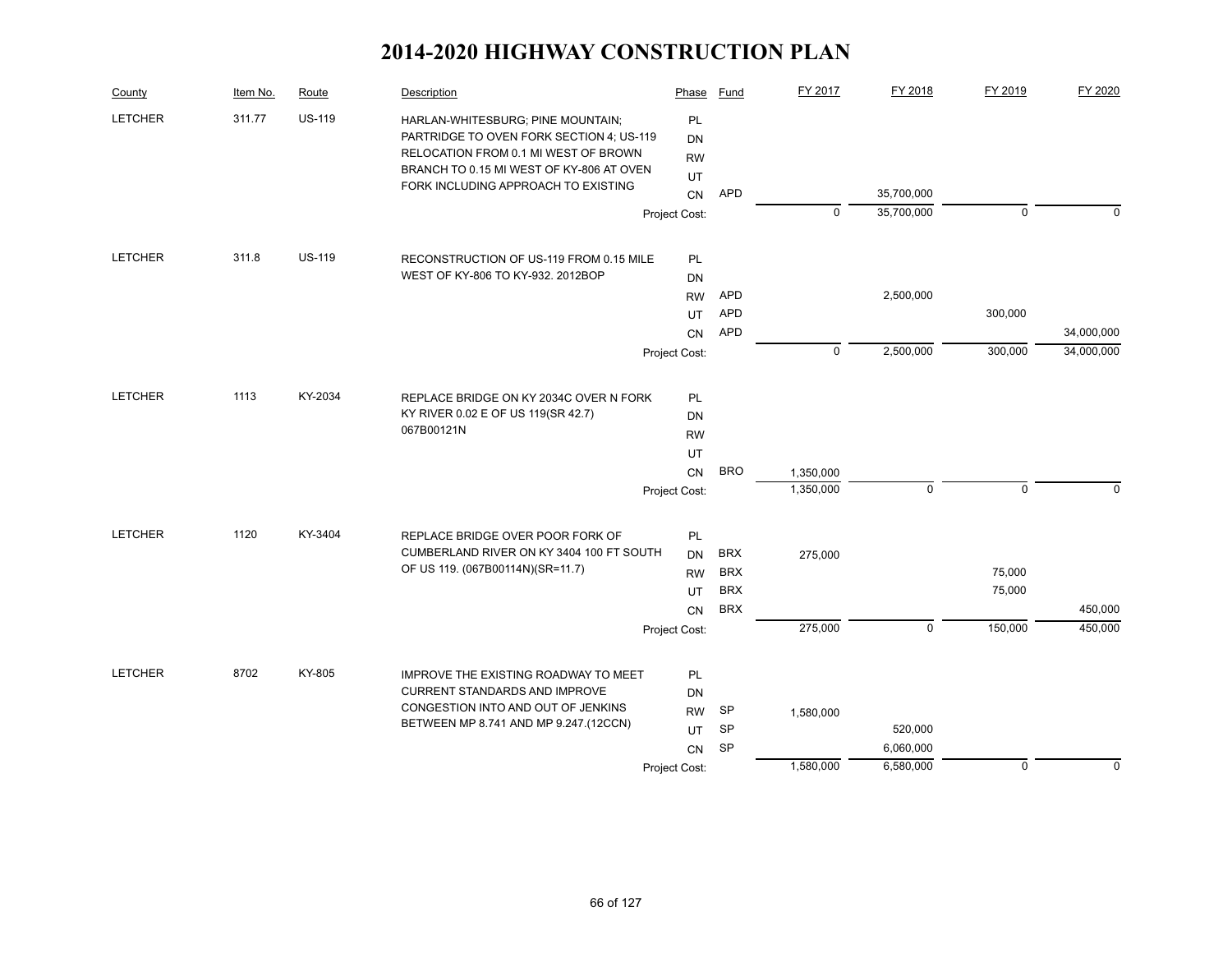| County                   | Item No. | Route        | Description                               | Phase                 | <b>Fund</b> | FY 2017     | FY 2018     | FY 2019     | FY 2020     |
|--------------------------|----------|--------------|-------------------------------------------|-----------------------|-------------|-------------|-------------|-------------|-------------|
| Total for LETCHER county |          |              |                                           | PL                    |             |             |             |             |             |
|                          |          |              |                                           | <b>DN</b>             |             | 275,000     |             |             |             |
|                          |          |              |                                           | <b>RW</b>             |             | 1,580,000   | 2,500,000   | 75,000      |             |
|                          |          |              |                                           | UT                    |             |             | 520,000     | 375,000     |             |
|                          |          |              |                                           | CN                    |             | 1,350,000   | 41,760,000  |             | 45,700,000  |
|                          |          |              |                                           | <b>Total Amounts:</b> |             | 3,205,000   | 44,780,000  | 450,000     | 45,700,000  |
| LEWIS                    | 1082     | KY-8         | REPLACE BRIDGE ON KY 8 OVER KINNICONNICK  | PL                    |             |             |             |             |             |
|                          |          |              | CREEK 0.094 MILE W OF DUDLEY AVE          | DN                    |             |             |             |             |             |
|                          |          |              | (CR-1031A) (SR 26.5) 068B00003N           | <b>RW</b>             |             |             |             |             |             |
|                          |          |              |                                           | UT                    |             |             |             |             |             |
|                          |          |              |                                           | CN                    | <b>BRO</b>  |             | 3,000,000   |             |             |
|                          |          |              |                                           | Project Cost:         |             | $\mathbf 0$ | 3,000,000   | $\mathbf 0$ | $\mathbf 0$ |
|                          |          |              |                                           |                       |             |             |             |             |             |
| <b>LEWIS</b>             | 1090     | KY-1068      | REPLACE BRIDGE OVER LAUREL FORK ON KY     | PL                    |             |             |             |             |             |
|                          |          |              | 1068 30 FT S OF DEEP HOLE BRANCH ROAD (CR | DN                    | <b>BRX</b>  |             |             | 500,000     |             |
|                          |          |              | 1125).(068B00057N)(SR=60.1)               | <b>RW</b>             |             |             |             |             |             |
|                          |          |              |                                           | UT                    |             |             |             |             |             |
|                          |          |              |                                           | CN                    |             |             |             |             |             |
|                          |          |              |                                           | Project Cost:         |             | $\mathsf 0$ | $\mathsf 0$ | 500,000     | $\Omega$    |
|                          |          |              |                                           |                       |             |             |             |             |             |
| LEWIS                    | 8507     | <b>KY-57</b> | CONSTRUCT A NEW BRIDGE CROSSING THE       | PL                    |             |             |             |             |             |
|                          |          |              | NORTH FORK OF THE LICKING RIVER AT THE    | DN                    |             |             |             |             |             |
|                          |          |              | LEWIS-FLEMING COUNTY LINE. (08CCN):       | <b>RW</b>             |             |             |             |             |             |
|                          |          |              | (068B00027N)                              | UT                    |             |             |             |             |             |
|                          |          |              |                                           | CN                    | SPP         | 5,200,000   |             |             |             |
|                          |          |              |                                           | Project Cost:         |             | 5,200,000   | $\mathbf 0$ | $\mathbf 0$ | $\mathbf 0$ |
|                          |          |              |                                           |                       |             |             |             |             |             |
| Total for LEWIS county   |          |              |                                           | PL                    |             |             |             |             |             |
|                          |          |              |                                           | DN                    |             |             |             | 500,000     |             |
|                          |          |              |                                           | <b>RW</b>             |             |             |             |             |             |
|                          |          |              |                                           | UT                    |             |             |             |             |             |
|                          |          |              |                                           | CN                    |             | 5,200,000   | 3,000,000   |             |             |
|                          |          |              |                                           | <b>Total Amounts:</b> |             | 5,200,000   | 3,000,000   | 500,000     | $\mathbf 0$ |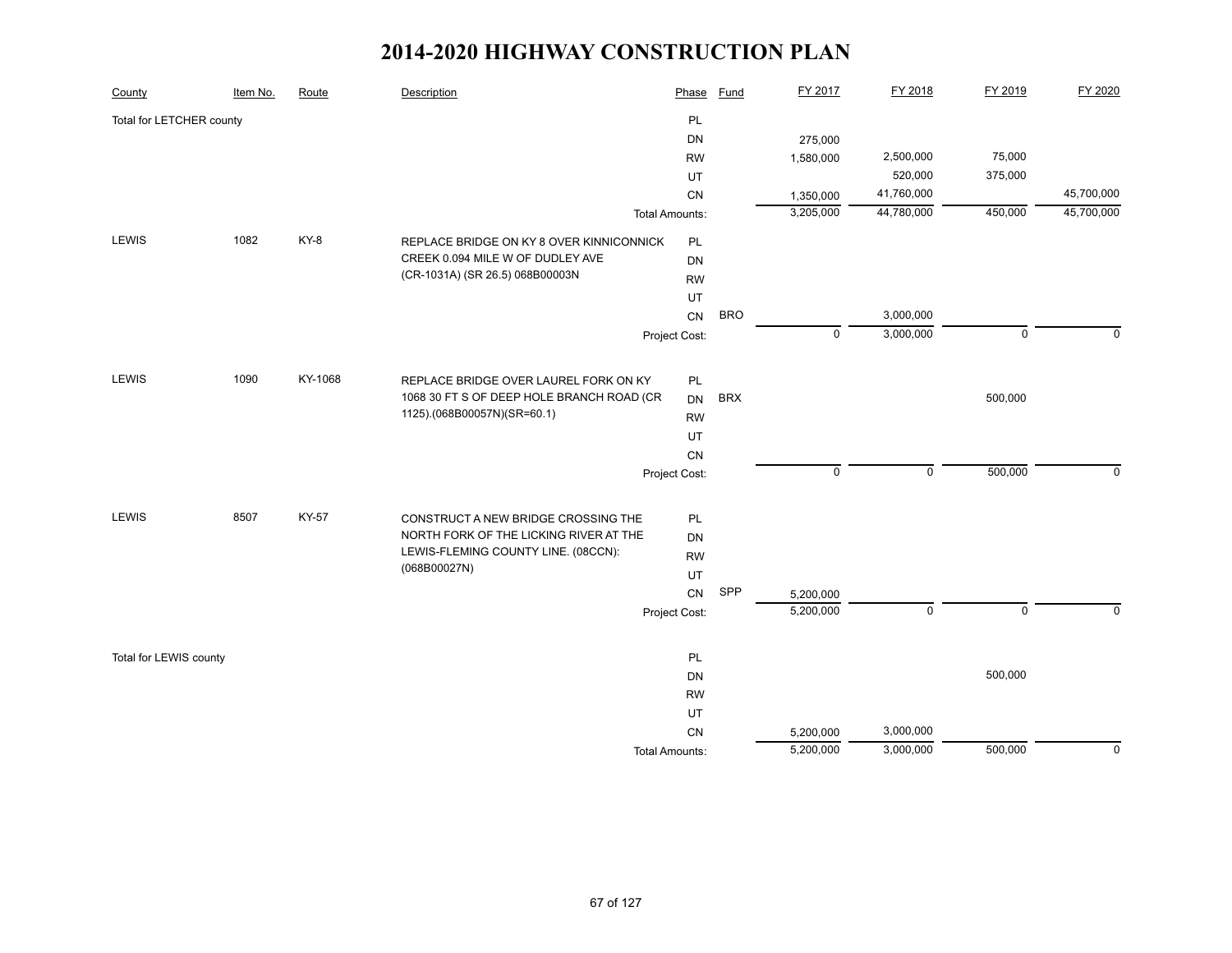| County                      | Item No. | Route        | Description                                | Phase                 | Fund            | FY 2017        | FY 2018        | FY 2019     | FY 2020     |
|-----------------------------|----------|--------------|--------------------------------------------|-----------------------|-----------------|----------------|----------------|-------------|-------------|
| <b>LINCOLN</b>              | 196      | <b>US-27</b> | WIDEN US-27 FROM KY-590 TO BELL STREET IN  | PL                    |                 |                |                |             |             |
|                             |          |              | STANFORD (MP 18.2 TO MP 18.9). (INCLUDES   | DN                    |                 |                |                |             |             |
|                             |          |              | NEW GOSHEN CUT-OFF ROAD)(2005HPP-KY115)    | <b>RW</b>             | <b>NH</b>       |                | 1,400,000      |             |             |
|                             |          |              |                                            | UT                    | $\mathsf{NH}\,$ |                |                | 1,100,000   |             |
|                             |          |              |                                            | CN                    | <b>NH</b>       |                |                |             | 6,500,000   |
|                             |          |              |                                            | Project Cost:         |                 | $\pmb{0}$      | 1,400,000      | 1,100,000   | 6,500,000   |
| Total for LINCOLN county    |          |              |                                            | PL                    |                 |                |                |             |             |
|                             |          |              |                                            | DN                    |                 |                |                |             |             |
|                             |          |              |                                            | <b>RW</b>             |                 |                | 1,400,000      |             |             |
|                             |          |              |                                            | UT                    |                 |                |                | 1,100,000   |             |
|                             |          |              |                                            | CN                    |                 |                |                |             | 6,500,000   |
|                             |          |              |                                            | <b>Total Amounts:</b> |                 | $\pmb{0}$      | 1,400,000      | 1,100,000   | 6,500,000   |
| <b>LIVINGSTON</b>           | 1142     | <b>US-60</b> | REPLACE BRIDGE ON US 60 OVER THE           | PL                    |                 |                |                |             |             |
|                             |          |              | CUMBERLAND RIVER 0.27 MILE N OF KY 70 (SR  | DN                    |                 |                |                |             |             |
|                             |          |              | 32.7) 070B00017N.                          | <b>RW</b>             |                 |                |                |             |             |
|                             |          |              |                                            | UT                    |                 |                |                |             |             |
|                             |          |              |                                            | CN                    | <b>BRO</b>      |                |                | 22,000,000  |             |
|                             |          |              |                                            | Project Cost:         |                 | $\pmb{0}$      | $\mathbf 0$    | 22,000,000  | $\mathbf 0$ |
| <b>LIVINGSTON</b>           | 1142.01  | <b>US-60</b> | REPLACE BRIDGE ON US 60 OVER THE           | PL                    |                 |                |                |             |             |
|                             |          |              | CUMBERLAND RIVER 0.27 MILE N OF KY 70 (SR  | DN                    |                 |                |                |             |             |
|                             |          |              | 32.7) 070B00017N (ADDITIONAL FUNDING FOR C | <b>RW</b>             |                 |                |                |             |             |
|                             |          |              | PHASE)                                     | UT                    |                 |                |                |             |             |
|                             |          |              |                                            | <b>CN</b>             | <b>BRO</b>      |                |                |             | 23,000,000  |
|                             |          |              |                                            | Project Cost:         |                 | $\pmb{0}$      | $\mathbf 0$    | $\mathbf 0$ | 23,000,000  |
| Total for LIVINGSTON county |          |              |                                            | PL                    |                 |                |                |             |             |
|                             |          |              |                                            | DN                    |                 |                |                |             |             |
|                             |          |              |                                            | <b>RW</b>             |                 |                |                |             |             |
|                             |          |              |                                            | UT                    |                 |                |                |             |             |
|                             |          |              |                                            | CN                    |                 |                |                | 22,000,000  | 23,000,000  |
|                             |          |              |                                            | <b>Total Amounts:</b> |                 | $\overline{0}$ | $\overline{0}$ | 22,000,000  | 23,000,000  |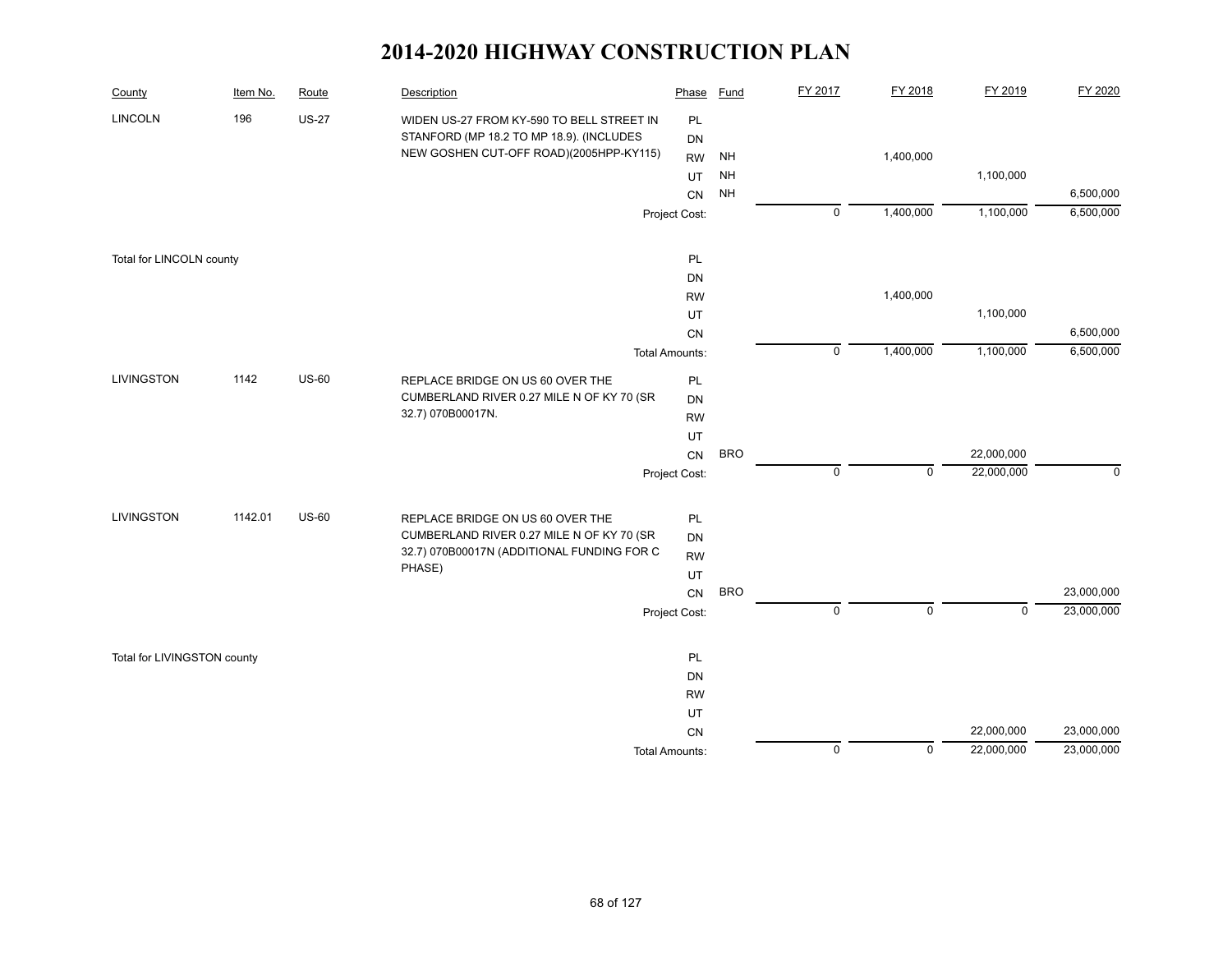| County                | Item No. | Route         | Description                                 | Phase                 | <b>Fund</b> | FY 2017    | FY 2018     | FY 2019     | FY 2020     |
|-----------------------|----------|---------------|---------------------------------------------|-----------------------|-------------|------------|-------------|-------------|-------------|
| <b>LYON</b>           | 187.5    | <b>US-641</b> | RELOCATION OF PRIORITY SECTION OF US 641    | PL                    |             |            |             |             |             |
|                       |          |               | BETWEEN US 62 AND US 641 NORTH OF           | DN                    |             |            |             |             |             |
|                       |          |               | FREDONIA.(06CCN)                            | <b>RW</b>             | SPP         |            | 5,000,000   |             |             |
|                       |          |               |                                             | UT                    | SPP         |            |             | 2,500,000   |             |
|                       |          |               |                                             | CN                    | SPP         |            |             |             | 20,000,000  |
|                       |          |               |                                             | Project Cost:         |             | $\pmb{0}$  | 5,000,000   | 2,500,000   | 20,000,000  |
| <b>LYON</b>           | 801      | KY-93         | UPGRADE KY 93/RIVERPORT ROAD                | PL                    |             |            |             |             |             |
|                       |          |               | INTERSECTION.                               | <b>DN</b>             |             |            |             |             |             |
|                       |          |               |                                             | <b>RW</b>             |             |            |             |             |             |
|                       |          |               |                                             | UT                    |             |            |             |             |             |
|                       |          |               |                                             | CN                    | SPP         | 1,500,000  |             |             |             |
|                       |          |               |                                             | Project Cost:         |             | 1,500,000  | $\mathbf 0$ | $\mathbf 0$ | $\Omega$    |
| Total for LYON county |          |               |                                             | PL                    |             |            |             |             |             |
|                       |          |               |                                             | DN                    |             |            |             |             |             |
|                       |          |               |                                             | <b>RW</b>             |             |            | 5,000,000   |             |             |
|                       |          |               |                                             | UT                    |             |            |             | 2,500,000   |             |
|                       |          |               |                                             | CN                    |             | 1,500,000  |             |             | 20,000,000  |
|                       |          |               |                                             | <b>Total Amounts:</b> |             | 1,500,000  | 5,000,000   | 2,500,000   | 20,000,000  |
| <b>MADISON</b>        | 251.4    | <b>US-25</b>  | PRIORITY SECTION II: WIDEN US-25 TO 3 LANES | PL                    |             |            |             |             |             |
|                       |          |               | FROM US 421 TO PUMPKIN RUN. (2006BOPC)      | DN                    |             |            |             |             |             |
|                       |          |               | (08CCR)(10CCR)(12CCR)                       | <b>RW</b>             |             |            |             |             |             |
|                       |          |               |                                             | <b>UT</b>             |             |            |             |             |             |
|                       |          |               |                                             | CN                    | <b>NH</b>   | 10,130,000 |             |             |             |
|                       |          |               |                                             | Project Cost:         |             | 10,130,000 | $\mathbf 0$ | $\mathbf 0$ | $\mathbf 0$ |
| <b>MADISON</b>        | 1137     | KY-3376       | REPLACE BRIDGE OVER TERRILL BRANCH ROAD     | PL                    |             |            |             |             |             |
|                       |          |               | ON KY 3376 IN BEREA 200 FT N OF PEACHTREE   | <b>DN</b>             | <b>BRX</b>  |            |             | 300,000     |             |
|                       |          |               | DRIVE (CS 2072).(076B00085N)(SR=46.5)       | <b>RW</b>             |             |            |             |             |             |
|                       |          |               |                                             | UT                    |             |            |             |             |             |
|                       |          |               |                                             | CN                    |             |            |             |             |             |
|                       |          |               |                                             | Project Cost:         |             | $\pmb{0}$  | $\mathsf 0$ | 300,000     | $\mathbf 0$ |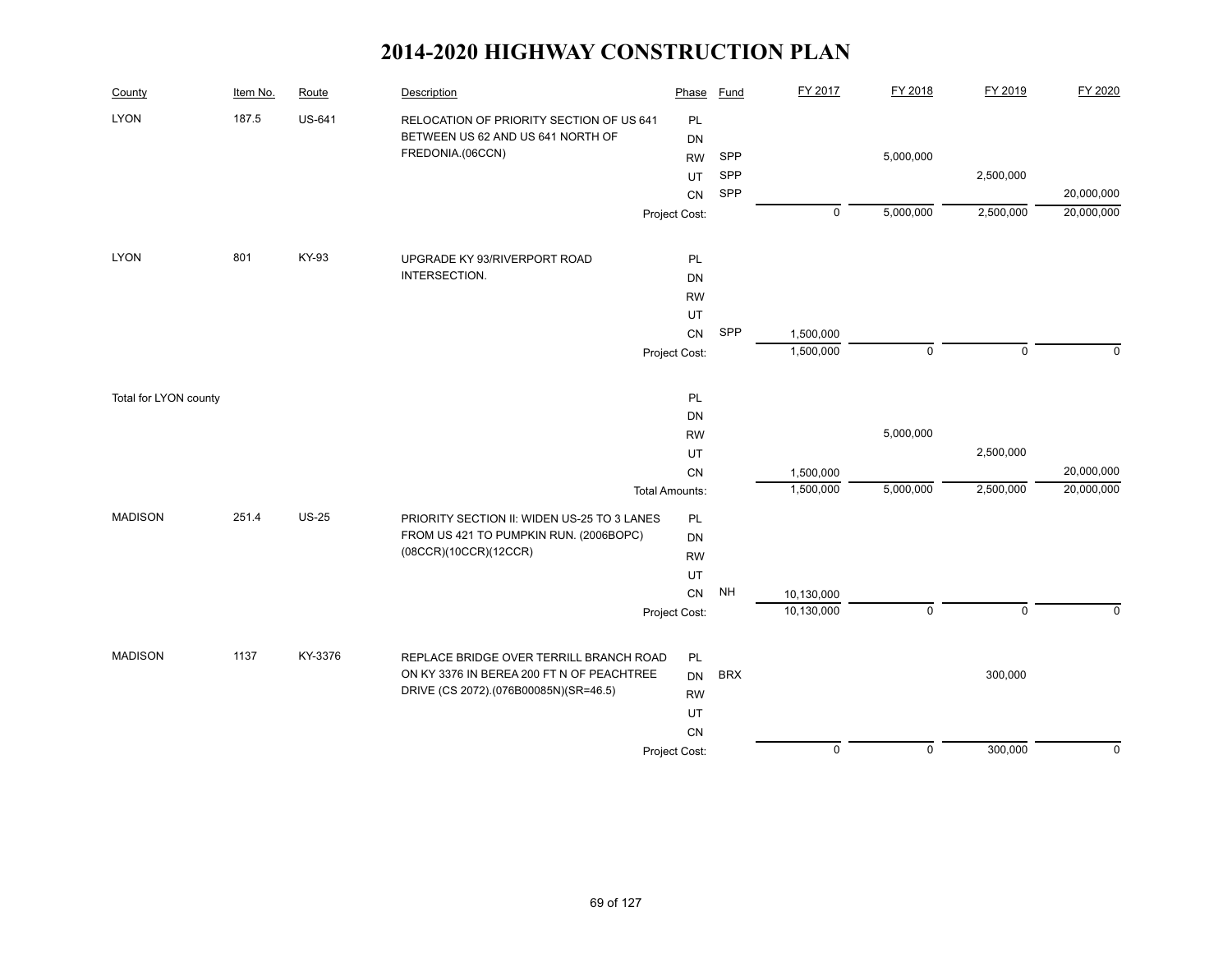| County                   | Item No. | Route   | Description                                                                                                                                                       | Phase                       | Fund       | FY 2017    | FY 2018     | FY 2019                  | FY 2020     |
|--------------------------|----------|---------|-------------------------------------------------------------------------------------------------------------------------------------------------------------------|-----------------------------|------------|------------|-------------|--------------------------|-------------|
| <b>MADISON</b>           | 8403     | KY-627  | RECONSTRUCT AND WIDEN THE KY-627 BRIDGE<br>OVER I-75 TO FIVE LANES TO IMPROVE TRAFFIC<br>CONGESTION AND IMPROVE SAFETY.<br>(INCLUDES 7-8400) (B40) (08CCN)(10CCR) | PL<br>DN<br><b>RW</b><br>UT |            |            |             |                          |             |
|                          |          |         |                                                                                                                                                                   | <b>CN</b>                   | <b>STP</b> | 18,720,000 |             |                          |             |
|                          |          |         |                                                                                                                                                                   | Project Cost:               |            | 18,720,000 | $\pmb{0}$   | $\mathbf 0$              | $\Omega$    |
|                          |          |         |                                                                                                                                                                   |                             |            |            |             |                          |             |
| <b>MADISON</b>           | 8802     | KY-595  | WIDENING OF EXISTING KY 595 (WALNUT<br>MEADOW RD) FROM PEGGY FLATS ROAD TO                                                                                        | <b>PL</b><br>DN             |            |            |             |                          |             |
|                          |          |         | GUYNN ROAD. WIDENING TO INCLUDE                                                                                                                                   | <b>RW</b>                   |            |            |             |                          |             |
|                          |          |         | ADDITIONAL LANES AND TURN LANES.                                                                                                                                  | UT                          | SPP        | 200,000    |             |                          |             |
|                          |          |         |                                                                                                                                                                   | <b>CN</b>                   | SPP        | 825,000    |             |                          |             |
|                          |          |         |                                                                                                                                                                   | Project Cost:               |            | 1,025,000  | $\pmb{0}$   | $\mathbf 0$              | $\Omega$    |
|                          |          |         |                                                                                                                                                                   |                             |            |            |             |                          |             |
| <b>MADISON</b>           | 8853     |         | PROPOSED ROADWAY IMPROVEMENTS FROM                                                                                                                                | <b>PL</b>                   |            |            |             |                          |             |
|                          |          |         | DUNCANNON ROAD TO THE MADISON COUNTY                                                                                                                              | DN                          |            |            |             |                          |             |
|                          |          |         | AIRPORT TO INCLUDE CALEAST ROAD (KY<br>2881), JOHN BALLARD ROAD (KY 2877 & CR                                                                                     | <b>RW</b>                   |            |            |             |                          |             |
|                          |          |         | 1236) FROM MENELAUS TO AIRPORT ROAD,                                                                                                                              | <b>UT</b>                   | SP         | 2,700,000  |             |                          |             |
|                          |          |         |                                                                                                                                                                   | <b>CN</b>                   | SP         |            | 9,000,000   |                          |             |
|                          |          |         |                                                                                                                                                                   | Project Cost:               |            | 2,700,000  | 9,000,000   | $\mathbf 0$              | $\Omega$    |
| Total for MADISON county |          |         |                                                                                                                                                                   | PL                          |            |            |             |                          |             |
|                          |          |         |                                                                                                                                                                   | DN                          |            |            |             | 300,000                  |             |
|                          |          |         |                                                                                                                                                                   | <b>RW</b>                   |            |            |             |                          |             |
|                          |          |         |                                                                                                                                                                   | UT                          |            | 2,900,000  |             |                          |             |
|                          |          |         |                                                                                                                                                                   | <b>CN</b>                   |            | 29,675,000 | 9,000,000   |                          |             |
|                          |          |         |                                                                                                                                                                   | <b>Total Amounts:</b>       |            | 32,575,000 | 9,000,000   | 300,000                  | $\Omega$    |
| <b>MAGOFFIN</b>          | 126.4    | KY-9009 | MOUNTAIN PARKWAY CORRIDOR: WIDEN THE                                                                                                                              | PL                          |            |            |             |                          |             |
|                          |          |         | MOUNTAIN PARKWAY TO 4 LANES FROM 0.3MI                                                                                                                            | <b>DN</b>                   |            |            |             |                          |             |
|                          |          |         | W OF KY 3047 (65.0) TO 0.7 MI W OF MIDDLE<br>FORK LICKING RIVER BRIDGE (69.6). (2012BOP)                                                                          | <b>RW</b>                   | <b>STP</b> | 2,400,000  |             |                          |             |
|                          |          |         |                                                                                                                                                                   | UT                          | <b>STP</b> | 750,000    |             |                          |             |
|                          |          |         |                                                                                                                                                                   | CN                          | <b>STP</b> | 3,150,000  | $\mathbf 0$ | 22,400,000<br>22,400,000 | $\mathbf 0$ |
|                          |          |         |                                                                                                                                                                   | Project Cost:               |            |            |             |                          |             |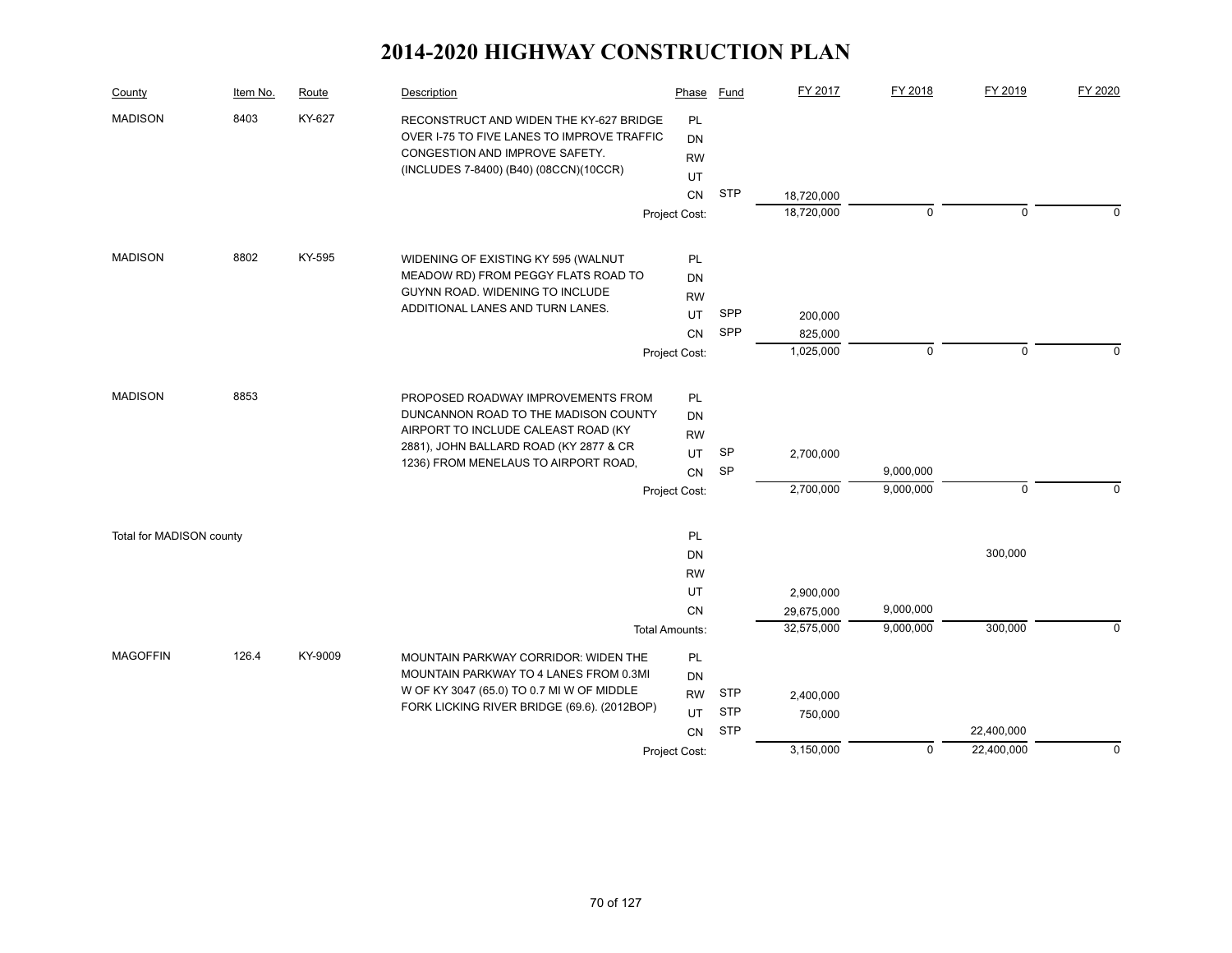| County          | Item No. | Route         | Description                                                                                                                                                                | Phase                        | <b>Fund</b> | FY 2017     | FY 2018     | FY 2019     | FY 2020                  |
|-----------------|----------|---------------|----------------------------------------------------------------------------------------------------------------------------------------------------------------------------|------------------------------|-------------|-------------|-------------|-------------|--------------------------|
| <b>MAGOFFIN</b> | 126.41   | KY-9009       | MOUNTAIN PARKWAY CORRIDOR: WIDEN THE<br>MOUNTAIN PARKWAY TO 4 LANES FROM 0.3MI<br>W OF KY 3047 (65.0) TO 0.7 MI W OF MIDDLE<br>FORK LICKING RIVER BRIDGE (69.6). (2012BOP) | <b>PL</b><br>DN<br><b>RW</b> |             |             |             |             |                          |
|                 |          |               | (ADDITIONAL FUNDING FOR C PHASE)                                                                                                                                           | UT                           |             |             |             |             |                          |
|                 |          |               |                                                                                                                                                                            | <b>CN</b><br>Project Cost:   | <b>STP</b>  | $\mathbf 0$ | $\mathbf 0$ | $\mathbf 0$ | 25,000,000<br>25,000,000 |
| <b>MAGOFFIN</b> | 126.5    | KY-9009       | <b>MOUNTAIN PARKWAY CORRIDOR: WIDEN THE</b>                                                                                                                                | PL                           |             |             |             |             |                          |
|                 |          |               | MOUNTAIN PARKWAY TO 4 LANES FROM 0.4 MI                                                                                                                                    | <b>DN</b>                    |             |             |             |             |                          |
|                 |          |               | E OF THE KY-134 JOHNSON CREEK BR TO 0.3 MI                                                                                                                                 | <b>RW</b>                    |             |             |             |             |                          |
|                 |          |               | W OF KY 3047 - SECTION 5.                                                                                                                                                  | UT                           |             |             |             |             |                          |
|                 |          |               |                                                                                                                                                                            | <b>CN</b>                    | <b>NH</b>   | 15,000,000  |             |             |                          |
|                 |          |               |                                                                                                                                                                            | Project Cost:                |             | 15,000,000  | $\mathbf 0$ | $\mathbf 0$ | $\Omega$                 |
| <b>MAGOFFIN</b> | 126.51   | KY-9009       | MOUNTAIN PARKWAY CORRIDOR: WIDEN THE                                                                                                                                       | PL                           |             |             |             |             |                          |
|                 |          |               | MOUNTAIN PARKWAY TO 4 LANES FROM 0.4 MI                                                                                                                                    | DN                           |             |             |             |             |                          |
|                 |          |               | E OF THE KY-134 JOHNSON CREEK BR TO 0.3 MI<br>W OF KY 3047 - SECTION 5. (ADDITIONAL                                                                                        | <b>RW</b>                    |             |             |             |             |                          |
|                 |          |               | <b>FUNDING FOR C PHASE)</b>                                                                                                                                                | <b>UT</b><br>CN              | <b>STP</b>  |             | 15,000,000  |             |                          |
|                 |          |               |                                                                                                                                                                            | Project Cost:                |             | $\mathbf 0$ | 15,000,000  | $\mathbf 0$ | $\Omega$                 |
| <b>MAGOFFIN</b> | 166      | <b>US-460</b> | MOUNTAIN PARKWAY CORRIDOR: WIDEN THE                                                                                                                                       | <b>PL</b>                    |             |             |             |             |                          |
|                 |          |               | MOUNTAIN PARKWAY EXTENSION (KY 114/US                                                                                                                                      | DN                           |             |             |             |             |                          |
|                 |          |               | 460) THROUGH THE CONGESTED AREA AT                                                                                                                                         | <b>RW</b>                    |             |             |             |             |                          |
|                 |          |               | SALYERSVILLE FROM BURNING FORK BRIDGE<br><b>TO KY 114</b>                                                                                                                  | UT.                          | SP          |             | 1,500,000   |             |                          |
|                 |          |               |                                                                                                                                                                            | CN                           |             |             |             |             |                          |
|                 |          |               |                                                                                                                                                                            | Project Cost:                |             | $\mathbf 0$ | 1,500,000   | $\mathbf 0$ | $\Omega$                 |
| <b>MAGOFFIN</b> | 166.1    | <b>US-460</b> | MOUNTAIN PARKWAY CORRIDOR: WIDEN THE                                                                                                                                       | PL                           |             |             |             |             |                          |
|                 |          |               | MOUNTAIN PARKWAY EXTENSION (KY 114/US)                                                                                                                                     | <b>DN</b>                    |             |             |             |             |                          |
|                 |          |               | 460) THROUGH THE CONGESTED AREA AT<br>SALYERSVILLE FROM BURNING FORK BRIDGE                                                                                                | <b>RW</b>                    | <b>NH</b>   | 5,250,000   |             |             |                          |
|                 |          |               | TO KY 114 (ADDITIONAL MONEY FOR 10-166.00)                                                                                                                                 | UT<br>CN                     |             |             |             |             |                          |
|                 |          |               |                                                                                                                                                                            | Project Cost:                |             | 5,250,000   | 0           | 0           | 0                        |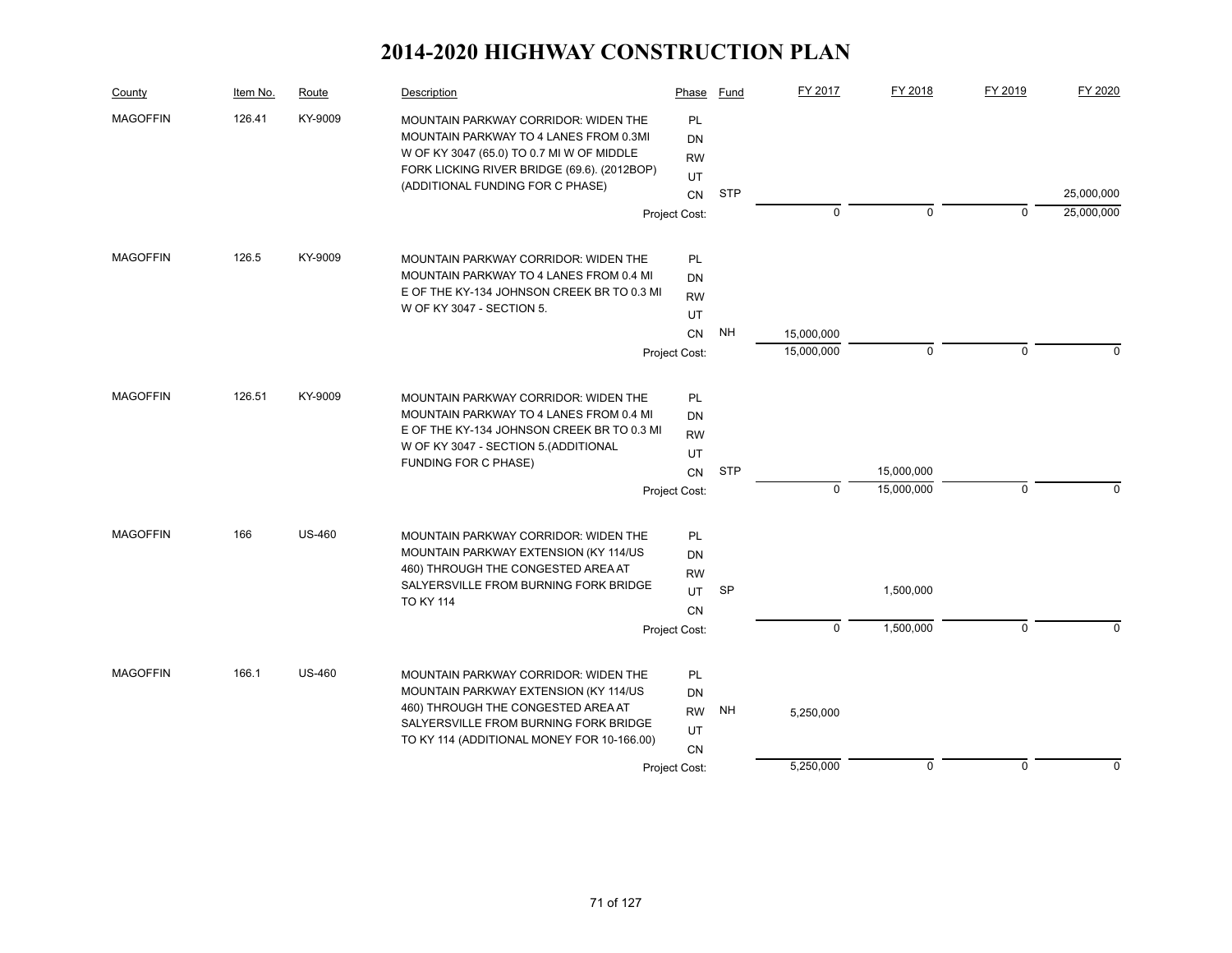| County                    | Item No. | Route   | <b>Description</b>                                                                                                                                                 | Phase                              | Fund       | FY 2017            | FY 2018     | FY 2019     | FY 2020     |
|---------------------------|----------|---------|--------------------------------------------------------------------------------------------------------------------------------------------------------------------|------------------------------------|------------|--------------------|-------------|-------------|-------------|
| <b>MAGOFFIN</b>           | 167.2    | KY-9009 | MOUNTAIN PARKWAY CORRIDOR: NEW<br>INTERCHANGE AT GIFFORD ROAD FROM 0.7 MI<br>W OF MIDDLE FORK LICKING RIVER BRIDGE (MP<br>69.6) TO APPROXIMATELY 0.4 MI EAST OF KY | PL<br><b>DN</b><br><b>RW</b><br>UT |            |                    |             |             |             |
|                           |          |         | 3050 OVERPASS(MP 71.0).(12CCR)                                                                                                                                     | CN                                 | SPP        | 10,000,000         |             |             |             |
|                           |          |         |                                                                                                                                                                    | Project Cost:                      |            | 10,000,000         | $\mathbf 0$ | $\mathbf 0$ | $\mathbf 0$ |
| <b>MAGOFFIN</b>           | 169      | KY-114  | <b>MOUNTAIN PARKWAY CORRIDOR:</b>                                                                                                                                  | PL                                 |            |                    |             |             |             |
|                           |          |         | SALYERSVILLE-PRESTONSBURG; WIDEN KY 114                                                                                                                            | <b>DN</b>                          | <b>NH</b>  | 3,000,000          |             |             |             |
|                           |          |         | TO 4 LANES FROM US 460 TO THE                                                                                                                                      | <b>RW</b>                          | SP         |                    | 5,200,000   |             |             |
|                           |          |         | MAGOFFIN/FLOYD COUNTY LINE. (SEE 12-1.01<br>FOR PE & ENV)                                                                                                          | <b>UT</b>                          | SP         |                    |             | 2,500,000   |             |
|                           |          |         |                                                                                                                                                                    | <b>CN</b><br>Project Cost:         |            | 3,000,000          | 5,200,000   | 2,500,000   | $\Omega$    |
|                           |          |         |                                                                                                                                                                    |                                    |            |                    |             |             |             |
| <b>MAGOFFIN</b>           | 8801     |         | BRIDGE NEAR NEW MAGOFFIN COUNTY HIGH                                                                                                                               | PL                                 |            |                    |             |             |             |
|                           |          |         | SCHOOL NEAR OLD BURNING FORK ROAD.                                                                                                                                 | DN                                 |            |                    |             |             |             |
|                           |          |         |                                                                                                                                                                    | <b>RW</b>                          |            |                    |             |             |             |
|                           |          |         |                                                                                                                                                                    | UT                                 | SPP        |                    |             |             |             |
|                           |          |         |                                                                                                                                                                    | <b>CN</b><br>Project Cost:         |            | 256,370<br>256,370 | $\mathbf 0$ | $\mathbf 0$ | $\Omega$    |
|                           |          |         |                                                                                                                                                                    |                                    |            |                    |             |             |             |
| Total for MAGOFFIN county |          |         |                                                                                                                                                                    | PL                                 |            |                    |             |             |             |
|                           |          |         |                                                                                                                                                                    | DN                                 |            | 3,000,000          |             |             |             |
|                           |          |         |                                                                                                                                                                    | <b>RW</b>                          |            | 7,650,000          | 5,200,000   |             |             |
|                           |          |         |                                                                                                                                                                    | UT                                 |            | 750,000            | 1,500,000   | 2,500,000   |             |
|                           |          |         |                                                                                                                                                                    | <b>CN</b>                          |            | 25,256,370         | 15,000,000  | 22,400,000  | 25,000,000  |
|                           |          |         |                                                                                                                                                                    | <b>Total Amounts:</b>              |            | 36,656,370         | 21,700,000  | 24,900,000  | 25,000,000  |
| <b>MARION</b>             | 1091     | CR-1060 | REPLACE BRIDGE OVER GALLOWAY CREEK ON<br>BEECH FORK LOOP (CR 1060) 0.6 MI E OF US 68                                                                               | PL<br><b>DN</b>                    | <b>BRZ</b> |                    |             | 100,000     |             |
|                           |          |         | (078C00109N)(SR=33.5) (EBRP)                                                                                                                                       | <b>RW</b>                          | <b>BRZ</b> |                    |             |             | 30,000      |
|                           |          |         |                                                                                                                                                                    | UT                                 | <b>BRZ</b> |                    |             |             | 50,000      |
|                           |          |         |                                                                                                                                                                    | <b>CN</b>                          | <b>BRZ</b> |                    |             |             | 228,500     |
|                           |          |         |                                                                                                                                                                    | Project Cost:                      |            | $\pmb{0}$          | $\mathsf 0$ | 100,000     | 308,500     |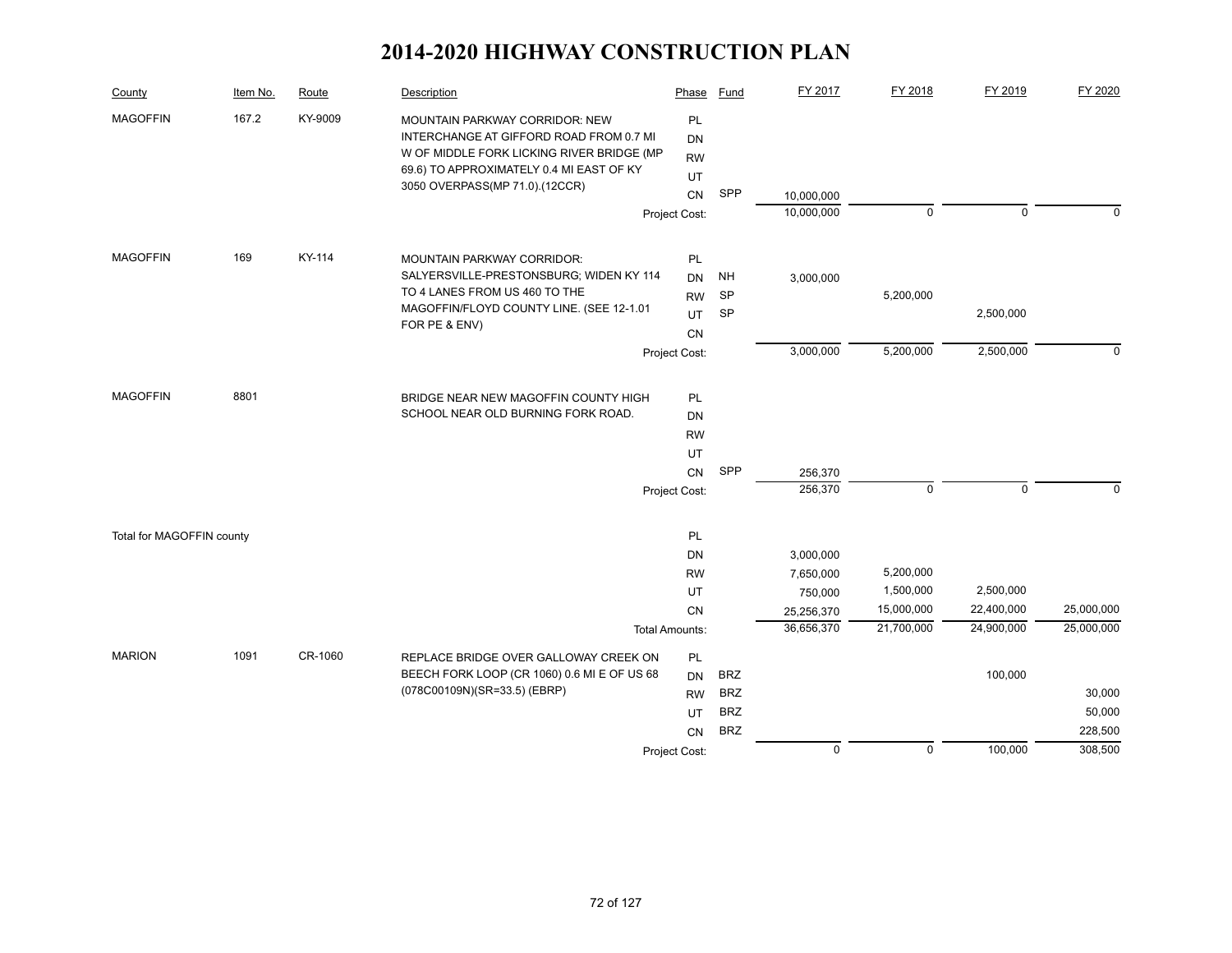| County                  | Item No. | Route        | Description                              | Phase                 | Fund            | FY 2017    | FY 2018     | FY 2019     | FY 2020     |
|-------------------------|----------|--------------|------------------------------------------|-----------------------|-----------------|------------|-------------|-------------|-------------|
| <b>MARION</b>           | 8707.01  | KY-49        | ROADWAY IMPROVEMENTS TO KY 49 FROM       | PL                    |                 |            |             |             |             |
|                         |          |              | JUST SOUTH OF KY 84 EXTENDING NORTH      | DN                    |                 |            |             |             |             |
|                         |          |              | THROUGH LORETTO TO KY 52 (MP 18.63 TO MP | <b>RW</b>             |                 |            |             |             |             |
|                         |          |              | 27.54). (2012BOP)                        | UT                    |                 |            |             |             |             |
|                         |          |              |                                          | CN                    | SP              |            | 31,850,000  |             |             |
|                         |          |              |                                          | Project Cost:         |                 | $\pmb{0}$  | 31,850,000  | $\pmb{0}$   | $\mathbf 0$ |
| <b>MARION</b>           | 8714     | $-0$         | CONNECTOR FROM HENDRICKSON DRIVE TO      | PL                    |                 |            |             |             |             |
|                         |          |              | CORPORATE DRIVE (12CCN)                  | DN                    |                 |            |             |             |             |
|                         |          |              |                                          | <b>RW</b>             |                 |            |             |             |             |
|                         |          |              |                                          | UT                    | <b>SP</b>       | 500,000    |             |             |             |
|                         |          |              |                                          | CN                    | <b>SP</b>       |            | 5,000,000   |             |             |
|                         |          |              |                                          | Project Cost:         |                 | 500,000    | 5,000,000   | $\mathbf 0$ | $\mathbf 0$ |
|                         |          |              |                                          |                       |                 |            |             |             |             |
| <b>MARION</b>           | 8715     | KY-49        | KY 49 FROM RIVERSIDE BRIDGE (B76) TO KY  | PL                    |                 |            |             |             |             |
|                         |          |              | 337 IN BRADFORDSVILLE (12CCN)            | DN                    |                 |            |             |             |             |
|                         |          |              |                                          | <b>RW</b>             |                 |            |             |             |             |
|                         |          |              |                                          | UT                    | SP              | 1,130,000  |             |             |             |
|                         |          |              |                                          | CN                    | <b>SP</b>       |            | 12,000,000  |             |             |
|                         |          |              |                                          | Project Cost:         |                 | 1,130,000  | 12,000,000  | $\pmb{0}$   | $\Omega$    |
| Total for MARION county |          |              |                                          | PL                    |                 |            |             |             |             |
|                         |          |              |                                          | DN                    |                 |            |             | 100,000     |             |
|                         |          |              |                                          | <b>RW</b>             |                 |            |             |             | 30,000      |
|                         |          |              |                                          | UT                    |                 | 1,630,000  |             |             | 50,000      |
|                         |          |              |                                          | CN                    |                 |            | 48,850,000  |             | 228,500     |
|                         |          |              |                                          | <b>Total Amounts:</b> |                 | 1,630,000  | 48,850,000  | 100,000     | 308,500     |
| MARSHALL                | 180.71   | <b>US-68</b> | CADIZ-AURORA; BRIDGE OVER KENTUCKY       | PL                    |                 |            |             |             |             |
|                         |          |              | LAKE (ADDITIONAL FUNDING FOR C PHASE)    | DN                    |                 |            |             |             |             |
|                         |          |              | (10CCR)                                  | <b>RW</b>             |                 |            |             |             |             |
|                         |          |              |                                          | UT                    |                 |            |             |             |             |
|                         |          |              |                                          | CN                    | JM <sub>5</sub> | 65,000,000 |             |             |             |
|                         |          |              |                                          | Project Cost:         |                 | 65,000,000 | $\mathbf 0$ | $\mathbf 0$ | $\mathbf 0$ |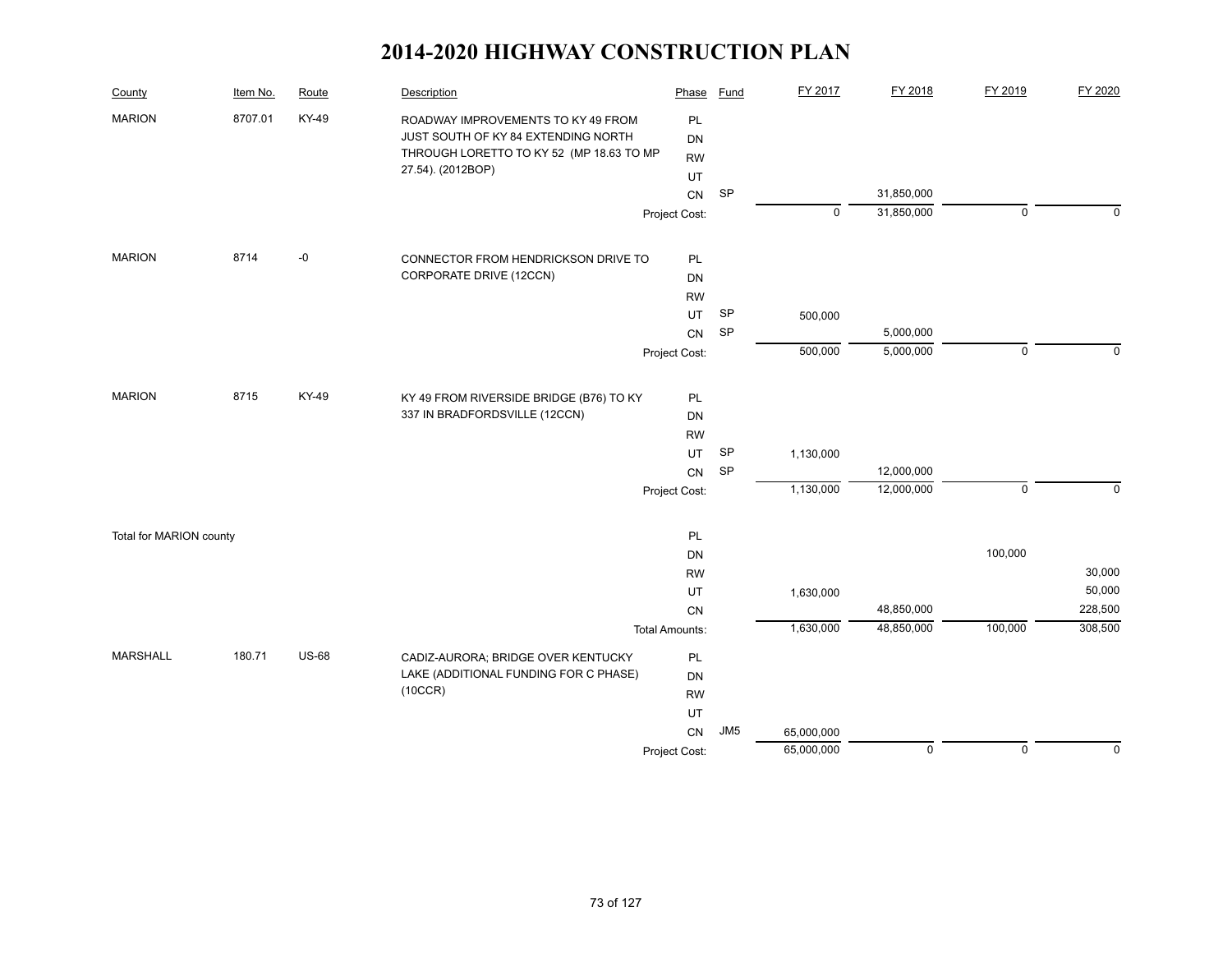| County                    | Item No. | Route        | Description                                                           | Phase                 | Fund            | FY 2017     | FY 2018     | FY 2019     | FY 2020     |
|---------------------------|----------|--------------|-----------------------------------------------------------------------|-----------------------|-----------------|-------------|-------------|-------------|-------------|
| <b>MARSHALL</b>           | 180.72   | <b>US-68</b> | CADIZ-AURORA; BRIDGE OVER KENTUCKY                                    | PL                    |                 |             |             |             |             |
|                           |          |              | LAKE (ADDITIONAL FUNDING FOR C PHASE)                                 | DN                    |                 |             |             |             |             |
|                           |          |              |                                                                       | <b>RW</b>             |                 |             |             |             |             |
|                           |          |              |                                                                       | UT<br><b>CN</b>       | JM <sub>5</sub> |             | 50,000,000  |             |             |
|                           |          |              |                                                                       | Project Cost:         |                 | $\mathbf 0$ | 50,000,000  | $\mathbf 0$ | $\Omega$    |
|                           |          |              |                                                                       |                       |                 |             |             |             |             |
| <b>MARSHALL</b>           | 800.01   | $I-24$       | RECONSTRUCT I-24/PURCHASE PARKWAY                                     | PL                    |                 |             |             |             |             |
|                           |          |              | INTERCHANGE (I-69 CORRIDOR IMPROVEMENT).                              | DN                    |                 |             |             |             |             |
|                           |          |              | ADDITIONAL FUNDING FOR C PHASE.                                       | <b>RW</b>             |                 |             |             |             |             |
|                           |          |              |                                                                       | UT                    |                 |             |             |             |             |
|                           |          |              |                                                                       | CN                    | <b>NH</b>       |             |             | 8,000,000   |             |
|                           |          |              |                                                                       | Project Cost:         |                 | $\mathbf 0$ | $\mathbf 0$ | 8,000,000   | $\Omega$    |
|                           |          |              |                                                                       |                       |                 |             |             |             |             |
| Total for MARSHALL county |          |              |                                                                       | PL<br>DN              |                 |             |             |             |             |
|                           |          |              |                                                                       | <b>RW</b>             |                 |             |             |             |             |
|                           |          |              |                                                                       | UT                    |                 |             |             |             |             |
|                           |          |              |                                                                       | CN                    |                 | 65,000,000  | 50,000,000  | 8,000,000   |             |
|                           |          |              |                                                                       | <b>Total Amounts:</b> |                 | 65,000,000  | 50,000,000  | 8,000,000   | $\mathbf 0$ |
| <b>MARTIN</b>             | 154.11   | KY-40        | INEZ TO WARFIELD (SECTION 2-1): FROM LITTLE                           | PL                    |                 |             |             |             |             |
|                           |          |              | BLACKLOG TO BOOTH FORK. [STA. 190+00 TO                               | DN                    |                 |             |             |             |             |
|                           |          |              | STA. 298+00 (ENGLISH)] (2002BOP)(12CCR)                               | <b>RW</b>             |                 |             |             |             |             |
|                           |          |              | (AR/W)                                                                | UT                    | <b>STP</b>      | 2,000,000   |             |             |             |
|                           |          |              |                                                                       | CN                    | <b>STP</b>      |             | 39,000,000  |             |             |
|                           |          |              |                                                                       | Project Cost:         |                 | 2,000,000   | 39,000,000  | $\mathbf 0$ | $\Omega$    |
|                           |          |              |                                                                       |                       |                 |             |             |             |             |
| <b>MARTIN</b>             | 154.21   | KY-40        | INEZ TO WARFIELD (SECTION 2-3): FROM                                  | PL                    |                 |             |             |             |             |
|                           |          |              | KY-2031 TO KY-292 [STA. 382+00 TO STA.<br>427+00 (ENGLISH)] (2002BOP) | DN                    |                 |             |             |             |             |
|                           |          |              |                                                                       | <b>RW</b>             |                 |             |             |             |             |
|                           |          |              |                                                                       | UT<br>CN              | SP              |             | 16,000,000  |             |             |
|                           |          |              |                                                                       | Project Cost:         |                 | $\mathsf 0$ | 16,000,000  | $\mathbf 0$ | $\mathbf 0$ |
|                           |          |              |                                                                       |                       |                 |             |             |             |             |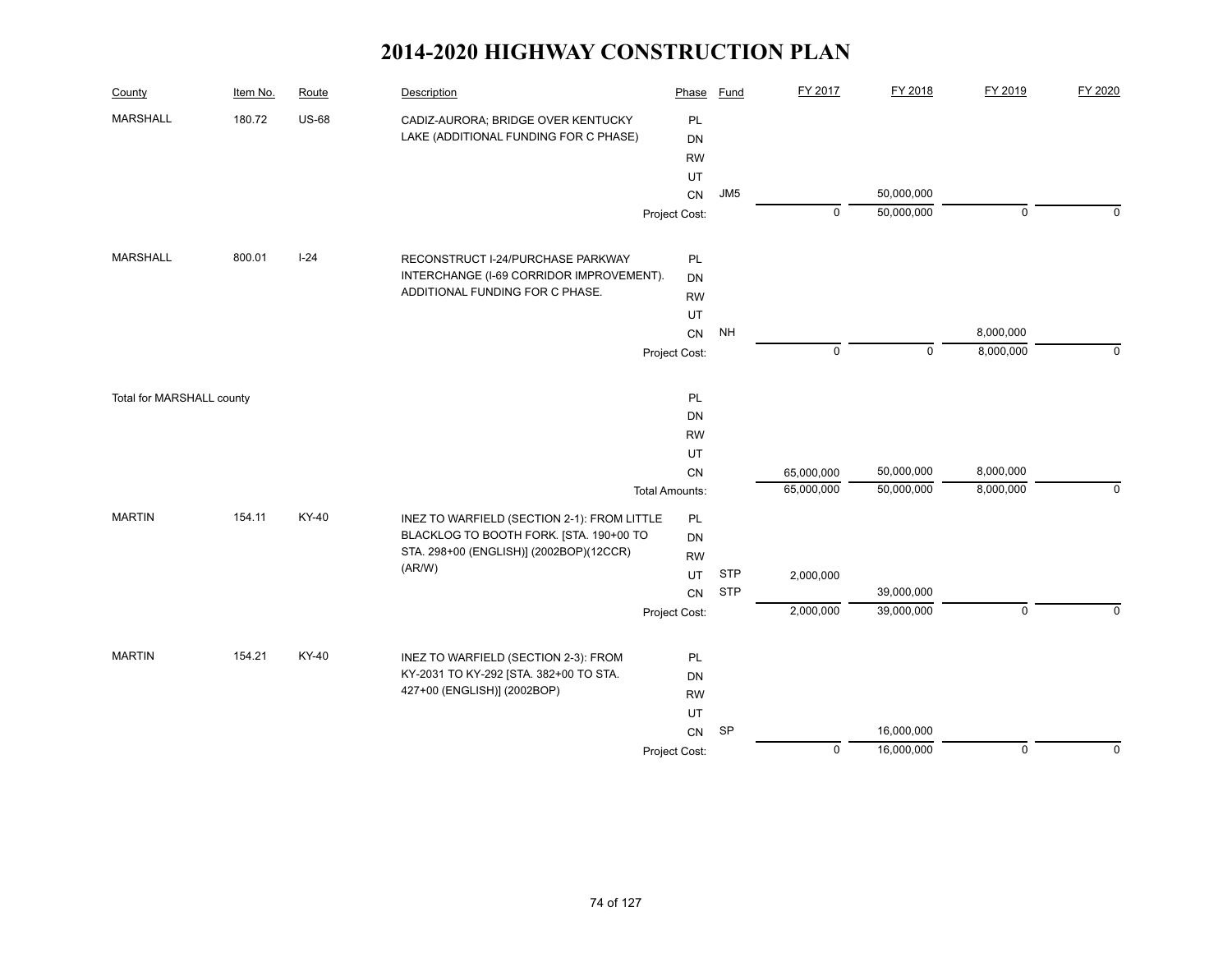| County                  | Item No. | Route        | Description                                                                                  | Phase                 | Fund      | FY 2017                | FY 2018     | FY 2019     | FY 2020     |
|-------------------------|----------|--------------|----------------------------------------------------------------------------------------------|-----------------------|-----------|------------------------|-------------|-------------|-------------|
| <b>MARTIN</b>           | 154.3    | KY-40        | INEZ TO WARFIELD; BRIDGE OVER TUG FORK<br>(SECTION III) (R & U IDENTIFIED IN SECTION II-ITEM | PL<br><b>DN</b>       |           |                        |             |             |             |
|                         |          |              | NO. 154.10)                                                                                  | <b>RW</b>             |           |                        |             |             |             |
|                         |          |              |                                                                                              | UT                    |           |                        |             |             |             |
|                         |          |              |                                                                                              | CN                    | SP        |                        |             | 17,080,000  |             |
|                         |          |              |                                                                                              | Project Cost:         |           | $\pmb{0}$              | $\mathbf 0$ | 17,080,000  | $\Omega$    |
|                         |          |              |                                                                                              |                       |           |                        |             |             |             |
| <b>MARTIN</b>           | 192      | KY-40        | IMPROVE ALIGNMENT AND GEOMETRICS OF THE                                                      | PL                    |           |                        |             |             |             |
|                         |          |              | CURVE LOCATED JUST BEFORE THE JUNCTION<br>OF KY 2031 AND KY 40 TO .1 MILES BEFORE            | DN                    |           |                        |             |             |             |
|                         |          |              | GORDON HOLLOW ROAD, AND IMPROVE THE                                                          | <b>RW</b>             |           |                        |             |             |             |
|                         |          |              | CULVERT/SAFETY DESIGN TO INCREASE                                                            | UT                    |           |                        |             |             |             |
|                         |          |              |                                                                                              | CN                    | SPP       | 1,150,000<br>1,150,000 | $\mathbf 0$ | $\mathbf 0$ | $\Omega$    |
|                         |          |              |                                                                                              | Project Cost:         |           |                        |             |             |             |
| Total for MARTIN county |          |              |                                                                                              | PL                    |           |                        |             |             |             |
|                         |          |              |                                                                                              | <b>DN</b>             |           |                        |             |             |             |
|                         |          |              |                                                                                              | <b>RW</b>             |           |                        |             |             |             |
|                         |          |              |                                                                                              | UT                    |           | 2,000,000              |             |             |             |
|                         |          |              |                                                                                              | <b>CN</b>             |           | 1,150,000              | 55,000,000  | 17,080,000  |             |
|                         |          |              |                                                                                              | <b>Total Amounts:</b> |           | 3,150,000              | 55,000,000  | 17,080,000  | $\Omega$    |
| <b>MASON</b>            | 147.2    | <b>US-68</b> | NEW FULLY CONTROLLED ACCESS ROUTE                                                            | PL                    |           |                        |             |             |             |
|                         |          |              | FROM US 68 NEAR WASHINGTON EAST TO KY                                                        | DN                    |           |                        |             |             |             |
|                         |          |              | 11 INCLUDING A NEW I-CHNG AT KY 11.<br>(PRIORITY SECTION)(2004BOPC)(06CCR)                   | <b>RW</b>             |           |                        |             |             |             |
|                         |          |              |                                                                                              | UT                    |           |                        |             |             |             |
|                         |          |              |                                                                                              | CN                    | <b>SP</b> | 32,450,000             |             |             |             |
|                         |          |              |                                                                                              | Project Cost:         |           | 32,450,000             | $\mathbf 0$ | $\Omega$    | $\Omega$    |
| <b>MASON</b>            | 147.6    | <b>US-68</b> | NEW FULLY CONTROLLED ACCESS ROUTE                                                            | PL                    |           |                        |             |             |             |
|                         |          |              | FROM KY 11 NORTHEAST TO KY 9 (AA HWY)                                                        | DN                    |           |                        |             |             |             |
|                         |          |              | INCLUDING NEW I-CHNG AT KY 9. (2004BOPC)                                                     | <b>RW</b>             |           |                        |             |             |             |
|                         |          |              | (06CCR)                                                                                      | UT                    |           |                        |             |             |             |
|                         |          |              |                                                                                              | CN                    | <b>SP</b> |                        | 33,750,000  |             |             |
|                         |          |              |                                                                                              | Project Cost:         |           | $\mathbf 0$            | 33,750,000  | $\mathbf 0$ | $\mathbf 0$ |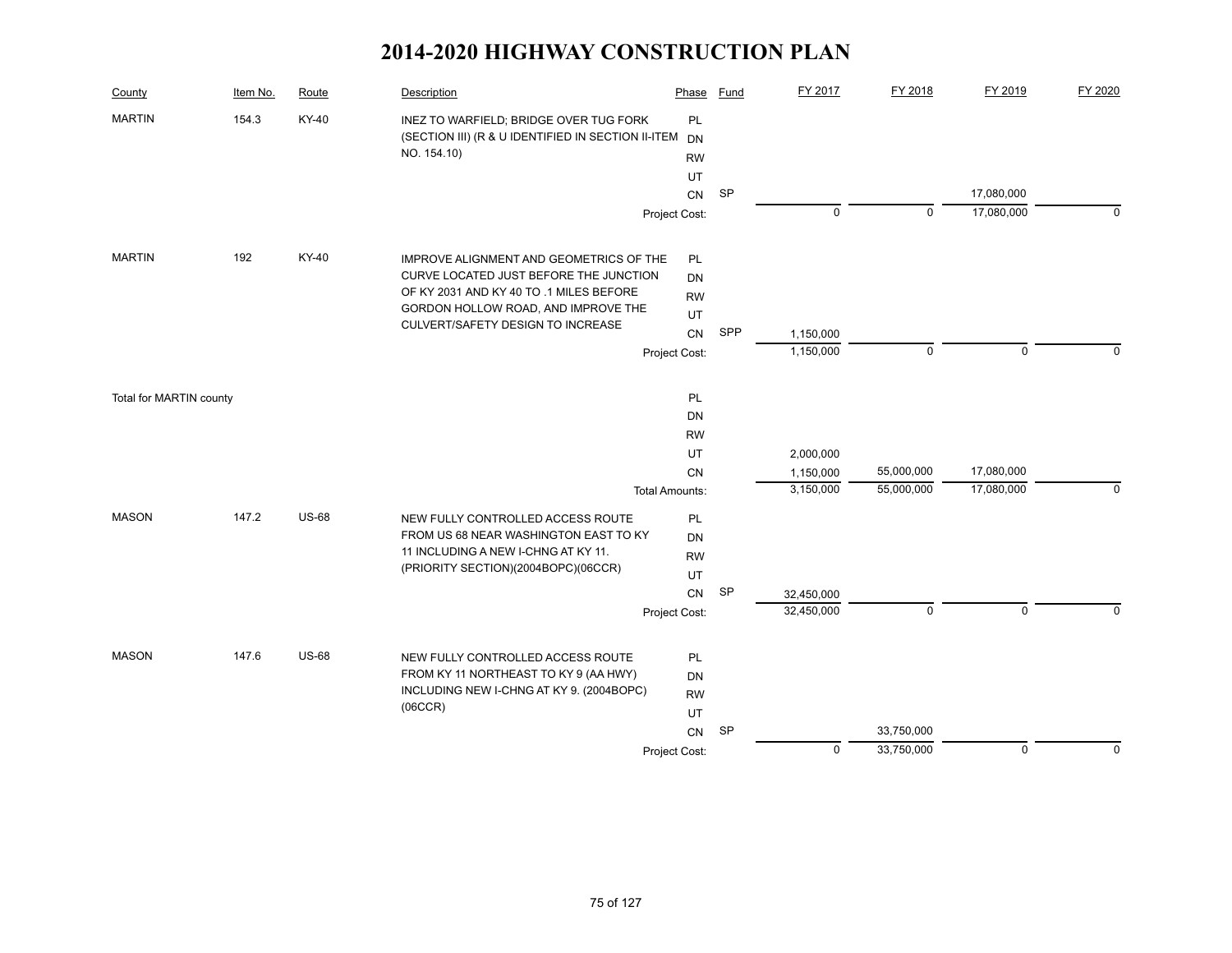| County                 | Item No. | Route        | Description                                                                                                           | Phase                 | <b>Fund</b> | FY 2017    | FY 2018     | FY 2019     | FY 2020     |
|------------------------|----------|--------------|-----------------------------------------------------------------------------------------------------------------------|-----------------------|-------------|------------|-------------|-------------|-------------|
| <b>MASON</b>           | 1088     | CR-1206      | REPLACE BRIDGE ON FLAT FORK RD (CR 1206)<br>OVER FLAT FORK 0.24 MILE S OF<br>FLEMINGSBURG MAYSLICK RD (KY 161)(SR 30) | PL<br><b>DN</b>       |             |            |             |             |             |
|                        |          |              | 081C00025N                                                                                                            | <b>RW</b>             |             |            |             |             |             |
|                        |          |              |                                                                                                                       | UT<br><b>CN</b>       | <b>BRZ</b>  | 375,000    |             |             |             |
|                        |          |              |                                                                                                                       | Project Cost:         |             | 375,000    | $\mathbf 0$ | $\mathbf 0$ | $\Omega$    |
|                        |          |              |                                                                                                                       |                       |             |            |             |             |             |
| Total for MASON county |          |              |                                                                                                                       | PL                    |             |            |             |             |             |
|                        |          |              |                                                                                                                       | DN                    |             |            |             |             |             |
|                        |          |              |                                                                                                                       | <b>RW</b>             |             |            |             |             |             |
|                        |          |              |                                                                                                                       | UT                    |             |            |             |             |             |
|                        |          |              |                                                                                                                       | CN                    |             | 32,825,000 | 33,750,000  |             |             |
|                        |          |              |                                                                                                                       | <b>Total Amounts:</b> |             | 32,825,000 | 33,750,000  | $\mathbf 0$ | $\Omega$    |
| <b>MCCRACKEN</b>       | 115.1    | <b>US-60</b> | PADUCAH-WICKLIFFE; 4-LANE US-60 FROM                                                                                  | PL                    |             |            |             |             |             |
|                        |          |              | BETHEL CHURCH ROAD TO KY-1154 (MARTIN                                                                                 | DN                    |             |            |             |             |             |
|                        |          |              | MARIETTA) (04CCR) (TO BE LET WITH 1-115.00).                                                                          | <b>RW</b>             |             |            |             |             |             |
|                        |          |              | (10CCR)(12CCR)                                                                                                        | UT                    | SPP         | 2,710,000  |             |             |             |
|                        |          |              |                                                                                                                       | CN                    |             |            |             |             |             |
|                        |          |              |                                                                                                                       | Project Cost:         |             | 2,710,000  | $\mathbf 0$ | $\mathbf 0$ | $\Omega$    |
| <b>MCCRACKEN</b>       | 153      | KY-1286      | UPGRADE KY 1286 (FRIENDSHIP ROAD) FROM                                                                                | PL                    |             |            |             |             |             |
|                        |          |              | US 45 TO NEW HOLT ROAD IN PADUCAH.                                                                                    | <b>DN</b>             | SPP         | 1,000,000  |             |             |             |
|                        |          |              | (PRELIMINARY ENGINEERING) (12CCR)                                                                                     | <b>RW</b>             |             |            |             |             |             |
|                        |          |              |                                                                                                                       | UT                    |             |            |             |             |             |
|                        |          |              |                                                                                                                       | CN                    |             |            |             |             |             |
|                        |          |              |                                                                                                                       | Project Cost:         |             | 1,000,000  | $\mathbf 0$ | $\mathbf 0$ | $\mathbf 0$ |
|                        |          |              |                                                                                                                       |                       |             |            |             |             |             |
| <b>MCCRACKEN</b>       | 154      | <b>US-60</b> | CONSTRUCT A DOUBLE-CROSSOVER DIAMOND                                                                                  | PL                    |             |            |             |             |             |
|                        |          |              | INTERCHANGE ON US 60 AT THE I-24                                                                                      | DN                    |             |            |             |             |             |
|                        |          |              | INTERCHANGE NEAR KENTUCKY OAKS MALL.                                                                                  | <b>RW</b>             |             |            |             |             |             |
|                        |          |              |                                                                                                                       | UT                    |             |            |             |             |             |
|                        |          |              |                                                                                                                       | CN                    | <b>NH</b>   | 3,500,000  |             |             |             |
|                        |          |              |                                                                                                                       | Project Cost:         |             | 3,500,000  | $\mathbf 0$ | $\mathbf 0$ | $\mathbf 0$ |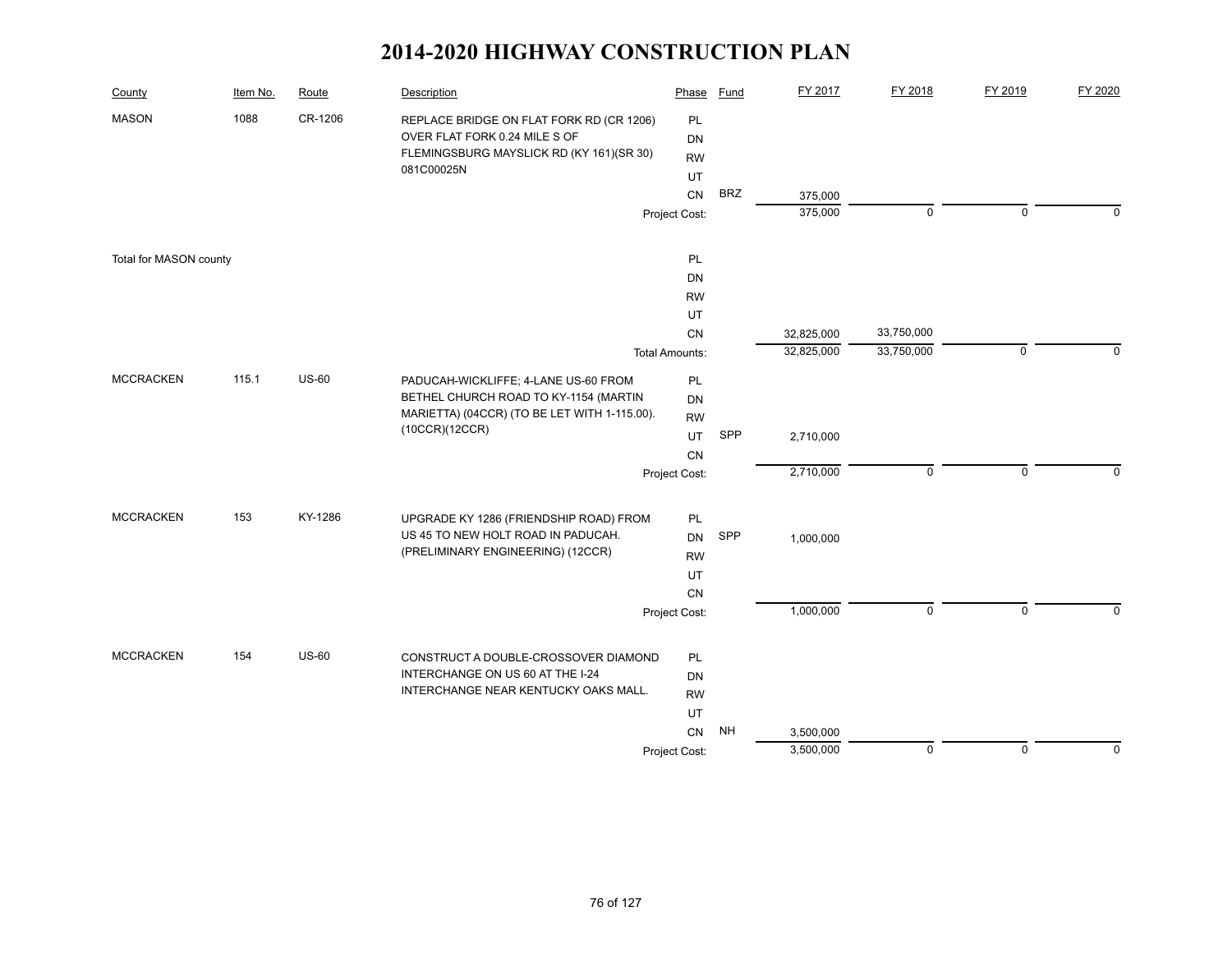| County           | Item No. | Route        | Description                                                                 | Phase           | Fund       | FY 2017     | FY 2018     | FY 2019     | FY 2020     |
|------------------|----------|--------------|-----------------------------------------------------------------------------|-----------------|------------|-------------|-------------|-------------|-------------|
| <b>MCCRACKEN</b> | 1115.1   | <b>US-60</b> | RELOCATION AND MINOR WIDENING OF US-60                                      | PL              |            |             |             |             |             |
|                  |          |              | FROM CLARKS RIVER TO US-62 JCT.(10CCR)                                      | <b>DN</b>       |            |             |             |             |             |
|                  |          |              |                                                                             | <b>RW</b>       |            |             |             |             |             |
|                  |          |              |                                                                             | UT              |            |             |             |             |             |
|                  |          |              |                                                                             | CN              | <b>STP</b> |             | 14,070,000  |             |             |
|                  |          |              |                                                                             | Project Cost:   |            | $\mathbf 0$ | 14,070,000  | $\mathsf 0$ | 0           |
| <b>MCCRACKEN</b> | 1115.2   | <b>US-62</b> | RELOCATION OF US-62 FROM US-60                                              | PL              |            |             |             |             |             |
|                  |          |              | DEPARTURE TO KY-1887 (PARK ROAD).(10CCR)                                    | <b>DN</b>       |            |             |             |             |             |
|                  |          |              | (12CCR)                                                                     | <b>RW</b>       |            |             |             |             |             |
|                  |          |              |                                                                             | UT              | <b>STP</b> | 3,380,000   |             |             |             |
|                  |          |              |                                                                             | CN              | <b>STP</b> |             |             |             | 12,170,000  |
|                  |          |              |                                                                             | Project Cost:   |            | 3,380,000   | 0           | $\mathbf 0$ | 12,170,000  |
| <b>MCCRACKEN</b> | 1152     | KY-1954      | REPLACE BRIDGE OVER BOTTOM DITCH ON KY                                      | PL              |            |             |             |             |             |
|                  |          |              | 1954 0.7 MILE NORTH OF KY 348 (073B00096N)                                  | DN              | <b>BRX</b> | 250,000     |             |             |             |
|                  |          |              | $(SR=8.3)$ .                                                                | <b>RW</b>       | <b>BRX</b> |             |             | 125,000     |             |
|                  |          |              |                                                                             | UT              | <b>BRX</b> |             |             | 125,000     |             |
|                  |          |              |                                                                             | CN              | <b>BRX</b> |             |             |             | 475,000     |
|                  |          |              |                                                                             | Project Cost:   |            | 250,000     | 0           | 250,000     | 475,000     |
| <b>MCCRACKEN</b> | 1154     | KY-994       |                                                                             |                 |            |             |             |             |             |
|                  |          |              | REPLACE BRIDGE OVER BRANCH OF BOTTOM<br>DITCH ON KY 994 0.8 MI NW OF KY 348 | PL<br><b>DN</b> | <b>BRX</b> |             |             |             | 190,000     |
|                  |          |              | (070B00010N)(SR=35.3)(EBRP)                                                 | <b>RW</b>       |            |             |             |             |             |
|                  |          |              |                                                                             | UT              |            |             |             |             |             |
|                  |          |              |                                                                             | CN              |            |             |             |             |             |
|                  |          |              |                                                                             | Project Cost:   |            | $\mathbf 0$ | 0           | $\mathbf 0$ | 190,000     |
|                  |          |              |                                                                             |                 |            |             |             |             |             |
| <b>MCCRACKEN</b> | 8003     | $I-24$       | I-24; CONSTRUCT NEW INTERCHANGE AT                                          | PL              |            |             |             |             |             |
|                  |          |              | KY-994 (OLD MAYFIELD ROAD) SE OF                                            | DN              |            |             |             |             |             |
|                  |          |              | PADUCAH. (00CCN)                                                            | <b>RW</b>       |            |             |             |             |             |
|                  |          |              |                                                                             | UT              | SP         | 3,940,000   |             |             |             |
|                  |          |              |                                                                             | CN              | SP         |             |             | 30,420,000  |             |
|                  |          |              |                                                                             | Project Cost:   |            | 3,940,000   | $\mathbf 0$ | 30,420,000  | $\mathbf 0$ |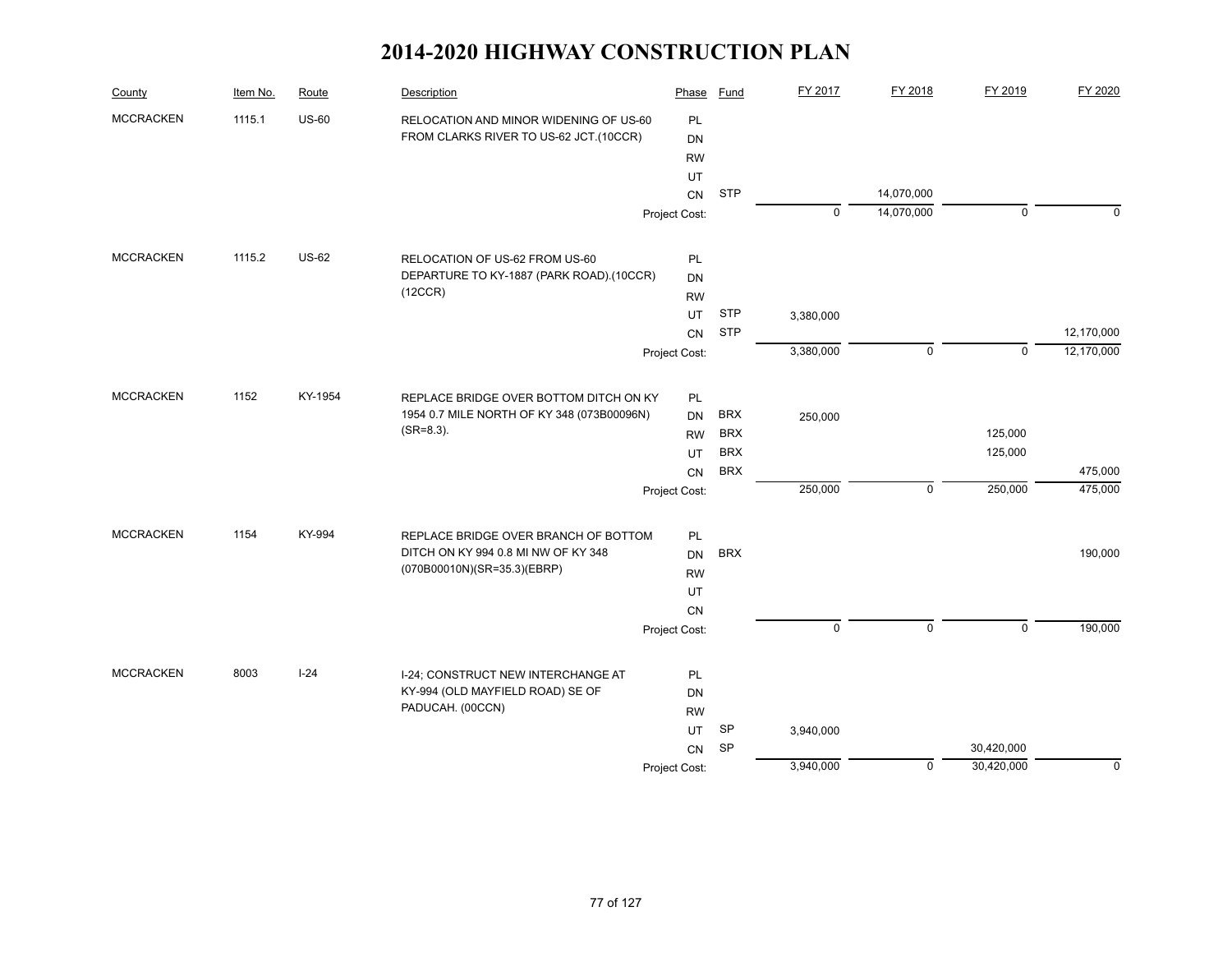| County                     | Item No. | Route   | Description                                                                  | Phase                 | <b>Fund</b> | FY 2017     | FY 2018        | FY 2019     | FY 2020     |
|----------------------------|----------|---------|------------------------------------------------------------------------------|-----------------------|-------------|-------------|----------------|-------------|-------------|
| <b>MCCRACKEN</b>           | 8702     | KY-305  | NEW ACCESS ROAD FROM KY-305 NEAR<br>KY-998, EXTENDING WEST TO THE OHIO RIVER | PL<br>DN              |             |             |                |             |             |
|                            |          |         | MEGAPARK. (2-LANE INITIAL, 4-LANE ULTIMATE)                                  | <b>RW</b>             | SPP         | 4,000,000   |                |             |             |
|                            |          |         | (12CCN)                                                                      | <b>UT</b>             | SPP         | 3,000,000   |                |             |             |
|                            |          |         |                                                                              | <b>CN</b>             | SPP         |             | 15,000,000     |             |             |
|                            |          |         |                                                                              | Project Cost:         |             | 7,000,000   | 15,000,000     | $\mathbf 0$ | $\mathbf 0$ |
| Total for MCCRACKEN county |          |         |                                                                              | PL                    |             |             |                |             |             |
|                            |          |         |                                                                              | DN                    |             | 1,250,000   |                |             | 190,000     |
|                            |          |         |                                                                              | <b>RW</b>             |             | 4,000,000   |                | 125,000     |             |
|                            |          |         |                                                                              | UT                    |             | 13,030,000  |                | 125,000     |             |
|                            |          |         |                                                                              | <b>CN</b>             |             | 3,500,000   | 29,070,000     | 30,420,000  | 12,645,000  |
|                            |          |         |                                                                              | <b>Total Amounts:</b> |             | 21,780,000  | 29,070,000     | 30,670,000  | 12,835,000  |
| <b>MCCREARY</b>            | 1065     | CR-1239 | BRIDGE OVER ROCK CREEK ON OLD                                                | PL                    |             |             |                |             |             |
|                            |          |         | FIDELITY-BELL FARM ROAD (CR 1239) 0.25 MI W                                  | DN                    | <b>BRZ</b>  |             |                | 280,000     |             |
|                            |          |         | OF ROCK CREEK ROAD (CR 1236) (074C00008N)                                    | <b>RW</b>             | <b>BRZ</b>  |             |                |             | 50,000      |
|                            |          |         | $(SR = 22)$                                                                  | UT                    | <b>BRZ</b>  |             |                |             | 20,000      |
|                            |          |         |                                                                              | CN                    |             |             |                |             |             |
|                            |          |         |                                                                              | Project Cost:         |             | $\mathsf 0$ | $\mathbf 0$    | 280,000     | 70,000      |
| Total for MCCREARY county  |          |         |                                                                              | PL                    |             |             |                |             |             |
|                            |          |         |                                                                              | DN                    |             |             |                | 280,000     |             |
|                            |          |         |                                                                              | <b>RW</b>             |             |             |                |             | 50,000      |
|                            |          |         |                                                                              | UT                    |             |             |                |             | 20,000      |
|                            |          |         |                                                                              | CN                    |             |             |                |             |             |
|                            |          |         |                                                                              | <b>Total Amounts:</b> |             | $\mathsf 0$ | $\overline{0}$ | 280,000     | 70,000      |
| <b>MCLEAN</b>              | 1090     | KY-2385 | REPLACE BRIDGE OVER BRANCH OF POND                                           | PL                    |             |             |                |             |             |
|                            |          |         | DRAIN CREEK ON KY 2385 0.9 MI SW OF KY 81                                    | <b>DN</b>             | <b>BRX</b>  |             |                | 225,000     |             |
|                            |          |         | (075B00066N)(SR=26.3)                                                        | <b>RW</b>             |             |             |                |             |             |
|                            |          |         |                                                                              | UT                    |             |             |                |             |             |
|                            |          |         |                                                                              | CN                    |             |             |                |             |             |
|                            |          |         |                                                                              | Project Cost:         |             | $\mathsf 0$ | $\pmb{0}$      | 225,000     | $\mathbf 0$ |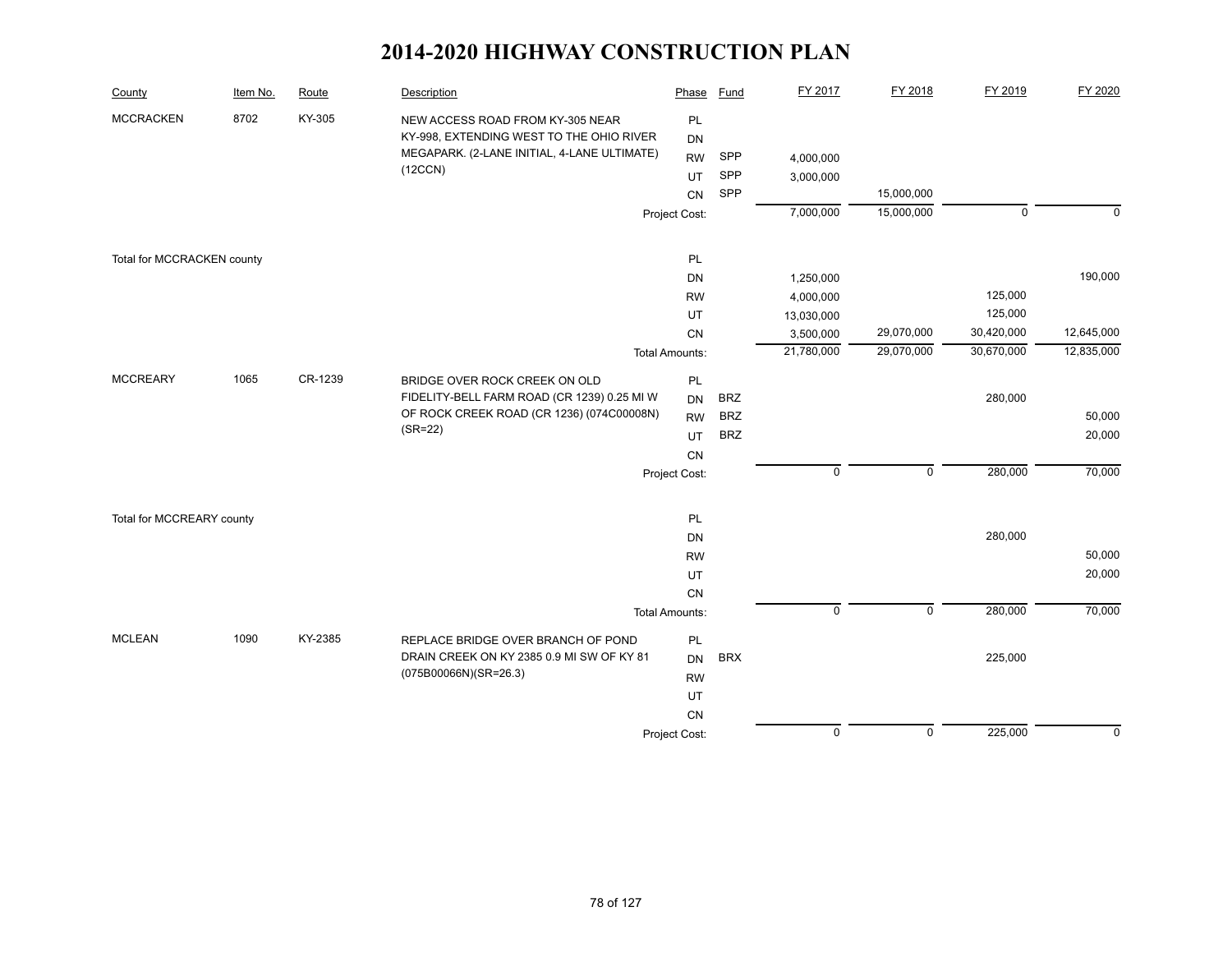| County                  | Item No. | Route         | Description                                                                                  | Phase                 | <b>Fund</b> | FY 2017                | FY 2018     | FY 2019   | FY 2020        |
|-------------------------|----------|---------------|----------------------------------------------------------------------------------------------|-----------------------|-------------|------------------------|-------------|-----------|----------------|
| <b>MCLEAN</b>           | 8401     | <b>US-431</b> | RECONSTRUCT AND WIDEN FROM<br>MCLEAN/MUHLENBURG COUNTY LINE) TO<br>LIVERMORE. (08CCN)(10CCR) | <b>PL</b><br>DN       |             |                        |             |           |                |
|                         |          |               |                                                                                              | <b>RW</b>             |             |                        |             |           |                |
|                         |          |               |                                                                                              | UT                    |             |                        |             |           |                |
|                         |          |               |                                                                                              | <b>CN</b>             | SP          | 4,000,000<br>4,000,000 | $\mathbf 0$ | $\pmb{0}$ | $\overline{0}$ |
|                         |          |               |                                                                                              | Project Cost:         |             |                        |             |           |                |
| Total for MCLEAN county |          |               |                                                                                              | PL                    |             |                        |             |           |                |
|                         |          |               |                                                                                              | DN                    |             |                        |             | 225,000   |                |
|                         |          |               |                                                                                              | <b>RW</b>             |             |                        |             |           |                |
|                         |          |               |                                                                                              | UT                    |             |                        |             |           |                |
|                         |          |               |                                                                                              | CN                    |             | 4,000,000              |             |           |                |
|                         |          |               |                                                                                              | <b>Total Amounts:</b> |             | 4,000,000              | $\mathsf 0$ | 225,000   | $\mathbf 0$    |
| <b>MEADE</b>            | 1088     | KY-823        | REPLACE BRIDGE OVER UNNAMED STREAM ON                                                        | PL                    |             |                        |             |           |                |
|                         |          |               | KY 823 0.5 MILE WEST OF KY 2734.                                                             | <b>DN</b>             | <b>BRX</b>  |                        |             | 125,000   |                |
|                         |          |               | (082B00008N) (SR=45.2)                                                                       | <b>RW</b>             |             |                        |             |           |                |
|                         |          |               |                                                                                              | UT                    |             |                        |             |           |                |
|                         |          |               |                                                                                              | CN                    |             |                        |             |           |                |
|                         |          |               |                                                                                              | Project Cost:         |             | $\mathsf 0$            | $\mathbf 0$ | 125,000   | 0              |
| Total for MEADE county  |          |               |                                                                                              | PL                    |             |                        |             |           |                |
|                         |          |               |                                                                                              | <b>DN</b>             |             |                        |             | 125,000   |                |
|                         |          |               |                                                                                              | <b>RW</b>             |             |                        |             |           |                |
|                         |          |               |                                                                                              | UT                    |             |                        |             |           |                |
|                         |          |               |                                                                                              | CN                    |             |                        |             |           |                |
|                         |          |               |                                                                                              | <b>Total Amounts:</b> |             | $\mathsf 0$            | $\mathsf 0$ | 125,000   | $\mathbf 0$    |
| <b>MENIFEE</b>          | 8805     | <b>US-460</b> | WIDEN EXISTING ROADWAY AND IMPROVE                                                           | PL                    |             |                        |             |           |                |
|                         |          |               | VERTICAL AND HORIZONTAL CURVES. NEW                                                          | <b>DN</b>             | SPP         | 50,000                 |             |           |                |
|                         |          |               | CONSTRUCTION. COMPLETES US 460<br>UPGRADES IN MENIFEE COUNTY BETWEEN                         | <b>RW</b>             | SPP         |                        | 750,000     |           |                |
|                         |          |               | FRENCHBURG AND MORGAN COUNTY LINE.                                                           | UT                    |             |                        |             |           |                |
|                         |          |               |                                                                                              | CN                    |             |                        |             |           |                |
|                         |          |               |                                                                                              | Project Cost:         |             | 50,000                 | 750,000     | $\pmb{0}$ | $\mathbf 0$    |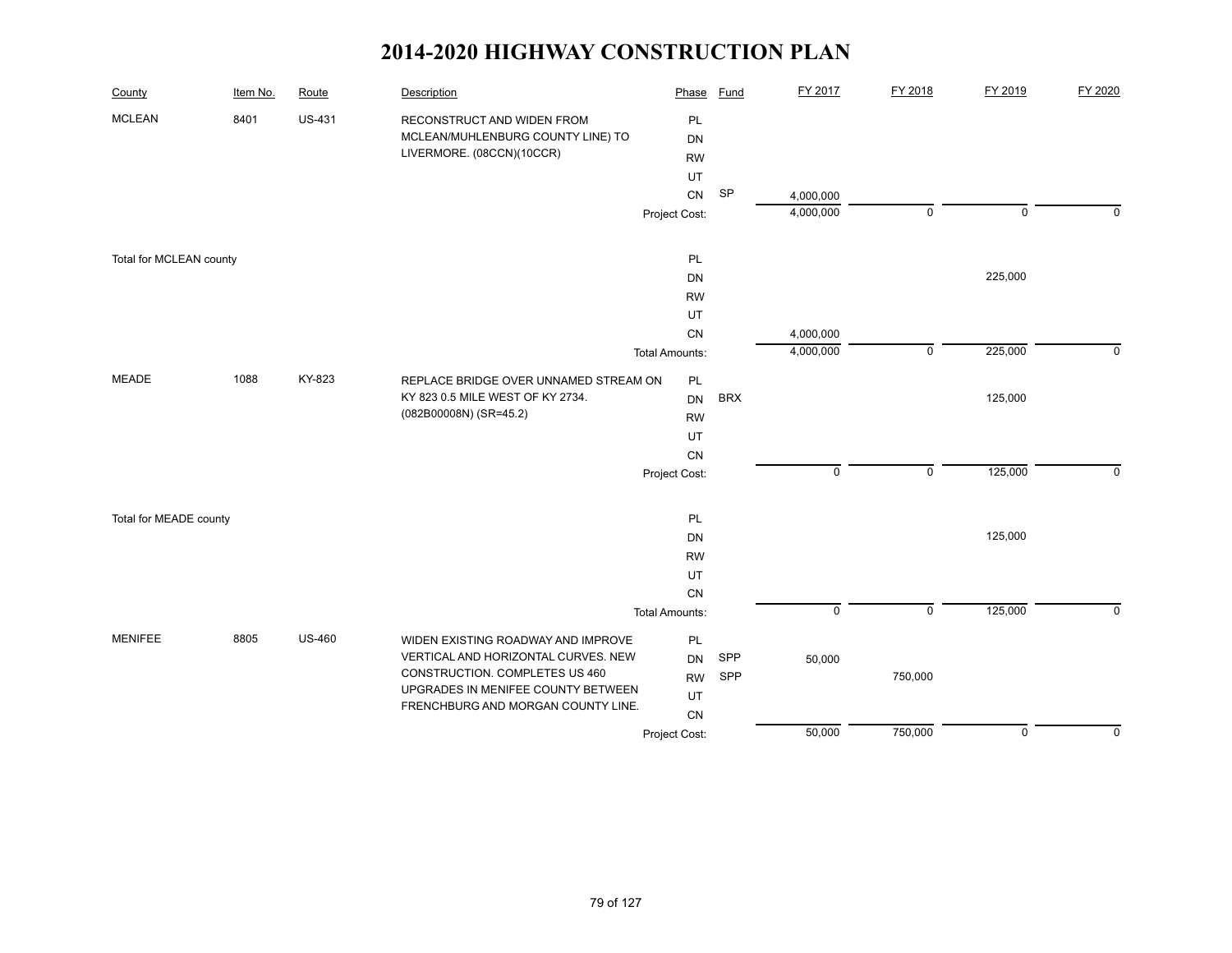| County                   | Item No. | Route        | Description                                                                   | Phase                 | <b>Fund</b> | FY 2017   | FY 2018     | FY 2019        | FY 2020      |
|--------------------------|----------|--------------|-------------------------------------------------------------------------------|-----------------------|-------------|-----------|-------------|----------------|--------------|
| Total for MENIFEE county |          |              |                                                                               | PL                    |             |           |             |                |              |
|                          |          |              |                                                                               | DN                    |             | 50,000    |             |                |              |
|                          |          |              |                                                                               | <b>RW</b>             |             |           | 750,000     |                |              |
|                          |          |              |                                                                               | UT                    |             |           |             |                |              |
|                          |          |              |                                                                               | CN                    |             |           |             |                |              |
|                          |          |              |                                                                               | <b>Total Amounts:</b> |             | 50,000    | 750,000     | $\overline{0}$ | $\mathbf 0$  |
| <b>MERCER</b>            | 416      | <b>US-68</b> | IMPROVE SAFETY ON US 68 AT KY 152                                             | PL                    |             |           |             |                |              |
|                          |          |              | INTERSECTION IN HARRODSBURG. (12CCR)                                          | DN                    |             |           |             |                |              |
|                          |          |              |                                                                               | <b>RW</b>             |             |           |             |                |              |
|                          |          |              |                                                                               | UT                    | SPP         | 1,000,000 |             |                |              |
|                          |          |              |                                                                               | CN                    | SPP         | 1,000,000 |             |                |              |
|                          |          |              |                                                                               | Project Cost:         |             | 2,000,000 | $\mathbf 0$ | $\mathbf 0$    | $\mathbf 0$  |
|                          |          |              |                                                                               |                       |             |           |             |                |              |
| <b>MERCER</b>            | 1116.01  | KY-152       | REPLACE BRIDGE AND APPROACHES ON KY-152                                       | PL                    |             |           |             |                |              |
|                          |          |              | OVER HERRINGTON LAKE AT THE                                                   | DN                    |             |           |             |                |              |
|                          |          |              | MERCER/GARRARD COUNTY LINE (B05).<br>(SR=3.0)(084B00005N) (ADDITIONAL FUNDING | <b>RW</b>             |             |           |             |                |              |
|                          |          |              | FOR C PHASE)                                                                  | UT                    |             |           |             |                |              |
|                          |          |              |                                                                               | CN                    | <b>BRO</b>  | 7,500,000 |             |                |              |
|                          |          |              |                                                                               | Project Cost:         |             | 7,500,000 | $\mathsf 0$ | $\mathsf 0$    | $\mathbf{0}$ |
| Total for MERCER county  |          |              |                                                                               | PL                    |             |           |             |                |              |
|                          |          |              |                                                                               | DN                    |             |           |             |                |              |
|                          |          |              |                                                                               | <b>RW</b>             |             |           |             |                |              |
|                          |          |              |                                                                               | UT                    |             | 1,000,000 |             |                |              |
|                          |          |              |                                                                               | CN                    |             | 8,500,000 |             |                |              |
|                          |          |              |                                                                               | <b>Total Amounts:</b> |             | 9,500,000 | $\mathbf 0$ | $\mathsf 0$    | $\mathbf 0$  |
|                          |          |              |                                                                               |                       |             |           |             |                |              |
| <b>METCALFE</b>          | 112.1    | KY-90        | SUMMER SHADE BYPASS. (06CCR)(2006BOPC)                                        | PL                    |             |           |             |                |              |
|                          |          |              | (08CCR)(12CCR)                                                                | DN                    |             |           |             |                |              |
|                          |          |              |                                                                               | <b>RW</b>             | <b>STP</b>  | 2,000,000 |             |                |              |
|                          |          |              |                                                                               | UT                    | <b>STP</b>  |           | 1,500,000   |                |              |
|                          |          |              |                                                                               | CN                    | <b>STP</b>  |           |             |                | 12,000,000   |
|                          |          |              |                                                                               | Project Cost:         |             | 2,000,000 | 1,500,000   | $\mathbf 0$    | 12,000,000   |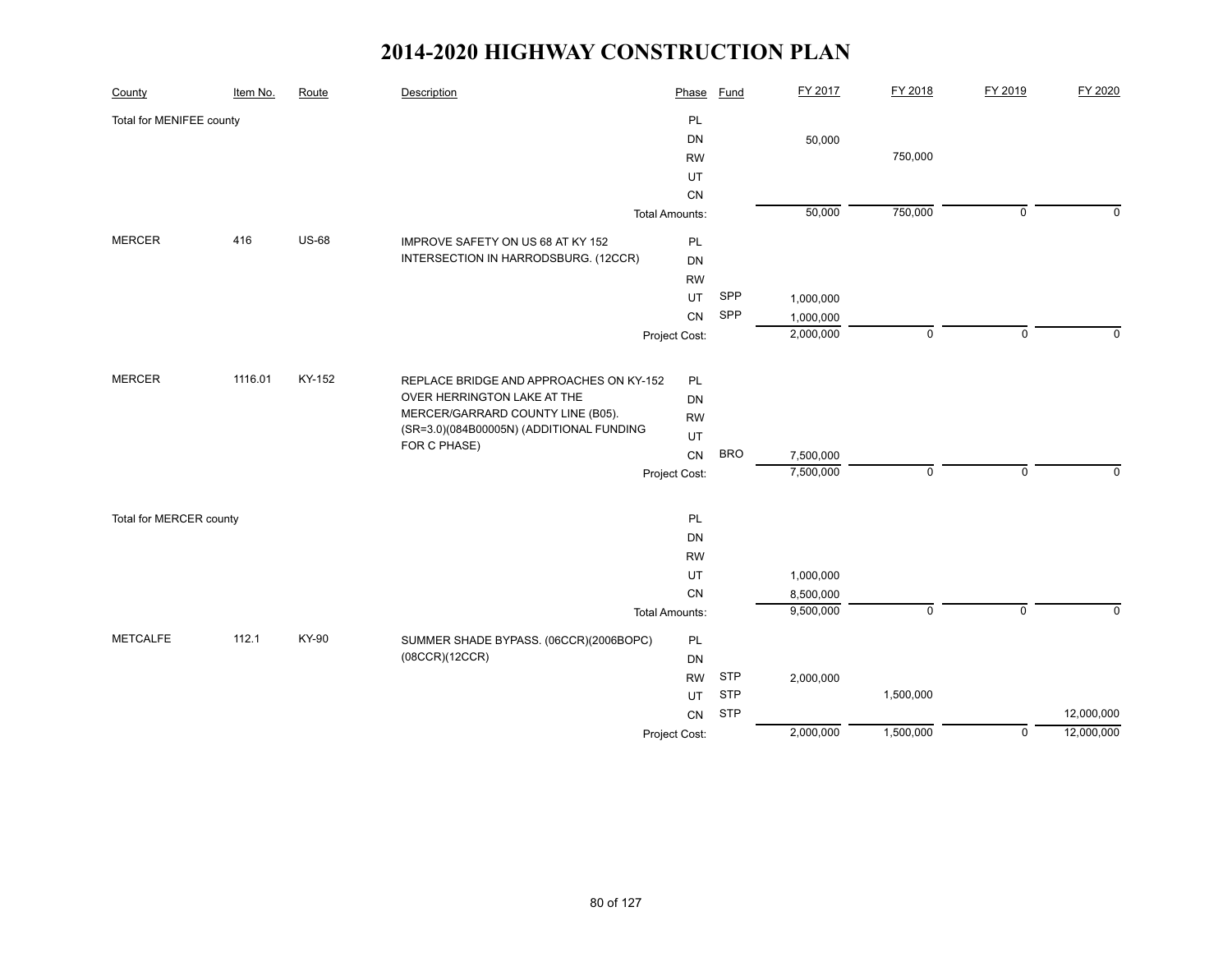| County                    | Item No. | Route   | Description                                                                              | Phase                 | <b>Fund</b> | FY 2017     | FY 2018     | FY 2019      | FY 2020     |
|---------------------------|----------|---------|------------------------------------------------------------------------------------------|-----------------------|-------------|-------------|-------------|--------------|-------------|
| <b>METCALFE</b>           | 1075     | CS-1053 | REPLACE BRIDGE ON CS-1053 (MP 0.327) OVER<br>CLAY LICK CREEK; 0.4 MI SOUTH OF JCT US 68; | PL<br><b>DN</b>       |             |             |             |              |             |
|                           |          |         | (STRUCTURALLY DEFICIENT, SR=33.1)                                                        | <b>RW</b>             |             |             |             |              |             |
|                           |          |         | 085C00007N                                                                               | UT                    |             |             |             |              |             |
|                           |          |         |                                                                                          | CN                    | <b>BRZ</b>  | 850,000     |             |              |             |
|                           |          |         |                                                                                          | Project Cost:         |             | 850,000     | $\mathbf 0$ | $\mathbf 0$  | $\mathbf 0$ |
| <b>METCALFE</b>           | 1087     | KY-496  | REPLACE BRIDGE OVER OIL WELL BRANCH ON                                                   | PL                    |             |             |             |              |             |
|                           |          |         | KY 496 0.5 MILE SE OF KY 533.(085B00025N)                                                | <b>DN</b>             | <b>BRX</b>  |             |             | 250,000      |             |
|                           |          |         | (SR=48.2)(EBRP)                                                                          | <b>RW</b>             | <b>BRX</b>  |             |             |              | 75,000      |
|                           |          |         |                                                                                          | UT.                   | <b>BRX</b>  |             |             |              | 100,000     |
|                           |          |         |                                                                                          | <b>CN</b>             | <b>BRX</b>  |             |             |              | 235,000     |
|                           |          |         |                                                                                          | Project Cost:         |             | $\mathbf 0$ | $\mathbf 0$ | 250,000      | 410,000     |
|                           |          |         |                                                                                          |                       |             |             |             |              |             |
| <b>METCALFE</b>           | 8859     | KY-163  | RECONSTRUCT KY 163 AS A NEW ROUTE ON                                                     | PL                    |             |             |             |              |             |
|                           |          |         | THE WEST SIDE OF EDMONTON FROM KY 163 AT<br>GARY BELL ROAD (MP 10.0) SOUTH OF            | <b>DN</b>             |             |             |             |              |             |
|                           |          |         | EDMONTON, CROSSING US 68 (STOCKTON ST)                                                   | <b>RW</b>             |             |             |             |              |             |
|                           |          |         | 2000 FT WEST OF THE COURTHOUSE SQUARE,                                                   | UT<br>CN              | SP          | 11,945,000  |             |              |             |
|                           |          |         |                                                                                          | Project Cost:         |             | 11,945,000  | $\mathbf 0$ | $\mathbf{0}$ | $\Omega$    |
|                           |          |         |                                                                                          |                       |             |             |             |              |             |
| Total for METCALFE county |          |         |                                                                                          | PL                    |             |             |             |              |             |
|                           |          |         |                                                                                          | DN                    |             |             |             | 250,000      |             |
|                           |          |         |                                                                                          | <b>RW</b>             |             | 2,000,000   |             |              | 75,000      |
|                           |          |         |                                                                                          | UT                    |             |             | 1,500,000   |              | 100,000     |
|                           |          |         |                                                                                          | CN                    |             | 12,795,000  |             |              | 12,235,000  |
|                           |          |         |                                                                                          | <b>Total Amounts:</b> |             | 14,795,000  | 1,500,000   | 250,000      | 12,410,000  |
| <b>MONROE</b>             | 128.08   | KY-214  | OPERATION OF TURKEY NECK BEND FERRY FOR                                                  | PL                    |             |             |             |              |             |
|                           |          |         | FY 2017. (12CCR)                                                                         | DN                    |             |             |             |              |             |
|                           |          |         |                                                                                          | <b>RW</b>             |             |             |             |              |             |
|                           |          |         |                                                                                          | UT                    |             |             |             |              |             |
|                           |          |         |                                                                                          | CN                    | SPP         | 444,000     |             |              |             |
|                           |          |         |                                                                                          | Project Cost:         |             | 444,000     | $\mathbf 0$ | $\mathbf 0$  | $\mathbf 0$ |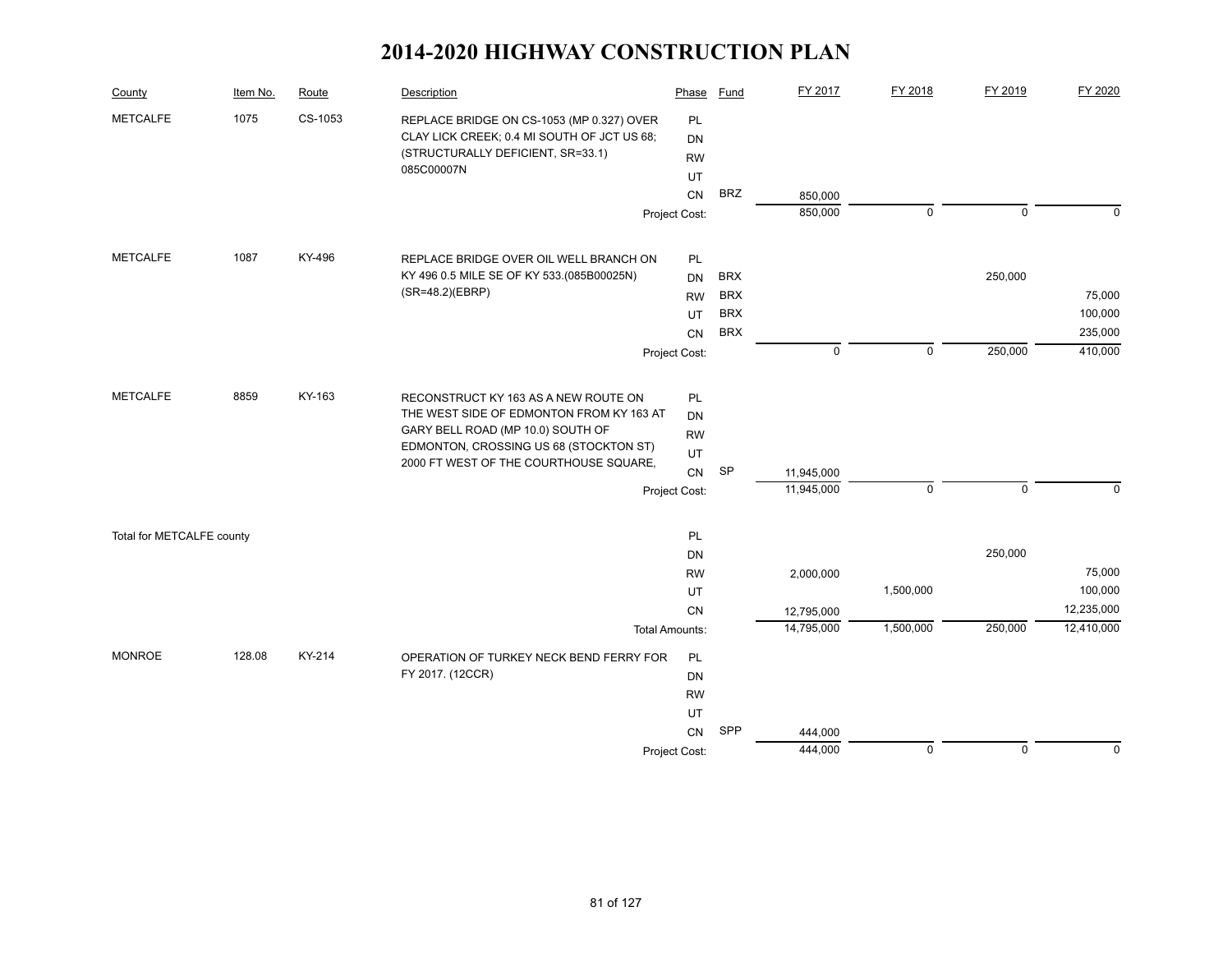| County        | Item No. | Route   | Description                                                                   | Phase         | <b>Fund</b> | FY 2017     | FY 2018   | FY 2019     | FY 2020     |
|---------------|----------|---------|-------------------------------------------------------------------------------|---------------|-------------|-------------|-----------|-------------|-------------|
| <b>MONROE</b> | 128.09   | KY-214  | OPERATION OF TURKEY NECK BEND FERRY FOR                                       | PL            |             |             |           |             |             |
|               |          |         | FY 2018. (12CCR)                                                              | <b>DN</b>     |             |             |           |             |             |
|               |          |         |                                                                               | <b>RW</b>     |             |             |           |             |             |
|               |          |         |                                                                               | UT            |             |             |           |             |             |
|               |          |         |                                                                               | CN            | SPP         |             | 444,000   |             |             |
|               |          |         |                                                                               | Project Cost: |             | 0           | 444,000   | $\mathbf 0$ | 0           |
| <b>MONROE</b> | 128.1    | KY-214  | OPERATION OF TURKEY NECK BEND FERRY FOR                                       | PL            |             |             |           |             |             |
|               |          |         | FY 2019.(12CCR)                                                               | DN            |             |             |           |             |             |
|               |          |         |                                                                               | <b>RW</b>     |             |             |           |             |             |
|               |          |         |                                                                               | UT            |             |             |           |             |             |
|               |          |         |                                                                               | CN            | SPP         |             |           | 444,000     |             |
|               |          |         |                                                                               | Project Cost: |             | 0           | 0         | 444,000     | $\mathbf 0$ |
| <b>MONROE</b> | 128.11   | KY-214  | OPERATION OF TURKEY NECK BEND FERRY FOR                                       | PL            |             |             |           |             |             |
|               |          |         | FY 2020.(12CCR)                                                               | DN            |             |             |           |             |             |
|               |          |         |                                                                               | <b>RW</b>     |             |             |           |             |             |
|               |          |         |                                                                               | UT            |             |             |           |             |             |
|               |          |         |                                                                               | ${\sf CN}$    | SPP         |             |           |             | 444,000     |
|               |          |         |                                                                               | Project Cost: |             | $\mathbf 0$ | $\pmb{0}$ | $\mathbf 0$ | 444,000     |
| <b>MONROE</b> | 1084     | CR-1354 | REPLACE BRIDGE ON NEW SALEM RD (CR 1354)                                      | PL            |             |             |           |             |             |
|               |          |         | OVER PETER CREEK 0.2 MILE E OF BETHLEHAM                                      | <b>DN</b>     |             |             |           |             |             |
|               |          |         | CHURCH RD (CR 1335)(SR 35.4) 086C00015N                                       | <b>RW</b>     |             |             |           |             |             |
|               |          |         |                                                                               | UT            |             |             |           |             |             |
|               |          |         |                                                                               | CN            | <b>BRZ</b>  | 200,000     |           |             |             |
|               |          |         |                                                                               | Project Cost: |             | 200,000     | $\pmb{0}$ | $\mathbf 0$ | $\Omega$    |
| <b>MONROE</b> | 7020.17  | $-0$    | CONSTRUCT NEW ROUTE FOR THE EAST                                              | PL            |             |             |           |             |             |
|               |          |         | TOMPKINSVILLE BYPASS "SURFACING ONLY".                                        | DN            |             |             |           |             |             |
|               |          |         | (98CCN)(02CCR) (2002BOPC)(DESIGN "STP"                                        | <b>RW</b>     |             |             |           |             |             |
|               |          |         | FUNDING SHALL BE SUPPLEMENTAL TO THE<br>AUTHORIZED AMOUNT ALREADY EXPENDED ON | UT            |             |             |           |             |             |
|               |          |         |                                                                               | CN            | <b>STP</b>  | 6,700,000   |           |             |             |
|               |          |         |                                                                               | Project Cost: |             | 6,700,000   | $\pmb{0}$ | $\mathbf 0$ | 0           |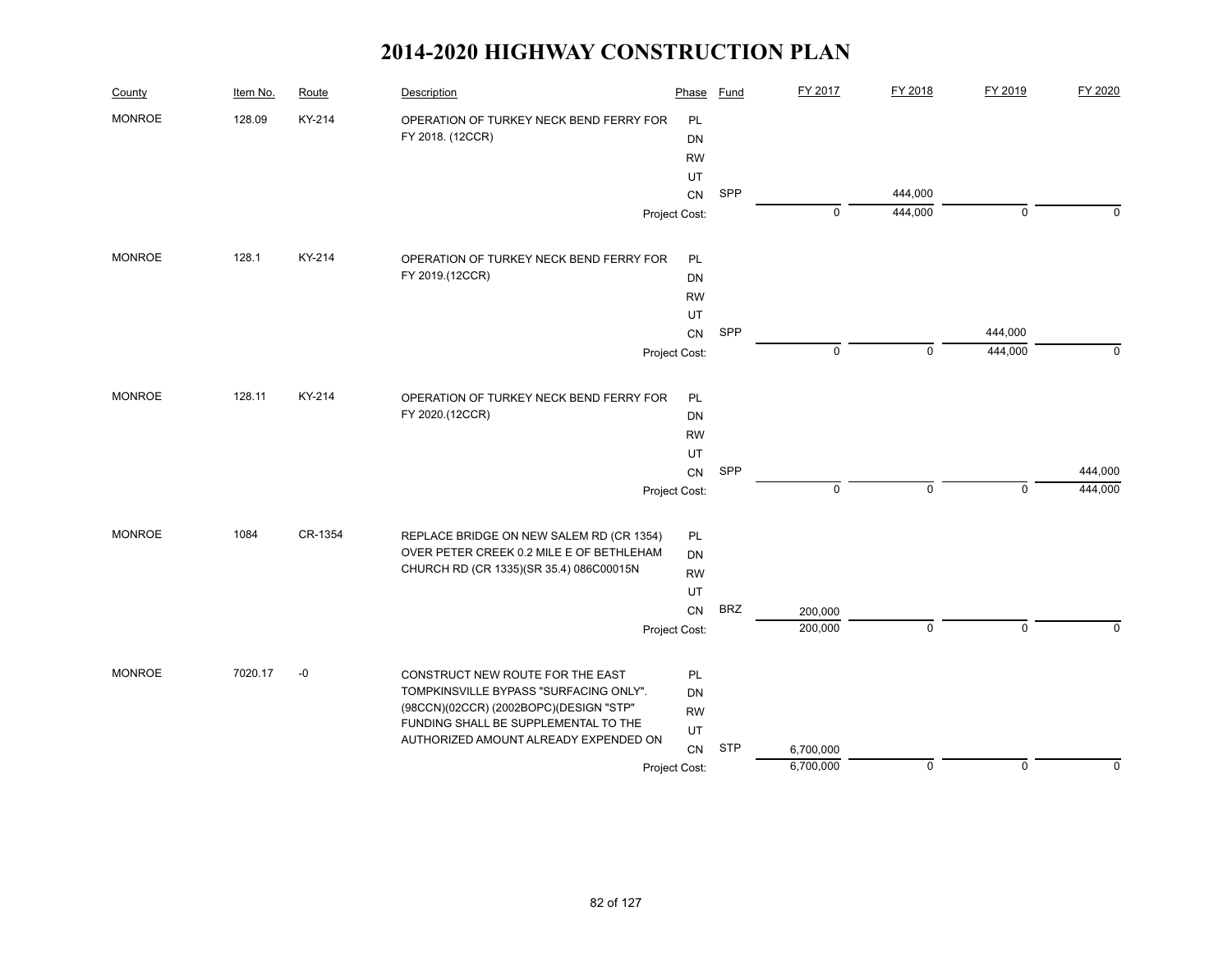| County                      | Item No. | Route         | Description                               | Phase                 | <b>Fund</b> | FY 2017     | FY 2018     | FY 2019     | FY 2020     |
|-----------------------------|----------|---------------|-------------------------------------------|-----------------------|-------------|-------------|-------------|-------------|-------------|
| Total for MONROE county     |          |               |                                           | PL                    |             |             |             |             |             |
|                             |          |               |                                           | DN                    |             |             |             |             |             |
|                             |          |               |                                           | <b>RW</b>             |             |             |             |             |             |
|                             |          |               |                                           | UT                    |             |             |             |             |             |
|                             |          |               |                                           | CN                    |             | 7,344,000   | 444,000     | 444,000     | 444,000     |
|                             |          |               |                                           | <b>Total Amounts:</b> |             | 7,344,000   | 444,000     | 444,000     | 444,000     |
| <b>MONTGOMERY</b>           | 250.1    | <b>US-460</b> | RECONSTRUCT US 460 AT LUCKY STOP HILL.    | PL                    |             |             |             |             |             |
|                             |          |               | (12CCR)                                   | DN                    |             |             |             |             |             |
|                             |          |               |                                           | <b>RW</b>             | <b>STP</b>  | 3,680,000   |             |             |             |
|                             |          |               |                                           | UT                    | <b>STP</b>  |             | 1,040,000   |             |             |
|                             |          |               |                                           | CN                    | <b>STP</b>  |             |             |             | 12,980,000  |
|                             |          |               |                                           | Project Cost:         |             | 3,680,000   | 1,040,000   | $\mathbf 0$ | 12,980,000  |
|                             |          |               |                                           |                       |             |             |             |             |             |
| Total for MONTGOMERY county |          |               |                                           | PL                    |             |             |             |             |             |
|                             |          |               |                                           | DN                    |             |             |             |             |             |
|                             |          |               |                                           | <b>RW</b>             |             | 3,680,000   |             |             |             |
|                             |          |               |                                           | UT                    |             |             | 1,040,000   |             |             |
|                             |          |               |                                           | CN                    |             |             |             |             | 12,980,000  |
|                             |          |               |                                           | <b>Total Amounts:</b> |             | 3,680,000   | 1,040,000   | $\mathbf 0$ | 12,980,000  |
| <b>MORGAN</b>               | 126.6    | KY-9009       | MOUNTAIN PARKWAY CORRIDOR: WIDEN THE      | PL                    |             |             |             |             |             |
|                             |          |               | MOUNTAIN PARKWAY TO 4 LANES FROM CR       | DN                    |             |             |             |             |             |
|                             |          |               | 1226 PARKWAY ROAD TUNNEL (MP 59.3) TO 0.4 | <b>RW</b>             |             |             |             |             |             |
|                             |          |               | MI EAST OF THE KY-134 JOHNSON CREEK       | UT                    |             |             |             |             |             |
|                             |          |               | BRIDGE - SECTION 6.(12CCR)                | CN                    | <b>NH</b>   |             | 11,000,000  |             |             |
|                             |          |               |                                           | Project Cost:         |             | $\mathbf 0$ | 11,000,000  | $\pmb{0}$   | $\mathbf 0$ |
|                             |          |               |                                           |                       |             |             |             |             |             |
| <b>MORGAN</b>               | 126.61   | KY-9009       | MOUNTAIN PARKWAY CORRIDOR: WIDEN THE      | <b>PL</b>             |             |             |             |             |             |
|                             |          |               | MOUNTAIN PARKWAY TO 4 LANES FROM CR       | DN                    |             |             |             |             |             |
|                             |          |               | 1226 PARKWAY ROAD TUNNEL (MP 59.3) TO 0.4 | <b>RW</b>             |             |             |             |             |             |
|                             |          |               | MI EAST OF THE KY-134 JOHNSON CREEK       | UT                    |             |             |             |             |             |
|                             |          |               | BRIDGE - SECTION 6.(12CCR)(ADDITIONAL     | CN                    | <b>NH</b>   |             |             | 15,000,000  |             |
|                             |          |               |                                           | Project Cost:         |             | $\mathbf 0$ | $\mathbf 0$ | 15,000,000  | $\mathbf 0$ |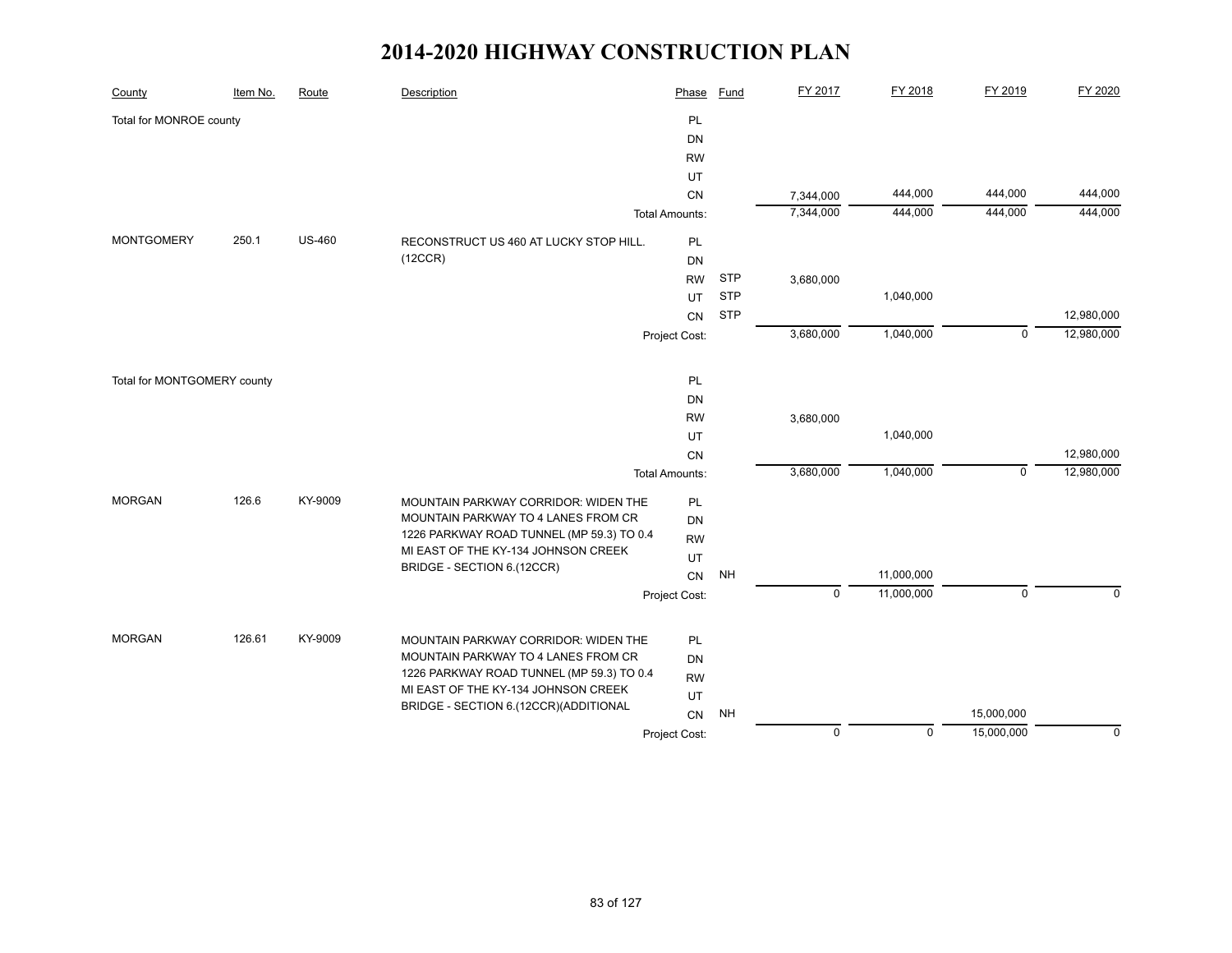| County        | Item No. | Route         | Description                                                                                                                                                              | Phase                              | Fund       | FY 2017              | FY 2018     | FY 2019     | FY 2020    |
|---------------|----------|---------------|--------------------------------------------------------------------------------------------------------------------------------------------------------------------------|------------------------------------|------------|----------------------|-------------|-------------|------------|
| <b>MORGAN</b> | 126.62   | KY-9009       | MOUNTAIN PARKWAY CORRIDOR: WIDEN THE<br>MOUNTAIN PARKWAY TO 4 LANES FROM CR<br>1226 PARKWAY ROAD TUNNEL (MP 59.3) TO 0.4<br>MI EAST OF THE KY-134 JOHNSON CREEK          | PL<br>DN<br><b>RW</b><br>UT        |            |                      |             |             |            |
|               |          |               | BRIDGE - SECTION 6.(12CCR)(ADDITIONAL                                                                                                                                    | CN                                 | <b>NH</b>  |                      |             |             | 15,000,000 |
|               |          |               |                                                                                                                                                                          | Project Cost:                      |            | 0                    | 0           | $\mathbf 0$ | 15,000,000 |
| <b>MORGAN</b> | 160      | KY-7          | IMPROVE SAFETY AND REDUCE ACCIDENTS ON<br>KY-7 BY ELIMINATING ROCK OVERHANG AND<br>ADDING SHOULDERS 1000 FEET SOUTH OF KY<br>1161 TO 1000 FEET NORTH OF KY 1161. (12CCR) | <b>PL</b><br>DN<br><b>RW</b><br>UT |            |                      |             |             |            |
|               |          |               |                                                                                                                                                                          | <b>CN</b>                          | SPP        | 4,440,000            |             |             |            |
|               |          |               |                                                                                                                                                                          | Project Cost:                      |            | 4,440,000            | 0           | $\mathbf 0$ | 0          |
| <b>MORGAN</b> | 293      | <b>US-460</b> | RECONSTRUCT/WIDENING OF MAIN ST(US 460)<br>& PRESTONSBURG ST(US 460/KY 7) IN W<br>LIBERTY BEGINNING ON US 460 AT BLAIR<br>ST(CS1066) EXTENDING NE TO SALYER              | <b>PL</b><br>DN<br><b>RW</b>       |            |                      |             |             |            |
|               |          |               | CEMETERY RD(CS1034) BEGINNING AT                                                                                                                                         | UT<br>CN                           | SPP<br>SPP | 500,000<br>5,200,000 |             |             |            |
|               |          |               |                                                                                                                                                                          | Project Cost:                      |            | 5,700,000            | $\pmb{0}$   | $\mathsf 0$ | 0          |
| <b>MORGAN</b> | 1111     | <b>US-460</b> | REPLACE BRIDGE OVER WHITE OAK CREEK ON<br>US 460 0.5 MILE NW OF KY 1000. (088B00021N)                                                                                    | PL                                 | <b>BRX</b> |                      |             |             | 300,000    |
|               |          |               | $(SR = 35)$                                                                                                                                                              | <b>DN</b><br><b>RW</b>             |            |                      |             |             |            |
|               |          |               |                                                                                                                                                                          | UT                                 |            |                      |             |             |            |
|               |          |               |                                                                                                                                                                          | <b>CN</b>                          |            |                      |             | $\mathbf 0$ |            |
|               |          |               |                                                                                                                                                                          | Project Cost:                      |            | $\mathbf 0$          | $\mathbf 0$ |             | 300,000    |
| <b>MORGAN</b> | 8301     | KY-172        | RECONSTRUCT KY-172 FROM MILEPOST 8.0 TO<br>MILEPOST 10.4. (06CCN)(08CCR)(10CCR)<br>(12CCR)                                                                               | PL<br>DN<br><b>RW</b><br>UT        |            |                      |             |             |            |
|               |          |               |                                                                                                                                                                          | <b>CN</b>                          | SPP        | 6,500,000            |             |             |            |
|               |          |               |                                                                                                                                                                          | Project Cost:                      |            | 6,500,000            | $\pmb{0}$   | $\mathbf 0$ | 0          |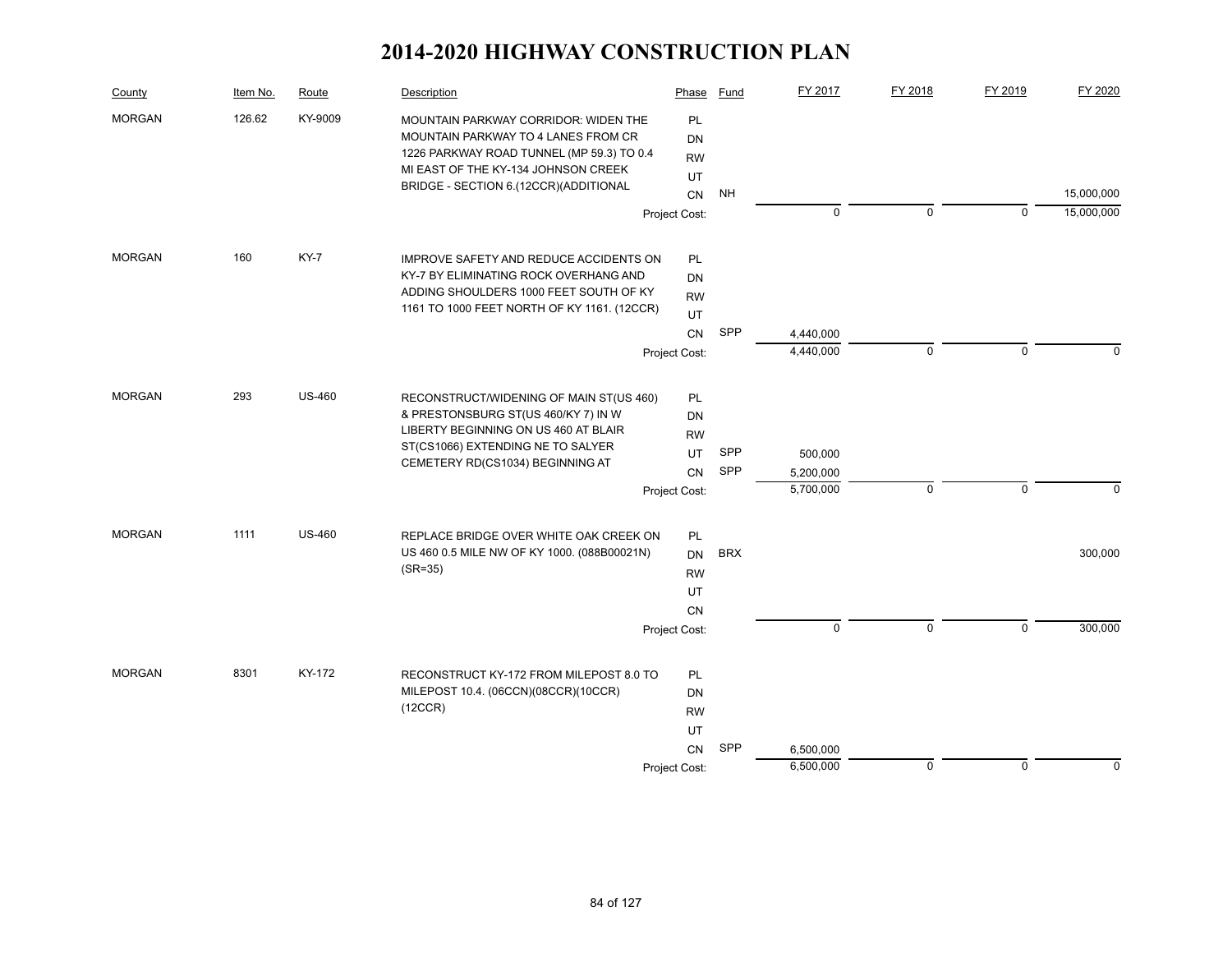| County                  | Item No. | Route         | Description                                | Phase                 | <b>Fund</b> | FY 2017     | FY 2018     | FY 2019     | FY 2020     |
|-------------------------|----------|---------------|--------------------------------------------|-----------------------|-------------|-------------|-------------|-------------|-------------|
| <b>MORGAN</b>           | 8302     | <b>US-460</b> | RECONSTRUCT AND STRAIGHTEN CURVE IN        | PL                    |             |             |             |             |             |
|                         |          |               | US-460 FROM MILEPOST 1.6 TO MILEPOST 2.1.  | <b>DN</b>             |             |             |             |             |             |
|                         |          |               | (06CCN)(12CCR)                             | <b>RW</b>             |             |             |             |             |             |
|                         |          |               |                                            | UT                    |             |             |             |             |             |
|                         |          |               |                                            | CN                    | SPP         | 5,410,000   |             |             |             |
|                         |          |               |                                            | Project Cost:         |             | 5,410,000   | $\mathbf 0$ | $\mathbf 0$ | $\mathbf 0$ |
| Total for MORGAN county |          |               |                                            | PL                    |             |             |             |             |             |
|                         |          |               |                                            | DN                    |             |             |             |             | 300,000     |
|                         |          |               |                                            | <b>RW</b>             |             |             |             |             |             |
|                         |          |               |                                            | UT                    |             | 500,000     |             |             |             |
|                         |          |               |                                            | CN                    |             | 21,550,000  | 11,000,000  | 15,000,000  | 15,000,000  |
|                         |          |               |                                            | <b>Total Amounts:</b> |             | 22,050,000  | 11,000,000  | 15,000,000  | 15,300,000  |
| <b>NELSON</b>           | 287.1    | <b>US-31</b>  | BARDSTOWN-LOUISVILLE; WIDENING AND         | PL                    |             |             |             |             |             |
|                         |          |               | ACCESS MANAGEMENT IMPROVEMENTS ON          | DN                    |             |             |             |             |             |
|                         |          |               | US-31E BETWEEN NAZARETH DRIVE AND          | <b>RW</b>             |             |             |             |             |             |
|                         |          |               | KY-509. (2004BOPC)                         | UT                    |             |             |             |             |             |
|                         |          |               |                                            | CN                    | SP          | 25,510,000  |             |             |             |
|                         |          |               |                                            | Project Cost:         |             | 25,510,000  | $\mathbf 0$ | $\mathbf 0$ | $\Omega$    |
| <b>NELSON</b>           | 1092     | CR-1215       | REPLACE BRIDGE OVER DAVIS RUN ON HIGDON    | PL                    |             |             |             |             |             |
|                         |          |               | LOOP (CR 1215) 0.1 MI S OF US 31E NEAR SCL | DN                    | <b>BRZ</b>  |             |             |             | 100,000     |
|                         |          |               | OF NEW HAVEN (090C00030N)(SR=27) (EBRP)    | <b>RW</b>             |             |             |             |             |             |
|                         |          |               |                                            | UT                    |             |             |             |             |             |
|                         |          |               |                                            | CN                    |             |             |             |             |             |
|                         |          |               |                                            | Project Cost:         |             | $\mathbf 0$ | $\mathbf 0$ | $\mathbf 0$ | 100,000     |
|                         |          |               |                                            |                       |             |             |             |             |             |
| <b>NELSON</b>           | 8308.1   | <b>US-150</b> | WIDEN US-150 FROM KY-49 TO NEAR            | PL                    |             |             |             |             |             |
|                         |          |               | KY-245/WAL-MART WIDENING. (06CCN)          | DN                    |             |             |             |             |             |
|                         |          |               |                                            | <b>RW</b>             |             |             |             |             |             |
|                         |          |               |                                            | UT                    |             |             |             |             |             |
|                         |          |               |                                            | CN                    | SP          | 13,160,000  |             |             |             |
|                         |          |               |                                            | Project Cost:         |             | 13,160,000  | $\mathbf 0$ | $\mathbf 0$ | $\mathbf 0$ |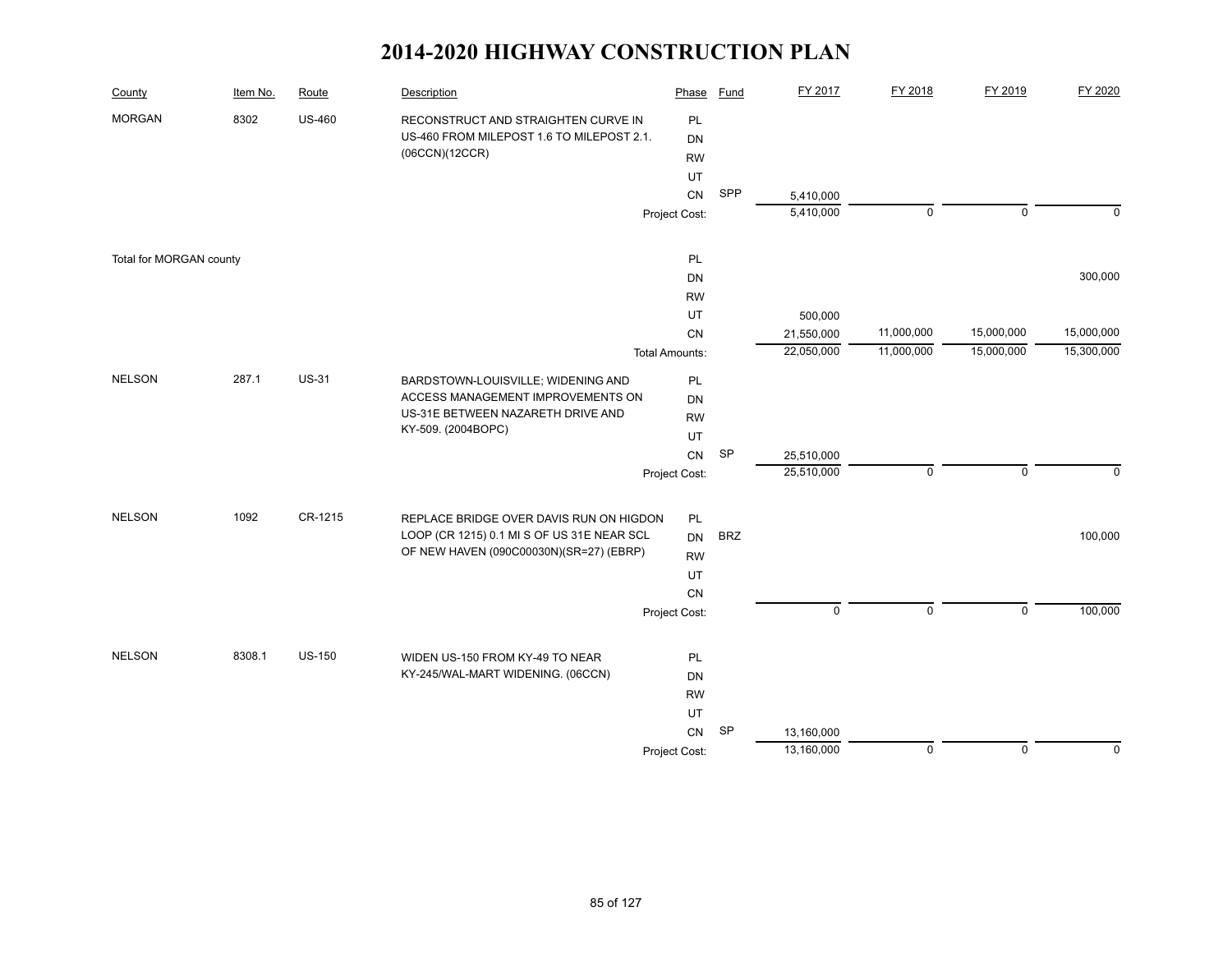| County                    | Item No. | Route         | Description                                                                      | Phase                 | Fund       | FY 2017     | FY 2018     | FY 2019     | FY 2020        |
|---------------------------|----------|---------------|----------------------------------------------------------------------------------|-----------------------|------------|-------------|-------------|-------------|----------------|
| <b>NELSON</b>             | 8309.1   | <b>US-150</b> | WIDEN US-150 FROM NEAR KY-245 THROUGH                                            | PL                    |            |             |             |             |                |
|                           |          |               | THE BLUEGRASS PARKWAY INTERCHANGE TO                                             | DN                    |            |             |             |             |                |
|                           |          |               | JUST PAST LESLIE BALLARD ROAD.(06CCN)                                            | <b>RW</b>             | SPP        | 2,630,000   |             |             |                |
|                           |          |               | (2006BOPC)(12CCR)                                                                | UT                    | SP         |             | 940,000     |             |                |
|                           |          |               |                                                                                  | <b>CN</b>             | SP         |             |             | 27,050,000  |                |
|                           |          |               |                                                                                  | Project Cost:         |            | 2,630,000   | 940,000     | 27,050,000  | $\overline{0}$ |
| Total for NELSON county   |          |               |                                                                                  | PL                    |            |             |             |             |                |
|                           |          |               |                                                                                  | DN                    |            |             |             |             | 100,000        |
|                           |          |               |                                                                                  | <b>RW</b>             |            | 2,630,000   |             |             |                |
|                           |          |               |                                                                                  | UT                    |            |             | 940,000     |             |                |
|                           |          |               |                                                                                  | CN                    |            | 38,670,000  |             | 27,050,000  |                |
|                           |          |               |                                                                                  | <b>Total Amounts:</b> |            | 41,300,000  | 940,000     | 27,050,000  | 100,000        |
|                           |          |               |                                                                                  |                       |            |             |             |             |                |
| <b>NICHOLAS</b>           | 310.3    | <b>US-68</b>  | PARIS-MAYSVILLE ROAD; RECONSTRUCT FROM                                           | PL                    |            |             |             |             |                |
|                           |          |               | MILLERSBURG TO KY-32 AT CARLISLE                                                 | DN                    |            |             |             |             |                |
|                           |          |               | (SECTION 3).(08CCR)(12CCR)                                                       | <b>RW</b>             |            |             |             |             |                |
|                           |          |               |                                                                                  | UT                    |            |             |             |             |                |
|                           |          |               |                                                                                  | CN                    | SPP        | 16,870,000  |             |             |                |
|                           |          |               |                                                                                  | Project Cost:         |            | 16,870,000  | $\mathbf 0$ | $\mathsf 0$ | $\mathbf 0$    |
| Total for NICHOLAS county |          |               |                                                                                  | PL                    |            |             |             |             |                |
|                           |          |               |                                                                                  | DN                    |            |             |             |             |                |
|                           |          |               |                                                                                  | <b>RW</b>             |            |             |             |             |                |
|                           |          |               |                                                                                  | UT                    |            |             |             |             |                |
|                           |          |               |                                                                                  | CN                    |            | 16,870,000  |             |             |                |
|                           |          |               |                                                                                  | <b>Total Amounts:</b> |            | 16,870,000  | $\mathsf 0$ | $\pmb{0}$   | $\mathbf 0$    |
| OHIO                      | 1091     | <b>US-62</b>  |                                                                                  |                       |            |             |             |             |                |
|                           |          |               | REPLACE BRIDGE OVER THREELICK FORK ON<br>US 62 0.4 MILE E OF GREEN MEADOWS DRIVE | PL<br>DN              | <b>BRX</b> |             |             |             | 225,000        |
|                           |          |               | (CS 6068) IN BEAVER DAM. (092B00033N)                                            | <b>RW</b>             |            |             |             |             |                |
|                           |          |               | $(SR=48)$                                                                        | UT                    |            |             |             |             |                |
|                           |          |               |                                                                                  | CN                    |            |             |             |             |                |
|                           |          |               |                                                                                  | Project Cost:         |            | $\mathbf 0$ | $\mathbf 0$ | $\mathbf 0$ | 225,000        |
|                           |          |               |                                                                                  |                       |            |             |             |             |                |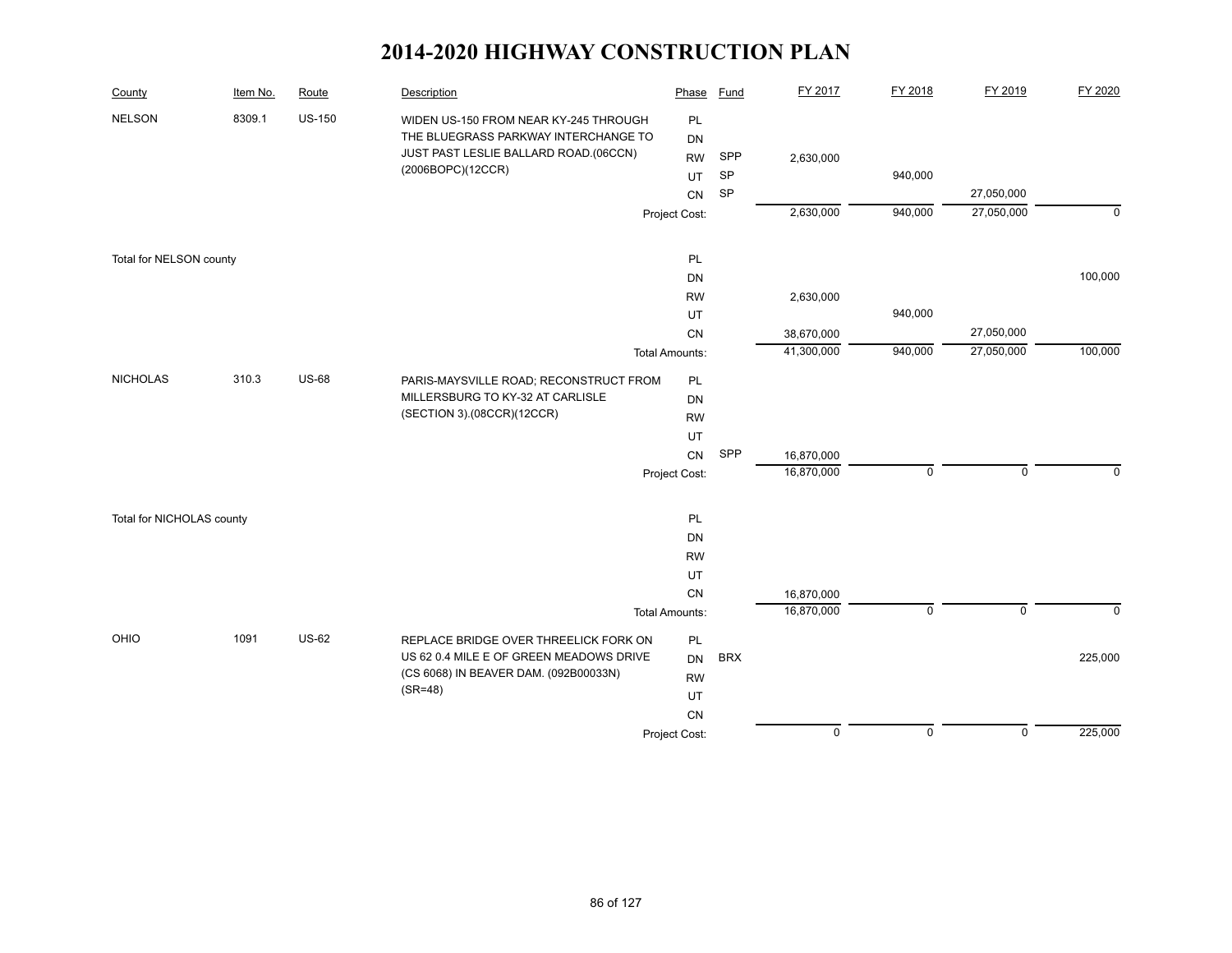| County                | Item No. | Route   | Description                                                | Phase                 | <b>Fund</b> | FY 2017     | FY 2018     | FY 2019     | FY 2020      |
|-----------------------|----------|---------|------------------------------------------------------------|-----------------------|-------------|-------------|-------------|-------------|--------------|
| Total for OHIO county |          |         |                                                            | PL                    |             |             |             |             |              |
|                       |          |         |                                                            | <b>DN</b>             |             |             |             |             | 225,000      |
|                       |          |         |                                                            | <b>RW</b>             |             |             |             |             |              |
|                       |          |         |                                                            | UT                    |             |             |             |             |              |
|                       |          |         |                                                            | CN                    |             |             |             |             |              |
|                       |          |         |                                                            | <b>Total Amounts:</b> |             | $\mathsf 0$ | $\mathbf 0$ | $\pmb{0}$   | 225,000      |
| OLDHAM                | 304.1    | KY-22   | RECONSTRUCT KY-22 FROM KY-329 TO                           | PL                    |             |             |             |             |              |
|                       |          |         | ABBOTT LANE. (2004BOPC)(08CCR)(10CCR)                      | <b>DN</b>             |             |             |             |             |              |
|                       |          |         | (12CCR)                                                    | <b>RW</b>             | SP          | 2,560,000   |             |             |              |
|                       |          |         |                                                            | UT                    | SP          | 2,540,000   |             |             |              |
|                       |          |         |                                                            | CN                    | SP          |             |             | 12,340,000  |              |
|                       |          |         |                                                            | Project Cost:         |             | 5,100,000   | $\mathsf 0$ | 12,340,000  | $\mathbf 0$  |
| OLDHAM                | 304.2    | KY-22   | RECONSTRUCT KY-22 TO 5-LANES FROM                          | PL                    |             |             |             |             |              |
|                       |          |         | ABBOTT LANE TO PROPOSED KY-393                             | <b>DN</b>             |             |             |             |             |              |
|                       |          |         | INTERSECTION AND CONTINUING WITH 3-LANES                   | <b>RW</b>             |             |             |             |             |              |
|                       |          |         | TO EXISTING KY-393. (2004BOPC)                             | UT                    |             |             |             |             |              |
|                       |          |         |                                                            | CN                    | SP          | 10,950,000  |             |             |              |
|                       |          |         |                                                            | Project Cost:         |             | 10,950,000  | $\mathbf 0$ | $\mathbf 0$ | $\mathbf{0}$ |
|                       |          |         |                                                            |                       |             |             |             |             |              |
| <b>OLDHAM</b>         | 434      | CR-1002 | CONSTRUCT AN UNINTERRUPTED RAIL                            | PL                    |             |             |             |             |              |
|                       |          |         | UNDERPASS WEST OF LAGRANGE. (LOCAL                         | <b>DN</b>             |             |             |             |             |              |
|                       |          |         | MATCH)(ALL WORK BY OLDHAM COUNTY)                          | <b>RW</b>             |             |             |             |             |              |
|                       |          |         | (FUNDING SUBJECT TO FISCAL CONSTRAINT<br>PENDING MPO TIP). | UT                    |             |             |             |             |              |
|                       |          |         |                                                            | CN                    | <b>SLO</b>  | 5,600,000   |             |             |              |
|                       |          |         |                                                            | Project Cost:         |             | 5,600,000   | $\mathbf 0$ | $\mathbf 0$ | $\Omega$     |
| <b>OLDHAM</b>         | 517.03   | $-0$    | CONSTRUCT VARIOUS SIDEWALKS IN OLDHAM                      | PL                    |             |             |             |             |              |
|                       |          |         | COUNTY.                                                    | <b>DN</b>             |             |             |             |             |              |
|                       |          |         |                                                            | <b>RW</b>             |             |             |             |             |              |
|                       |          |         |                                                            | UT                    |             |             |             |             |              |
|                       |          |         |                                                            | <b>CN</b>             | <b>SLO</b>  | 100,000     |             |             |              |
|                       |          |         |                                                            | Project Cost:         |             | 100,000     | $\pmb{0}$   | $\mathsf 0$ | $\mathbf 0$  |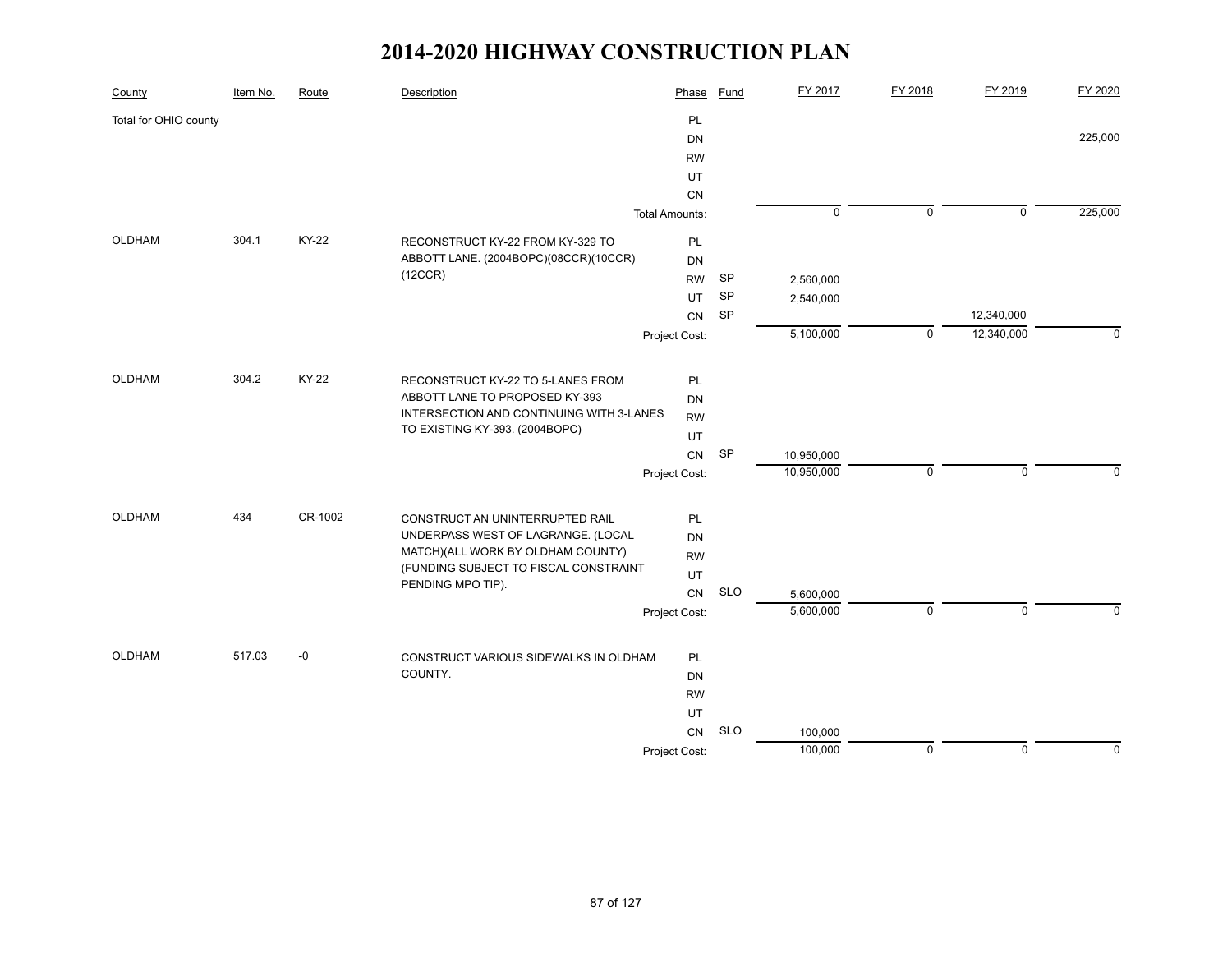| County                  | Item No. | Route        | Description                               | Phase                 | Fund       | FY 2017    | FY 2018        | FY 2019     | FY 2020     |
|-------------------------|----------|--------------|-------------------------------------------|-----------------------|------------|------------|----------------|-------------|-------------|
| Total for OLDHAM county |          |              |                                           | PL                    |            |            |                |             |             |
|                         |          |              |                                           | DN                    |            |            |                |             |             |
|                         |          |              |                                           | <b>RW</b>             |            | 2,560,000  |                |             |             |
|                         |          |              |                                           | UT                    |            | 2,540,000  |                |             |             |
|                         |          |              |                                           | CN                    |            | 16,650,000 |                | 12,340,000  |             |
|                         |          |              |                                           | <b>Total Amounts:</b> |            | 21,750,000 | $\overline{0}$ | 12,340,000  | $\mathbf 0$ |
| OWEN                    | 198      | KY-22        | RECONSTRUCT KY-22 AT KY-227 AT END OF     | PL                    |            |            |                |             |             |
|                         |          |              | NEW CONSTRUCTION TO 0.4 MILE EAST OF KY   | DN                    |            |            |                |             |             |
|                         |          |              | 845 SOUTH. (06CCR)(08CCN)(12CCR)          | <b>RW</b>             |            |            |                |             |             |
|                         |          |              |                                           | UT                    |            |            |                |             |             |
|                         |          |              |                                           | ${\sf CN}$            | SP         | 23,400,000 |                |             |             |
|                         |          |              |                                           | Project Cost:         |            | 23,400,000 | $\pmb{0}$      | $\mathbf 0$ | $\mathbf 0$ |
| <b>OWEN</b>             | 1088     | CR-1214      | REPLACE BRIDGE OVER CEDAR CREEK ON        | PL                    |            |            |                |             |             |
|                         |          |              | SAWDRIDGE CREEK W ROAD (CR 1214) 0.2 MI N | <b>DN</b>             | <b>BRZ</b> | 150,000    |                |             |             |
|                         |          |              | OF US 127 (094C00011N)(SR=20.3)           | <b>RW</b>             | <b>BRZ</b> |            |                | 100,000     |             |
|                         |          |              |                                           | UT                    | <b>BRZ</b> |            |                | 100,000     |             |
|                         |          |              |                                           | CN                    | <b>BRZ</b> |            |                |             | 500,000     |
|                         |          |              |                                           | Project Cost:         |            | 150,000    | $\mathbf 0$    | 200,000     | 500,000     |
|                         |          |              |                                           |                       |            |            |                |             |             |
| <b>OWEN</b>             | 8702     | <b>KY-22</b> | WIDEN KY 22 FROM INTERSECTION WITH KY 845 | PL                    |            |            |                |             |             |
|                         |          |              | TO THE OWEN/GRANT COUNTY LINE.(12CCN)     | DN                    |            |            |                |             |             |
|                         |          |              |                                           | <b>RW</b>             |            |            |                |             |             |
|                         |          |              |                                           | UT                    |            |            |                |             |             |
|                         |          |              |                                           | CN                    | SP         | 31,000,000 | $\pmb{0}$      | $\mathbf 0$ | $\mathbf 0$ |
|                         |          |              |                                           | Project Cost:         |            | 31,000,000 |                |             |             |
| Total for OWEN county   |          |              |                                           | PL                    |            |            |                |             |             |
|                         |          |              |                                           | <b>DN</b>             |            | 150,000    |                |             |             |
|                         |          |              |                                           | <b>RW</b>             |            |            |                | 100,000     |             |
|                         |          |              |                                           | UT                    |            |            |                | 100,000     |             |
|                         |          |              |                                           | CN                    |            | 54,400,000 |                |             | 500,000     |
|                         |          |              |                                           | <b>Total Amounts:</b> |            | 54,550,000 | $\overline{0}$ | 200,000     | 500,000     |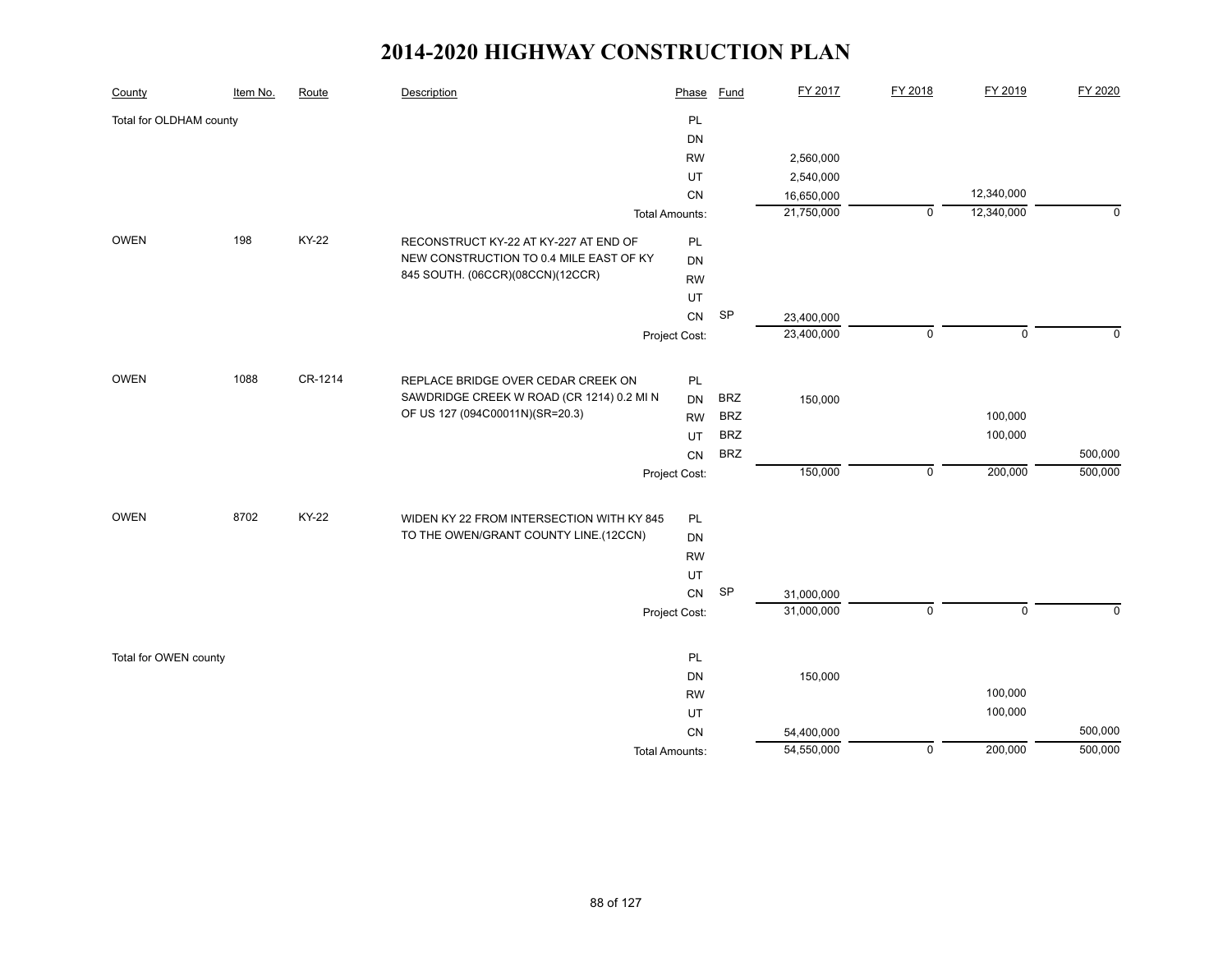| County                  | Item No. | Route        | Description                                   | Phase                 | <b>Fund</b> | FY 2017     | FY 2018     | FY 2019     | FY 2020     |
|-------------------------|----------|--------------|-----------------------------------------------|-----------------------|-------------|-------------|-------------|-------------|-------------|
| OWSLEY                  | 279.6    | KY-30        | RECONSTRUCT KY 30 FROM KY 846 TO THE          | PL                    |             |             |             |             |             |
|                         |          |              | JACKSON COUNTY LINE.                          | DN                    |             |             |             |             |             |
|                         |          |              |                                               | <b>RW</b>             |             |             |             |             |             |
|                         |          |              |                                               | UT                    |             |             |             |             |             |
|                         |          |              |                                               | CN                    | SPP         |             | 25,000,000  |             |             |
|                         |          |              |                                               | Project Cost:         |             | $\mathbf 0$ | 25,000,000  | 0           | $\Omega$    |
| OWSLEY                  | 1108     | CR-1134      | REPLACE BRIDGE ON UPPER WOLFE CREEK           | PL                    |             |             |             |             |             |
|                         |          |              | ROAD (CR-1134) (MP 0.176) OVER UPPER          | DN                    |             |             |             |             |             |
|                         |          |              | WOLFE CREEK 0.2 MILES EAST OF JCT. KY-11.     | <b>RW</b>             |             |             |             |             |             |
|                         |          |              | (095C00018N)(SR=25)(2012BOP)(AR/W)            | <b>UT</b>             |             |             |             |             |             |
|                         |          |              |                                               | CN                    | <b>BRZ</b>  | 530,000     |             |             |             |
|                         |          |              |                                               | Project Cost:         |             | 530,000     | $\mathbf 0$ | $\mathbf 0$ | $\Omega$    |
|                         |          |              |                                               |                       |             |             |             |             |             |
| Total for OWSLEY county |          |              |                                               | PL                    |             |             |             |             |             |
|                         |          |              |                                               | DN                    |             |             |             |             |             |
|                         |          |              |                                               | <b>RW</b><br>UT       |             |             |             |             |             |
|                         |          |              |                                               | CN                    |             | 530,000     | 25,000,000  |             |             |
|                         |          |              |                                               | <b>Total Amounts:</b> |             | 530,000     | 25,000,000  | $\Omega$    | $\Omega$    |
| <b>PENDLETON</b>        | 1073     | KY-159       | REPLACE BRIDGE ON KY-159 (MP 3.639) OVER      | PL                    |             |             |             |             |             |
|                         |          |              | KINCAID CREEK; .2 MI. SOUTH OF JCT.KY 609;    | DN                    |             |             |             |             |             |
|                         |          |              | (STRUCTURALLY DEFICIENT, SR=24.4)             | <b>RW</b>             |             |             |             |             |             |
|                         |          |              | 096B00004N                                    | UT                    |             |             |             |             |             |
|                         |          |              |                                               | CN                    | <b>BRX</b>  | 2,350,000   |             |             |             |
|                         |          |              |                                               | Project Cost:         |             | 2,350,000   | $\mathbf 0$ | $\mathbf 0$ | $\Omega$    |
|                         |          |              |                                               |                       |             |             |             |             |             |
| PENDLETON               | 8706     | <b>US-27</b> | RECONSTRUCT US-27 FROM BUTLER IN              | PL                    |             |             |             |             |             |
|                         |          |              | PENDLETON COUNTY TO SOUTH OF KY-154 IN        | DN                    |             |             |             |             |             |
|                         |          |              | CAMPBELL COUNTY (MP 17.9 PENDLETON            | <b>RW</b>             |             |             |             |             |             |
|                         |          |              | COUNTY TO MP 1.9 CAMPBELL COUNTY).<br>(12CCN) | UT                    | SPP         | 4,500,000   |             |             |             |
|                         |          |              |                                               | <b>CN</b>             | SPP         |             | 43,290,000  |             |             |
|                         |          |              |                                               | Project Cost:         |             | 4,500,000   | 43,290,000  | $\mathbf 0$ | $\mathbf 0$ |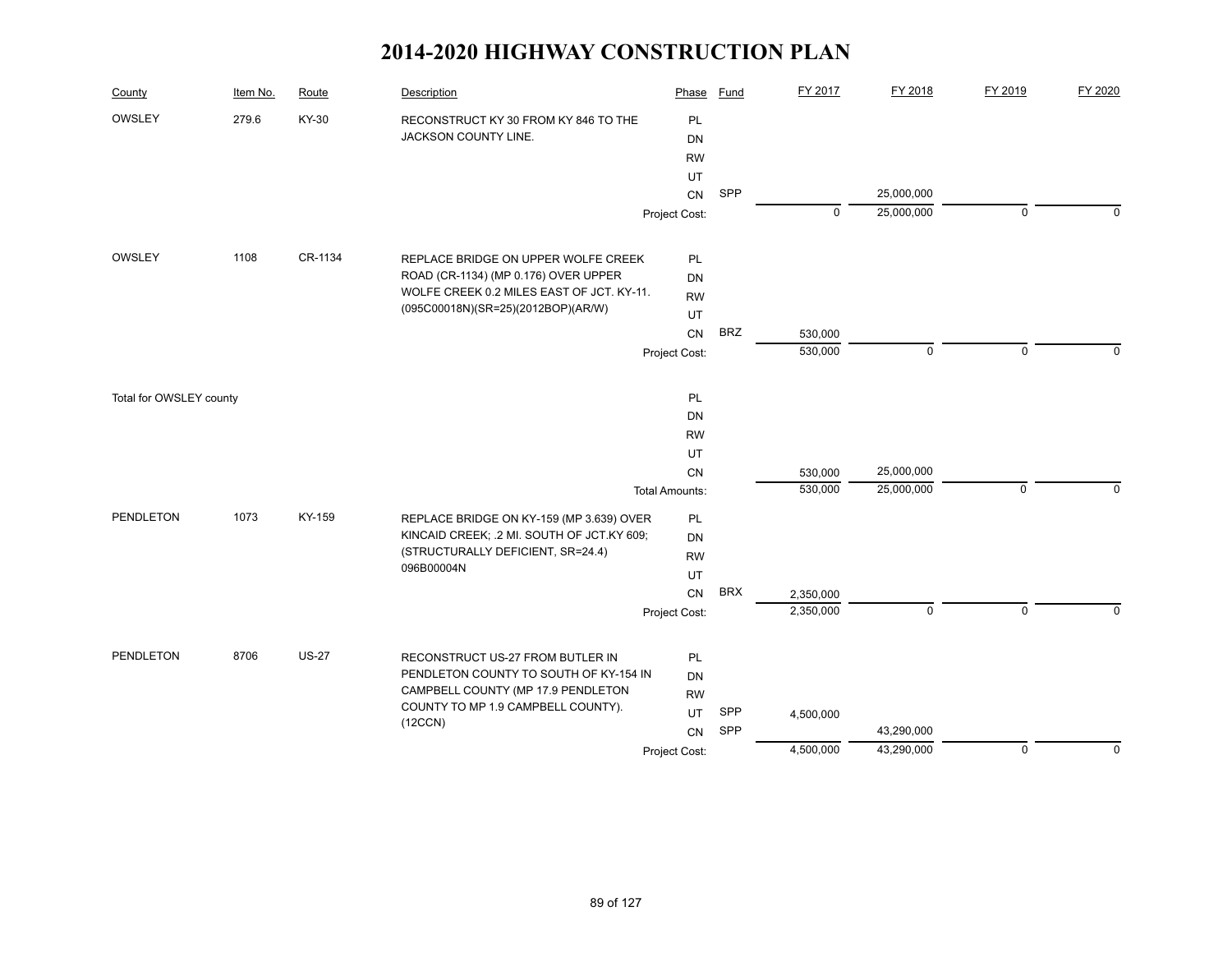| County                     | Item No. | Route | Description                                                                       | Phase           | Fund      | FY 2017     | FY 2018      | FY 2019     | FY 2020     |
|----------------------------|----------|-------|-----------------------------------------------------------------------------------|-----------------|-----------|-------------|--------------|-------------|-------------|
| Total for PENDLETON county |          |       |                                                                                   | PL              |           |             |              |             |             |
|                            |          |       |                                                                                   | DN              |           |             |              |             |             |
|                            |          |       |                                                                                   | <b>RW</b>       |           |             |              |             |             |
|                            |          |       |                                                                                   | UT              |           | 4,500,000   |              |             |             |
|                            |          |       |                                                                                   | <b>CN</b>       |           | 2,350,000   | 43,290,000   |             |             |
|                            |          |       | <b>Total Amounts:</b>                                                             |                 |           | 6,850,000   | 43,290,000   | $\mathbf 0$ | $\Omega$    |
| <b>PERRY</b>               | 158      | KY-15 | IMPROVE SAFETY, UPGRADE GEOMETRICS, AND                                           | PL              |           |             |              |             |             |
|                            |          |       | ADDRESS CAPACITY ISSUES FOR KY 15 IN                                              | DN              |           |             |              |             |             |
|                            |          |       | PERRY COUNTY FROM MORTON BOULEVARD                                                | <b>RW</b>       |           |             |              |             |             |
|                            |          |       | TO KY 15 BYPASS                                                                   | UT              |           |             |              |             |             |
|                            |          |       |                                                                                   | CN              | <b>NH</b> |             | 16,250,000   |             |             |
|                            |          |       |                                                                                   | Project Cost:   |           | $\mathbf 0$ | 16,250,000   | $\pmb{0}$   | $\Omega$    |
| PERRY                      | 158.01   | KY-15 | IMPROVE SAFETY, UPGRADE GEOMETRICS, AND                                           | <b>PL</b>       |           |             |              |             |             |
|                            |          |       | ADDRESS CAPACITY ISSUES FOR KY 15 IN                                              | <b>DN</b>       |           |             |              |             |             |
|                            |          |       | PERRY COUNTY FROM MORTON BOULEVARD                                                | <b>RW</b>       |           |             |              |             |             |
|                            |          |       | TO KY 15 BYPASS.(ADDITIONAL FUNDING FOR                                           | UT              |           |             |              |             |             |
|                            |          |       | C PHASE)                                                                          | CN              | <b>NH</b> |             |              | 20,000,000  |             |
|                            |          |       |                                                                                   | Project Cost:   |           | $\mathbf 0$ | $\mathbf{0}$ | 20,000,000  | $\Omega$    |
| PERRY                      | 158.02   | KY-15 | IMPROVE SAFETY, UPGRADE GEOMETRICS, AND                                           | PL              |           |             |              |             |             |
|                            |          |       | ADDRESS CAPACITY ISSUES FOR KY 15 IN                                              | <b>DN</b>       |           |             |              |             |             |
|                            |          |       | PERRY COUNTY FROM MORTON BOULEVARD                                                | <b>RW</b>       |           |             |              |             |             |
|                            |          |       | TO KY 15 BYPASS. (ADDITIONAL FUNDING FOR                                          | UT              |           |             |              |             |             |
|                            |          |       | C PHASE)                                                                          | CN              | <b>NH</b> |             |              |             | 20,000,000  |
|                            |          |       |                                                                                   | Project Cost:   |           | $\mathbf 0$ | $\mathbf 0$  | $\mathbf 0$ | 20,000,000  |
| <b>PERRY</b>               | 269.1    | KY-15 |                                                                                   |                 |           |             |              |             |             |
|                            |          |       | IMPROVE SAFETY, UPGRADE GEOMETRICS, AND<br>ADDRESS CAPACITY ISSUES FOR KY 15 FROM | PL<br><b>DN</b> |           |             |              |             |             |
|                            |          |       | MORTON BOULEVARD TO BONNYMAN. (12CCR)                                             | <b>RW</b>       |           |             |              |             |             |
|                            |          |       | (PROJECT MOVED FROM 10-159)(D-PHASE                                               | UT              |           |             |              |             |             |
|                            |          |       | UNDER 10-269.0)                                                                   | CN              | SPP       |             | 35,160,000   |             |             |
|                            |          |       |                                                                                   | Project Cost:   |           | $\mathbf 0$ | 35,160,000   | $\mathbf 0$ | $\mathbf 0$ |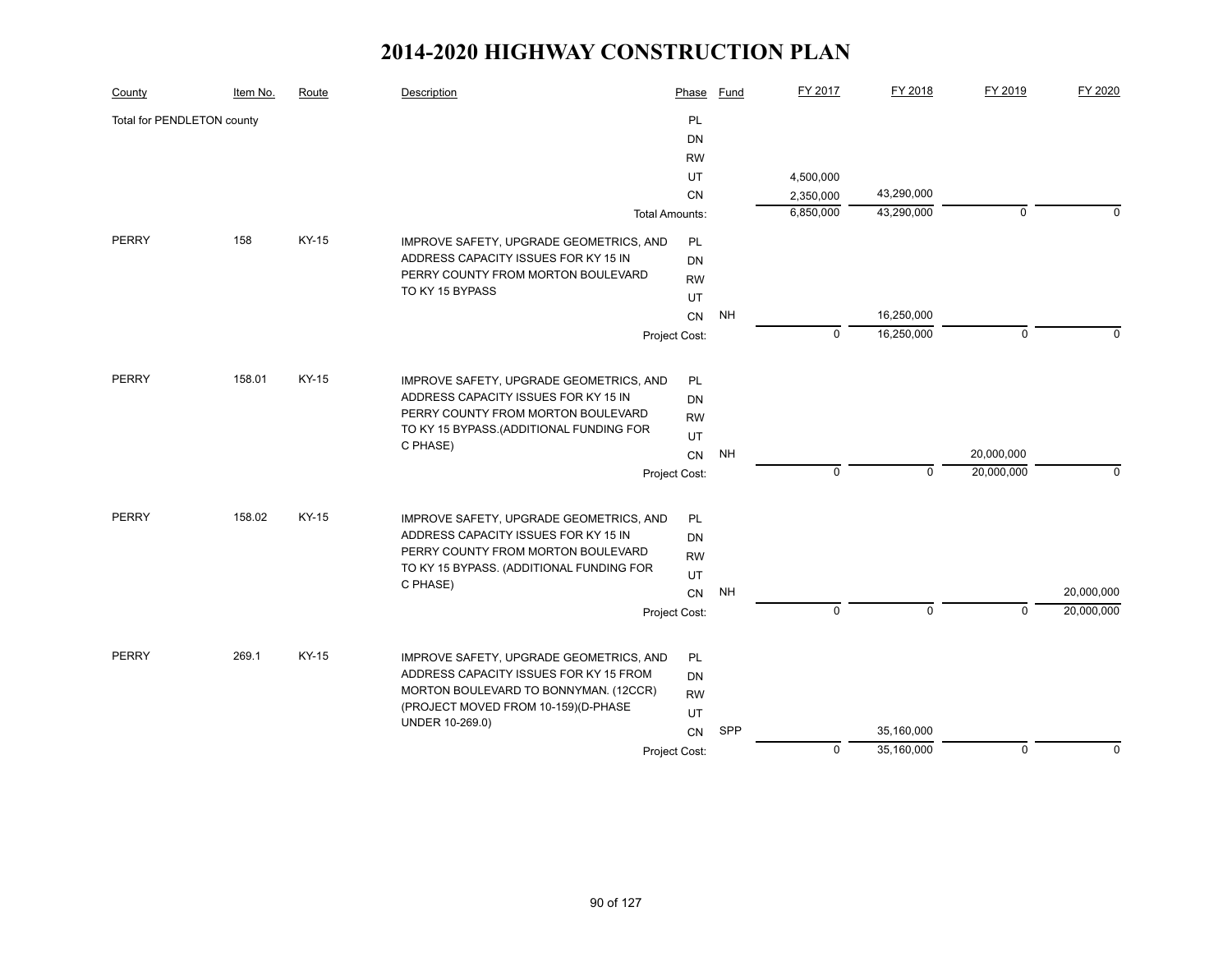| County       | Item No. | Route   | Description                              | Phase         | Fund       | FY 2017     | FY 2018     | FY 2019     | FY 2020    |
|--------------|----------|---------|------------------------------------------|---------------|------------|-------------|-------------|-------------|------------|
| <b>PERRY</b> | 269.2    | KY-15   | RECONSTRUCTION OF KY 15 FROM BONNYMAN    | <b>PL</b>     |            |             |             |             |            |
|              |          |         | TO NEAR KY 28                            | <b>DN</b>     | <b>SP</b>  |             |             |             | 500,000    |
|              |          |         |                                          | <b>RW</b>     | <b>SP</b>  |             |             |             | 2,630,000  |
|              |          |         |                                          | UT            | SP         |             |             |             | 2,080,000  |
|              |          |         |                                          | CN            | SP         |             |             |             | 59,490,000 |
|              |          |         |                                          | Project Cost: |            | $\mathbf 0$ | $\mathbf 0$ | $\Omega$    | 64,700,000 |
| <b>PERRY</b> | 1102     | KY-1146 | REPLACE BRIDGE ON BULAN HINER RD (KY     | PL            |            |             |             |             |            |
|              |          |         | 1146) OVER TRACE FORK AT JCT WITH        | DN            |            |             |             |             |            |
|              |          |         | KENTUCKY HIGHWAY 476 (KY 476)(SR 25.5)   | <b>RW</b>     |            |             |             |             |            |
|              |          |         | 097B00103N                               | UT            |            |             |             |             |            |
|              |          |         |                                          | CN            | <b>BRO</b> | 550,000     |             |             |            |
|              |          |         |                                          | Project Cost: |            | 550,000     | $\mathbf 0$ | $\mathbf 0$ | $\Omega$   |
|              |          |         |                                          |               |            |             |             |             |            |
| <b>PERRY</b> | 1103     | KY-2021 | REPLACE BRIDGE ON BIG WILLARD RD (KY     | PL            |            |             |             |             |            |
|              |          |         | 2021) OVER WILLARD CREEK AT INTERSECTION | <b>DN</b>     |            |             |             |             |            |
|              |          |         | WITH BEECH NUT LN (CR 1213)(SR 44.6)     | <b>RW</b>     |            |             |             |             |            |
|              |          |         | 097B00027N                               | UT            |            |             |             |             |            |
|              |          |         |                                          | <b>CN</b>     | <b>BRO</b> | 450,000     |             |             |            |
|              |          |         |                                          | Project Cost: |            | 450,000     | $\mathbf 0$ | $\mathbf 0$ | $\Omega$   |
| <b>PERRY</b> | 1112     | PR-1056 | REPLACE BRIDGE OVER CLOVER FORK ON       | PL            |            |             |             |             |            |
|              |          |         | ROAD TO LEATHERWOOD SCHOOL 50 FT N OF    | <b>DN</b>     | <b>BRZ</b> | 250,000     |             |             |            |
|              |          |         | KY 699 (097C00052N) (SR= 14.6)           | <b>RW</b>     | <b>BRZ</b> |             |             | 50,000      |            |
|              |          |         |                                          | UT.           | <b>BRZ</b> |             |             | 50,000      |            |
|              |          |         |                                          | <b>CN</b>     | <b>BRZ</b> |             |             |             | 500,000    |
|              |          |         |                                          | Project Cost: |            | 250,000     | $\mathbf 0$ | 100,000     | 500,000    |
| <b>PERRY</b> | 1113     | CR-1114 | REPLACE BRIDGE OVER NORTH FORK           | PL            |            |             |             |             |            |
|              |          |         | KENTUCKY RIVER ON KENMONT ROAD (CR       | <b>DN</b>     | <b>BRZ</b> |             |             |             | 300,000    |
|              |          |         | 1114) 380 FT SE OF KY 7 (097C00005N)     | <b>RW</b>     |            |             |             |             |            |
|              |          |         | $(SR = 48.6)$                            | UT            |            |             |             |             |            |
|              |          |         |                                          | CN            |            |             |             |             |            |
|              |          |         |                                          | Project Cost: |            | $\pmb{0}$   | $\mathbf 0$ | $\mathbf 0$ | 300,000    |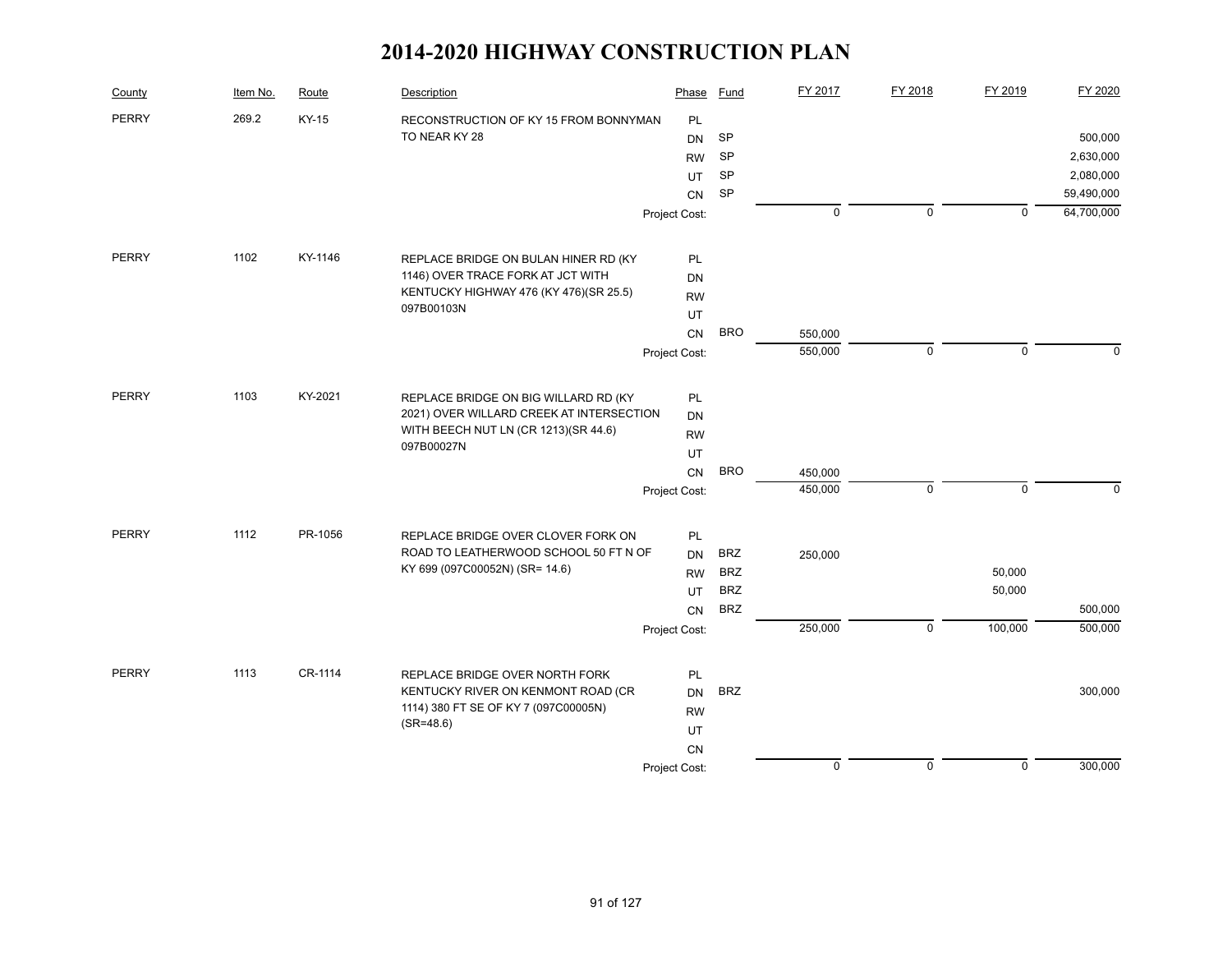| County                 | Item No. | Route         | Description                                                     | Phase                 | <b>Fund</b> | FY 2017     | FY 2018     | FY 2019     | FY 2020     |
|------------------------|----------|---------------|-----------------------------------------------------------------|-----------------------|-------------|-------------|-------------|-------------|-------------|
| <b>PERRY</b>           | 1114     | CR-1140       | REPLACE BRIDGE OVER STRAIGHT FORK ON                            | PL                    |             |             |             |             |             |
|                        |          |               | LITTLE LEATHERWOOD CREEK ROAD (CR 1140)                         | <b>DN</b>             | <b>BRZ</b>  |             |             | 250,000     |             |
|                        |          |               | AT JCT WITH KY 3348 (097C00013N)(SR=38)                         | <b>RW</b>             | <b>BRZ</b>  |             |             |             | 50,000      |
|                        |          |               |                                                                 | UT                    | <b>BRZ</b>  |             |             |             | 75,000      |
|                        |          |               |                                                                 | CN                    |             |             |             |             |             |
|                        |          |               |                                                                 | Project Cost:         |             | $\mathsf 0$ | $\mathsf 0$ | 250,000     | 125,000     |
| Total for PERRY county |          |               |                                                                 | PL                    |             |             |             |             |             |
|                        |          |               |                                                                 | DN                    |             | 250,000     |             | 250,000     | 800,000     |
|                        |          |               |                                                                 | <b>RW</b>             |             |             |             | 50,000      | 2,680,000   |
|                        |          |               |                                                                 | UT                    |             |             |             | 50,000      | 2,155,000   |
|                        |          |               |                                                                 | CN                    |             | 1,000,000   | 51,410,000  | 20,000,000  | 79,990,000  |
|                        |          |               |                                                                 | <b>Total Amounts:</b> |             | 1,250,000   | 51,410,000  | 20,350,000  | 85,625,000  |
|                        |          |               |                                                                 |                       |             |             |             |             |             |
| <b>PIKE</b>            | 198      | KY-194        | IMPROVE KY 194 FROM US 119 RAMP NEAR                            | PL                    |             |             |             |             |             |
|                        |          |               | SMITH FARMS BOTTOM (CR 1458) TO NEAR                            | <b>DN</b>             | SPP         | 2,000,000   |             |             |             |
|                        |          |               | <b>DESKINS BRANCH CULVERT</b>                                   | <b>RW</b>             | SPP         |             |             | 2,000,000   |             |
|                        |          |               |                                                                 | UT                    | SPP         |             |             | 1,500,000   |             |
|                        |          |               |                                                                 | <b>CN</b>             | SPP         |             |             |             | 12,500,000  |
|                        |          |               |                                                                 | Project Cost:         |             | 2,000,000   | $\mathsf 0$ | 3,500,000   | 12,500,000  |
| <b>PIKE</b>            | 263.63   | <b>US-460</b> | PIKEVILLE TO VA. STATE LINE; US460/KY80                         | PL                    |             |             |             |             |             |
|                        |          |               | FROM KY-195 TO EAST OF POND CREEK -                             | DN                    |             |             |             |             |             |
|                        |          |               | SECTION 6A-2 BRIDGE AT POND CREEK.                              | <b>RW</b>             |             |             |             |             |             |
|                        |          |               |                                                                 | UT                    |             |             |             |             |             |
|                        |          |               |                                                                 | CN                    | <b>APD</b>  |             |             |             | 20,000,000  |
|                        |          |               |                                                                 | Project Cost:         |             | $\mathbf 0$ | $\Omega$    | $\Omega$    | 20,000,000  |
|                        |          |               |                                                                 |                       |             |             |             |             |             |
| <b>PIKE</b>            | 263.89   | <b>US-460</b> | PIKEVILLE TO VA. STATE LINE; US-460/KY-80                       | PL                    |             |             |             |             |             |
|                        |          |               | FROM KY-80 AT BEAVER CREEK TO VIRGINIA                          | DN                    |             |             |             |             |             |
|                        |          |               | STATE LINE (SURFACING FOR SECTIONS 7A, 7B,<br>8 & 9V) (2000BOP) | <b>RW</b>             |             |             |             |             |             |
|                        |          |               |                                                                 | UT                    |             |             |             |             |             |
|                        |          |               |                                                                 | ${\sf CN}$            | <b>APD</b>  |             | 15,000,000  |             |             |
|                        |          |               |                                                                 | Project Cost:         |             | $\mathbf 0$ | 15,000,000  | $\mathbf 0$ | $\mathbf 0$ |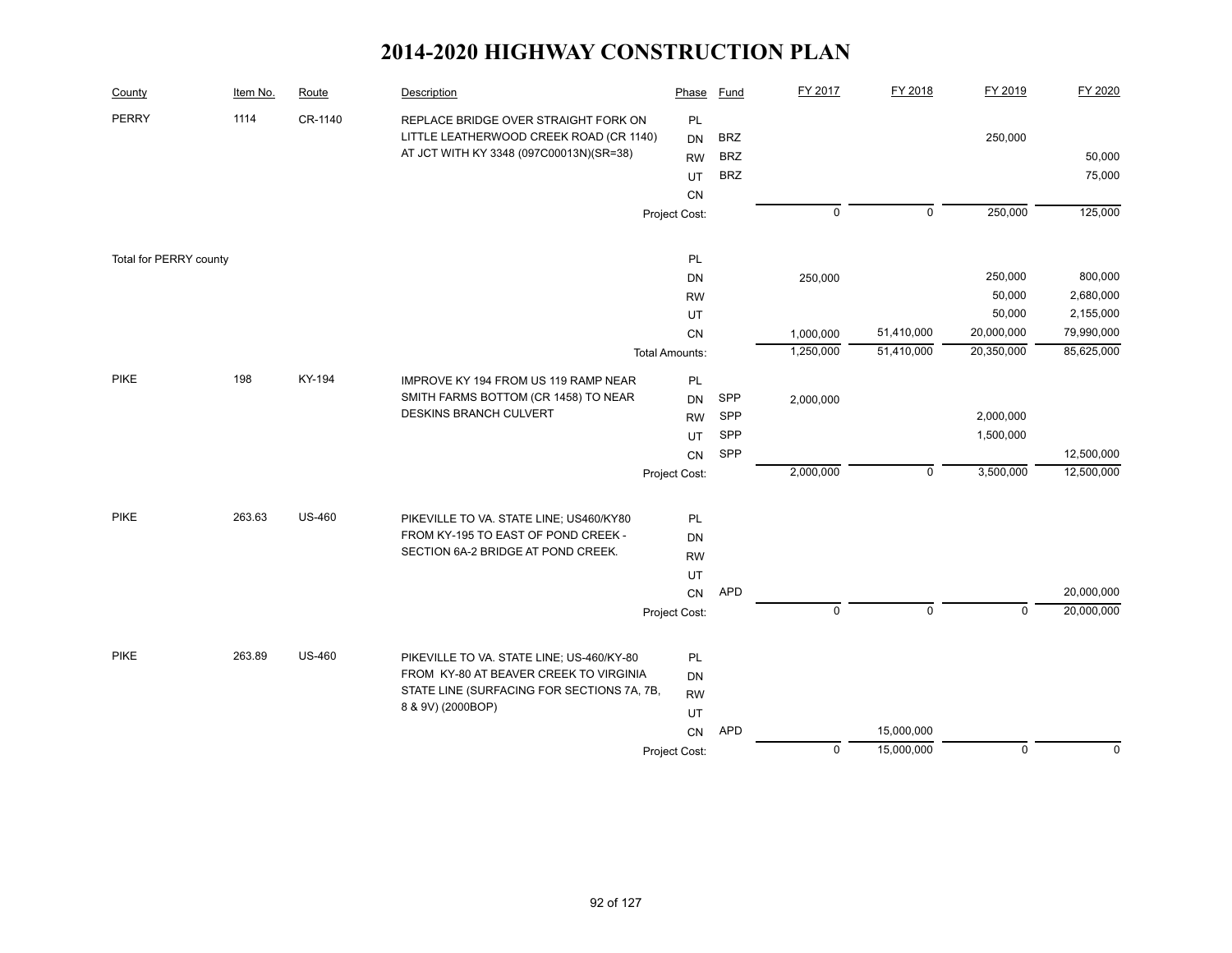| County      | Item No. | Route         | Description                                                                       | Phase                  | Fund       | FY 2017     | FY 2018     | FY 2019     | FY 2020     |
|-------------|----------|---------------|-----------------------------------------------------------------------------------|------------------------|------------|-------------|-------------|-------------|-------------|
| <b>PIKE</b> | 263.95   | <b>US-460</b> | PIKEVILLE TO VA. STATE LINE; US-460/KY-80                                         | PL                     |            |             |             |             |             |
|             |          |               | FROM KY-80 AT BEAVER CREEK TO VIRGINIA                                            | DN                     |            |             |             |             |             |
|             |          |               | STATE LINE (SURFACING FOR SECTIONS 7A, 7B,                                        | <b>RW</b>              |            |             |             |             |             |
|             |          |               | 8 & 9V) (2000BOP)(ADDITIONAL FUNDING FOR C<br>PHASE)                              | UT                     |            |             |             |             |             |
|             |          |               |                                                                                   | CN                     | <b>APD</b> |             |             | 14,130,000  |             |
|             |          |               |                                                                                   | Project Cost:          |            | $\mathbf 0$ | $\mathbf 0$ | 14,130,000  | $\mathbf 0$ |
| <b>PIKE</b> | 1122     | CR-1181       | REPLACE BRIDGE OVER LEVISA FORK ON                                                | <b>PL</b>              |            |             |             |             |             |
|             |          |               | SOUTH RIVER ROAD CONNECTOR (CR 1181-70)                                           | <b>DN</b>              | <b>BRZ</b> | 400,000     |             |             |             |
|             |          |               | AT JCT WITH US 460 NEAR VIRGINIA STATE LN                                         | <b>RW</b>              | <b>BRZ</b> |             |             | 100,000     |             |
|             |          |               | (098C00088N)(SR=49)                                                               | UT.                    | <b>BRZ</b> |             |             | 100,000     |             |
|             |          |               |                                                                                   | CN                     | <b>BRZ</b> |             |             |             | 1,200,000   |
|             |          |               |                                                                                   | Project Cost:          |            | 400,000     | $\mathbf 0$ | 200,000     | 1,200,000   |
| <b>PIKE</b> | 1123     | CR-1801       |                                                                                   |                        |            |             |             |             |             |
|             |          |               | REPLACE BRIDGE OVER BLACKBERRY CREEK<br>ON BIG BLUE SPRINGS ROAD (CR 1801) AT JCT | <b>PL</b><br><b>DN</b> | <b>BRZ</b> |             |             | 300,000     |             |
|             |          |               | WITH KY 1056 (098C00028N)(SR=15.2)                                                | <b>RW</b>              |            |             |             |             |             |
|             |          |               |                                                                                   | UT                     |            |             |             |             |             |
|             |          |               |                                                                                   | CN                     |            |             |             |             |             |
|             |          |               |                                                                                   | Project Cost:          |            | $\mathbf 0$ | $\mathbf 0$ | 300,000     | $\Omega$    |
|             |          |               |                                                                                   |                        |            |             |             |             |             |
| <b>PIKE</b> | 5016     | KY-1426       | ROCKFALL MITIGATION AND ROADWAY                                                   | PL                     |            |             |             |             |             |
|             |          |               | IMPROVEMENTS IN VICINITY OF THE EXPO<br>CENTER IN PIKEVILLE. (12CCR)              | <b>DN</b>              |            |             |             |             |             |
|             |          |               |                                                                                   | <b>RW</b>              |            |             |             |             |             |
|             |          |               |                                                                                   | UT                     |            |             |             |             |             |
|             |          |               |                                                                                   | CN                     | SPP        | 3,500,000   |             |             |             |
|             |          |               |                                                                                   | Project Cost:          |            | 3,500,000   | $\mathbf 0$ | $\mathbf 0$ | $\Omega$    |
| <b>PIKE</b> | 8704     | CS-1192       | RECONSTRUCT THOMPSON ROAD FROM THE                                                | PL                     |            |             |             |             |             |
|             |          |               | END OF THE COMPLETED SECTION TO THE                                               | DN                     |            |             |             |             |             |
|             |          |               | LIMITS OF ITEM 12-8705.(12CCN)                                                    | <b>RW</b>              |            |             |             |             |             |
|             |          |               |                                                                                   | UT                     |            |             |             |             |             |
|             |          |               |                                                                                   | CN                     | SPP        | 5,069,000   |             |             |             |
|             |          |               |                                                                                   | Project Cost:          |            | 5,069,000   | $\mathbf 0$ | $\mathbf 0$ | 0           |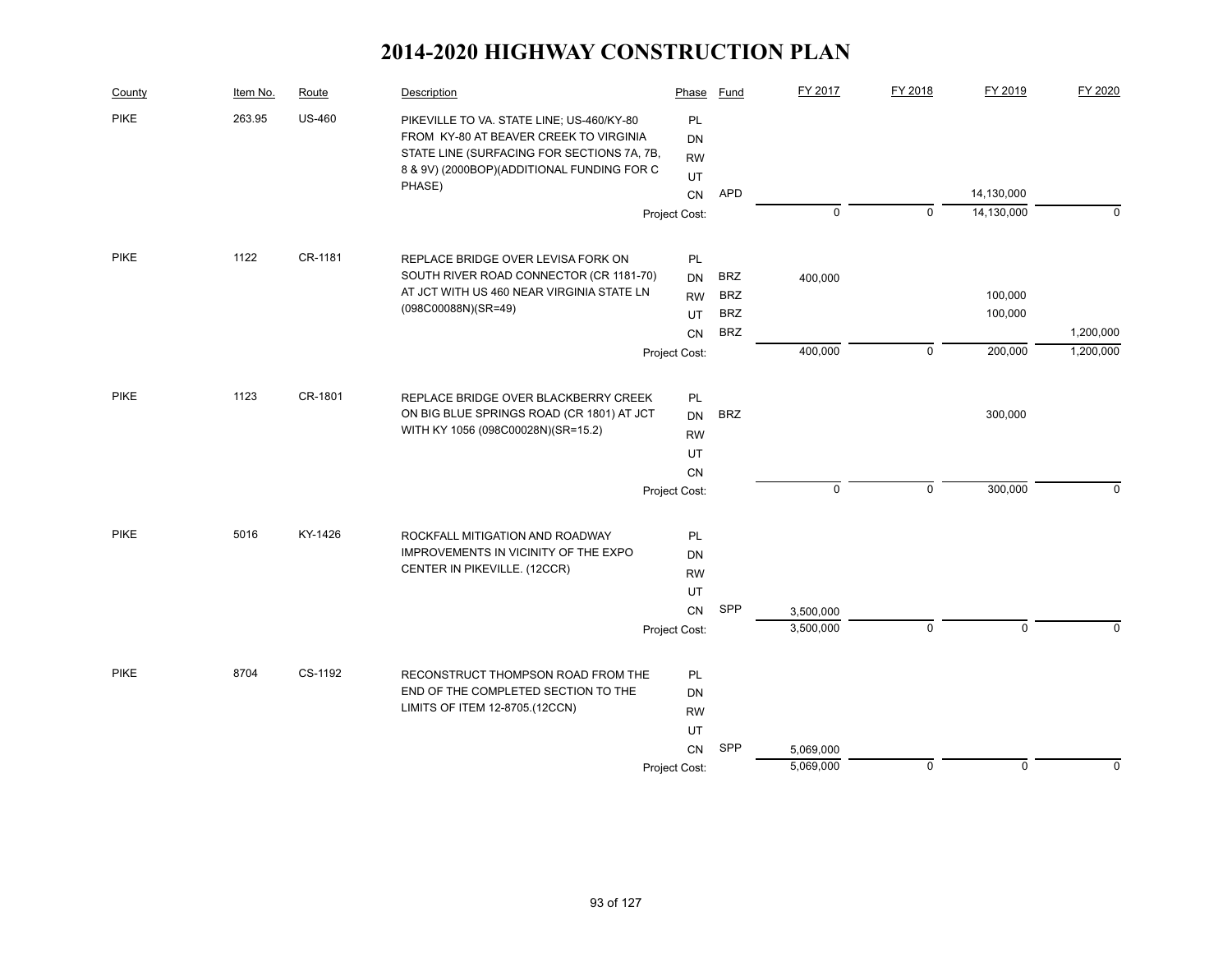| County                  | Item No. | Route   | Description                                                                                                  | Phase                 | Fund       | FY 2017                  | FY 2018     | FY 2019                | FY 2020     |
|-------------------------|----------|---------|--------------------------------------------------------------------------------------------------------------|-----------------------|------------|--------------------------|-------------|------------------------|-------------|
| <b>PIKE</b>             | 8705     | CS-1192 | PROVIDE NEW CONNECTIVITY FROM THOMPSON<br>ROAD TO KY 3495 IN PIKEVILLE NEAR THE<br>SUSPENSION BRIDGE.(12CCN) | PL<br>DN<br><b>RW</b> |            |                          |             |                        |             |
|                         |          |         |                                                                                                              | UT                    |            |                          |             |                        |             |
|                         |          |         |                                                                                                              | CN                    | SPP        | 4,700,000                |             |                        |             |
|                         |          |         |                                                                                                              | Project Cost:         |            | 4,700,000                | $\mathbf 0$ | $\mathbf 0$            | $\Omega$    |
|                         |          |         |                                                                                                              |                       |            |                          |             |                        |             |
| Total for PIKE county   |          |         |                                                                                                              | PL                    |            |                          |             |                        |             |
|                         |          |         |                                                                                                              | DN                    |            | 2,400,000                |             | 300,000                |             |
|                         |          |         |                                                                                                              | <b>RW</b>             |            |                          |             | 2,100,000<br>1,600,000 |             |
|                         |          |         |                                                                                                              | UT<br>CN              |            |                          | 15,000,000  | 14,130,000             | 33,700,000  |
|                         |          |         |                                                                                                              | <b>Total Amounts:</b> |            | 13,269,000<br>15,669,000 | 15,000,000  | 18,130,000             | 33,700,000  |
|                         |          |         |                                                                                                              |                       |            |                          |             |                        |             |
| POWELL                  | 163      | KY-213  | IMPROVE SAFETY, UPGRADE GEOMETRICS, AND                                                                      | PL                    |            |                          |             |                        |             |
|                         |          |         | ADDRESS CAPACITY ISSUES FOR KY 213 FROM                                                                      | DN                    |            |                          |             |                        |             |
|                         |          |         | KY 11 TO BOTTOM OF MOUNTAIN. (12CCR)                                                                         | <b>RW</b>             |            |                          |             |                        |             |
|                         |          |         |                                                                                                              | UT                    |            |                          |             |                        |             |
|                         |          |         |                                                                                                              | CN                    | SPP        |                          | 10,130,000  |                        |             |
|                         |          |         |                                                                                                              | Project Cost:         |            | $\mathbf 0$              | 10,130,000  | $\mathbf 0$            | $\mathbf 0$ |
| Total for POWELL county |          |         |                                                                                                              | PL                    |            |                          |             |                        |             |
|                         |          |         |                                                                                                              | DN                    |            |                          |             |                        |             |
|                         |          |         |                                                                                                              | <b>RW</b>             |            |                          |             |                        |             |
|                         |          |         |                                                                                                              | UT                    |            |                          |             |                        |             |
|                         |          |         |                                                                                                              | CN                    |            |                          | 10,130,000  |                        |             |
|                         |          |         |                                                                                                              | <b>Total Amounts:</b> |            | $\pmb{0}$                | 10,130,000  | $\mathbf 0$            | $\Omega$    |
| <b>ROBERTSON</b>        | 8711     | KY-616  | IMPROVE CURVE ON KY 616 AND IMPROVE                                                                          | PL                    |            |                          |             |                        |             |
|                         |          |         | ROADWAY FROM THE NEW ROBERTSON                                                                               | DN                    |            |                          |             |                        |             |
|                         |          |         | COUNTY SCHOOL TO MT OLIVET. (12CCN)                                                                          | <b>RW</b>             |            |                          |             |                        |             |
|                         |          |         |                                                                                                              | UT                    |            |                          |             |                        |             |
|                         |          |         |                                                                                                              | CN                    | <b>SPP</b> | 5,000,000                |             |                        |             |
|                         |          |         |                                                                                                              | Project Cost:         |            | 5,000,000                | $\mathbf 0$ | $\mathbf 0$            | $\mathbf 0$ |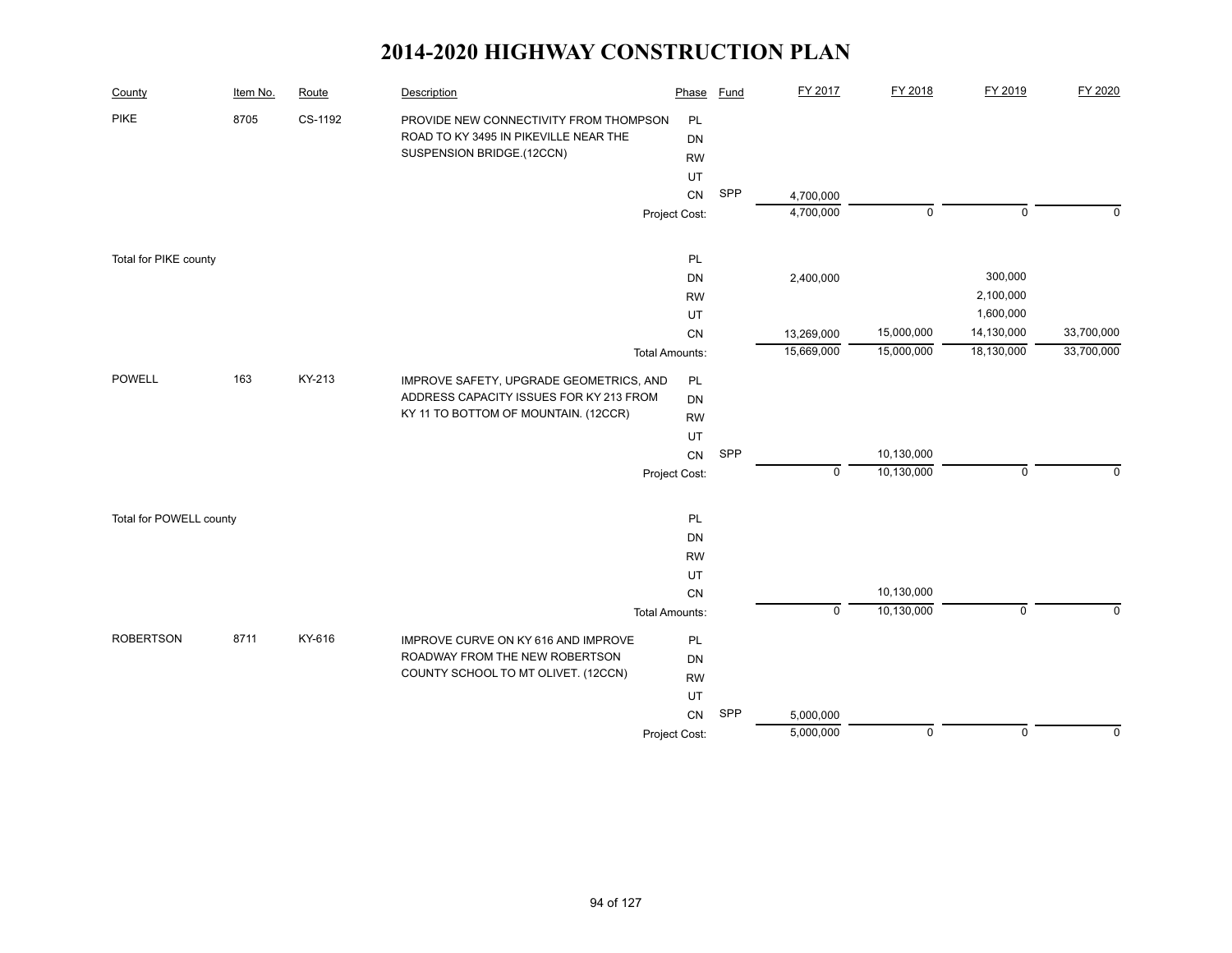| County                     | Item No. | Route   | Description                                | Phase                 | <b>Fund</b> | FY 2017     | FY 2018        | FY 2019        | FY 2020     |
|----------------------------|----------|---------|--------------------------------------------|-----------------------|-------------|-------------|----------------|----------------|-------------|
| Total for ROBERTSON county |          |         |                                            | PL                    |             |             |                |                |             |
|                            |          |         |                                            | DN                    |             |             |                |                |             |
|                            |          |         |                                            | <b>RW</b>             |             |             |                |                |             |
|                            |          |         |                                            | UT                    |             |             |                |                |             |
|                            |          |         |                                            | CN                    |             | 5,000,000   |                |                |             |
|                            |          |         |                                            | <b>Total Amounts:</b> |             | 5,000,000   | $\overline{0}$ | $\overline{0}$ | $\Omega$    |
| <b>ROWAN</b>               | 204      | KY-32   | FROM PARK HILLS DRIVE TO VIKING DRIVE      | <b>PL</b>             |             |             |                |                |             |
|                            |          |         | NORTH. (12CCR)                             | DN                    |             |             |                |                |             |
|                            |          |         |                                            | <b>RW</b>             |             |             |                |                |             |
|                            |          |         |                                            | UT                    |             |             |                |                |             |
|                            |          |         |                                            | ${\sf CN}$            | SPP         |             | 18,036,000     |                |             |
|                            |          |         |                                            | Project Cost:         |             | $\mathbf 0$ | 18,036,000     | $\mathsf 0$    | $\mathbf 0$ |
|                            |          |         |                                            |                       |             |             |                |                |             |
| <b>ROWAN</b>               | 1093     | CR-1140 | REPLACE BRIDGE OVER BULL FORK ON           | <b>PL</b>             |             |             |                |                |             |
|                            |          |         | HORSEMAN CEMETERY ROAD (CR 1140) AT JCT    | <b>DN</b>             | <b>BRZ</b>  |             |                | 350,000        |             |
|                            |          |         | WITH BULLFORK ROAD (CR 1222) (103C00108N)  | <b>RW</b>             | <b>BRZ</b>  |             |                |                | 50,000      |
|                            |          |         | (SR=32.5)(EBRP)                            | UT                    | <b>BRZ</b>  |             |                |                | 50,000      |
|                            |          |         |                                            | CN                    | <b>BRZ</b>  |             |                |                | 400,000     |
|                            |          |         |                                            | Project Cost:         |             | $\mathsf 0$ | $\mathsf 0$    | 350,000        | 500,000     |
|                            |          |         |                                            |                       |             |             |                |                |             |
| Total for ROWAN county     |          |         |                                            | PL                    |             |             |                |                |             |
|                            |          |         |                                            | DN                    |             |             |                | 350,000        |             |
|                            |          |         |                                            | <b>RW</b>             |             |             |                |                | 50,000      |
|                            |          |         |                                            | UT                    |             |             |                |                | 50,000      |
|                            |          |         |                                            | CN                    |             |             | 18,036,000     |                | 400,000     |
|                            |          |         |                                            | <b>Total Amounts:</b> |             | $\mathbf 0$ | 18,036,000     | 350,000        | 500,000     |
| <b>SCOTT</b>               | 102.5    | $-0$    | GEORGETOWN NORTHWEST BYPASS; FROM          | PL                    |             |             |                |                |             |
|                            |          |         | KY-32, EAST TO I-75. (04CCR)(2004BOPC)(SEE | DN                    |             |             |                |                |             |
|                            |          |         | 7-102.01 FOR "HPP" COMPONENT)(10CCR)       | <b>RW</b>             |             |             |                |                |             |
|                            |          |         | (12CCR)                                    | UT                    |             |             |                |                |             |
|                            |          |         |                                            | ${\sf CN}$            | <b>STP</b>  | 14,710,000  |                |                |             |
|                            |          |         |                                            | Project Cost:         |             | 14,710,000  | $\mathbf 0$    | $\Omega$       | $\mathbf 0$ |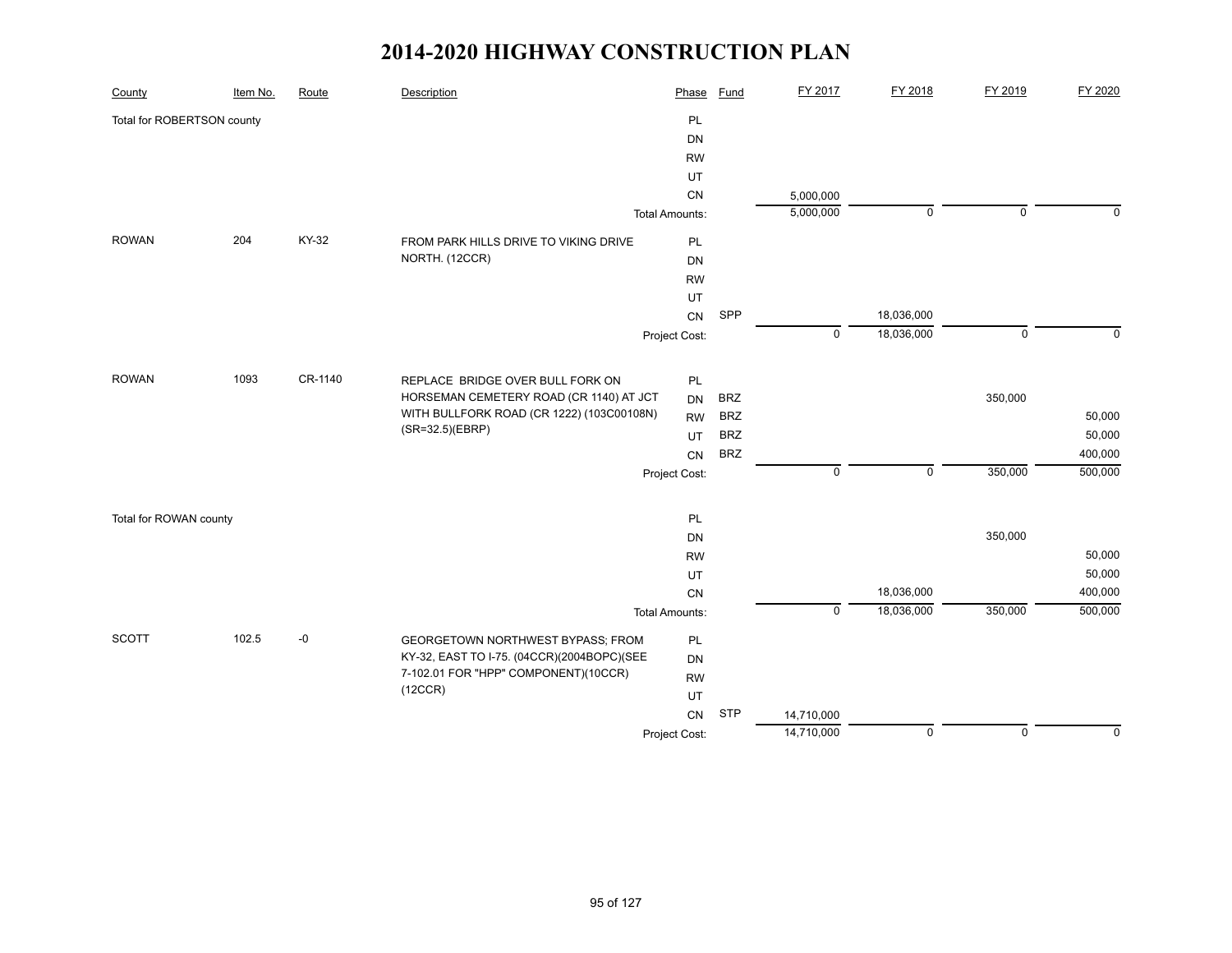| County                  | Item No. | Route   | Description                             | Phase                 | <b>Fund</b> | FY 2017     | FY 2018   | FY 2019     | FY 2020        |
|-------------------------|----------|---------|-----------------------------------------|-----------------------|-------------|-------------|-----------|-------------|----------------|
| <b>SCOTT</b>            | 1139     | CR-1022 | REPLACE BRIDGE OVER NS (CNO&TP)RR ON    | PL                    |             |             |           |             |                |
|                         |          |         | FIELDS ROAD (CR 1022) AT SCOTT/HARRISON | <b>DN</b>             | <b>BRZ</b>  |             | 300,000   |             |                |
|                         |          |         | CO LINE (105R00607N)(SR=28.8) (EBRP)    | <b>RW</b>             | <b>BRZ</b>  |             |           | 100,000     |                |
|                         |          |         |                                         | UT                    | <b>BRZ</b>  |             |           | 250,000     |                |
|                         |          |         |                                         | CN                    | <b>BRZ</b>  |             |           | 1,250,000   |                |
|                         |          |         |                                         | Project Cost:         |             | $\pmb{0}$   | 300,000   | 1,600,000   | $\overline{0}$ |
| Total for SCOTT county  |          |         |                                         | PL                    |             |             |           |             |                |
|                         |          |         |                                         | DN                    |             |             | 300,000   |             |                |
|                         |          |         |                                         | <b>RW</b>             |             |             |           | 100,000     |                |
|                         |          |         |                                         | UT                    |             |             |           | 250,000     |                |
|                         |          |         |                                         | CN                    |             | 14,710,000  |           | 1,250,000   |                |
|                         |          |         |                                         | <b>Total Amounts:</b> |             | 14,710,000  | 300,000   | 1,600,000   | $\mathbf 0$    |
| SHELBY                  | 1069     | CR-1036 | REPLACE BRIDGE ON SCRABBLE RD (CR 1036) | PL                    |             |             |           |             |                |
|                         |          |         | OVER BACKBONE CREEK 0.47 MILE E OF      | DN                    |             |             |           |             |                |
|                         |          |         | CEDARMORE RD (KY 1922)(SR 44.2)         | <b>RW</b>             |             |             |           |             |                |
|                         |          |         | 106C00055N                              | UT                    |             |             |           |             |                |
|                         |          |         |                                         | CN                    | <b>BRZ</b>  |             | 350,000   |             |                |
|                         |          |         |                                         | Project Cost:         |             | $\mathbf 0$ | 350,000   | $\mathbf 0$ | $\mathbf 0$    |
| Total for SHELBY county |          |         |                                         | PL                    |             |             |           |             |                |
|                         |          |         |                                         | DN                    |             |             |           |             |                |
|                         |          |         |                                         | <b>RW</b>             |             |             |           |             |                |
|                         |          |         |                                         | UT                    |             |             |           |             |                |
|                         |          |         |                                         | CN                    |             |             | 350,000   |             |                |
|                         |          |         |                                         | <b>Total Amounts:</b> |             | $\pmb{0}$   | 350,000   | $\mathsf 0$ | $\mathbf 0$    |
| <b>SIMPSON</b>          | 319      | KY-100  | IMPROVEMENTS TO KY 100: RECONSTRUCT KY  | PL                    |             |             |           |             |                |
|                         |          |         | 100 FROM KY 622 TO EAST OF SULPHUR FORK | DN                    |             |             |           |             |                |
|                         |          |         | CREEK. (12CCR)                          | <b>RW</b>             |             |             |           |             |                |
|                         |          |         |                                         | UT                    |             |             |           |             |                |
|                         |          |         |                                         | CN                    | SPP         |             | 9,600,000 |             |                |
|                         |          |         |                                         | Project Cost:         |             | $\mathbf 0$ | 9,600,000 | $\mathbf 0$ | $\mathbf 0$    |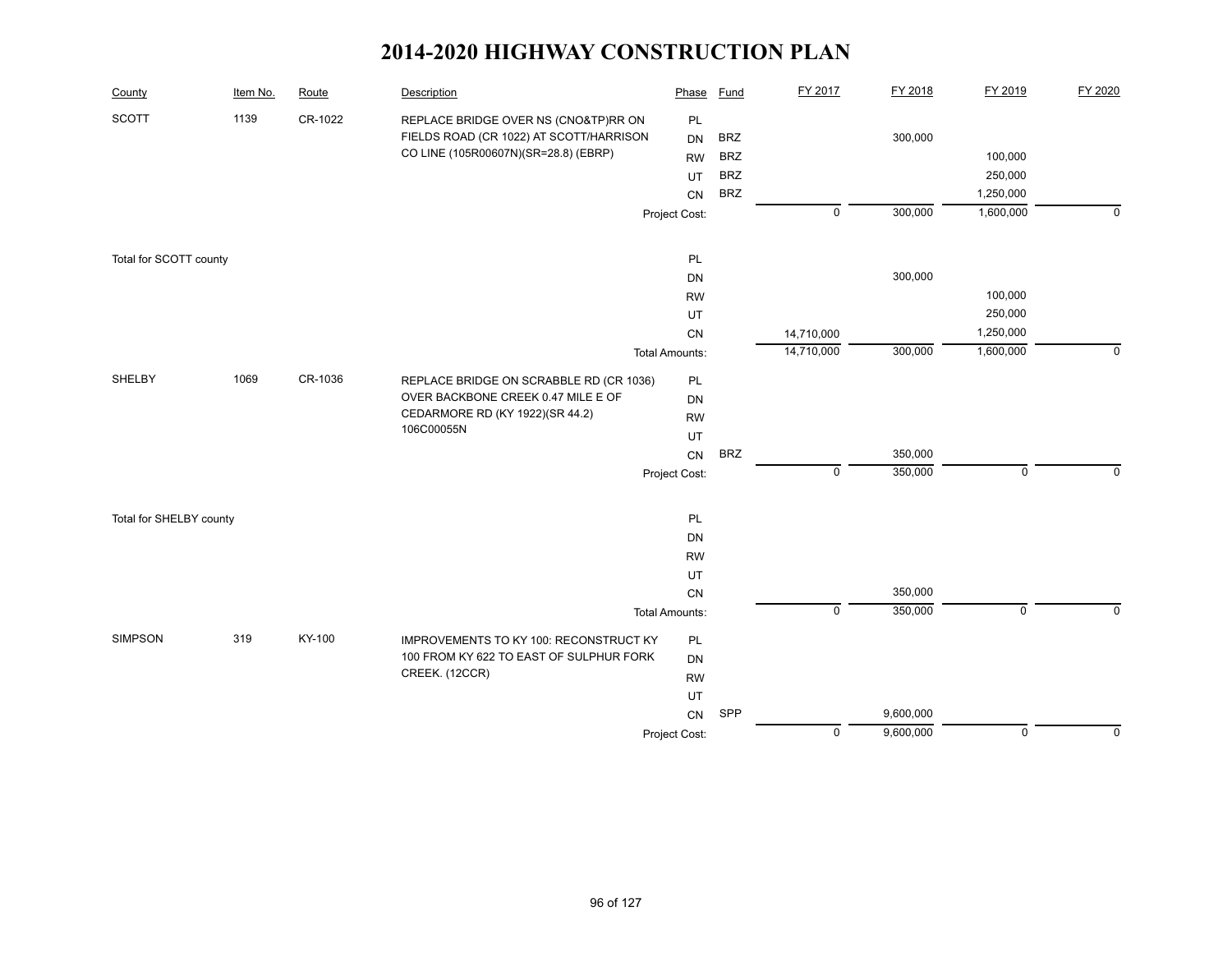| County                   | Item No. | Route        | Description                                                                                                                                                        | Phase                        | <b>Fund</b> | FY 2017   | FY 2018                | FY 2019        | FY 2020     |
|--------------------------|----------|--------------|--------------------------------------------------------------------------------------------------------------------------------------------------------------------|------------------------------|-------------|-----------|------------------------|----------------|-------------|
| <b>SIMPSON</b>           | 8808     | KY-1008      | MAJOR WIDENING OF KY 1008 TO 3 LANES<br>WITH URBAN SECTION FROM KY 73 TO NORTH<br>STREET IN FRANKLIN TO INCREASE CAPACITY<br>AND FUNCTION OF THE EXISTING FRANKLIN | PL<br><b>DN</b><br><b>RW</b> | SPP         | 1,700,000 |                        |                |             |
|                          |          |              | BYPASS. MP 3.688-4.333.                                                                                                                                            | UT                           | SPP         | 2,600,000 |                        |                |             |
|                          |          |              |                                                                                                                                                                    | CN<br>Project Cost:          | SPP         | 4,300,000 | 2,500,000<br>2,500,000 | $\mathsf 0$    | $\mathbf 0$ |
|                          |          |              |                                                                                                                                                                    |                              |             |           |                        |                |             |
| <b>SIMPSON</b>           | 8855     | KY-1008      | MAJOR WIDENING TO 3-LANES WITH URBAN                                                                                                                               | PL                           |             |           |                        |                |             |
|                          |          |              | SECTION FROM KY-73 TO NORTH FRANKLIN                                                                                                                               | <b>DN</b>                    |             |           |                        |                |             |
|                          |          |              | STREET.                                                                                                                                                            | <b>RW</b>                    |             |           |                        |                |             |
|                          |          |              |                                                                                                                                                                    | UT                           | SPP         | 2,600,000 |                        |                |             |
|                          |          |              |                                                                                                                                                                    | <b>CN</b>                    | SPP         |           | 2,500,000              |                |             |
|                          |          |              |                                                                                                                                                                    | Project Cost:                |             | 2,600,000 | 2,500,000              | $\mathbf 0$    | $\Omega$    |
| <b>SIMPSON</b>           | 8856     | <b>US-31</b> | MAJOR WIDENING TO 5-LANES WITH URBAN                                                                                                                               | PL                           |             |           |                        |                |             |
|                          |          |              | SECTION FROM KY-1008 TO KY-621.                                                                                                                                    | <b>DN</b>                    |             |           |                        |                |             |
|                          |          |              |                                                                                                                                                                    | <b>RW</b>                    |             |           |                        |                |             |
|                          |          |              |                                                                                                                                                                    | UT                           | SP          | 3,000,000 |                        |                |             |
|                          |          |              |                                                                                                                                                                    | CN                           | <b>SP</b>   |           | 9,000,000              |                |             |
|                          |          |              |                                                                                                                                                                    | Project Cost:                |             | 3,000,000 | 9,000,000              | $\mathbf 0$    | $\Omega$    |
| Total for SIMPSON county |          |              |                                                                                                                                                                    | PL                           |             |           |                        |                |             |
|                          |          |              |                                                                                                                                                                    | <b>DN</b>                    |             |           |                        |                |             |
|                          |          |              |                                                                                                                                                                    | <b>RW</b>                    |             | 1,700,000 |                        |                |             |
|                          |          |              |                                                                                                                                                                    | UT                           |             | 8,200,000 |                        |                |             |
|                          |          |              |                                                                                                                                                                    | <b>CN</b>                    |             |           | 23,600,000             |                |             |
|                          |          |              |                                                                                                                                                                    | <b>Total Amounts:</b>        |             | 9,900,000 | 23,600,000             | $\overline{0}$ | $\Omega$    |
| <b>SPENCER</b>           | 1076     | KY-1169      | REPLACE BRIDGE OVER BUCK CREEK ON KY                                                                                                                               | PL                           |             |           |                        |                |             |
|                          |          |              | 1169 75 FT EAST OF YODER TIPTON ROAD (CR                                                                                                                           | <b>DN</b>                    | <b>BRX</b>  |           |                        |                | 350,000     |
|                          |          |              | 1142). (108B00022N)(SR=45.6)(EBRP)                                                                                                                                 | <b>RW</b>                    |             |           |                        |                |             |
|                          |          |              |                                                                                                                                                                    | UT                           |             |           |                        |                |             |
|                          |          |              |                                                                                                                                                                    | CN                           |             |           |                        |                |             |
|                          |          |              |                                                                                                                                                                    | Project Cost:                |             | $\pmb{0}$ | $\mathsf 0$            | $\mathsf 0$    | 350,000     |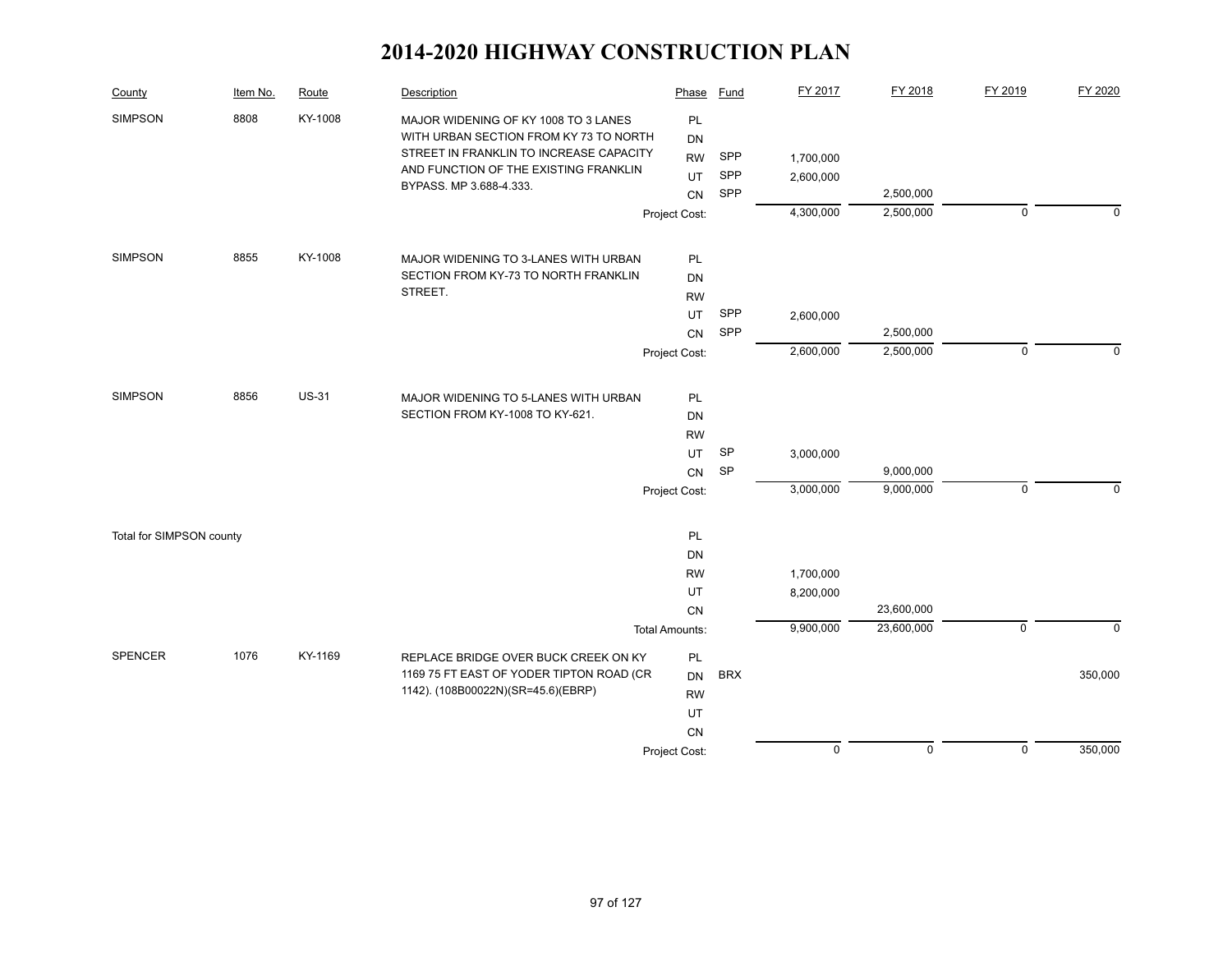| County                   | Item No. | Route  | Description                               | Phase                 | <b>Fund</b> | FY 2017        | FY 2018        | FY 2019        | FY 2020     |
|--------------------------|----------|--------|-------------------------------------------|-----------------------|-------------|----------------|----------------|----------------|-------------|
| Total for SPENCER county |          |        |                                           | PL                    |             |                |                |                |             |
|                          |          |        |                                           | <b>DN</b>             |             |                |                |                | 350,000     |
|                          |          |        |                                           | <b>RW</b>             |             |                |                |                |             |
|                          |          |        |                                           | UT                    |             |                |                |                |             |
|                          |          |        |                                           | CN                    |             |                |                |                |             |
|                          |          |        |                                           | <b>Total Amounts:</b> |             | $\overline{0}$ | $\overline{0}$ | $\overline{0}$ | 350,000     |
| <b>TAYLOR</b>            | 142.2    | KY-555 | CONSTRUCTION SECTION 1 - CAMPBELLSVILLE   | PL                    |             |                |                |                |             |
|                          |          |        | BYPASS FROM KY-55 TO KY-70. (2010BOP)     | DN                    |             |                |                |                |             |
|                          |          |        |                                           | <b>RW</b>             |             |                |                |                |             |
|                          |          |        |                                           | UT                    | SPP         | 1,000,000      |                |                |             |
|                          |          |        |                                           | CN                    | SPP         |                | 13,400,000     |                |             |
|                          |          |        |                                           | Project Cost:         |             | 1,000,000      | 13,400,000     | $\mathbf 0$    | $\mathbf 0$ |
|                          |          |        |                                           |                       |             |                |                |                |             |
| <b>TAYLOR</b>            | 142.3    | KY-555 | CONSTRUCTION SECTION 2 - CAMPBELLSVILLE   | PL                    |             |                |                |                |             |
|                          |          |        | BYPASS FROM KY-70 TO US-68. (2010BOP)     | <b>DN</b>             |             |                |                |                |             |
|                          |          |        |                                           | <b>RW</b>             | SPP         |                | 8,000,000      |                |             |
|                          |          |        |                                           | UT                    | SPP         |                |                | 200,000        |             |
|                          |          |        |                                           | CN                    | SPP         |                |                |                | 10,500,000  |
|                          |          |        |                                           | Project Cost:         |             | $\mathbf 0$    | 8,000,000      | 200,000        | 10,500,000  |
|                          |          |        |                                           |                       |             |                |                |                |             |
| Total for TAYLOR county  |          |        |                                           | PL                    |             |                |                |                |             |
|                          |          |        |                                           | <b>DN</b>             |             |                |                |                |             |
|                          |          |        |                                           | <b>RW</b>             |             |                | 8,000,000      |                |             |
|                          |          |        |                                           | UT                    |             | 1,000,000      |                | 200,000        |             |
|                          |          |        |                                           | CN                    |             |                | 13,400,000     |                | 10,500,000  |
|                          |          |        |                                           | <b>Total Amounts:</b> |             | 1,000,000      | 21,400,000     | 200,000        | 10,500,000  |
| <b>TODD</b>              | 8811     | KY-181 | RECONSTRUCT KY-181 (ELKTON ROAD) FROM     | PL                    |             |                |                |                |             |
|                          |          |        | US-79 (MP 0.000) TO NORTH OF INTERSECTION | <b>DN</b>             |             |                |                |                |             |
|                          |          |        | WITH US-41 (MP 0.214) TO INCLUDE A NEW    | <b>RW</b>             | SPP         | 250,000        |                |                |             |
|                          |          |        | INTERSECTION WITH KY-294. TOTAL LENGTH    | UT                    | SPP         | 670,000        |                |                |             |
|                          |          |        | APPROX. 0.8 MILES.                        | CN                    | SPP         |                | 2,600,000      |                |             |
|                          |          |        |                                           | Project Cost:         |             | 920,000        | 2,600,000      | $\mathbf 0$    | $\mathbf 0$ |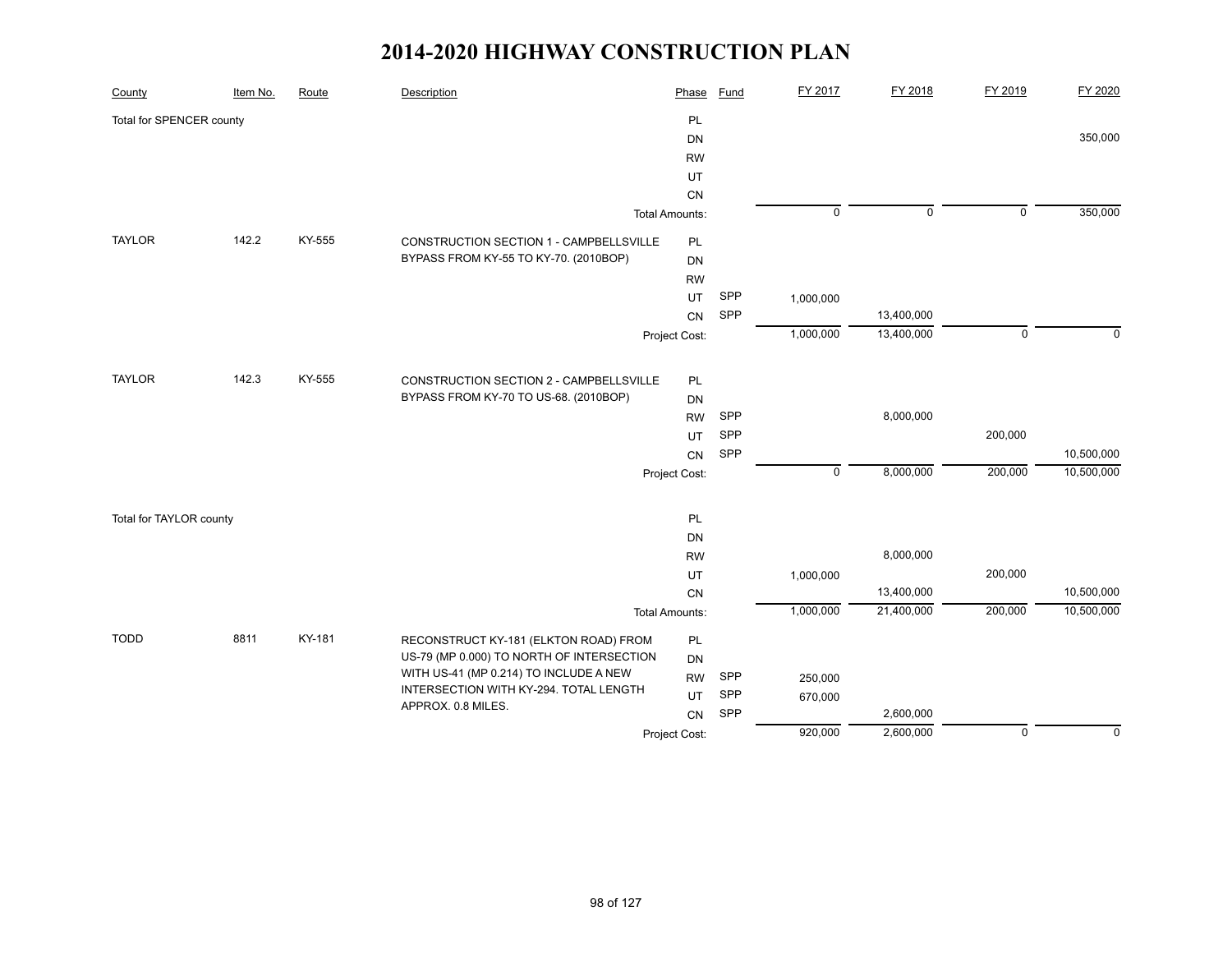| County                   | Item No. | Route   | Description                                   | Phase                 | <b>Fund</b> | FY 2017        | FY 2018             | FY 2019        | FY 2020     |
|--------------------------|----------|---------|-----------------------------------------------|-----------------------|-------------|----------------|---------------------|----------------|-------------|
| Total for TODD county    |          |         |                                               | PL                    |             |                |                     |                |             |
|                          |          |         |                                               | DN                    |             |                |                     |                |             |
|                          |          |         |                                               | <b>RW</b>             |             | 250,000        |                     |                |             |
|                          |          |         |                                               | UT                    |             | 670,000        |                     |                |             |
|                          |          |         |                                               | CN                    |             |                | 2,600,000           |                |             |
|                          |          |         |                                               | <b>Total Amounts:</b> |             | 920,000        | 2,600,000           | $\overline{0}$ | $\mathbf 0$ |
| TRIMBLE                  | 1075     | KY-2871 | REPLACE BRIDGE OVER LITTLE KENTUCKY           | PL                    |             |                |                     |                |             |
|                          |          |         | RIVER ON KY 2871 150 FT NW OF KY 1335.        | <b>DN</b>             | <b>BRX</b>  |                |                     | 375,000        |             |
|                          |          |         | (112B00029N) (SR=46.2)                        | <b>RW</b>             |             |                |                     |                |             |
|                          |          |         |                                               | UT                    |             |                |                     |                |             |
|                          |          |         |                                               | CN                    |             |                |                     |                |             |
|                          |          |         |                                               | Project Cost:         |             | $\mathsf 0$    | $\mathsf{O}\xspace$ | 375,000        | $\mathbf 0$ |
|                          |          |         |                                               |                       |             |                |                     |                |             |
| Total for TRIMBLE county |          |         |                                               | PL                    |             |                |                     |                |             |
|                          |          |         |                                               | DN                    |             |                |                     | 375,000        |             |
|                          |          |         |                                               | <b>RW</b>             |             |                |                     |                |             |
|                          |          |         |                                               | UT                    |             |                |                     |                |             |
|                          |          |         |                                               | CN                    |             |                |                     |                |             |
|                          |          |         |                                               | <b>Total Amounts:</b> |             | $\overline{0}$ | $\mathsf 0$         | 375,000        | $\mathbf 0$ |
| <b>UNION</b>             | 122.01   | $US-60$ | PADUCAH-HENDERSON; MORGANFIELD BYPASS         | PL                    |             |                |                     |                |             |
|                          |          |         | TO WAVERLY (08CCR)(12CCR)                     | DN                    |             |                |                     |                |             |
|                          |          |         |                                               | <b>RW</b>             |             |                |                     |                |             |
|                          |          |         |                                               | UT                    |             |                |                     |                |             |
|                          |          |         |                                               | CN                    | SPP         | 24,980,000     |                     |                |             |
|                          |          |         |                                               | Project Cost:         |             | 24,980,000     | $\mathbf 0$         | $\mathsf 0$    | $\mathbf 0$ |
| <b>UNION</b>             | 123.01   | $US-60$ |                                               |                       |             |                |                     |                |             |
|                          |          |         | PADUCAH-HENDERSON; WAVERLY BYPASS.<br>(12CCR) | PL                    |             |                |                     |                |             |
|                          |          |         |                                               | DN                    |             |                |                     |                |             |
|                          |          |         |                                               | <b>RW</b>             | SPP         |                |                     |                |             |
|                          |          |         |                                               | UT<br>CN              | SPP         | 1,360,000      | 18,260,000          |                |             |
|                          |          |         |                                               | Project Cost:         |             | 1,360,000      | 18,260,000          | $\mathbf 0$    | $\mathbf 0$ |
|                          |          |         |                                               |                       |             |                |                     |                |             |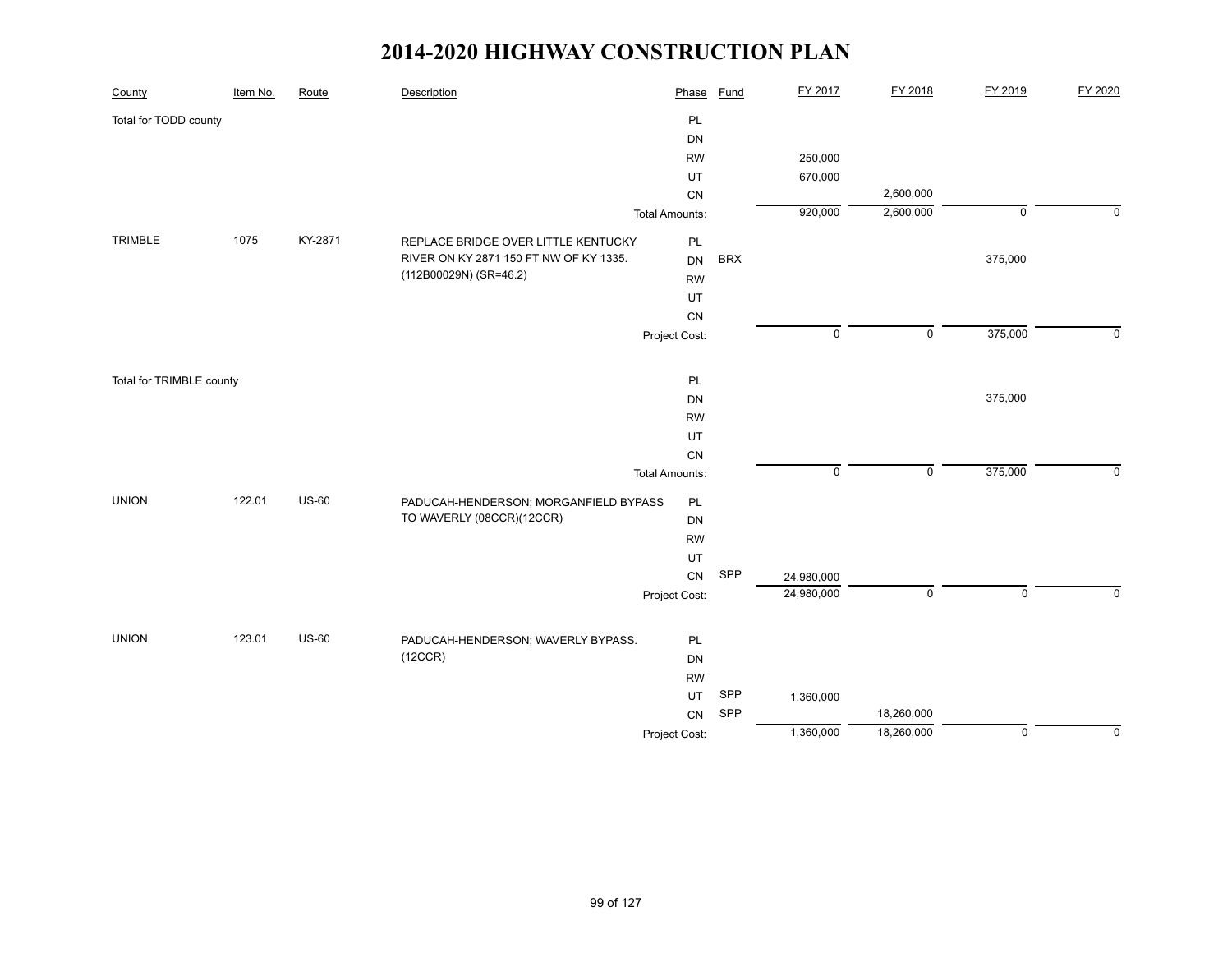| County                 | Item No. | Route        | Description                                                                                                                                                         | Phase                                                      | <b>Fund</b>              | FY 2017                                          | FY 2018                  | FY 2019     | FY 2020     |
|------------------------|----------|--------------|---------------------------------------------------------------------------------------------------------------------------------------------------------------------|------------------------------------------------------------|--------------------------|--------------------------------------------------|--------------------------|-------------|-------------|
| <b>UNION</b>           | 310.2    | KY-56        | ADDRESS SAFETY, CONDITION AND SERVICE<br>CONCERN FROM KY 109 TO WEST OF KY 360<br>TO ESTABLISH TRUCK NETWORK CONNECTION<br>TO SHAWNEETOWN BRIDGE.                   | PL<br><b>DN</b><br><b>RW</b><br><b>UT</b><br>CN            | SPP<br>SPP<br>SPP<br>SPP | 1,500,000<br>2,000,000<br>2,000,000<br>5,500,000 | 14,500,000<br>14,500,000 | $\mathbf 0$ | $\mathbf 0$ |
|                        |          |              |                                                                                                                                                                     | Project Cost:                                              |                          |                                                  |                          |             |             |
| Total for UNION county |          |              |                                                                                                                                                                     | PL<br>DN                                                   |                          | 1,500,000                                        |                          |             |             |
|                        |          |              |                                                                                                                                                                     | <b>RW</b><br>UT<br>CN                                      |                          | 2,000,000<br>3,360,000<br>24,980,000             | 32,760,000               |             |             |
|                        |          |              |                                                                                                                                                                     | <b>Total Amounts:</b>                                      |                          | 31,840,000                                       | 32,760,000               | $\mathbf 0$ | $\Omega$    |
| <b>WARREN</b>          | 110      | KY-185       | RECONSTRUCT KY-185 FROM NORTH OF THE<br>JUNCTION WITH KY-263 NEAR RICHARDSVILLE<br>(MP 6.29) TO THE BUTLER COUNTY LINE (MP<br>11.913). (02CCR)(04CCR)(06CCR)(10CCR) | PL<br>DN<br><b>RW</b><br>UT<br>CN<br>Project Cost:         | SPP                      | 26,810,000<br>26,810,000                         | $\mathbf 0$              | $\Omega$    | $\Omega$    |
| <b>WARREN</b>          | 199      | <b>US-31</b> | WIDEN TO 5 LANES FROM 1.0 MILE SOUTH OF<br>KY 242 (MP 4.1) TO DILLARD ROAD (MP 6.7).<br>(12CCR)                                                                     | PL<br>DN<br><b>RW</b><br>UT<br>${\sf CN}$<br>Project Cost: | SPP                      | 11,250,000<br>11,250,000                         | $\pmb{0}$                | $\mathsf 0$ | $\Omega$    |
| <b>WARREN</b>          | 1077     | KY-234       | REPLACE BRIDGE ON KY-234 OVER DRAKES<br>CREEK 0.097 E OF SHAKER MILL RD (CR-1131)<br>(SR 42.8) 114B00012N.                                                          | PL<br>DN<br><b>RW</b><br>UT<br>CN                          | <b>BRO</b>               |                                                  | 2,000,000                |             |             |
|                        |          |              |                                                                                                                                                                     | Project Cost:                                              |                          | $\mathsf 0$                                      | 2,000,000                | $\mathsf 0$ | $\pmb{0}$   |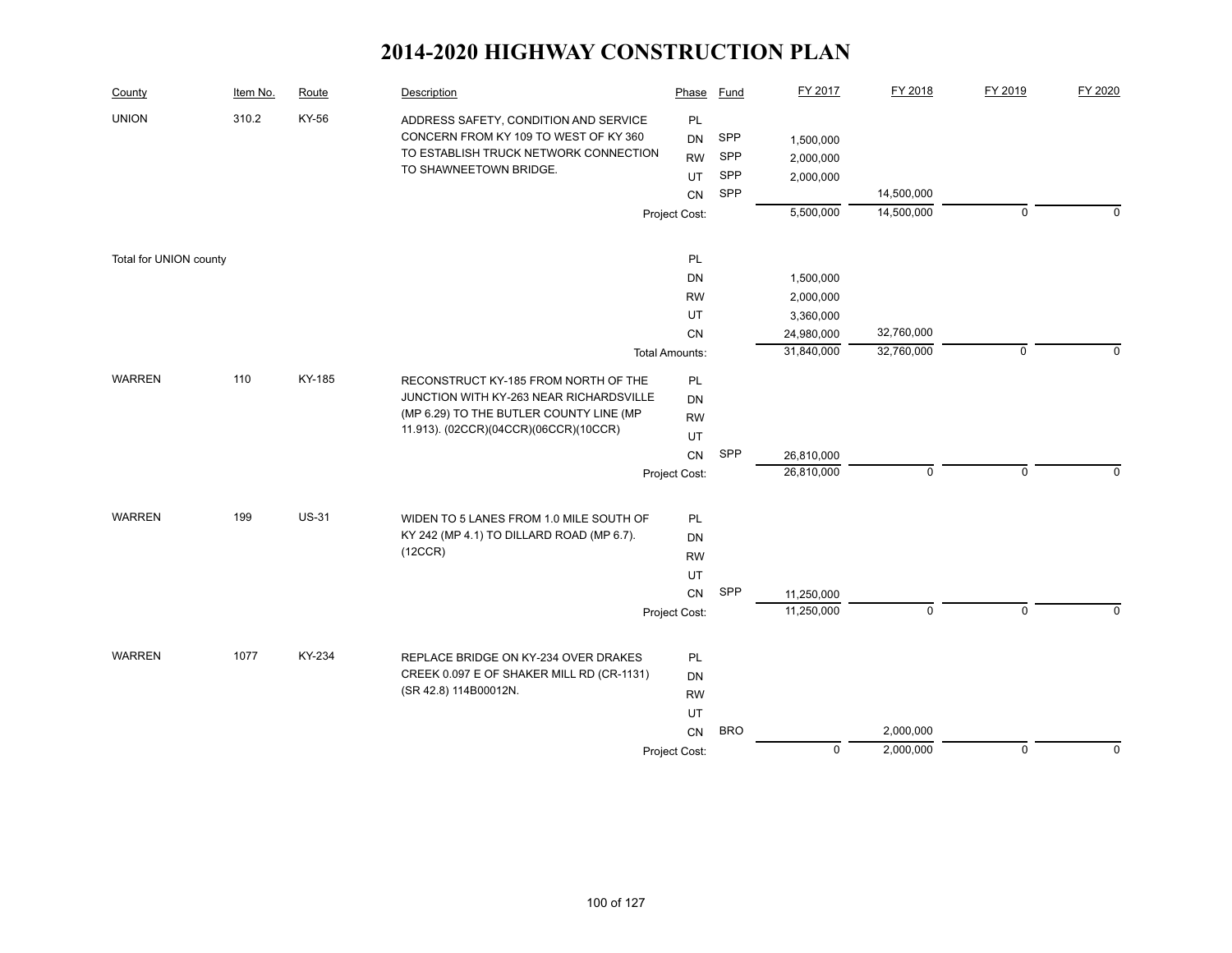| County        | Item No. | Route         | Description                                                                       | Phase           | Fund      | FY 2017   | FY 2018     | FY 2019     | FY 2020     |
|---------------|----------|---------------|-----------------------------------------------------------------------------------|-----------------|-----------|-----------|-------------|-------------|-------------|
| <b>WARREN</b> | 8702     | <b>US-231</b> | WIDEN AND EXPAND US 231 FROM LOVER'S                                              | <b>PL</b>       |           |           |             |             |             |
|               |          |               | LANE TO THREE SPRINGS ROAD. (12CCN)                                               | <b>DN</b>       |           |           |             |             |             |
|               |          |               |                                                                                   | <b>RW</b>       |           |           |             |             |             |
|               |          |               |                                                                                   | UT              |           |           |             |             |             |
|               |          |               |                                                                                   | <b>CN</b>       | SPP       | 5,000,000 |             |             |             |
|               |          |               |                                                                                   | Project Cost:   |           | 5,000,000 | $\mathbf 0$ | $\mathbf 0$ | $\Omega$    |
| <b>WARREN</b> | 8707     | WN-9007       | CONSTRUCT A NEW INTERCHANGE ON THE                                                | PL              |           |           |             |             |             |
|               |          |               | NATCHER PARKWAY AT ELROD ROAD IN                                                  | <b>DN</b>       |           |           |             |             |             |
|               |          |               | BOWLING GREEN (MP 3.4 TO MP 4.0).(12CCN)                                          | <b>RW</b>       | NH        | 2,000,000 |             |             |             |
|               |          |               |                                                                                   | <b>UT</b>       | <b>NH</b> | 950,000   |             |             |             |
|               |          |               |                                                                                   | <b>CN</b>       | <b>NH</b> |           |             | 6,300,000   |             |
|               |          |               |                                                                                   | Project Cost:   |           | 2,950,000 | $\mathbf 0$ | 6,300,000   | $\mathbf 0$ |
| <b>WARREN</b> | 8818     |               | IMPROVE SAFETY AND MOBILITY ON KY-884                                             | <b>PL</b>       |           |           |             |             |             |
|               |          |               | FROM THE NATCHER PARKWAY OVERPASS TO                                              | DN              |           |           |             |             |             |
|               |          |               | FLEALAND (MP 7.4 TO MP 8.7). ADD ADDITIONAL                                       | <b>RW</b>       | <b>SP</b> | 4,000,000 |             |             |             |
|               |          |               | LANES, CAPACITY, AND TURNING LANE.                                                | <b>UT</b>       | SP        |           | 2,800,000   |             |             |
|               |          |               |                                                                                   | CN              | SP        |           |             | 6,700,000   |             |
|               |          |               |                                                                                   | Project Cost:   |           | 4,000,000 | 2,800,000   | 6,700,000   | $\mathbf 0$ |
| <b>WARREN</b> | 8851     | KY-884        | IMPROVE SAFETY AND MOBILITY ON KY-884                                             | PL              |           |           |             |             |             |
|               |          |               | FROM THE NATCHER PARKWAY OVERPASS TO                                              | <b>DN</b>       |           |           |             |             |             |
|               |          |               | FLEALAND (MP 7.4 TO MP 8.7). ADD ADDITIONAL                                       | <b>RW</b>       | <b>SP</b> | 4,000,000 |             |             |             |
|               |          |               | LANES, CAPACITY, AND TURNING LANE.                                                | UT              | <b>SP</b> |           | 2,800,000   |             |             |
|               |          |               |                                                                                   | CN              | SP        |           |             | 6,700,000   |             |
|               |          |               |                                                                                   | Project Cost:   |           | 4,000,000 | 2,800,000   | 6,700,000   | $\mathbf 0$ |
| <b>WARREN</b> | 8852     | KY-884        |                                                                                   |                 |           |           |             |             |             |
|               |          |               | RECONSTRUCT KY-884 FROM LONG ROAD TO<br>THE NATCHER PARKWAY (MP5.516 TO MP 7.438) | <b>PL</b>       |           |           |             |             |             |
|               |          |               | INCLUDING A BRIDGE OVER THE NATCHER                                               | DN<br><b>RW</b> | <b>SP</b> |           |             |             |             |
|               |          |               | PARKWAY.                                                                          | UT.             | SP        | 1,000,000 | 2,000,000   |             |             |
|               |          |               |                                                                                   | CN              | SP        |           |             | 5,300,000   |             |
|               |          |               |                                                                                   | Project Cost:   |           | 1,000,000 | 2,000,000   | 5,300,000   | $\mathbf 0$ |
|               |          |               |                                                                                   |                 |           |           |             |             |             |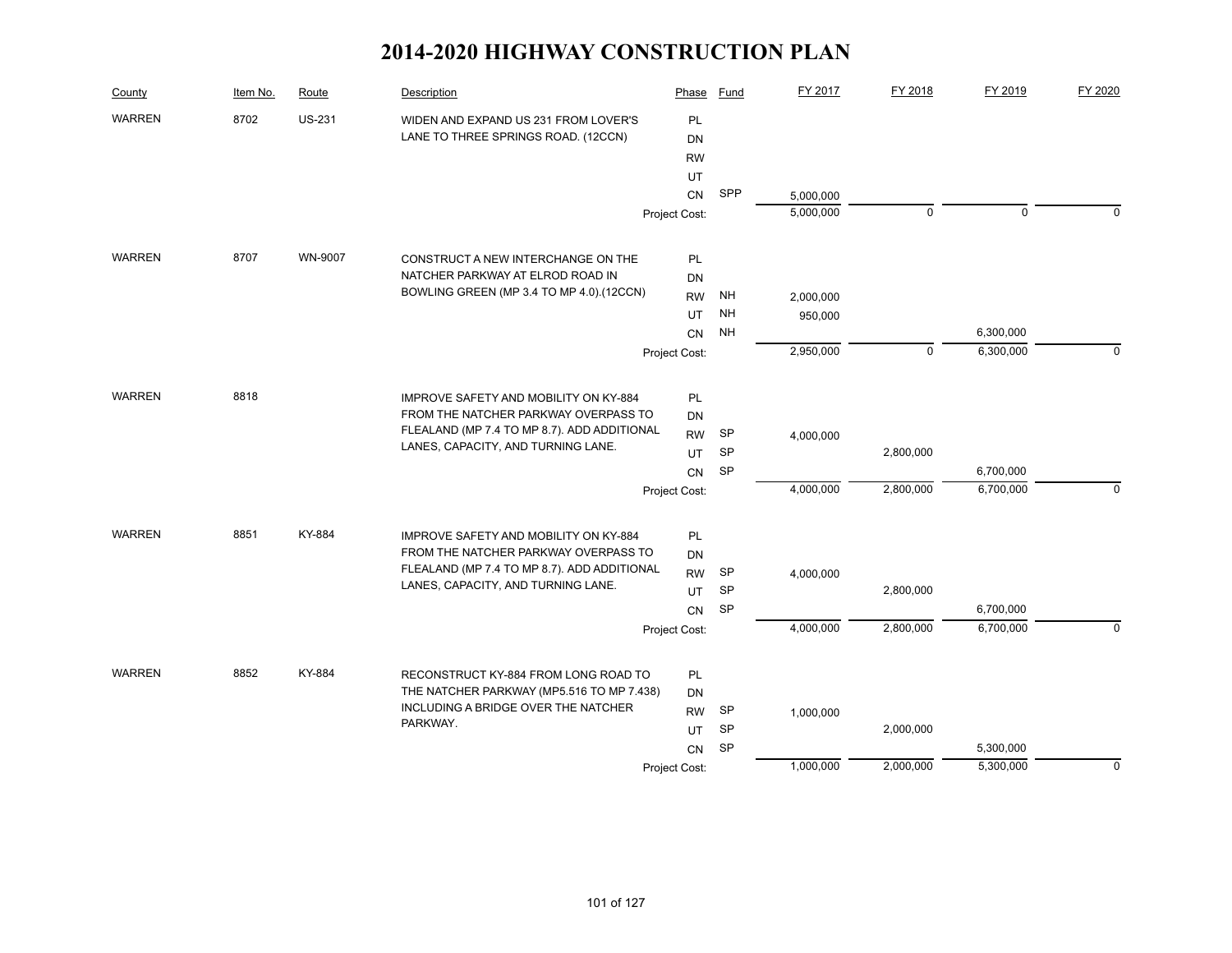| County                  | Item No. | Route        | Description                                                    | Phase                 | Fund      | FY 2017     | FY 2018     | FY 2019    | FY 2020    |
|-------------------------|----------|--------------|----------------------------------------------------------------|-----------------------|-----------|-------------|-------------|------------|------------|
| <b>WARREN</b>           | 8853     | <b>US-31</b> | MINOR WIDENING (2 + 1 CONCEPT) FROM SOUTH                      | PL                    |           |             |             |            |            |
|                         |          |              | OF THE KY-240 INTERSECTION NORTH TO                            | <b>DN</b>             |           |             |             |            |            |
|                         |          |              | BUCHANON PARK (MP 1.464 TO MP 4.258).                          | <b>RW</b>             | SP        |             | 1,800,000   |            |            |
|                         |          |              |                                                                | UT                    | SP        |             |             | 2,000,000  |            |
|                         |          |              |                                                                | CN                    | SP        |             |             |            | 13,500,000 |
|                         |          |              |                                                                | Project Cost:         |           | $\mathsf 0$ | 1,800,000   | 2,000,000  | 13,500,000 |
| <b>WARREN</b>           | 8854     | KY-234       | MAJOR WIDENING/RECONSTRUCTION OF                               | PL                    |           |             |             |            |            |
|                         |          |              | CEMETERY ROAD (KY-234) FROM FOUNTAIN                           | <b>DN</b>             | <b>SP</b> | 750,000     |             |            |            |
|                         |          |              | TRACE TO ROGER PORTER ROAD (MP 7.878 TO                        | <b>RW</b>             | SP        |             | 2,000,000   |            |            |
|                         |          |              | MP 9.625).                                                     | UT                    | SP        |             |             | 2,500,000  |            |
|                         |          |              |                                                                | CN                    | <b>SP</b> |             |             |            | 5,500,000  |
|                         |          |              |                                                                | Project Cost:         |           | 750,000     | 2,000,000   | 2,500,000  | 5,500,000  |
| <b>WARREN</b>           | 8857     | <b>US-31</b> | MAJOR WIDENING/RECONSTRUCTION FROM                             | PL                    |           |             |             |            |            |
|                         |          |              | CAMPBELL LANE (US 231) TO UNIVERSITY                           | <b>DN</b>             | SP        | 800,000     |             |            |            |
|                         |          |              | BOULEVARD (US 231X). MP 10.567 TO MP                           | <b>RW</b>             | <b>SP</b> |             |             | 1,750,000  |            |
|                         |          |              | 11.805                                                         | UT                    | SP        |             |             |            | 2,000,000  |
|                         |          |              |                                                                | CN                    | SP        |             |             |            | 4,250,000  |
|                         |          |              |                                                                | Project Cost:         |           | 800,000     | $\mathbf 0$ | 1,750,000  | 6,250,000  |
| <b>WARREN</b>           | 8858     | CS-1540      |                                                                |                       |           |             |             |            |            |
|                         |          |              | EXTEND SHIVE LANE TO LOVERS LANE (KY<br>880) IN BOWLING GREEN. | PL                    | SP        |             |             |            |            |
|                         |          |              |                                                                | <b>DN</b>             | SP        | 139,000     | 324,000     |            |            |
|                         |          |              |                                                                | <b>RW</b><br>UT       | SP        |             | 434,000     |            |            |
|                         |          |              |                                                                | CN                    | SP        |             |             | 2,923,000  |            |
|                         |          |              |                                                                | Project Cost:         |           | 139,000     | 758,000     | 2,923,000  | $\Omega$   |
|                         |          |              |                                                                |                       |           |             |             |            |            |
| Total for WARREN county |          |              |                                                                | PL                    |           |             |             |            |            |
|                         |          |              |                                                                | DN                    |           | 1,689,000   |             |            |            |
|                         |          |              |                                                                | <b>RW</b>             |           | 11,000,000  | 4,124,000   | 1,750,000  |            |
|                         |          |              |                                                                | UT                    |           | 950,000     | 8,034,000   | 4,500,000  | 2,000,000  |
|                         |          |              |                                                                | CN                    |           | 43,060,000  | 2,000,000   | 27,923,000 | 23,250,000 |
|                         |          |              |                                                                | <b>Total Amounts:</b> |           | 56,699,000  | 14,158,000  | 34,173,000 | 25,250,000 |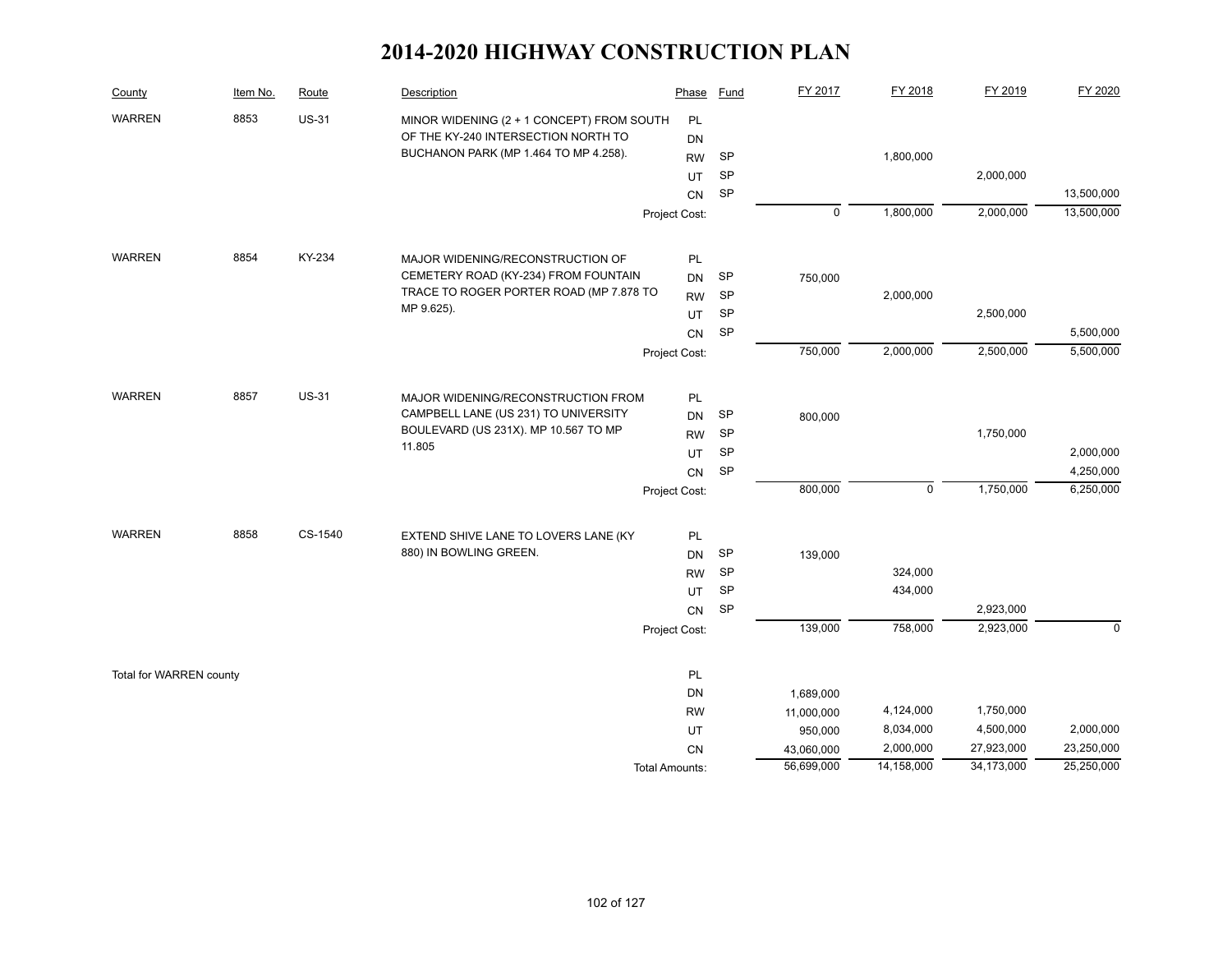| County                   | Item No. | Route        | Description                              | Phase                 | <b>Fund</b> | FY 2017     | FY 2018     | FY 2019     | FY 2020     |
|--------------------------|----------|--------------|------------------------------------------|-----------------------|-------------|-------------|-------------|-------------|-------------|
| <b>WEBSTER</b>           | 143      | <b>US-41</b> | RECONSTRUCT US-41A BETWEEN PROVIDENCE    | PL                    |             |             |             |             |             |
|                          |          |              | AND DIXON (04CCN)(08CCR)(10CCR)(12CCR)   | DN                    |             |             |             |             |             |
|                          |          |              |                                          | <b>RW</b>             |             |             |             |             |             |
|                          |          |              |                                          | UT                    |             |             |             |             |             |
|                          |          |              |                                          | CN                    | SP          | 32,030,000  |             |             |             |
|                          |          |              |                                          | Project Cost:         |             | 32,030,000  | $\mathsf 0$ | $\mathbf 0$ | $\Omega$    |
| Total for WEBSTER county |          |              |                                          | PL                    |             |             |             |             |             |
|                          |          |              |                                          | DN                    |             |             |             |             |             |
|                          |          |              |                                          | <b>RW</b>             |             |             |             |             |             |
|                          |          |              |                                          | UT                    |             |             |             |             |             |
|                          |          |              |                                          | CN                    |             | 32,030,000  |             |             |             |
|                          |          |              |                                          | <b>Total Amounts:</b> |             | 32,030,000  | $\mathbf 0$ | $\mathbf 0$ | $\mathbf 0$ |
| WHITLEY                  | 186      | <b>US-25</b> | MAJOR WIDENING, ADDRESSES CONGESTION,    | PL                    |             |             |             |             |             |
|                          |          |              | FREIGHT MOVEMENT, AND ACCESS ALONG 25W   | DN                    |             |             |             |             |             |
|                          |          |              | FROM KY 727 TO KY 3041. (12CCR)          | <b>RW</b>             |             |             |             |             |             |
|                          |          |              |                                          | UT                    |             |             |             |             |             |
|                          |          |              |                                          | CN                    | <b>STP</b>  | 9,000,000   |             |             |             |
|                          |          |              |                                          | Project Cost:         |             | 9,000,000   | $\mathsf 0$ | $\mathbf 0$ | $\mathbf 0$ |
| Total for WHITLEY county |          |              |                                          | PL                    |             |             |             |             |             |
|                          |          |              |                                          | DN                    |             |             |             |             |             |
|                          |          |              |                                          | <b>RW</b>             |             |             |             |             |             |
|                          |          |              |                                          | UT                    |             |             |             |             |             |
|                          |          |              |                                          | CN                    |             | 9,000,000   |             |             |             |
|                          |          |              |                                          | <b>Total Amounts:</b> |             | 9,000,000   | $\mathbf 0$ | $\mathbf 0$ | $\Omega$    |
| <b>WOLFE</b>             | 126.7    | KY-9009      | MOUNTAIN PARKWAY CORRIDOR: WIDEN THE     | PL                    |             |             |             |             |             |
|                          |          |              | MOUNTAIN PARKWAY TO 4 LANES FROM 0.45 MI | DN                    |             |             |             |             |             |
|                          |          |              | W OF KY 205 (MP 56.8) TO CR 1226 PARKWAY | <b>RW</b>             |             |             |             |             |             |
|                          |          |              | ROAD TUNNEL (MP 59.30). (2012BOP)        | UT                    |             |             |             |             |             |
|                          |          |              |                                          | CN                    | <b>STP</b>  |             | 20,000,000  |             |             |
|                          |          |              |                                          | Project Cost:         |             | $\mathbf 0$ | 20,000,000  | $\mathbf 0$ | $\mathbf 0$ |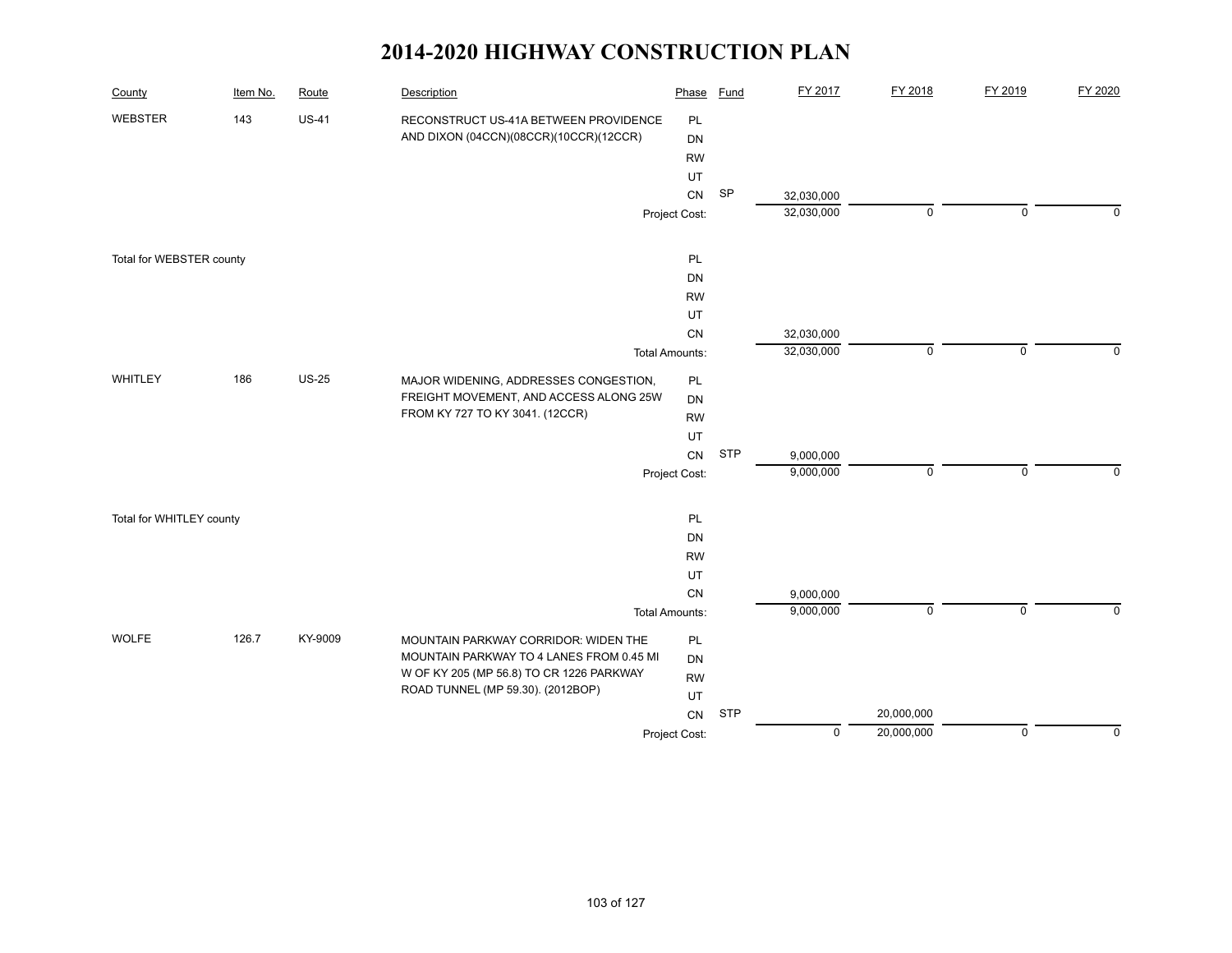| County                 | Item No. | Route   | Description                                                                      | Phase          | Fund       | FY 2017     | FY 2018     | FY 2019     | FY 2020    |
|------------------------|----------|---------|----------------------------------------------------------------------------------|----------------|------------|-------------|-------------|-------------|------------|
| <b>WOLFE</b>           | 126.71   | KY-9009 | MOUNTAIN PARKWAY CORRIDOR: WIDEN THE<br>MOUNTAIN PARKWAY TO 4 LANES FROM 0.45 MI | PL<br>DN       |            |             |             |             |            |
|                        |          |         | W OF KY 205 (MP 56.8) TO CR 1226 PARKWAY                                         | <b>RW</b>      |            |             |             |             |            |
|                        |          |         | ROAD TUNNEL (MP 59.30). (2012BOP)                                                | UT             |            |             |             |             |            |
|                        |          |         | (ADDITIONAL FUNDING FOR C PHASE)                                                 | CN             | <b>STP</b> |             |             | 21,000,000  |            |
|                        |          |         |                                                                                  | Project Cost:  |            | $\mathbf 0$ | $\mathbf 0$ | 21,000,000  | $\Omega$   |
| <b>WOLFE</b>           | 162      | KY-9000 | RECONSTRUCT TO CURRENT STANDARDS THE                                             | PL             |            |             |             |             |            |
|                        |          |         | CURVE FROM THE KY 15 OVERPASS TO 2700                                            | DN             |            |             |             |             |            |
|                        |          |         | EAST OF KY 15 OVERPASS. (12CCR)                                                  | <b>RW</b>      |            |             |             |             |            |
|                        |          |         |                                                                                  | UT             |            |             |             |             |            |
|                        |          |         |                                                                                  | CN             | SPP        | 2,990,000   |             |             |            |
|                        |          |         |                                                                                  | Project Cost:  |            | 2,990,000   | $\mathbf 0$ | $\mathbf 0$ | $\Omega$   |
|                        |          |         |                                                                                  |                |            |             |             |             |            |
| <b>WOLFE</b>           | 168      | KY-9009 | MOUNTAIN PARKWAY CORRIDOR: WIDEN THE                                             | PL             |            |             |             |             |            |
|                        |          |         | MTN PKY TO 4 LANES FROM 0.6 MI W OF KY 191                                       | DN             |            |             |             |             |            |
|                        |          |         | OVERPASS TO 0.45 MI W OF KY 205                                                  | <b>RW</b>      | <b>SP</b>  |             | 6,000,000   |             |            |
|                        |          |         | INTERCHANGE. (SEE 10-126.03 FOR PE & ENVIR                                       | UT             | SP         |             |             | 2,250,000   |            |
|                        |          |         | FUNDS)(2012BOP)                                                                  | CN             | SP         |             |             |             | 10,000,000 |
|                        |          |         |                                                                                  | Project Cost:  |            | $\mathsf 0$ | 6,000,000   | 2,250,000   | 10,000,000 |
| <b>WOLFE</b>           | 168.1    | KY-9009 | MOUNTAIN PARKWAY CORRIDOR: WIDEN THE                                             | PL             |            |             |             |             |            |
|                        |          |         | MTN PKY TO 4 LANES FROM 0.6 MI W OF KY 191                                       | <b>DN</b>      | SPP        | 5,000,000   |             |             |            |
|                        |          |         | OVERPASS TO 0.45 MI W OF KY 205                                                  | <b>RW</b>      | <b>SP</b>  |             |             | 5,000,000   |            |
|                        |          |         | INTERCHANGE. (SEE 10-126.03 FOR PE & ENVIR                                       | UT             |            |             |             |             |            |
|                        |          |         | FUNDS)(2012BOP)(ADDITIONAL FUNDS FOR                                             | CN             |            |             |             |             |            |
|                        |          |         |                                                                                  | Project Cost:  |            | 5,000,000   | $\mathbf 0$ | 5,000,000   | $\Omega$   |
| Total for WOLFE county |          |         |                                                                                  | PL             |            |             |             |             |            |
|                        |          |         |                                                                                  | DN             |            | 5,000,000   |             |             |            |
|                        |          |         |                                                                                  | <b>RW</b>      |            |             | 6,000,000   | 5,000,000   |            |
|                        |          |         |                                                                                  | UT             |            |             |             | 2,250,000   |            |
|                        |          |         |                                                                                  | CN             |            | 2,990,000   | 20,000,000  | 21,000,000  | 10,000,000 |
|                        |          |         |                                                                                  | Total Amounts: |            | 7,990,000   | 26,000,000  | 28,250,000  | 10,000,000 |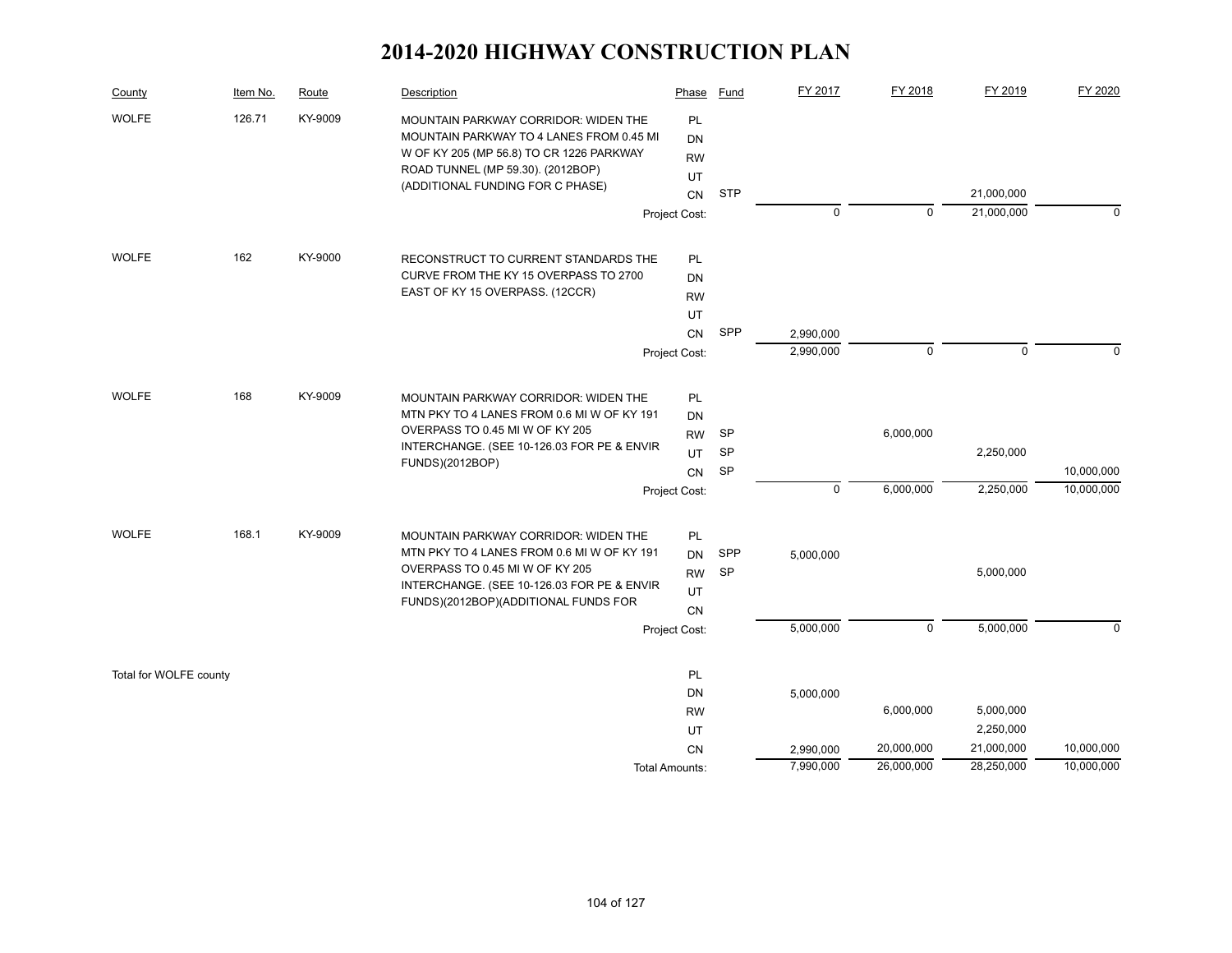| County                    | Item No. | Route   | Description                              | Phase                 | <b>Fund</b> | FY 2017                  | FY 2018        | FY 2019     | FY 2020     |
|---------------------------|----------|---------|------------------------------------------|-----------------------|-------------|--------------------------|----------------|-------------|-------------|
| WOODFORD                  | 345      | $-0$    | NORTHWEST VERSAILLES MOBILITY CORRIDOR.  | PL                    |             |                          |                |             |             |
|                           |          |         | (06CCR)(10CCN)(12CCN)                    | DN                    |             |                          |                |             |             |
|                           |          |         |                                          | <b>RW</b>             |             |                          |                |             |             |
|                           |          |         |                                          | UT                    |             |                          |                |             |             |
|                           |          |         |                                          | CN                    | SP          | 30,000,000               |                |             |             |
|                           |          |         |                                          | Project Cost:         |             | 30,000,000               | $\mathbf 0$    | $\mathbf 0$ | $\mathbf 0$ |
| WOODFORD                  | 1140     | CR-1217 | REPLACE BRIDGE OVER GRIER CREEK ON GRIER | PL                    |             |                          |                |             |             |
|                           |          |         | CREEK ROAD (CR 1217) 0.8 MI W OF SCOTTS  | <b>DN</b>             | <b>BRZ</b>  |                          |                | 325,000     |             |
|                           |          |         | FERRY ROAD (CR 1215) (120C00017N)        | <b>RW</b>             | <b>BRZ</b>  |                          |                |             | 50,000      |
|                           |          |         | $(SR = 31.5)$                            | UT                    | <b>BRZ</b>  |                          |                |             | 100,000     |
|                           |          |         |                                          | CN                    |             |                          |                |             |             |
|                           |          |         |                                          | Project Cost:         |             | $\mathsf 0$              | $\mathsf 0$    | 325,000     | 150,000     |
|                           |          |         |                                          |                       |             |                          |                |             |             |
| <b>WOODFORD</b>           | 8701     | KY-169  | IMPROVE SAFETY ON KY 169 NEAR BOYD'S     | PL                    |             |                          |                |             |             |
|                           |          |         | ORCHARD ENTRANCE MP 2.9-3.08 (12CCN)     | <b>DN</b>             |             |                          |                |             |             |
|                           |          |         |                                          | <b>RW</b>             |             |                          |                |             |             |
|                           |          |         |                                          | UT                    |             |                          |                |             |             |
|                           |          |         |                                          | CN                    | SPP         | 1,800,000                |                |             |             |
|                           |          |         |                                          | Project Cost:         |             | 1,800,000                | $\mathbf 0$    | $\mathbf 0$ | $\Omega$    |
|                           |          |         |                                          |                       |             |                          |                |             |             |
| Total for WOODFORD county |          |         |                                          | PL                    |             |                          |                | 325,000     |             |
|                           |          |         |                                          | <b>DN</b>             |             |                          |                |             | 50,000      |
|                           |          |         |                                          | <b>RW</b>             |             |                          |                |             | 100,000     |
|                           |          |         |                                          | UT                    |             |                          |                |             |             |
|                           |          |         |                                          | <b>CN</b>             |             | 31,800,000<br>31,800,000 | $\overline{0}$ | 325,000     | 150,000     |
|                           |          |         |                                          | <b>Total Amounts:</b> |             |                          |                |             |             |
| <b>ZVARIOUS</b>           | 65.14    | $-0$    | BRIDGE REPAIRS ON VARIOUS BRIDGES ON THE | PL                    |             |                          |                |             |             |
|                           |          |         | INTERSTATE HIGHWAY SYSTEM FOR FY 2017.   | DN                    |             |                          |                |             |             |
|                           |          |         | (2009BOPP)                               | <b>RW</b>             |             |                          |                |             |             |
|                           |          |         |                                          | UT                    |             |                          |                |             |             |
|                           |          |         |                                          | CN                    | IM          | 3,700,000                |                |             |             |
|                           |          |         |                                          | Project Cost:         |             | 3,700,000                | $\mathsf 0$    | $\mathsf 0$ | $\mathbf 0$ |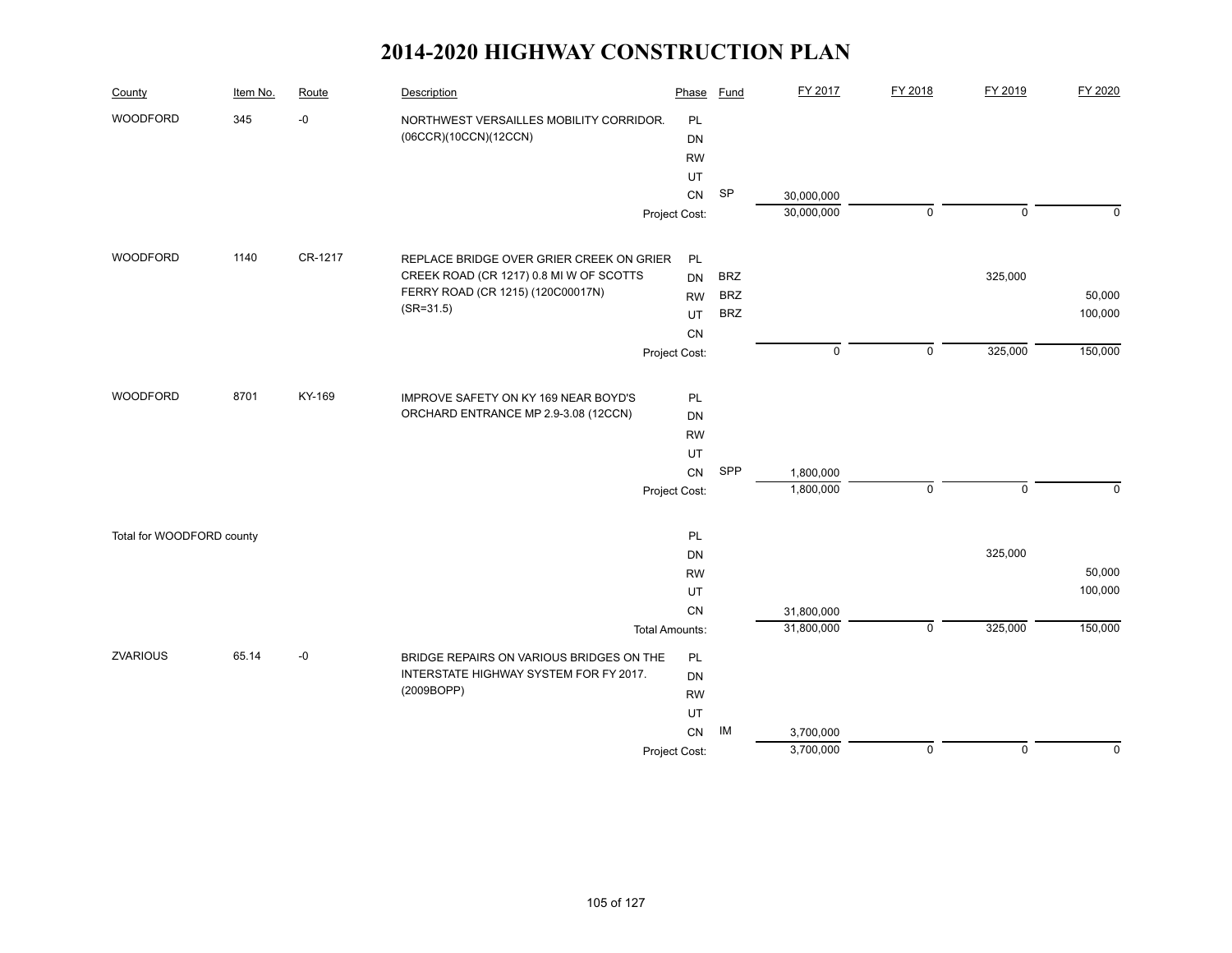| County          | Item No. | Route | Description                              | Phase         | <b>Fund</b> | FY 2017     | FY 2018                | FY 2019      | FY 2020     |
|-----------------|----------|-------|------------------------------------------|---------------|-------------|-------------|------------------------|--------------|-------------|
| <b>ZVARIOUS</b> | 65.15    | $-0$  | BRIDGE REPAIRS ON VARIOUS BRIDGES ON THE | PL            |             |             |                        |              |             |
|                 |          |       | INTERSTATE HIGHWAY SYSTEM FOR FY 2018.   | <b>DN</b>     |             |             |                        |              |             |
|                 |          |       | (2009BOPP)                               | <b>RW</b>     |             |             |                        |              |             |
|                 |          |       |                                          | UT            |             |             |                        |              |             |
|                 |          |       |                                          | CN            | IM          | $\mathbf 0$ | 3,800,000<br>3,800,000 | $\mathbf 0$  | $\Omega$    |
|                 |          |       |                                          | Project Cost: |             |             |                        |              |             |
| <b>ZVARIOUS</b> | 65.16    | $-0$  | BRIDGE REPAIRS ON VARIOUS BRIDGES ON THE | PL            |             |             |                        |              |             |
|                 |          |       | INTERSTATE HIGHWAY SYSTEM FOR FY 2019.   | <b>DN</b>     |             |             |                        |              |             |
|                 |          |       |                                          | <b>RW</b>     |             |             |                        |              |             |
|                 |          |       |                                          | UT            |             |             |                        |              |             |
|                 |          |       |                                          | CN            | IM          |             |                        | 3,800,000    |             |
|                 |          |       |                                          | Project Cost: |             | $\mathbf 0$ | $\mathbf{0}$           | 3,800,000    | $\Omega$    |
| <b>ZVARIOUS</b> | 65.17    | $-0$  | BRIDGE REPAIRS ON VARIOUS BRIDGES ON THE | PL            |             |             |                        |              |             |
|                 |          |       | INTERSTATE HIGHWAY SYSTEM FOR FY 2020.   | <b>DN</b>     |             |             |                        |              |             |
|                 |          |       |                                          | <b>RW</b>     |             |             |                        |              |             |
|                 |          |       |                                          | UT            |             |             |                        |              |             |
|                 |          |       |                                          | ${\sf CN}$    | IM          |             |                        |              | 3,800,000   |
|                 |          |       |                                          | Project Cost: |             | $\pmb{0}$   | $\mathbf 0$            | $\mathbf 0$  | 3,800,000   |
| <b>ZVARIOUS</b> | 66.12    | $-0$  | ITS' ACTIVITIES ON VARIOUS NHS ROUTES IN | PL            |             |             |                        |              |             |
|                 |          |       | KENTUCKY FOR FY 2017.                    | <b>DN</b>     |             |             |                        |              |             |
|                 |          |       |                                          | <b>RW</b>     |             |             |                        |              |             |
|                 |          |       |                                          | UT            |             |             |                        |              |             |
|                 |          |       |                                          | CN            | <b>NH</b>   | 2,000,000   |                        |              |             |
|                 |          |       |                                          | Project Cost: |             | 2,000,000   | $\mathbf 0$            | $\mathbf{0}$ | $\Omega$    |
| <b>ZVARIOUS</b> | 66.13    | $-0$  | ITS' ACTIVITIES ON VARIOUS NHS ROUTES IN | PL            |             |             |                        |              |             |
|                 |          |       | KENTUCKY FOR FY 2018.                    | <b>DN</b>     |             |             |                        |              |             |
|                 |          |       |                                          | <b>RW</b>     |             |             |                        |              |             |
|                 |          |       |                                          | UT            |             |             |                        |              |             |
|                 |          |       |                                          | CN            | <b>NH</b>   |             | 2,000,000              |              |             |
|                 |          |       |                                          | Project Cost: |             | $\mathbf 0$ | 2,000,000              | $\mathbf 0$  | $\mathbf 0$ |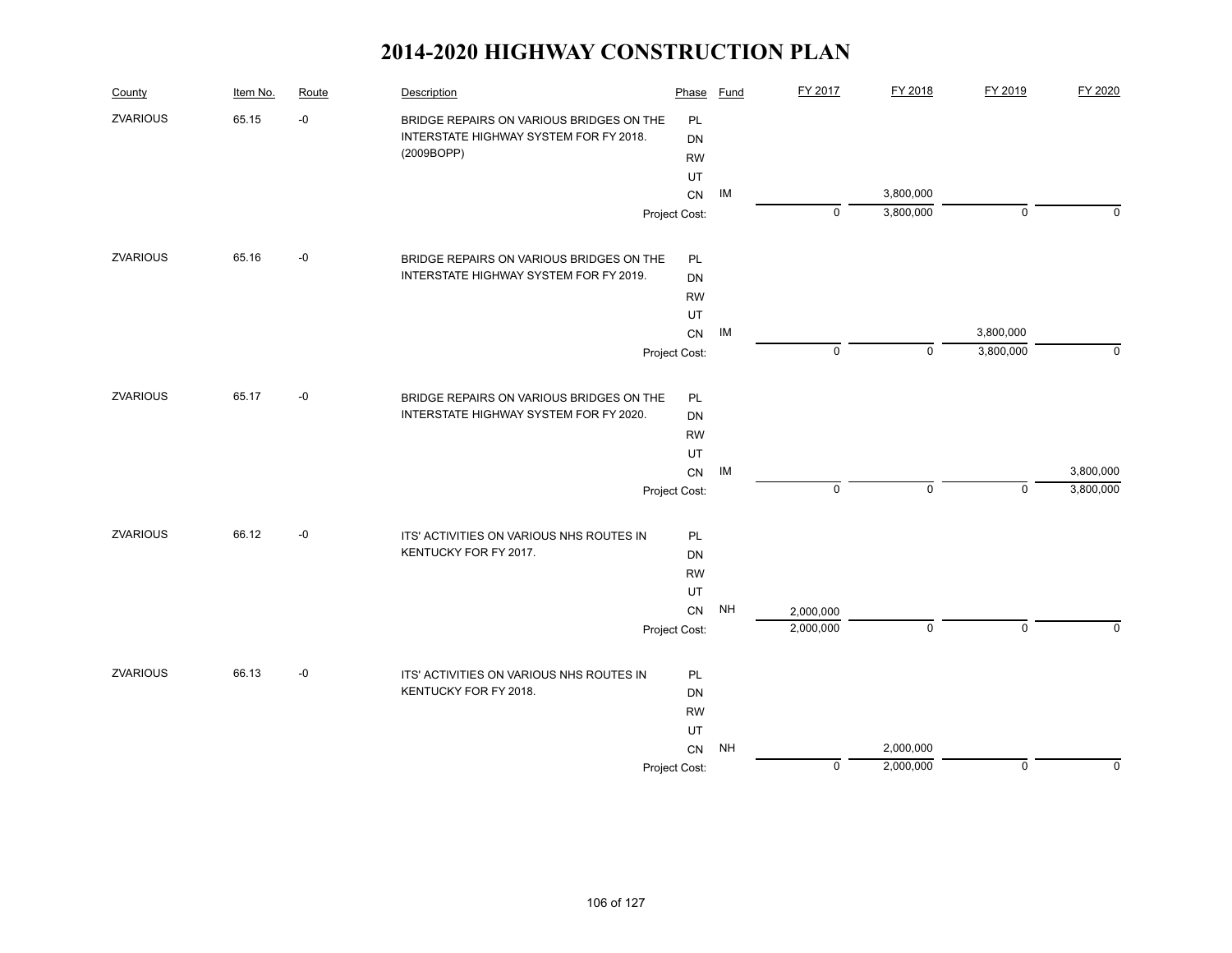| County          | Item No. | Route | Description                              | Phase         | <b>Fund</b>   | FY 2017        | FY 2018     | FY 2019        | FY 2020        |
|-----------------|----------|-------|------------------------------------------|---------------|---------------|----------------|-------------|----------------|----------------|
| <b>ZVARIOUS</b> | 66.14    | $-0$  | ITS' ACTIVITIES ON VARIOUS NHS ROUTES IN | PL            |               |                |             |                |                |
|                 |          |       | KENTUCKY FOR FY 2019.                    | DN            |               |                |             |                |                |
|                 |          |       |                                          | <b>RW</b>     |               |                |             |                |                |
|                 |          |       |                                          | UT            |               |                |             |                |                |
|                 |          |       |                                          | CN            | <b>NH</b>     |                |             | 2,000,000      |                |
|                 |          |       |                                          | Project Cost: |               | $\mathbf 0$    | $\mathbf 0$ | 2,000,000      | $\mathbf 0$    |
| <b>ZVARIOUS</b> | 66.15    | $-0$  | ITS' ACTIVITIES ON VARIOUS NHS ROUTES IN | PL            |               |                |             |                |                |
|                 |          |       | KENTUCKY FOR FY 2020.                    | DN            |               |                |             |                |                |
|                 |          |       |                                          | <b>RW</b>     |               |                |             |                |                |
|                 |          |       |                                          | UT            |               |                |             |                |                |
|                 |          |       |                                          | CN            | <b>NH</b>     |                |             |                | 2,000,000      |
|                 |          |       |                                          | Project Cost: |               | $\mathbf 0$    | $\mathbf 0$ | $\mathbf{0}$   | 2,000,000      |
| ZVARIOUS        | 195.19   | $-0$  | STATEWIDE TRANSPORTATION ENHANCEMENT     | PL            |               |                |             |                |                |
|                 |          |       | FOR FY 2017.                             | DN            |               |                |             |                |                |
|                 |          |       |                                          | <b>RW</b>     |               |                |             |                |                |
|                 |          |       |                                          | UT            |               |                |             |                |                |
|                 |          |       |                                          | CN            | TE            | 9,600,000      |             |                |                |
|                 |          |       |                                          | Project Cost: |               | 9,600,000      | $\mathsf 0$ | $\mathsf 0$    | $\mathbf 0$    |
| <b>ZVARIOUS</b> | 195.2    | $-0$  | STATEWIDE TRANSPORTATION ENHANCEMENT     | PL            |               |                |             |                |                |
|                 |          |       | FOR FY 2018.                             | DN            |               |                |             |                |                |
|                 |          |       |                                          | <b>RW</b>     |               |                |             |                |                |
|                 |          |       |                                          | UT            |               |                |             |                |                |
|                 |          |       |                                          | CN            | $\mathsf{TE}$ |                | 9,600,000   |                |                |
|                 |          |       |                                          | Project Cost: |               | $\overline{0}$ | 9,600,000   | $\overline{0}$ | $\overline{0}$ |
| <b>ZVARIOUS</b> | 195.21   | $-0$  | STATEWIDE TRANSPORTATION ENHANCEMENT     | PL            |               |                |             |                |                |
|                 |          |       | FOR FY 2019.                             | DN            |               |                |             |                |                |
|                 |          |       |                                          | <b>RW</b>     |               |                |             |                |                |
|                 |          |       |                                          | UT            |               |                |             |                |                |
|                 |          |       |                                          | CN            | TE            |                |             | 9,600,000      |                |
|                 |          |       |                                          | Project Cost: |               | $\mathsf 0$    | $\mathbf 0$ | 9,600,000      | $\mathbf 0$    |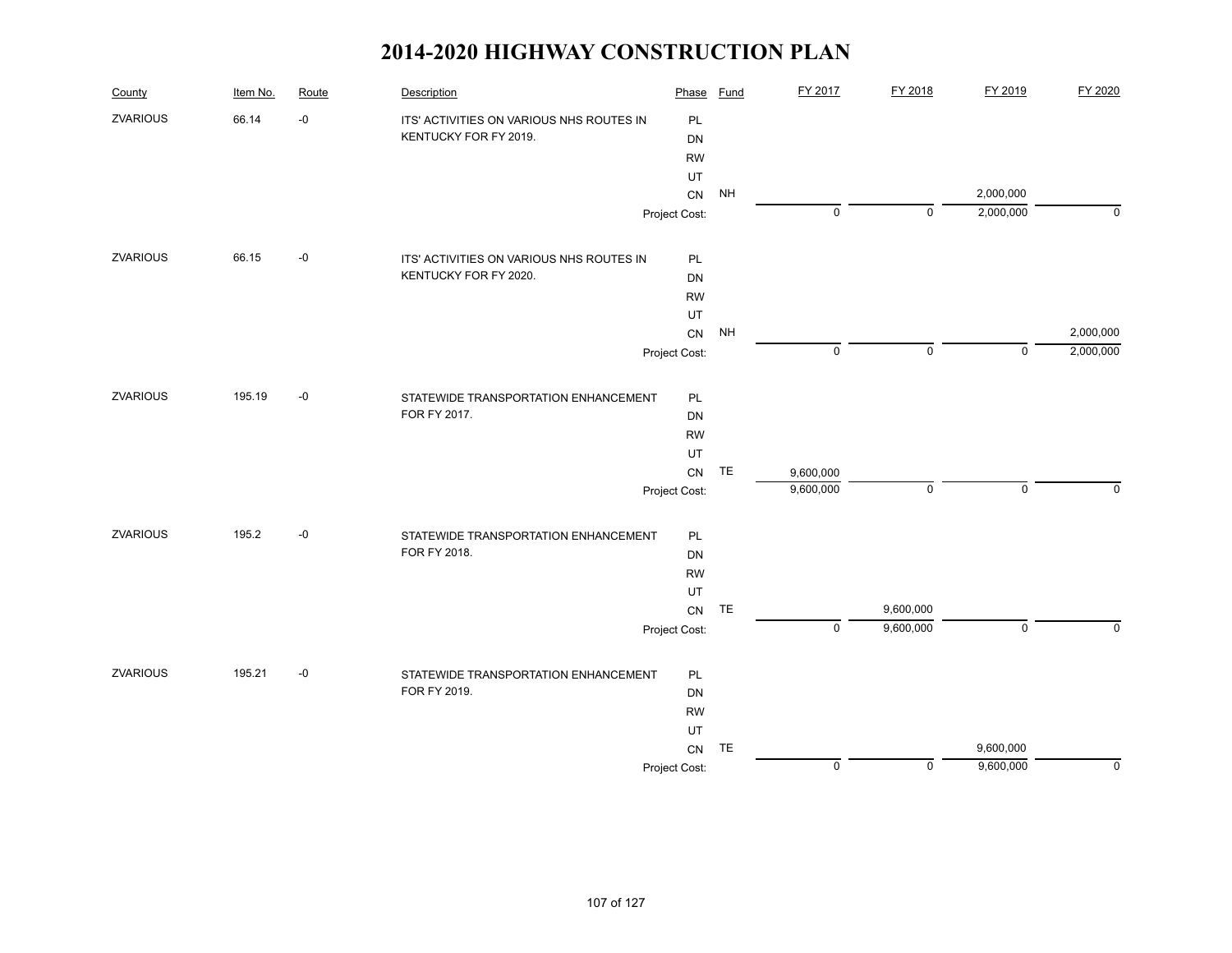| County          | Item No. | Route | Description                          | Phase         | Fund      | FY 2017     | FY 2018     | FY 2019     | FY 2020    |
|-----------------|----------|-------|--------------------------------------|---------------|-----------|-------------|-------------|-------------|------------|
| ZVARIOUS        | 195.22   | $-0$  | STATEWIDE TRANSPORTATION ENHANCEMENT | PL            |           |             |             |             |            |
|                 |          |       | FOR FY 2020.                         | <b>DN</b>     |           |             |             |             |            |
|                 |          |       |                                      | <b>RW</b>     |           |             |             |             |            |
|                 |          |       |                                      | UT            |           |             |             |             |            |
|                 |          |       |                                      | CN            | TE        |             |             |             | 9,600,000  |
|                 |          |       |                                      | Project Cost: |           | $\mathbf 0$ | $\mathbf 0$ | $\mathbf 0$ | 9,600,000  |
| <b>ZVARIOUS</b> | 219.15   | $-0$  | NON-ATTAINMENT AREAS STATEWIDE CMAQ  | PL            |           |             |             |             |            |
|                 |          |       | FUNDED PROJECTS FOR FY 2017.         | <b>DN</b>     |           |             |             |             |            |
|                 |          |       |                                      | <b>RW</b>     |           |             |             |             |            |
|                 |          |       |                                      | UT            |           |             |             |             |            |
|                 |          |       |                                      | ${\sf CN}$    | CM        | 13,100,000  |             |             |            |
|                 |          |       |                                      | Project Cost: |           | 13,100,000  | $\mathbf 0$ | $\mathsf 0$ | $\Omega$   |
| ZVARIOUS        | 219.16   | $-0$  | NON-ATTAINMENT AREAS STATEWIDE CMAQ  | PL            |           |             |             |             |            |
|                 |          |       | FUNDED PROJECTS FOR FY 2018.         | <b>DN</b>     |           |             |             |             |            |
|                 |          |       |                                      | <b>RW</b>     |           |             |             |             |            |
|                 |          |       |                                      | UT            |           |             |             |             |            |
|                 |          |       |                                      | ${\sf CN}$    | CM        |             | 13,100,000  |             |            |
|                 |          |       |                                      | Project Cost: |           | $\mathbf 0$ | 13,100,000  | $\mathbf 0$ | $\Omega$   |
| <b>ZVARIOUS</b> | 219.17   | $-0$  | NON-ATTAINMENT AREAS STATEWIDE CMAQ  | PL            |           |             |             |             |            |
|                 |          |       | FUNDED PROJECTS FOR FY 2019.         | <b>DN</b>     |           |             |             |             |            |
|                 |          |       |                                      | <b>RW</b>     |           |             |             |             |            |
|                 |          |       |                                      | UT            |           |             |             |             |            |
|                 |          |       |                                      | ${\sf CN}$    | CM        |             |             | 13,100,000  |            |
|                 |          |       |                                      | Project Cost: |           | $\pmb{0}$   | $\Omega$    | 13,100,000  | $\Omega$   |
| <b>ZVARIOUS</b> | 219.18   | $-0$  | NON-ATTAINMENT AREAS STATEWIDE CMAQ  | PL            |           |             |             |             |            |
|                 |          |       | FUNDED PROJECTS FOR FY 2020.         | <b>DN</b>     |           |             |             |             |            |
|                 |          |       |                                      | <b>RW</b>     |           |             |             |             |            |
|                 |          |       |                                      | UT            |           |             |             |             |            |
|                 |          |       |                                      | CN            | <b>CM</b> |             |             |             | 13,100,000 |
|                 |          |       |                                      | Project Cost: |           | $\mathbf 0$ | $\mathbf 0$ | 0           | 13,100,000 |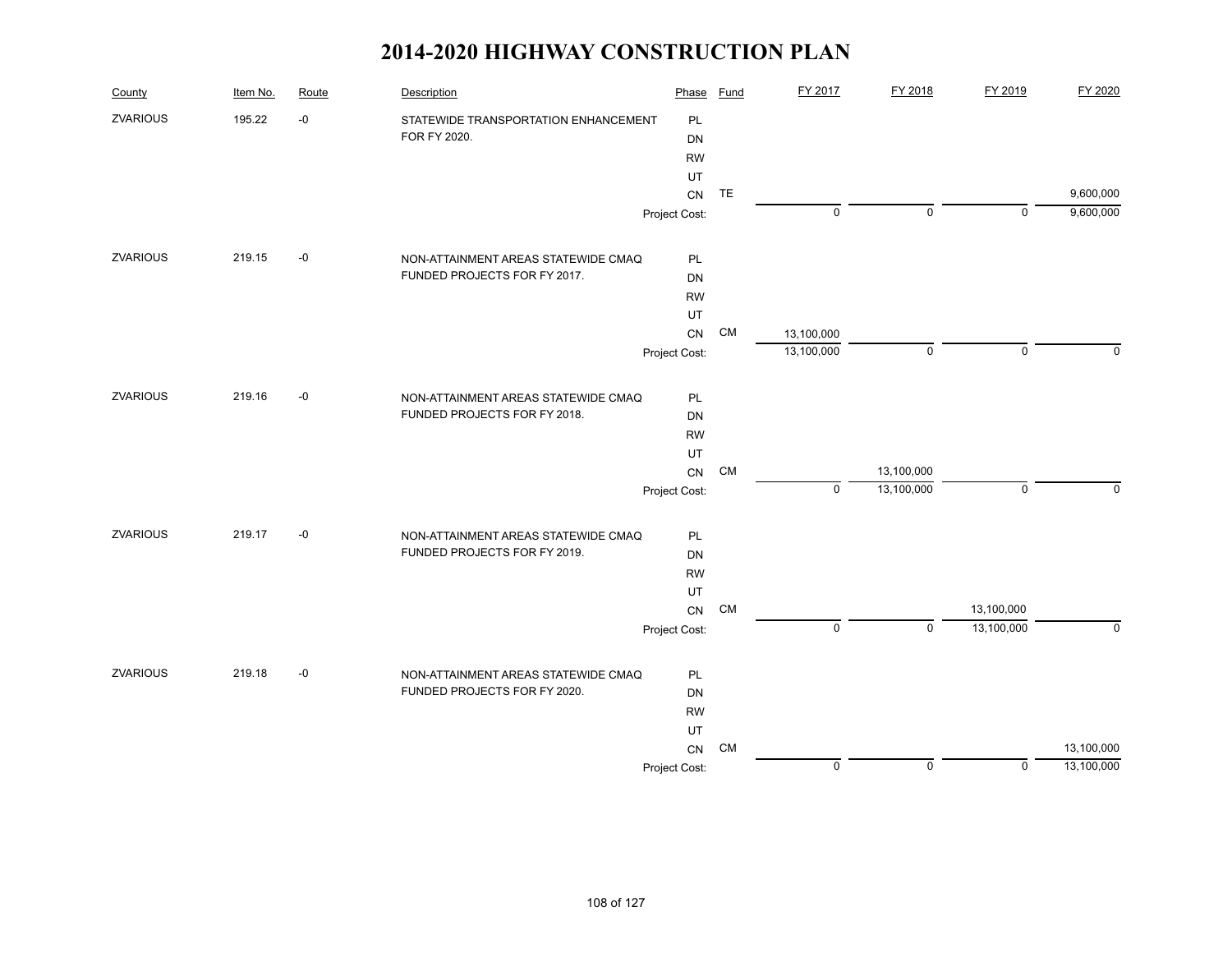| County          | Item No. | Route | Description                              | Phase         | <b>Fund</b> | FY 2017        | FY 2018     | FY 2019                  | FY 2020        |
|-----------------|----------|-------|------------------------------------------|---------------|-------------|----------------|-------------|--------------------------|----------------|
| ZVARIOUS        | 224.12   | $-0$  | PAVEMENT REHAB ON STATE (NON RS) SYSTEM  | PL            |             |                |             |                          |                |
|                 |          |       | ROUTES IN KENTUCKY FOR FY 2019.          | <b>DN</b>     |             |                |             |                          |                |
|                 |          |       |                                          | <b>RW</b>     |             |                |             |                          |                |
|                 |          |       |                                          | UT            |             |                |             |                          |                |
|                 |          |       |                                          | ${\sf CN}$    | <b>STP</b>  | $\mathsf 0$    | $\mathbf 0$ | 20,000,000<br>20,000,000 | $\mathbf 0$    |
|                 |          |       |                                          | Project Cost: |             |                |             |                          |                |
| <b>ZVARIOUS</b> | 224.13   | $-0$  | PAVEMENT REHAB ON STATE (NON RS) SYSTEM  | PL            |             |                |             |                          |                |
|                 |          |       | ROUTES IN KENTUCKY FOR FY 2020.          | DN            |             |                |             |                          |                |
|                 |          |       |                                          | <b>RW</b>     |             |                |             |                          |                |
|                 |          |       |                                          | UT            |             |                |             |                          |                |
|                 |          |       |                                          | ${\sf CN}$    | <b>STP</b>  | $\mathsf 0$    |             | $\mathbf 0$              | 10,000,000     |
|                 |          |       |                                          | Project Cost: |             |                | 0           |                          | 10,000,000     |
| <b>ZVARIOUS</b> | 327.13   | $-0$  | STATEWIDE BRIDGE INSPECTION FOR FY 2017  | <b>PL</b>     |             |                |             |                          |                |
|                 |          |       |                                          | DN            |             |                |             |                          |                |
|                 |          |       |                                          | <b>RW</b>     |             |                |             |                          |                |
|                 |          |       |                                          | UT            |             |                |             |                          |                |
|                 |          |       |                                          | CN            | <b>BRO</b>  | 2,500,000      |             |                          |                |
|                 |          |       |                                          | Project Cost: |             | 2,500,000      | 0           | $\mathsf 0$              | 0              |
| <b>ZVARIOUS</b> | 327.14   | $-0$  | STATEWIDE BRIDGE INSPECTION FOR FY 2018. | PL            |             |                |             |                          |                |
|                 |          |       |                                          | DN            |             |                |             |                          |                |
|                 |          |       |                                          | <b>RW</b>     |             |                |             |                          |                |
|                 |          |       |                                          | UT            |             |                |             |                          |                |
|                 |          |       |                                          | ${\sf CN}$    | <b>BRO</b>  |                | 2,600,000   |                          |                |
|                 |          |       |                                          | Project Cost: |             | $\overline{0}$ | 2,600,000   | $\overline{0}$           | $\overline{0}$ |
| <b>ZVARIOUS</b> | 327.15   | $-0$  | STATEWIDE BRIDGE INSPECTION FOR FY 2019. | <b>PL</b>     |             |                |             |                          |                |
|                 |          |       |                                          | DN            |             |                |             |                          |                |
|                 |          |       |                                          | <b>RW</b>     |             |                |             |                          |                |
|                 |          |       |                                          | UT            |             |                |             |                          |                |
|                 |          |       |                                          | CN            | <b>BRO</b>  |                |             | 2,600,000                |                |
|                 |          |       |                                          | Project Cost: |             | $\mathsf 0$    | 0           | 2,600,000                | 0              |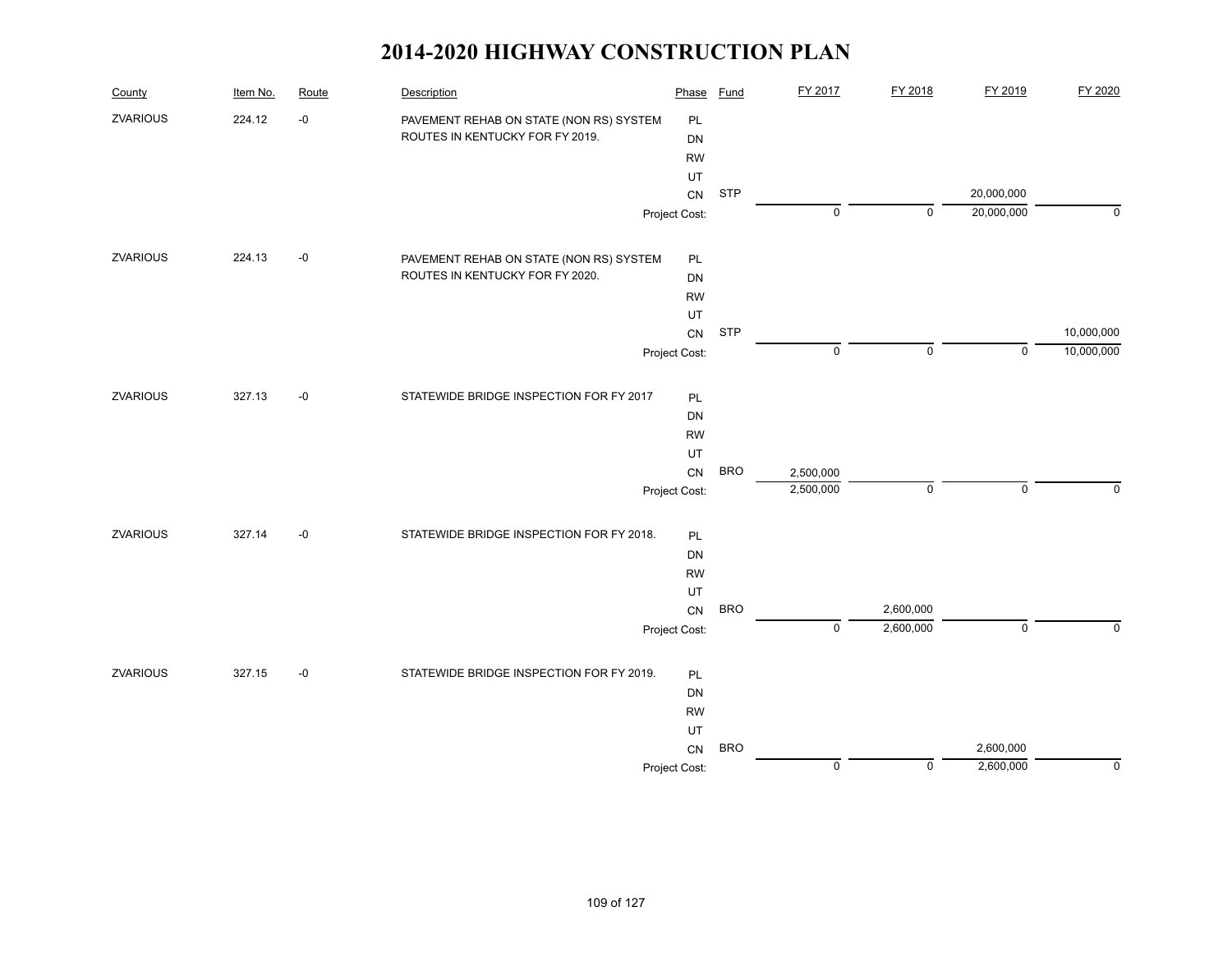| County          | Item No. | Route | Description                              | Phase         | Fund       | FY 2017     | FY 2018     | FY 2019      | FY 2020     |
|-----------------|----------|-------|------------------------------------------|---------------|------------|-------------|-------------|--------------|-------------|
| <b>ZVARIOUS</b> | 327.16   | $-0$  | STATEWIDE BRIDGE INSPECTION FOR FY 2020. | PL            |            |             |             |              |             |
|                 |          |       |                                          | <b>DN</b>     |            |             |             |              |             |
|                 |          |       |                                          | <b>RW</b>     |            |             |             |              |             |
|                 |          |       |                                          | UT            |            |             |             |              |             |
|                 |          |       |                                          | CN            | <b>BRO</b> |             |             |              | 2,600,000   |
|                 |          |       |                                          | Project Cost: |            | $\pmb{0}$   | $\mathbf 0$ | $\mathbf{0}$ | 2,600,000   |
| <b>ZVARIOUS</b> | 333.13   | $-0$  | STATEWIDE FEDERAL LANDS ACCESS           | PL            |            |             |             |              |             |
|                 |          |       | PROGRAM FEDERAL HIGHWAY FUNDS FOR FY     | <b>DN</b>     |            |             |             |              |             |
|                 |          |       | 2017.                                    | <b>RW</b>     |            |             |             |              |             |
|                 |          |       |                                          | UT            |            |             |             |              |             |
|                 |          |       |                                          | CN            | <b>FH</b>  | 1,641,000   |             |              |             |
|                 |          |       |                                          | Project Cost: |            | 1,641,000   | $\mathbf 0$ | $\mathbf 0$  | $\Omega$    |
| <b>ZVARIOUS</b> | 333.14   | $-0$  | STATEWIDE FEDERAL LANDS ACCESS           | PL            |            |             |             |              |             |
|                 |          |       | PROGRAM FEDERAL HIGHWAY FUNDS FOR FY     | <b>DN</b>     |            |             |             |              |             |
|                 |          |       | 2018.                                    | <b>RW</b>     |            |             |             |              |             |
|                 |          |       |                                          | UT            |            |             |             |              |             |
|                 |          |       |                                          | ${\sf CN}$    | <b>FH</b>  |             | 1,641,000   |              |             |
|                 |          |       |                                          | Project Cost: |            | $\mathbf 0$ | 1,641,000   | $\mathbf 0$  | $\Omega$    |
| ZVARIOUS        | 333.15   | $-0$  | STATEWIDE FEDERAL LANDS ACCESS           | PL            |            |             |             |              |             |
|                 |          |       | PROGRAM FEDERAL HIGHWAY FUNDS FOR FY     | <b>DN</b>     |            |             |             |              |             |
|                 |          |       | 2019.                                    | <b>RW</b>     |            |             |             |              |             |
|                 |          |       |                                          | UT            |            |             |             |              |             |
|                 |          |       |                                          | ${\sf CN}$    | <b>FH</b>  |             |             | 1,641,000    |             |
|                 |          |       |                                          | Project Cost: |            | $\mathsf 0$ | $\mathbf 0$ | 1,641,000    | $\mathbf 0$ |
| <b>ZVARIOUS</b> | 333.16   | $-0$  | STATEWIDE FEDERAL LANDS ACCESS           | PL            |            |             |             |              |             |
|                 |          |       | PROGRAM FEDERAL HIGHWAY FUNDS FOR FY     | <b>DN</b>     |            |             |             |              |             |
|                 |          |       | 2020.                                    | <b>RW</b>     |            |             |             |              |             |
|                 |          |       |                                          | UT            |            |             |             |              |             |
|                 |          |       |                                          | CN            | <b>FH</b>  |             |             |              | 1,641,000   |
|                 |          |       |                                          | Project Cost: |            | $\mathbf 0$ | $\mathbf 0$ | $\mathbf 0$  | 1,641,000   |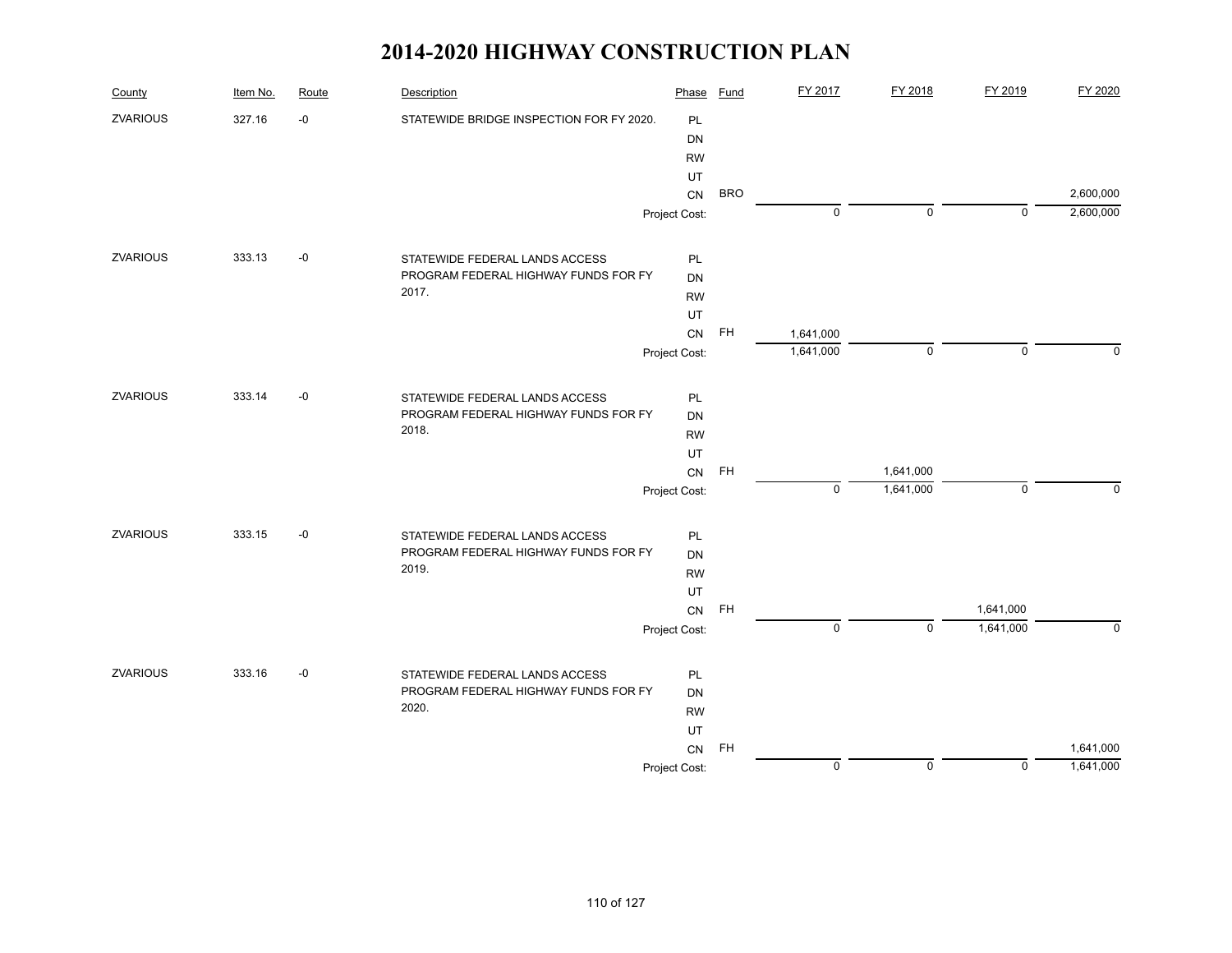| County          | Item No. | Route | Description                            | Phase         | <b>Fund</b> | FY 2017     | FY 2018     | FY 2019     | FY 2020     |
|-----------------|----------|-------|----------------------------------------|---------------|-------------|-------------|-------------|-------------|-------------|
| <b>ZVARIOUS</b> | 337.12   | $-0$  | STATEWIDE I-STATE ROUTES FOR FY 2017.  | PL            |             |             |             |             |             |
|                 |          |       | (12CCR)                                | DN            |             |             |             |             |             |
|                 |          |       |                                        | <b>RW</b>     |             |             |             |             |             |
|                 |          |       |                                        | UT            |             |             |             |             |             |
|                 |          |       |                                        | CN            | IM          | 25,000,000  |             |             |             |
|                 |          |       |                                        | Project Cost: |             | 25,000,000  | $\mathsf 0$ | $\mathbf 0$ | $\Omega$    |
| ZVARIOUS        | 337.13   | $-0$  | STATEWIDE I-STATE ROUTES FOR FY 2018.  | PL            |             |             |             |             |             |
|                 |          |       | (12CCR)                                | DN            |             |             |             |             |             |
|                 |          |       |                                        | <b>RW</b>     |             |             |             |             |             |
|                 |          |       |                                        | UT            |             |             |             |             |             |
|                 |          |       |                                        | ${\sf CN}$    | IM          |             | 20,000,000  |             |             |
|                 |          |       |                                        | Project Cost: |             | 0           | 20,000,000  | $\mathbf 0$ | $\mathbf 0$ |
| ZVARIOUS        | 337.14   | $-0$  | STATEWIDE I-STATE ROUTES FOR FY 2019.  | <b>PL</b>     |             |             |             |             |             |
|                 |          |       |                                        | DN            |             |             |             |             |             |
|                 |          |       |                                        | <b>RW</b>     |             |             |             |             |             |
|                 |          |       |                                        | UT            |             |             |             |             |             |
|                 |          |       |                                        | ${\sf CN}$    | IM          |             |             | 33,000,000  |             |
|                 |          |       |                                        | Project Cost: |             | $\mathbf 0$ | $\mathsf 0$ | 33,000,000  | $\mathbf 0$ |
| ZVARIOUS        | 337.15   | $-0$  | STATEWIDE I-STATE ROUTES FOR FY 2020.  | PL            |             |             |             |             |             |
|                 |          |       |                                        | DN            |             |             |             |             |             |
|                 |          |       |                                        | <b>RW</b>     |             |             |             |             |             |
|                 |          |       |                                        | UT            |             |             |             |             |             |
|                 |          |       |                                        | ${\sf CN}$    | IM          |             |             |             | 60,000,000  |
|                 |          |       |                                        | Project Cost: |             | $\pmb{0}$   | $\mathbf 0$ | $\mathbf 0$ | 60,000,000  |
| <b>ZVARIOUS</b> | 346.13   | $-0$  | STATEWIDE OFF-SYSTEM BRIDGE INSPECTION | PL            |             |             |             |             |             |
|                 |          |       | <b>FOR FY 2017</b>                     | DN            |             |             |             |             |             |
|                 |          |       |                                        | <b>RW</b>     |             |             |             |             |             |
|                 |          |       |                                        | UT            |             |             |             |             |             |
|                 |          |       |                                        | CN            | <b>BRZ</b>  | 1,000,000   |             |             |             |
|                 |          |       |                                        | Project Cost: |             | 1,000,000   | $\mathbf 0$ | $\mathbf 0$ | $\mathbf 0$ |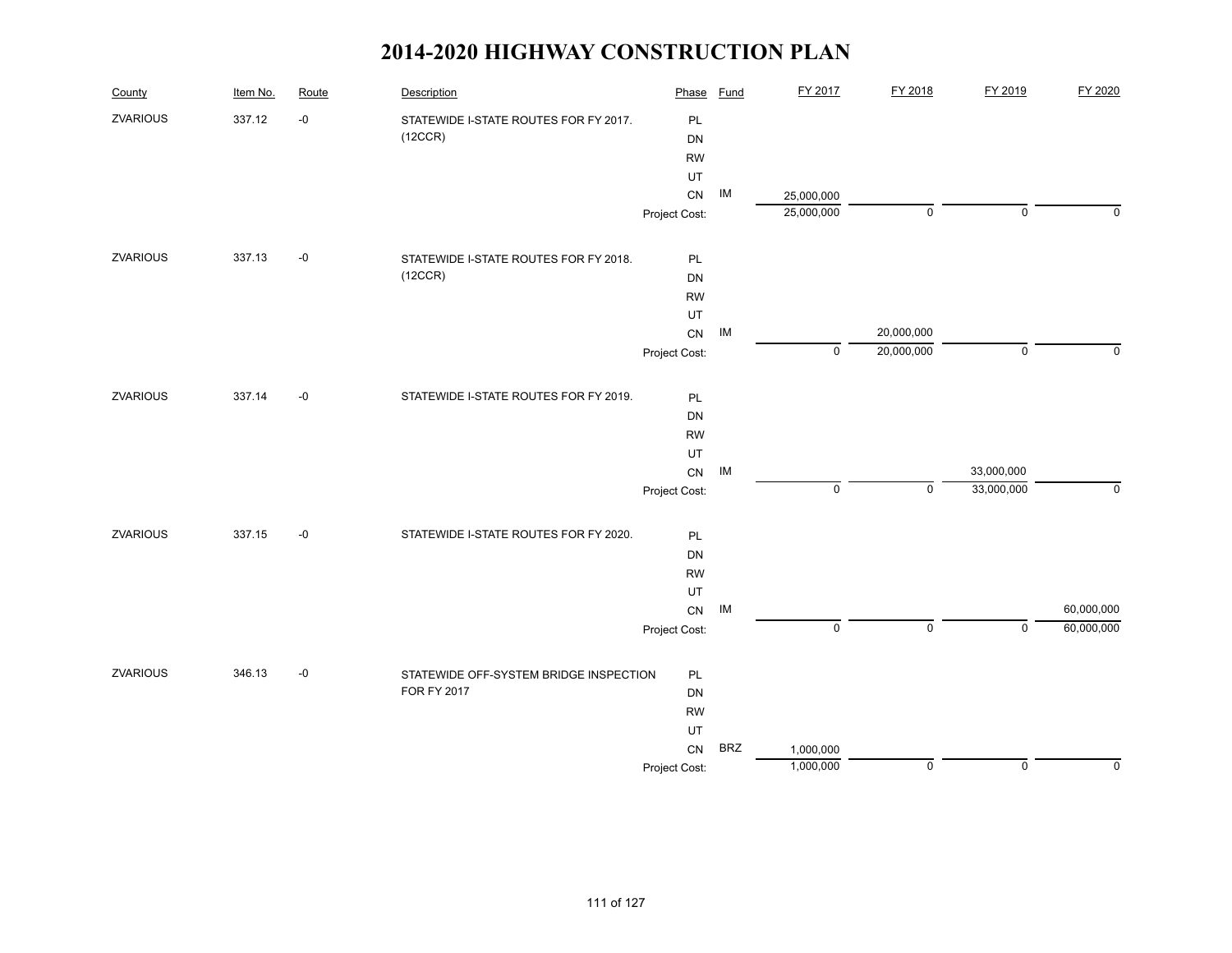| County          | Item No. | Route | Description                            | Phase         | <b>Fund</b> | FY 2017     | FY 2018     | FY 2019     | FY 2020     |
|-----------------|----------|-------|----------------------------------------|---------------|-------------|-------------|-------------|-------------|-------------|
| <b>ZVARIOUS</b> | 346.14   | $-0$  | STATEWIDE OFF-SYSTEM BRIDGE INSPECTION | PL            |             |             |             |             |             |
|                 |          |       | <b>FOR FY 2018</b>                     | DN            |             |             |             |             |             |
|                 |          |       |                                        | <b>RW</b>     |             |             |             |             |             |
|                 |          |       |                                        | UT            |             |             |             |             |             |
|                 |          |       |                                        | CN            | <b>BRZ</b>  |             | 1,100,000   |             | $\Omega$    |
|                 |          |       |                                        | Project Cost: |             | $\mathbf 0$ | 1,100,000   | $\mathbf 0$ |             |
| <b>ZVARIOUS</b> | 346.15   | $-0$  | STATEWIDE OFF-SYSTEM BRIDGE INSPECTION | PL            |             |             |             |             |             |
|                 |          |       | FOR FY 2019.                           | DN            |             |             |             |             |             |
|                 |          |       |                                        | <b>RW</b>     |             |             |             |             |             |
|                 |          |       |                                        | UT            |             |             |             |             |             |
|                 |          |       |                                        | ${\sf CN}$    | <b>BRZ</b>  |             |             | 1,100,000   |             |
|                 |          |       |                                        | Project Cost: |             | $\pmb{0}$   | $\mathbf 0$ | 1,100,000   | $\mathbf 0$ |
| <b>ZVARIOUS</b> | 346.16   | $-0$  | STATEWIDE OFF-SYSTEM BRIDGE INSPECTION | PL            |             |             |             |             |             |
|                 |          |       | FOR FY 2020.                           | DN            |             |             |             |             |             |
|                 |          |       |                                        | <b>RW</b>     |             |             |             |             |             |
|                 |          |       |                                        | UT            |             |             |             |             |             |
|                 |          |       |                                        | CN            | <b>BRZ</b>  |             |             |             | 1,100,000   |
|                 |          |       |                                        | Project Cost: |             | $\pmb{0}$   | $\mathbf 0$ | $\mathbf 0$ | 1,100,000   |
| ZVARIOUS        | 352.13   | $-0$  | RAIL PROTECTION ON VARIOUS ROUTES FOR  | $\mathsf{PL}$ |             |             |             |             |             |
|                 |          |       | FY 2017.                               | DN            |             |             |             |             |             |
|                 |          |       |                                        | <b>RW</b>     |             |             |             |             |             |
|                 |          |       |                                        | UT            |             |             |             |             |             |
|                 |          |       |                                        | CN            | <b>RRP</b>  | 3,600,000   |             |             |             |
|                 |          |       |                                        | Project Cost: |             | 3,600,000   | $\mathbf 0$ | $\mathbf 0$ | $\Omega$    |
| ZVARIOUS        | 352.14   | $-0$  | RAIL PROTECTION ON VARIOUS ROUTES FOR  | PL            |             |             |             |             |             |
|                 |          |       | FY 2018.                               | DN            |             |             |             |             |             |
|                 |          |       |                                        | <b>RW</b>     |             |             |             |             |             |
|                 |          |       |                                        | UT            |             |             |             |             |             |
|                 |          |       |                                        | CN            | <b>RRP</b>  |             | 3,600,000   |             |             |
|                 |          |       |                                        | Project Cost: |             | $\pmb{0}$   | 3,600,000   | $\mathbf 0$ | $\mathbf 0$ |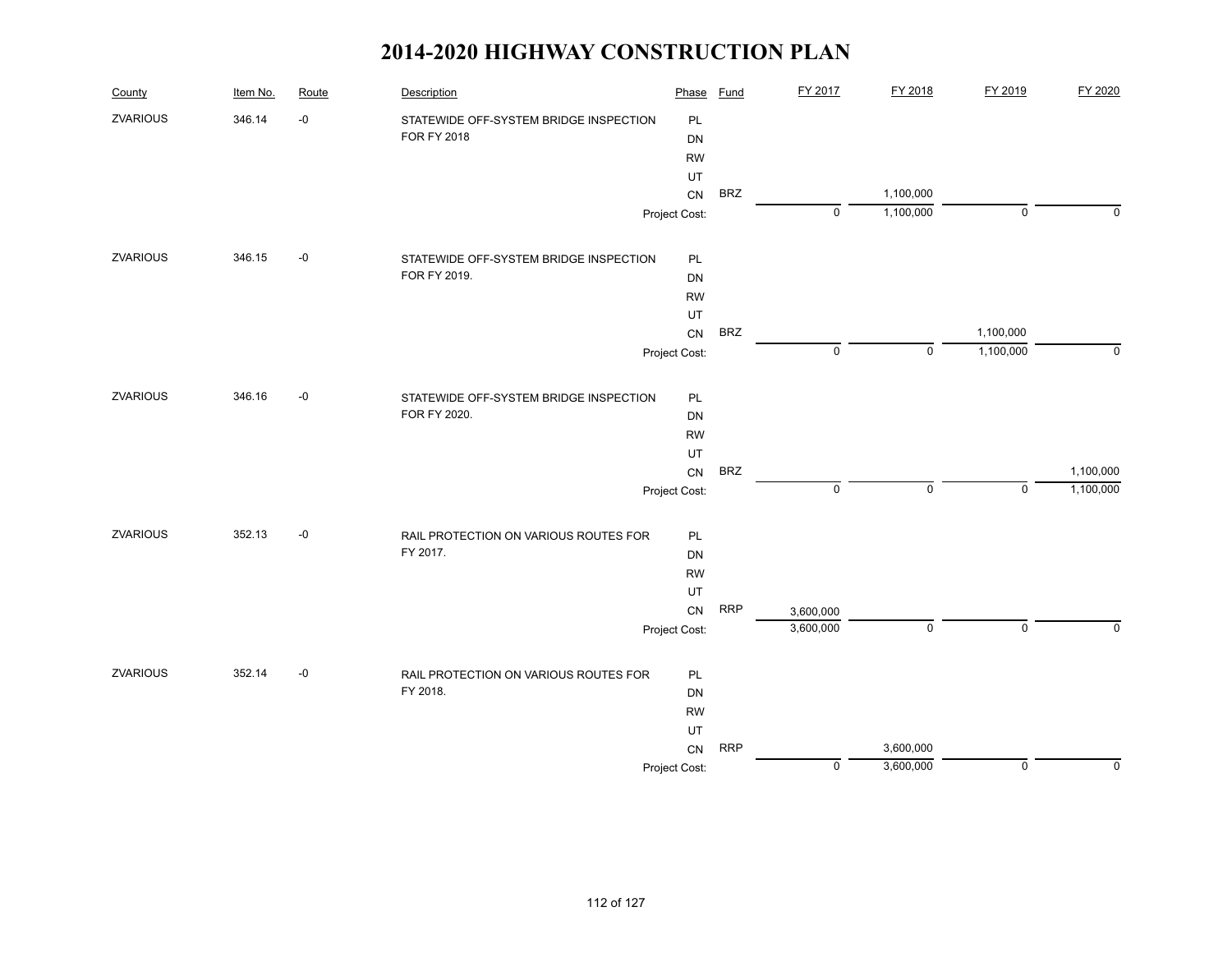| County          | Item No. | Route | Description                             | Phase         | Fund       | FY 2017     | FY 2018     | FY 2019     | FY 2020     |
|-----------------|----------|-------|-----------------------------------------|---------------|------------|-------------|-------------|-------------|-------------|
| <b>ZVARIOUS</b> | 352.15   | $-0$  | RAIL PROTECTION ON VARIOUS ROUTES FOR   | PL            |            |             |             |             |             |
|                 |          |       | FY 2019.                                | DN            |            |             |             |             |             |
|                 |          |       |                                         | <b>RW</b>     |            |             |             |             |             |
|                 |          |       |                                         | UT            |            |             |             |             |             |
|                 |          |       |                                         | CN            | <b>RRP</b> |             |             | 3,600,000   |             |
|                 |          |       |                                         | Project Cost: |            | 0           | $\mathbf 0$ | 3,600,000   | $\mathbf 0$ |
| <b>ZVARIOUS</b> | 352.16   | $-0$  | RAIL PROTECTION ON VARIOUS ROUTES FOR   | PL            |            |             |             |             |             |
|                 |          |       | FY 2020.                                | DN            |            |             |             |             |             |
|                 |          |       |                                         | <b>RW</b>     |            |             |             |             |             |
|                 |          |       |                                         | UT            |            |             |             |             |             |
|                 |          |       |                                         | ${\sf CN}$    | <b>RRP</b> |             |             |             | 3,600,000   |
|                 |          |       |                                         | Project Cost: |            | $\mathbf 0$ | $\mathbf 0$ | $\Omega$    | 3,600,000   |
| ZVARIOUS        | 369.08   | $-0$  | PAVEMENT REHABILITATION FOR VARIOUS NHS | PL            |            |             |             |             |             |
|                 |          |       | ROUTES IN KENTUCKY FOR FY 2018.         | DN            |            |             |             |             |             |
|                 |          |       |                                         | <b>RW</b>     |            |             |             |             |             |
|                 |          |       |                                         | UT            |            |             |             |             |             |
|                 |          |       |                                         | ${\sf CN}$    | <b>NH</b>  |             | 10,000,000  |             |             |
|                 |          |       |                                         | Project Cost: |            | $\mathsf 0$ | 10,000,000  | $\mathsf 0$ | $\mathbf 0$ |
| ZVARIOUS        | 369.1    | $-0$  | PAVEMENT REHABILITATION FOR VARIOUS NHS | PL            |            |             |             |             |             |
|                 |          |       | ROUTES IN KENTUCKY FOR FY 2020.         | DN            |            |             |             |             |             |
|                 |          |       |                                         | <b>RW</b>     |            |             |             |             |             |
|                 |          |       |                                         | UT            |            |             |             |             |             |
|                 |          |       |                                         | CN            | <b>NH</b>  |             |             |             | 10,000,000  |
|                 |          |       |                                         | Project Cost: |            | $\mathbf 0$ | $\mathbf 0$ | $\Omega$    | 10,000,000  |
| <b>ZVARIOUS</b> | 383.09   | $-0$  | REPLACE TYPE 7/TEXAS TWIST GUARDRAIL ON | PL            |            |             |             |             |             |
|                 |          |       | INTERSTATES AND PARKWAYS FOR FY 2018.   | DN            |            |             |             |             |             |
|                 |          |       |                                         | <b>RW</b>     |            |             |             |             |             |
|                 |          |       |                                         | UT            |            |             |             |             |             |
|                 |          |       |                                         | CN            | <b>NH</b>  |             | 2,000,000   |             |             |
|                 |          |       |                                         | Project Cost: |            | $\mathbf 0$ | 2,000,000   | $\mathsf 0$ | 0           |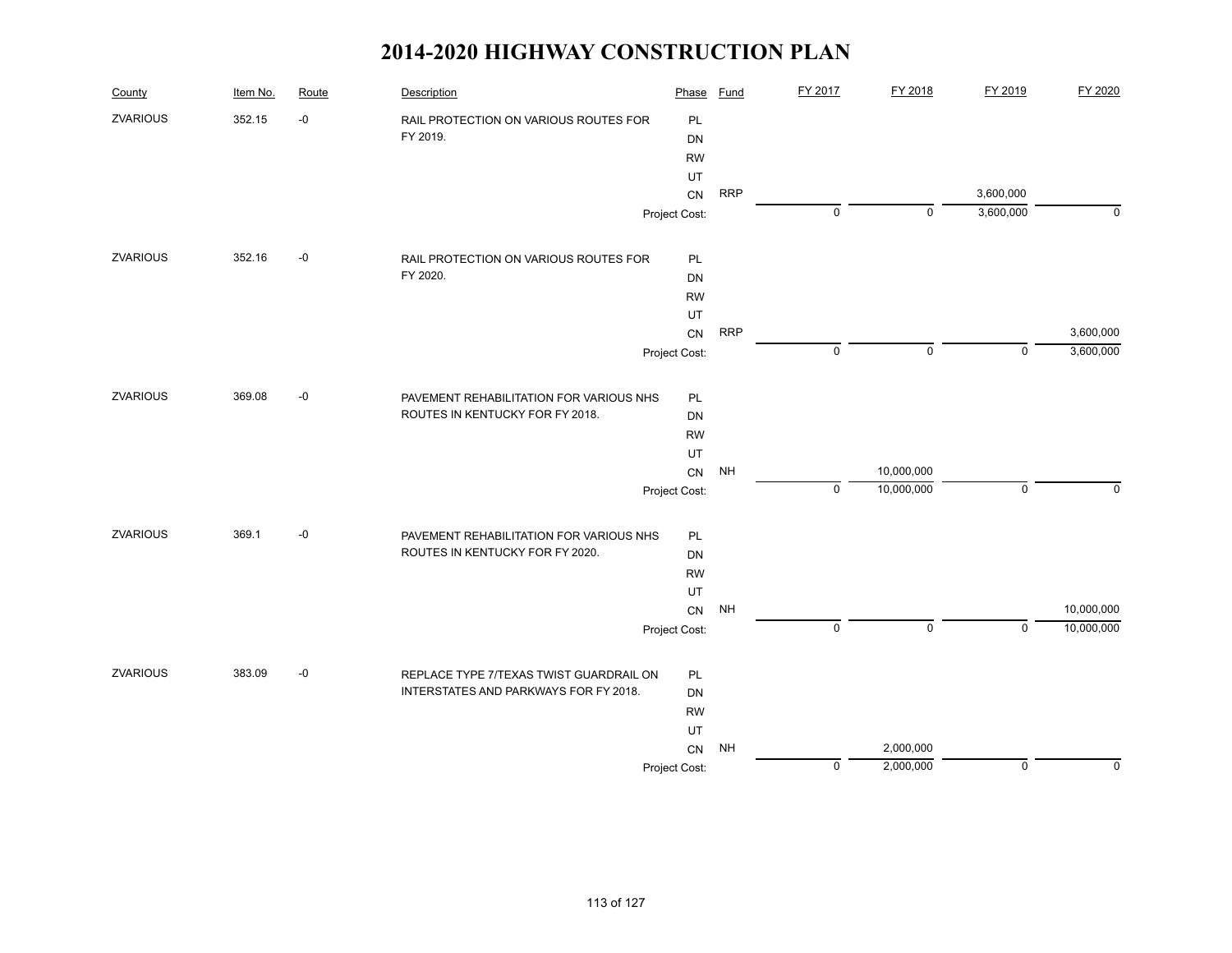| County          | Item No. | Route | Description                              | Phase         | Fund       | FY 2017        | FY 2018     | FY 2019     | FY 2020                |
|-----------------|----------|-------|------------------------------------------|---------------|------------|----------------|-------------|-------------|------------------------|
| ZVARIOUS        | 383.11   | $-0$  | REPLACE TYPE 7/TEXAS TWIST GUARDRAIL ON  | PL            |            |                |             |             |                        |
|                 |          |       | INTERSTATES AND PARKWAYS FOR FY 2020.    | <b>DN</b>     |            |                |             |             |                        |
|                 |          |       |                                          | <b>RW</b>     |            |                |             |             |                        |
|                 |          |       |                                          | UT            |            |                |             |             |                        |
|                 |          |       |                                          | CN            | <b>NH</b>  | $\pmb{0}$      | $\mathbf 0$ | $\mathbf 0$ | 2,000,000<br>2,000,000 |
|                 |          |       |                                          | Project Cost: |            |                |             |             |                        |
| ZVARIOUS        | 388.07   | $-0$  | OHIO RIVER BRIDGES FRACTURE CRITICAL FOR | PL            |            |                |             |             |                        |
|                 |          |       | FY 2017.                                 | <b>DN</b>     |            |                |             |             |                        |
|                 |          |       |                                          | <b>RW</b>     |            |                |             |             |                        |
|                 |          |       |                                          | UT            |            |                |             |             |                        |
|                 |          |       |                                          | CN            | <b>BRO</b> | 1,500,000      |             |             |                        |
|                 |          |       |                                          | Project Cost: |            | 1,500,000      | $\mathbf 0$ | $\mathbf 0$ | $\Omega$               |
| <b>ZVARIOUS</b> | 388.08   | $-0$  | OHIO RIVER BRIDGES FRACTURE CRITICAL FOR | PL            |            |                |             |             |                        |
|                 |          |       | FY 2018. (12CCR)                         | <b>DN</b>     |            |                |             |             |                        |
|                 |          |       |                                          | <b>RW</b>     |            |                |             |             |                        |
|                 |          |       |                                          | UT            |            |                |             |             |                        |
|                 |          |       |                                          | CN            | <b>BRO</b> |                | 1,600,000   |             |                        |
|                 |          |       |                                          | Project Cost: |            | $\pmb{0}$      | 1,600,000   | $\mathbf 0$ | $\mathbf 0$            |
| ZVARIOUS        | 388.09   | $-0$  | OHIO RIVER BRIDGES FRACTURE CRITICAL FOR | PL            |            |                |             |             |                        |
|                 |          |       | FY 2019.                                 | DN            |            |                |             |             |                        |
|                 |          |       |                                          | <b>RW</b>     |            |                |             |             |                        |
|                 |          |       |                                          | UT            |            |                |             |             |                        |
|                 |          |       |                                          | CN            | <b>BRO</b> |                |             | 1,600,000   |                        |
|                 |          |       |                                          | Project Cost: |            | $\overline{0}$ | $\mathbf 0$ | 1,600,000   | $\mathbf 0$            |
| <b>ZVARIOUS</b> | 388.1    | $-0$  | OHIO RIVER BRIDGES FRACTURE CRITICAL FOR | PL            |            |                |             |             |                        |
|                 |          |       | FY 2020.                                 | <b>DN</b>     |            |                |             |             |                        |
|                 |          |       |                                          | <b>RW</b>     |            |                |             |             |                        |
|                 |          |       |                                          | UT            |            |                |             |             |                        |
|                 |          |       |                                          | CN            | <b>BRO</b> |                |             |             | 1,600,000              |
|                 |          |       |                                          | Project Cost: |            | $\mathbf 0$    | $\mathbf 0$ | $\mathbf 0$ | 1,600,000              |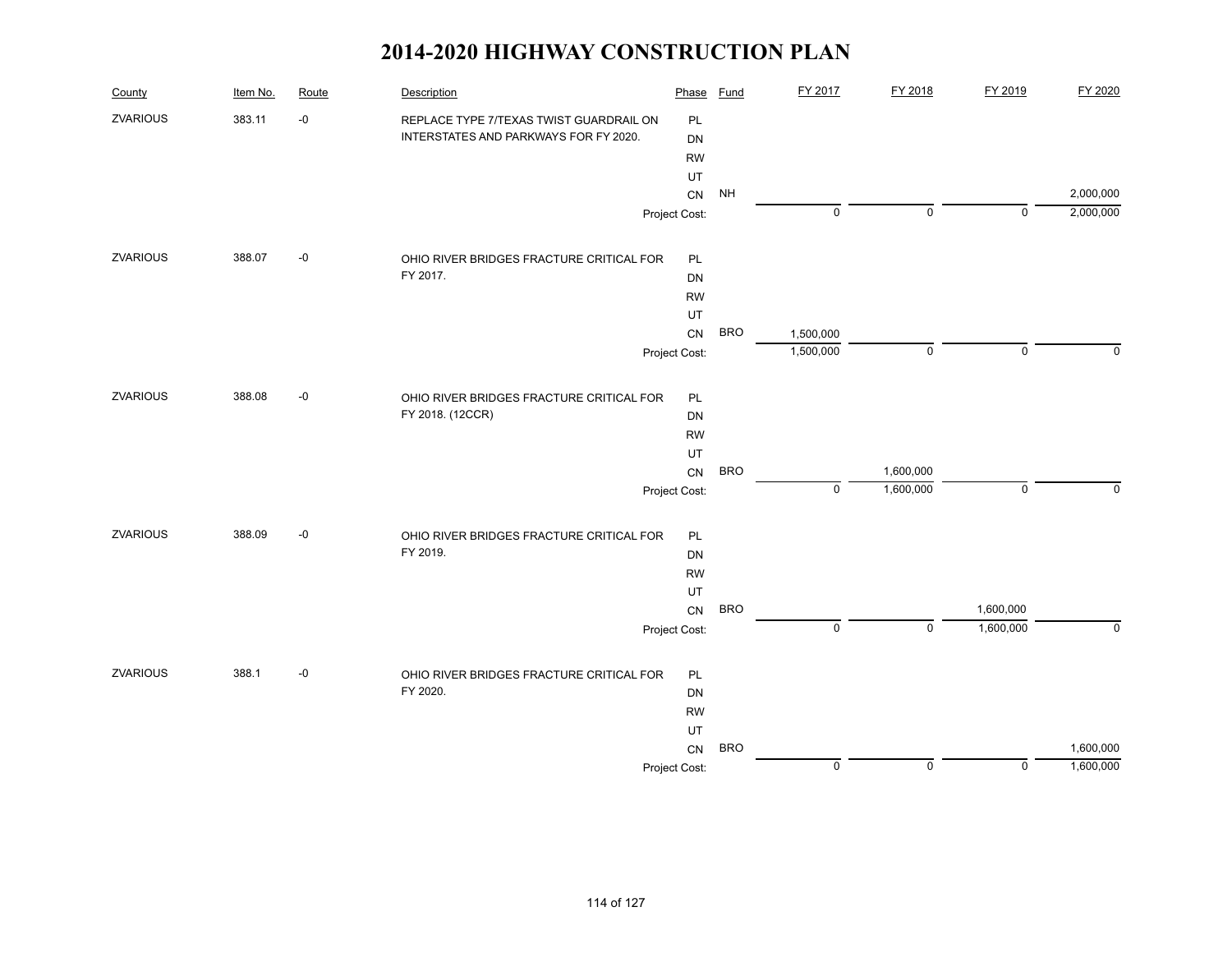| County          | Item No. | Route | Description                           | Phase         | <b>Fund</b> | FY 2017        | FY 2018        | FY 2019        | FY 2020        |
|-----------------|----------|-------|---------------------------------------|---------------|-------------|----------------|----------------|----------------|----------------|
| ZVARIOUS        | 391.04   | $-0$  | STATEWIDE HIGHWAY PROJECT DESIGN      | PL            |             |                |                |                |                |
|                 |          |       | ACTIVITIES. (12CCR)                   | <b>DN</b>     | <b>STP</b>  |                | 5,000,000      |                |                |
|                 |          |       |                                       | <b>RW</b>     |             |                |                |                |                |
|                 |          |       |                                       | UT            |             |                |                |                |                |
|                 |          |       |                                       | CN            |             |                |                |                |                |
|                 |          |       |                                       | Project Cost: |             | $\overline{0}$ | 5,000,000      | $\mathbf 0$    | $\mathbf 0$    |
| <b>ZVARIOUS</b> | 391.05   | $-0$  | STATEWIDE HIGHWAY PROJECT DESIGN      | PL            |             |                |                |                |                |
|                 |          |       | ACTIVITIES.                           | DN            | <b>STP</b>  |                |                | 5,000,000      |                |
|                 |          |       |                                       | <b>RW</b>     |             |                |                |                |                |
|                 |          |       |                                       | UT            |             |                |                |                |                |
|                 |          |       |                                       | ${\sf CN}$    |             |                |                |                |                |
|                 |          |       |                                       | Project Cost: |             | $\mathsf 0$    | $\pmb{0}$      | 5,000,000      | $\mathbf 0$    |
| <b>ZVARIOUS</b> | 391.06   | $-0$  | STATEWIDE HIGHWAY PROJECT DESIGN      | PL            |             |                |                |                |                |
|                 |          |       | ACTIVITIES.                           | <b>DN</b>     | <b>STP</b>  |                |                |                | 5,000,000      |
|                 |          |       |                                       | <b>RW</b>     |             |                |                |                |                |
|                 |          |       |                                       | UT            |             |                |                |                |                |
|                 |          |       |                                       | ${\sf CN}$    |             |                |                |                |                |
|                 |          |       |                                       | Project Cost: |             | $\mathsf 0$    | $\mathsf 0$    | $\mathbf 0$    | 5,000,000      |
| ZVARIOUS        | 395.05   | $-0$  | PAVEMENT REPAIR AT INTERSECTIONS FOR  | PL            |             |                |                |                |                |
|                 |          |       | VARIOUS ROADWAYS FOR FY 2017. (12CCR) | DN            |             |                |                |                |                |
|                 |          |       |                                       | <b>RW</b>     |             |                |                |                |                |
|                 |          |       |                                       | UT            |             |                |                |                |                |
|                 |          |       |                                       | CN            | SPP         | 7,500,000      |                |                |                |
|                 |          |       |                                       | Project Cost: |             | 7,500,000      | $\overline{0}$ | $\overline{0}$ | $\overline{0}$ |
| <b>ZVARIOUS</b> | 395.07   | $-0$  | PAVEMENT REPAIR AT INTERSECTIONS FOR  | PL            |             |                |                |                |                |
|                 |          |       | VARIOUS ROADWAYS FOR FY 2019.(12CCR)  | DN            |             |                |                |                |                |
|                 |          |       |                                       | <b>RW</b>     |             |                |                |                |                |
|                 |          |       |                                       | UT            |             |                |                |                |                |
|                 |          |       |                                       | CN            | SPP         |                |                | 7,500,000      |                |
|                 |          |       |                                       | Project Cost: |             | $\mathsf 0$    | $\mathsf 0$    | 7,500,000      | $\mathbf 0$    |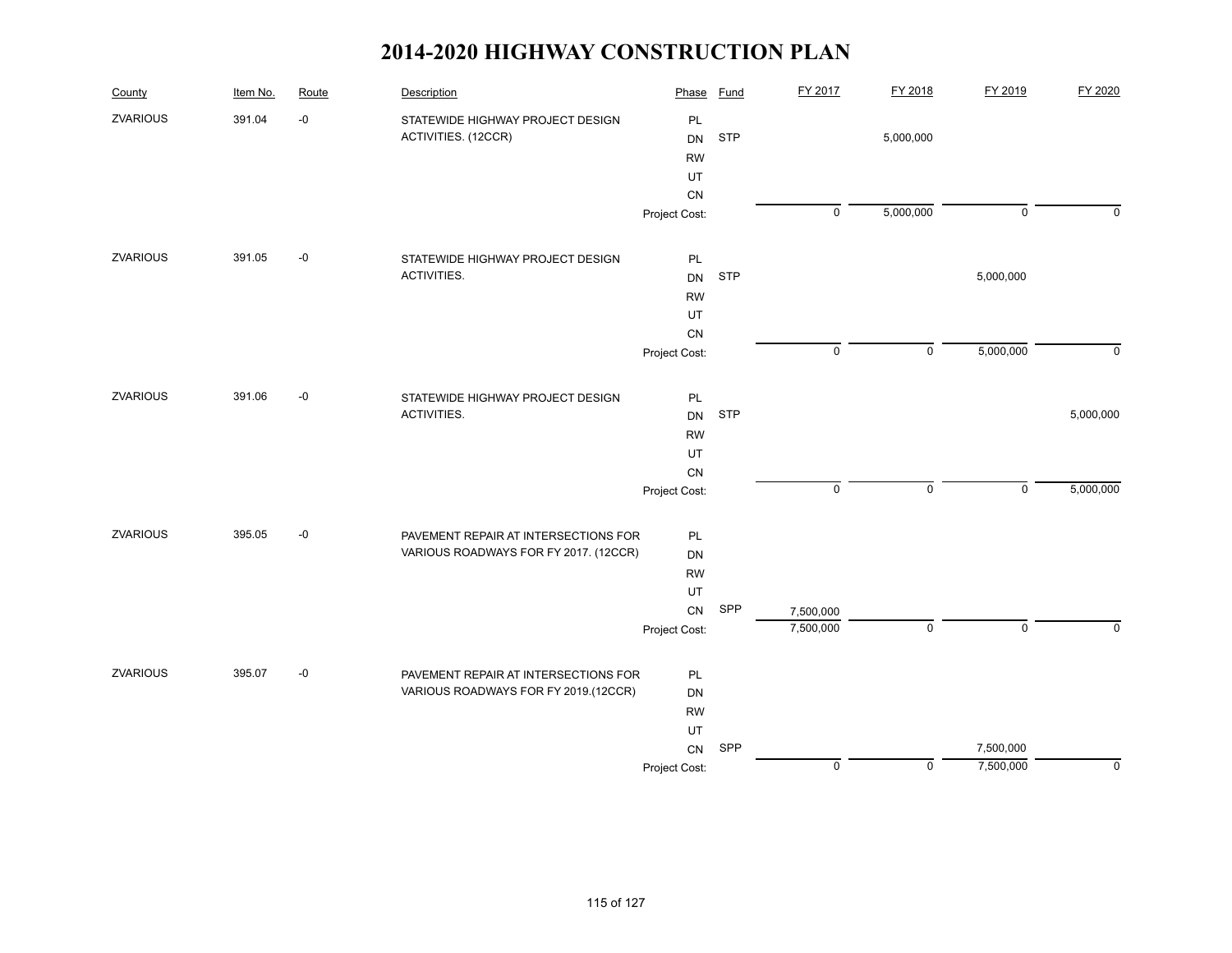| County          | Item No. | Route | Description                          | Phase         | <b>Fund</b> | FY 2017             | FY 2018     | FY 2019     | FY 2020     |
|-----------------|----------|-------|--------------------------------------|---------------|-------------|---------------------|-------------|-------------|-------------|
| <b>ZVARIOUS</b> | 397.04   | $-0$  | PAVEMENT REHABILITATION FOR FY       | PL            |             |                     |             |             |             |
|                 |          |       | 2017(12CCR)                          | DN            |             |                     |             |             |             |
|                 |          |       |                                      | <b>RW</b>     |             |                     |             |             |             |
|                 |          |       |                                      | UT            |             |                     |             |             |             |
|                 |          |       |                                      | ${\sf CN}$    | SPP         | 10,000,000          |             |             |             |
|                 |          |       |                                      | Project Cost: |             | 10,000,000          | 0           | $\mathbf 0$ | 0           |
| ZVARIOUS        | 397.05   | $-0$  | PAVEMENT REHABILITATION FOR FY       | PL            |             |                     |             |             |             |
|                 |          |       | 2018(12CCR)                          | <b>DN</b>     |             |                     |             |             |             |
|                 |          |       |                                      | <b>RW</b>     |             |                     |             |             |             |
|                 |          |       |                                      | UT            |             |                     |             |             |             |
|                 |          |       |                                      | ${\sf CN}$    | SPP         |                     | 10,000,000  |             |             |
|                 |          |       |                                      | Project Cost: |             | $\mathbf 0$         | 10,000,000  | $\mathbf 0$ | $\mathbf 0$ |
| ZVARIOUS        | 397.06   | $-0$  | PAVEMENT REHABILITATION FOR FY 2019. | PL            |             |                     |             |             |             |
|                 |          |       | (12CCR)                              | DN            |             |                     |             |             |             |
|                 |          |       |                                      | <b>RW</b>     |             |                     |             |             |             |
|                 |          |       |                                      | UT            |             |                     |             |             |             |
|                 |          |       |                                      | ${\sf CN}$    | SPP         |                     |             | 10,000,000  |             |
|                 |          |       |                                      | Project Cost: |             | $\mathsf{O}\xspace$ | 0           | 10,000,000  | 0           |
| ZVARIOUS        | 397.07   | $-0$  | PAVEMENT REHABILITATION FOR FY 2020. | $\mathsf{PL}$ |             |                     |             |             |             |
|                 |          |       | (12CCR)                              | DN            |             |                     |             |             |             |
|                 |          |       |                                      | <b>RW</b>     |             |                     |             |             |             |
|                 |          |       |                                      | UT            |             |                     |             |             |             |
|                 |          |       |                                      | ${\sf CN}$    | SPP         |                     |             |             | 10,000,000  |
|                 |          |       |                                      | Project Cost: |             | $\mathsf 0$         | $\mathsf 0$ | $\mathbf 0$ | 10,000,000  |
| ZVARIOUS        | 400.04   | $-0$  | UPGRADE NAVIGATIONAL LIGHTING FOR    | $\mathsf{PL}$ |             |                     |             |             |             |
|                 |          |       | BRIDGES OVER MAJOR STREAMS AND       | DN            |             |                     |             |             |             |
|                 |          |       | WATERWAYS.                           | <b>RW</b>     |             |                     |             |             |             |
|                 |          |       |                                      | UT            |             |                     |             |             |             |
|                 |          |       |                                      | CN            | SPP         | 2,000,000           |             |             |             |
|                 |          |       |                                      | Project Cost: |             | 2,000,000           | 0           | $\mathbf 0$ | $\mathbf 0$ |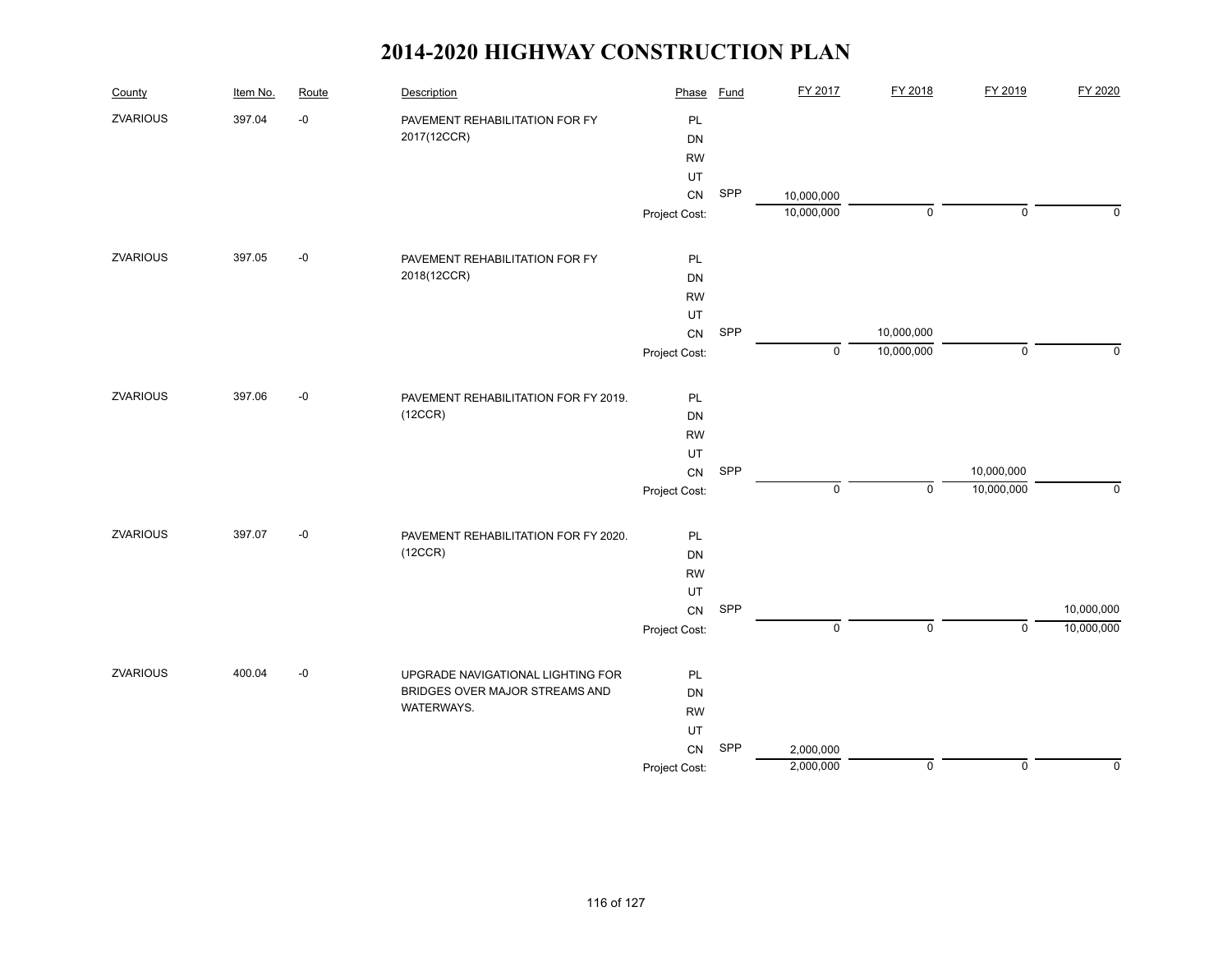| County          | Item No. | Route | Description                            | Phase         | <b>Fund</b> | FY 2017                  | FY 2018     | FY 2019     | FY 2020     |
|-----------------|----------|-------|----------------------------------------|---------------|-------------|--------------------------|-------------|-------------|-------------|
| ZVARIOUS        | 911.06   | $-0$  | STATEWIDE SAFETY PROGRAM FOR FY 2017.  | PL            |             |                          |             |             |             |
|                 |          |       | (HSIP)                                 | DN            |             |                          |             |             |             |
|                 |          |       |                                        | <b>RW</b>     |             |                          |             |             |             |
|                 |          |       |                                        | UT            | SAF         |                          |             |             |             |
|                 |          |       |                                        | CN            |             | 38,500,000<br>38,500,000 | $\mathbf 0$ | $\mathbf 0$ | $\Omega$    |
|                 |          |       |                                        | Project Cost: |             |                          |             |             |             |
| ZVARIOUS        | 911.07   | $-0$  | STATEWIDE SAFETY PROGRAM FOR FY 2018.  | PL            |             |                          |             |             |             |
|                 |          |       | (HSIP)                                 | DN            |             |                          |             |             |             |
|                 |          |       |                                        | <b>RW</b>     |             |                          |             |             |             |
|                 |          |       |                                        | UT            |             |                          |             |             |             |
|                 |          |       |                                        | CN            | SAF         |                          | 38,500,000  |             |             |
|                 |          |       |                                        | Project Cost: |             | $\mathbf 0$              | 38,500,000  | $\pmb{0}$   | $\mathbf 0$ |
| <b>ZVARIOUS</b> | 911.08   | $-0$  | STATEWIDE SAFETY PROGRAM FOR FY 2019.  | PL            |             |                          |             |             |             |
|                 |          |       | (HSIP)                                 | DN            |             |                          |             |             |             |
|                 |          |       |                                        | <b>RW</b>     |             |                          |             |             |             |
|                 |          |       |                                        | UT            |             |                          |             |             |             |
|                 |          |       |                                        | CN            | SAF         |                          |             | 38,500,000  |             |
|                 |          |       |                                        | Project Cost: |             | $\mathbf 0$              | $\mathbf 0$ | 38,500,000  | $\pmb{0}$   |
| <b>ZVARIOUS</b> | 911.09   | $-0$  | STATEWIDE SAFETY PROGRAM FOR FY 2020.  | PL            |             |                          |             |             |             |
|                 |          |       | (HSIP)                                 | DN            |             |                          |             |             |             |
|                 |          |       |                                        | <b>RW</b>     |             |                          |             |             |             |
|                 |          |       |                                        | UT            |             |                          |             |             |             |
|                 |          |       |                                        | CN            | SAF         |                          |             |             | 38,500,000  |
|                 |          |       |                                        | Project Cost: |             | $\mathsf 0$              | $\mathbf 0$ | $\mathbf 0$ | 38,500,000  |
| <b>ZVARIOUS</b> | 1063.13  | $-0$  | STATEWIDE UNDERWATER BRIDGE INSPECTION | PL            |             |                          |             |             |             |
|                 |          |       | <b>FOR FY 2017</b>                     | DN            |             |                          |             |             |             |
|                 |          |       |                                        | <b>RW</b>     |             |                          |             |             |             |
|                 |          |       |                                        | UT            |             |                          |             |             |             |
|                 |          |       |                                        | CN            | <b>BRX</b>  | 500,000                  |             |             |             |
|                 |          |       |                                        | Project Cost: |             | 500,000                  | $\mathsf 0$ | $\pmb{0}$   | $\mathbf 0$ |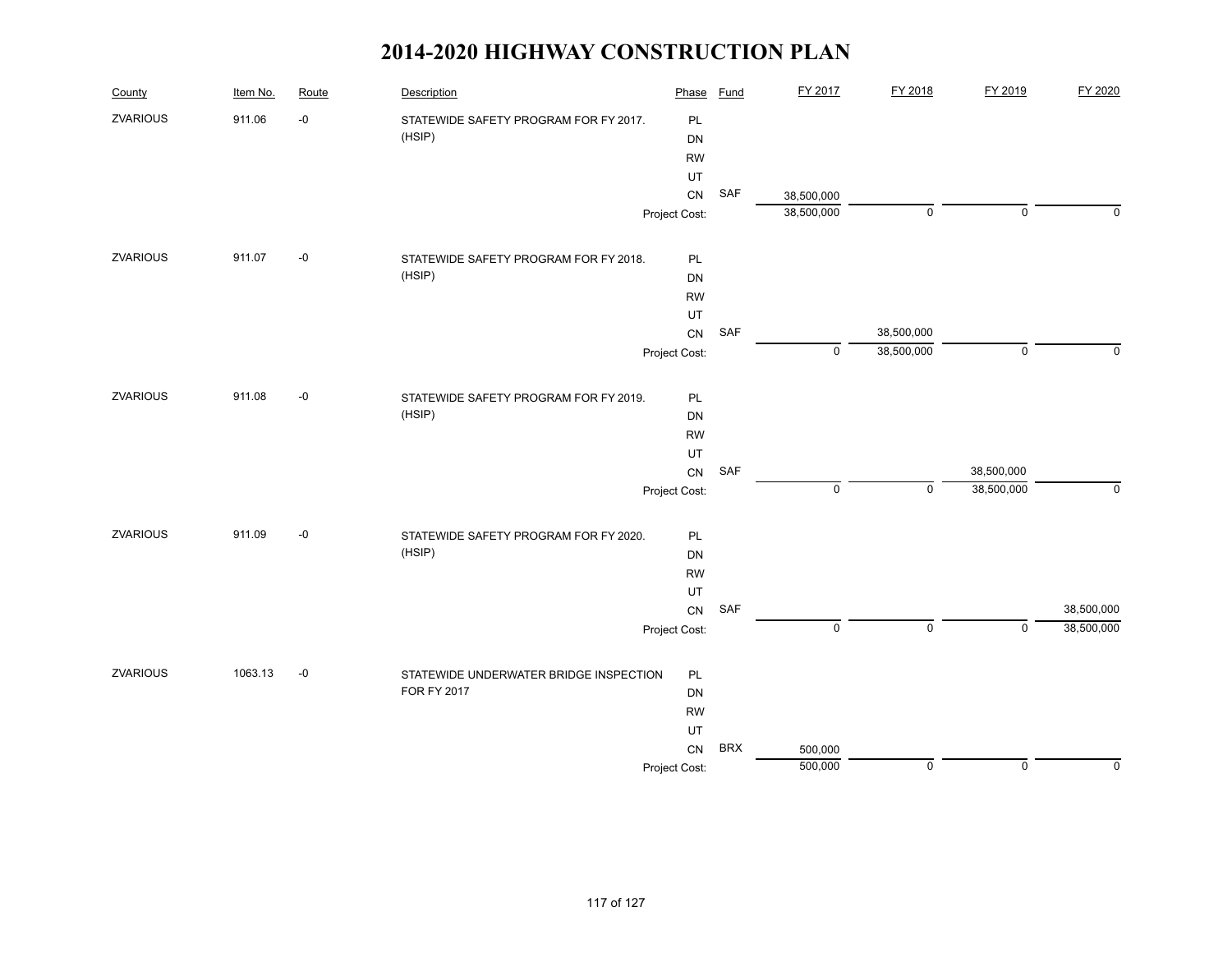| County          | Item No. | Route | Description                            | Phase         | Fund       | FY 2017     | FY 2018     | FY 2019     | FY 2020     |
|-----------------|----------|-------|----------------------------------------|---------------|------------|-------------|-------------|-------------|-------------|
| ZVARIOUS        | 1063.14  | $-0$  | STATEWIDE UNDERWATER BRIDGE INSPECTION | PL            |            |             |             |             |             |
|                 |          |       | <b>FOR FY 2018</b>                     | DN            |            |             |             |             |             |
|                 |          |       |                                        | <b>RW</b>     |            |             |             |             |             |
|                 |          |       |                                        | UT<br>CN      | <b>BRX</b> |             | 500,000     |             |             |
|                 |          |       |                                        | Project Cost: |            | $\mathbf 0$ | 500,000     | $\mathbf 0$ | $\Omega$    |
|                 |          |       |                                        |               |            |             |             |             |             |
| <b>ZVARIOUS</b> | 1063.15  | $-0$  | STATEWIDE UNDERWATER BRIDGE INSPECTION | <b>PL</b>     |            |             |             |             |             |
|                 |          |       | FOR FY 2019.                           | DN            |            |             |             |             |             |
|                 |          |       |                                        | <b>RW</b>     |            |             |             |             |             |
|                 |          |       |                                        | UT            |            |             |             |             |             |
|                 |          |       |                                        | CN            | <b>BRX</b> |             |             | 500,000     |             |
|                 |          |       |                                        | Project Cost: |            | $\pmb{0}$   | $\mathbf 0$ | 500,000     | $\mathbf 0$ |
| <b>ZVARIOUS</b> | 1063.16  | $-0$  | STATEWIDE UNDERWATER BRIDGE INSPECTION | PL            |            |             |             |             |             |
|                 |          |       | FOR FY 2020.                           | DN            |            |             |             |             |             |
|                 |          |       |                                        | <b>RW</b>     |            |             |             |             |             |
|                 |          |       |                                        | UT            |            |             |             |             |             |
|                 |          |       |                                        | CN            | <b>BRX</b> |             |             |             | 500,000     |
|                 |          |       |                                        | Project Cost: |            | $\pmb{0}$   | $\mathbf 0$ | $\mathbf 0$ | 500,000     |
| ZVARIOUS        | 1071.05  | $-0$  | STATEWIDE PROGRAM TO FUND BRIDGE SCOUR | PL            |            |             |             |             |             |
|                 |          |       | COUNTER-MEASURES FOR STATE-MAINTAINED  | DN            |            |             |             |             |             |
|                 |          |       | <b>BRIDGES</b>                         | <b>RW</b>     |            |             |             |             |             |
|                 |          |       |                                        | UT            |            |             |             |             |             |
|                 |          |       |                                        | <b>CN</b>     | <b>BRO</b> | 1,500,000   |             |             |             |
|                 |          |       |                                        | Project Cost: |            | 1,500,000   | $\mathbf 0$ | $\mathbf 0$ | $\Omega$    |
| <b>ZVARIOUS</b> | 1071.06  | $-0$  | STATEWIDE PROGRAM TO FUND BRIDGE SCOUR | PL            |            |             |             |             |             |
|                 |          |       | COUNTER-MEASURES FOR STATE-MAINTAINED  | DN            |            |             |             |             |             |
|                 |          |       | <b>BRIDGES</b>                         | <b>RW</b>     |            |             |             |             |             |
|                 |          |       |                                        | UT            |            |             |             |             |             |
|                 |          |       |                                        | CN            | <b>BRO</b> |             | 1,500,000   |             |             |
|                 |          |       |                                        | Project Cost: |            | $\pmb{0}$   | 1,500,000   | $\mathbf 0$ | $\mathbf 0$ |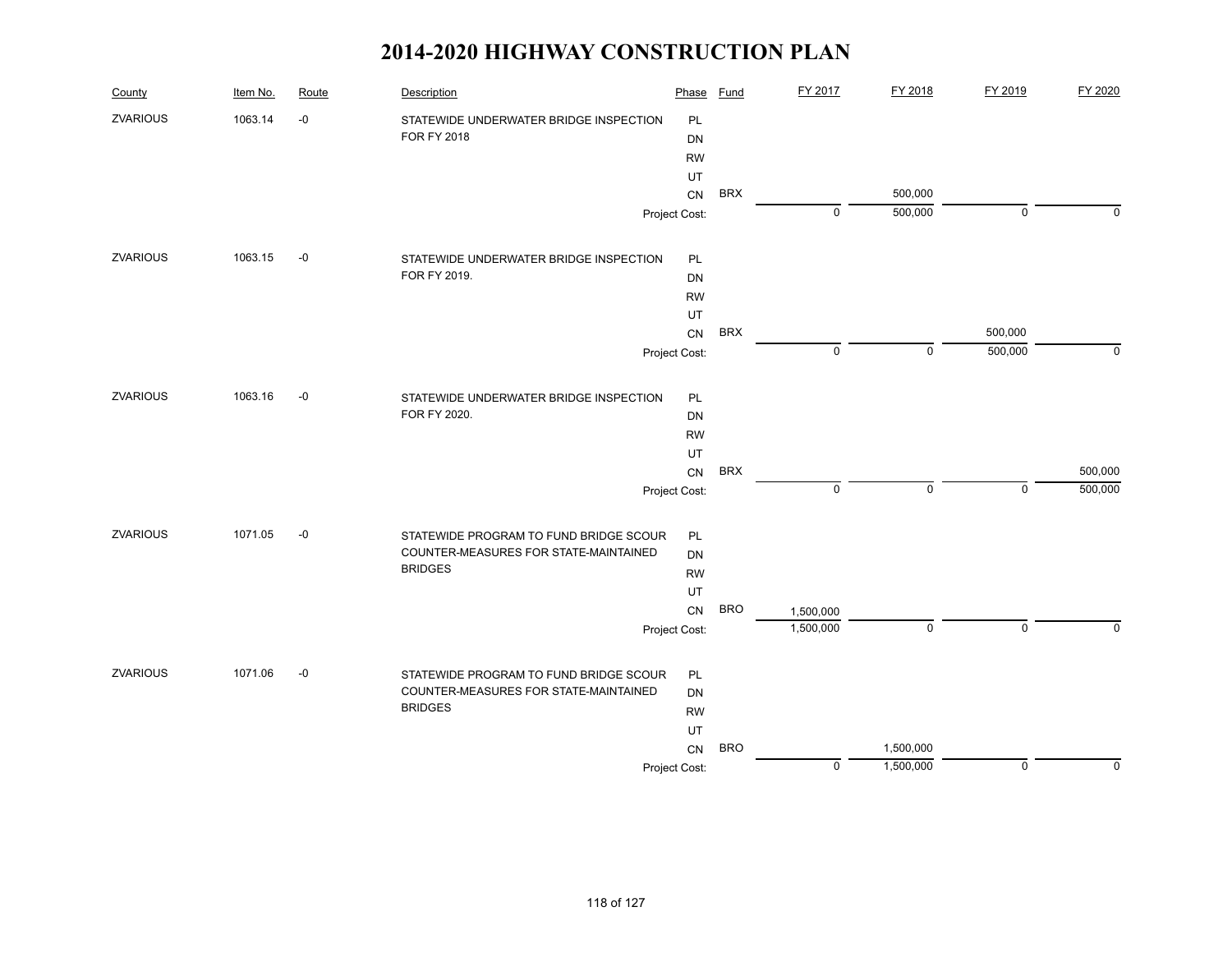| County          | Item No. | Route | Description                             | Phase         | <b>Fund</b> | FY 2017        | FY 2018     | FY 2019                | FY 2020   |
|-----------------|----------|-------|-----------------------------------------|---------------|-------------|----------------|-------------|------------------------|-----------|
| <b>ZVARIOUS</b> | 1071.07  | $-0$  | STATEWIDE PROGRAM TO FUND BRIDGE SCOUR  | PL            |             |                |             |                        |           |
|                 |          |       | COUNTER-MEASURES FOR STATE-MAINTAINED   | <b>DN</b>     |             |                |             |                        |           |
|                 |          |       | <b>BRIDGES.</b>                         | <b>RW</b>     |             |                |             |                        |           |
|                 |          |       |                                         | UT            |             |                |             |                        |           |
|                 |          |       |                                         | CN            | <b>BRO</b>  | $\mathbf 0$    | $\mathbf 0$ | 1,500,000<br>1,500,000 | $\Omega$  |
|                 |          |       |                                         | Project Cost: |             |                |             |                        |           |
| <b>ZVARIOUS</b> | 1071.08  | $-0$  | STATEWIDE PROGRAM TO FUND BRIDGE SCOUR  | PL            |             |                |             |                        |           |
|                 |          |       | COUNTER-MEASURES FOR STATE-MAINTAINED   | <b>DN</b>     |             |                |             |                        |           |
|                 |          |       | <b>BRIDGES.</b>                         | <b>RW</b>     |             |                |             |                        |           |
|                 |          |       |                                         | UT            |             |                |             |                        |           |
|                 |          |       |                                         | CN            | <b>BRO</b>  |                |             |                        | 1,500,000 |
|                 |          |       |                                         | Project Cost: |             | $\mathbf 0$    | $\mathbf 0$ | $\mathbf 0$            | 1,500,000 |
| <b>ZVARIOUS</b> | 1073.05  | $-0$  | STATEWIDE "BRO" FUNDS.                  | PL            |             |                |             |                        |           |
|                 |          |       |                                         | <b>DN</b>     |             |                |             |                        |           |
|                 |          |       |                                         | <b>RW</b>     |             |                |             |                        |           |
|                 |          |       |                                         | UT            |             |                |             |                        |           |
|                 |          |       |                                         | CN            | <b>BRO</b>  |                | 1,000,000   |                        |           |
|                 |          |       |                                         | Project Cost: |             | $\mathbf 0$    | 1,000,000   | $\mathsf 0$            | $\Omega$  |
| <b>ZVARIOUS</b> | 1074.06  | $-0$  | STATEWIDE OFF SYSTEM BRIDGE REPLACEMENT | PL            |             |                |             |                        |           |
|                 |          |       | PROJECTS.                               | DN            |             |                |             |                        |           |
|                 |          |       |                                         | <b>RW</b>     |             |                |             |                        |           |
|                 |          |       |                                         | UT            |             |                |             |                        |           |
|                 |          |       |                                         | CN            | <b>BRZ</b>  |                | 4,000,000   |                        |           |
|                 |          |       |                                         | Project Cost: |             | $\overline{0}$ | 4,000,000   | $\mathsf 0$            | $\Omega$  |
| <b>ZVARIOUS</b> | 1074.07  | $-0$  | STATEWIDE OFF SYSTEM BRIDGE REPLACEMENT | PL            |             |                |             |                        |           |
|                 |          |       | PROJECTS.                               | DN            |             |                |             |                        |           |
|                 |          |       |                                         | <b>RW</b>     |             |                |             |                        |           |
|                 |          |       |                                         | UT            |             |                |             |                        |           |
|                 |          |       |                                         | CN            | <b>BRZ</b>  |                |             |                        | 4,000,000 |
|                 |          |       |                                         | Project Cost: |             | $\mathbf 0$    | $\mathbf 0$ | $\mathbf 0$            | 4,000,000 |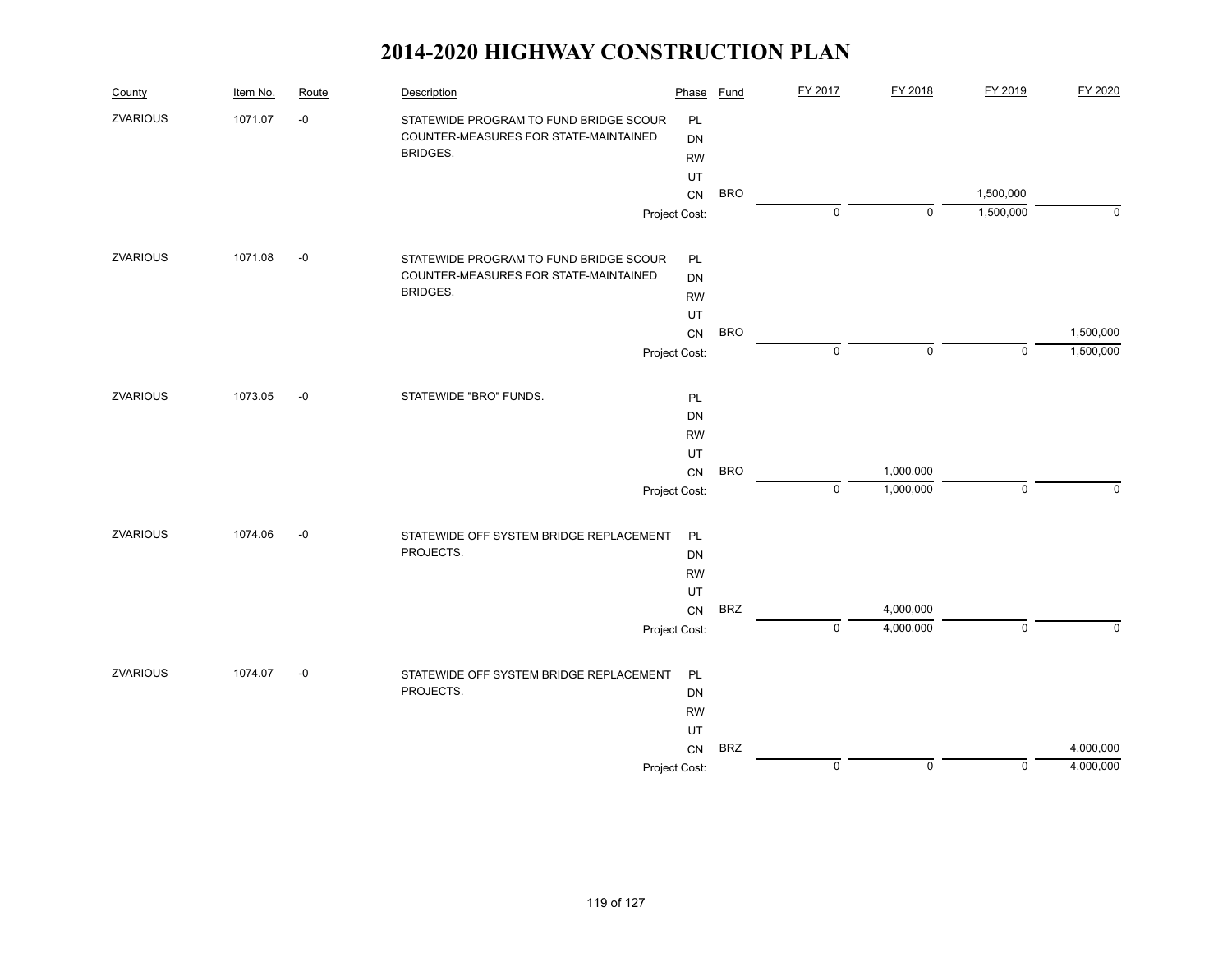| County          | Item No. | Route | Description                        | Phase         | <b>Fund</b> | FY 2017     | FY 2018     | FY 2019        | FY 2020     |
|-----------------|----------|-------|------------------------------------|---------------|-------------|-------------|-------------|----------------|-------------|
| ZVARIOUS        | 2700.07  | $-0$  | PAVEMENT PREVENTATIVE MAINTENANCE  | PL            |             |             |             |                |             |
|                 |          |       | PROGRAM FOR FY 2017.(12CCR)        | <b>DN</b>     |             |             |             |                |             |
|                 |          |       |                                    | <b>RW</b>     |             |             |             |                |             |
|                 |          |       |                                    | UT            |             |             |             |                |             |
|                 |          |       |                                    | CN            | SPP         | 5,000,000   |             |                |             |
|                 |          |       |                                    | Project Cost: |             | 5,000,000   | $\mathsf 0$ | $\mathbf 0$    | $\Omega$    |
| ZVARIOUS        | 2700.08  | $-0$  | PAVEMENT PREVENTATIVE MAINTENANCE  | PL            |             |             |             |                |             |
|                 |          |       | PROGRAM FOR FY 2018.(12CCR)        | DN            |             |             |             |                |             |
|                 |          |       |                                    | <b>RW</b>     |             |             |             |                |             |
|                 |          |       |                                    | UT            |             |             |             |                |             |
|                 |          |       |                                    | ${\sf CN}$    | SPP         |             | 5,000,000   |                |             |
|                 |          |       |                                    | Project Cost: |             | $\mathbf 0$ | 5,000,000   | $\mathbf 0$    | $\Omega$    |
| ZVARIOUS        | 2700.09  | $-0$  | PAVEMENT PREVENTATIVE MAINTENANCE  | PL            |             |             |             |                |             |
|                 |          |       | PROGRAM FOR FY 2019.(12CCR)        | DN            |             |             |             |                |             |
|                 |          |       |                                    | <b>RW</b>     |             |             |             |                |             |
|                 |          |       |                                    | UT            |             |             |             |                |             |
|                 |          |       |                                    | CN            | SPP         |             |             | 5,000,000      |             |
|                 |          |       |                                    | Project Cost: |             | $\pmb{0}$   | $\mathbf 0$ | 5,000,000      | $\mathbf 0$ |
| ZVARIOUS        | 2700.1   | $-0$  | PAVEMENT PREVENTATIVE MAINTENANCE  | PL            |             |             |             |                |             |
|                 |          |       | PROGRAM FOR FY 2020.(12CCR)        | DN            |             |             |             |                |             |
|                 |          |       |                                    | <b>RW</b>     |             |             |             |                |             |
|                 |          |       |                                    | UT            |             |             |             |                |             |
|                 |          |       |                                    | ${\sf CN}$    | SPP         |             |             |                | 5,000,000   |
|                 |          |       |                                    | Project Cost: |             | $\pmb{0}$   | $\mathsf 0$ | $\overline{0}$ | 5,000,000   |
| <b>ZVARIOUS</b> | 8500.1   | $-0$  | SCHOOL TURN LANE PROJECTS. (08CCN) | PL            |             |             |             |                |             |
|                 |          |       | (12CCR)                            | DN            |             |             |             |                |             |
|                 |          |       |                                    | <b>RW</b>     |             |             |             |                |             |
|                 |          |       |                                    | UT            |             |             |             |                |             |
|                 |          |       |                                    | CN            | SPP         | 5,000,000   |             |                |             |
|                 |          |       |                                    | Project Cost: |             | 5,000,000   | $\mathsf 0$ | $\mathbf 0$    | $\mathbf 0$ |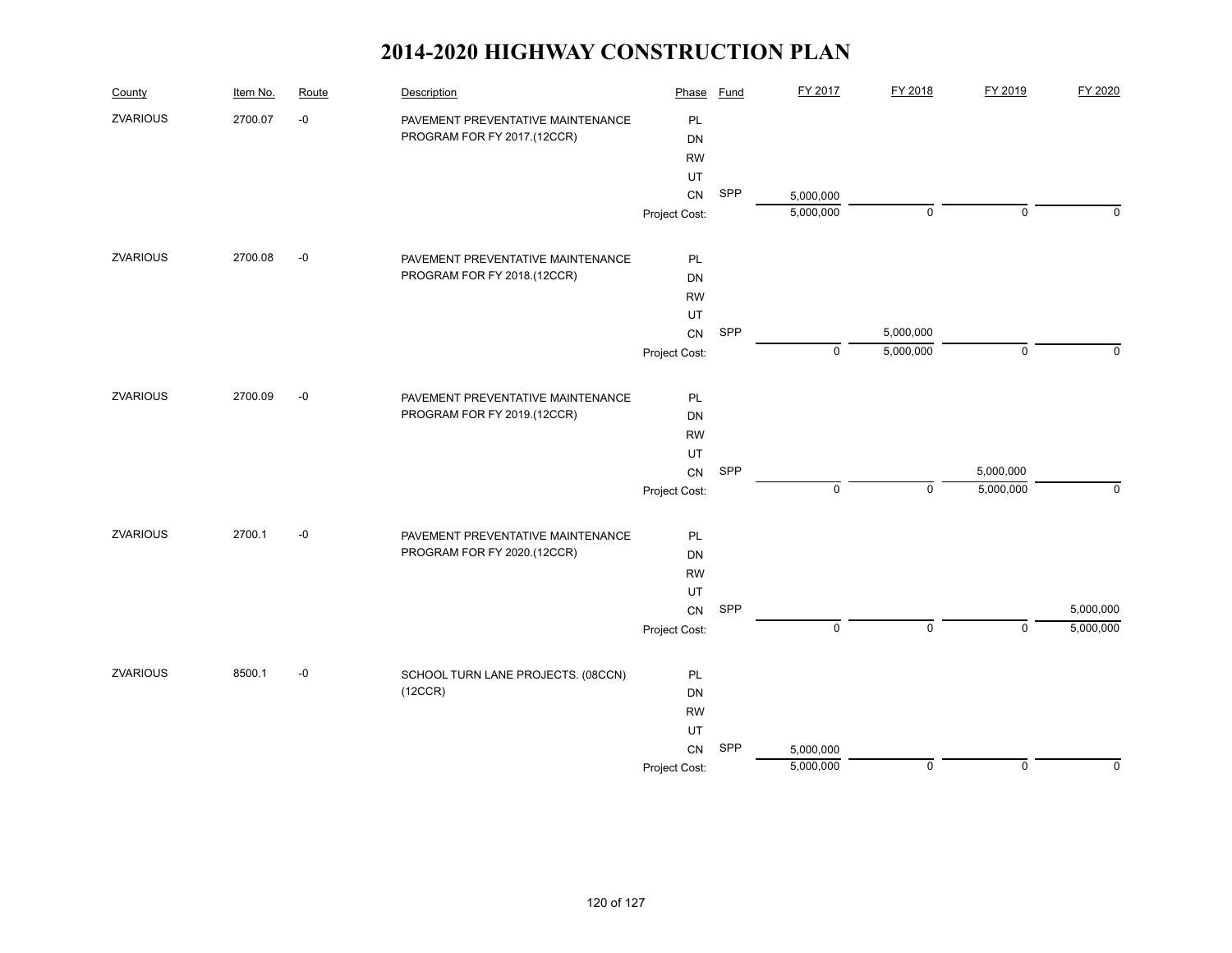| County          | Item No. | Route | Description                              | Phase         | Fund      | FY 2017        | FY 2018     | FY 2019     | FY 2020     |
|-----------------|----------|-------|------------------------------------------|---------------|-----------|----------------|-------------|-------------|-------------|
| <b>ZVARIOUS</b> | 8500.15  | $-0$  | SCHOOL TURN LANE PROJECTS. (08CCN)       | PL            |           |                |             |             |             |
|                 |          |       | (12CCR)                                  | <b>DN</b>     |           |                |             |             |             |
|                 |          |       |                                          | <b>RW</b>     |           |                |             |             |             |
|                 |          |       |                                          | UT            |           |                |             |             |             |
|                 |          |       |                                          | CN            | SPP       |                |             | 5,000,000   |             |
|                 |          |       |                                          | Project Cost: |           | $\mathbf 0$    | $\mathbf 0$ | 5,000,000   | $\Omega$    |
| <b>ZVARIOUS</b> | 9050.06  | $-0$  | GARVEE BOND DEBT SERVICE FOR I-65; I-75; | <b>PL</b>     |           |                |             |             |             |
|                 |          |       | AND I-64 FOR FY 2017. (JM03-FD53 "IM"    | <b>DN</b>     |           |                |             |             |             |
|                 |          |       | COMPONENT)                               | <b>RW</b>     |           |                |             |             |             |
|                 |          |       |                                          | UT            |           |                |             |             |             |
|                 |          |       |                                          | CN            | IM        | 17,400,000     |             |             |             |
|                 |          |       |                                          | Project Cost: |           | 17,400,000     | $\mathbf 0$ | $\mathsf 0$ | $\Omega$    |
| <b>ZVARIOUS</b> | 9050.07  | $-0$  | GARVEE BOND DEBT SERVICE FOR I-65; I-75; | PL            |           |                |             |             |             |
|                 |          |       | AND I-64 FOR FY 2017. (JM03-FD53 "NH"    | DN            |           |                |             |             |             |
|                 |          |       | COMPONENT)                               | <b>RW</b>     |           |                |             |             |             |
|                 |          |       |                                          | UT            |           |                |             |             |             |
|                 |          |       |                                          | CN            | <b>NH</b> | 26,200,000     |             |             |             |
|                 |          |       |                                          | Project Cost: |           | 26,200,000     | $\mathbf 0$ | $\mathbf 0$ | $\Omega$    |
| <b>ZVARIOUS</b> | 9050.08  | $-0$  | GARVEE BOND DEBT SERVICE FOR I-65; I-75; | PL            |           |                |             |             |             |
|                 |          |       | AND I-64 FOR FY 2018. (JM03-FD53 "IM"    | <b>DN</b>     |           |                |             |             |             |
|                 |          |       | COMPONENT)                               | <b>RW</b>     |           |                |             |             |             |
|                 |          |       |                                          | UT            |           |                |             |             |             |
|                 |          |       |                                          | CN            | IM        |                | 17,400,000  |             |             |
|                 |          |       |                                          | Project Cost: |           | $\overline{0}$ | 17,400,000  | $\mathbf 0$ | $\Omega$    |
| <b>ZVARIOUS</b> | 9050.09  | $-0$  | GARVEE BOND DEBT SERVICE FOR I-65; I-75; | PL            |           |                |             |             |             |
|                 |          |       | AND I-64 FOR FY 2018. (JM03-FD53 "NH"    | <b>DN</b>     |           |                |             |             |             |
|                 |          |       | COMPONENT)                               | <b>RW</b>     |           |                |             |             |             |
|                 |          |       |                                          | UT            |           |                |             |             |             |
|                 |          |       |                                          | CN            | <b>NH</b> |                | 26,200,000  |             |             |
|                 |          |       |                                          | Project Cost: |           | $\mathbf 0$    | 26,200,000  | $\mathsf 0$ | $\mathbf 0$ |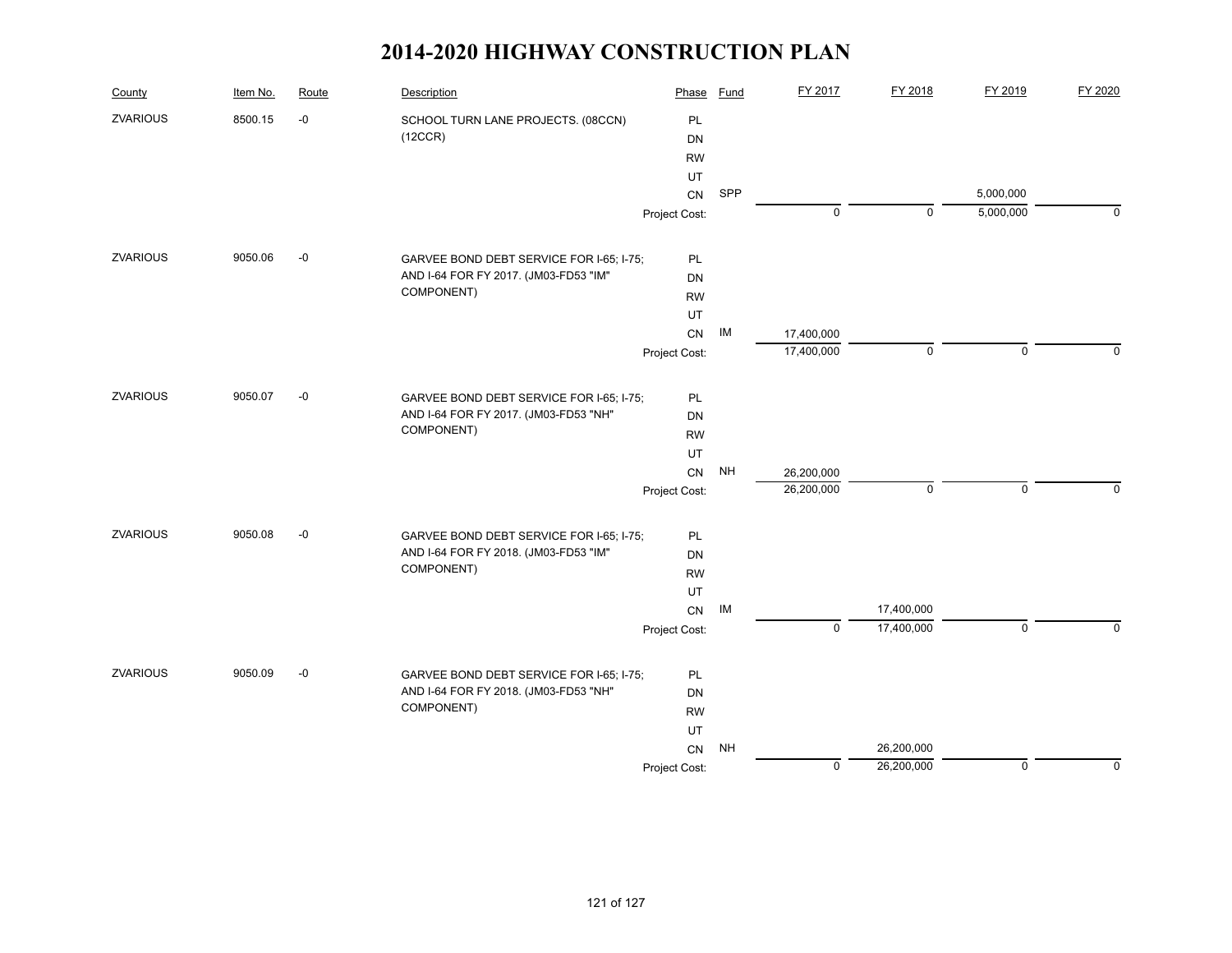| County          | Item No. | Route        | Description                              | Phase         | Fund       | FY 2017     | FY 2018     | FY 2019     | FY 2020     |
|-----------------|----------|--------------|------------------------------------------|---------------|------------|-------------|-------------|-------------|-------------|
| <b>ZVARIOUS</b> | 9050.1   | $-0$         | GARVEE BOND DEBT SERVICE FOR I-65; I-75; | <b>PL</b>     |            |             |             |             |             |
|                 |          |              | AND I-64 FOR FY 2019. (JM03-FD53 "IM"    | <b>DN</b>     |            |             |             |             |             |
|                 |          |              | COMPONENT)                               | <b>RW</b>     |            |             |             |             |             |
|                 |          |              |                                          | UT            |            |             |             |             |             |
|                 |          |              |                                          | CN            | IM         |             |             | 17,300,000  |             |
|                 |          |              |                                          | Project Cost: |            | $\mathbf 0$ | $\mathbf 0$ | 17,300,000  | $\Omega$    |
| <b>ZVARIOUS</b> | 9050.11  | $-0$         | GARVEE BOND DEBT SERVICE FOR I-65; I-75; | PL            |            |             |             |             |             |
|                 |          |              | AND I-64 FOR FY 2019. (JM03-FD53 "NH"    | <b>DN</b>     |            |             |             |             |             |
|                 |          |              | COMPONENT)                               | <b>RW</b>     |            |             |             |             |             |
|                 |          |              |                                          | UT            |            |             |             |             |             |
|                 |          |              |                                          | ${\sf CN}$    | <b>NH</b>  |             |             | 26,200,000  |             |
|                 |          |              |                                          | Project Cost: |            | $\mathbf 0$ | $\mathbf 0$ | 26,200,000  | $\mathbf 0$ |
| <b>ZVARIOUS</b> | 9050.12  | $-0$         | GARVEE BOND DEBT SERVICE FOR I-65; I-75; | PL            |            |             |             |             |             |
|                 |          |              | AND I-64 FOR FY 2020. (JM03-FD53 "IM"    | DN            |            |             |             |             |             |
|                 |          |              | COMPONENT)                               | <b>RW</b>     |            |             |             |             |             |
|                 |          |              |                                          | UT            |            |             |             |             |             |
|                 |          |              |                                          | CN            | IM         |             |             |             | 17,300,000  |
|                 |          |              |                                          | Project Cost: |            | $\mathbf 0$ | $\mathbf 0$ | $\mathbf 0$ | 17,300,000  |
| <b>ZVARIOUS</b> | 9050.13  | $-0$         | GARVEE BOND DEBT SERVICE FOR I-65; I-75; | PL            |            |             |             |             |             |
|                 |          |              | AND I-64 FOR FY 2020. (JM03-FD53 "NH"    | <b>DN</b>     |            |             |             |             |             |
|                 |          |              | COMPONENT)                               | <b>RW</b>     |            |             |             |             |             |
|                 |          |              |                                          | UT            |            |             |             |             |             |
|                 |          |              |                                          | CN            | <b>NH</b>  |             |             |             | 26,200,000  |
|                 |          |              |                                          | Project Cost: |            | $\mathbf 0$ | $\mathbf 0$ | $\Omega$    | 26,200,000  |
| <b>ZVARIOUS</b> | 9068.02  | <b>US-68</b> | US 68/KY 80 LAKE BARKLEY AND KENTUCKY    | PL            |            |             |             |             |             |
|                 |          |              | LAKE GARVEE BOND DEBT SERVICE (BRO) FOR  | DN            |            |             |             |             |             |
|                 |          |              | FY 2017. (079B00023N, 111B00020N)        | <b>RW</b>     |            |             |             |             |             |
|                 |          |              |                                          | UT            |            |             |             |             |             |
|                 |          |              |                                          | <b>CN</b>     | <b>BRO</b> | 23,000,000  |             |             |             |
|                 |          |              |                                          | Project Cost: |            | 23,000,000  | $\mathbf 0$ | $\mathbf 0$ | $\mathbf 0$ |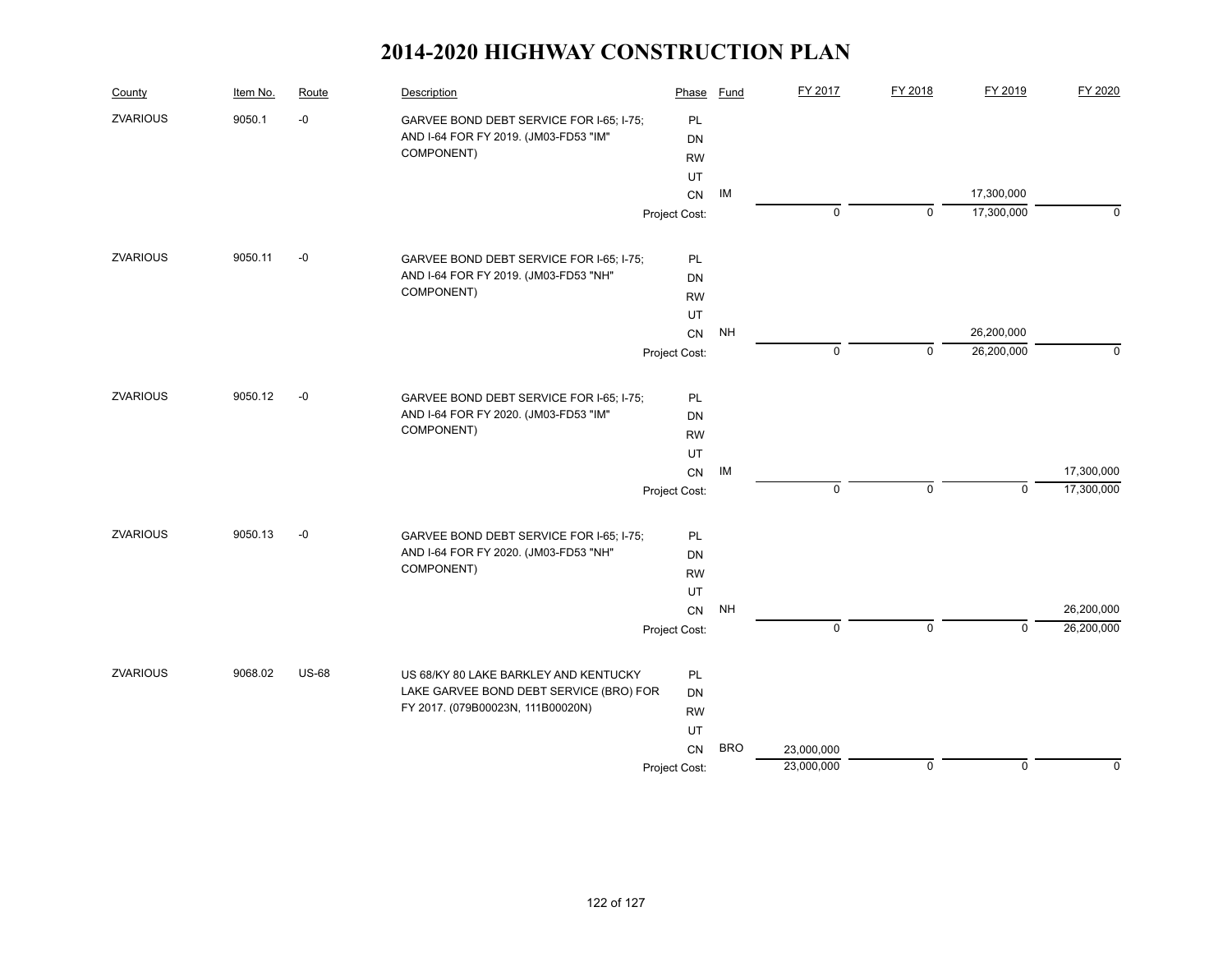| County          | Item No. | Route        | Description                             | Phase         | <b>Fund</b> | FY 2017     | FY 2018     | FY 2019     | FY 2020    |
|-----------------|----------|--------------|-----------------------------------------|---------------|-------------|-------------|-------------|-------------|------------|
| <b>ZVARIOUS</b> | 9068.03  | <b>US-68</b> | US 68/KY 80 LAKE BARKLEY AND KENTUCKY   | PL            |             |             |             |             |            |
|                 |          |              | LAKE GARVEE BOND DEBT SERVICE (BRO) FOR | DN            |             |             |             |             |            |
|                 |          |              | FY 2018. (079B00023N, 111B00020N)       | <b>RW</b>     |             |             |             |             |            |
|                 |          |              |                                         | UT            |             |             |             |             |            |
|                 |          |              |                                         | <b>CN</b>     | <b>BRO</b>  |             | 23,000,000  |             |            |
|                 |          |              |                                         | Project Cost: |             | $\mathbf 0$ | 23,000,000  | $\mathbf 0$ | $\Omega$   |
| <b>ZVARIOUS</b> | 9068.05  | <b>US-68</b> | US 68/KY 80 LAKE BARKLEY AND KENTUCKY   | PL            |             |             |             |             |            |
|                 |          |              | LAKE GARVEE BOND DEBT SERVICE (BRO) FOR | <b>DN</b>     |             |             |             |             |            |
|                 |          |              | FY 2019. (079B00023N, 111B00020N)       | <b>RW</b>     |             |             |             |             |            |
|                 |          |              |                                         | UT            |             |             |             |             |            |
|                 |          |              |                                         | CN            | <b>BRO</b>  |             |             | 23,000,000  |            |
|                 |          |              |                                         | Project Cost: |             | $\mathbf 0$ | $\mathbf 0$ | 23,000,000  | $\Omega$   |
|                 |          |              |                                         |               |             |             |             |             |            |
| <b>ZVARIOUS</b> | 9068.61  | <b>US-68</b> | US 68/KY 80 LAKE BARKLEY AND KENTUCKY   | PL            |             |             |             |             |            |
|                 |          |              | LAKE GARVEE BOND DEBT SERVICE FOR FY    | <b>DN</b>     |             |             |             |             |            |
|                 |          |              | 2020. (12CCR)                           | <b>RW</b>     |             |             |             |             |            |
|                 |          |              |                                         | UT            |             |             |             |             |            |
|                 |          |              |                                         | CN            | <b>BRO</b>  |             |             |             | 23,000,000 |
|                 |          |              |                                         | Project Cost: |             | $\mathbf 0$ | $\mathbf 0$ | $\mathbf 0$ | 23,000,000 |
| <b>ZVARIOUS</b> | 9068.63  | <b>US-68</b> | US 68/KY 80 LAKE BARKLEY AND KENTUCKY   | PL            |             |             |             |             |            |
|                 |          |              | LAKE GARVEE BOND DEBT SERVICE FOR FY    | <b>DN</b>     |             |             |             |             |            |
|                 |          |              | 2017.                                   | <b>RW</b>     |             |             |             |             |            |
|                 |          |              |                                         | UT            |             |             |             |             |            |
|                 |          |              |                                         | CN            | <b>STP</b>  | 23,000,000  |             |             |            |
|                 |          |              |                                         | Project Cost: |             | 23,000,000  | 0           | $\mathbf 0$ | $\Omega$   |
| <b>ZVARIOUS</b> | 9068.64  | <b>US-68</b> | US 68/KY 80 LAKE BARKLEY AND KENTUCKY   | PL            |             |             |             |             |            |
|                 |          |              | LAKE GARVEE BOND DEBT SERVICE FOR FY    | DN            |             |             |             |             |            |
|                 |          |              | 2018.                                   | <b>RW</b>     |             |             |             |             |            |
|                 |          |              |                                         | UT            |             |             |             |             |            |
|                 |          |              |                                         | <b>CN</b>     | <b>STP</b>  |             | 23,000,000  |             |            |
|                 |          |              |                                         | Project Cost: |             | 0           | 23,000,000  | 0           | $\Omega$   |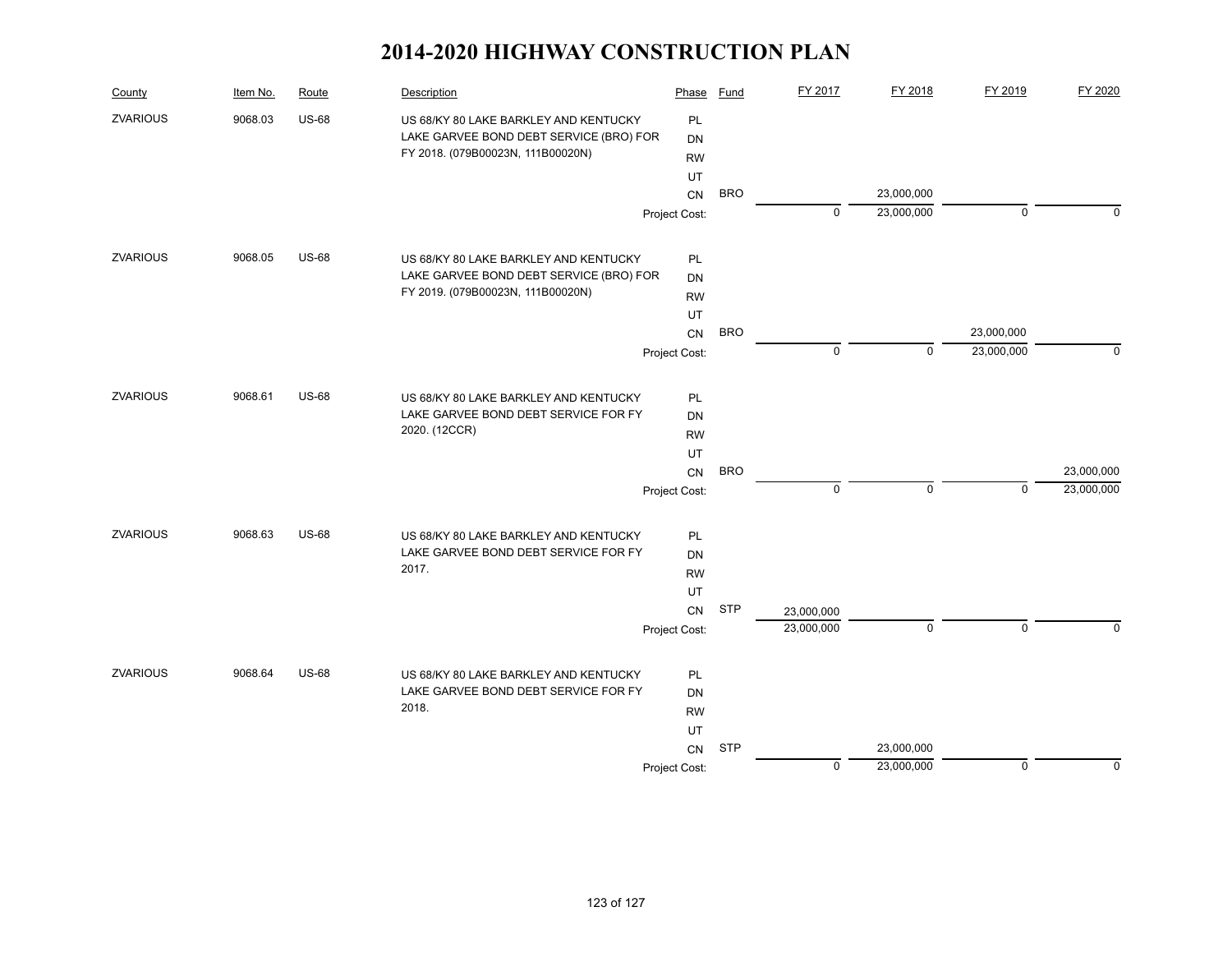| County          | Item No. | Route        | Description                                 | Phase         | Fund       | FY 2017   | FY 2018     | FY 2019                  | FY 2020    |
|-----------------|----------|--------------|---------------------------------------------|---------------|------------|-----------|-------------|--------------------------|------------|
| <b>ZVARIOUS</b> | 9068.65  | <b>US-68</b> | US 68/KY 80 LAKE BARKLEY AND KENTUCKY       | PL            |            |           |             |                          |            |
|                 |          |              | LAKE GARVEE BOND DEBT SERVICE FOR FY        | <b>DN</b>     |            |           |             |                          |            |
|                 |          |              | 2019.                                       | <b>RW</b>     |            |           |             |                          |            |
|                 |          |              |                                             | UT            |            |           |             |                          |            |
|                 |          |              |                                             | CN            | <b>STP</b> | 0         | $\mathbf 0$ | 23,000,000<br>23,000,000 | $\Omega$   |
|                 |          |              |                                             | Project Cost: |            |           |             |                          |            |
| <b>ZVARIOUS</b> | 9068.66  | <b>US-68</b> | US 68/KY 80 LAKE BARKLEY AND KENTUCKY       | PL            |            |           |             |                          |            |
|                 |          |              | LAKE GARVEE BOND DEBT SERVICE FOR FY        | <b>DN</b>     |            |           |             |                          |            |
|                 |          |              | 2020.                                       | <b>RW</b>     |            |           |             |                          |            |
|                 |          |              |                                             | UT            |            |           |             |                          |            |
|                 |          |              |                                             | CN            | <b>STP</b> |           |             |                          | 23,000,000 |
|                 |          |              |                                             | Project Cost: |            | 0         | $\mathbf 0$ | $\Omega$                 | 23,000,000 |
| <b>ZVARIOUS</b> | 9659.15  | $-0$         | GARVEE BOND DEBT SERVICE FOR LOUISVILLE     | PL            |            |           |             |                          |            |
|                 |          |              | BRIDGES PROJECT FOR FY 2017. (JZ1-FD53 "IM" | DN            |            |           |             |                          |            |
|                 |          |              | COMPONENT)                                  | <b>RW</b>     |            |           |             |                          |            |
|                 |          |              |                                             | UT            |            |           |             |                          |            |
|                 |          |              |                                             | CN            | IM         | 5,900,000 |             |                          |            |
|                 |          |              |                                             | Project Cost: |            | 5,900,000 | $\mathbf 0$ | $\mathbf 0$              | $\Omega$   |
| <b>ZVARIOUS</b> | 9659.16  | $-0$         | GARVEE BOND DEBT SERVICE FOR LOUISVILLE     | PL            |            |           |             |                          |            |
|                 |          |              | BRIDGES PROJECT FOR FY 2017. (JZ1-FD53      | DN            |            |           |             |                          |            |
|                 |          |              | "NH" COMPONENT)                             | <b>RW</b>     |            |           |             |                          |            |
|                 |          |              |                                             | UT            |            |           |             |                          |            |
|                 |          |              |                                             | CN            | <b>NH</b>  | 8,800,000 |             |                          |            |
|                 |          |              |                                             | Project Cost: |            | 8,800,000 | $\mathbf 0$ | $\overline{0}$           | $\Omega$   |
| <b>ZVARIOUS</b> | 9659.18  | $-0$         | GARVEE BOND DEBT SERVICE FOR LOUISVILLE     | PL            |            |           |             |                          |            |
|                 |          |              | BRIDGES PROJECT FOR FY 2018. (JZ1-FD53 "IM" | DN            |            |           |             |                          |            |
|                 |          |              | COMPONENT)                                  | <b>RW</b>     |            |           |             |                          |            |
|                 |          |              |                                             | UT            |            |           |             |                          |            |
|                 |          |              |                                             | CN            | IM         |           | 13,500,000  |                          |            |
|                 |          |              |                                             | Project Cost: |            | 0         | 13,500,000  | $\mathsf 0$              | 0          |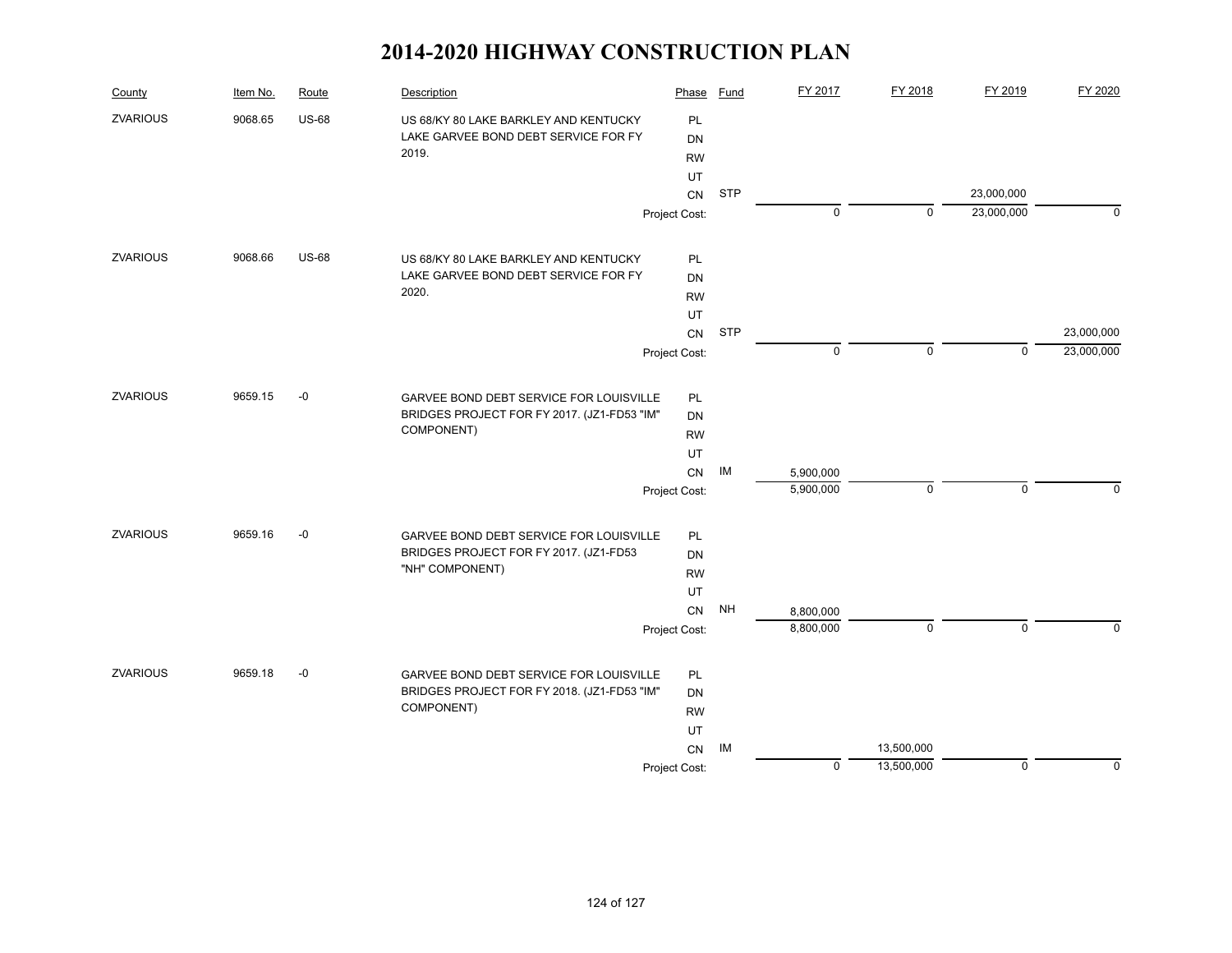| County          | Item No. | Route | Description                                    | Phase         | Fund      | FY 2017        | FY 2018     | FY 2019     | FY 2020    |
|-----------------|----------|-------|------------------------------------------------|---------------|-----------|----------------|-------------|-------------|------------|
| <b>ZVARIOUS</b> | 9659.19  | -0    | GARVEE BOND DEBT SERVICE FOR LOUISVILLE        | <b>PL</b>     |           |                |             |             |            |
|                 |          |       | BRIDGES PROJECT FOR FY 2018. (JZ1-FD53         | DN            |           |                |             |             |            |
|                 |          |       | "NH" COMPONENT)                                | <b>RW</b>     |           |                |             |             |            |
|                 |          |       |                                                | UT            |           |                |             |             |            |
|                 |          |       |                                                | CN            | <b>NH</b> |                | 20,300,000  |             |            |
|                 |          |       |                                                | Project Cost: |           | $\mathbf 0$    | 20,300,000  | $\mathbf 0$ | n          |
| <b>ZVARIOUS</b> | 9659.21  | $-0$  | GARVEE BOND DEBT SERVICE FOR LOUISVILLE        | <b>PL</b>     |           |                |             |             |            |
|                 |          |       | BRIDGES PROJECT FOR FY 2019. (JZ1-FD53 "IM"    | DN            |           |                |             |             |            |
|                 |          |       | COMPONENT)                                     | <b>RW</b>     |           |                |             |             |            |
|                 |          |       |                                                | UT            |           |                |             |             |            |
|                 |          |       |                                                | CN            | IM        |                |             | 13,500,000  |            |
|                 |          |       |                                                | Project Cost: |           | $\mathbf 0$    | $\Omega$    | 13,500,000  | $\Omega$   |
| <b>ZVARIOUS</b> | 9659.22  | $-0$  | <b>GARVEE BOND DEBT SERVICE FOR LOUISVILLE</b> | <b>PL</b>     |           |                |             |             |            |
|                 |          |       | BRIDGES PROJECT FOR FY 2019. (JZ1-FD53         | <b>DN</b>     |           |                |             |             |            |
|                 |          |       | "NH" COMPONENT)                                | <b>RW</b>     |           |                |             |             |            |
|                 |          |       |                                                | UT            |           |                |             |             |            |
|                 |          |       |                                                | CN            | <b>NH</b> |                |             | 20,300,000  |            |
|                 |          |       |                                                | Project Cost: |           | $\mathsf 0$    | $\mathbf 0$ | 20,300,000  | $\Omega$   |
| <b>ZVARIOUS</b> | 9659.23  | $-0$  | GARVEE BOND DEBT SERVICE FOR LOUISVILLE        | <b>PL</b>     |           |                |             |             |            |
|                 |          |       | BRIDGES PROJECT FOR FY 2020. (JZ1-FD53 "IM"    | <b>DN</b>     |           |                |             |             |            |
|                 |          |       | COMPONENT)                                     | <b>RW</b>     |           |                |             |             |            |
|                 |          |       |                                                | UT            |           |                |             |             |            |
|                 |          |       |                                                | CN            | IM        |                |             |             | 13,500,000 |
|                 |          |       |                                                | Project Cost: |           | $\overline{0}$ | $\mathbf 0$ | $\Omega$    | 13,500,000 |
| <b>ZVARIOUS</b> | 9659.24  | $-0$  | GARVEE BOND DEBT SERVICE FOR LOUISVILLE        | <b>PL</b>     |           |                |             |             |            |
|                 |          |       | BRIDGES PROJECT FOR FY 2020. (JZ1-FD53         | <b>DN</b>     |           |                |             |             |            |
|                 |          |       | "NH" COMPONENT)                                | <b>RW</b>     |           |                |             |             |            |
|                 |          |       |                                                | UT            |           |                |             |             |            |
|                 |          |       |                                                | CN            | <b>NH</b> |                |             |             | 20,300,000 |
|                 |          |       |                                                | Project Cost: |           | $\mathbf 0$    | $\mathbf 0$ | $\mathbf 0$ | 20,300,000 |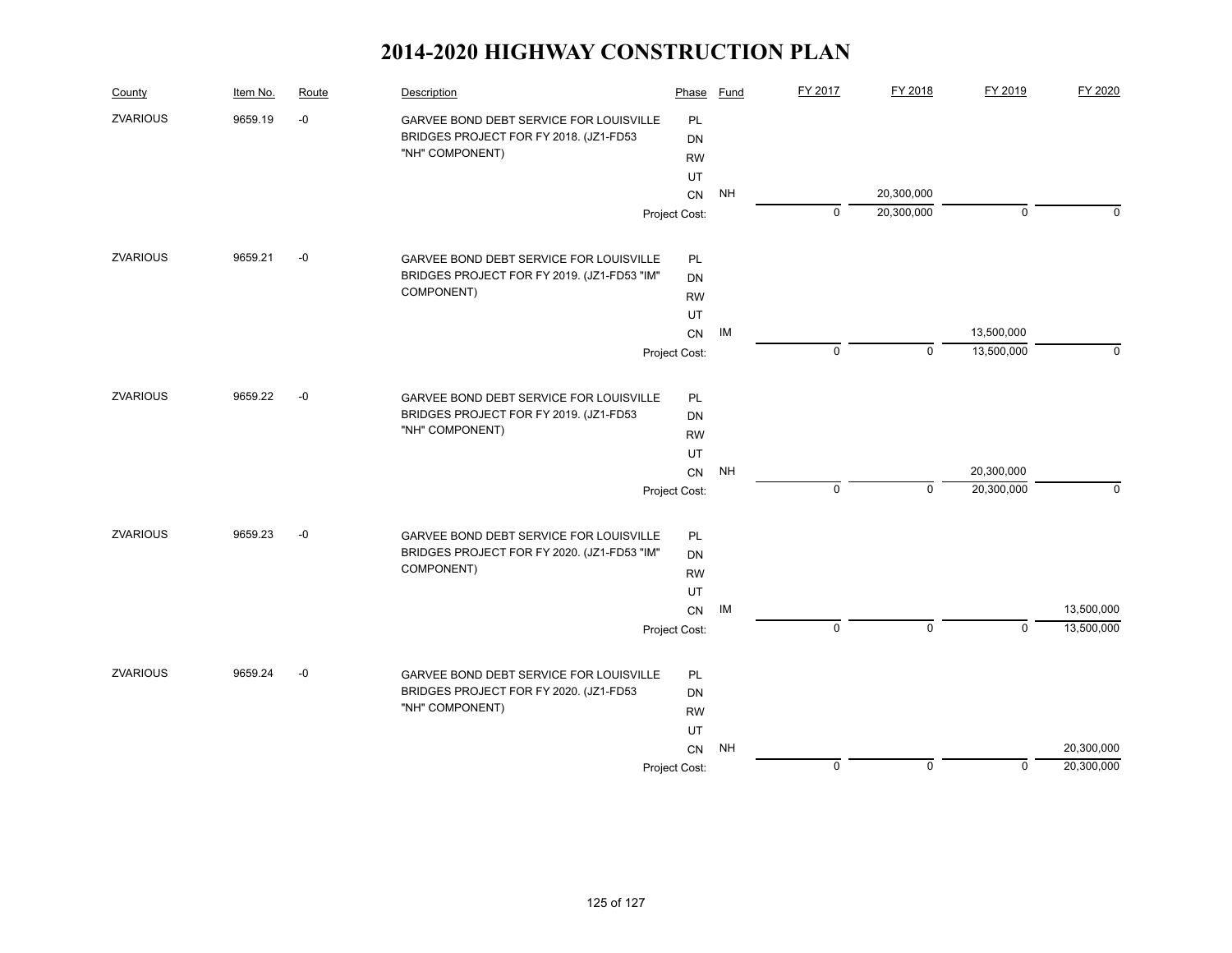| County                    | Item No. | Route | Description | Phase                 | <b>Fund</b> | FY 2017     | FY 2018     | FY 2019     | FY 2020     |
|---------------------------|----------|-------|-------------|-----------------------|-------------|-------------|-------------|-------------|-------------|
| Total for ZVARIOUS county |          |       |             | PL                    |             |             |             |             |             |
|                           |          |       |             | DN                    |             |             | 5,000,000   | 5,000,000   | 5,000,000   |
|                           |          |       |             | <b>RW</b>             |             |             |             |             |             |
|                           |          |       |             | UT                    |             |             |             |             |             |
|                           |          |       |             | <b>CN</b>             |             | 237,941,000 | 254,941,000 | 283,341,000 | 303,841,000 |
|                           |          |       |             | <b>Total Amounts:</b> |             | 237,941,000 | 259,941,000 | 288,341,000 | 308,841,000 |